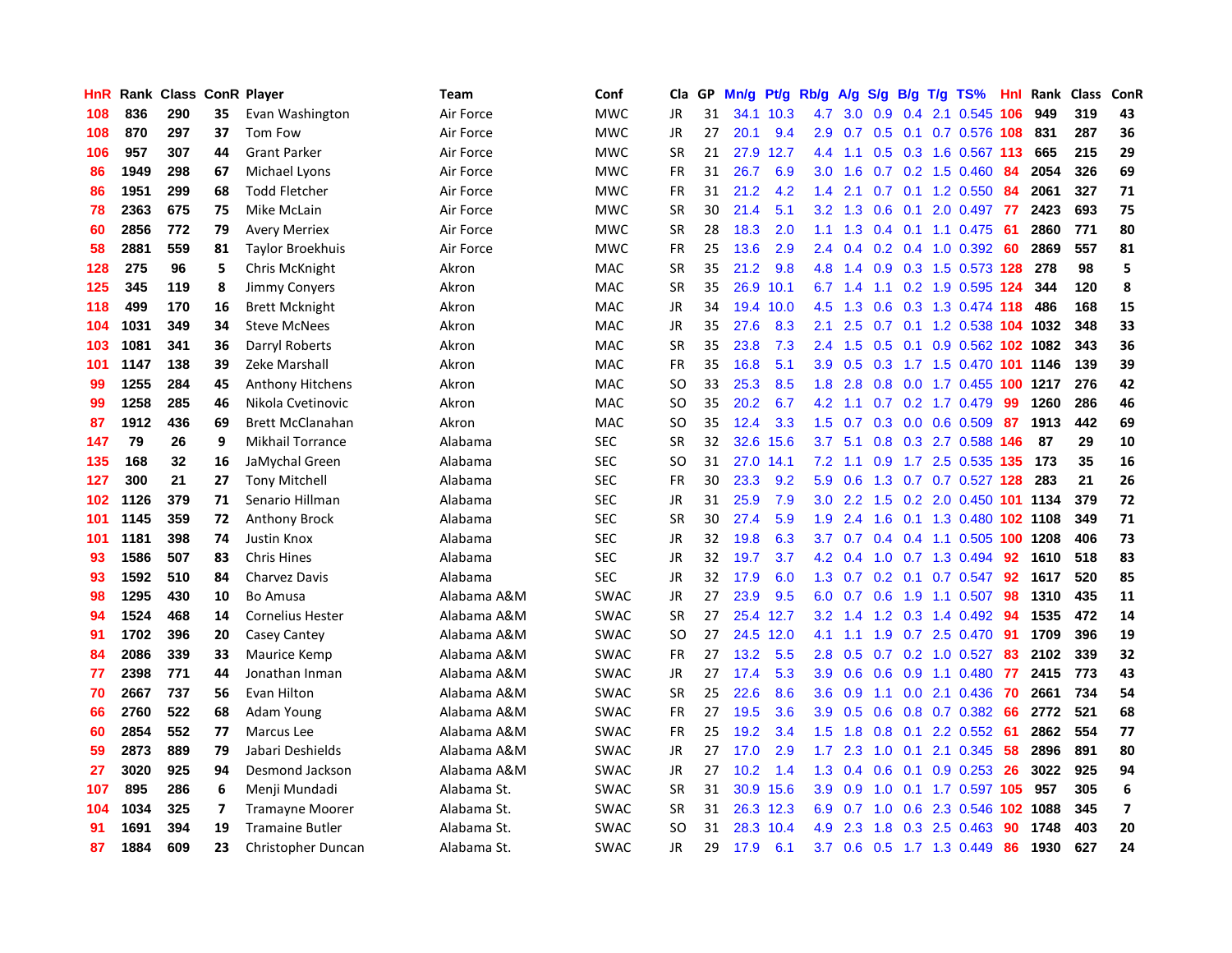| HnR |      | Rank Class ConR Player |              |                        | Team        | Conf        | Cla       | GP | Mn/g      | Pt/g      | Rb/g             | A/g             | S/g |     | $B/g$ T/g TS%                | Hnl | Rank | Class | ConR         |
|-----|------|------------------------|--------------|------------------------|-------------|-------------|-----------|----|-----------|-----------|------------------|-----------------|-----|-----|------------------------------|-----|------|-------|--------------|
| 81  | 2243 | 653                    | 36           | <b>Byron Walker</b>    | Alabama St. | SWAC        | <b>SR</b> | 29 | 19.5      | 6.9       | 3.6 <sub>2</sub> | 0.4             | 0.6 |     | 1.0 1.4 0.480                | 80  | 2287 | 665   | 39           |
| 79  | 2330 | 747                    | 39           | A.J. Spencer           | Alabama St. | <b>SWAC</b> | JR        | 28 | 18.5      | 2.8       | 1.6              | 3.5             |     |     | 0.8 0.1 1.8 0.459 78         |     | 2370 | 760   | 40           |
| 65  | 2785 | 634                    | 71           | Ivory White            | Alabama St. | <b>SWAC</b> | <b>SO</b> | 18 | 18.3      | 3.3       | 3.5              | 1.2             |     |     | $0.6$ $0.2$ 1.3 0.429        | -69 | 2693 | 611   | 58           |
| 64  | 2803 | 871                    | 73           | <b>Robert Sanders</b>  | Alabama St. | <b>SWAC</b> | JR        | 31 | 12.7      | 3.2       | 2.8              | 0.5             |     |     | $0.3$ 0.2 0.9 0.423          | -63 | 2822 | 874   | 73           |
| 60  | 2855 | 648                    | 78           | Sekani Milligen        | Alabama St. | SWAC        | <b>SO</b> | 30 | 13.5      | 3.7       | 1.5              | 0.3             |     |     | $0.4$ 0.1 0.6 0.431          | 59  | 2879 | 657   | 79           |
| 58  | 2877 | 653                    | 80           | Jeffery Middlebrooks   | Alabama St. | <b>SWAC</b> | <b>SO</b> | 24 | 20.1      | 2.1       | 1.5              | 2.8             | 0.7 |     | 0.0 1.8 0.375                | 63  | 2832 | 644   | 74           |
| 103 | 1073 | 360                    | 11           | Tim Ambrose            | Albany (NY) | <b>AEC</b>  | JR        | 32 | 26.5 12.4 |           | 5.3              | 2.8             | 1.0 | 0.1 | 3.1 0.501 102 1101           |     |      | 370   | 11           |
| 99  | 1264 | 399                    | 17           | <b>Will Harris</b>     | Albany (NY) | <b>AEC</b>  | <b>SR</b> | 29 | 26.5      | 12.7      | 4.3              | 1.0             | 0.7 |     | 0.1 1.9 0.559 100 1176       |     |      | 373   | 13           |
| 82  | 2159 | 353                    | 46           | <b>Mike Black</b>      | Albany (NY) | <b>AEC</b>  | <b>FR</b> | 31 | 21.2      | 7.2       | 1.6              | 2.4             | 0.5 |     | $0.0$ 2.2 0.541              | 82  | 2186 | 361   | 46           |
| 80  | 2302 | 667                    | 51           | <b>Scotty McRae</b>    | Albany (NY) | <b>AEC</b>  | <b>SR</b> | 32 | 20.1      | 5.9       |                  | $4.5 \t0.7$     |     |     | 0.5 0.9 1.4 0.437 79         |     | 2324 | 672   | 52           |
| 79  | 2327 | 397                    | 53           | Logan Aronhalt         | Albany (NY) | <b>AEC</b>  | <b>FR</b> | 31 | 17.2      | 6.7       |                  |                 |     |     | 1.8 0.7 0.5 0.1 1.5 0.488 79 |     | 2355 | 402   | 53           |
| 78  | 2364 | 758                    | 54           | Fran Urli              | Albany (NY) | <b>AEC</b>  | JR        | 30 | 18.5      | 5.5       | 3.1              | 0.5             |     |     | 0.2 0.0 1.0 0.562 78         |     | 2387 | 767   | 54           |
| 77  | 2399 | 530                    | 56           | <b>Billy Allen</b>     | Albany (NY) | <b>AEC</b>  | <b>SO</b> | 30 | 12.7      | 3.3       | 1.5              | 0.6             | 0.6 |     | $0.1$ 0.5 0.518              | 77  | 2419 | 536   | 57           |
| 77  | 2419 | 687                    | 57           | Mike Johnson           | Albany (NY) | <b>AEC</b>  | <b>SR</b> | 22 | 21.4      | 4.8       | 2.0              | 2.5             | 1.0 |     | $0.1$ 1.9 0.461              | 78  | 2397 | 685   | 56           |
| 72  | 2598 | 472                    | 59           | <b>Blake Metcalf</b>   | Albany (NY) | <b>AEC</b>  | <b>FR</b> | 32 | 15.0      | 2.0       | 3.9 <sup>°</sup> | 0.3             | 0.3 |     | 0.4 0.8 0.455                | 72  | 2630 | 484   | 59           |
| 67  | 2751 | 757                    | 66           | <b>Brett Gifford</b>   | Albany (NY) | <b>AEC</b>  | <b>SR</b> | 30 | 17.0      | 2.1       |                  | $3.3 \quad 0.6$ |     |     | 0.4 0.8 1.0 0.466            | -67 | 2749 | 756   | 66           |
| 57  | 2903 | 568                    | 74           | Jake Lindfors          | Albany (NY) | <b>AEC</b>  | FR        | 22 | 13.1      | 3.3       | 2.5              | 0.2             | 0.3 |     | 0.5 0.6 0.367                | 60  | 2867 | 555   | 70           |
| 47  | 2978 | 591                    | 79           | <b>Derrek Tartt</b>    | Albany (NY) | <b>AEC</b>  | <b>FR</b> | 30 | 10.3      | 1.7       | 0.9 <sup>°</sup> | 0.8             |     |     | $0.3$ 0.0 1.1 0.486          | -48 | 2985 | 594   | 80           |
| 85  | 2024 | 318                    | 29           | lan Francis            | Alcorn St.  | <b>SWAC</b> | <b>FR</b> | 31 | 27.9      | 9.5       |                  |                 |     |     | 6.0 0.7 0.8 0.7 2.4 0.496    | -82 | 2155 | 354   | 34           |
| 84  | 2074 | 610                    | 31           | Jonathan Boyd          | Alcorn St.  | <b>SWAC</b> | <b>SR</b> | 31 |           | 29.0 11.2 | 2.5              | 1.3             |     |     | 1.7 0.1 2.3 0.496            | -82 | 2194 | 643   | 36           |
| 79  | 2326 | 745                    | 38           | JaMarkus Holt          | Alcorn St.  | <b>SWAC</b> | JR        | 20 | 27.1      | 11.3      | 8.8 <sub>2</sub> | 0.8             | 0.6 |     | 1.3 3.1 0.406                | 87  | 1893 | 614   | 23           |
| 71  | 2637 | 481                    | 55           | <b>Tony Eackles</b>    | Alcorn St.  | <b>SWAC</b> | <b>FR</b> | 29 | 13.2      | 6.2       | 1.0              | 0.4             |     |     | $0.4$ 0.1 1.6 0.552          | 70  | 2679 | 497   | 55           |
| 66  | 2770 | 525                    | 69           | Shaunvanta Ingram      | Alcorn St.  | <b>SWAC</b> | <b>FR</b> | 28 | 12.3      | 4.9       | $2.4^{\circ}$    | 0.5             | 0.3 |     | $0.1$ 1.3 0.433              | -64 | 2799 | 534   | 70           |
| 61  | 2841 | 768                    | 76           | <b>Brandon Rogers</b>  | Alcorn St.  | <b>SWAC</b> | <b>SR</b> | 26 | 20.6      | 6.2       | 2.5              | 1.1             | 0.7 |     | $0.0$ 2.5 0.502              | -60 | 2865 | 772   | 78           |
| 52  | 2956 | 585                    | 84           | <b>Michael Starks</b>  | Alcorn St.  | <b>SWAC</b> | <b>FR</b> | 29 | 16.0      | 2.4       | 3.1              | 0.0             |     |     | 0.2 0.6 0.7 0.429            | -51 | 2969 | 589   | 85           |
| 52  | 2960 | 676                    | 86           | Corey Anthony          | Alcorn St.  | <b>SWAC</b> | SO.       | 26 | 11.0      | 2.3       | 1.8              | 0.4             |     |     | $0.2$ 0.2 0.8 0.415          | -51 | 2970 | 677   | 86           |
| 47  | 2977 | 590                    | 87           | <b>Michael Martin</b>  | Alcorn St.  | <b>SWAC</b> | <b>FR</b> | 30 | 11.2      | 0.9       |                  | $1.7 \quad 0.1$ |     |     | $0.2$ 0.4 0.5 0.450 46       |     | 2993 | 599   | 88           |
| 46  | 2985 | 596                    | 89           | Keith Searcy           | Alcorn St.  | <b>SWAC</b> | <b>FR</b> | 31 | 20.7      | 6.2       | 2.1              | 1.2             |     |     | 0.7 0.1 3.3 0.418 45         |     | 2995 | 600   | 89           |
| 43  | 3000 | 921                    | 91           | Derrick Blackwell      | Alcorn St.  | SWAC        | <b>JR</b> | 27 | 11.0      | 2.0       | 0.8              | 1.6             | 0.6 |     | 0.0 2.0 0.372 43             |     | 3003 | 922   | 91           |
| 42  | 3002 | 684                    | 92           | Alex Savannah          | Alcorn St.  | SWAC        | SO        | 27 | 14.9      | 2.7       | 1.1              | 1.1             | 0.7 |     | $0.0$ 1.4 $0.346$            | 42  | 3006 | 684   | 92           |
| 117 | 533  | 122                    | $\mathbf{2}$ | Stephen Lumpkins       | American    | Pat.        | SO        | 31 | 29.9      | 13.0      | 8.5              | 1.3             | 0.5 |     | 1.5 1.4 0.526 113            |     | 642  | 149   | 3            |
| 111 | 731  | 254                    | 3            | Vlad Moldoveanu        | American    | Pat.        | JR        | 22 | 32.4      | 18.1      | 6.5              | 2.0             | 0.7 |     | 0.4 2.4 0.585                | 123 | 379  | 134   | $\mathbf{2}$ |
| 82  | 2194 | 699                    | 41           | Nick Hendra            | American    | Pat.        | <b>JR</b> | 30 | 31.6      | 10.0      | 5.2              | 2.7             | 0.7 |     | $0.0$ 2.7 $0.511$            | 79  | 2327 | 748   | 45           |
| 76  | 2441 | 542                    | 48           | <b>Riley Grafft</b>    | American    | Pat.        | <b>SO</b> | 31 | 19.2      | 5.6       | 3.6 <sup>°</sup> | 0.7             |     |     | 0.3 0.5 1.5 0.518 74         |     | 2546 | 571   | 53           |
| 76  | 2456 | 546                    | 49           | <b>Simon McCormack</b> | American    | Pat.        | <b>SO</b> | 31 | 26.0      | 5.9       | 4.1              | $2.2^{\circ}$   |     |     | 0.3 0.0 2.1 0.520 74         |     | 2556 | 573   | 54           |
| 68  | 2732 | 511                    | 58           | Daniel Munoz           | American    | Pat.        | <b>FR</b> | 31 | 23.6      | 4.6       | 1.8              | 2.3             |     |     | $0.5$ 0.1 1.8 0.419          | -65 | 2779 | 527   | 59           |
| 66  | 2776 | 859                    | 60           | Steve Luptak           | American    | Pat.        | <b>JR</b> | 29 | 17.5      | 3.0       | 1.5              | 1.4             | 0.4 |     | $0.0$ 0.7 0.465              | 64  | 2802 | 866   | 60           |
| 64  | 2802 | 761                    | 61           | <b>Matthew Wilson</b>  | American    | Pat.        | <b>SR</b> | 26 | 10.2      | 1.9       | 1.4              | 0.9             | 0.2 |     | $0.0$ 0.7 0.551              | 63  | 2826 | 766   | 61           |
| 46  | 2982 | 594                    | 65           | <b>Blake Jolivette</b> | American    | Pat.        | FR        | 19 | 19.1      | 4.1       | 1.6              | 1.8             |     |     | $0.3$ 0.0 2.4 0.443          | -54 | 2953 | 586   | 64           |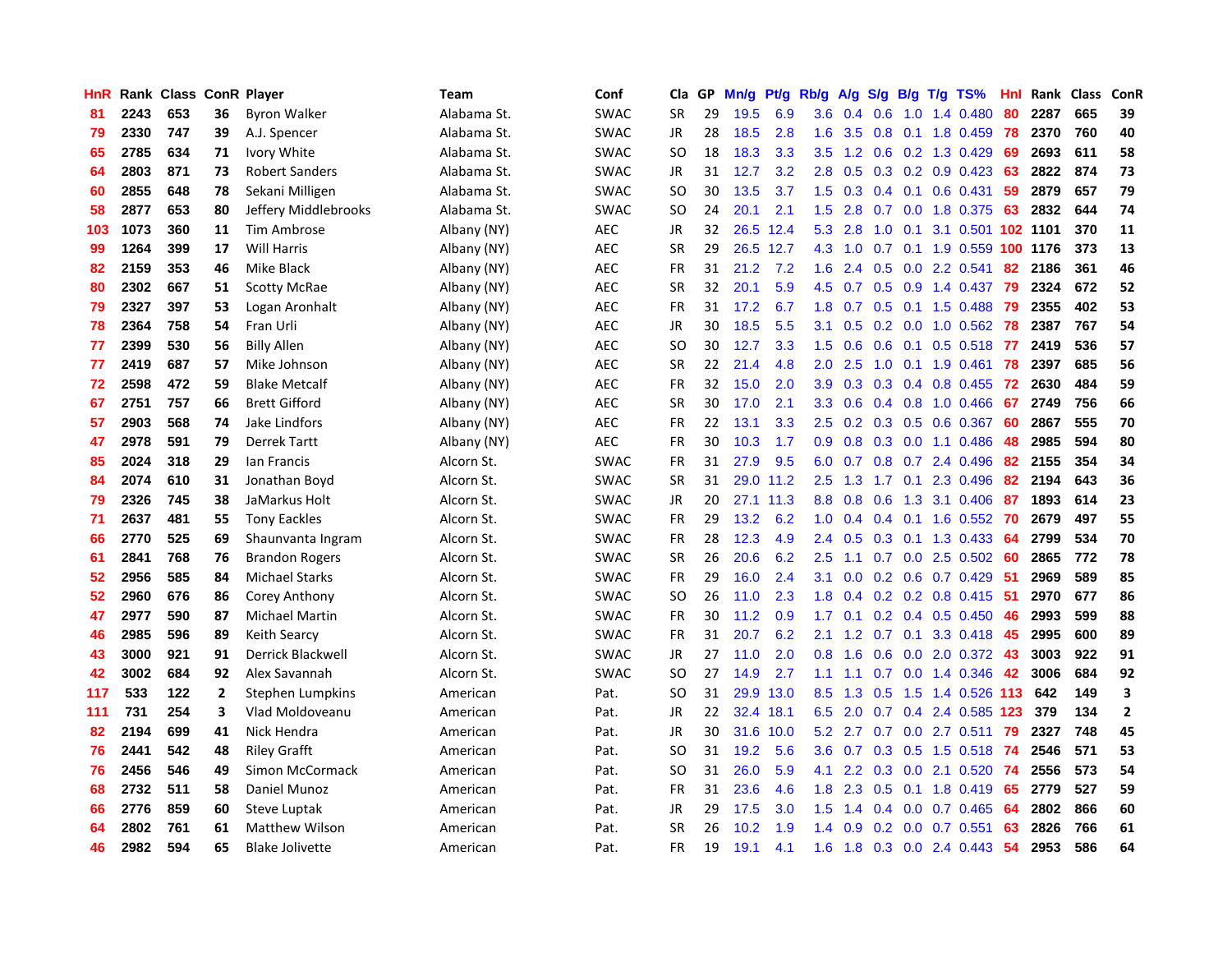| HnR |      | Rank Class ConR Player |     |                           | <b>Team</b>      | Conf            | Cla       | GP. | Mn/g | Pt/g      | Rb/g             | A/g     | S/g |  | $B/g$ T/g TS%                 | Hnl | Rank | Class | ConR           |
|-----|------|------------------------|-----|---------------------------|------------------|-----------------|-----------|-----|------|-----------|------------------|---------|-----|--|-------------------------------|-----|------|-------|----------------|
| 137 | 146  | 55                     | 3   | <b>Donald Sims</b>        | Appalachian St.  | Southern        | <b>JR</b> | 37  | 34.4 | 20.4      | 3.2              | 2.3     | 0.9 |  | $0.0$ 2.4 $0.638$             | 137 | 153  | 58    | 3              |
| 112 | 699  | 238                    | 13  | <b>Isaac Butts</b>        | Appalachian St.  | Southern        | JR        | 37  | 25.8 | 8.5       | 8.1              | 0.9     |     |  | 0.5 0.9 1.9 0.594 112 701     |     |      | 238   | 14             |
| 106 | 924  | 205                    | 20  | Andre Williamson          | Appalachian St.  | Southern        | <b>SO</b> | 37  | 16.6 | 4.6       | 5.6              | 0.5     |     |  | 0.4 1.0 1.1 0.548 106         |     | 920  | 209   | 20             |
| 104 | 1011 | 320                    | 24  | Josh Hunter               | Appalachian St.  | Southern        | <b>SR</b> | 37  | 20.9 | 6.6       | 5.7              | 1.1     |     |  | 0.5 0.2 1.3 0.545 104 1014    |     |      | 321   | 24             |
| 103 | 1064 | 336                    | 27  | Kellen Brand              | Appalachian St.  | Southern        | <b>SR</b> | 37  | 29.3 | 11.7      | 3.3              | 2.1     |     |  | 0.7 0.0 2.2 0.568 103 1062    |     |      | 335   | 27             |
| 100 | 1201 | 379                    | 34  | Ryann Abraham             | Appalachian St.  | Southern        | <b>SR</b> | 37  | 18.8 | 5.4       | 1.7              | 2.5     | 1.1 |  | 0.1 1.6 0.528 100 1195        |     |      | 379   | 32             |
| 100 | 1213 | 409                    | 35  | Jeremi Booth              | Appalachian St.  | Southern        | JR        | 37  | 21.4 | 7.9       | 2.6              | 1.0     |     |  | 0.5 0.1 1.0 0.575 100 1201    |     |      | 403   | 33             |
| 86  | 1952 | 443                    | 67  | Marcus Wright             | Appalachian St.  | Southern        | <b>SO</b> | 34  | 15.4 | 5.3       | 2.1              | 1.3     | 0.4 |  | 0.1 1.6 0.519                 | 87  | 1899 | 438   | 65             |
| 149 | 71   | 4                      | 4   | Derrick Williams          | Arizona          | P12             | FR        | 31  | 28.2 | 15.7      | 7.1              | 0.7     | 0.6 |  | 0.6 1.9 0.611 148             |     | 78   | 5     | $\overline{a}$ |
| 130 | 228  | 83                     | 10  | Nic Wise                  | Arizona          | P <sub>12</sub> | <b>SR</b> | 31  |      | 32.9 14.4 | 3.3 <sub>2</sub> | 3.3     | 1.7 |  | 0.1 2.4 0.539 129             |     | 239  | 86    | 10             |
| 112 | 709  | 169                    | 32  | Kyle Fogg                 | Arizona          | P12             | SO        | 31  |      | 28.8 11.1 | 3.1              |         |     |  | 2.2 0.9 0.3 2.1 0.551 111     |     | 730  | 169   | 33             |
| 109 | 801  | 282                    | 36  | Jamelle Horne             | Arizona          | P <sub>12</sub> | JR        | 30  | 29.2 | 9.4       | 5.6              |         |     |  | 1.2 0.7 1.0 1.7 0.559 109 816 |     |      | 281   | 36             |
| 102 | 1114 | 135                    | 50  | Solomon Hill              | Arizona          | P <sub>12</sub> | <b>FR</b> | 31  | 25.3 | 6.7       | 4.4              | 1.7     |     |  | 0.6 0.1 2.0 0.545 101 1131    |     |      | 137   | 50             |
| 98  | 1294 | 161                    | 57  | Lamont Jones              | Arizona          | P12             | <b>FR</b> | 30  | 18.8 | 6.6       | 1.8              | 1.6     | 0.7 |  | $0.0$ 1.4 $0.471$             | 98  | 1291 | 160   | 58             |
| 91  | 1692 | 244                    | 68  | <b>Kevin Parrom</b>       | Arizona          | P <sub>12</sub> | <b>FR</b> | 17  | 20.9 | 4.6       | 4.2              | 1.7     | 0.6 |  | 0.2 1.2 0.433                 | -97 | 1382 | 178   | 63             |
| 74  | 2550 | 571                    | 81  | Brendon Lavender          | Arizona          | P12             | <b>SO</b> | 29  | 16.1 | 3.2       | 1.1              | 0.7     |     |  | $0.2$ 0.0 0.7 0.500           | 75  | 2499 | 559   | 82             |
| 57  | 2901 | 567                    | 84  | Kyryl Natyazhko           | Arizona          | P <sub>12</sub> | <b>FR</b> | 31  | 10.9 | 1.9       | 2.0              | 0.1     |     |  | $0.2$ 0.2 0.6 0.431           | -57 | 2921 | 576   | 84             |
| 106 | 939  | 317                    | 18  | Solomon Bozeman           | Ark.-Little Rock | Sun Belt        | <b>JR</b> | 30  | 32.6 | 14.3      | 2.9              | 4.1     | 1.0 |  | 0.0 2.6 0.547 105             |     | 961  | 322   | 19             |
| 88  | 1878 | 607                    | 62  | <b>Ricky Davison</b>      | Ark.-Little Rock | Sun Belt        | JR        | 28  | 14.8 | 5.8       | 1.3              | 0.8     |     |  | 0.6 0.1 1.0 0.598 87          |     | 1885 | 611   | 62             |
| 87  | 1900 | 617                    | 65  | <b>Montrell Thornton</b>  | Ark.-Little Rock | Sun Belt        | JR        | 26  | 12.5 | 3.8       | 2.8              | 0.3     |     |  | 0.3 1.0 0.6 0.580 87          |     | 1883 | 609   | 61             |
| 85  | 1983 | 636                    | 70  | Alex Garcia-Mendoza       | Ark.-Little Rock | Sun Belt        | JR        | 30  | 29.3 | 11.2      | 4.8              | 1.0     |     |  | $0.6$ $0.1$ $1.6$ $0.536$     | -85 | 2007 | 646   | 70             |
| 85  | 1990 | 638                    | 71  | Matt Mouzy                | Ark.-Little Rock | Sun Belt        | <b>JR</b> | 29  | 24.6 | 9.8       | 2.3              | 1.1     |     |  | $0.7$ 0.1 1.5 0.568           | -85 | 2008 | 647   | 71             |
| 85  | 2012 | 648                    | 74  | <b>Derrick Bails</b>      | Ark.-Little Rock | Sun Belt        | JR.       | 26  | 15.0 | 6.0       | 3.9 <sup>°</sup> | 0.2     |     |  | $0.3$ 0.4 1.4 0.522           | -85 | 2018 | 649   | 72             |
| 77  | 2405 | 532                    | 85  | Lionel Foster             | Ark.-Little Rock | Sun Belt        | <b>SO</b> | 23  | 20.1 | 2.1       | 2.6              | 3.6     |     |  | $0.7$ $0.0$ 1.8 $0.485$       | 78  | 2381 | 527   | 86             |
| 77  | 2422 | 688                    | 86  | Mike Smith                | Ark.-Little Rock | Sun Belt        | <b>SR</b> | 11  | 29.9 | 7.8       | 5.9              | 1.2     |     |  | $0.5$ 0.4 1.5 0.483           | -81 | 2244 | 655   | 80             |
| 75  | 2502 | 558                    | 93  | Courtney Jackson          | Ark.-Little Rock | Sun Belt        | <b>SO</b> | 30  | 19.4 | 5.2       | 5.4              | 0.5     |     |  | $0.2$ 0.2 1.4 0.463           | 75  | 2518 | 562   | 95             |
| 73  | 2586 | 579                    | 98  | <b>Kelson Stewart</b>     | Ark.-Little Rock | Sun Belt        | <b>SO</b> | 29  | 15.2 | 4.4       | 1.6              | 0.5     |     |  | $0.1$ 0.1 0.5 0.502 72        |     | 2609 | 586   | 98             |
| 59  | 2868 | 775                    | 111 | <b>Wayne Burton</b>       | Ark.-Little Rock | Sun Belt        | <b>SR</b> | 30  | 14.5 | 3.9       | 2.6              | 0.1     |     |  | 0.2 0.7 1.1 0.433 59          |     | 2890 | 778   | 112            |
| 115 | 597  | 199                    | 1   | <b>Tavaris Washington</b> | Ark.-Pine Bluff  | <b>SWAC</b>     | SR.       | 33  | 27.9 | 9.5       | 4.8              |         |     |  | 2.0 1.7 0.6 2.7 0.598 115     |     | 592  | 195   | 1              |
| 110 | 757  | 235                    | 3   | Lebaron Weathers          | Ark.-Pine Bluff  | <b>SWAC</b>     | <b>SR</b> | 34  | 22.6 | 9.9       | 6.7              | 0.5     |     |  | 0.2 1.4 1.6 0.485 109 783     |     |      | 246   | 4              |
| 100 | 1205 | 381                    | 9   | <b>Terrance Calvin</b>    | Ark.-Pine Bluff  | <b>SWAC</b>     | <b>SR</b> | 34  | 33.1 | 10.2      | 5.1              | 3.9     | 1.3 |  | 0.0 3.1 0.465 100 1231        |     |      | 394   | 10             |
| 94  | 1534 | 470                    | 15  | George Davis              | Ark.-Pine Bluff  | <b>SWAC</b>     | <b>SR</b> | 34  | 17.6 | 4.9       | 4.3              | 0.4     |     |  | $0.5$ 0.5 0.9 0.499           | 93  | 1553 | 478   | 15             |
| 93  | 1591 | 486                    | 16  | <b>Tyree Glass</b>        | Ark.-Pine Bluff  | <b>SWAC</b>     | <b>SR</b> | 33  | 20.5 | 8.2       | 3.6              | 0.8     | 0.4 |  | $0.5$ 2.1 0.513               | 92  | 1611 | 494   | 16             |
| 93  | 1600 | 376                    | 17  | Savalance Townsend        | Ark.-Pine Bluff  | <b>SWAC</b>     | SO        | 28  | 29.6 | 9.9       | 3.3 <sub>2</sub> | $-1.7$  | 1.6 |  | 0.2 2.4 0.479                 | 92  | 1613 | 378   | 17             |
| 82  | 2170 | 693                    | 34  | Allen Smith               | Ark.-Pine Bluff  | <b>SWAC</b>     | JR        | 34  | 24.0 | 4.8       | 1.6              | 1.9     | 0.7 |  | 0.0 1.5 0.466                 | 82  | 2196 | 699   | 37             |
| 124 | 360  | 32                     | 30  | Marshawn Powell           | Arkansas         | <b>SEC</b>      | <b>FR</b> | 32  |      | 31.0 14.9 |                  | 6.7 1.4 | 1.0 |  | 1.3 2.1 0.530 122 397         |     |      | 37    | 32             |
| 116 | 551  | 179                    | 44  | Mike Washington           | Arkansas         | <b>SEC</b>      | <b>SR</b> | 29  |      | 25.3 12.5 | 6.1              | 0.8     |     |  | 0.7 1.3 1.8 0.542 116         |     | 556  | 181   | 45             |
| 113 | 665  | 155                    | 55  | <b>Courtney Fortson</b>   | Arkansas         | <b>SEC</b>      | SO        | 18  |      | 33.3 17.9 | 5.2              |         |     |  | 5.7 1.4 0.2 5.1 0.479 120     |     | 442  | 95    | 34             |
| 113 | 675  | 161                    | 56  | Rotnei Clarke             | Arkansas         | <b>SEC</b>      | SO.       | 31  | 34.1 | 15.1      |                  |         |     |  | 2.4 1.2 1.2 0.1 1.2 0.630 111 |     | 733  | 171   | 58             |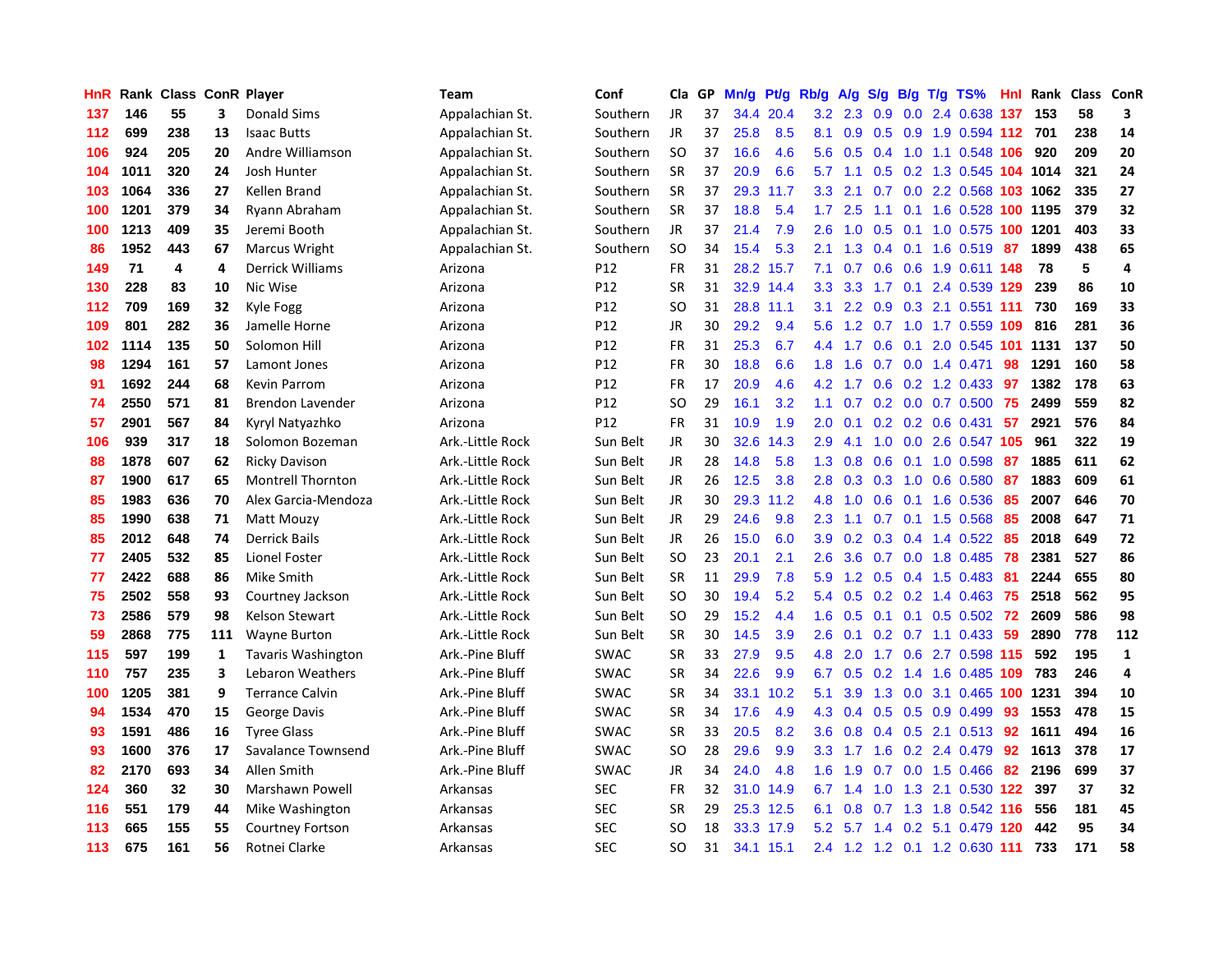| HnR |      | Rank Class ConR Player |    |                          | Team         | Conf       | Cla       | <b>GP</b> | Mn/g      | Pt/g      | Rb/g             | A/g             | S/g |  | B/g T/g TS%               | Hnl | Rank | <b>Class</b> | <b>ConR</b> |
|-----|------|------------------------|----|--------------------------|--------------|------------|-----------|-----------|-----------|-----------|------------------|-----------------|-----|--|---------------------------|-----|------|--------------|-------------|
| 104 | 1039 | 127                    | 68 | Glenn Bryant             | Arkansas     | <b>SEC</b> | FR        | 30        | 9.1       | 2.5       | 2.4              | 0.2             | 0.1 |  | 0.6 0.3 0.514 102 1106    |     |      | 135          | 70          |
| 95  | 1489 | 481                    | 79 | Jemal Farmer             | Arkansas     | <b>SEC</b> | JR        | 32        | 17.8      | 5.8       | 3.1              | 0.9             |     |  | $0.5$ 0.2 1.2 0.525       | -93 | 1568 | 504          | 82          |
| 94  | 1523 | 494                    | 82 | <b>Marcus Britt</b>      | Arkansas     | <b>SEC</b> | JR        | 26        | 20.2      | 3.9       | 2.7              | $1.7 \quad 1.0$ |     |  | $0.1$ 0.9 0.567           | -94 | 1499 | 483          | 80          |
| 93  | 1623 | 226                    | 85 | <b>Julysses Nobles</b>   | Arkansas     | <b>SEC</b> | FR        | 28        | 18.3      | 4.0       | 1.7              | 2.6             | 1.2 |  | 0.0 1.8 0.485             | 92  | 1626 | 225          | 86          |
| 89  | 1801 | 541                    | 88 | Stef Welsh               | Arkansas     | <b>SEC</b> | <b>SR</b> | 29        | 19.7      | 5.8       | 1.7              | 2.2             | 0.8 |  | $0.0$ 1.7 $0.466$         | -89 | 1802 | 543          | 89          |
| 81  | 2230 | 711                    | 97 | Delvon Johnson           | Arkansas     | <b>SEC</b> | JR        | 32        | 13.3      | 2.6       | 2.4              | 0.1             |     |  | $0.3$ 0.5 0.4 0.560       | 80  | 2293 | 736          | 97          |
| 104 | 1023 | 230                    | 21 | <b>Martavius Adams</b>   | Arkansas St. | Sun Belt   | <b>SO</b> | 31        | 25.5      | 11.6      | 7.5              | 0.6             | 0.4 |  | 0.6 2.2 0.575 104         |     | 1031 | 233          | 21          |
| 97  | 1349 | 313                    | 31 | Daniel Bryant            | Arkansas St. | Sun Belt   | <b>SO</b> | 22        | 19.9      | 10.5      | 2.5              | 1.3             | 1.0 |  | 0.0 1.8 0.525 100 1234    |     |      | 279          | 27          |
| 97  | 1377 | 179                    | 33 | <b>Brandon Peterson</b>  | Arkansas St. | Sun Belt   | FR        | 31        | 22.2      | 6.9       | 4.6              | 1.4             | 0.4 |  | 2.0 1.7 0.495             | 97  | 1384 | 179          | 34          |
| 93  | 1618 | 225                    | 48 | <b>Brandon Reed</b>      | Arkansas St. | Sun Belt   | FR        | 31        |           | 33.3 15.1 | $3.4^{\circ}$    | 2.5             |     |  | 0.7 0.2 2.5 0.488 92      |     | 1620 | 224          | 45          |
| 92  | 1630 | 527                    | 50 | Rashad Allison           | Arkansas St. | Sun Belt   | JR.       | 31        | 32.7      | 8.5       | 3.9              | 4.1             |     |  | $0.7$ $0.2$ $2.2$ $0.528$ | -92 | 1627 | 523          | 46          |
| 92  | 1649 | 233                    | 51 | <b>Trey Finn</b>         | Arkansas St. | Sun Belt   | FR        | 30        | 31.6      | 7.8       | 6.5              | 1.9             | 1.3 |  | $0.2$ 1.7 $0.509$         | 92  | 1644 | 231          | 47          |
| 91  | 1717 | 551                    | 54 | Jeremy Thomas            | Arkansas St. | Sun Belt   | JR        | 29        | 16.1      | 4.4       | 2.9              | 0.5             | 0.2 |  | $0.4$ 0.7 0.626           | 90  | 1722 | 551          | 53          |
| 87  | 1885 | 610                    | 63 | JeJuan Brown             | Arkansas St. | Sun Belt   | JR        | 24        | 18.3      | 6.0       | 3.5              | 0.5             | 0.5 |  | 0.6 1.2 0.548             | 88  | 1858 | 601          | 59          |
| 110 | 756  | 234                    | 4  | <b>Cleveland Richard</b> | Army         | Pat.       | <b>SR</b> | 29        | 32.2      | 12.6      | 4.2              | 2.9             | 1.7 |  | 0.3 2.1 0.479 110         |     | 755  | 238          | 4           |
| 94  | 1528 | 355                    | 16 | Julian Simmons           | Army         | Pat.       | SO        | 29        | 20.0      | 11.3      | 1.4              | 0.2             | 0.8 |  | $0.0$ 1.6 $0.542$         | -94 | 1512 | 351          | 16          |
| 93  | 1609 | 490                    | 20 | <b>Marcus Nelson</b>     | Army         | Pat.       | <b>SR</b> | 27        | 24.0      | 5.6       | 3.6              | 1.8             | 1.4 |  | $0.8$ 1.7 0.531           | 93  | 1556 | 480          | 17          |
| 92  | 1652 | 501                    | 23 | Josh Miller              | Army         | Pat.       | <b>SR</b> | 29        | 29.8      | 8.2       | 4.4              | 3.5             |     |  | 1.5 0.1 2.8 0.472 92      |     | 1642 | 504          | 23          |
| 84  | 2044 | 606                    | 33 | <b>Tyrell Thompson</b>   | Army         | Pat.       | <b>SR</b> | 19        | 13.0      | 5.3       | 1.6              |                 |     |  | 0.4 0.7 0.1 1.1 0.495 84  |     | 2033 | 606          | 32          |
| 83  | 2124 | 680                    | 36 | Jeremy Hence             | Army         | Pat.       | JR        | 29        | 21.0      | 5.0       | 4.1              | 1.0             |     |  | 0.4 0.4 1.3 0.477 83      |     | 2130 | 679          | 36          |
| 81  | 2261 | 657                    | 44 | Chris Walker             | Army         | Pat.       | <b>SR</b> | 29        | 20.0      | 4.7       | 4.1              | 0.3             |     |  | 0.7 0.6 1.2 0.496         | 81  | 2258 | 657          | 44          |
| 74  | 2528 | 707                    | 54 | Eric Zastoupil           | Army         | Pat.       | <b>SR</b> | 29        | 16.3      | 3.3       | 2.4              | 0.3             | 0.3 |  | $0.1$ 0.6 0.545           | -74 | 2534 | 710          | 52          |
| 55  | 2931 | 578                    | 63 | Ella Ellis               | Army         | Pat.       | <b>FR</b> | 29        | 9.4       | 2.6       | 1.4              | 0.1             | 0.2 |  | 0.0 0.6 0.417             | 55  | 2944 | 583          | 63          |
| 50  | 2966 | 913                    | 64 | Mitch McDonald           | Army         | Pat.       | JR        | 29        | 9.0       | 1.2       | 0.6              | 0.8             | 0.5 |  | $0.1$ 1.0 0.486           | 50  | 2974 | 914          | 66          |
| 127 | 304  | 110                    | 12 | <b>Rihards Kuksiks</b>   | <b>ASU</b>   | P12        | JR        | 33        | 29.8      | 12.1      | 3.6              | 1.8             | 1.1 |  | 0.3 1.2 0.594 126         |     | 306  | 108          | 12          |
| 123 | 371  | 129                    | 16 | Ty Abbott                | ASU          | P12        | JR        | 32        |           | 28.7 12.0 | 4.4              | 1.6             |     |  | 0.9 0.3 1.6 0.573 123     |     | 368  | 128          | 15          |
| 120 | 422  | 145                    | 19 | <b>Eric Boateng</b>      | ASU          | P12        | <b>SR</b> | 33        | 27.1      | 8.8       | 7.2              | 0.9             |     |  | 0.6 0.8 2.1 0.636 120 434 |     |      | 148          | 20          |
| 120 | 437  | 151                    | 22 | Derek Glasser            | ASU          | P12        | <b>SR</b> | 33        | 32.9      | 10.1      | $2.5\,$          | 4.8             |     |  | 1.1 0.2 2.2 0.543 119     |     | 452  | 153          | 22          |
| 111 | 747  | 260                    | 33 | Jamelle McMillan         | <b>ASU</b>   | P12        | <b>JR</b> | 29        | 27.6      | 6.6       | 3.4              | 2.8             | 1.0 |  | $0.1$ 1.1 0.543 111       |     | 718  | 246          | 32          |
| 108 | 869  | 103                    | 38 | <b>Trent Lockett</b>     | ASU          | P12        | <b>FR</b> | 33        | 19.6      | 6.7       | 3.4              | 0.8             | 0.8 |  | 0.1 1.5 0.543 107         |     | 869  | 99           | 38          |
| 104 | 1026 | 324                    | 45 | Jerren Shipp             | <b>ASU</b>   | P12        | <b>SR</b> | 30        | 15.3      | 4.5       | 2.2              | 0.6             | 0.6 |  | 0.1 0.6 0.551 104         |     | 1006 | 320          | 43          |
| 77  | 2440 | 541                    | 79 | Taylor Rohde             | ASU          | P12        | SO        | 30        | 8.9       | 2.2       | 1.2              | 0.1             | 0.1 |  | 0.0 0.3 0.536             | 77  | 2408 | 532          | 80          |
| 124 | 363  | 126                    | 31 | <b>Tay Waller</b>        | Auburn       | <b>SEC</b> | <b>SR</b> | 26        | 30.9      | 15.3      | 3.8              | 1.2             | 1.3 |  | 0.2 1.2 0.634 128         |     | 269  | 95           | 25          |
| 118 | 480  | 159                    | 40 | Lucas Hargrove           | Auburn       | <b>SEC</b> | <b>SR</b> | 32        |           | 32.3 12.8 | 7.0              | 2.7             |     |  | 1.3 0.4 2.7 0.551 117     |     | 521  | 171          | 42          |
| 117 | 542  | 124                    | 43 | Frankie Sullivan         | Auburn       | <b>SEC</b> | SO        | 31        | 31.2 12.7 |           | 3.7              | 2.0             |     |  | 1.9 0.2 1.6 0.583 116     |     | 553  | 126          | 44          |
| 114 | 635  | 208                    | 52 | DeWayne Reed             | Auburn       | <b>SEC</b> | <b>SR</b> | 32        |           | 33.1 16.2 | 2.6              | 4.3             |     |  | 1.3 0.2 3.2 0.497 113     |     | 666  | 216          | 54          |
| 110 | 759  | 236                    | 59 | <b>Brendon Knox</b>      | Auburn       | <b>SEC</b> | <b>SR</b> | 32        | 21.2      | 8.7       | 3.9 <sub>2</sub> | 0.5             | 0.4 |  | 1.0 1.4 0.620 109         |     | 793  | 250          | 60          |
| 87  | 1925 | 291                    | 92 | <b>Earnest Ross</b>      | Auburn       | <b>SEC</b> | <b>FR</b> | 32        | 13.4      | 2.8       | 3.0              | 0.8             | 0.8 |  | 0.2 0.8 0.379             | 86  | 1954 | 296          | 92          |
| 75  | 2505 | 442                    | 99 | Andre Malone             | Auburn       | <b>SEC</b> | FR        | 30        | 11.0      | 2.8       | 2.0              |                 |     |  | 0.2 0.4 0.1 0.3 0.399     | 75  | 2495 | 440          | 99          |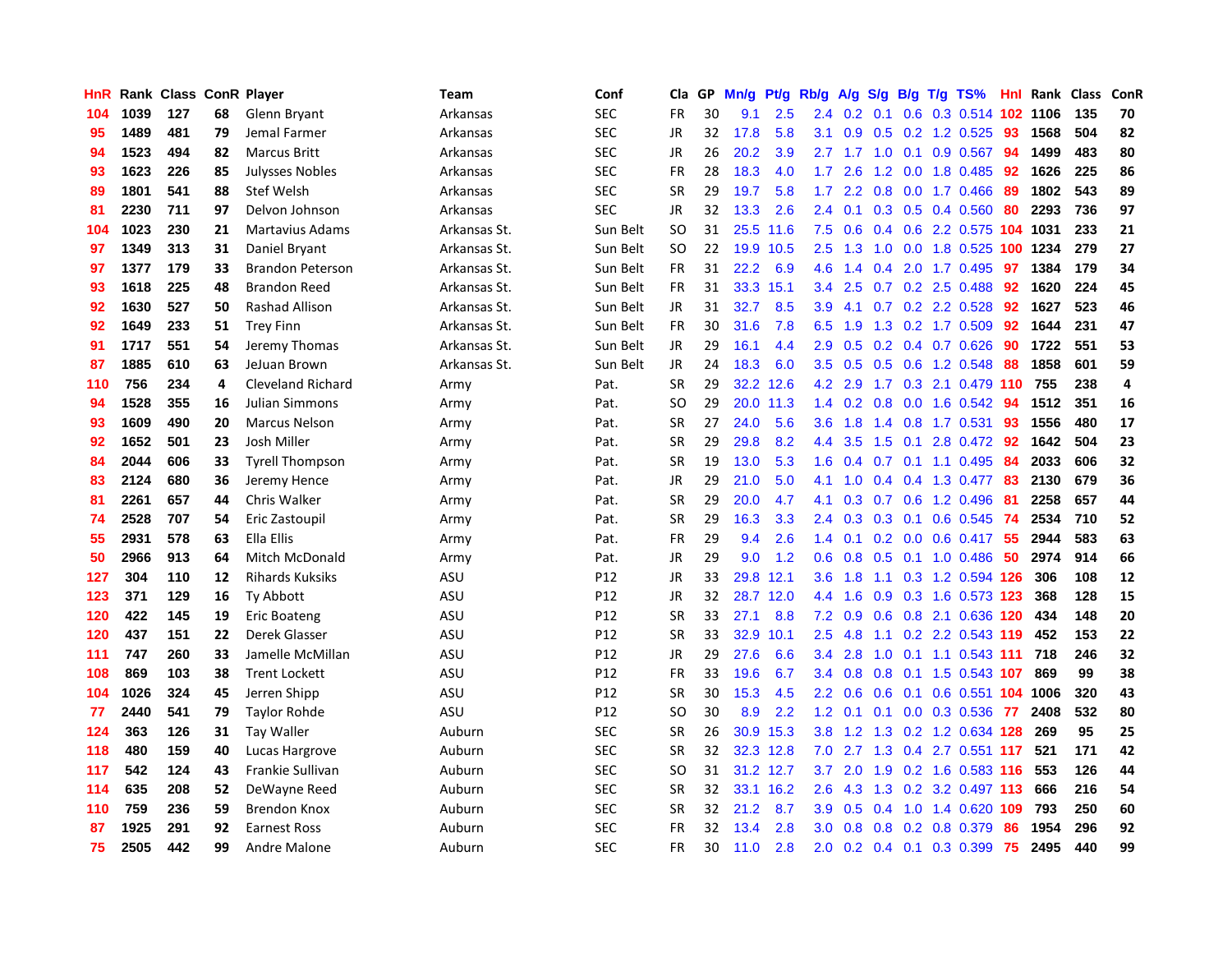| HnR |      | Rank Class |     | <b>ConR Player</b>        | Team               | Conf        | Cla           | <b>GP</b> | Mn/g | <b>Pt/g</b> | Rb/g             | A/g       |               |     | S/g B/g T/g TS%             | Hnl | Rank | <b>Class</b> | ConR                    |
|-----|------|------------|-----|---------------------------|--------------------|-------------|---------------|-----------|------|-------------|------------------|-----------|---------------|-----|-----------------------------|-----|------|--------------|-------------------------|
| 72  | 2618 | 724        | 102 | Johnnie Lett              | Auburn             | <b>SEC</b>  | <b>SR</b>     | 32        | 13.2 | 1.9         |                  |           |               |     | 3.2 0.4 0.2 0.2 0.6 0.405   | -71 | 2642 | 732          | 102                     |
| 109 | 823  | 262        | 9   | Wes Channels              | <b>Austin Peay</b> | OVC         | <b>SR</b>     | 32        |      | 35.3 16.9   |                  | 4.3 2.9   |               |     | 1.4 0.2 2.9 0.537 108       |     | 830  | 266          | 11                      |
| 108 | 862  | 196        | 12  | Anthony Campbell          | <b>Austin Peay</b> | <b>OVC</b>  | SO            | 31        | 34.6 | 15.5        | 5.3              | 1.6       |               |     | 1.1 0.3 2.7 0.611 108       |     | 839  | 188          | 12                      |
| 98  | 1318 | 304        | 29  | John Fraley               | <b>Austin Peay</b> | <b>OVC</b>  | <sub>SO</sub> | 32        | 28.0 | 9.2         | 7.8              | 0.6       | 0.3           |     | 1.0 1.6 0.550               | 98  | 1326 | 302          | 31                      |
| 94  | 1541 | 357        | 36  | <b>Tyrone Caldwell</b>    | <b>Austin Peay</b> | <b>OVC</b>  | <b>SO</b>     | 32        | 19.5 | 6.1         | 1.8              | 2.4       | 0.8           |     | $0.0$ 1.9 $0.591$           | 94  | 1527 | 354          | 38                      |
| 94  | 1569 | 503        | 41  | Caleb Brown               | <b>Austin Peay</b> | <b>OVC</b>  | JR            | 32        | 22.6 | 5.8         | 2.1              | 3.5       |               |     | 1.2 0.1 1.6 0.469           | -93 | 1561 | 501          | 43                      |
| 88  | 1861 | 275        | 54  | <b>Justin Blake</b>       | <b>Austin Peay</b> | <b>OVC</b>  | <b>FR</b>     | 32        | 16.8 | 5.8         | 1.1              | 1.1       | 0.3           |     | $0.1$ 0.7 0.564             | 88  | 1873 | 278          | 57                      |
| 88  | 1868 | 603        | 55  | Duran Roberson            | <b>Austin Peav</b> | <b>OVC</b>  | JR            | 32        | 17.8 | 6.1         | 2.9              | 0.3       |               |     | $0.2$ 0.7 0.9 0.556         | -87 | 1877 | 608          | 58                      |
| 80  | 2315 | 510        | 67  | <b>Marcel Williams</b>    | <b>Austin Peav</b> | <b>OVC</b>  | <sub>SO</sub> | 31        | 19.3 | 3.7         | 4.1              | 0.8       |               |     | 0.4 0.9 1.2 0.454 80        |     | 2288 | 507          | 64                      |
| 123 | 378  | 83         | 11  | <b>Randy Davis</b>        | Ball St.           | <b>MAC</b>  | SO            | 30        |      | 28.4 10.3   | 3.5              | 3.3       |               |     | 0.9 0.0 2.2 0.617 122       |     | 394  | 87           | 12                      |
| 113 | 656  | 153        | 22  | Jarrod Jones              | Ball St.           | <b>MAC</b>  | <b>SO</b>     | 30        |      | 28.9 12.2   | 7.4              | 0.7       |               |     | 0.6 1.1 2.0 0.475 112 675   |     |      | 161          | 23                      |
| 105 | 976  | 313        | 29  | <b>Terrence Watson</b>    | Ball St.           | <b>MAC</b>  | <b>SR</b>     | 29        | 26.6 | 8.3         | 6.2              | 1.1       |               |     | 0.6 1.3 2.3 0.489 105 971   |     |      | 311          | 30                      |
| 101 | 1179 | 396        | 41  | <b>Malik Perry</b>        | Ball St.           | <b>MAC</b>  | <b>JR</b>     | 26        | 22.6 | 7.6         | 4.7              | 0.7       | 0.8           |     | 0.3 1.8 0.556 102 1118      |     |      | 374          | 38                      |
| 92  | 1631 | 228        | 57  | Jauwan Scaife             | Ball St.           | <b>MAC</b>  | FR            | 30        | 30.3 | 10.2        | 2.6              | 1.7       | 0.9           |     | $0.0$ 1.6 0.513             | 92  | 1637 | 228          | 58                      |
| 80  | 2292 | 663        | 81  | <b>Brawley Chisholm</b>   | Ball St.           | <b>MAC</b>  | <b>SR</b>     | 30        | 18.9 | 4.5         | 1.4              | 1.5       |               |     | $0.4$ 0.0 1.2 0.481         | 80  | 2305 | 668          | 82                      |
| 71  | 2635 | 594        | 91  | <b>Pierre Sneed</b>       | Ball St.           | <b>MAC</b>  | SO            | 30        | 23.4 | 3.9         | $2.4^{\circ}$    | 0.9       |               |     | $0.4$ 0.1 1.7 0.433         | -71 | 2651 | 598          | 93                      |
| 62  | 2834 | 546        | 102 | <b>Myron Green</b>        | Ball St.           | <b>MAC</b>  | <b>FR</b>     | 27        | 14.6 | 2.8         | 1.6              | 0.7       | 0.2           |     | $0.0$ 0.8 0.405             | 63  | 2823 | 543          | 102                     |
| 61  | 2847 | 647        | 103 | <b>Maurice Hubbard</b>    | Ball St.           | <b>MAC</b>  | SO            | 28        | 11.7 | 1.8         | $2.5^{\circ}$    | 0.4       |               |     | $0.4$ 0.1 0.7 0.340         | -61 | 2851 | 650          | 103                     |
| 156 | 32   | 14         | 5   | Ekpe Udoh                 | Baylor             | B12         | <b>JR</b>     | 36        |      | 35.1 13.9   |                  | $9.8$ 2.7 |               |     | 0.8 3.7 2.4 0.531 155       |     | 36   | 15           | 5                       |
| 147 | 78   | 33         | 10  | LaceDarius Dunn           | Baylor             | B12         | <b>JR</b>     | 36        | 32.6 | 19.6        | 4.8              | 1.9       |               |     | 1.4 0.3 2.5 0.600 147       |     | 85   | 36           | 10                      |
| 137 | 153  | 58         | 21  | <b>Tweety Carter</b>      | Baylor             | B12         | <b>SR</b>     | 32        | 36.3 | 15.0        | 2.8              | 5.9       | 1.3           |     | 0.0 2.5 0.572 138           |     | 145  | 52           | 20                      |
| 128 | 268  | 58         | 33  | <b>Quincy Acy</b>         | Baylor             | B12         | SO            | 36        | 23.3 | 9.3         | 5.1              | 0.3       | 0.5           |     | 0.8 1.3 0.701 128           |     | 270  | 58           | 33                      |
| 127 | 289  | 104        | 35  | Josh Lomers               | Baylor             | B12         | <b>SR</b>     | 36        | 17.3 | 6.6         | 3.7              | 0.3       | 0.6           |     | 1.1 1.3 0.700               | 127 | 294  | 104          | 35                      |
| 114 | 627  | 142        | 62  | Anthony Jones             | Baylor             | <b>B12</b>  | SO.           | 36        | 26.6 | 6.2         | 4.8              | 1.1       |               |     | $0.5$ 0.4 1.3 0.488 113     |     | 638  | 148          | 62                      |
| 111 | 723  | 77         | 68  | A.J. Walton               | Baylor             | <b>B12</b>  | FR            | 36        | 17.6 | 3.8         | 2.3              | 2.0       | 1.2           |     | 0.1 1.3 0.578 111           |     | 739  | 81           | 68                      |
| 113 | 643  | 149        | 9   | Mick Hedgepeth            | Belmont            | ASun        | SO            | 31        | 24.5 | 11.6        | 6.4              | 0.6       |               |     | $0.4$ 0.9 2.1 0.599 113     |     | 650  | 153          | 9                       |
| 110 | 772  | 89         | 12  | Ian Clark                 | Belmont            | ASun        | <b>FR</b>     | 31        | 29.6 | 14.9        | 3.3 <sub>2</sub> | 2.2       |               |     | 1.1 0.3 3.0 0.578 110 769   |     |      | 86           | 10                      |
| 106 | 935  | 208        | 18  | Drew Hanlen               | Belmont            | ASun        | <sub>SO</sub> | 31        | 23.2 | 6.8         | $2.0^{\circ}$    | 3.5       |               |     | 1.0 0.0 1.5 0.566 106       |     | 936  | 213          | 17                      |
| 105 | 982  | 314        | 19  | Keaton Belcher            | Belmont            | ASun        | <b>SR</b>     | 31        | 24.0 | 9.3         | 4.4              | 1.0       |               |     | $0.7$ $0.2$ 1.2 $0.563$ 105 |     | 988  | 314          | 19                      |
| 103 | 1052 | 238        | 21  | <b>Scott Saunders</b>     | Belmont            | ASun        | <b>SO</b>     | 31        | 14.4 | 7.8         | 4.2              | 0.3       | 0.3           |     | 0.6 1.8 0.521 103 1046      |     |      | 236          | 21                      |
| 98  | 1344 | 442        | 30  | Jordan Campbell           | Belmont            | ASun        | JR            | 28        | 25.0 | 6.5         | 3.9              | 1.5       | 1.5           |     | 0.3 1.5 0.543               | 98  | 1311 | 436          | 29                      |
| 95  | 1488 | 480        | 33  | Jon House                 | Belmont            | ASun        | <b>JR</b>     | 31        | 24.8 | 5.8         | 3.8              | 1.9       | 0.7           |     | $0.2$ 1.6 0.532             | 95  | 1477 | 476          | 33                      |
| 94  | 1509 | 206        | 36  | Kerron Johnson            | Belmont            | ASun        | <b>FR</b>     | 30        | 20.1 | 6.1         | 2.1              | 2.8       | 1.0           | 0.1 | 2.2 0.510                   | -94 | 1489 | 204          | 34                      |
| 85  | 2000 | 315        | 52  | <b>Brandon Baker</b>      | Belmont            | ASun        | <b>FR</b>     | 30        | 9.0  | 2.2         | 1.8              | 0.4       | 0.4           |     | $0.2$ 0.6 0.500             | 85  | 1990 | 303          | 51                      |
| 109 | 806  | 283        | 6   | <b>Alexander Starling</b> | Bethune-Cookman    | <b>MEAC</b> | JR            | 33        | 30.4 | 9.8         | 6.5              | 1.1       | 2.0           |     | 0.9 1.7 0.547 108           |     | 829  | 286          | $\overline{\mathbf{z}}$ |
| 103 | 1082 | 362        | 14  | <b>Albert Abrahams</b>    | Bethune-Cookman    | <b>MEAC</b> | JR            | 33        | 18.3 | 8.5         | 5.2              | 0.5       |               |     | 0.4 0.7 1.3 0.538 102 1100  |     |      | 369          | 14                      |
| 92  | 1665 | 389        | 25  | C.J. Reed                 | Bethune-Cookman    | <b>MEAC</b> | SO            | 33        | 37.5 | 15.8        | 3.9              | 4.2       | $1.4^{\circ}$ | 0.1 | 3.8 0.457                   | -91 | 1680 | 390          | 25                      |
| 83  | 2147 | 350        | 47  | Javoris Bryant            | Bethune-Cookman    | <b>MEAC</b> | <b>FR</b>     | 32        | 19.1 | 5.0         | 3.3              | 0.7       | 0.4           | 0.5 | 0.8 0.495                   | 82  | 2169 | 357          | 46                      |
| 80  | 2279 | 384        | 53  | <b>Kevin Dukes</b>        | Bethune-Cookman    | <b>MEAC</b> | FR            | 33        | 20.4 | 5.3         | 1.3              | 1.1       |               |     | 0.4 0.1 0.7 0.575           | 80  | 2286 | 384          | 54                      |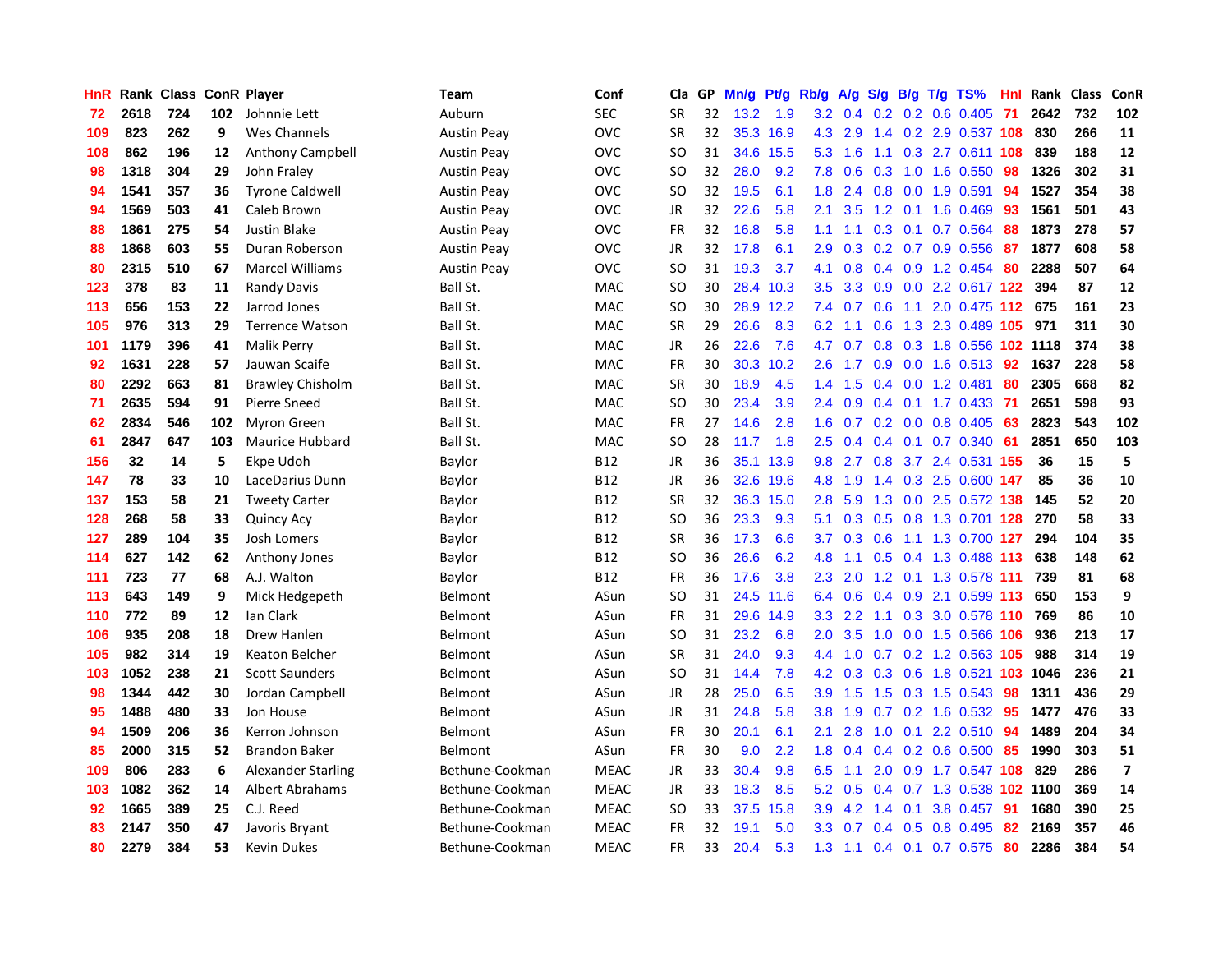| HnR |      | Rank Class ConR Player |                |                        | Team                  | Conf        | Cla       | GP | Mn/g | <b>Pt/g</b> | Rb/g             | A/g |     |  | $S/g$ B/g T/g TS%                    | Hnl | Rank | Class | ConR           |
|-----|------|------------------------|----------------|------------------------|-----------------------|-------------|-----------|----|------|-------------|------------------|-----|-----|--|--------------------------------------|-----|------|-------|----------------|
| 79  | 2323 | 513                    | 58             | <b>Stanley Elliott</b> | Bethune-Cookman       | <b>MEAC</b> | <b>SO</b> | 32 | 21.2 | 5.6         | 3.2              | 0.9 | 0.8 |  | 0.4 1.5 0.484                        | 79  | 2335 | 519   | 59             |
| 74  | 2529 | 708                    | 70             | Jarrell Thomas         | Bethune-Cookman       | <b>MEAC</b> | SR        | 31 | 17.1 | 4.5         | 1.5              |     |     |  | 0.9 0.5 0.0 1.0 0.543 74             |     | 2525 | 706   | 70             |
| 70  | 2684 | 500                    | 81             | <b>Aric Miller</b>     | Bethune-Cookman       | <b>MEAC</b> | <b>FR</b> | 28 | 12.7 | 3.6         | $1.4^{\circ}$    | 0.7 |     |  | 0.4 0.1 0.9 0.467 70                 |     | 2667 | 494   | 80             |
| 35  | 3018 | 797                    | 98             | <b>Tyrel Adams</b>     | Bethune-Cookman       | <b>MEAC</b> | <b>SR</b> | 31 | 13.2 | 1.9         | 1.5              | 0.3 |     |  | $0.1$ 0.2 0.7 0.358                  | 36  | 3018 | 797   | 98             |
| 114 | 610  | 208                    | 5              | <b>Greer Wright</b>    | Binghamton            | <b>AEC</b>  | JR        | 31 | 33.4 | 15.0        | 6.0              | 3.2 |     |  | 1.2 0.6 3.7 0.541 114                |     | 628  | 215   | 5              |
| 93  | 1599 | 515                    | 25             | Mahamoud Jabbi         | Binghamton            | <b>AEC</b>  | JR        | 31 | 28.9 | 6.3         | 6.8              | 0.6 | 0.6 |  | 1.4 0.9 0.533                        | -93 | 1603 | 516   | 26             |
| 90  | 1775 | 412                    | 31             | <b>Kyrie Sutton</b>    | Binghamton            | AEC         | <b>SO</b> | 27 | 14.7 | 6.2         | 3.1              | 0.2 | 0.3 |  | 0.9 1.4 0.571                        | 90  | 1724 | 399   | 28             |
| 84  | 2052 | 326                    | 38             | Dylan Talley           | <b>Binghamton</b>     | AEC         | FR        | 26 | 29.3 | 11.8        | 3.7              | 2.1 | 0.6 |  | $0.3$ 2.7 $0.483$                    | -84 | 2043 | 323   | 38             |
| 83  | 2152 | 687                    | 43             | Chretien Lukusa        | Binghamton            | AEC         | JR        | 31 | 33.9 | 7.1         | 4.7              | 2.3 |     |  | 1.1 0.1 2.3 0.407 82                 |     | 2176 | 691   | 45             |
| 81  | 2224 | 708                    | 47             | Moussa Camara          | Binghamton            | AEC         | JR        | 31 | 30.8 | 10.7        | 2.9              | 0.7 |     |  | 0.7 0.1 1.5 0.512 81                 |     | 2240 | 710   | 47             |
| 69  | 2692 | 502                    | 62             | Pina Guillaume         | Binghamton            | AEC         | FR        | 25 | 15.6 | 3.1         | 3.2              |     |     |  | 0.3 0.3 0.8 0.9 0.450 71             |     | 2657 | 492   | 60             |
| 64  | 2805 | 872                    | 68             | <b>Umur Peten</b>      | Binghamton            | <b>AEC</b>  | JR        | 26 | 14.2 | 3.0         | 1.6              | 0.3 |     |  | 0.3 0.1 0.7 0.636 65                 |     | 2786 | 861   | 67             |
| 116 | 564  | 185                    | 18             | Ike Okoye              | Boise St.             | <b>WAC</b>  | <b>SR</b> | 32 | 27.4 | 12.9        | 7.9              | 1.3 |     |  | 0.7 1.4 1.6 0.560 115                |     | 571  | 185   | 18             |
| 100 | 1215 | 410                    | 34             | Daequon Montreal       | Boise St.             | <b>WAC</b>  | JR        | 32 | 25.0 | 10.8        | 5.3              | 1.2 | 0.5 |  | 0.7 1.4 0.533 100 1209               |     |      | 407   | 34             |
| 99  | 1282 | 426                    | 35             | Robert Arnold          | Boise St.             | <b>WAC</b>  | JR        | 31 | 28.5 | 11.8        | 4.3              | 2.2 |     |  | 0.9 0.7 2.0 0.530                    | 98  | 1284 | 426   | 35             |
| 97  | 1395 | 432                    | 38             | Kurt Cunningham        | Boise St.             | <b>WAC</b>  | <b>SR</b> | 32 | 17.6 | 7.7         | 3.5              | 1.4 |     |  | 0.4 0.2 1.9 0.606                    | 96  | 1398 | 434   | 38             |
| 96  | 1417 | 459                    | 39             | Paul Noonan            | Boise St.             | <b>WAC</b>  | <b>JR</b> | 30 | 24.3 | 8.8         | 3.5              | 2.0 |     |  | 0.7 0.2 1.4 0.597                    | 96  | 1417 | 462   | 39             |
| 94  | 1521 | 493                    | 48             | La'Shard Anderson      | Boise St.             | <b>WAC</b>  | <b>JR</b> | 32 | 33.2 | 9.9         | 2.5              | 3.6 | 2.6 |  | 0.4 2.4 0.466                        | 94  | 1521 | 491   | 46             |
| 92  | 1657 | 503                    | 52             | <b>Anthony Thomas</b>  | Boise St.             | <b>WAC</b>  | <b>SR</b> | 32 | 30.7 | 7.6         | 3.0 <sub>2</sub> | 3.8 |     |  | 1.6 0.0 2.7 0.481 92                 |     | 1658 | 508   | 52             |
| 84  | 2051 | 663                    | 59             | Zack Moritz            | Boise St.             | <b>WAC</b>  | JR        | 30 | 9.4  | 3.5         | $2.4^{\circ}$    | 0.2 |     |  | 0.1 0.1 0.5 0.500 84                 |     | 2050 | 658   | 59             |
| 137 | 151  | 29                     | 18             | Reggie Jackson         | <b>Boston College</b> | ACC         | <b>SO</b> | 31 | 30.1 | 12.9        | 5.7              | 4.5 |     |  | $0.6$ $0.5$ $2.6$ $0.512$ <b>136</b> |     | 164  | 32    | 18             |
| 134 | 179  | 64                     | 20             | Joe Trapani            | <b>Boston College</b> | ACC         | JR        | 30 | 29.6 | 14.1        | 6.4              | 1.3 | 0.9 |  | 0.7 1.4 0.539 134                    |     | 186  | 67    | 19             |
| 127 | 292  | 105                    | 32             | Corey Raji             | <b>Boston College</b> | ACC         | JR        | 29 |      | 26.7 11.4   | 5.8              | 1.0 |     |  | 0.8 0.1 1.0 0.557 128                |     | 273  | 100   | 30             |
| 112 | 695  | 220                    | 64             | <b>Tyler Roche</b>     | <b>Boston College</b> | ACC         | <b>SR</b> | 29 | 19.1 | 7.2         | 2.4              | 0.7 |     |  | $0.1$ 0.4 0.5 0.611 111              |     | 710  | 226   | 62             |
| 106 | 941  | 318                    | 78             | <b>Rakim Sanders</b>   | <b>Boston College</b> | ACC         | JR        | 24 | 26.9 | 10.8        | 3.5              | 2.0 | 1.0 |  | 0.3 2.3 0.481 107                    |     | 889  | 304   | 75             |
| 104 | 1025 | 346                    | 82             | <b>Biko Paris</b>      | <b>Boston College</b> | ACC         | JR        | 31 | 25.5 | 4.8         | 2.0 <sub>1</sub> | 4.1 |     |  | 1.0 0.1 2.5 0.495 103 1043           |     |      | 353   | 84             |
| 98  | 1342 | 440                    | 90             | Josh Southern          | <b>Boston College</b> | ACC         | JR        | 31 | 16.4 | 4.4         | 3.2              | 0.8 |     |  | 0.3 0.4 0.7 0.495 97                 |     | 1365 | 449   | 92             |
| 94  | 1505 | 348                    | 93             | Evan Ravenel           | <b>Boston College</b> | ACC         | <b>SO</b> | 25 | 10.5 | 3.3         | $2.4^{\circ}$    | 0.4 |     |  | 0.1 0.4 0.7 0.532 95                 |     | 1470 | 337   | 93             |
| 83  | 2118 | 473                    | 103            | Dallas Elmore          | <b>Boston College</b> | ACC         | SO        | 31 | 15.2 | 3.9         | 1.6              | 0.6 |     |  | $0.5$ 0.3 1.1 0.511                  | 83  | 2149 | 482   | 104            |
| 51  | 2962 | 911                    | 108            | <b>Cortney Dunn</b>    | <b>Boston College</b> | ACC         | JR        | 26 | 13.3 | 0.9         | 1.9              | 0.2 |     |  | $0.1$ 0.7 0.5 0.343                  | -55 | 2940 | 899   | 108            |
| 140 | 115  | 46                     | $\overline{2}$ | John Holland           | Boston U.             | <b>AEC</b>  | JR        | 35 | 34.4 | 19.2        | 6.1              | 1.1 | 1.6 |  | 0.3 2.1 0.585 139                    |     | 133  | 53    | $\overline{2}$ |
| 120 | 430  | 149                    | 4              | Carlos Strong          | Boston U.             | AEC         | <b>SR</b> | 35 | 30.7 | 10.9        | 4.6              | 1.8 |     |  | 1.7 0.4 1.3 0.607 119                |     | 458  | 154   | $\overline{a}$ |
| 108 | 847  | 267                    | 9              | Corey Lowe             | Boston U.             | <b>AEC</b>  | <b>SR</b> | 32 | 33.4 | 15.0        | 4.5              | 4.3 | 1.3 |  | 0.4 4.2 0.490 108                    |     | 841  | 269   | 9              |
| 101 | 1163 | 267                    | 12             | Jake O'Brien           | Boston U.             | AEC         | SO        | 35 | 33.1 | 13.8        | 6.4              | 0.5 | 0.6 |  | 1.2 1.7 0.501 100 1181               |     |      | 270   | 14             |
| 100 | 1193 | 374                    | 14             | <b>Tyler Morris</b>    | Boston U.             | <b>AEC</b>  | <b>SR</b> | 27 | 33.0 | 10.3        | 3.0 <sub>2</sub> | 3.9 |     |  | 1.8 0.1 2.6 0.514 100 1196           |     |      | 380   | 15             |
| 84  | 2057 | 460                    | 39             | Jeff Pelage            | Boston U.             | AEC         | SO        | 35 | 17.3 | 3.1         | 5.6              | 0.2 |     |  | 0.4 0.7 1.3 0.425 84                 |     | 2092 | 470   | 40             |
| 60  | 2850 | 769                    | 69             | <b>Valdas Sirutis</b>  | Boston U.             | <b>AEC</b>  | SR        | 32 | 16.2 | 2.0         | $2.4^{\circ}$    | 0.6 |     |  | $0.2$ 0.1 0.6 0.417 62               |     | 2833 | 768   | 69             |
| 118 | 475  | 109                    | 12             | <b>Scott Thomas</b>    | <b>Bowling Green</b>  | <b>MAC</b>  | SO        | 30 | 34.7 | 13.2        | 6.3              | 2.8 | 1.6 |  | 0.7 2.1 0.507 118                    |     | 491  | 110   | 16             |
| 107 | 907  | 289                    | 28             | Otis Polk              | <b>Bowling Green</b>  | <b>MAC</b>  | <b>SR</b> | 30 | 28.1 | 10.2        | 7.0              | 0.9 |     |  | 0.6 1.2 2.1 0.533 106                |     | 910  | 286   | 28             |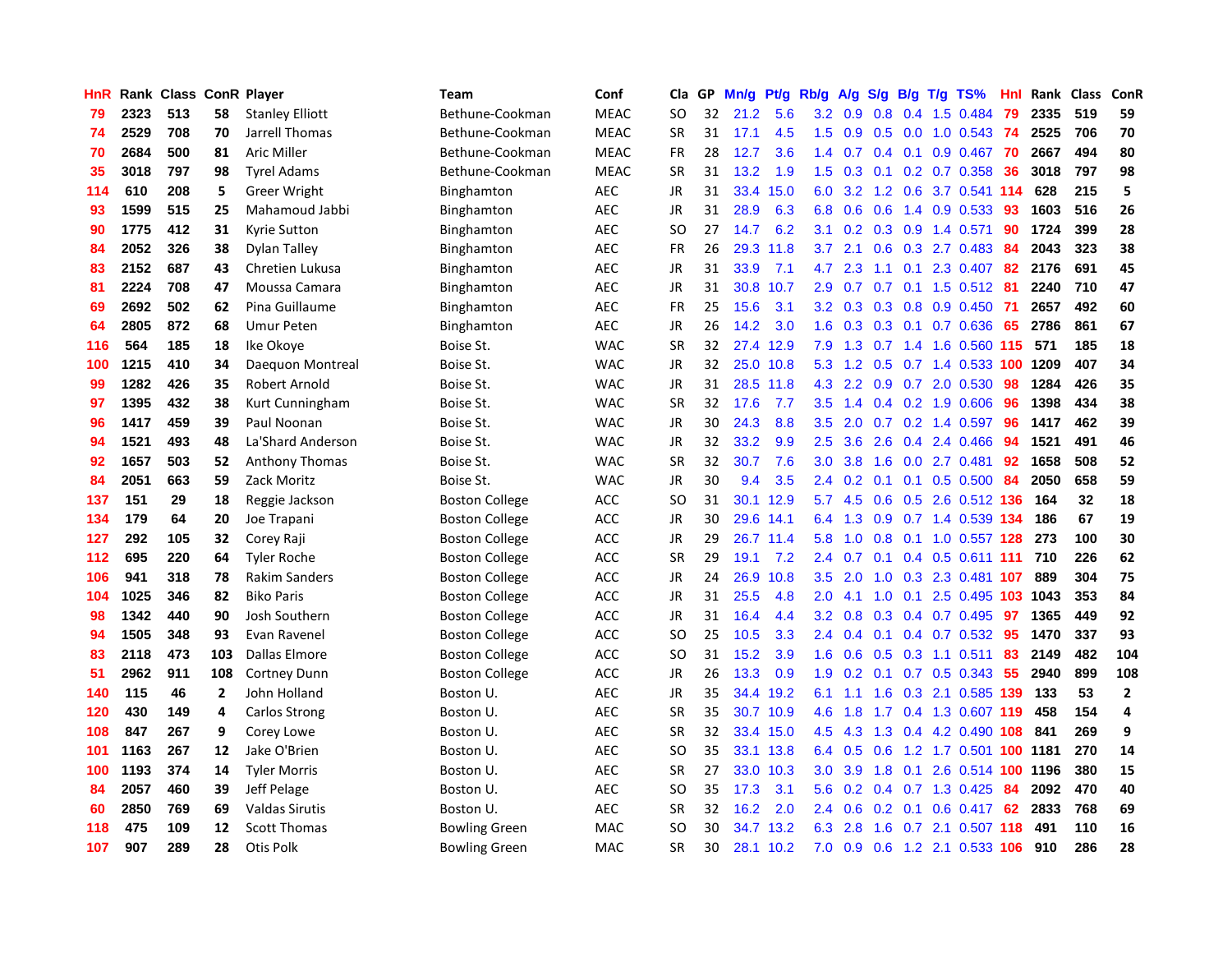| <b>HnR</b> |      | Rank Class ConR Player |    |                              | Team                 | Conf       | Cla       | GP | Mn/g | Pt/g      | Rb/g             | A/g | S/g              |     | $B/g$ T/g TS%              | Hnl | Rank | <b>Class</b> | ConR |
|------------|------|------------------------|----|------------------------------|----------------------|------------|-----------|----|------|-----------|------------------|-----|------------------|-----|----------------------------|-----|------|--------------|------|
| 99         | 1247 | 393                    | 44 | Erik Marschall               | <b>Bowling Green</b> | MAC        | <b>SR</b> | 30 | 25.1 | 7.9       | 5.1              | 1.3 | 0.9              | 0.6 | 1.8 0.550                  | 99  | 1250 | 400          | 45   |
| 94         | 1514 | 490                    | 54 | Joe Jakubowski               | <b>Bowling Green</b> | MAC        | JR        | 30 | 32.5 | 8.3       | 2.6              | 3.7 |                  |     | 1.3 0.0 1.9 0.515 94       |     | 1516 | 489          | 53   |
| 94         | 1548 | 359                    | 55 | Dee Brown                    | <b>Bowling Green</b> | MAC        | <b>SO</b> | 30 |      | 31.7 10.6 | 2.8              | 1.9 |                  |     | $0.9$ 0.1 1.9 0.533        | 94  | 1542 | 358          | 55   |
| 89         | 1789 | 537                    | 63 | Marc Larson                  | <b>Bowling Green</b> | MAC        | <b>SR</b> | 30 | 20.7 | 5.6       | 4.2              | 0.5 |                  |     | 0.3 0.6 1.4 0.527          | 89  | 1793 | 542          | 61   |
| 84         | 2069 | 333                    | 74 | Jordon Crawford              | <b>Bowling Green</b> | MAC        | <b>FR</b> | 30 | 13.5 | 3.7       | 1.1              | 1.6 |                  |     | 0.7 0.0 1.3 0.474          | 84  | 2073 | 330          | 75   |
| 127        | 294  | 107                    | 8  | Sam Maniscalco               | <b>Bradley</b>       | <b>MVC</b> | JR        | 31 | 33.4 | 13.1      | 2.7              | 3.4 | 1.1              |     | 0.1 1.8 0.609 126          |     | 312  | 112          | 11   |
| 119        | 450  | 101                    | 18 | <b>Taylor Brown</b>          | <b>Bradley</b>       | <b>MVC</b> | <b>SO</b> | 27 | 30.1 | 13.5      | 6.9              | 1.1 | 0.9              |     | 0.4 2.2 0.548              | 120 | 423  | 90           | 15   |
| 118        | 491  | 164                    | 20 | <b>Chris Roberts</b>         | <b>Bradley</b>       | <b>MVC</b> | <b>SR</b> | 31 | 29.5 | 9.2       | 4.6              | 2.2 | 1.5              |     | 0.6 1.4 0.523 117          |     | 538  | 176          | 22   |
| 108        | 849  | 293                    | 37 | <b>Andrew Warren</b>         | <b>Bradley</b>       | <b>MVC</b> | <b>JR</b> | 31 | 33.6 | 14.4      | 4.5              | 1.5 | 0.8              | 0.1 | 2.0 0.542                  | 107 | 887  | 303          | 38   |
| 100        | 1239 | 281                    | 60 | Will Egolf                   | <b>Bradley</b>       | <b>MVC</b> | <b>SO</b> | 31 | 22.5 | 7.0       | 4.4              |     |                  |     | 0.4 0.5 0.8 1.2 0.532      | -99 | 1279 | 290          | 61   |
| 95         | 1452 | 197                    | 67 | <b>Dyricus Simms-Edwards</b> | <b>Bradley</b>       | <b>MVC</b> | <b>FR</b> | 26 | 20.6 | 5.4       | $2.4^{\circ}$    | 1.7 |                  |     | $0.9$ 0.1 1.4 0.481        | -96 | 1420 | 189          | 67   |
| 75         | 2512 | 560                    | 87 | <b>Eddren McCain</b>         | <b>Bradley</b>       | <b>MVC</b> | <b>SO</b> | 19 | 13.8 | 1.9       | $2.2\phantom{0}$ | 1.8 |                  |     | $0.3$ 0.0 0.9 0.346        | -79 | 2329 | 517          | 87   |
| 69         | 2690 | 746                    | 88 | Sam Singh                    | <b>Bradley</b>       | <b>MVC</b> | <b>SR</b> | 28 | 14.3 | 1.7       | 3.2              | 0.4 |                  |     | 0.3 0.4 1.0 0.421          | 71  | 2653 | 733          | 89   |
| 68         | 2733 | 512                    | 89 | Jake Eastman                 | <b>Bradley</b>       | <b>MVC</b> | <b>FR</b> | 22 | 11.4 | 2.9       | 1.5              | 0.5 |                  |     | 0.3 0.0 0.6 0.434          | 71  | 2648 | 488          | 88   |
| 114        | 617  | 205                    | 9  | <b>Matt Mullery</b>          | Brown                | Ivy        | <b>SR</b> | 30 | 31.3 | 15.2      | 6.2              | 2.9 |                  |     | 0.7 1.6 2.8 0.591 115      |     | 585  | 191          | 9    |
| 87         | 1919 | 290                    | 38 | Andrew McCarthy              | Brown                | Ivy        | <b>FR</b> | 31 | 18.4 | 6.7       | 4.7              | 0.8 | 0.2              |     | 1.1 1.3 0.537              | 86  | 1938 | 290          | 37   |
| 85         | 1988 | 313                    | 41 | <b>Tucker Halpern</b>        | Brown                | Ivy        | FR        | 29 | 24.0 | 8.1       | 3.5              | 2.3 | 0.8              |     | 0.7 1.2 0.487              | 85  | 1978 | 299          | 40   |
| 83         | 2126 | 681                    | 44 | Peter Sullivan               | <b>Brown</b>         | Ivy        | JR        | 31 | 30.3 | 12.3      | 4.5              | 1.5 |                  |     | $0.5$ 0.1 1.9 0.561        | 83  | 2146 | 682          | 43   |
| 82         | 2164 | 692                    | 45 | Garrett Leffelman            | Brown                | Ivy        | <b>JR</b> | 31 | 20.2 | 7.5       | 1.8              | 0.6 |                  |     | $0.2$ 0.2 0.7 0.683        | -82 | 2181 | 693          | 45   |
| 80         | 2304 | 668                    | 50 | <b>Steve Gruber</b>          | <b>Brown</b>         | Ivy        | <b>SR</b> | 27 | 13.1 | 4.1       | 1.3              | 1.4 |                  |     | $0.5$ 0.0 1.1 0.571        | 80  | 2307 | 669          | 50   |
| 74         | 2551 | 454                    | 57 | Matt Sullivan                | Brown                | Ivy        | <b>FR</b> | 31 | 28.7 | 6.2       | 2.8              | 2.1 | 0.3              |     | 0.0 1.6 0.490              | 73  | 2566 | 459          | 56   |
| 69         | 2700 | 841                    | 63 | Adrian Williams              | <b>Brown</b>         | Ivy        | JR        | 31 | 24.2 | 5.7       | $2.4^{\circ}$    | 1.5 | $0.4^{\circ}$    |     | 0.1 1.3 0.467              | 69  | 2698 | 839          | 63   |
| 43         | 2998 | 920                    | 69 | Christopher Taylor           | Brown                | Ivy        | <b>JR</b> | 29 | 9.4  | 1.2       | 1.6              | 0.5 |                  |     | $0.1$ 0.1 0.5 0.353        | 44  | 3000 | 920          | 69   |
| 77         | 2409 | 533                    | 63 | Papa Lo                      | Bryant               | <b>NEC</b> | SO        | 29 | 13.7 | 1.7       | 3.0 <sub>1</sub> | 0.4 | 0.3              |     | $1.9\quad0.6\quad0.419$    | 76  | 2461 | 548          | 63   |
| 77         | 2432 | 425                    | 64 | Vlad Kondratyev              | Bryant               | <b>NEC</b> | <b>FR</b> | 29 | 21.5 | 8.9       | 3.1              | 0.3 | 0.1              |     | $0.8$ 2.0 $0.542$          | -75 | 2481 | 435          | 65   |
| 74         | 2548 | 713                    | 70 | Cecil Gresham                | Bryant               | <b>NEC</b> | <b>SR</b> | 8  | 31.8 | 14.5      | 3.9 <sup>°</sup> | 0.9 |                  |     | $0.8$ 0.4 1.6 0.485        | -94 | 1540 | 474          | 22   |
| 74         | 2552 | 714                    | 71 | <b>Chris Birrell</b>         | Bryant               | <b>NEC</b> | <b>SR</b> | 30 | 27.2 | 5.7       | 2.6              | 2.2 |                  |     | 1.6 0.1 1.8 0.438 72       |     | 2615 | 726          | 73   |
| 70         | 2672 | 740                    | 78 | Adam Parzych                 | Bryant               | <b>NEC</b> | <b>SR</b> | 30 | 24.3 | 6.3       | 2.6              | 1.8 |                  |     | $0.5$ 0.0 1.6 0.471        | 68  | 2711 | 747          | 80   |
| 68         | 2725 | 750                    | 82 | <b>Nick Pontes</b>           | Bryant               | <b>NEC</b> | <b>SR</b> | 22 | 11.2 | 4.7       | 1.9              | 0.5 |                  |     | $0.3$ $0.3$ $1.5$ $0.462$  | 66  | 2763 | 760          | 83   |
| 68         | 2734 | 513                    | 84 | Raphael Jordan               | Bryant               | <b>NEC</b> | <b>FR</b> | 30 | 24.9 | 7.2       | 2.7              | 2.0 | 0.9 <sup>°</sup> |     | $0.0$ 2.4 $0.425$          | 66  | 2773 | 522          | 86   |
| 64         | 2791 | 865                    | 90 | Barry Latham                 | Bryant               | <b>NEC</b> | JR        | 30 | 26.8 | 5.3       | 3.5              | 1.4 | 0.7              |     | $0.4$ 1.9 0.414            | 63  | 2825 | 875          | 92   |
| 63         | 2819 | 877                    | 92 | Michael Chroney              | Bryant               | <b>NEC</b> | <b>JR</b> | 28 | 21.2 | 3.9       | 3.8 <sub>2</sub> | 1.3 | 0.6              |     | 0.3 2.0 0.470              | 62  | 2847 | 881          | 94   |
| 53         | 2944 | 583                    | 99 | Claybrin McMath              | Bryant               | <b>NEC</b> | FR        | 22 | 13.6 | 3.8       | 2.0 <sub>1</sub> | 0.7 | 0.3              |     | $0.0$ 1.2 0.431            | 54  | 2954 | 587          | 100  |
| 102        | 1129 | 136                    | 10 | Mike Muscala                 | <b>Bucknell</b>      | Pat.       | <b>FR</b> | 30 | 24.8 | 9.9       | 4.9              | 0.8 |                  |     | 0.3 2.2 1.0 0.516 102 1094 |     |      | 132          | 10   |
| 93         | 1613 | 521                    | 21 | Darryl Shazier               | <b>Bucknell</b>      | Pat.       | JR        | 31 | 35.2 | 10.1      | 3.2              | 3.8 |                  |     | 1.2 0.2 1.6 0.529          | 93  | 1594 | 513          | 21   |
| 85         | 2014 | 599                    | 31 | Stephen Tyree                | <b>Bucknell</b>      | Pat.       | <b>SR</b> | 31 | 26.3 | 5.7       | 5.2              | 1.7 |                  |     | 1.0 0.1 1.5 0.568          | 85  | 2012 | 600          | 30   |
| 84         | 2041 | 322                    | 32 | Joe Willman                  | <b>Bucknell</b>      | Pat.       | FR        | 31 | 18.4 | 5.6       | 3.8 <sub>2</sub> | 0.4 | 0.6              |     | 0.4 0.8 0.506              | 84  | 2042 | 322          | 33   |
| 84         | 2098 | 623                    | 34 | Patrick Behan                | <b>Bucknell</b>      | Pat.       | <b>SR</b> | 30 | 21.3 | 9.0       | 4.5              | 0.7 | 0.4              | 0.1 | 1.8 0.502                  | -84 | 2093 | 616          | 34   |
| 83         | 2122 | 679                    | 35 | G.W. Boon                    | <b>Bucknell</b>      | Pat.       | <b>JR</b> | 31 | 18.3 | 7.0       | 2.9 <sup>°</sup> | 0.5 |                  |     | 0.5 0.4 1.0 0.470          | 83  | 2128 | 677          | 35   |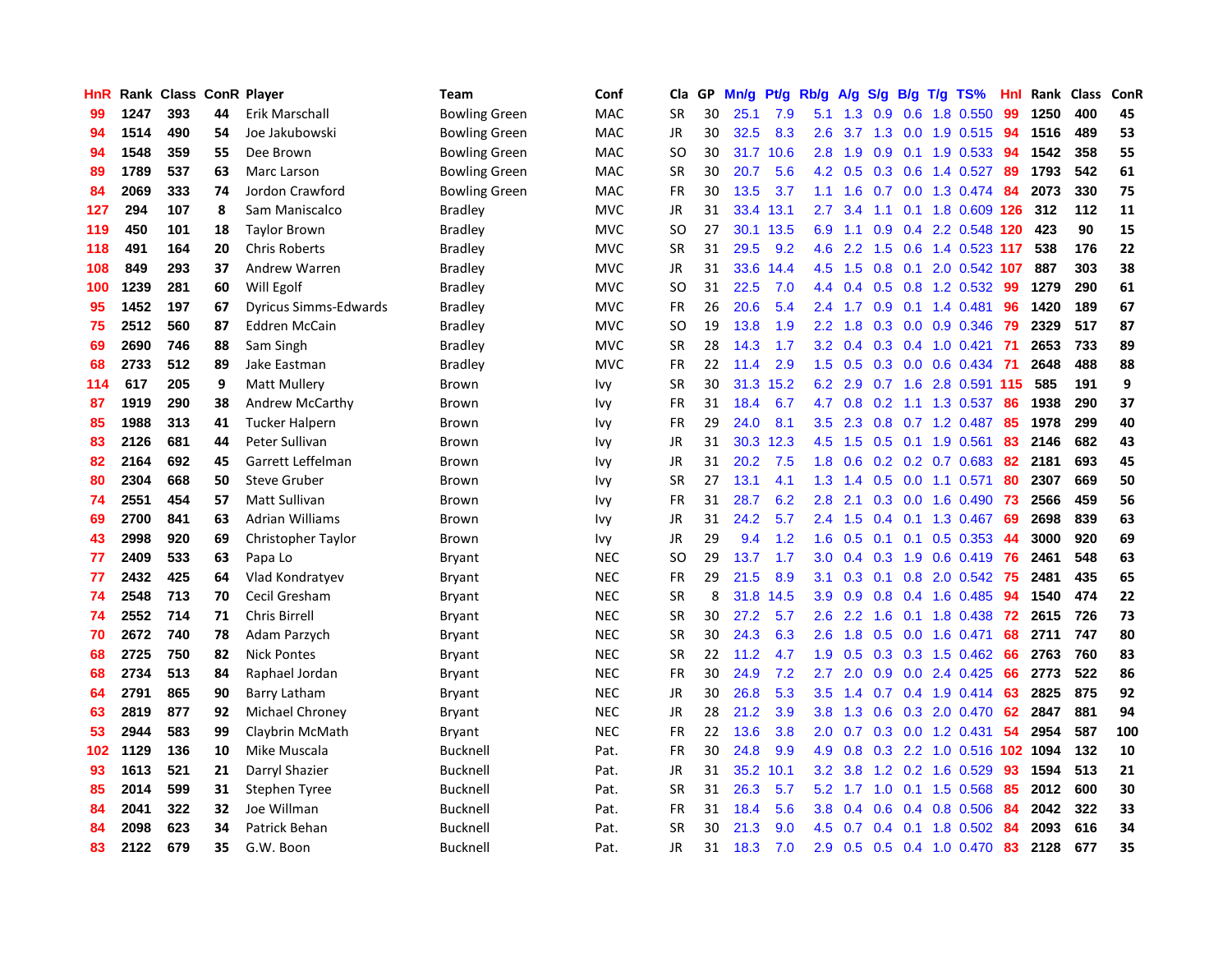| HnR |      | Rank Class ConR Player |              |                       | Team               | Conf        | Cla           | <b>GP</b> | Mn/g      | <b>Pt/g</b> | Rb/g             | A/g             | S/g |     | B/g T/g TS%                 | Hnl | Rank | <b>Class</b>   | <b>ConR</b>    |
|-----|------|------------------------|--------------|-----------------------|--------------------|-------------|---------------|-----------|-----------|-------------|------------------|-----------------|-----|-----|-----------------------------|-----|------|----------------|----------------|
| 83  | 2127 | 345                    | 37           | Bryson Johnson        | Bucknell           | Pat.        | <b>FR</b>     | 31        | 23.6      | 9.5         | 1.8              | 1.2             | 0.3 |     | $0.0 \quad 0.9 \quad 0.513$ | -83 | 2135 | 351            | 37             |
| 82  | 2171 | 485                    | 39           | Bryan Cohen           | Bucknell           | Pat.        | SO            | 31        | 29.5      | 8.8         | $3.4^{\circ}$    | 2.7             |     |     | 0.5 0.2 2.4 0.482 82 2175   |     |      | 487            | 38             |
| 118 | 494  | 165                    | 15           | <b>Rodney Pierce</b>  | <b>Buffalo</b>     | <b>MAC</b>  | <b>SR</b>     | 29        | 34.0      | 18.4        | $3.4^{\circ}$    | 3.2             |     |     | 1.5 0.2 2.3 0.513 118 482   |     |      | 161            | 14             |
| 117 | 536  | 173                    | 19           | <b>Calvin Betts</b>   | <b>Buffalo</b>     | MAC         | <b>SR</b>     | 30        | 31.2      | 10.7        | 7.7              | 2.0             | 1.9 |     | 0.6 1.5 0.516 116           |     | 549  | 180            | 19             |
| 105 | 998  | 317                    | 32           | John Boyer            | <b>Buffalo</b>     | <b>MAC</b>  | <b>SR</b>     | 30        | 33.7      | 7.2         | 4.2              | 5.3             | 1.2 |     | 0.1 1.4 0.564 104 1015      |     |      | 322            | 31             |
| 101 | 1176 | 370                    | 40           | Sean Smiley           | <b>Buffalo</b>     | MAC         | <b>SR</b>     | 30        | 18.2      | 8.7         | 1.6              | 0.9             | 0.8 |     | 0.1 1.3 0.543 100 1189      |     |      | 377            | 41             |
| 100 | 1232 | 389                    | 43           | Max Boudreau          | <b>Buffalo</b>     | <b>MAC</b>  | <b>SR</b>     | 30        | 20.2      | 8.3         | 3.6              | 0.7             |     |     | $0.5$ 0.3 1.1 0.549         | 99  | 1244 | 398            | 44             |
| 99  | 1262 | 286                    | 47           | Mitchell Watt         | <b>Buffalo</b>     | <b>MAC</b>  | SO            | 30        | 14.3      | 5.5         | $2.5^{\circ}$    | 0.7             |     |     | 0.5 1.3 1.8 0.558           | -99 | 1276 | 289            | 47             |
| 89  | 1782 | 414                    | 62           | <b>Titus Robinson</b> | <b>Buffalo</b>     | <b>MAC</b>  | <sub>SO</sub> | 30        | 17.8      | 5.8         | 3.7              | 0.6             |     |     | $0.4$ 0.5 1.9 0.561         | 89  | 1796 | 412            | 63             |
| 85  | 2005 | 644                    | 72           | Jawaan Alston         | <b>Buffalo</b>     | <b>MAC</b>  | JR            | 24        | 16.2      | 4.0         | 3.5              | 0.9             |     |     | 0.3 0.2 1.2 0.569 87        |     | 1920 | 623            | 70             |
| 168 | 13   | 1                      | 1            | Gordon Hayward        | <b>Butler</b>      | Hor.        | <b>SO</b>     | 37        |           | 33.5 15.5   | 8.2              |                 |     |     | 1.7 1.1 0.8 2.3 0.595 169   |     | 14   | 1              | 1              |
| 154 | 41   | 6                      | $\mathbf{2}$ | <b>Shelvin Mack</b>   | Butler             | Hor.        | SO            | 38        |           | 30.9 14.1   | 3.7              | 3.0             |     |     | 1.4 0.1 2.1 0.561 154       |     | 41   | $\overline{7}$ | $\overline{2}$ |
| 140 | 116  | 47                     | 3            | Matt Howard           | Butler             | Hor.        | JR            | 38        | 25.2      | 11.6        | 5.2              | 0.8             | 0.6 |     | 0.6 1.6 0.575 139           |     | 129  | 51             | 3              |
| 124 | 346  | 120                    | 8            | <b>Willie Veasley</b> | Butler             | Hor.        | <b>SR</b>     | 37        | 31.4      | 9.8         | 4.3              | 1.0             |     |     | 1.2 0.2 1.8 0.577 124       |     | 338  | 118            | 6              |
| 124 | 366  | 81                     | 9            | <b>Ronald Nored</b>   | Butler             | Hor.        | <b>SO</b>     | 38        | 30.0      | 6.0         | 3.0              | 3.6             | 1.8 |     | 0.1 2.0 0.481 123           |     | 366  | 81             | 10             |
| 112 | 712  | 246                    | 22           | Zach Hahn             | Butler             | Hor.        | JR            | 38        | 15.5      | 4.9         | 0.9 <sup>°</sup> | 0.6             |     |     | $0.3$ 0.0 0.6 0.617 111     |     | 725  | 250            | 22             |
| 100 | 1220 | 412                    | 43           | Shawn Vanzant         | <b>Butler</b>      | Hor.        | <b>JR</b>     | 38        | 14.6      | 2.8         | 1.7              | 1.2             |     |     | 0.4 0.2 0.8 0.488 100 1222  |     |      | 411            | 43             |
| 81  | 2265 | 659                    | 73           | <b>Avery Jukes</b>    | Butler             | Hor.        | <b>SR</b>     | 38        | 10.6      | 2.9         | $1.2^{\circ}$    | 0.1             |     |     | $0.2$ 0.1 0.4 0.500 80      |     | 2262 | 658            | 73             |
| 168 | 14   | 6                      | 1            | Jimmer Fredette       | <b>BYU</b>         | <b>MWC</b>  | <b>JR</b>     | 34        | 31.1 22.1 |             | 3.1              |                 |     |     | 4.7 1.2 0.1 2.7 0.609 170   |     | 12   | 5              | $\mathbf{1}$   |
| 147 | 81   | 34                     | 4            | Jackson Emery         | <b>BYU</b>         | <b>MWC</b>  | <b>JR</b>     | 35        |           | 28.9 12.5   | 4.5              | 2.7             |     |     | 2.6 0.3 1.2 0.643 147       |     | 82   | 35             | 4              |
| 124 | 350  | 31                     | 11           | <b>Tyler Haws</b>     | <b>BYU</b>         | <b>MWC</b>  | <b>FR</b>     | 35        |           | 26.4 11.3   |                  | $4.2 \quad 1.5$ |     |     | $0.7$ 0.1 1.2 0.615 124     |     | 359  | 32             | 11             |
| 123 | 376  | 130                    | 12           | Jonathan Tavernari    | <b>BYU</b>         | <b>MWC</b>  | <b>SR</b>     | 36        | 23.6      | 10.1        | 4.4              | 1.5             |     |     | 1.4 0.2 1.2 0.533 122       |     | 389  | 133            | 13             |
| 119 | 443  | 98                     | 15           | Noah Hartsock         | <b>BYU</b>         | <b>MWC</b>  | SO.           | 36        | 24.4      | 6.5         | 5.1              | 1.2             | 0.5 |     | 1.3 0.6 0.591 119           |     | 468  | 106            | 17             |
| 118 | 497  | 115                    | 19           | Charles Abouo         | <b>BYU</b>         | <b>MWC</b>  | SO.           | 36        | 12.9      | 4.6         | 3.1              | 0.9             |     |     | 0.5 0.3 0.8 0.548 117       |     | 518  | 119            | 20             |
| 109 | 828  | 184                    | 34           | Michael Loyd          | <b>BYU</b>         | <b>MWC</b>  | SO            | 36        | 14.1      | 5.1         | 1.2              | 1.1             |     |     | $0.7$ 0.1 1.1 0.617 108     |     | 843  | 189            | 37             |
| 107 | 889  | 281                    | 38           | <b>Chris Miles</b>    | <b>BYU</b>         | <b>MWC</b>  | <b>SR</b>     | 36        | 16.3      | 4.5         | $3.4^{\circ}$    | 0.9             |     |     | 0.4 0.6 0.7 0.549 107       |     | 898  | 282            | 40             |
| 96  | 1440 | 195                    | 56           | <b>Brandon Davies</b> | <b>BYU</b>         | <b>MWC</b>  | <b>FR</b>     | 35        | 13.5      | 5.4         | 3.0 <sub>1</sub> | 0.3             |     |     | 0.4 0.4 1.3 0.547 96        |     | 1431 | 192            | 54             |
| 95  | 1481 | 476                    | 20           | <b>Markeys Deans</b>  | C. Connecticut St. | <b>NEC</b>  | <b>JR</b>     | 30        | 24.0      | 8.5         | 5.0              | 1.0             |     |     | 1.0 0.5 1.2 0.528           | -94 | 1509 | 486            | 20             |
| 94  | 1532 | 496                    | 21           | Shemik Thompson       | C. Connecticut St. | <b>NEC</b>  | <b>JR</b>     | 29        | 33.5      | 13.0        | 3.8              | 3.3             | 2.0 |     | $0.1$ 2.9 0.480             | 94  | 1514 | 488            | 21             |
| 85  | 2009 | 647                    | 36           | David Simmons         | C. Connecticut St. | <b>NEC</b>  | <b>JR</b>     | 26        | 26.3      | 6.6         | 6.4              | 0.6             | 1.2 |     | 0.3 1.4 0.538               | -86 | 1971 | 640            | 34             |
| 83  | 2129 | 475                    | 42           | Robby Ptacek          | C. Connecticut St. | <b>NEC</b>  | SO.           | 22        | 28.1      | 12.1        | 3.4              | 1.7             |     |     | 0.7 0.1 2.5 0.522 84        |     | 2056 | 459            | 39             |
| 82  | 2187 | 361                    | 47           | Joe Efese             | C. Connecticut St. | <b>NEC</b>  | <b>FR</b>     | 30        | 15.6      | 4.9         | 2.7              | 0.4             | 0.2 |     | 1.5 0.9 0.481               | -81 | 2225 | 372            | 48             |
| 81  | 2251 | 655                    | 52           | Joe Seymore           | C. Connecticut St. | <b>NEC</b>  | <b>SR</b>     | 30        | 22.2      | 8.0         | 3.7              | 0.6             | 0.3 |     | $0.2$ 1.0 0.500             | -80 | 2271 | 660            | 53             |
| 69  | 2697 | 610                    | 79           | <b>Vince Rosario</b>  | C. Connecticut St. | <b>NEC</b>  | <sub>SO</sub> | 30        | 21.0      | 5.9         | 1.4              | 0.8             | 0.6 | 0.1 | $0.9$ $0.462$               | 69  | 2703 | 615            | 79             |
| 69  | 2705 | 612                    | 80           | Chris Baskerville     | C. Connecticut St. | <b>NEC</b>  | SO            | 27        | 11.3      | 2.9         | 2.5              | 0.2             |     |     | $0.1$ 0.0 0.7 0.497         | -69 | 2696 | 613            | 78             |
| 67  | 2750 | 518                    | 85           | Devan Bailey          | C. Connecticut St. | <b>NEC</b>  | <b>FR</b>     | 30        | 23.9      | 2.5         | 1.9              | 2.5             |     |     | 0.8 0.3 1.7 0.383           | 66  | 2766 | 520            | 84             |
| 103 | 1089 | 363                    | 20           | Shawn Lewis           | Cal Poly           | <b>BWst</b> | JR            | 31        | 27.6      | 11.8        | 4.8              | 2.4             | 0.8 |     | 0.5 2.5 0.510 101 1160      |     |      | 390            | 22             |
| 99  | 1285 | 294                    | 27           | David Hanson          | Cal Poly           | <b>BWst</b> | <sub>SO</sub> | 31        |           | 27.3 10.5   | 5.5              | 1.4             | 0.6 |     | 0.3 1.5 0.503               | 97  | 1361 | 314            | 31             |
| 98  | 1297 | 297                    | 28           | Will Donahue          | Cal Poly           | <b>BWst</b> | SO            | 10        |           | 30.1 11.8   | 8.8              | 1.0             |     |     | 0.5 0.7 1.7 0.652 119       |     | 456  | 103            | 10             |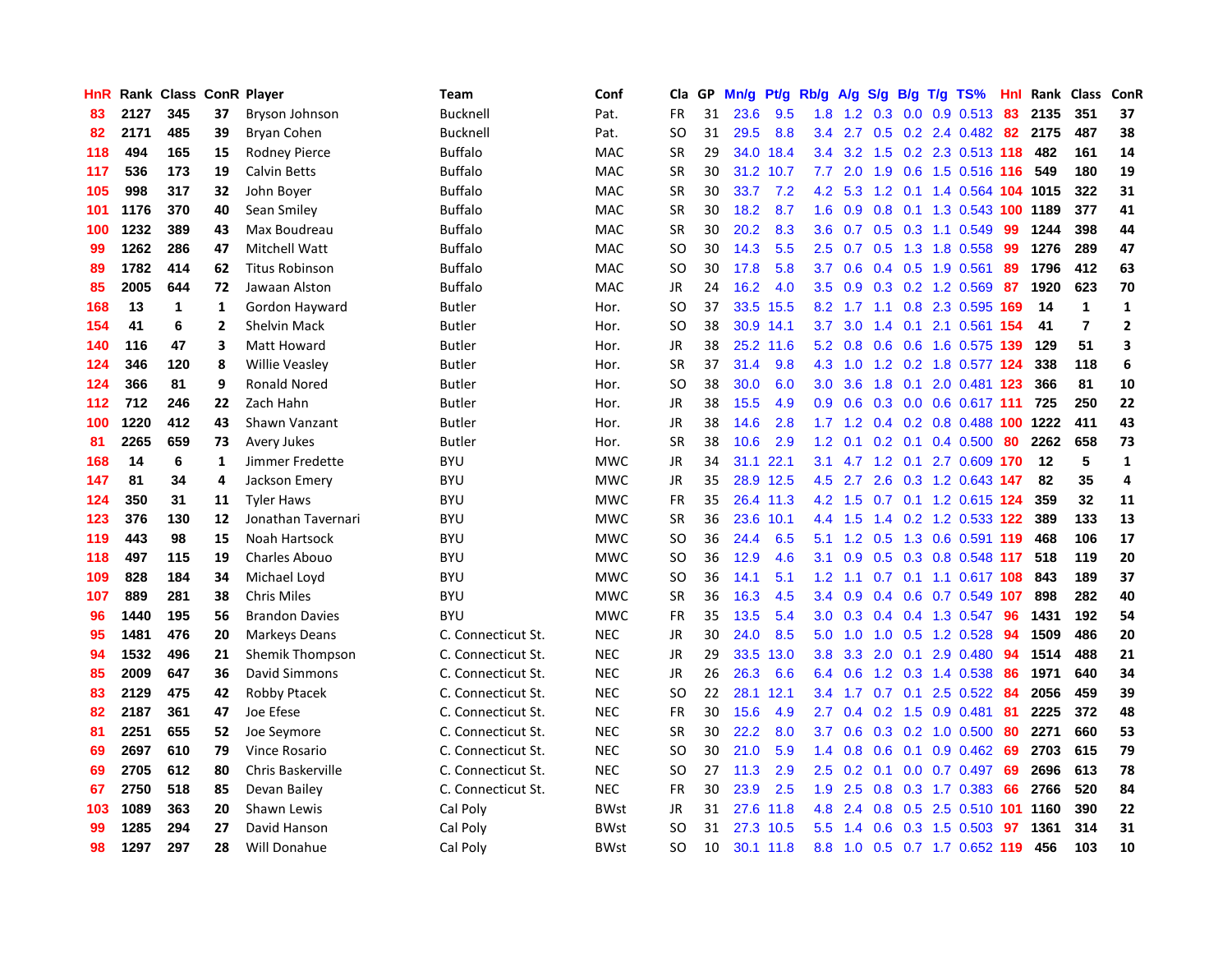| HnR |      | Rank Class ConR Player |                         |                         | <b>Team</b>         | Conf            | Cla           | <b>GP</b> | Mn/g | <b>Pt/g</b> | Rb/g             | A/g             | S/g              | B/g             | $T/g$ TS%                     | Hnl | Rank | <b>Class</b> | ConR                    |
|-----|------|------------------------|-------------------------|-------------------------|---------------------|-----------------|---------------|-----------|------|-------------|------------------|-----------------|------------------|-----------------|-------------------------------|-----|------|--------------|-------------------------|
| 98  | 1340 | 423                    | 31                      | Lorenzo Keeler          | Cal Poly            | <b>BWst</b>     | <b>SR</b>     | 31        |      | 33.2 16.2   |                  | $2.7$ 2.7       |                  |                 | $0.4$ 0.1 2.5 0.519           | 96  | 1415 | 439          | 32                      |
| 94  | 1530 | 212                    | 37                      | Kyle Odister            | Cal Poly            | BWst            | <b>FR</b>     | 31        | 20.1 | 7.8         | 1.6              | 1.6             |                  |                 | 0.8 0.0 1.4 0.557 93          |     | 1600 | 220          | 39                      |
| 92  | 1661 | 535                    | 43                      | Will Taylor             | Cal Poly            | <b>BWst</b>     | JR            | 31        | 16.8 | 4.9         | 5.0              | 0.5             |                  |                 | $0.9$ $0.3$ 1.1 $0.465$       | 90  | 1731 | 553          | 44                      |
| 85  | 2008 | 451                    | 53                      | Jordan Lewis            | Cal Poly            | <b>BWst</b>     | <b>SO</b>     | 31        | 24.3 | 6.5         | 2.9              | 1.0             |                  |                 | $0.5$ $0.5$ 1.1 $0.547$       | 84  | 2086 | 469          | 55                      |
| 78  | 2392 | 681                    | 62                      | <b>Ryan Darling</b>     | Cal Poly            | <b>BWst</b>     | <b>SR</b>     | 26        | 13.1 | 1.7         | 3.5              | 0.3             |                  |                 | $0.3$ 0.5 0.5 0.566           | 77  | 2406 | 689          | 62                      |
| 71  | 2631 | 729                    | 72                      | <b>Charles Anderson</b> | Cal Poly            | BWst            | <b>SR</b>     | 31        | 18.6 | 3.4         | 2.0              | 0.7             |                  |                 | $0.5$ 0.1 0.6 0.461           | 70  | 2673 | 738          | 73                      |
| 56  | 2916 | 665                    | 78                      | Justin Brown            | Cal Poly            | <b>BWst</b>     | SO            | 22        | 17.1 | 4.9         | 1.0              | 1.0             | 0.7              |                 | $0.0$ 1.7 $0.441$             | 62  | 2848 | 649          | 77                      |
| 100 | 1240 | 154                    | 11                      | <b>Stephon Carter</b>   | Cal St. Bakersfield | Ind.            | <b>FR</b>     | 29        | 30.6 | 13.0        | 4.5              | 3.0             | 1.7              |                 | 0.6 3.8 0.477                 | 99  | 1257 | 154          | 11                      |
| 98  | 1309 | 412                    | 12                      | Santwon Latunde         | Cal St. Bakersfield | Ind.            | <b>SR</b>     | 29        | 26.2 | 10.7        | 7.8              | 0.7             | 0.6              |                 | $0.3$ 2.4 0.502               | -98 | 1333 | 424          | 12                      |
| 91  | 1695 | 515                    | 13                      | <b>Trent Blakley</b>    | Cal St. Bakersfield | Ind.            | <b>SR</b>     | 29        |      | 33.9 15.2   | 4.5              | 0.5             |                  |                 | 0.7 0.3 1.2 0.480 91          |     | 1710 | 518          | 13                      |
| 82  | 2161 | 691                    | 20                      | Donavan Bragg           | Cal St. Bakersfield | Ind.            | JR            | 29        | 34.2 | 9.5         | $3.4^{\circ}$    | 2.6             |                  |                 | $1.1$ 0.2 2.4 0.496           | -82 | 2184 | 696          | 20                      |
| 79  | 2360 | 674                    | 25                      | Jose Lara               | Cal St. Bakersfield | Ind.            | <b>SR</b>     | 27        | 11.9 | 3.0         | 2.9              | 0.2             |                  |                 | 0.3 0.6 0.9 0.457 78          |     | 2379 | 679          | 25                      |
| 74  | 2555 | 455                    | 33                      | <b>Marcus Hall</b>      | Cal St. Bakersfield | Ind.            | <b>FR</b>     | 28        | 17.9 | 4.0         | 1.3              | 0.8             | 0.5              |                 | $0.1$ 0.6 0.531               | 73  | 2567 | 460          | 34                      |
| 72  | 2624 | 590                    | 37                      | <b>Bryan Emanuel</b>    | Cal St. Bakersfield | Ind.            | <b>SO</b>     | 21        | 23.4 | 4.4         | 2.8              | 0.9             |                  |                 | 1.4 0.1 1.2 0.443             | 75  | 2520 | 563          | 32                      |
| 70  | 2676 | 604                    | 40                      | Donald Johnson          | Cal St. Bakersfield | Ind.            | <b>SO</b>     | 27        | 14.1 | 3.3         | 3.5              | 0.3             |                  |                 | 0.2 0.5 1.3 0.466             | 70  | 2674 | 604          | 40                      |
| 105 | 990  | 316                    | 17                      | Aaron Thompson          | Cal St. Fullerton   | <b>BWst</b>     | <b>SR</b>     | 31        | 32.3 | 11.2        | 6.0              | 2.3             |                  |                 | 1.1 0.7 2.5 0.607 104         |     | 1003 | 319          | 18                      |
| 102 | 1131 | 355                    | 22                      | Gerard Anderson         | Cal St. Fullerton   | <b>BWst</b>     | <b>SR</b>     | 31        | 29.8 | 12.0        | 6.1              | 2.6             | 0.9              |                 | 0.4 3.2 0.560 101 1139        |     |      | 359          | 21                      |
| 98  | 1311 | 435                    | 30                      | Devon Peltier           | Cal St. Fullerton   | <b>BWst</b>     | <b>JR</b>     | 31        |      | 22.3 10.1   | 1.5              | 0.7             |                  |                 | 0.8 0.0 0.7 0.580             | 98  | 1322 | 439          | 29                      |
| 94  | 1513 | 351                    | 36                      | Jacques Streeter        | Cal St. Fullerton   | <b>BWst</b>     | <b>SO</b>     | 31        |      | 34.9 11.8   |                  | $3.0 \quad 4.7$ |                  |                 | 0.8 0.1 2.4 0.492 94          |     | 1518 | 352          | 36                      |
| 93  | 1574 | 505                    | 39                      | Jer'Vaughn Johnson      | Cal St. Fullerton   | <b>BWst</b>     | JR            | 31        |      | 29.7 11.3   | 6.5              | 0.9             |                  |                 | 0.9 0.4 2.1 0.525             | -93 | 1570 | 506          | 37                      |
| 93  | 1612 | 378                    | 40                      | Orane Chin              | Cal St. Fullerton   | <b>BWst</b>     | <sub>SO</sub> | 31        | 18.8 | 7.4         | 3.6              | 0.7             |                  |                 | 0.3 0.5 1.2 0.516 92          |     | 1604 | 376          | 40                      |
| 92  | 1640 | 531                    | 41                      | <b>Bryce Webster</b>    | Cal St. Fullerton   | <b>BWst</b>     | JR            | 31        | 23.5 | 7.1         | 4.9              | 0.3             |                  |                 | $0.3$ 0.7 1.1 0.622           | 92  | 1630 | 525          | 41                      |
| 121 | 401  | 140                    | $\overline{\mathbf{z}}$ | <b>Kenny Daniels</b>    | Cal St. Northridge  | <b>BWst</b>     | <b>SR</b>     | 32        | 27.6 | 15.6        | 4.2              | 1.9             |                  | $1.1 \quad 0.1$ | 3.4 0.603 120                 |     | 432  | 147          | 9                       |
| 113 | 637  | 217                    | 12                      | Lenny Daniel            | Cal St. Northridge  | <b>BWst</b>     | JR            | 29        | 26.3 | 11.7        | 7.8              | 0.5             | 0.6              |                 | 1.5 1.8 0.508 115             |     | 582  | 202          | 12                      |
| 97  | 1390 | 325                    | 33                      | Vinnie McGhee           | Cal St. Northridge  | <b>BWst</b>     | <b>SO</b>     | 32        | 19.4 | 7.5         | 1.5              | 1.8             | 0.8              |                 | 0.0 1.3 0.503                 | -96 | 1423 | 330          | 33                      |
| 96  | 1433 | 441                    | 34                      | <b>Willie Galick</b>    | Cal St. Northridge  | <b>BWst</b>     | <b>SR</b>     | 32        | 25.3 | 10.1        | 4.9              | 1.3             |                  |                 | $0.7$ 0.4 2.6 0.537           | -95 | 1465 | 456          | 34                      |
| 90  | 1755 | 527                    | 46                      | Mark Hill               | Cal St. Northridge  | <b>BWst</b>     | <b>SR</b>     | 30        | 24.4 | 8.0         | 1.9              | 2.3             |                  |                 | 1.4 0.1 1.8 0.479 89          |     | 1777 | 538          | 47                      |
| 75  | 2491 | 701                    | 66                      | Tony Osunsanmi          | Cal St. Northridge  | <b>BWst</b>     | <b>SR</b>     | 32        | 11.6 | 0.9         | 3.5              | 0.1             |                  |                 | 0.4 0.3 0.6 0.475 75          |     | 2516 | 705          | 66                      |
| 75  | 2496 | 799                    | 67                      | Michael Lizarraga       | Cal St. Northridge  | BWst            | JR            | 31        | 9.6  | 2.2         | 2.1              | 0.3             |                  |                 | $0.4$ 0.3 0.9 0.511           | 75  | 2517 | 806          | 67                      |
| 73  | 2568 | 818                    | 68                      | Raymond Cody            | Cal St. Northridge  | <b>BWst</b>     | JR            | 32        | 17.3 | 4.7         | 2.1              | 0.8             |                  |                 | $0.7$ 0.1 1.1 0.429           | -73 | 2598 | 822          | 70                      |
| 71  | 2627 | 727                    | 70                      | Therin Taylor           | Cal St. Northridge  | <b>BWst</b>     | <b>SR</b>     | 29        | 13.4 | 3.5         | 2.5              | 0.5             | 0.7              |                 | $0.2$ 1.3 0.445               | 72  | 2629 | 731          | 71                      |
| 71  | 2630 | 728                    | 71                      | Vincent Cordell         | Cal St. Northridge  | <b>BWst</b>     | <b>SR</b>     | 25        | 12.8 | 3.3         | 2.5              | 0.3             | 0.3              |                 | 0.2 0.8 0.494                 | 73  | 2596 | 722          | 69                      |
| 141 | 102  | 34                     | 5                       | Jamal Boykin            | California          | P12             | <b>SR</b>     | 35        | 28.4 | 11.9        | 6.7              | 1.2             | 0.8              |                 | 0.4 1.1 0.614 141             |     | 114  | 40           | 5                       |
| 140 | 113  | 40                     | 6                       | Jerome Randle           | California          | P12             | <b>SR</b>     | 35        | 35.0 | 18.6        | 2.1              | 4.3             |                  |                 | 0.7 0.0 3.5 0.609 139         |     | 128  | 45           | $\bf 6$                 |
| 136 | 162  | 61                     | $\overline{7}$          | Patrick Christopher     | California          | P <sub>12</sub> | <b>SR</b>     | 35        | 34.5 | 15.6        | 5.4              | 2.0             | 1.6              |                 | 0.1 1.4 0.542 135             |     | 179  | 69           | $\overline{\mathbf{z}}$ |
| 126 | 320  | 114                    | 14                      | Theo Robertson          | California          | P12             | <b>SR</b>     | 29        |      | 33.9 14.2   | 4.7              | 2.3             |                  |                 | $0.6$ $0.1$ $2.0$ $0.624$ 126 |     | -314 | 112          | 13                      |
| 123 | 368  | 82                     | 15                      | Max Zhang               | California          | P12             | SO            | 27        | 10.6 | 3.1         | $2.4^{\circ}$    | 0.2             |                  |                 | $0.1$ 1.4 0.4 0.587 123       |     | 369  | 83           | 16                      |
| 113 | 672  | 159                    | 30                      | Jorge Gutierrez         | California          | P12             | <b>SO</b>     | 30        | 21.4 | 5.5         | 3.0 <sub>2</sub> | 2.7             | 0.9 <sub>0</sub> |                 | 0.1 1.5 0.505 114             |     | 636  | 146          | 28                      |
| 107 | 882  | 200                    | 39                      | Omondi Amoke            | California          | P <sub>12</sub> | SO            | 33        | 16.7 | 4.8         | 4.6              |                 |                  |                 | 0.3 0.2 0.2 0.7 0.503 107     |     | 867  | 199          | 37                      |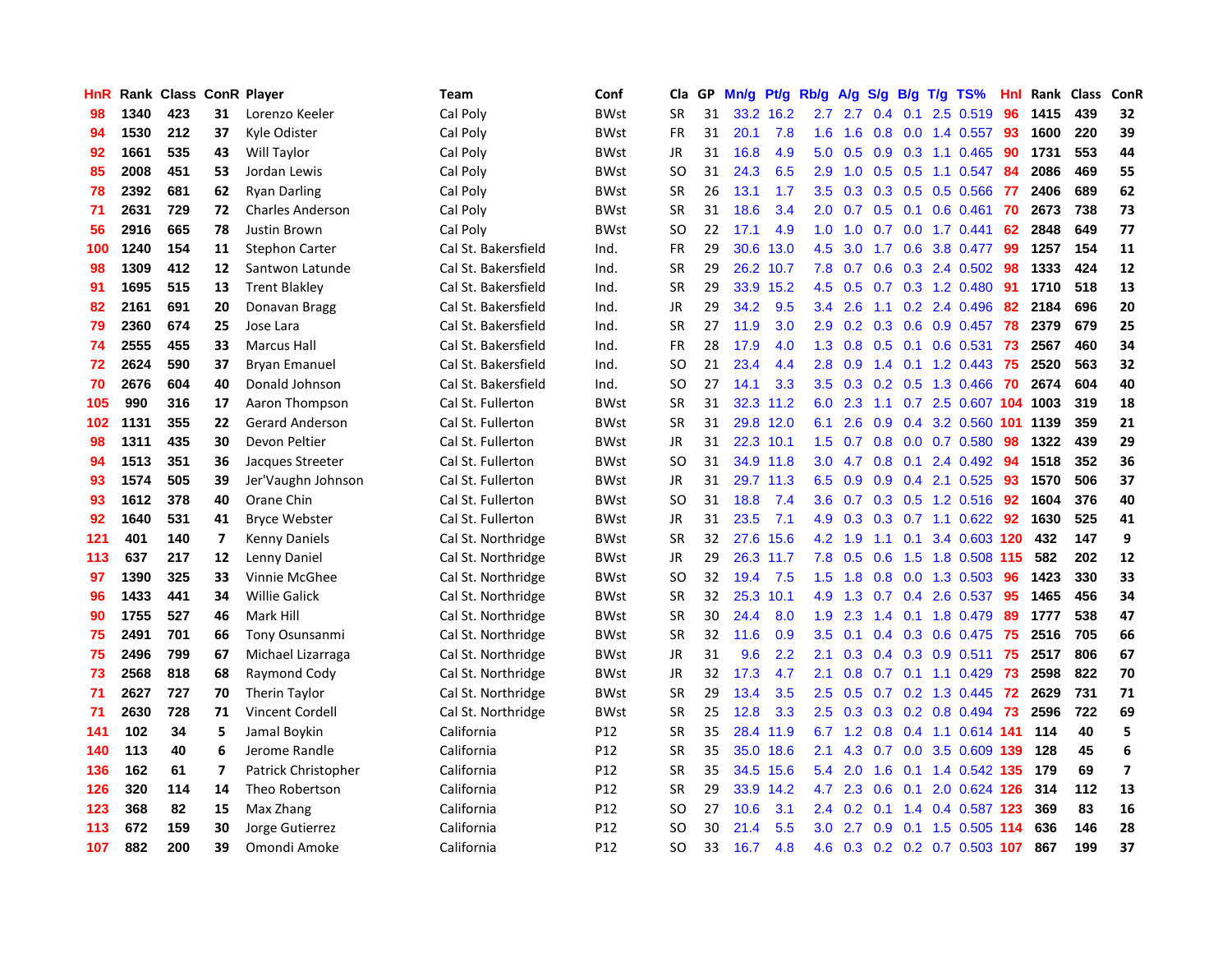| HnR |      | Rank Class ConR Player |    |                              | Team                    | Conf        | Cla       | GP | Mn/g | <b>Pt/g</b> | Rb/g             | A/g           | S/g              |     | $B/g$ T/g TS%              | Hnl | Rank | <b>Class</b> | ConR           |
|-----|------|------------------------|----|------------------------------|-------------------------|-------------|-----------|----|------|-------------|------------------|---------------|------------------|-----|----------------------------|-----|------|--------------|----------------|
| 96  | 1421 | 461                    | 62 | Markhuri Sanders-Frison      | California              | P12         | JR        | 31 | 14.0 | 3.3         | 3.0              | 0.7           | 0.3              |     | $0.3$ 0.6 0.528            | 97  | 1348 | 446          | 59             |
| 135 | 170  | 66                     | 2  | Jonathan Rodriguez           | Campbell                | ASun        | <b>SR</b> | 30 |      | 32.6 17.4   | 8.1              | 2.0           |                  |     | 1.5 0.5 2.5 0.580 135      |     | 181  | 70           | $\overline{2}$ |
| 105 | 988  | 333                    | 20 | Junard Hartley               | Campbell                | ASun        | <b>JR</b> | 30 | 29.9 | 6.3         | 3.5              | 5.9           |                  |     | 2.6 0.2 3.1 0.487 105      |     | 995  | 335          | 20             |
| 103 | 1065 | 337                    | 22 | Miles Taylor                 | Campbell                | ASun        | <b>SR</b> | 29 | 20.9 | 8.7         | 3.3 <sub>1</sub> | 0.8           |                  |     | 0.7 0.0 1.0 0.642 103 1047 |     |      | 331          | 22             |
| 99  | 1266 | 287                    | 27 | Lorne Merthie                | Campbell                | ASun        | <b>SO</b> | 30 | 29.0 | 10.6        | 2.3              | 1.7           | 2.0              |     | 0.1 1.4 0.578              | -99 | 1270 | 287          | 27             |
| 89  | 1796 | 580                    | 46 | <b>Preston Dodson</b>        | Campbell                | ASun        | JR        | 30 | 20.4 | 6.4         | 3.3              | 0.6           | 0.8              |     | $0.2$ 1.1 $0.551$          | 89  | 1798 | 582          | 45             |
| 85  | 2018 | 601                    | 53 | William Kossangue            | Campbell                | ASun        | <b>SR</b> | 30 | 18.4 | 5.4         | 2.5              | 0.7           | 0.9 <sup>°</sup> |     | $0.1$ 0.9 0.489            | 85  | 2025 | 605          | 54             |
| 83  | 2150 | 634                    | 60 | Kyle Vejraska                | Campbell                | ASun        | <b>SR</b> | 30 | 16.9 | 6.4         | $2.7^{\circ}$    | 0.4           | $0.4^{\circ}$    |     | $0.8$ 1.3 0.473            | -82 | 2158 | 634          | 61             |
| 81  | 2233 | 497                    | 65 | Amir Celestin                | Campbell                | ASun        | <b>SO</b> | 30 | 18.8 | 4.6         | 1.5              | 2.0           | 1.2              |     | $0.0$ 1.6 $0.442$          | -81 | 2235 | 497          | 66             |
| 140 | 114  | 41                     | 3  | <b>Frank Turner</b>          | Canisius                | <b>MAAC</b> | <b>SR</b> | 32 | 38.3 | 16.2        | 5.1              | 5.7           | 2.1              |     | 0.1 3.3 0.550 138          |     | 143  | 50           | 4              |
| 101 | 1154 | 387                    | 27 | <b>Tomas Vazquez-Simmons</b> | Canisius                | <b>MAAC</b> | <b>JR</b> | 32 | 28.8 | 6.8         | 6.7              | 0.5           |                  |     | 0.4 2.3 1.2 0.556 100 1213 |     |      | 408          | 30             |
| 99  | 1254 | 420                    | 32 | <b>Elton Frazier</b>         | Canisius                | <b>MAAC</b> | JR        | 32 | 24.8 | 8.8         | 5.7              | $0.4^{\circ}$ |                  |     | $0.6$ $0.6$ 1.4 0.538      | -98 | 1319 | 438          | 34             |
| 93  | 1614 | 522                    | 48 | <b>Greg Logins</b>           | Canisius                | <b>MAAC</b> | <b>JR</b> | 31 | 23.4 | 10.2        | 6.1              | 0.4           |                  |     | 0.3 0.2 1.8 0.509          | 91  | 1669 | 536          | 50             |
| 91  | 1697 | 543                    | 52 | Julius Coles                 | Canisius                | <b>MAAC</b> | <b>JR</b> | 31 | 32.5 | 13.6        | 4.6              | 1.2           |                  |     | 0.7 0.2 2.3 0.489          | 90  | 1741 | 558          | 53             |
| 84  | 2042 | 659                    | 62 | Robert Goldsberry            | Canisius                | <b>MAAC</b> | <b>JR</b> | 32 | 22.1 | 3.2         | 1.8              | 3.0           |                  |     | 1.2 0.0 1.9 0.515          | 83  | 2111 | 674          | 65             |
| 50  | 2967 | 586                    | 85 | Alshwan Hymes                | Canisius                | <b>MAAC</b> | <b>FR</b> | 24 | 16.1 | 4.4         | 1.8              | 1.0           | 0.4              |     | 0.0 1.5 0.379              | 56  | 2933 | 578          | 84             |
| 39  | 3009 | 924                    | 86 | Rishawn Johnson              | Canisius                | <b>MAAC</b> | JR        | 29 | 9.9  | 2.1         | 1.5              | 0.2           | 0.1              | 0.1 | $0.9$ 0.431                | 40  | 3010 | 924          | 86             |
| 98  | 1339 | 312                    | 23 | David Perez                  | Centenary               | Summit      | <b>SO</b> | 29 | 29.0 | 15.1        | 2.6              | 1.9           | 1.0              |     | $0.0$ 1.8 $0.577$          | 97  | 1347 | 308          | 23             |
| 80  | 2308 | 669                    | 57 | Jerrald Bonham               | Centenary               | Summit      | <b>SR</b> | 29 | 26.4 | 8.6         | 4.8              | 1.0           |                  |     | 0.6 0.7 1.6 0.578          | -79 | 2319 | 671          | 56             |
| 80  | 2311 | 394                    | 58 | <b>Daman Starring</b>        | Centenary               | Summit      | <b>FR</b> | 29 |      | 33.1 11.7   | 3.6 <sup>°</sup> | 2.3           |                  |     | 1.6 0.2 2.4 0.526          | -79 | 2320 | 391          | 57             |
| 78  | 2383 | 413                    | 61 | Pedro Maciel                 | Centenary               | Summit      | <b>FR</b> | 28 | 22.5 | 6.4         | 1.9              | 3.0           | 1.1              |     | $0.1$ 2.0 0.516            | -78 | 2395 | 415          | 59             |
| 75  | 2492 | 797                    | 65 | <b>Roman Tubner</b>          | Centenary               | Summit      | <b>JR</b> | 28 | 24.9 | 8.0         | 2.6              | 2.4           | 1.5              |     | $0.0$ 2.1 $0.454$          | 75  | 2485 | 795          | 66             |
| 75  | 2493 | 440                    | 66 | Matt Marseille               | Centenary               | Summit      | FR        | 26 | 21.9 | 7.4         | 3.8              | 0.7           | 0.9              |     | 0.4 1.7 0.544              | 75  | 2480 | 434          | 64             |
| 71  | 2628 | 592                    | 72 | Maxx Nakwaasah               | Centenary               | Summit      | <b>SO</b> | 29 | 23.1 | 7.2         | 4.1              | 0.9           | 0.8              |     | $0.0$ 1.7 $0.468$          | 71  | 2641 | 594          | 72             |
| 65  | 2786 | 530                    | 78 | David Swartz                 | Centenary               | Summit      | <b>FR</b> | 23 | 10.7 | 3.3         | 2.1              | 0.4           | 0.3              |     | $0.3$ 0.9 0.481            | 66  | 2778 | 526          | 78             |
| 113 | 658  | 222                    | 11 | <b>Tadre Sheppard</b>        | Central Arkansas        | Southland   | <b>JR</b> | 30 | 29.3 | 11.6        | 7.2              | 0.5           | 1.3              |     | 1.7 1.4 0.585              | 112 | 681  | 231          | 11             |
| 91  | 1704 | 516                    | 42 | Mitch Rueter                 | Central Arkansas        | Southland   | <b>SR</b> | 30 |      | 29.9 13.1   | 5.1              | 1.1           |                  |     | $0.7$ 0.4 2.2 0.556        | 90  | 1723 | 524          | 42             |
| 77  | 2427 | 778                    | 78 | Imad Qahwash                 | Central Arkansas        | Southland   | JR        | 30 | 24.7 | 6.4         | 4.9              | 2.5           |                  |     | 1.1 0.0 2.9 0.508 76       |     | 2444 | 781          | 79             |
| 76  | 2468 | 789                    | 80 | Jared Rehmel                 | Central Arkansas        | Southland   | JR        | 30 | 34.6 | 9.8         | 2.1              | 1.6           | 1.0              |     | 0.1 1.7 0.486 75           |     | 2487 | 796          | 82             |
| 70  | 2678 | 837                    | 94 | <b>Carlos Dos Santos</b>     | <b>Central Arkansas</b> | Southland   | JR        | 30 | 19.9 | 5.1         | 4.2              | 0.6           |                  |     | $0.3$ $0.5$ 1.0 $0.456$    | -69 | 2686 | 838          | 94             |
| 69  | 2710 | 615                    | 95 | Dewan Clayborn               | <b>Central Arkansas</b> | Southland   | <b>SO</b> | 30 | 21.1 | 4.1         | 1.7              | 1.7           | 1.1              |     | $0.0$ 1.4 $0.521$          | 68  | 2715 | 618          | 95             |
| 64  | 2799 | 868                    | 99 | Chris Poellnitz              | Central Arkansas        | Southland   | JR        | 26 | 28.2 | 10.0        | 3.6 <sup>°</sup> | 1.5           | 0.6              |     | 0.4 3.0 0.394              | 67  | 2741 | 851          | 97             |
| 111 | 745  | 171                    | 24 | A.J. Rompza                  | Central Florida         | <b>CUSA</b> | <b>SO</b> | 31 | 31.5 | 8.6         | 2.6              | 4.6           | 2.6              | 0.0 | 2.1 0.508                  | 111 | 731  | 170          | 24             |
| 107 | 911  | 109                    | 36 | Keith Clanton                | Central Florida         | <b>CUSA</b> | <b>FR</b> | 32 | 26.7 | 9.7         | 6.8              | 1.4           | 0.9              | 1.4 | 2.8 0.518 106              |     | 906  | 109          | 36             |
| 98  | 1303 | 433                    | 60 | Taylor Young                 | Central Florida         | <b>CUSA</b> | <b>JR</b> | 32 | 23.3 | 7.1         | $1.4^{\circ}$    | 2.8           | 1.0              |     | $0.0$ 1.6 0.583            | 98  | 1302 | 432          | 60             |
| 97  | 1369 | 176                    | 62 | Marcus Jordan                | Central Florida         | <b>CUSA</b> | <b>FR</b> | 32 | 26.1 | 8.0         | 3.1              | 2.5           |                  |     | 1.2 0.3 1.9 0.516 97       |     | 1362 | 172          | 62             |
| 96  | 1429 | 464                    | 64 | A.J. Tyler                   | Central Florida         | <b>CUSA</b> | JR        | 32 | 26.9 | 10.3        | 5.0              | 0.8           |                  |     | $0.7$ $0.3$ 1.6 $0.516$    | -96 | 1425 | 464          | 66             |
| 95  | 1479 | 345                    | 66 | <b>Isaac Sosa</b>            | Central Florida         | <b>CUSA</b> | SO        | 32 | 24.3 | 10.3        | 1.8              | 0.9           |                  |     | 0.4 0.1 1.3 0.566          | -95 | 1474 | 339          | 67             |
| 94  | 1506 | 349                    | 69 | P.J. Gavnor                  | <b>Central Florida</b>  | <b>CUSA</b> | <b>SO</b> | 32 | 17.0 | 4.9         | 3.5              | 0.9           |                  |     | $0.4$ 0.6 1.1 0.516        | 94  | 1502 | 347          | 69             |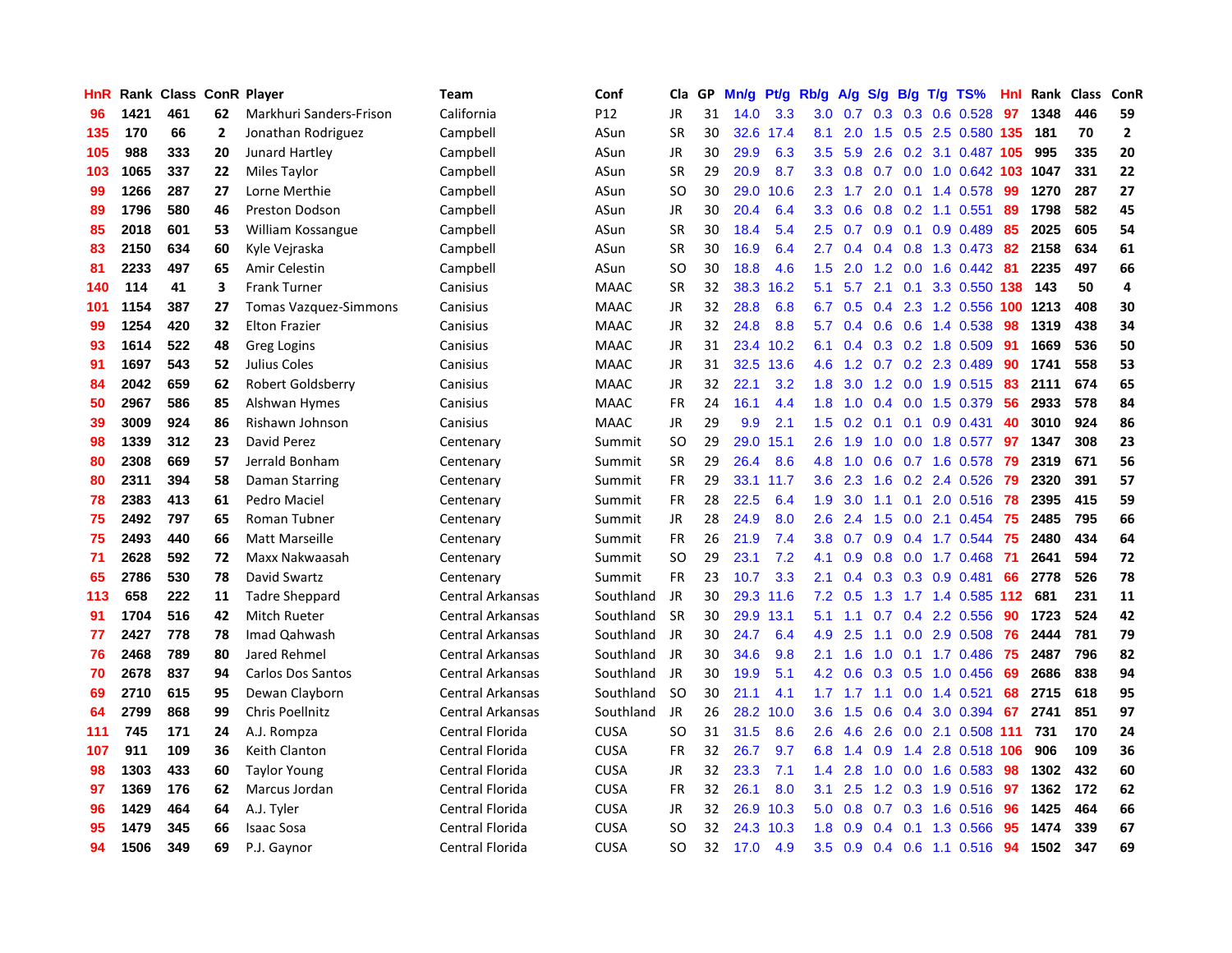| HnR | Rank | <b>Class ConR Player</b> |     |                         | <b>Team</b>                | Conf        | Cla           | GP | Mn/g | <b>Pt/g</b> | Rb/g             | A/g | S/g              |                 | $B/g$ T/g TS%             | Hnl | Rank | <b>Class</b> | ConR                    |
|-----|------|--------------------------|-----|-------------------------|----------------------------|-------------|---------------|----|------|-------------|------------------|-----|------------------|-----------------|---------------------------|-----|------|--------------|-------------------------|
| 82  | 2190 | 363                      | 88  | Dave Diakite            | <b>Central Florida</b>     | <b>CUSA</b> | FR            | 32 | 15.6 | 4.7         | 3.8              | 0.5 | $0.4^{\circ}$    |                 | 0.2 1.3 0.470             | 82  | 2197 | 364          | 90                      |
| 128 | 276  | 97                       | 6   | Robbie Harman           | Central Michigan           | <b>MAC</b>  | <b>SR</b>     | 30 | 33.8 | 15.0        | 2.2              |     |                  |                 | 3.0 1.9 0.2 2.0 0.588 127 |     | 303  | 109          | $\bf 6$                 |
| 124 | 347  | 121                      | 9   | Jordan Bitzer           | Central Michigan           | <b>MAC</b>  | <b>SR</b>     | 30 | 33.8 | 14.9        | 5.0              | 2.2 |                  |                 | 1.5 0.4 1.9 0.552 123     |     | 371  | 127          | 10                      |
| 94  | 1555 | 480                      | 56  | Chris Kellermann        | Central Michigan           | MAC         | <b>SR</b>     | 30 | 18.2 | 6.8         | 4.2              | 0.4 |                  |                 | $0.4$ 0.3 1.0 0.477       | -93 | 1591 | 490          | 57                      |
| 88  | 1837 | 595                      | 64  | Jalin Thomas            | Central Michigan           | MAC         | JR            | 27 | 26.0 | 7.4         | 5.0              | 0.4 |                  |                 | 0.7 0.1 1.2 0.482         | 88  | 1827 | 589          | 65                      |
| 87  | 1893 | 614                      | 66  | <b>William McClure</b>  | Central Michigan           | MAC         | JR            | 30 | 20.1 | 3.0         | 4.5              | 0.5 | 1.1              |                 | 1.3 1.4 0.427             | 86  | 1939 | 630          | 71                      |
| 87  | 1908 | 620                      | 68  | Antonio Weary           | Central Michigan           | <b>MAC</b>  | JR            | 22 | 23.4 | 5.1         | 3.6              | 1.5 |                  |                 | 1.2 0.1 1.6 0.533         | 88  | 1851 | 598          | 66                      |
| 83  | 2116 | 676                      | 76  | Marko Spica             | Central Michigan           | <b>MAC</b>  | JR            | 29 | 16.6 | 7.3         | 3.3 <sub>2</sub> | 0.5 | 0.3              |                 | 0.3 2.5 0.530             | 83  | 2145 | 681          | 77                      |
| 79  | 2333 | 749                      | 82  | Amir Rashid             | Central Michigan           | <b>MAC</b>  | JR            | 25 | 21.6 | 5.2         | $1.7^{\circ}$    | 2.3 | 1.3              |                 | 0.0 1.8 0.386             | -81 | 2236 | 708          | 80                      |
| 39  | 3007 | 605                      | 106 | <b>Finis Craddock</b>   | Central Michigan           | <b>MAC</b>  | <b>FR</b>     | 24 | 12.8 | 2.2         | $1.2^{\circ}$    | 0.7 |                  |                 | 0.3 0.0 1.4 0.397 44      |     | 2998 | 602          | 106                     |
| 115 | 588  | 137                      | 3   | Kelvin Martin           | <b>Charleston Southern</b> | <b>BSou</b> | SO            | 30 | 32.1 | 14.0        | 8.4              | 2.0 |                  |                 | 2.1 0.8 2.5 0.526 114     |     | 605  | 140          | $\overline{\mathbf{3}}$ |
| 93  | 1626 | 524                      | 22  | Jamarco Warren          | <b>Charleston Southern</b> | <b>BSou</b> | JR            | 30 | 33.0 | 15.7        | 3.0 <sub>2</sub> | 2.8 |                  |                 | 1.7 0.1 2.9 0.518 92      |     | 1638 | 527          | 23                      |
| 92  | 1642 | 384                      | 24  | Kenny Mitchell          | Charleston Southern        | <b>BSou</b> | <sub>SO</sub> | 30 | 21.6 | 8.5         | 4.5              | 0.8 | 0.8 <sub>0</sub> |                 | 0.9 1.4 0.563             | 92  | 1656 | 384          | 24                      |
| 82  | 2205 | 367                      | 47  | Jeremy Sexton           | <b>Charleston Southern</b> | <b>BSou</b> | <b>FR</b>     | 30 | 32.2 | 12.7        | 2.0              | 2.3 | $1.4^{\circ}$    |                 | $0.2$ 2.9 $0.557$         | 81  | 2233 | 377          | 49                      |
| 76  | 2445 | 693                      | 59  | <b>Billy Blackmon</b>   | <b>Charleston Southern</b> | <b>BSou</b> | <b>SR</b>     | 30 | 21.1 | 2.9         | 5.3              | 0.7 | 0.6              |                 | 0.8 0.5 0.448             | 76  | 2459 | 697          | 58                      |
| 64  | 2806 | 534                      | 77  | Zimmy Nwogbo            | <b>Charleston Southern</b> | <b>BSou</b> | <b>FR</b>     | 29 | 13.1 | 2.6         | 2.6              | 0.5 | 0.6              |                 | $0.2$ 0.9 0.415           | 64  | 2816 | 540          | 78                      |
| 63  | 2817 | 540                      | 78  | <b>Tom Tankelewicz</b>  | <b>Charleston Southern</b> | <b>BSou</b> | FR            | 20 | 17.5 | 5.5         | 1.3              | 0.8 | 0.8              |                 | $0.1$ 1.2 0.478           | 66  | 2765 | 519          | 77                      |
| 59  | 2876 | 652                      | 82  | Joel Lamb               | <b>Charleston Southern</b> | <b>BSou</b> | <b>SO</b>     | 29 | 13.2 | 2.7         | 2.2              | 0.7 | $0.4^{\circ}$    |                 | 0.3 0.7 0.378             | 59  | 2891 | 660          | 83                      |
| 58  | 2886 | 778                      | 83  | <b>Quinton Goods</b>    | <b>Charleston Southern</b> | <b>BSou</b> | <b>SR</b>     | 25 | 10.5 | 2.1         | 2.7              | 0.3 |                  |                 | 0.3 0.4 1.0 0.413 59      |     | 2886 | 776          | 82                      |
| 125 | 326  | 26                       | 26  | <b>Chris Braswell</b>   | Charlotte                  | A10         | FR            | 31 | 22.6 | 9.5         | 8.6              | 1.0 |                  |                 | 0.6 0.6 2.2 0.534 125     |     | 328  | 26           | 26                      |
| 124 | 352  | 123                      | 27  | Shamari Spears          | Charlotte                  | A10         | JR            | 30 | 28.7 | 16.0        | 5.9              | 0.7 |                  |                 | 0.8 0.3 2.0 0.524 124     |     | 339  | 118          | 27                      |
| 118 | 504  | 117                      | 33  | Derrio Green            | Charlotte                  | A10         | <sub>SO</sub> | 31 | 28.6 | 13.1        | 2.4              | 2.3 | 1.5              |                 | 0.1 1.7 0.525 117         |     | 515  | 118          | 33                      |
| 112 | 676  | 227                      | 45  | Phil Jones              | Charlotte                  | A10         | JR            | 31 | 17.5 | 5.4         | 4.3              | 0.5 | 0.2              |                 | 2.1 0.8 0.468 112         |     | 680  | 230          | 46                      |
| 110 | 765  | 238                      | 52  | Dijuan Harris           | Charlotte                  | A10         | <b>SR</b>     | 31 | 33.4 | 8.3         | 3.2              | 4.6 |                  | $1.1 \quad 0.1$ | 2.1 0.549                 | 110 | 773  | 242          | 51                      |
| 105 | 987  | 332                      | 60  | An'Juan Wilderness      | Charlotte                  | A10         | JR            | 24 | 17.3 | 5.7         | 2.8              | 1.0 | 0.4              |                 | 0.1 1.1 0.588 105         |     | 964  | 324          | 56                      |
| 102 | 1115 | 373                      | 69  | <b>Charles Dewhurst</b> | Charlotte                  | A10         | <b>JR</b>     | 31 | 15.8 | 2.8         | 3.9              | 1.4 | 0.6              |                 | 0.1 1.1 0.534 102 1126    |     |      | 376          | 70                      |
| 82  | 2207 | 368                      | 104 | Kj Sherrill             | Charlotte                  | A10         | FR            | 30 | 8.4  | 1.5         | 1.9              | 0.3 |                  |                 | $0.2$ 0.3 0.4 0.444       | -82 | 2203 | 366          | 106                     |
| 78  | 2378 | 678                      | 110 | Ian Andersen            | Charlotte                  | A10         | <b>SR</b>     | 29 | 11.7 | 4.0         | 1.2 <sub>1</sub> | 0.2 |                  |                 | $0.1$ 0.0 0.4 0.479 79    |     | 2359 | 677          | 110                     |
| 109 | 816  | 257                      | 17  | <b>Ty Patterson</b>     | Chattanooga                | Southern    | <b>SR</b>     | 25 | 32.9 | 14.4        | 4.7              | 2.2 |                  |                 | 1.4 0.2 1.4 0.552 114     |     | 609  | 202          | 9                       |
| 100 | 1191 | 403                      | 32  | Ridge McKeither         | Chattanooga                | Southern    | <b>JR</b>     | 27 | 17.4 | 9.4         | 6.1              | 0.9 | 0.6              |                 | 0.1 2.7 0.565 102 1129    |     |      | 377          | 29                      |
| 98  | 1335 | 310                      | 42  | <b>Ricky Taylor</b>     | Chattanooga                | Southern    | <b>SO</b>     | 33 | 24.3 | 11.4        | 3.4              | 1.5 | 0.6              |                 | $0.0$ 1.5 0.514           | 96  | 1403 | 327          | 43                      |
| 93  | 1601 | 516                      | 49  | Jeremy Saffore          | Chattanooga                | Southern    | JR            | 33 | 17.5 | 6.0         | 3.3 <sub>2</sub> | 0.5 | 0.3              |                 | $0.9$ 1.1 0.571           | 92  | 1664 | 534          | 50                      |
| 92  | 1669 | 238                      | 51  | Josh Odem               | Chattanooga                | Southern    | <b>FR</b>     | 31 | 22.0 | 7.3         | 2.4              | 1.7 | 0.9 <sub>0</sub> |                 | 0.2 1.4 0.545             | 90  | 1730 | 253          | 53                      |
| 91  | 1724 | 555                      | 54  | DeAntre Jefferson       | Chattanooga                | Southern    | <b>JR</b>     | 33 | 18.1 | 6.7         | 4.6              | 0.4 | $0.4^{\circ}$    |                 | 0.4 1.8 0.589             | 89  | 1783 | 577          | 59                      |
| 90  | 1756 | 406                      | 59  | Keegan Bell             | Chattanooga                | Southern    | <b>SO</b>     | 33 | 29.7 | 7.6         | 3.1              | 4.8 | 0.9              |                 | $0.0$ 2.8 $0.481$         | 89  | 1824 | 420          | 60                      |
| 85  | 2025 | 453                      | 72  | Chris Early             | Chattanooga                | Southern    | SO            | 24 | 12.2 | 4.4         | 3.2              | 0.6 |                  |                 | $0.3$ $0.3$ 1.1 $0.451$   | 84  | 2063 | 462          | 72                      |
| 73  | 2566 | 459                      | 93  | Sam Watson              | Chattanooga                | Southern    | <b>FR</b>     | 32 | 11.7 | 2.4         | 2.8              | 0.6 |                  |                 | $0.2$ 0.2 0.8 0.528       | 72  | 2607 | 476          | 94                      |
| 72  | 2613 | 586                      | 95  | Jasper Williams         | Chattanooga                | Southern    | SO.           | 31 | 10.9 | 2.3         | 1.3              | 1.2 | 0.5              |                 | 0.0 0.9 0.455             | -71 | 2634 | 591          | 95                      |
| 62  | 2828 | 879                      | 99  | Jeff Smith              | Chattanooga                | Southern    | <b>JR</b>     | 29 | 9.7  | 3.3         | 1.2              | 0.3 | 0.0              |                 | $0.1$ 0.7 0.514           | 62  | 2840 | 880          | 100                     |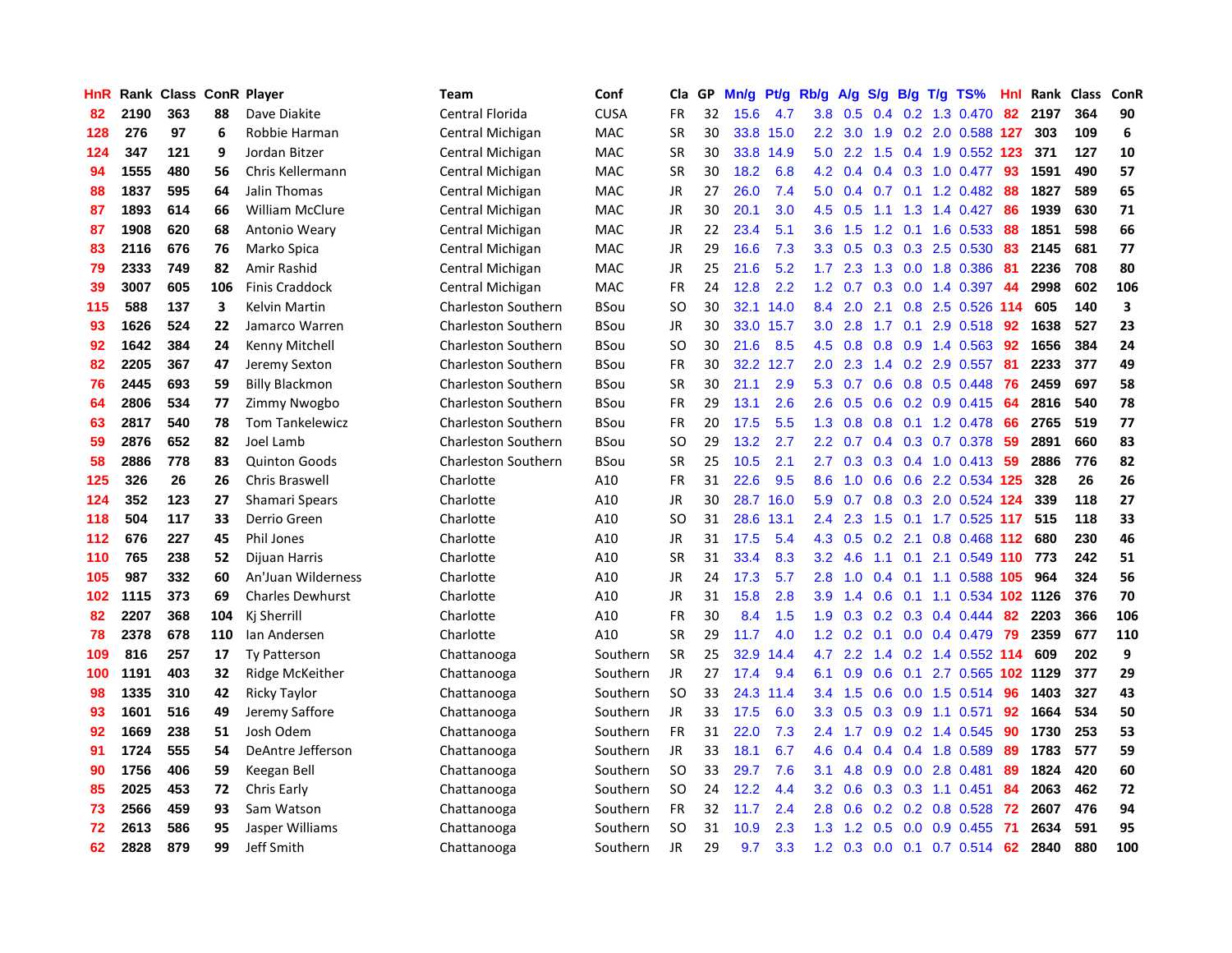| HnR |      | Rank Class ConR Player |                          |                         | <b>Team</b>   | Conf       | Cla.          | <b>GP</b> | Mn/g | Pt/g      | Rb/g             | A/g | S/g | B/g | $T/g$ TS%                  | Hnl | Rank | <b>Class</b> | <b>ConR</b>    |
|-----|------|------------------------|--------------------------|-------------------------|---------------|------------|---------------|-----------|------|-----------|------------------|-----|-----|-----|----------------------------|-----|------|--------------|----------------|
| 100 | 1202 | 405                    | 3                        | Carl Montgomery         | Chicago St.   | GWC        | <b>JR</b>     | 32        |      | 28.8 13.4 | 8.4              | 0.9 | 1.0 | 1.1 | 2.9 0.489                  | 99  | 1259 | 419          | 5              |
| 81  | 2248 | 718                    | 21                       | Christian Wall          | Chicago St.   | GWC        | <b>JR</b>     | 31        | 32.5 | 12.8      | 3.5              | 3.0 |     |     | 1.4 0.1 2.9 0.481          | -80 | 2270 | 726          | 20             |
| 68  | 2715 | 845                    | 36                       | Antonio Lofton          | Chicago St.   | <b>GWC</b> | JR            | 31        | 26.7 | 9.5       | 3.3 <sub>2</sub> | 1.0 |     |     | $0.8$ 0.0 2.5 0.503        | 67  | 2736 | 848          | 37             |
| 68  | 2726 | 622                    | 37                       | Kabangu Tshinga Kasamba | Chicago St.   | GWC        | <sub>SO</sub> | 32        | 22.7 | 6.8       | 3.3 <sub>2</sub> | 0.8 |     |     | $1.1$ 0.1 1.6 0.444        | 67  | 2754 | 629          | 40             |
| 67  | 2735 | 847                    | 40                       | Damian Windham          | Chicago St.   | GWC        | <b>JR</b>     | 19        | 24.1 | 5.8       | 4.7              | 1.1 | 1.0 |     | 0.2 2.3 0.464              | 67  | 2738 | 850          | 38             |
| 61  | 2839 | 883                    | 50                       | Hajji Martin            | Chicago St.   | <b>GWC</b> | JR            | 32        | 13.3 | 2.8       | 3.0 <sub>2</sub> | 0.2 |     |     | 0.3 0.4 0.5 0.388          | -60 | 2863 | 886          | 50             |
| 58  | 2887 | 562                    | 52                       | <b>Victor Scott</b>     | Chicago St.   | <b>GWC</b> | <b>FR</b>     | 32        | 20.1 | 4.0       | 2.5              | 0.8 | 0.7 |     | $0.1$ 1.1 0.411            | 57  | 2917 | 574          | 55             |
| 52  | 2953 | 789                    | 61                       | <b>Brandan Smith</b>    | Chicago St.   | <b>GWC</b> | <b>SR</b>     | 31        | 16.5 | 2.6       | 1.6              | 1.6 | 0.5 |     | $0.0$ 1.4 0.389            | 52  | 2965 | 790          | 63             |
| 52  | 2958 | 908                    | 62                       | Jon Montgomery          | Chicago St.   | GWC        | <b>JR</b>     | 24        | 21.9 | 5.6       | 2.0              | 1.3 | 0.7 |     | $0.0$ 1.5 0.376            | -56 | 2932 | 898          | 58             |
| 129 | 255  | 54                     | 31                       | <b>Yancy Gates</b>      | Cincinnati    | <b>BE</b>  | SO            | 35        |      | 25.5 10.4 | 5.9              | 0.9 |     |     | 0.6 0.9 1.4 0.531 128      |     | 260  | 55           | 32             |
| 128 | 288  | 103                    | 35                       | Deonta Vaughn           | Cincinnati    | <b>BE</b>  | <b>SR</b>     | 35        |      | 30.5 11.7 | 3.5              | 3.5 |     |     | 1.2 0.1 2.2 0.538 127      |     | 295  | 105          | 35             |
| 126 | 310  | 24                     | 38                       | Lance Stephenson        | Cincinnati    | <b>BE</b>  | <b>FR</b>     | 34        | 28.2 | 12.3      | 5.4              | 2.5 |     |     | 0.9 0.2 2.4 0.490 126 313  |     |      | 24           | 38             |
| 123 | 379  | 132                    | 45                       | Rashad Bishop           | Cincinnati    | ВE         | <b>JR</b>     | 30        | 25.8 | 8.4       | 4.4              | 1.8 |     |     | 0.7 0.6 1.2 0.559 124      |     | 350  | 123          | 43             |
| 118 | 505  | 49                     | 54                       | Jaguon Parker           | Cincinnati    | ВE         | FR            | 26        | 13.2 | 4.3       | 2.8              | 1.0 | 0.3 |     | 0.0 0.7 0.563 119          |     | 465  | 44           | 52             |
| 114 | 620  | 212                    | 69                       | Darnell Wilks           | Cincinnati    | <b>BE</b>  | <b>JR</b>     | 34        | 10.0 | 3.4       | 1.9              | 0.4 |     |     | 0.2 0.3 0.6 0.555 114      |     | 635  | 218          | 69             |
| 107 | 881  | 302                    | 92                       | Ibrahima Thomas         | Cincinnati    | BE         | JR            | 28        | 18.3 | 5.8       | 5.4              | 0.3 | 0.3 |     | 0.7 0.9 0.441 108          |     | 850  | 294          | 88             |
| 100 | 1233 | 149                    | 106                      | Cashmere Wright         | Cincinnati    | <b>BE</b>  | <b>FR</b>     | 34        | 18.5 | 5.4       | 2.0              | 2.0 |     |     | 0.7 0.0 1.5 0.434 100 1229 |     |      | 147          | 106            |
| 99  | 1250 | 283                    | 107                      | Dion Dixon              | Cincinnati    | ВE         | SO            | 33        | 15.8 | 4.9       | 2.0              | 1.1 |     |     | $0.5$ 0.1 0.9 0.447        | -99 | 1239 | 282          | 107            |
| 93  | 1578 | 485                    | 114                      | <b>Steve Toyloy</b>     | Cincinnati    | <b>BE</b>  | <b>SR</b>     | 35        | 15.7 | 3.3       | 3.3 <sub>2</sub> | 0.3 |     |     | 0.2 0.2 0.7 0.516 93       |     | 1584 | 488          | 111            |
| 70  | 2670 | 834                    | 132                      | Larry Davis             | Cincinnati    | <b>BE</b>  | <b>JR</b>     | 33        | 13.2 | 3.2       | 1.4              | 0.7 |     |     | $0.4$ 0.0 0.8 0.387        | -71 | 2645 | 831          | 132            |
| 144 | 92   | 39                     | $\mathbf{2}$             | Cameron Wells           | Citadel       | Southern   | <b>JR</b>     | 32        | 35.3 | 17.2      | 5.7              | 4.1 | 1.5 |     | $0.4$ 2.2 0.490            | 143 | 99   | 42           | $\overline{2}$ |
| 96  | 1428 | 192                    | 45                       | <b>Harrison DuPont</b>  | Citadel       | Southern   | <b>FR</b>     | 30        | 19.9 | 6.9       | 4.1              | 0.4 |     |     | $0.4$ 0.4 1.3 0.543        | -95 | 1436 | 195          | 45             |
| 96  | 1441 | 443                    | 46                       | Joe Wolfinger           | Citadel       | Southern   | <b>SR</b>     | 32        | 16.4 | 6.6       | 3.9 <sup>°</sup> | 0.1 |     |     | $0.1$ $0.3$ $1.1$ $0.536$  | 95  | 1461 | 453          | 47             |
| 92  | 1660 | 534                    | 50                       | Zach Urbanus            | Citadel       | Southern   | <b>JR</b>     | 32        | 36.0 | 10.6      | 3.0 <sub>2</sub> | 2.4 | 0.7 |     | $0.0$ 1.4 $0.555$          | 91  | 1683 | 541          | 51             |
| 87  | 1901 | 618                    | 65                       | <b>Bryan Streeter</b>   | Citadel       | Southern   | <b>JR</b>     | 32        | 24.3 | 5.0       | 4.7              | 0.7 |     |     | 0.7 0.3 0.8 0.467          | 86  | 1931 | 628          | 66             |
| 84  | 2045 | 660                    | 73                       | <b>Austin Dahn</b>      | Citadel       | Southern   | <b>JR</b>     | 32        | 25.9 | 6.9       | 1.9              | 1.3 |     |     | 0.5 0.0 1.7 0.531          | 84  | 2083 | 668          | 73             |
| 76  | 2471 | 550                    | 91                       | Cosmo Morabbi           | Citadel       | Southern   | SO.           | 32        | 18.1 | 3.1       | 1.6              | 1.0 |     |     | 0.6 0.0 0.8 0.498 75       |     | 2491 | 556          | 91             |
| 58  | 2885 | 656                    | 102                      | <b>Bo Holston</b>       | Citadel       | Southern   | <b>SO</b>     | 21        | 13.2 | 2.3       | 2.2              | 0.5 |     |     | $0.4$ 0.0 1.0 0.466        | -63 | 2829 | 643          | 99             |
| 166 | 16   | 8                      | $\mathbf{2}$             | <b>Trevor Booker</b>    | Clemson       | <b>ACC</b> | <b>SR</b>     | 32        | 30.8 | 15.2      | 8.4              | 2.5 |     |     | 1.3 1.4 1.9 0.544 165      |     | 19   | 9            | $\overline{2}$ |
| 133 | 192  | 69                     | 22                       | Jerai Grant             | Clemson       | ACC        | JR            | 31        | 20.3 | 7.2       | 4.7              | 0.6 | 0.8 |     | 1.7 1.2 0.623 133          |     | 194  | 70           | 22             |
| 122 | 395  | 138                    | 38                       | Demontez Stitt          | Clemson       | <b>ACC</b> | JR            | 30        |      | 28.8 11.4 | 2.7              | 3.1 | 1.5 |     | 0.3 2.7 0.557 122          |     | 398  | 138          | 37             |
| 120 | 438  | 95                     | 41                       | Andre Young             | Clemson       | <b>ACC</b> | <b>SO</b>     | 32        | 26.3 | 9.2       | 2.2              | 2.4 | 1.7 |     | 0.0 1.8 0.561 119          |     | 447  | 96           | 43             |
| 118 | 488  | 113                    | 47                       | <b>Tanner Smith</b>     | Clemson       | <b>ACC</b> | SO            | 32        | 24.9 | 8.7       | 4.2              | 2.2 | 1.2 | 0.4 | 2.1 0.509 118              |     | 494  | 112          | 45             |
| 116 | 546  | 53                     | 51                       | Devin Booker            | Clemson       | <b>ACC</b> | <b>FR</b>     | 32        | 11.6 | 4.5       | 2.9              | 0.3 | 0.4 | 0.1 | 0.9 0.556 116              |     | 550  | 53           | 49             |
| 109 | 821  | 260                    | 73                       | David Potter            | Clemson       | <b>ACC</b> | <b>SR</b>     | 32        | 23.9 | 7.0       | 2.7              | 1.4 |     |     | 1.3 0.2 1.5 0.494 109      |     | 822  | 261          | 73             |
| 97  | 1375 | 178                    | 91                       | Milton Jennings         | Clemson       | <b>ACC</b> | <b>FR</b>     | 32        | 11.2 | 3.3       | $2.7^{\circ}$    | 0.5 |     |     | 0.5 0.3 0.8 0.430 97       |     | 1364 | 174          | 91             |
| 92  | 1656 | 235                    | 97                       | Noel Johnson            | Clemson       | <b>ACC</b> | FR            | 32        | 14.8 | 4.8       | 1.9              | 0.8 |     |     | $0.4$ 0.2 1.2 0.474        | 92  | 1643 | 230          | 97             |
| 125 | 344  | 121                    | $\overline{\phantom{a}}$ | Norris Cole             | Cleveland St. | Hor.       | <b>JR</b>     | 33        | 34.2 | 16.3      | 2.8              | 4.4 | 1.8 | 0.1 | 2.8 0.528 124              |     | 351  | 124          | 9              |
| 108 | 854  | 295                    | 26                       | D'Aundray Brown         | Cleveland St. | Hor.       | JR            | 32        | 32.6 | 8.6       | 5.6              | 1.6 |     |     | 2.5 0.3 1.4 0.571 108      |     | 848  | 293          | 25             |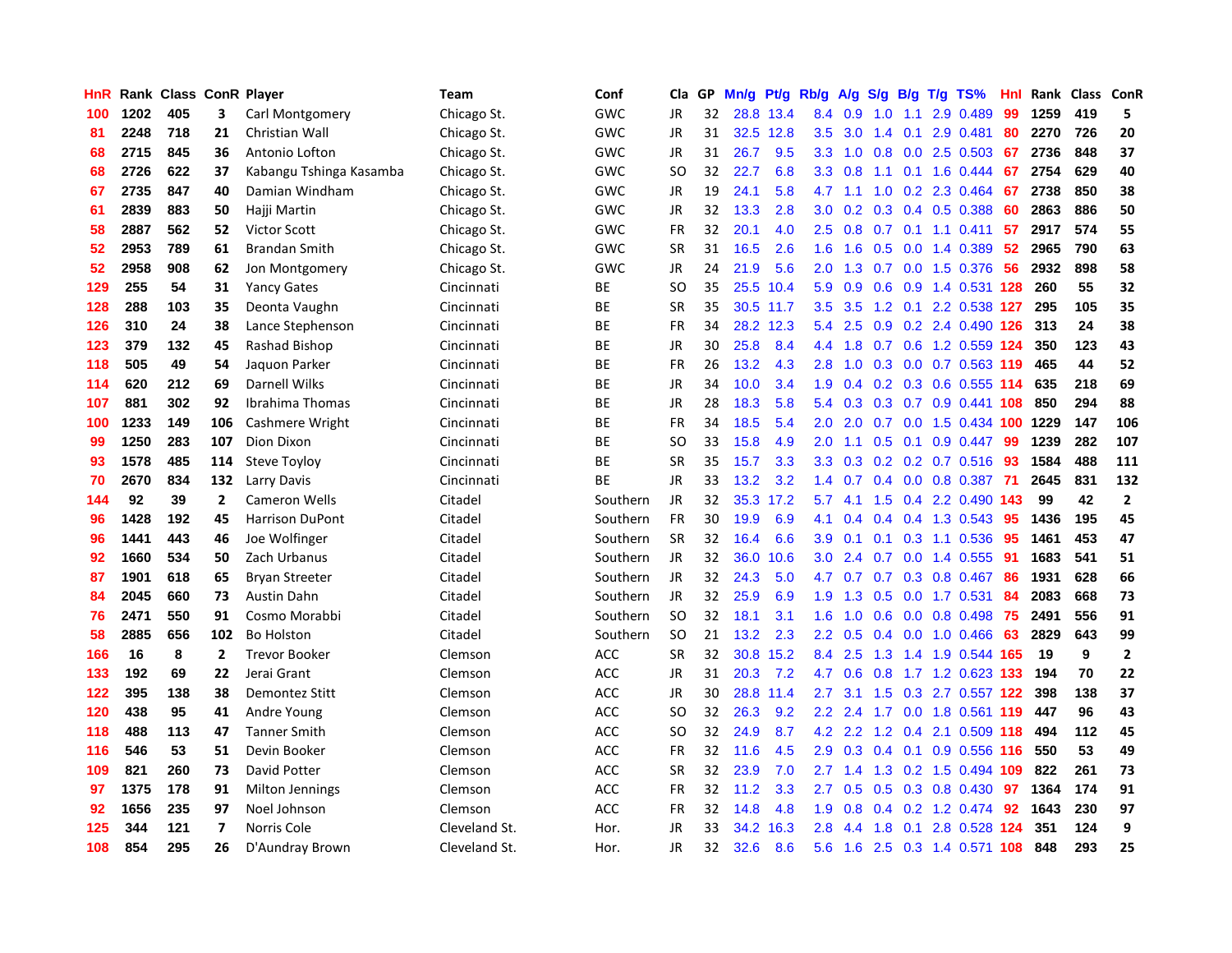| HnR |      | Rank Class ConR Player |                         |                          | Team                | Conf        | Cla       | <b>GP</b> | Mn/g | <b>Pt/g</b> | Rb/g             | A/g |     |                 | S/g B/g T/g TS%           | Hnl | Rank     | <b>Class</b> | <b>ConR</b>             |
|-----|------|------------------------|-------------------------|--------------------------|---------------------|-------------|-----------|-----------|------|-------------|------------------|-----|-----|-----------------|---------------------------|-----|----------|--------------|-------------------------|
| 105 | 983  | 219                    | 32                      | Jeremy Montgomery        | Cleveland St.       | Hor.        | <b>SO</b> | 33        |      | 28.5 12.8   | 1.9              | 2.3 | 1.1 | 0.1             | 2.3 0.593 104             |     | 999      | 224          | 33                      |
| 96  | 1424 | 334                    | 48                      | <b>Trevon Harmon</b>     | Cleveland St.       | Hor.        | <b>SO</b> | 30        |      | 28.8 10.5   | $2.4^{\circ}$    | 1.7 |     |                 | 1.6 0.0 1.3 0.477 96      |     | 1394     | 323          | 47                      |
| 93  | 1579 | 369                    | 51                      | Aaron Pogue              | Cleveland St.       | Hor.        | <b>SO</b> | 33        | 22.2 | 6.3         | 5.4              | 1.2 |     |                 | $0.5$ $0.5$ $2.0$ $0.540$ | -93 | 1580     | 367          | 51                      |
| 89  | 1807 | 584                    | 61                      | Jared Cunningham         | Cleveland St.       | Hor.        | JR        | 33        | 14.8 | 5.2         | 2.6              | 0.4 |     |                 | $0.4$ 0.4 0.7 0.480       | 89  | 1819     | 586          | 62                      |
| 84  | 2099 | 341                    | 69                      | Tim Kamczyc              | Cleveland St.       | Hor.        | <b>FR</b> | 33        | 16.5 | 3.7         | 2.6              | 0.5 |     |                 | $0.2$ 0.1 0.6 0.635       | 83  | 2110     | 343          | 69                      |
| 55  | 2932 | 579                    | 84                      | <b>Anthony Wells</b>     | Cleveland St.       | Hor.        | <b>FR</b> | 25        | 10.8 | 1.4         | 1.0              | 0.6 |     |                 | $0.2$ 0.0 0.5 0.515       | 58  | 2900     | 565          | 84                      |
| 124 | 355  | 123                    | $\overline{2}$          | Joseph Harris            | Coastal Carolina    | <b>BSou</b> | <b>SR</b> | 35        | 30.9 | 14.2        | 9.6              | 1.4 | 1.9 |                 | 0.9 1.5 0.542 124         |     | 353      | 122          | $\overline{2}$          |
| 108 | 872  | 299                    | 5                       | Chad Gray                | Coastal Carolina    | <b>BSou</b> | JR        | 34        | 23.5 | 14.3        | 4.8              | 0.7 | 0.5 |                 | 0.8 1.9 0.549 108         |     | 852      | 295          | 4                       |
| 99  | 1289 | 160                    | 10                      | Kierre Greenwood         | Coastal Carolina    | <b>BSou</b> | <b>FR</b> | 35        | 25.7 | 9.1         | 2.9              | 3.3 |     |                 | 1.4 0.2 2.0 0.552         | 98  | 1287     | 159          | 11                      |
| 98  | 1345 | 424                    | 13                      | Mario Edwards            | Coastal Carolina    | <b>BSou</b> | <b>SR</b> | 35        | 29.9 | 12.1        | 4.2              | 2.6 |     |                 | $0.6$ 0.2 1.9 0.580       | 97  | 1339     | 426          | 14                      |
| 94  | 1522 | 209                    | 17                      | Danny Nieman             | Coastal Carolina    | <b>BSou</b> | <b>FR</b> | 33        | 23.7 | 6.4         | 2.3              |     |     |                 | 3.1 1.2 0.0 1.2 0.530 94  |     | 1490     | 205          | 17                      |
| 94  | 1557 | 217                    | 19                      | Sam McLaurin             | Coastal Carolina    | <b>BSou</b> | <b>FR</b> | 35        | 18.5 | 3.2         | 5.0              | 0.9 |     |                 | $0.3$ 1.6 0.6 0.483       | -94 | 1544     | 214          | 19                      |
| 94  | 1563 | 482                    | 20                      | Logan Johnson            | Coastal Carolina    | <b>BSou</b> | <b>SR</b> | 35        | 28.6 | 8.1         | 3.2              | 2.6 |     |                 | 1.1 0.2 2.1 0.528         | 93  | 1550     | 477          | 20                      |
| 82  | 2166 | 483                    | 45                      | Dexter Moore             | Coastal Carolina    | <b>BSou</b> | <b>SO</b> | 31        | 10.0 | 3.3         | 1.1              | 0.5 | 0.3 |                 | $0.1$ 0.4 0.598           | 83  | 2139     | 479          | 43                      |
| 106 | 938  | 300                    | $\overline{\mathbf{z}}$ | Kyle Roemer              | Colgate             | Pat.        | <b>SR</b> | 29        | 34.4 | 18.8        | 5.7              | 1.4 | 1.5 |                 | 0.2 2.7 0.544 106         |     | 941      | 296          | $\overline{\mathbf{z}}$ |
| 87  | 1926 | 438                    | 27                      | Yaw Gyawu                | Colgate             | Pat.        | <b>SO</b> | 29        | 31.7 | 14.3        | 4.5              | 1.2 | 0.7 |                 | 0.0 2.3 0.547             | 86  | 1935     | 444          | 27                      |
| 85  | 2010 | 597                    | 30                      | Ben Johnson              | Colgate             | Pat.        | <b>SR</b> | 29        | 30.2 | 10.4        | 5.2              | 1.8 | 0.7 |                 | 0.5 1.8 0.528             | 85  | 2017     | 604          | 31                      |
| 82  | 2175 | 695                    | 40                      | Joe Hoban                | Colgate             | Pat.        | <b>JR</b> | 29        | 21.6 | 4.1         | 3.6              | 2.6 | 1.3 |                 | $0.1$ 1.6 0.500           | 82  | 2183     | 695          | 40                      |
| 77  | 2403 | 531                    | 46                      | <b>Sterling Melville</b> | Colgate             | Pat.        | <b>SO</b> | 26        | 9.2  | 3.0         | 1.6              | 0.1 |     |                 | 0.5 0.2 0.7 0.534         | 77  | 2407     | 531          | 46                      |
| 77  | 2416 | 418                    | 47                      | <b>Mitch Rolls</b>       | Colgate             | Pat.        | FR        | 29        | 28.2 | 7.0         | 2.1              | 3.4 |     |                 | 0.7 0.0 2.4 0.514 77      |     | 2426     | 421          | 47                      |
| 69  | 2694 | 607                    | 56                      | Anthony Hill             | Colgate             | Pat.        | <b>SO</b> | 27        | 17.3 | 3.3         | 1.6              | 1.8 |     |                 | $0.4$ 0.0 0.9 0.473       | 70  | 2678     | 606          | 56                      |
| 68  | 2722 | 620                    | 57                      | <b>Nick Pascale</b>      | Colgate             | Pat.        | <b>SO</b> | 29        | 18.4 | 3.6         | 4.3              | 0.6 | 0.2 |                 | 0.9 1.2 0.454             | 68  | 2723     | 622          | 57                      |
| 134 | 182  | 65                     | 5                       | Andrew Goudelock         | Coll. of Charleston | Southern    | JR        | 34        | 35.6 | 19.4        | 4.4              | 3.9 |     |                 | 1.1 0.4 2.0 0.557 133     |     | 201      | 71           | 5                       |
| 118 | 510  | 175                    | 6                       | Jeremy Simmons           | Coll. of Charleston | Southern    | <b>JR</b> | 29        | 31.1 | 11.9        | 8.0              | 1.2 | 0.5 |                 | 1.9 1.3 0.605 120         |     | 430      | 151          | 6                       |
| 100 | 1189 | 401                    | 31                      | Donavan Monroe           | Coll. of Charleston | Southern    | <b>JR</b> | 34        | 32.4 | 12.3        | 3.8              | 2.0 | 1.3 |                 | 0.3 1.7 0.542 100 1216    |     |          | 409          | 34                      |
| 100 | 1197 | 376                    | 33                      | Tony White               | Coll. of Charleston | Southern    | <b>SR</b> | 34        | 32.4 | 12.3        | 2.3              | 3.1 |     | $0.7 \quad 0.1$ | 2.3 0.599                 |     | 100 1225 | 392          | 35                      |
| 98  | 1312 | 413                    | 40                      | Casaan Breeden           | Coll. of Charleston | Southern    | <b>SR</b> | 32        | 24.3 | 7.8         | 5.1              | 1.1 |     |                 | 0.9 1.3 1.7 0.540         | -98 | 1328     | 421          | 41                      |
| 90  | 1751 | 255                    | 58                      | <b>Willis Hall</b>       | Coll. of Charleston | Southern    | <b>FR</b> | 34        | 18.4 | 5.5         | 3.4              | 0.6 |     |                 | $0.4$ 0.3 0.9 0.544       | -89 | 1768     | 257          | 58                      |
| 84  | 2085 | 338                    | 75                      | Andrew Lawrence          | Coll. of Charleston | Southern    | <b>FR</b> | 34        | 16.8 | 4.7         | 1.0              | 1.1 |     |                 | 0.7 0.1 0.8 0.544 83      |     | 2113     | 345          | 76                      |
| 78  | 2369 | 525                    | 86                      | <b>Matt Sundberg</b>     | Coll. of Charleston | Southern    | <b>SO</b> | 26        | 11.0 | 3.4         | $1.7^{\circ}$    | 0.2 |     |                 | $0.2$ 0.1 0.3 0.514 80    |     | 2306     | 511          | 85                      |
| 143 | 99   | 43                     | 13                      | <b>Cory Higgins</b>      | Colorado            | <b>B12</b>  | JR        | 31        | 33.4 | 18.9        | 3.9 <sup>°</sup> | 2.4 | 1.9 |                 | 0.4 2.3 0.607 142         |     | 107      | 45           | 13                      |
| 140 | 119  | 6                      | 16                      | Alec Burks               | Colorado            | <b>B12</b>  | <b>FR</b> | 30        | 30.2 | 17.1        | 5.0              | 1.8 |     |                 | 1.2 0.4 1.9 0.615 140     |     | 119      | 6            | 15                      |
| 104 | 1016 | 321                    | 75                      | Dwight Thorne            | Colorado            | <b>B12</b>  | <b>SR</b> | 30        | 21.0 | 7.5         | 2.1              | 1.6 | 0.8 |                 | $0.1$ 1.3 0.624 104       |     | 1035     | 327          | 78                      |
| 104 | 1021 | 345                    | 76                      | Marcus Relphorde         | Colorado            | <b>B12</b>  | JR        | 30        | 27.0 | 11.0        | 4.1              | 2.0 | 1.2 |                 | 0.2 2.2 0.503 104 1033    |     |          | 349          | 77                      |
| 103 | 1068 | 242                    | 77                      | Nate Tomlinson           | Colorado            | <b>B12</b>  | <b>SO</b> | 31        | 27.3 | 5.3         | 2.5              | 4.2 | 1.1 |                 | 0.0 2.1 0.638 102 1085    |     |          | 249          | 79                      |
| 95  | 1475 | 344                    | 84                      | <b>Austin Dufault</b>    | Colorado            | <b>B12</b>  | SO        | 31        | 21.5 | 5.5         | 3.1              | 0.9 |     |                 | $0.7$ 0.4 0.6 0.524       | 94  | 1495     | 345          | 86                      |
| 94  | 1531 | 495                    | 87                      | Casey Crawford           | Colorado            | <b>B12</b>  | JR        | 26        | 13.8 | 4.6         | 2.0 <sub>2</sub> | 0.5 |     |                 | $0.4$ 0.3 0.7 0.586       | 95  | 1483     | 479          | 85                      |
| 91  | 1679 | 539                    | 90                      | Levi Knutson             | Colorado            | <b>B12</b>  | JR        | 23        | 12.7 | 3.5         | 1.6              | 0.7 |     |                 | 0.5 0.0 0.4 0.540         | 93  | 1601     | 515          | 90                      |
| 81  | 2219 | 371                    | 93                      | Keegan Hornbuckle        | Colorado            | <b>B12</b>  | <b>FR</b> | 24        | 11.4 | 2.4         | 1.6              | 0.5 |     |                 | $0.4$ 0.1 0.5 0.527       | 83  | 2124     | 347          | 93                      |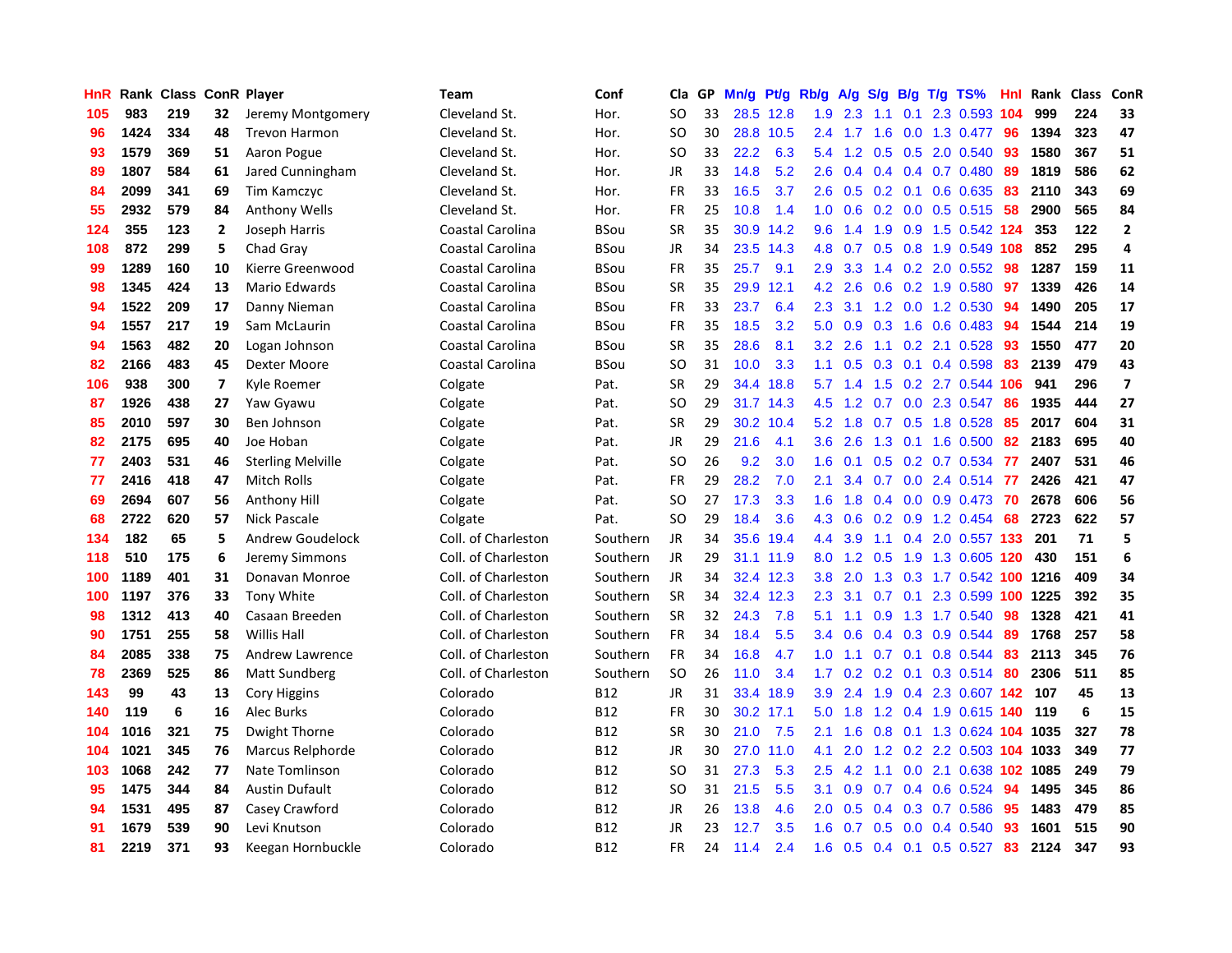| HnR | Rank | <b>Class ConR Player</b> |     |                           | Team         | Conf        | Cla       | GP | Mn/g | Pt/g      | Rb/g             | A/g             | S/g |  | B/g T/g TS%               | Hnl | Rank     | <b>Class</b> | <b>ConR</b>  |
|-----|------|--------------------------|-----|---------------------------|--------------|-------------|-----------|----|------|-----------|------------------|-----------------|-----|--|---------------------------|-----|----------|--------------|--------------|
| 56  | 2918 | 573                      | 101 | <b>Shane Harris-Tunks</b> | Colorado     | <b>B12</b>  | FR        | 28 | 11.7 | 1.8       | 1.6              | 0.3             |     |  | 0.5 0.5 1.2 0.568         | 58  | 2908     | 571          | 102          |
| 129 | 258  | 95                       | 9   | Andy Ogide                | Colorado St. | <b>MWC</b>  | JR        | 32 |      | 25.1 11.7 | 6.5              | 1.0             |     |  | 0.8 0.4 2.1 0.575 128 271 |     |          | 99           | 9            |
| 115 | 581  | 200                      | 24  | <b>Travis Franklin</b>    | Colorado St. | <b>MWC</b>  | JR        | 32 |      | 25.8 10.5 | 5.0              | 1.3             |     |  | 1.1 0.3 2.3 0.528 115 600 |     |          | 206          | 25           |
| 101 | 1168 | 142                      | 47  | Dorian Green              | Colorado St. | <b>MWC</b>  | <b>FR</b> | 32 |      | 35.0 11.8 | 2.4              | 2.5             | 0.9 |  | 0.3 2.3 0.527 100 1184    |     |          | 143          | 47           |
| 101 | 1173 | 369                      | 48  | Adam Nigon                | Colorado St. | <b>MWC</b>  | <b>SR</b> | 32 | 27.7 | 8.7       | 2.9              | 1.7             | 1.3 |  | 0.3 1.9 0.546             |     | 100 1193 | 378          | 48           |
| 98  | 1334 | 166                      | 51  | Pierce Hornung            | Colorado St. | <b>MWC</b>  | FR        | 32 | 20.3 | 2.6       | 4.2              | 1.3             | 1.0 |  | $0.4$ 0.9 0.542           | 97  | 1355     | 169          | 50           |
| 97  | 1382 | 180                      | 52  | Greg Smith                | Colorado St. | <b>MWC</b>  | <b>FR</b> | 28 | 18.1 | 7.1       | 3.8              | 1.2             | 0.5 |  | 0.3 2.0 0.467             | 97  | 1377     | 177          | 51           |
| 96  | 1436 | 442                      | 54  | Mame Bocar Ba             | Colorado St. | <b>MWC</b>  | <b>SR</b> | 31 | 10.1 | 2.7       | 2.4              | 0.2             | 0.1 |  | 0.3 0.6 0.592             | -95 | 1448     | 447          | 55           |
| 94  | 1507 | 486                      | 58  | Andre McFarland           | Colorado St. | <b>MWC</b>  | JR        | 23 | 14.5 | 5.3       | 1.3              | 0.3             |     |  | 0.2 0.0 0.7 0.573 95      |     | 1475     | 475          | 57           |
| 90  | 1776 | 533                      | 64  | <b>Travis Busch</b>       | Colorado St. | <b>MWC</b>  | <b>SR</b> | 25 | 18.6 | 5.6       |                  | $2.2 \quad 0.8$ |     |  | 0.7 0.1 1.0 0.458 91      |     | 1694     | 517          | 63           |
| 117 | 544  | 125                      | 8   | Noruwa Agho               | Columbia     | Ivy         | SO        | 28 | 34.5 | 16.3      |                  | 4.2 1.9         |     |  | 1.3 0.0 2.4 0.542 115     |     | 580      | 133          | 8            |
| 90  | 1744 | 564                      | 33  | Asenso Ampim              | Columbia     | Ivy         | JR        | 21 | 20.1 | 7.0       | 5.0              | 0.7             |     |  | 1.1 0.4 1.9 0.465         | 92  | 1619     | 521          | 30           |
| 88  | 1848 | 271                      | 35  | Mark Cisco                | Columbia     | Ivy         | FR        | 28 | 13.0 | 3.5       | 3.6              | 0.1             |     |  | $0.3$ $0.3$ $0.9$ $0.563$ | 87  | 1891     | 280          | 36           |
| 88  | 1853 | 553                      | 36  | Patrick Foley             | Columbia     | Ivy         | <b>SR</b> | 16 | 22.7 | 8.5       | 1.6              | 2.4             |     |  | 0.8 0.3 2.1 0.531         | 92  | 1649     | 506          | 33           |
| 86  | 1945 | 580                      | 40  | Niko Scott                | Columbia     | Ivy         | <b>SR</b> | 28 | 28.2 | 9.3       | 1.8              | 1.3             | 0.9 |  | $0.0$ 1.6 $0.602$         | -85 | 1980     | 591          | 41           |
| 82  | 2209 | 703                      | 47  | <b>Brian Grimes</b>       | Columbia     | Ivy         | JR        | 24 | 23.9 | 7.6       | 5.5              | 1.0             | 0.8 |  | 0.5 1.8 0.393             | -81 | 2238     | 709          | 47           |
| 73  | 2585 | 720                      | 60  | Kevin Bulger              | Columbia     | Ivy         | <b>SR</b> | 28 | 23.0 | 3.8       | $2.2\phantom{0}$ | 2.1             | 1.0 |  | $0.1$ 1.7 0.405           | 72  | 2628     | 730          | 60           |
| 67  | 2753 | 852                      | 64  | John Daniels              | Columbia     | Ivy         | JR        | 26 | 18.0 | 2.3       | 4.0              |                 |     |  | 0.4 0.7 0.1 1.3 0.484     | 67  | 2746     | 852          | 64           |
| 38  | 3012 | 686                      | 70  | <b>Steve Egee</b>         | Columbia     | Ivy         | <b>SO</b> | 25 | 9.6  | 2.0       | 0.4              | 0.5             |     |  | 0.4 0.0 0.7 0.367 39      |     | 3013     | 686          | 70           |
| 139 | 127  | 26                       | 15  | Kemba Walker              | Connecticut  | ВE          | <b>SO</b> | 34 | 35.2 | 14.6      | 4.3              | 5.1             |     |  | 2.1 0.4 2.9 0.520 138     |     | 139      | 28           | 16           |
| 127 | 296  | 107                      | 36  | <b>Stanley Robinson</b>   | Connecticut  | ВE          | <b>SR</b> | 34 | 34.2 | 14.5      | 7.6              | 1.0             | 0.9 |  | 1.2 2.3 0.567 127         |     | 299      | 107          | 36           |
| 125 | 327  | 115                      | 41  | Gavin Edwards             | Connecticut  | ВE          | <b>SR</b> | 34 |      | 30.3 10.6 | 6.5              | 0.8             |     |  | 0.8 2.0 1.8 0.633 125     |     | 329      | 115          | 40           |
| 121 | 417  | 143                      | 48  | Jerome Dyson              | Connecticut  | ВE          | <b>SR</b> | 34 | 33.6 | 17.2      | 4.3              | 4.2             | 1.3 |  | 0.6 3.9 0.482 120         |     | 427      | 145          | 47           |
| 105 | 971  | 119                      | 96  | Alex Oriakhi              | Connecticut  | ВE          | FR        | 34 | 24.6 | 5.0       | 6.6              | 0.4             | 0.4 |  | 1.6 1.0 0.477 105         |     | 983      | 118          | 96           |
| 89  | 1785 | 578                      | 117 | Donnell Beverly           | Connecticut  | ВE          | <b>JR</b> | 32 | 9.8  | 1.6       | 1.4              | 1.3             | 0.5 |  | $0.0$ 0.8 0.451           | 90  | 1763     | 569          | 118          |
| 82  | 2200 | 366                      | 126 | Jamal Coombs-McDaniel     | Connecticut  | ВE          | FR        | 34 | 11.2 | 3.3       | 1.1              | 0.6             |     |  | $0.2$ 0.1 0.4 0.451       | 81  | 2210     | 368          | 128          |
| 81  | 2240 | 376                      | 129 | Ater Majok                | Connecticut  | <b>BE</b>   | FR        | 26 | 14.7 | 2.3       | 3.0 <sub>1</sub> | 0.2             |     |  | 0.2 1.6 0.8 0.421         | -85 | 2006     | 312          | 125          |
| 98  | 1338 | 439                      | 18  | Vincent Goldsberry        | Coppin St.   | <b>MEAC</b> | JR        | 30 | 29.1 | 8.7       | 3.6 <sup>°</sup> | 3.3             |     |  | 1.7 0.0 1.9 0.475         | -96 | 1391     | 458          | 19           |
| 80  | 2294 | 389                      | 55  | <b>Branden Doughty</b>    | Coppin St.   | <b>MEAC</b> | <b>FR</b> | 30 | 24.1 | 6.4       | 5.2              | 0.5             | 0.6 |  | 1.0 1.5 0.543 79          |     | 2337     | 394          | 60           |
| 79  | 2356 | 522                      | 60  | Michael Harper            | Coppin St.   | <b>MEAC</b> | <b>SO</b> | 20 | 27.1 | 9.9       | 3.8              | 1.0             | 1.3 |  | $0.2$ 2.0 0.491           | 80  | 2298     | 509          | 56           |
| 78  | 2373 | 526                      | 61  | Lenny Young               | Coppin St.   | <b>MEAC</b> | <b>SO</b> | 21 | 23.5 | 9.8       | 2.7 <sub>2</sub> | 1.7             | 0.8 |  | $0.0$ 2.1 $0.467$         | 79  | 2358     | 522          | 62           |
| 78  | 2374 | 763                      | 62  | Sam Coleman               | Coppin St.   | <b>MEAC</b> | JR        | 30 | 22.9 | 7.5       | 5.8              | 0.3             | 0.3 |  | $0.6$ 1.3 0.447           | -77 | 2414     | 772          | 64           |
| 76  | 2463 | 787                      | 66  | Ceslovas Kucinskas        | Coppin St.   | <b>MEAC</b> | <b>JR</b> | 30 | 19.7 | 5.3       | 3.5              | 0.2             | 0.3 |  | 0.3 0.8 0.554             | 75  | 2502     | 798          | 68           |
| 72  | 2601 | 824                      | 76  | Kareem Brown              | Coppin St.   | <b>MEAC</b> | JR        | 28 | 27.4 | 10.0      | 2.3              | 1.3             |     |  | 0.7 0.0 2.0 0.465         | 72  | 2626     | 826          | 77           |
| 67  | 2739 | 848                      | 86  | <b>Edward Hayden</b>      | Coppin St.   | <b>MEAC</b> | JR        | 23 | 15.3 | 3.9       |                  | $3.3 \quad 0.3$ |     |  | 0.2 0.1 0.7 0.473 68      |     | 2732     | 847          | 86           |
| 61  | 2846 | 884                      | 89  | <b>Quinston Reggins</b>   | Coppin St.   | <b>MEAC</b> | <b>JR</b> | 29 | 20.8 | 4.5       | $1.4^{\circ}$    | 1.6             |     |  | $0.7$ 0.0 1.7 0.429       | -61 | 2857     | 884          | 90           |
| 38  | 3011 | 607                      | 97  | George Jackson            | Coppin St.   | <b>MEAC</b> | FR        | 22 | 16.2 | 3.0       | 1.2              | 1.3             | 0.6 |  | $0.0$ 2.0 $0.364$         | 44  | 2997     | 601          | 97           |
| 147 | 77   | 25                       | 2   | Jeff Foote                | Cornell      | Ivy         | <b>SR</b> | 34 | 27.9 | 12.3      | 8.1              | 2.3             | 0.5 |  | 1.9 2.5 0.618 147         |     | 84       | 27           | $\mathbf{2}$ |
| 140 | 118  | 42                       | 3   | Louis Dale                | Cornell      | Ivy         | <b>SR</b> | 31 |      | 28.5 12.8 | 2.9 <sup>°</sup> |                 |     |  | 4.7 1.4 0.1 2.2 0.580 141 |     | 112      | 39           | 3            |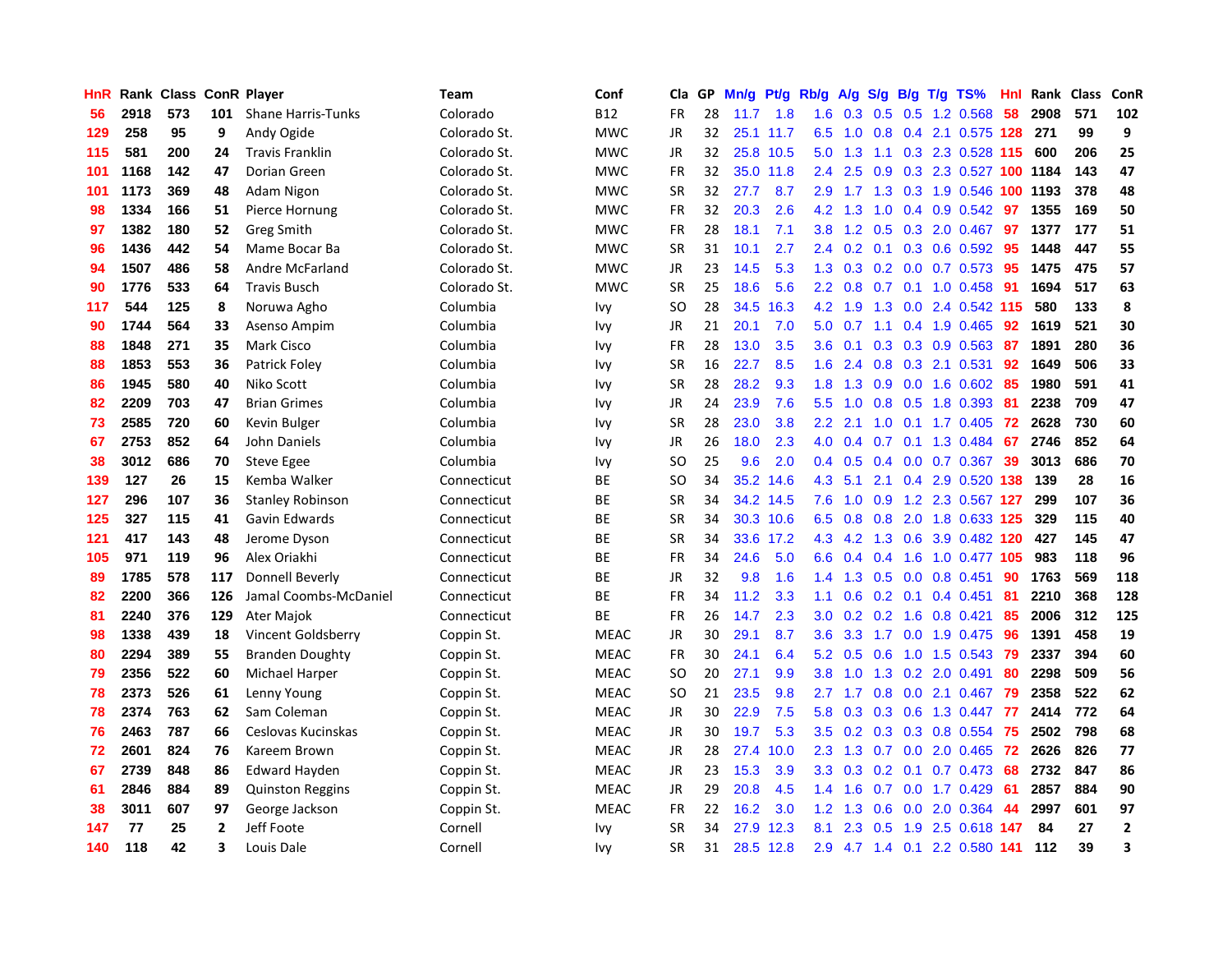| HnR | Rank | <b>Class ConR Player</b> |                          |                         | Team      | Conf       | Cla       | <b>GP</b> | Mn/g | <b>Pt/g</b> | Rb/g             | A/g | S/g             | B/g | $T/g$ TS%                   | Hnl | Rank | <b>Class</b> | <b>ConR</b>    |
|-----|------|--------------------------|--------------------------|-------------------------|-----------|------------|-----------|-----------|------|-------------|------------------|-----|-----------------|-----|-----------------------------|-----|------|--------------|----------------|
| 137 | 148  | 54                       | 4                        | Ryan Wittman            | Cornell   | Ivy        | <b>SR</b> | 34        |      | 33.8 17.5   | 4.0              | 1.8 | 1.1             |     | 0.4 1.7 0.618 136           |     | 159  | 57           | 4              |
| 124 | 365  | 127                      | 5                        | Jon Jaques              | Cornell   | Ivy        | <b>SR</b> | 31        | 17.1 | 6.7         | 2.6              | 0.8 | 1.0             |     | $0.1$ 0.9 0.657 123         |     | 364  | 125          | 5              |
| 118 | 486  | 112                      | $\overline{\phantom{a}}$ | Chris Wroblewski        | Cornell   | Ivy        | SO        | 34        | 29.6 | 8.9         | $2.7^{\circ}$    | 3.1 |                 |     | 0.9 0.0 1.9 0.605 117       |     | 509  | 117          | $\overline{7}$ |
| 108 | 865  | 271                      | 17                       | <b>Geoff Reeves</b>     | Cornell   | Ivy        | <b>SR</b> | 34        | 18.0 | 4.9         | 1.3              | 0.9 |                 |     | $0.7$ 0.1 0.6 0.659 107     |     | 875  | 276          | 18             |
| 107 | 879  | 301                      | 19                       | Mark Coury              | Cornell   | Ivy        | JR        | 34        | 11.1 | 2.4         | 2.4              | 0.6 | $0.4^{\circ}$   |     | 0.2 0.3 0.543 107           |     | 894  | 306          | 20             |
| 102 | 1099 | 367                      | 24                       | Adam Wire               | Cornell   | Ivy        | JR        | 34        | 11.7 | 1.9         | 2.6              | 0.7 |                 |     | 0.7 0.0 0.5 0.571 102 1115  |     |      | 372          | 24             |
| 75  | 2517 | 705                      | 55                       | Alex Tyler              | Cornell   | Ivy        | <b>SR</b> | 26        | 10.7 | 2.7         | 1.5              | 0.5 | 0.3             |     | $0.5$ 0.7 0.425             | 78  | 2382 | 680          | 51             |
| 145 | 85   | 36                       | 4                        | Kenny Lawson            | Creighton | <b>MVC</b> | JR        | 34        | 24.1 | 13.1        | 6.8              | 0.6 |                 |     | 0.4 1.5 1.4 0.601 144       |     | 92   | 39           | $\overline{a}$ |
| 120 | 423  | 146                      | 14                       | <b>Justin Carter</b>    | Creighton | <b>MVC</b> | <b>SR</b> | 31        | 25.0 | 9.7         | 6.5              | 2.0 |                 |     | 0.7 0.5 1.9 0.523 121       |     | 408  | 142          | 14             |
| 112 | 697  | 75                       | 28                       | Ethan Wragge            | Creighton | <b>MVC</b> | <b>FR</b> | 34        | 15.9 | 6.9         | $2.4^{\circ}$    |     |                 |     | $0.4$ 0.2 0.2 0.6 0.654 111 |     | 719  | 78           | 28             |
| 109 | 794  | 278                      | 33                       | Darryl Ashford          | Creighton | <b>MVC</b> | JR        | 33        | 20.5 | 7.4         | 3.1              | 1.2 |                 |     | 0.6 0.5 1.0 0.531 109 819   |     |      | 283          | 34             |
| 104 | 1047 | 354                      | 47                       | Wayne Runnels           | Creighton | <b>MVC</b> | JR        | 34        | 13.1 | 4.4         | 3.3 <sub>2</sub> | 0.6 |                 |     | 0.2 0.3 1.0 0.519 103 1069  |     |      | 361          | 48             |
| 103 | 1074 | 339                      | 49                       | Cavel Witter            | Creighton | <b>MVC</b> | <b>SR</b> | 33        | 18.2 | 7.2         | 1.2              | 1.6 | 0.5             |     | 0.0 1.5 0.568 102 1093      |     |      | 346          | 50             |
| 102 | 1128 | 260                      | 53                       | <b>Antoine Young</b>    | Creighton | <b>MVC</b> | SO        | 34        | 25.5 | 7.1         | 1.7              | 3.1 | 0.7             |     | 0.0 1.2 0.457 101 1150      |     |      | 264          | 54             |
| 101 | 1162 | 391                      | 56                       | P'Allen Stinnett        | Creighton | <b>MVC</b> | JR        | 20        | 25.8 | 9.2         | 3.6              | 2.5 | 1.0             |     | $0.2$ 2.5 0.496 103         |     | 1048 | 354          | 47             |
| 89  | 1830 | 266                      | 77                       | Josh Jones              | Creighton | <b>MVC</b> | <b>FR</b> | 27        | 12.8 | 4.1         | 1.1              | 0.7 |                 |     | $0.4$ 0.0 0.6 0.502         | -90 | 1761 | 256          | 74             |
| 84  | 2094 | 668                      | 82                       | Casey Harriman          | Creighton | <b>MVC</b> | JR        | 31        | 16.5 | 3.0         | 2.6              | 0.6 | $0.4^{\circ}$   | 0.1 | $0.5$ 0.482                 | -85 | 2032 | 653          | 82             |
| 83  | 2138 | 684                      | 84                       | Kaleb Korver            | Creighton | <b>MVC</b> | JR        | 34        | 12.7 | 2.1         | 1.6              | 0.9 | 0.5             |     | $0.1$ 0.5 0.467             | -82 | 2168 | 690          | 84             |
| 92  | 1634 | 495                      | 30                       | Robby Pride             | Dartmouth | Ivy        | <b>SR</b> | 28        | 27.8 | 8.3         | 3.7              | 2.2 |                 |     | 1.1 0.2 1.9 0.504 92        |     | 1633 | 502          | 32             |
| 85  | 2033 | 654                      | 42                       | Ronnie Dixon            | Dartmouth | Ivy        | JR        | 28        | 25.0 | 9.3         | 3.2 <sub>2</sub> | 1.4 |                 |     | $0.5$ 0.1 1.6 0.504         | -84 | 2053 | 660          | 42             |
| 76  | 2460 | 547                      | 52                       | David Rufful            | Dartmouth | Ivy        | SO        | 28        | 24.7 | 7.8         | $3.4^{\circ}$    | 1.4 |                 |     | 1.4 0.0 2.0 0.420           | 76  | 2470 | 550          | 54             |
| 75  | 2507 | 443                      | 54                       | R.J. Griffin            | Dartmouth | Ivy        | <b>FR</b> | 25        | 12.2 | 4.0         | 1.2              | 0.5 | 0.4             |     | $0.0$ 0.8 0.521             | 75  | 2509 | 443          | 55             |
| 73  | 2562 | 816                      | 58                       | Clive Weeden            | Dartmouth | Ivy        | JR        | 28        | 22.2 | 5.2         | 4.8              | 0.8 | 0.5             |     | 0.6 1.4 0.429               | 73  | 2581 | 818          | 58             |
| 73  | 2579 | 466                      | 59                       | Matt LaBove             | Dartmouth | Ivy        | <b>FR</b> | 27        | 18.7 | 5.3         | 4.6              | 0.4 | 0.1             |     | $0.5$ 1.2 0.424             | 72  | 2599 | 472          | 59             |
| 72  | 2623 | 589                      | 61                       | Josh Riddle             | Dartmouth | Ivy        | <b>SO</b> | 28        | 14.8 | 3.1         | 2.0              | 0.8 | 0.6             |     | 0.5 0.8 0.375               | -71 | 2635 | 592          | 61             |
| 70  | 2680 | 605                      | 62                       | Jabari Trotter          | Dartmouth | Ivy        | <b>SO</b> | 26        | 24.7 | 6.5         | 1.8              | 1.3 | 0.9             |     | $0.0$ 1.5 0.438             | 70  | 2675 | 605          | 62             |
| 29  | 3019 | 612                      | 71                       | Mbiyimoh Ghogomu        | Dartmouth | Ivy        | <b>FR</b> | 27        | 13.0 | 1.4         | 1.3              | 0.3 |                 |     | $0.3$ 0.1 0.9 0.294         | -29 | 3019 | 612          | 71             |
| 115 | 569  | 57                       | 8                        | Jake Cohen              | Davidson  | Southern   | <b>FR</b> | 31        | 22.7 | 13.3        | 5.1              | 0.8 |                 |     | 0.5 1.2 2.1 0.540 115       |     | 573  | 57           | $\overline{7}$ |
| 107 | 883  | 277                      | 18                       | Will Archambault        | Davidson  | Southern   | SR        | 31        | 25.9 | 10.7        | 4.8              | 1.9 |                 |     | 0.4 0.3 1.5 0.542 107       |     | 876  | 277          | 18             |
| 104 | 1019 | 322                      | 25                       | <b>Steve Rossiter</b>   | Davidson  | Southern   | <b>SR</b> | 31        | 24.0 | 6.7         | 5.9              | 1.6 | 0.9             |     | 0.7 1.5 0.558 104           |     | 1016 | 323          | 25             |
| 99  | 1259 | 422                      | 37                       | <b>Brendan Mckillop</b> | Davidson  | Southern   | <b>JR</b> | 31        |      | 33.2 10.2   | 2.7              | 4.0 | 0.9             |     | $0.1$ 1.5 0.537             | 99  | 1256 | 418          | 37             |
| 98  | 1321 | 164                      | 41                       | J.P. Kuhlman            | Davidson  | Southern   | <b>FR</b> | 31        | 32.9 | 12.6        | 3.5              | 3.3 | 0.9             |     | $0.0$ 2.7 $0.538$           | 98  | 1324 | 164          | 40             |
| 94  | 1535 | 213                      | 48                       | Nik Cochran             | Davidson  | Southern   | <b>FR</b> | 28        | 12.8 | 3.9         | 1.5              | 1.0 |                 |     | $0.2$ 0.0 0.5 0.600         | 94  | 1510 | 207          | 48             |
| 88  | 1852 | 429                      | 61                       | <b>Ben Allison</b>      | Davidson  | Southern   | <b>SO</b> | 31        | 17.7 | 6.0         | 4.4              | 0.8 | 0.3             |     | $0.5$ 1.5 0.474             | 88  | 1853 | 428          | 62             |
| 83  | 2130 | 629                      | 78                       | <b>Bryant Barr</b>      | Davidson  | Southern   | <b>SR</b> | 31        | 18.7 | 5.8         | 2.4              | 0.9 |                 |     | $0.2$ 0.1 0.9 0.499         | 83  | 2134 | 629          | 78             |
| 152 | 50   | $\overline{7}$           | 4                        | Chris Johnson           | Dayton    | A10        | <b>SO</b> | 36        | 24.1 | 11.9        | 6.9              | 0.8 |                 |     | 0.9 0.3 1.2 0.565 153       |     | 49   | 8            | $\overline{4}$ |
| 151 | 56   | 25                       | 5                        | Chris Wright            | Dayton    | A10        | JR        | 37        | 28.6 | 13.7        | 7.3              |     | $1.2 \quad 1.0$ |     | 1.4 2.4 0.545 150           |     | 59   | 27           | 5              |
| 128 | 272  | 93                       | 20                       | London Warren           | Dayton    | A10        | <b>SR</b> | 37        | 20.8 | 4.5         | 3.5              | 4.1 | 1.2             |     | 0.2 2.3 0.534 128           |     | 275  | 96           | 21             |
| 128 | 274  | 95                       | 21                       | Rob Lowery              | Dayton    | A10        | SR        | 31        | 19.6 | 7.3         | 2.2              | 3.5 |                 |     | 0.8 0.0 2.2 0.529 129       |     | 243  | 87           | 18             |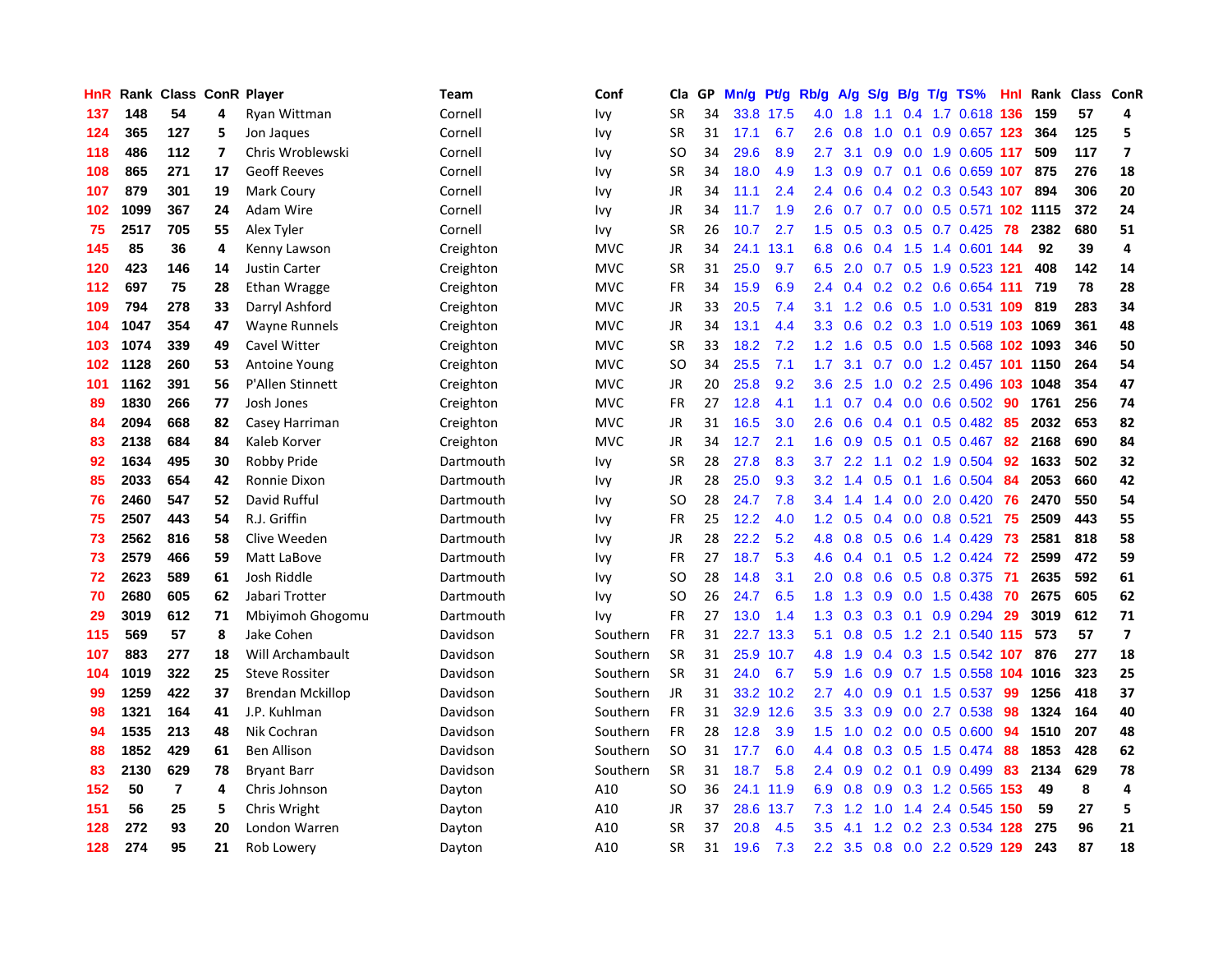| HnR | Rank | Class |                | <b>ConR Player</b>     | Team         | Conf        | Cla           | GP. | Mn/g | Pt/g      | Rb/g             | A/g | S/g           |  | B/g T/g TS%                  | <b>Hnl</b> | Rank | <b>Class</b> | ConR                    |
|-----|------|-------|----------------|------------------------|--------------|-------------|---------------|-----|------|-----------|------------------|-----|---------------|--|------------------------------|------------|------|--------------|-------------------------|
| 119 | 460  | 155   | 31             | Marcus Johnson         | Dayton       | A10         | <b>SR</b>     | 36  | 24.9 | 9.3       | 3.3 <sub>2</sub> | 1.9 |               |  | 0.9 0.2 1.6 0.504 119        |            | 469  | 158          | 31                      |
| 112 | 704  | 241   | 48             | Devin Searcy           | Dayton       | A10         | <b>JR</b>     | 37  | 14.1 | 3.9       | 2.8              | 0.3 |               |  | 0.4 0.4 0.8 0.588 111 712    |            |      | 244          | 49                      |
| 108 | 858  | 269   | 54             | Kurt Huelsman          | Dayton       | A10         | <b>SR</b>     | 37  | 21.7 | 4.6       | 4.4              | 0.5 |               |  | $0.5$ 0.6 1.2 0.525 107      |            | 861  | 270          | 54                      |
| 104 | 1036 | 326   | 62             | Mickey Perry           | Dayton       | A10         | <b>SR</b>     | 37  | 16.5 | 5.4       | 1.2              | 1.7 | 0.4           |  | 0.1 1.4 0.514 104 1036       |            |      | 328          | 62                      |
| 104 | 1046 | 237   | 64             | Paul Williams          | Dayton       | A10         | SO            | 36  | 20.4 | 5.6       | $2.2^{\circ}$    | 0.9 | 0.3           |  | 0.1 0.6 0.513 104 1027       |            |      | 231          | 61                      |
| 129 | 245  | 91    | 10             | Jawan Carter           | Delaware     | CAA         | JR            | 31  |      | 39.2 18.2 | 3.3              | 4.9 |               |  | 1.3 0.0 3.0 0.544 128        |            | 261  | 97           | 11                      |
| 88  | 1832 | 593   | 67             | <b>Alphonso Dawson</b> | Delaware     | CAA         | JR            | 30  |      | 34.1 12.1 | 6.0              | 1.8 | 1.1           |  | 0.2 1.8 0.432                | 88         | 1847 | 596          | 66                      |
| 84  | 2062 | 331   | 81             | Josh Brinkley          | Delaware     | CAA         | FR            | 22  | 17.4 | 5.1       | 3.1              | 0.4 | 0.3           |  | $0.4$ 0.9 0.593              | 85         | 2027 | 317          | 76                      |
| 84  | 2093 | 340   | 82             | <b>Malcolm Hawkins</b> | Delaware     | CAA         | <b>FR</b>     | 26  | 10.6 | 2.8       | 2.5              | 0.8 | 0.6           |  | $0.0$ 0.8 0.459              | -83        | 2099 | 338          | 81                      |
| 79  | 2341 | 401   | 86             | Jamelle Hagins         | Delaware     | CAA         | <b>FR</b>     | 30  | 22.0 | 5.4       |                  |     |               |  | 5.3 0.2 0.5 1.0 1.1 0.439 78 |            | 2365 | 406          | 87                      |
| 77  | 2424 | 777   | 90             | D.J. Boney             | Delaware     | CAA         | JR            | 31  | 26.3 | 5.7       | $2.5^{\circ}$    | 1.4 |               |  | 0.5 0.1 1.2 0.486 76         |            | 2443 | 780          | 92                      |
| 72  | 2616 | 588   | 96             | Adam Pegg              | Delaware     | CAA         | <sub>SO</sub> | 30  | 18.1 | 5.0       | 2.6              | 0.5 |               |  | 0.1 0.3 0.9 0.502 72         |            | 2632 | 590          | 97                      |
| 69  | 2701 | 503   | 98             | Kelvin McNeil          | Delaware     | CAA         | FR            | 20  | 25.2 | 6.0       | 6.2              | 1.2 |               |  | $0.4$ 0.3 2.3 0.410          | 74         | 2554 | 455          | 96                      |
| 67  | 2754 | 853   | 100            | Edwin Santiago         | Delaware     | CAA         | JR            | 25  | 12.9 | 3.2       | 1.3              | 1.0 |               |  | $0.4$ 0.0 1.2 0.503          | 67         | 2737 | 849          | 100                     |
| 61  | 2844 | 645   | 102            | Hakim McCullar         | Delaware     | CAA         | <b>SO</b>     | 31  | 19.2 | 5.1       | 3.1              | 0.4 |               |  | $0.2$ $0.3$ 1.3 $0.411$      | 61         | 2861 | 652          | 102                     |
| 109 | 787  | 245   | 5              | <b>Frisco Sandidge</b> | Delaware St. | <b>MEAC</b> | <b>SR</b>     | 28  | 34.9 | 12.3      | 5.8              | 1.5 | 1.5           |  | 0.6 1.9 0.533 109            |            | 794  | 251          | 5                       |
| 109 | 809  | 179   | $\overline{ }$ | Jay Threatt            | Delaware St. | <b>MEAC</b> | <sub>SO</sub> | 29  | 34.4 | 7.9       | 3.2              | 4.2 | 2.8           |  | 0.2 1.8 0.463 108            |            | 854  | 194          | 8                       |
| 105 | 975  | 120   | 11             | <b>Marques Oliver</b>  | Delaware St. | <b>MEAC</b> | <b>FR</b>     | 29  | 17.3 | 5.7       | 3.4              | 0.5 |               |  | 0.9 0.9 0.7 0.571 104 1021   |            |      | 124          | 11                      |
| 92  | 1671 | 507   | 26             | <b>Marcus Neal</b>     | Delaware St. | <b>MEAC</b> | <b>SR</b>     | 29  | 33.6 | 13.7      |                  |     |               |  | 4.3 1.4 0.4 0.2 2.1 0.504 91 |            | 1717 | 521          | 27                      |
| 77  | 2418 | 776   | 65             | Chad Wilson            | Delaware St. | <b>MEAC</b> | JR            | 25  | 21.7 | 5.6       | 1.6              | 0.8 |               |  | $0.8$ 0.0 0.9 0.495          | 78         | 2388 | 768          | 63                      |
| 70  | 2654 | 734   | 80             | Greg Smith             | Delaware St. | <b>MEAC</b> | <b>SR</b>     | 29  | 13.8 | 3.2       | 2.0              | 0.4 |               |  | $0.3$ 0.3 0.3 0.411          | 70         | 2683 | 742          | 82                      |
| 53  | 2949 | 905   | 94             | <b>Trevor Welcher</b>  | Delaware St. | <b>MEAC</b> | <b>JR</b>     | 26  | 14.9 | 2.0       | 1.0              | 0.6 | 0.6           |  | $0.1$ 0.6 0.346              | -54        | 2949 | 904          | 94                      |
| 130 | 238  | 88    | $\mathbf{2}$   | Nate Rohnert           | Denver       | Sun Belt    | <b>SR</b>     | 32  |      | 32.7 14.5 | 5.7              | 3.8 |               |  | 1.2 0.2 2.4 0.594 129        |            | 245  | 88           | $\overline{\mathbf{3}}$ |
| 106 | 926  | 112   | 17             | Chase Hallam           | Denver       | Sun Belt    | <b>FR</b>     | 32  | 30.5 | 10.1      | 3.8              | 2.1 | 1.3           |  | 0.6 1.6 0.649 106            |            | 939  | 113          | 17                      |
| 104 | 1005 | 340   | 20             | <b>Rob Lewis</b>       | Denver       | Sun Belt    | <b>JR</b>     | 28  | 19.5 | 8.0       | $3.4^{\circ}$    | 1.6 | 0.5           |  | 0.3 1.2 0.616 106            |            | 940  | 318          | 18                      |
| 98  | 1310 | 302   | 30             | Andrew Hooper          | Denver       | Sun Belt    | <b>SO</b>     | 32  | 19.7 | 8.1       | 1.9              | 1.2 |               |  | $0.4$ 0.4 1.1 0.615          | -98        | 1327 | 303          | 32                      |
| 95  | 1451 | 338   | 38             | <b>Brian Stafford</b>  | Denver       | Sun Belt    | <b>SO</b>     | 32  |      | 32.9 12.4 |                  |     |               |  | 2.3 2.2 0.9 0.2 2.0 0.621    | 95         | 1459 | 336          | 40                      |
| 80  | 2305 | 509   | 82             | Justin Coughlin        | Denver       | Sun Belt    | <b>SO</b>     | 32  | 15.2 | 3.6       | 1.2              | 1.0 |               |  | $0.2$ 0.9 0.8 0.553          | -79        | 2311 | 513          | 82                      |
| 75  | 2490 | 555   | 92             | Sabatino Chen          | Denver       | Sun Belt    | <b>SO</b>     | 29  | 12.5 | 2.7       | 1.2 <sub>2</sub> | 0.7 |               |  | $0.4$ 0.2 0.7 0.631          | -76        | 2460 | 547          | 92                      |
| 70  | 2673 | 836   | 102            | Kyle Lewis             | Denver       | Sun Belt    | <b>JR</b>     | 30  | 18.9 | 3.4       | 0.9              | 1.1 |               |  | $0.4$ 0.1 0.6 0.515          | -71        | 2638 | 828          | 100                     |
| 69  | 2695 | 608   | 104            | <b>Travis Hallam</b>   | Denver       | Sun Belt    | <b>SO</b>     | 32  | 18.6 | 2.9       | 1.4              | 1.0 |               |  | $0.3$ 0.2 0.9 0.563          | 69         | 2691 | 609          | 102                     |
| 130 | 220  | 83    | 25             | Mac Koshwal            | DePaul       | BE          | <b>JR</b>     | 19  |      | 34.9 16.1 | 10.1             | 2.0 | 1.8           |  | 0.9 3.2 0.545                | 153        | 50   | 22           | 6                       |
| 106 | 933  | 298   | 94             | Will Walker            | DePaul       | <b>BE</b>   | <b>SR</b>     | 31  | 38.1 | 16.2      | 3.0              | 2.5 | $1.5^{\circ}$ |  | 0.1 1.7 0.458 103 1073       |            |      | 340          | 100                     |
| 97  | 1376 | 320   | 109            | Eric Wallace           | DePaul       | <b>BE</b>   | <sub>SO</sub> | 24  | 21.0 | 6.3       | 4.9              | 0.5 | 1.0           |  | $1.0$ 1.1 $0.406$            | 94         | 1507 | 349          | 110                     |
| 97  | 1381 | 322   | 110            | Michael Bizoukas       | DePaul       | ВE          | <sub>SO</sub> | 23  | 19.6 | 3.7       | 2.1              | 2.2 | 0.9           |  | $0.0 \quad 1.0 \quad 0.563$  | -94        | 1504 | 348          | 109                     |
| 95  | 1468 | 200   | 111            | Tony Freeland          | DePaul       | <b>BE</b>   | <b>FR</b>     | 26  | 12.1 | 3.4       | $2.5^{\circ}$    | 0.3 |               |  | 0.4 0.3 0.5 0.468 92         |            | 1629 | 226          | 112                     |
| 93  | 1572 | 367   | 113            | Jeremiah Kelly         | DePaul       | ВE          | SO            | 31  | 30.6 | 5.6       | $2.5^{\circ}$    | 2.7 |               |  | 1.2 0.0 1.1 0.429            | 90         | 1727 | 400          | 115                     |
| 92  | 1629 | 526   | 115            | <b>Mike Stovall</b>    | DePaul       | <b>BE</b>   | <b>JR</b>     | 30  | 23.9 | 7.0       | 2.9              | 1.8 | 1.2           |  | $0.1$ 1.8 0.443              | 90         | 1759 | 567          | 117                     |
| 82  | 2174 | 486   | 125            | Devin Hill             | DePaul       | <b>BE</b>   | SO            | 31  | 17.6 | 4.8       | $2.9^{\circ}$    |     |               |  | $0.4$ 0.2 0.8 0.8 0.421      | 79         | 2316 | 514          | 129                     |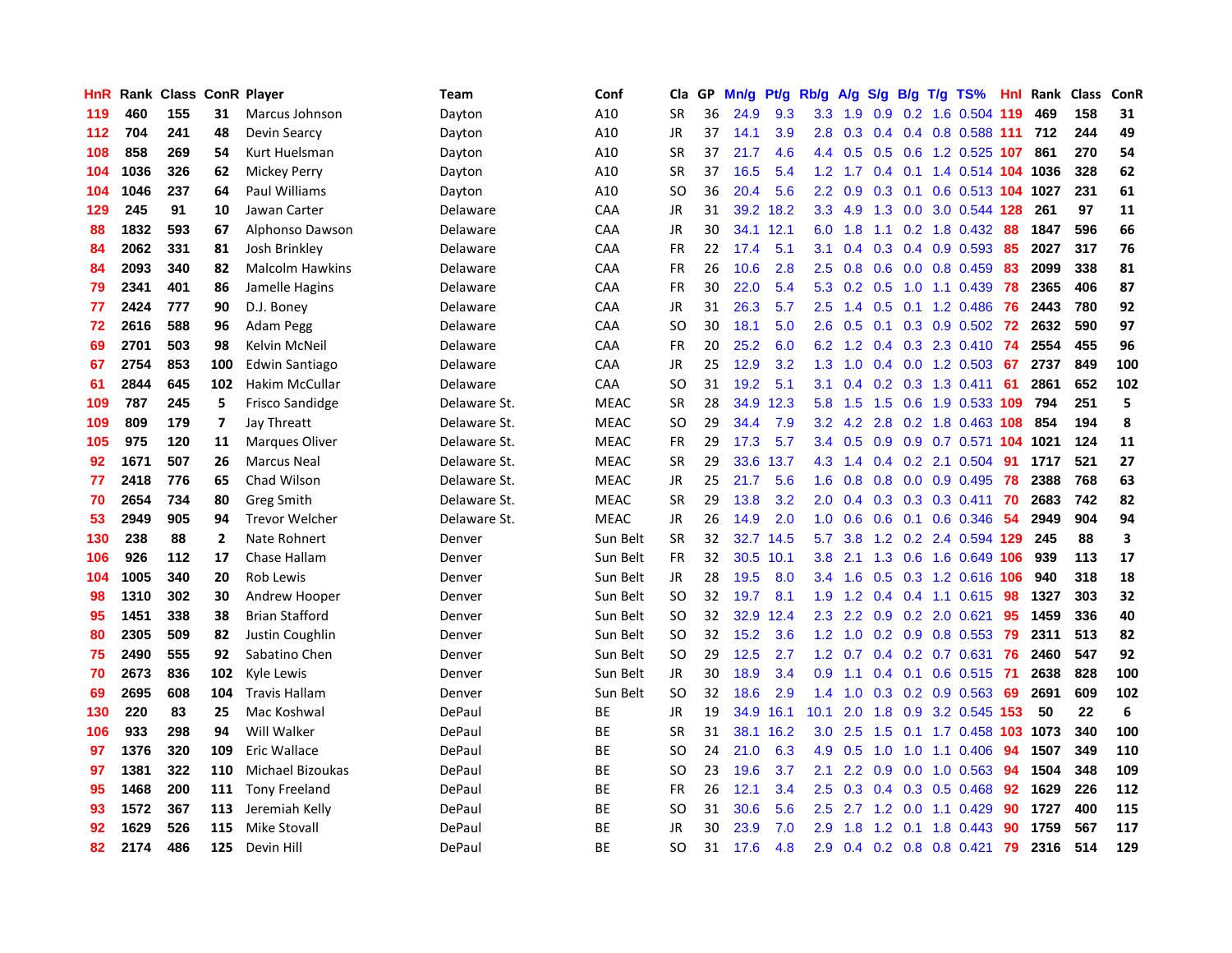| HnR |      | Rank Class   |     | <b>ConR Player</b>    | Team     | Conf       | Cla           | GP. | Mn/g | <b>Pt/g</b> | Rb/g             | A/g |                  |                 | S/g B/g T/g TS%               | Hnl | Rank | <b>Class</b>   | ConR           |
|-----|------|--------------|-----|-----------------------|----------|------------|---------------|-----|------|-------------|------------------|-----|------------------|-----------------|-------------------------------|-----|------|----------------|----------------|
| 81  | 2231 | 496          | 127 | Krys Faber            | DePaul   | <b>BE</b>  | SO            | 30  | 12.0 | 2.4         | 3.0 <sub>1</sub> |     |                  |                 | $0.2$ 0.2 0.4 0.6 0.465       | -79 | 2351 | 521            | 130            |
| 53  | 2950 | 906          | 135 | Mario Stula           | DePaul   | <b>BE</b>  | <b>JR</b>     | 27  | 11.7 | 2.3         | 1.1              | 0.1 |                  |                 | $0.1$ 0.0 0.2 0.436 53        |     | 2957 | 908            | 135            |
| 132 | 196  | 38           | 5   | Eli Holman            | Detroit  | Hor.       | SO            | 31  |      | 28.0 11.8   | 8.9              | 0.7 |                  |                 | 0.5 2.5 2.2 0.618 135 170     |     |      | 34             | 5              |
| 113 | 660  | 224          | 19  | Xavier Keeling        | Detroit  | Hor.       | JR            | 34  |      | 30.0 12.4   | 4.9              | 2.3 | 1.6              |                 | 0.2 2.9 0.557 112 678         |     |      | 228            | 20             |
| 108 | 846  | 266          | 25  | Woody Payne           | Detroit  | Hor.       | <b>SR</b>     | 34  | 28.0 | 5.5         | 3.6              | 4.1 |                  |                 | 2.2 0.1 2.1 0.517 107         |     | 864  | 273            | 26             |
| 103 | 1066 | 240          | 38  | Chase Simon           | Detroit  | Hor.       | SO.           | 34  |      | 30.9 14.0   | 5.1              | 2.5 |                  |                 | 1.2 0.2 3.2 0.485 102 1084    |     |      | 248            | 38             |
| 101 | 1152 | 362          | 41  | Thomas Kennedy        | Detroit  | Hor.       | <b>SR</b>     | 34  | 32.3 | 11.2        | 4.5              | 1.3 |                  |                 | 0.3 0.5 1.6 0.513 101 1166    |     |      | 368            | 40             |
| 96  | 1425 | 335          | 49  | Donavan Foster        | Detroit  | Hor.       | SO            | 32  | 13.4 | 4.2         | $1.7^{\circ}$    | 1.3 |                  |                 | $0.7$ 0.0 1.2 0.504           | -96 | 1432 | 333            | 49             |
| 92  | 1664 | 504          | 55  | <b>Eulis Stephens</b> | Detroit  | Hor.       | <b>SR</b>     | 32  | 13.6 | 3.6         | 2.0              | 0.6 |                  |                 | 0.4 0.2 0.6 0.545 92          |     | 1663 | 509            | 55             |
| 81  | 2229 | 710          | 72  | Lamar Lee             | Detroit  | Hor.       | <b>JR</b>     | 31  | 9.8  | 3.3         | 0.5              | 0.5 |                  |                 | 0.3 0.1 0.5 0.507 81          |     | 2215 | 703            | 72             |
| 73  | 2565 | 717          | 80  | Eugene Blue           | Detroit  | Hor.       | <b>SR</b>     | 33  | 12.6 | 3.4         | $2.2^{\circ}$    | 0.2 |                  |                 | 0.2 0.2 1.0 0.554 73          |     | 2574 | 718            | 81             |
| 113 | 638  | 210          | 26  | Josh Young            | Drake    | <b>MVC</b> | <b>SR</b>     | 32  | 34.4 | 14.4        | 3.9 <sub>2</sub> | 2.7 | 1.0              |                 | 0.0 1.8 0.560 114             |     | 627  | 208            | 26             |
| 109 | 811  | 254          | 34  | Adam Templeton        | Drake    | <b>MVC</b> | <b>SR</b>     | 33  | 30.1 | 9.8         | 7.4              | 1.0 | 0.5              |                 | 0.3 1.1 0.611 109             |     | 818  | 260            | 33             |
| 102 | 1095 | 366          | 50  | Ryan Wedel            | Drake    | <b>MVC</b> | JR            | 33  | 30.3 | 11.1        | 2.4              | 1.5 | 1.5              |                 | 0.1 1.2 0.550 102 1096        |     |      | 366            | 51             |
| 102 | 1101 | 133          | 51  | Seth VanDeest         | Drake    | <b>MVC</b> | <b>FR</b>     | 33  | 24.2 | 8.5         | 4.2              | 0.9 |                  |                 | 0.4 1.4 1.0 0.545 102 1104    |     |      | 133            | 52             |
| 98  | 1305 | 411          | 64  | Craig Stanley         | Drake    | <b>MVC</b> | <b>SR</b>     | 23  | 20.2 | 6.7         | 1.6              | 2.7 | 0.6              |                 | $0.0$ 1.9 $0.577$             | -99 | 1271 | 403            | 59             |
| 91  | 1696 | 245          | 70  | Aaron Hawley          | Drake    | <b>MVC</b> | <b>FR</b>     | 33  | 12.3 | 4.7         | 2.0              | 0.2 |                  |                 | 0.4 0.1 0.6 0.512 91          |     | 1693 | 242            | 72             |
| 89  | 1797 | 262          | 74  | <b>Ben Simons</b>     | Drake    | <b>MVC</b> | <b>FR</b>     | 33  | 19.0 | 5.8         | 2.1              | 0.7 |                  |                 | $0.4$ 0.2 0.6 0.507 89        |     | 1800 | 263            | 76             |
| 85  | 1996 | 449          | 80  | <b>Frank Wiseler</b>  | Drake    | <b>MVC</b> | SO            | 32  | 19.5 | 4.4         | 1.3              | 2.5 |                  |                 | 0.4 0.0 1.5 0.516 85          |     | 1975 | 449            | 80             |
| 52  | 2957 | 790          | 92  | Bill Eaddy            | Drake    | <b>MVC</b> | SR            | 33  | 9.8  | 2.0         | 0.6              | 0.3 |                  |                 | $0.1$ 0.0 0.4 0.564 52        |     | 2966 | 791            | 92             |
| 125 | 343  | 75           | 14  | Samme Givens          | Drexel   | CAA        | <sub>SO</sub> | 32  | 25.5 | 8.3         | 8.3              | 1.2 | 1.1              |                 | 0.7 1.5 0.503 124             |     | 352  | 77             | 14             |
| 121 | 409  | 39           | 15  | Chris Fouch           | Drexel   | CAA        | <b>FR</b>     | 30  | 21.3 | 11.3        | 1.9              | 1.3 | 0.7              |                 | 0.1 1.0 0.565 122             |     | 390  | 36             | 15             |
| 102 | 1107 | 349          | 38  | Leon Spencer          | Drexel   | CAA        | <b>SR</b>     | 16  | 19.1 | 6.6         | 5.3              | 0.7 | 0.2 <sub>0</sub> |                 | 1.8 1.6 0.465 106             |     | 950  | 302            | 35             |
| 102 | 1116 | 374          | 39  | Jamie Harris          | Drexel   | CAA        | JR            | 32  | 35.3 | 14.5        | 2.2              | 3.4 | 1.0              |                 | 0.0 2.5 0.487 101 1136        |     |      | 380            | 39             |
| 97  | 1367 | 445          | 50  | <b>Gerald Colds</b>   | Drexel   | CAA        | <b>JR</b>     | 32  | 31.3 | 9.3         | 2.2              | 3.2 | 1.0              |                 | $0.2$ 2.0 0.404               | -97 | 1371 | 451            | 51             |
| 97  | 1383 | 323          | 51  | Kevin Phillip         | Drexel   | CAA        | <sub>SO</sub> | 31  | 12.6 | 2.9         | 3.1              |     |                  |                 | 0.2 0.4 0.5 0.5 0.536 96      |     | 1392 | 321            | 53             |
| 93  | 1616 | 492          | 59  | Evan Neisler          | Drexel   | CAA        | <b>SR</b>     | 31  | 18.6 | 4.6         | 4.5              | 0.1 |                  |                 | 0.4 0.5 1.4 0.628 92          |     | 1612 | 495            | 58             |
| 92  | 1647 | 232          | 60  | <b>Derrick Thomas</b> | Drexel   | CAA        | <b>FR</b>     | 32  | 24.9 | 6.4         | $2.6\,$          | 1.8 |                  |                 | 1.0 0.2 1.2 0.405 92          |     | 1657 | 234            | 61             |
| 78  | 2382 | 412          | 89  | Daryl McCoy           | Drexel   | CAA        | <b>FR</b>     | 32  | 12.5 | 1.3         | 4.1              | 0.4 |                  |                 | $0.2$ 0.4 0.4 0.339           | 78  | 2398 | 416            | 89             |
| 175 | 5    | $\mathbf{2}$ | 1   | Jon Scheyer           | Duke     | <b>ACC</b> | <b>SR</b>     | 40  | 36.8 | 18.2        | 3.6              | 4.9 | 1.6              |                 | 0.3 1.6 0.567 175             |     | 6    | $\overline{2}$ | $\mathbf{1}$   |
| 155 | 35   | 17           | 5   | Kyle Singler          | Duke     | <b>ACC</b> | JR            | 40  |      | 35.9 17.7   | 7.0              | 2.4 |                  |                 | 1.0 0.8 2.0 0.541 155         |     | 38   | 17             | $\overline{7}$ |
| 150 | 63   | 21           | 9   | <b>Brian Zoubek</b>   | Duke     | <b>ACC</b> | <b>SR</b>     | 40  | 18.7 | 5.6         | 7.7              | 1.0 |                  |                 | 0.7 0.8 1.2 0.619 149         |     | 66   | 21             | 10             |
| 139 | 126  | 49           | 15  | Nolan Smith           | Duke     | <b>ACC</b> | <b>JR</b>     | 38  | 35.5 | 17.4        | 2.8              | 3.0 | 1.2              |                 | 0.2 1.8 0.532 139             |     | 135  | 54             | 16             |
| 129 | 262  | 55           | 29  | Miles Plumlee         | Duke     | <b>ACC</b> | <sub>SO</sub> | 40  | 16.4 | 5.2         | 4.9              | 0.3 |                  |                 | $0.5$ 0.7 1.1 0.580 128       |     | 257  | 54             | 28             |
| 119 | 441  | 42           | 43  | <b>Mason Plumlee</b>  | Duke     | <b>ACC</b> | <b>FR</b>     | 34  | 14.1 | 3.7         | 3.1              |     |                  |                 | 0.9 0.5 0.9 0.9 0.484 121     |     | 422  | 40             | 40             |
| 117 | 520  | 170          | 50  | Lance Thomas          | Duke     | <b>ACC</b> | <b>SR</b>     | 40  | 25.3 | 4.8         | 4.9              | 0.9 |                  |                 | $0.6$ $0.2$ $1.5$ $0.497$ 117 |     | 522  | 172            | 47             |
| 106 | 946  | 116          | 79  | <b>Andre Dawkins</b>  | Duke     | <b>ACC</b> | FR            | 38  | 12.6 | 4.4         | 1.1              | 0.3 |                  | $0.3 \quad 0.1$ | 0.4 0.552 106                 |     | 904  | 108            | 78             |
| 161 | 21   | 9            | 1   | Damian Saunders       | Duquesne | A10        | JR            | 32  | 36.7 | 15.0        | 11.3             | 2.4 | 2.8              |                 | 2.9 3.0 0.512 159             |     | 28   | 11             | 3              |
| 111 | 727  | 252          | 49  | <b>Bill Clark</b>     | Duquesne | A10        | <b>JR</b>     | 30  |      | 32.1 14.1   | 6.0              |     |                  |                 | 2.1 1.0 0.4 2.5 0.531 111     |     | 721  | 247            | 50             |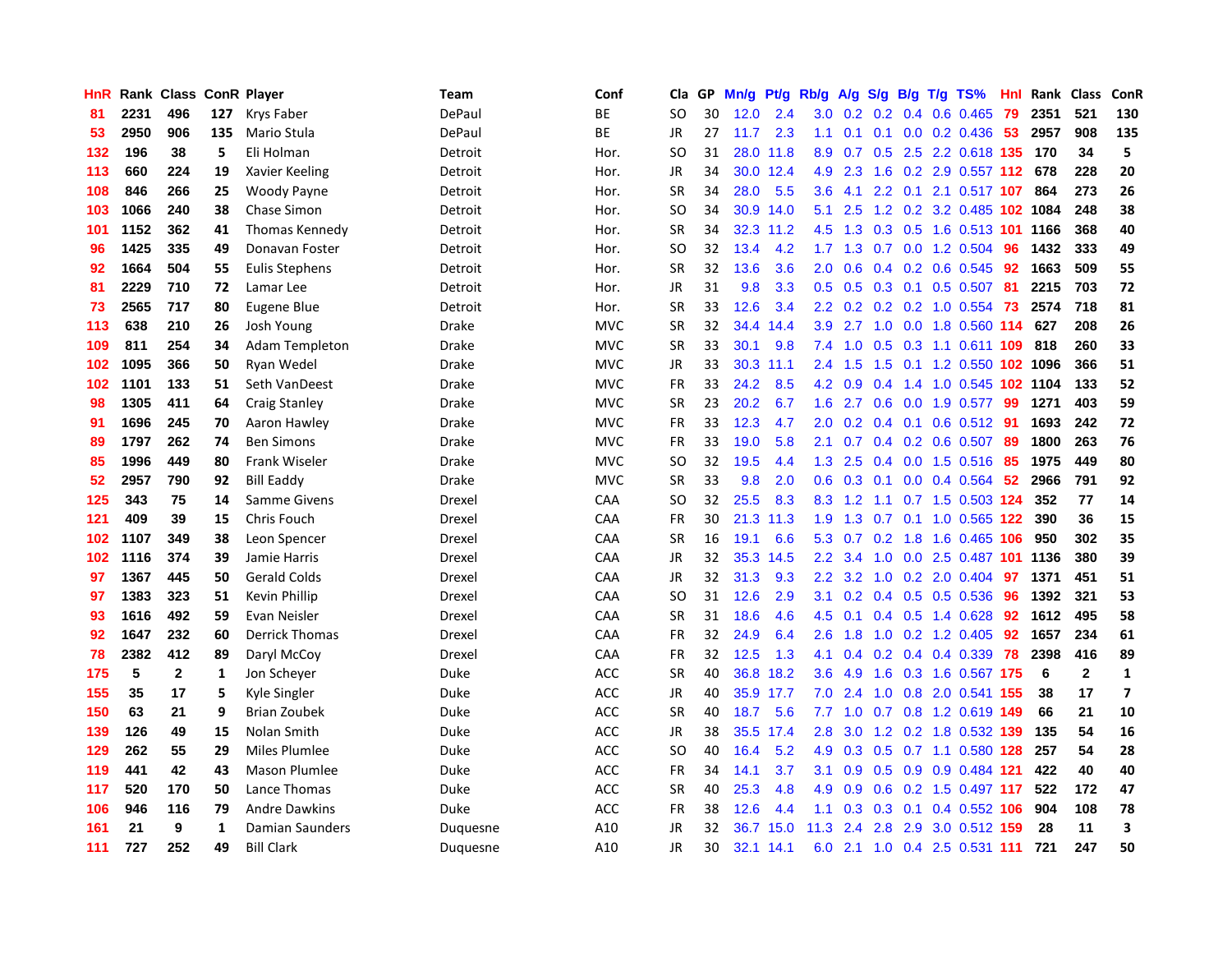| HnR |      | <b>Rank Class</b> |                         | <b>ConR Player</b>     | Team               | Conf        | Cla       | <b>GP</b> | Mn/g | <b>Pt/g</b> | Rb/g             | A/g             | S/g              |                 | B/g T/g TS%                    | Hnl | Rank | <b>Class</b> | <b>ConR</b>    |
|-----|------|-------------------|-------------------------|------------------------|--------------------|-------------|-----------|-----------|------|-------------|------------------|-----------------|------------------|-----------------|--------------------------------|-----|------|--------------|----------------|
| 100 | 1186 | 269               | 72                      | <b>Melquan Bolding</b> | Duguesne           | A10         | <b>SO</b> | 19        |      | 27.7 11.8   |                  | $3.9$ 2.1       |                  |                 | 1.4 0.0 2.2 0.488 102 1121     |     |      | 260          | 69             |
| 99  | 1279 | 291               | 77                      | B.J. Monteiro          | Duquesne           | A10         | <b>SO</b> | 31        |      | 28.0 11.1   | 4.4              | $-1.7$          |                  |                 | 0.8 0.4 1.8 0.499              | 98  | 1318 | 300          | 78             |
| 97  | 1401 | 329               | 83                      | <b>Eric Evans</b>      | Duquesne           | A10         | SO.       | 32        | 31.1 | 10.0        | 2.6              | 3.8             |                  |                 | 1.3 0.0 2.3 0.449              | 96  | 1426 | 331          | 85             |
| 87  | 1894 | 566               | 102                     | Jason Duty             | Duquesne           | A10         | <b>SR</b> | 31        | 27.9 | 5.3         | 2.0              | 1.3             | 0.6              |                 | $0.1$ 0.7 0.508                | -87 | 1878 | 559          | 102            |
| 83  | 2151 | 351               | 103                     | Sean Johnson           | Duguesne           | A10         | <b>FR</b> | 30        | 14.9 | 5.6         | 1.3              | 0.9             | 0.5              |                 | $0.1$ 1.2 0.491                | 82  | 2162 | 356          | 104            |
| 109 | 826  | 288               | 30                      | <b>Brock Young</b>     | East Carolina      | <b>CUSA</b> | JR        | 31        | 34.9 | 15.5        | 3.6              | 5.5             | 1.5              |                 | 0.0 4.3 0.505 108              |     | 855  | 296          | 34             |
| 108 | 863  | 197               | 35                      | <b>Darrius Morrow</b>  | East Carolina      | <b>CUSA</b> | SO.       | 28        | 32.0 | 12.6        | 6.5              | 0.9             |                  |                 | 1.1 0.9 2.1 0.603 110          |     | 779  | 180          | 27             |
| 89  | 1820 | 590               | 76                      | Chad Wynn              | East Carolina      | <b>CUSA</b> | JR        | 27        | 21.3 | 7.4         | 5.0              | 0.3             |                  |                 | 0.3 1.0 1.9 0.574              | -88 | 1837 | 592          | 76             |
| 88  | 1870 | 605               | 79                      | Jamar Abrams           | East Carolina      | <b>CUSA</b> | JR        | 31        | 30.6 | 11.1        | 4.9              | 0.9             | 0.8              |                 | $0.7$ 2.2 $0.558$              | -87 | 1906 | 619          | 81             |
| 82  | 2212 | 705               | 89                      | Jontae Sherrod         | East Carolina      | <b>CUSA</b> | JR        | 31        | 27.9 | 9.6         | 2.9              |                 |                  |                 | 1.7 1.0 0.0 2.6 0.478 81       |     | 2250 | 716          | 92             |
| 79  | 2342 | 402               | 94                      | Erin Straughn          | East Carolina      | <b>CUSA</b> | FR        | 30        | 18.1 | 4.2         | $3.4^{\circ}$    | 0.7             |                  |                 | 0.7 0.2 1.1 0.502 78           |     | 2369 | 409          | 94             |
| 76  | 2454 | 544               | 96                      | Daquan Joyner          | East Carolina      | <b>CUSA</b> | SO        | 31        | 19.3 | 4.0         | 4.0              | 0.5             |                  |                 | $0.4$ 0.6 1.1 0.461            | 75  | 2476 | 552          | 97             |
| 72  | 2617 | 478               | 99                      | <b>Corvonn Gaines</b>  | East Carolina      | <b>CUSA</b> | FR        | 26        | 14.5 | 2.4         | 1.8              | 1.1             | 0.5              |                 | $0.1$ 0.9 0.521                | 72  | 2603 | 474          | 99             |
| 117 | 534  | 188               | 8                       | <b>Tommy Hubbard</b>   | East Tennessee St. | ASun        | JR        | 35        | 33.5 | 13.9        | 8.2              | 1.2             |                  |                 | 1.7 0.4 2.3 0.502 116          |     | 552  | 193          | 8              |
| 110 | 758  | 263               | 11                      | Micah Williams         | East Tennessee St. | ASun        | JR        | 35        | 26.7 | 12.7        | 3.3              | 0.9             |                  |                 | 0.8 0.4 1.9 0.572 109          |     | 782  | 268          | 12             |
| 108 | 852  | 294               | 14                      | Isiah Brown            | East Tennessee St. | ASun        | JR        | 34        | 25.5 | 7.8         | 5.6              | $-1.1$          |                  |                 | 0.8 1.4 1.7 0.533 108          |     | 856  | 297          | 15             |
| 106 | 927  | 315               | 17                      | <b>Justin Tubbs</b>    | East Tennessee St. | ASun        | JR        | 35        | 27.1 | 12.1        | 3.8 <sub>2</sub> | 0.6             | 1.1              |                 | 0.1 1.5 0.540 106              |     | 951  | 320          | 18             |
| 101 | 1161 | 140               | 25                      | Sheldon Cooley         | East Tennessee St. | ASun        | <b>FR</b> | 35        | 17.7 | 6.7         | 2.6              | 1.8             | 0.9 <sup>°</sup> |                 | 0.0 1.5 0.458 100 1172         |     |      | 142          | 25             |
| 94  | 1525 | 354               | 38                      | Adam Sollazzo          | East Tennessee St. | ASun        | SO        | 35        | 14.2 | 4.0         |                  | $1.9$ 1.7       |                  |                 | 0.7 0.1 1.7 0.495 94           |     | 1541 | 357          | 37             |
| 82  | 2201 | 646               | 63                      | Jocolby Davis          | East Tennessee St. | ASun        | <b>SR</b> | 32        | 20.2 | 2.8         | 1.6              | 2.4             |                  |                 | 1.3 0.1 2.2 0.468 83           |     | 2136 | 630          | 60             |
| 78  | 2395 | 414               | 74                      | J.C. Ward              | East Tennessee St. | ASun        | <b>FR</b> | 31        | 13.8 | 2.4         | 3.2              | 0.2             |                  |                 | 0.2 0.2 0.5 0.517 78           |     | 2366 | 407          | 73             |
| 65  | 2787 | 635               | 85                      | Jarvis Jones           | East Tennessee St. | ASun        | <b>SO</b> | 26        | 11.7 | 3.9         | 1.1              | 0.3             |                  |                 | $0.3$ 0.0 0.5 0.410            | 68  | 2724 | 623          | 85             |
| 107 | 904  | 108               | 15                      | <b>Shaun Pratl</b>     | Eastern Illinois   | OVC         | FR        | 29        | 12.5 | 5.7         | 3.0 <sub>2</sub> | 0.9             |                  |                 | $0.6$ 0.2 0.7 0.563 107        |     | 865  | 97           | 13             |
| 106 | 921  | 111               | 17                      | James Hollowell        | Eastern Illinois   | OVC         | <b>FR</b> | 30        | 18.0 | 7.2         | 4.8              | 0.8             | 0.6              |                 | 1.2 1.0 0.490                  | 107 | 900  | 106          | 16             |
| 99  | 1283 | 292               | 27                      | Jeremy Granger         | Eastern Illinois   | OVC         | <b>SO</b> | 31        | 31.4 | 10.3        | 2.7              | 3.4             | 1.0              |                 | $0.0$ 1.5 0.537                | 98  | 1288 | 293          | 30             |
| 97  | 1371 | 447               | 31                      | <b>Tyler Laser</b>     | Eastern Illinois   | OVC         | JR        | 31        | 32.2 | 13.9        | 2.6              | 2.2             |                  | $0.7 \quad 0.1$ | 2.4 0.578                      | 97  | 1366 | 450          | 33             |
| 94  | 1542 | 497               | 37                      | <b>Curry McKinney</b>  | Eastern Illinois   | OVC         | JR        | 31        | 17.1 | 5.1         | 2.8              | 1.6             |                  |                 | $0.8$ 0.2 1.1 0.469            | -94 | 1534 | 496          | 40             |
| 94  | 1561 | 481               | 39                      | <b>Ousmane Cisse</b>   | Eastern Illinois   | OVC         | <b>SR</b> | 31        | 23.8 | 5.4         | 6.6              |                 |                  |                 | 1.1 0.7 0.5 1.5 0.548 93       |     | 1555 | 479          | 41             |
| 92  | 1635 | 496               | 43                      | T.J. Marion            | Eastern Illinois   | OVC         | <b>SR</b> | 31        | 25.6 | 6.7         | 3.3 <sub>2</sub> | 2.7             |                  |                 | 0.7 0.6 2.2 0.527 92           |     | 1624 | 499          | 45             |
| 84  | 2083 | 616               | 60                      | Edin Suljic            | Eastern Illinois   | OVC         | <b>SR</b> | 31        | 16.9 | 4.9         | $2.7^{\circ}$    | 0.8             |                  |                 | 0.3 0.3 1.0 0.512 84           |     | 2089 | 614          | 61             |
| 112 | 705  | 242               | 8                       | <b>Justin Stommes</b>  | Eastern Kentucky   | OVC         | JR        | 33        | 32.4 | 14.2        | 3.8              | 3.5             | 1.0              |                 | 0.3 2.3 0.646 112 706          |     |      | 240          | 8              |
| 106 | 949  | 303               | 18                      | Papa Oppong            | Eastern Kentucky   | OVC         | SR        | 33        | 25.7 | 11.0        |                  | $3.3$ 1.5       |                  |                 | 1.4 0.3 0.8 0.596 106          |     | 944  | 298          | 18             |
| 99  | 1280 | 405               | 26                      | Josh Taylor            | Eastern Kentucky   | OVC         | <b>SR</b> | 33        | 32.2 | 13.7        | 4.2              | $-1.7$          | 0.8              |                 | 0.5 1.4 0.598                  | 98  | 1281 | 408          | 28             |
| 97  | 1397 | 455               | 33                      | Josh Daniel            | Eastern Kentucky   | OVC         | JR        | 33        | 14.7 | 6.1         | 1.5              | 0.7             | 0.6              | 0.1             | $0.5$ 0.586                    | -96 | 1390 | 457          | 34             |
| 95  | 1478 | 475               | 35                      | Spencer Perrin         | Eastern Kentucky   | OVC         | JR        | 32        | 25.7 | 7.7         | 4.9              | 2.5             | 0.8              |                 | $0.7$ 1.4 0.516                | 95  | 1469 | 474          | 37             |
| 94  | 1544 | 475               | 38                      | Dayvon Ellis           | Eastern Kentucky   | OVC         | <b>SR</b> | 33        | 15.4 | 5.1         |                  | $1.2 \quad 1.5$ |                  |                 | 0.8 0.1 0.9 0.606 94           |     | 1529 | 471          | 39             |
| 92  | 1644 | 385               | 44                      | Joshua Jones           | Eastern Kentucky   | OVC         | SO        | 32        | 29.9 | 8.9         | $2.2^{\circ}$    | 2.5             | 1.0              |                 | 0.3 1.4 0.551                  | -93 | 1598 | 374          | 44             |
| 87  | 1930 | 293               | 57                      | <b>Willie Cruz</b>     | Eastern Kentucky   | OVC         | FR        | 33        | 13.8 | 2.4         | 2.6              | 1.2             | 0.6              |                 | $0.1$ 0.4 0.533                | 86  | 1936 | 288          | 59             |
| 127 | 293  | 106               | $\overline{\mathbf{z}}$ | Brandon Bowdry         | Eastern Michigan   | <b>MAC</b>  | <b>JR</b> | 32        |      | 32.0 16.3   |                  |                 |                  |                 | 10.0 1.1 1.1 0.4 2.3 0.526 126 |     | 308  | 110          | $\overline{7}$ |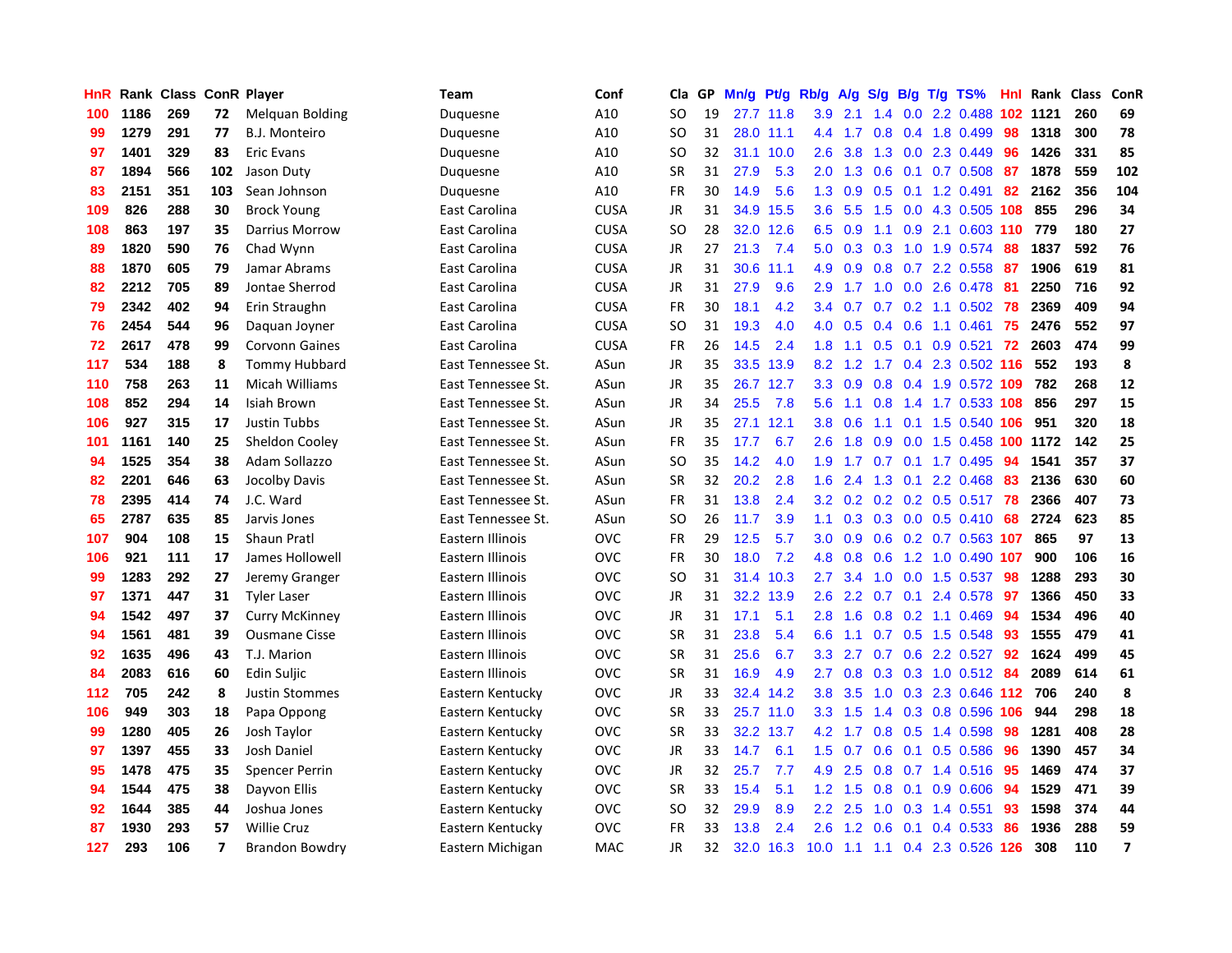| HnR | Rank | <b>Class ConR Player</b> |                |                          | Team               | Conf        | Cla       | GP | Mn/g | <b>Pt/g</b> | Rb/g             | A/g | S/g              |     | B/g T/g TS%             | Hnl | Rank | <b>Class</b> | ConR                    |
|-----|------|--------------------------|----------------|--------------------------|--------------------|-------------|-----------|----|------|-------------|------------------|-----|------------------|-----|-------------------------|-----|------|--------------|-------------------------|
| 117 | 537  | 174                      | 20             | <b>Carlos Medlock</b>    | Eastern Michigan   | MAC         | <b>SR</b> | 32 |      | 35.2 16.9   | 3.5              | 3.8 | 1.6              | 0.1 | 3.5 0.554 116           |     | 565  | 184          | 20                      |
| 109 | 793  | 248                      | 25             | Justin Dobbins           | Eastern Michigan   | <b>MAC</b>  | <b>SR</b> | 25 |      | 28.2 12.1   | 5.9              | 1.0 | 0.9              |     | 1.0 2.2 0.613 114       |     | 602  | 198          | 21                      |
| 90  | 1757 | 569                      | 60             | Jay Higgins              | Eastern Michigan   | <b>MAC</b>  | <b>JR</b> | 32 | 31.8 | 8.0         | 3.3              | 2.2 | 0.9 <sup>°</sup> |     | $0.1$ 1.5 0.455         | -89 | 1794 | 580          | 62                      |
| 86  | 1940 | 441                      | 70             | Antonio Green            | Eastern Michigan   | <b>MAC</b>  | SO        | 32 | 27.2 | 6.7         | $2.4^{\circ}$    | 1.8 | 1.0              |     | $0.2$ 1.2 0.460         | 86  | 1966 | 447          | 73                      |
| 74  | 2538 | 569                      | 88             | <b>Quintin Dailey</b>    | Eastern Michigan   | <b>MAC</b>  | <b>SO</b> | 29 | 14.6 | 3.4         | 1.7              | 1.2 | 0.4              |     | $0.1$ 1.1 0.476         | 75  | 2523 | 566          | 86                      |
| 73  | 2567 | 817                      | 90             | <b>William Cooper</b>    | Eastern Michigan   | <b>MAC</b>  | <b>JR</b> | 32 | 15.3 | 2.2         | 2.2              | 0.9 | 0.5              |     | $0.6$ 0.9 0.483         | 73  | 2597 | 821          | 92                      |
| 62  | 2830 | 544                      | 101            | Matt Balkema             | Eastern Michigan   | <b>MAC</b>  | <b>FR</b> | 24 | 11.8 | 2.8         | 2.5              | 0.3 |                  |     | $0.1$ 0.1 0.7 0.413     | -64 | 2805 | 536          | 99                      |
| 59  | 2864 | 554                      | 105            | Jamell Harris            | Eastern Michigan   | <b>MAC</b>  | <b>FR</b> | 31 | 10.6 | 1.3         | 2.1              | 0.3 | 0.3              |     | $0.7$ $0.5$ $0.322$     | -59 | 2883 | 560          | 105                     |
| 102 | 1135 | 137                      | 21             | Glen Dean                | Eastern Washington | <b>BSky</b> | <b>FR</b> | 30 | 30.3 | 12.2        | 2.6              | 4.4 | 0.9              |     | 0.0 3.3 0.591 101       |     | 1168 | 141          | 22                      |
| 91  | 1734 | 522                      | 40             | <b>Benny Valentine</b>   | Eastern Washington | <b>BSky</b> | <b>SR</b> | 27 | 20.1 | 8.2         | 1.8              | 2.7 | 0.9              |     | $0.0$ 1.9 0.494         | -91 | 1716 | 520          | 39                      |
| 89  | 1809 | 264                      | 43             | Jeffrey Forbes           | Eastern Washington | BSky        | FR        | 30 | 31.2 | 11.0        | 2.6              | 2.0 |                  |     | 1.4 0.0 1.5 0.537       | -88 | 1849 | 273          | 46                      |
| 87  | 1914 | 571                      | 50             | Mark Dunn                | Eastern Washington | <b>BSky</b> | <b>SR</b> | 30 | 27.5 | 10.6        | 4.6              | 0.7 |                  |     | $0.3$ 0.2 1.4 0.569     | 86  | 1949 | 580          | 51                      |
| 83  | 2131 | 630                      | 57             | <b>Brandon Moore</b>     | Eastern Washington | <b>BSky</b> | <b>SR</b> | 29 | 24.3 | 8.5         | 7.5              | 0.6 | 0.5              |     | 0.9 2.1 0.454           | 82  | 2172 | 639          | 58                      |
| 82  | 2165 | 482                      | 60             | Laron Griffin            | Eastern Washington | <b>BSky</b> | <b>SO</b> | 30 | 13.3 | 4.8         | 3.8              | 0.3 | 0.4              |     | $0.6$ 1.1 $0.450$       | 82  | 2205 | 491          | 60                      |
| 76  | 2470 | 790                      | 64             | Alden Gibbs              | Eastern Washington | <b>BSky</b> | JR        | 23 | 16.4 | 2.6         | 3.3              | 0.6 | 1.3              |     | $0.1$ 0.6 0.351         | 76  | 2446 | 782          | 64                      |
| 70  | 2655 | 489                      | 69             | Kevin Winford            | Eastern Washington | <b>BSky</b> | <b>FR</b> | 28 | 19.0 | 6.9         | 1.1              | 0.8 | 0.4              |     | $0.1$ 1.2 0.499         | 71  | 2656 | 491          | 69                      |
| 58  | 2889 | 779                      | 75             | Gary Gibson              | Eastern Washington | <b>BSky</b> | <b>SR</b> | 22 | 15.5 | 2.8         | 1.0              | 1.1 | 0.5              |     | $0.0$ 1.0 $0.492$       | -61 | 2852 | 770          | 75                      |
| 57  | 2896 | 780                      | 76             | <b>Matthew Brunell</b>   | Eastern Washington | <b>BSky</b> | <b>SR</b> | 24 | 13.3 | 2.5         | 2.1              | 0.8 | 0.3              |     | $0.4$ 1.1 0.455         | 59  | 2874 | 774          | 76                      |
| 116 | 561  | 183                      | $\overline{ }$ | Adam Constantine         | Elon               | Southern    | <b>SR</b> | 32 | 28.6 | 12.1        | 8.1              | 0.8 |                  |     | 0.7 1.4 1.8 0.585 115   |     | 577  | 188          | 8                       |
| 99  | 1288 | 428                      | 38             | Chris Long               | Elon               | Southern    | JR.       | 32 | 30.5 | 9.9         | 2.5              | 4.2 |                  |     | 1.3 0.0 1.6 0.498       | 98  | 1306 | 434          | 39                      |
| 90  | 1743 | 403                      | 56             | Drew Spradlin            | Elon               | Southern    | <b>SO</b> | 32 | 29.9 | 13.3        | 4.6              | 1.8 |                  |     | $0.7$ 0.1 2.1 0.496     | 90  | 1751 | 404          | 56                      |
| 83  | 2148 | 633                      | 80             | T.J. Douglas             | Elon               | Southern    | <b>SR</b> | 32 | 29.0 | 7.8         | 4.1              | 0.8 | 0.5              |     | $0.2$ 0.7 0.600         | 82  | 2171 | 638          | 80                      |
| 78  | 2384 | 527                      | 88             | <b>Terrance Birdette</b> | Elon               | Southern    | <b>SO</b> | 32 | 23.2 | 6.8         | 2.9              | 0.9 | 0.8              |     | 0.0 1.5 0.541           | 78  | 2400 | 530          | 88                      |
| 71  | 2647 | 600                      | 96             | Josh Bonney              | Elon               | Southern    | <b>SO</b> | 32 | 15.2 | 5.7         | 1.3              | 2.5 | 0.4              |     | $0.0$ 1.9 0.383         | 70  | 2665 | 601          | 96                      |
| 71  | 2652 | 733                      | 97             | Devan Carter             | Elon               | Southern    | <b>SR</b> | 32 | 22.1 | 6.6         | 1.9              | 0.8 | 1.1              |     | $0.1$ 1.6 0.424         | 70  | 2668 | 737          | 97                      |
| 108 | 837  | 97                       | 36             | Colt Ryan                | Evansville         | <b>MVC</b>  | <b>FR</b> | 30 | 35.3 | 14.5        | 4.4              | 3.0 | 1.1              |     | 0.1 2.3 0.512 107       |     | 868  | 98           | 35                      |
| 107 | 905  | 202                      | 40             | James Haarsma            | Evansville         | <b>MVC</b>  | <b>SO</b> | 28 | 27.8 | 10.8        | 7.1              | 0.9 |                  |     | 0.6 0.3 1.8 0.551 107   |     | 873  | 200          | 36                      |
| 95  | 1477 | 474                      | 68             | Clint Hopf               | Evansville         | <b>MVC</b>  | <b>JR</b> | 26 | 20.0 | 6.5         | 4.6              | 0.3 |                  |     | $0.5$ $0.3$ 1.0 $0.562$ | -95 | 1456 | 469          | 68                      |
| 90  | 1778 | 257                      | 72             | Ned Cox                  | Evansville         | <b>MVC</b>  | <b>FR</b> | 27 | 22.4 | 7.7         | 1.7 <sub>2</sub> | 2.1 |                  |     | $0.3$ 0.0 1.4 0.528     | -89 | 1806 | 264          | $77$                    |
| 89  | 1822 | 421                      | 76             | Denver Holmes            | Evansville         | <b>MVC</b>  | <b>SO</b> | 30 | 30.4 | 10.7        | 2.3              | 1.9 |                  |     | $0.7$ $0.2$ 2.4 $0.545$ | -88 | 1863 | 430          | 78                      |
| 87  | 1932 | 294                      | 79             | <b>Troy Taylor</b>       | Evansville         | <b>MVC</b>  | <b>FR</b> | 29 | 21.7 | 3.9         | 3.6              | 3.1 | 0.9              | 0.1 | 2.0 0.419               | 86  | 1952 | 295          | 79                      |
| 81  | 2250 | 720                      | 85             | Kavon Lacey              | Evansville         | <b>MVC</b>  | <b>JR</b> | 24 | 26.4 | 5.2         | 3.0 <sub>2</sub> | 3.1 | 0.8              |     | 0.0 2.2 0.488           | -83 | 2101 | 673          | 83                      |
| 66  | 2767 | 857                      | 90             | Pieter van Tongeren      | Evansville         | <b>MVC</b>  | <b>JR</b> | 29 | 13.1 | 3.0         | $2.2\phantom{0}$ | 0.3 | 0.1              |     | $0.2$ 0.8 0.500         | 66  | 2775 | 859          | 90                      |
| 150 | 60   | 20                       | 1              | Anthony Johnson          | Fairfield          | <b>MAAC</b> | <b>SR</b> | 34 | 30.6 | 16.1        | 9.8              | 0.5 | 1.2              |     | 2.4 1.9 0.538           | 148 | 74   | 24           | $\overline{\mathbf{2}}$ |
| 118 | 489  | 162                      | 10             | Mike Evanovich           | Fairfield          | <b>MAAC</b> | <b>SR</b> | 34 | 19.6 | 7.6         | 3.1              | 2.0 | $0.4^{\circ}$    |     | 0.4 0.9 0.651 117       |     | 539  | 177          | 14                      |
| 113 | 666  | 225                      | 17             | <b>Yorel Hawkins</b>     | Fairfield          | <b>MAAC</b> | <b>JR</b> | 19 | 32.7 | 14.6        | 5.5              | 1.5 | 1.3              |     | 0.5 1.7 0.558 120       |     | 440  | 157          | ${\bf 10}$              |
| 110 | 753  | 85                       | 21             | Derek Needham            | Fairfield          | <b>MAAC</b> | <b>FR</b> | 34 | 36.5 | 16.4        | 3.2 <sub>2</sub> | 5.2 | 1.8              | 0.1 | 3.8 0.484 109           |     | 800  | 92           | 21                      |
| 96  | 1409 | 332                      | 38             | Ryan Olander             | Fairfield          | MAAC        | SO        | 34 | 21.2 | 5.9         | 4.2              | 0.8 | 0.6 <sup>°</sup> |     | 1.4 1.6 0.488           | -95 | 1444 | 335          | 39                      |
| 93  | 1590 | 509                      | 47             | Lyndon Jordan            | Fairfield          | <b>MAAC</b> | <b>JR</b> | 30 | 22.8 | 5.3         | 3.5              | 1.4 |                  |     | 0.7 0.0 0.9 0.497       | 94  | 1530 | 494          | 42                      |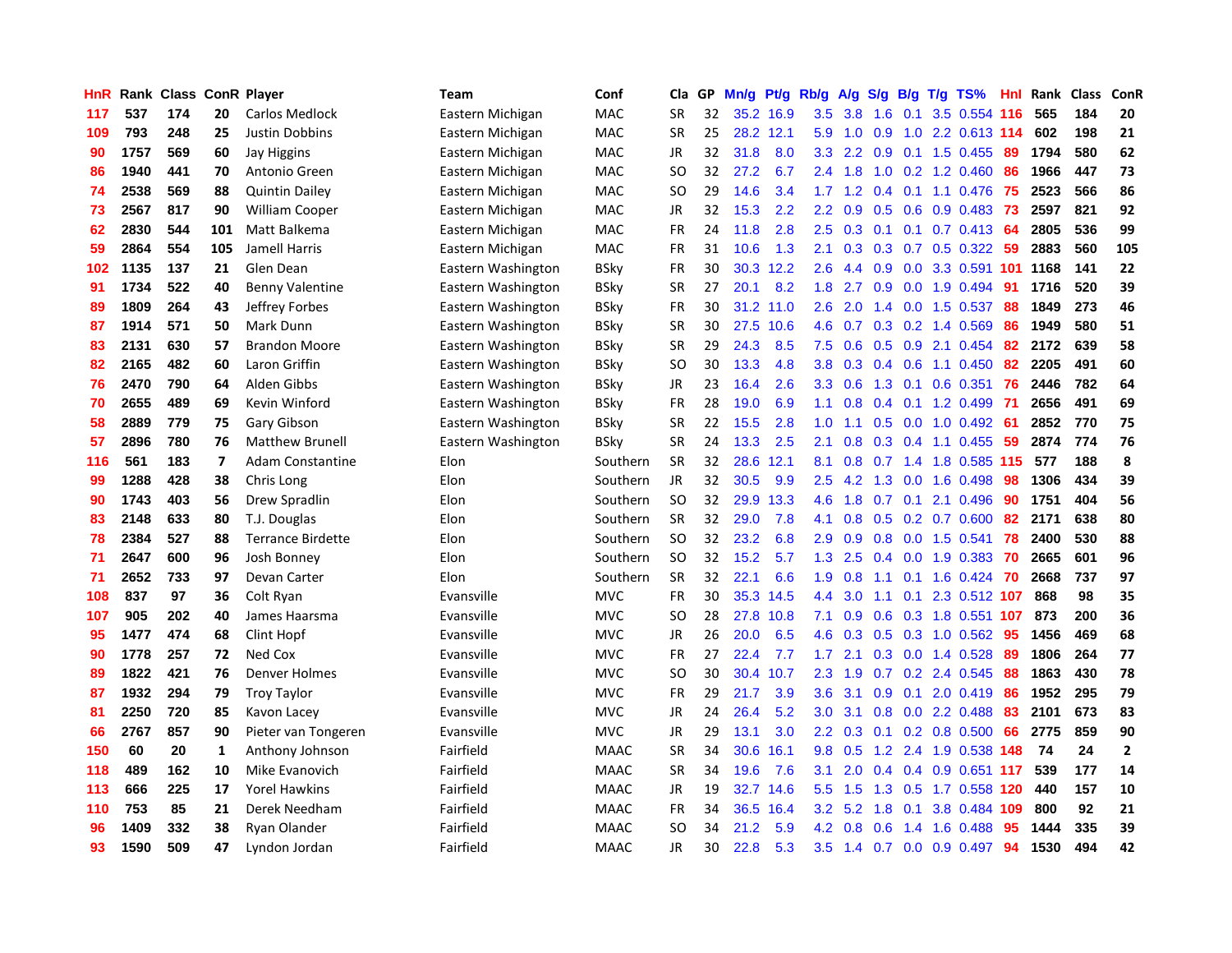| HnR |      | Rank Class ConR Player |     |                         | Team                | Conf        | Cla       | GP | Mn/g | <b>Pt/g</b> | Rb/g             | A/g         |               |     | $S/g$ B/g T/g TS%            | Hnl |      | Rank Class | <b>ConR</b> |
|-----|------|------------------------|-----|-------------------------|---------------------|-------------|-----------|----|------|-------------|------------------|-------------|---------------|-----|------------------------------|-----|------|------------|-------------|
| 90  | 1766 | 409                    | 54  | Sean Crawford           | Fairfield           | <b>MAAC</b> | <b>SO</b> | 33 | 17.1 | 4.9         | 1.8              | 1.2         | 0.7           | 0.1 | 0.9 0.497                    | 89  | 1792 | 411        | 55          |
| 86  | 1957 | 301                    | 58  | Colin Nickerson         | Fairfield           | <b>MAAC</b> | <b>FR</b> | 34 | 17.7 | 4.5         | 1.8              | 1.1         |               |     | $0.8$ 0.1 1.1 0.497          | -85 | 2005 | 311        | 62          |
| 75  | 2523 | 564                    | 75  | Shimeek Johnson         | Fairfield           | <b>MAAC</b> | <b>SO</b> | 29 | 11.5 | 2.4         | 2.3              | 0.4         |               |     | 0.3 0.2 0.4 0.413 75         |     | 2479 | 554        | 73          |
| 55  | 2926 | 668                    | 83  | Jamal Turner            | Fairfield           | <b>MAAC</b> | <b>SO</b> | 30 | 13.4 | 0.9         | 1.7 <sub>z</sub> | 0.9         |               |     | $0.4$ 0.1 0.7 0.322          | -58 | 2912 | 664        | 82          |
| 107 | 896  | 305                    | 10  | Mike Scott              | Fairleigh Dickinson | <b>NEC</b>  | <b>JR</b> | 32 | 35.8 | 12.6        | 4.0              | 5.4         |               |     | 1.4 0.3 3.7 0.560            | 105 | 996  | 336        | 11          |
| 95  | 1470 | 456                    | 18  | Sean Baptiste           | Fairleigh Dickinson | <b>NEC</b>  | <b>SR</b> | 30 |      | 34.9 16.2   | 5.6              | 1.1         | 0.9           |     | 0.3 2.1 0.527                | 94  | 1496 | 464        | 19          |
| 84  | 2058 | 607                    | 39  | Alvin Mofunanya         | Fairleigh Dickinson | <b>NEC</b>  | <b>SR</b> | 26 | 29.6 | 11.3        | 8.7              | 1.2         | 0.4           | 2.1 | 3.4 0.456                    | 84  | 2047 | 610        | 38          |
| 82  | 2211 | 704                    | 50  | John Galvin             | Fairleigh Dickinson | <b>NEC</b>  | JR        | 27 | 16.9 | 5.0         | 4.0              | 0.3         |               |     | $0.4$ 0.8 1.0 0.517          | -81 | 2257 | 720        | 51          |
| 77  | 2408 | 774                    | 62  | <b>Terence Grier</b>    | Fairleigh Dickinson | <b>NEC</b>  | JR        | 32 | 31.6 | 10.9        | 3.2              | 1.6         | 1.2           | 0.1 | 2.0 0.487                    | 76  | 2471 | 790        | 64          |
| 65  | 2778 | 861                    | 88  | Kamil Svrdlik           | Fairleigh Dickinson | <b>NEC</b>  | JR        | 31 | 20.9 | 5.2         | 3.6              | 0.5         |               |     | 0.5 0.7 1.9 0.461            | 64  | 2794 | 864        | 89          |
| 57  | 2900 | 566                    | 95  | DeShawn Dockery         | Fairleigh Dickinson | <b>NEC</b>  | <b>FR</b> | 20 | 23.5 | 4.3         |                  | $1.3 \t1.5$ |               |     | 0.7 0.0 1.0 0.450 64         |     | 2813 | 539        | 91          |
| 52  | 2954 | 674                    | 101 | Anaclet Mulumba Mbayi   | Fairleigh Dickinson | <b>NEC</b>  | <b>SO</b> | 20 | 15.4 | 1.7         | 2.9              | 0.4         |               |     | 0.5 0.1 0.8 0.447 56         |     | 2930 | 670        | 98          |
| 22  | 3022 | 688                    | 102 | DeJuan Pursley          | Fairleigh Dickinson | <b>NEC</b>  | <b>SO</b> | 23 | 11.6 | 1.0         | $2.2^{\circ}$    | 0.1         |               |     | $0.2$ 0.5 1.1 0.297          | 27  | 3021 | 688        | 102         |
| 102 | 1120 | 353                    | 25  | J.C. Otero              | Fla. International  | Sun Belt    | SR        | 29 | 22.9 | 8.9         | 6.8              | 0.9         | 0.7           |     | 0.6 0.9 0.546 103 1071       |     |      | 339        | 22          |
| 99  | 1244 | 418                    | 29  | <b>Marvin Roberts</b>   | Fla. International  | Sun Belt    | JR        | 31 | 29.7 | 15.6        | 4.8              | 1.7         | $1.4^{\circ}$ |     | 0.6 2.8 0.504                | 98  | 1283 | 425        | 30          |
| 88  | 1858 | 602                    | 59  | <b>Phil Gary</b>        | Fla. International  | Sun Belt    | JR        | 31 | 27.2 | 10.3        | 1.8              | 3.0         | 1.5           |     | $0.0$ 2.7 $0.552$            | -87 | 1915 | 621        | 64          |
| 82  | 2206 | 648                    | 79  | Marlon Bright           | Fla. International  | Sun Belt    | <b>SR</b> | 32 | 31.9 | 9.0         | 6.1              | 0.9         | 0.9           |     | 0.3 1.5 0.507                | 80  | 2273 | 661        | 81          |
| 80  | 2287 | 734                    | 81  | <b>Tremayne Russell</b> | Fla. International  | Sun Belt    | JR        | 31 | 17.3 | 5.7         | 2.1              | 1.3         |               |     | 1.2 0.2 1.6 0.481            | 79  | 2344 | 753        | 85          |
| 79  | 2329 | 746                    | 83  | <b>Stephon Weaver</b>   | Fla. International  | Sun Belt    | <b>JR</b> | 32 | 27.6 | 8.1         | 2.6              | 1.6         |               |     | 0.8 0.0 1.0 0.482 78         |     | 2385 | 766        | 87          |
| 78  | 2370 | 760                    | 84  | <b>Antoine Watson</b>   | Fla. International  | Sun Belt    | JR        | 17 | 30.5 | 10.4        | 3.5              | 3.3         |               |     | 1.4 0.1 3.0 0.457 79         |     | 2322 | 745        | 84          |
| 60  | 2852 | 771                    | 109 | Cedric Essola           | Fla. International  | Sun Belt    | <b>SR</b> | 22 | 15.4 | 4.1         | $2.4^{\circ}$    | 0.2         |               |     | 0.2 0.3 0.7 0.474            | -63 | 2827 | 767        | 110         |
| 60  | 2853 | 551                    | 110 | <b>Steven Miro</b>      | Fla. International  | Sun Belt    | <b>FR</b> | 22 | 11.9 | 2.7         | 1.1              | 0.7         | 0.5           |     | $0.0$ 0.5 0.440              | 61  | 2849 | 551        | 111         |
| 137 | 143  | 54                     | 13  | <b>Chandler Parsons</b> | Florida             | <b>SEC</b>  | JR        | 34 |      | 31.0 12.4   | 6.9              | 2.6         | 1.1           |     | 0.1 2.0 0.581 137            |     | 148  | 57         | 13          |
| 129 | 242  | 90                     | 21  | Vernon Macklin          | Florida             | <b>SEC</b>  | <b>JR</b> | 34 |      | 25.3 10.6   | 5.5              | 0.8         | 0.6           |     | 0.9 1.4 0.604 129            |     | 241  | 91         | 21          |
| 121 | 418  | 89                     | 34  | <b>Erving Walker</b>    | Florida             | <b>SEC</b>  | <b>SO</b> | 34 |      | 32.9 12.6   | 3.3              | 4.9         | 1.3           |     | 0.0 2.5 0.491 120            |     | 424  | 91         | 33          |
| 119 | 453  | 155                    | 37  | Alex Tyus               | Florida             | <b>SEC</b>  | JR        | 34 | 28.4 | 11.8        | 6.9              | 0.4         | 0.5           |     | 1.0 1.6 0.533 119            |     | 460  | 159        | 37          |
| 118 | 493  | 47                     | 42  | Erik Murphy             | Florida             | <b>SEC</b>  | <b>FR</b> | 33 | 9.1  | 3.5         | 2.4              |             |               |     | 0.2 0.4 0.2 0.6 0.605 118    |     | 498  | 48         | 41          |
| 114 | 611  | 61                     | 48  | Kenny Boynton           | Florida             | <b>SEC</b>  | <b>FR</b> | 34 | 32.9 | 14.0        | 2.6              | 2.7         |               |     | 1.1 0.2 2.0 0.487 114        |     | 610  | 61         | 48          |
| 106 | 951  | 305                    | 64  | Dan Werner              | Florida             | <b>SEC</b>  | <b>SR</b> | 34 | 27.7 | 4.6         | 4.1              | 2.0         |               |     | 1.3 0.1 1.5 0.433 106        |     | 945  | 299        | 65          |
| 87  | 1902 | 434                    | 91  | Ray Shipman             | Florida             | <b>SEC</b>  | <b>SO</b> | 32 | 12.4 | 2.7         | 1.6              | 0.4         | 0.8           |     | $0.1$ 0.7 0.483              | 88  | 1868 | 431        | 91          |
| 94  | 1565 | 364                    | 23  | Yannick Crowder         | Florida A&M         | <b>MEAC</b> | <b>SO</b> | 30 | 24.5 | 8.0         | 5.8              | 0.5         | 0.4           |     | 1.0 1.1 0.535                | 94  | 1532 | 355        | 23          |
| 86  | 1950 | 630                    | 33  | Christopher Walker      | Florida A&M         | <b>MEAC</b> | JR        | 31 | 27.1 | 8.1         | 5.7              | 1.2         | 0.9           |     | $0.5$ 1.7 0.486              | 86  | 1957 | 635        | 32          |
| 86  | 1979 | 309                    | 34  | Amin Stevens            | Florida A&M         | <b>MEAC</b> | FR        | 31 | 15.9 | 5.7         | 3.3              | 0.8         | 0.5           |     | $0.4$ 1.4 0.518              | 85  | 1999 | 309        | 34          |
| 81  | 2267 | 381                    | 52  | <b>Travis Wallace</b>   | Florida A&M         | <b>MEAC</b> | <b>FR</b> | 31 | 13.7 | 4.6         | $2.7^{\circ}$    | 0.5         |               |     | 0.3 0.3 1.0 0.480            | 80  | 2272 | 381        | 51          |
| 80  | 2286 | 733                    | 54  | Larry Jackson           | Florida A&M         | <b>MEAC</b> | JR        | 29 | 28.2 | 8.9         | 6.1              | 0.7         |               |     | 0.7 0.2 1.6 0.486            | -80 | 2280 | 729        | 53          |
| 75  | 2522 | 563                    | 69  | <b>Brandon Bryant</b>   | Florida A&M         | <b>MEAC</b> | <b>SO</b> | 31 | 26.3 | 9.0         | $1.4^{\circ}$    | 1.2         |               |     | 0.7 0.1 1.6 0.497 74         |     | 2543 | 570        | 72          |
| 74  | 2535 | 567                    | 71  | David Buchannon         | Florida A&M         | <b>MEAC</b> | SO        | 21 | 11.9 | 3.7         | 1.0              | 1.2         | 0.6           |     | 0.0 1.6 0.531                | -74 | 2537 | 568        | 71          |
| 73  | 2574 | 819                    | 74  | Rasheem Jenkins         | Florida A&M         | <b>MEAC</b> | <b>JR</b> | 31 | 26.2 | 7.2         | 1.4              | 2.7         | 0.9           | 0.0 | 2.9 0.494                    | 73  | 2591 | 819        | 74          |
| 72  | 2588 | 580                    | 75  | Dale Hughes             | Florida A&M         | <b>MEAC</b> | SO.       | 29 | 18.8 | 7.8         |                  |             |               |     | 1.2 0.7 0.7 0.0 1.4 0.467 72 |     | 2602 | 585        | 76          |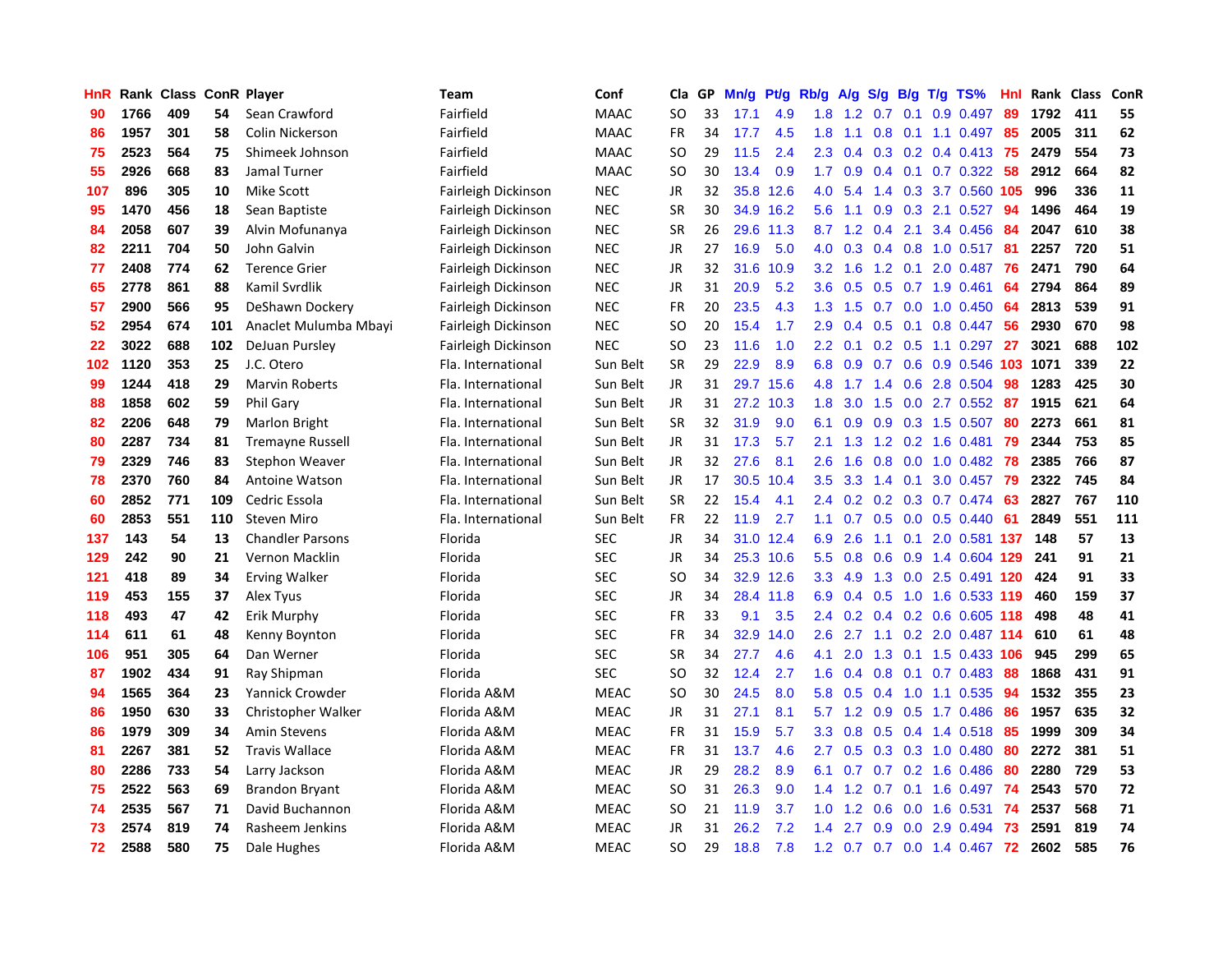| HnR |      | Rank Class ConR Player |     |                       | <b>Team</b>        | Conf       | Cla       | GP | Mn/g | <b>Pt/g</b> | Rb/g             | A/g | S/g |  | $B/g$ T/g TS%                  | Hnl | Rank | <b>Class</b> | ConR                    |
|-----|------|------------------------|-----|-----------------------|--------------------|------------|-----------|----|------|-------------|------------------|-----|-----|--|--------------------------------|-----|------|--------------|-------------------------|
| 110 | 768  | 88                     | 14  | Raymond Taylor        | Florida Atlantic   | Sun Belt   | FR        | 30 | 32.7 | 14.2        | 3.0              | 5.9 | 1.4 |  | $0.0$ 3.1 0.501 110            |     | 777  | 89           | 16                      |
| 102 | 1133 | 382                    | 26  | <b>Brett Royster</b>  | Florida Atlantic   | Sun Belt   | <b>JR</b> | 30 |      | 30.5 10.0   | 7.4              | 0.5 |     |  | 0.6 3.0 1.5 0.527 101 1144     |     |      | 382          | 24                      |
| 101 | 1165 | 141                    | 27  | <b>Greg Gantt</b>     | Florida Atlantic   | Sun Belt   | FR        | 30 | 31.0 | 15.6        | $2.4^{\circ}$    |     |     |  | 1.0 0.7 0.1 0.8 0.549 101 1163 |     |      | 140          | 25                      |
| 97  | 1402 | 330                    | 34  | Alex Tucker           | Florida Atlantic   | Sun Belt   | <b>SO</b> | 30 | 25.6 | 6.4         | 2.9              | 4.7 |     |  | 0.8 0.3 2.1 0.509              | 96  | 1402 | 326          | 35                      |
| 94  | 1503 | 485                    | 44  | Sanchez Hughley       | Florida Atlantic   | Sun Belt   | JR        | 30 | 23.3 | 9.9         | 4.4              | 0.6 | 1.3 |  | 0.1 1.6 0.532                  | -94 | 1511 | 487          | 43                      |
| 85  | 2038 | 321                    | 76  | Jordan McCoy          | Florida Atlantic   | Sun Belt   | FR        | 30 | 15.2 | 4.0         | 3.9              | 0.2 |     |  | $0.2$ 0.4 0.4 0.484            | -84 | 2048 | 324          | 74                      |
| 84  | 2060 | 461                    | 77  | Shavar Richardson     | Florida Atlantic   | Sun Belt   | <b>SO</b> | 30 | 19.5 | 8.4         | 1.8              | 1.1 |     |  | 0.3 0.0 1.1 0.499              | 84  | 2072 | 466          | 76                      |
| 74  | 2542 | 450                    | 96  | DeMonte Simpson       | Florida Atlantic   | Sun Belt   | FR        | 23 | 16.8 | 4.6         | 4.5              | 0.4 |     |  | $0.1$ $0.3$ $1.0$ $0.500$      | 77  | 2432 | 423          | 90                      |
| 118 | 500  | 48                     | 7   | <b>Anthony Banks</b>  | Florida Gulf Coast | ASun       | FR        | 29 | 27.4 | 12.9        | 6.6              | 0.8 | 1.0 |  | 0.8 1.4 0.572 118              |     | 505  | 49           | $\overline{\mathbf{z}}$ |
| 93  | 1575 | 368                    | 39  | Reggie Chambers       | Florida Gulf Coast | ASun       | <b>SO</b> | 29 | 24.1 | 9.0         | 2.9              | 3.8 |     |  | 1.5 0.1 3.2 0.493 93           |     | 1557 | 361          | 39                      |
| 85  | 1998 | 642                    | 51  | <b>Reed Baker</b>     | Florida Gulf Coast | ASun       | JR        | 29 | 25.2 | 11.4        |                  |     |     |  | 1.7 1.9 0.9 0.0 2.0 0.494 85   |     | 1995 | 645          | 52                      |
| 85  | 2020 | 602                    | 54  | Derrick O'Neil        | Florida Gulf Coast | ASun       | <b>SR</b> | 28 | 22.9 | 6.4         | 5.5 <sub>1</sub> | 1.4 |     |  | 1.1 0.6 2.1 0.462 85           |     | 2013 | 601          | 53                      |
| 83  | 2108 | 342                    | 58  | <b>Eddie Murray</b>   | Florida Gulf Coast | ASun       | FR        | 29 | 11.2 | 3.0         | 1.6              | 0.4 | 0.4 |  | $0.4$ 0.4 0.571                | 83  | 2107 | 341          | 57                      |
| 83  | 2121 | 627                    | 59  | Kyle Marks            | Florida Gulf Coast | ASun       | <b>SR</b> | 29 | 17.8 | 7.0         | 4.2              | 0.3 | 0.6 |  | 1.0 1.7 0.474 83               |     | 2121 | 626          | 59                      |
| 81  | 2234 | 375                    | 66  | Sherwood Brown        | Florida Gulf Coast | ASun       | FR        | 27 | 16.6 | 4.5         | 3.6              | 0.9 | 0.7 |  | $0.1$ 1.1 0.480                | -81 | 2228 | 374          | 64                      |
| 64  | 2800 | 869                    | 86  | Chad Lutkenhaus       | Florida Gulf Coast | ASun       | JR        | 29 | 15.1 | 2.1         | 1.2              | 0.9 |     |  | $0.7$ 0.0 0.8 0.560            | -64 | 2809 | 871          | 86                      |
| 59  | 2865 | 649                    | 88  | Ed Rolax              | Florida Gulf Coast | ASun       | <b>SO</b> | 29 | 14.6 | 2.6         | 2.6              | 0.7 |     |  | 0.2 0.2 0.8 0.417 59           |     | 2882 | 658          | 89                      |
| 59  | 2867 | 556                    | 89  | <b>Hunter Miller</b>  | Florida Gulf Coast | ASun       | FR        | 29 | 16.6 | 3.6         | 1.3              | 2.3 |     |  | 1.0 0.0 2.3 0.355 59           |     | 2885 | 562          | 90                      |
| 42  | 3003 | 923                    | 97  | Charlie Lytle         | Florida Gulf Coast | ASun       | <b>JR</b> | 27 | 9.7  | 1.4         | $1.4^{\circ}$    |     |     |  | 0.6 0.2 0.3 0.9 0.363 43       |     | 3005 | 923          | 97                      |
| 148 | 73   | 15                     | 10  | Solomon Alabi         | Florida St.        | ACC        | <b>SO</b> | 32 |      | 25.6 11.7   | 6.2              | 0.5 |     |  | 0.6 2.3 1.9 0.590 148          |     | 80   | 17           | 11                      |
| 132 | 198  | 71                     | 23  | Derwin Kitchen        | Florida St.        | ACC        | <b>JR</b> | 31 | 28.6 | 8.1         | 4.9              | 3.9 |     |  | 1.5 0.2 2.2 0.514 132          |     | 205  | 74           | 23                      |
| 128 | 267  | 57                     | 30  | Chris Singleton       | Florida St.        | ACC        | <b>SO</b> | 32 | 31.4 | 10.2        | 7.0              | 2.2 |     |  | 2.2 1.5 3.0 0.477 128          |     | 272  | 59           | 29                      |
| 125 | 337  | 73                     | 34  | Xavier Gibson         | Florida St.        | ACC        | SO        | 32 | 12.8 | 5.5         | 2.8              | 0.3 |     |  | 0.4 0.8 1.3 0.571 124          |     | 343  | 75           | 34                      |
| 124 | 362  | 80                     | 35  | Deividas Dulkys       | Florida St.        | ACC        | <b>SO</b> | 32 | 22.0 | 8.7         | 2.3              | 1.1 | 1.0 |  | 0.3 1.0 0.578 123              |     | 367  | 82           | 35                      |
| 114 | 636  | 209                    | 59  | Ryan Reid             | Florida St.        | ACC        | <b>SR</b> | 31 | 22.7 | 6.8         | 4.0              | 1.1 | 0.6 |  | 0.5 1.6 0.511 113              |     | 641  | 212          | 59                      |
| 112 | 684  | 163                    | 63  | Luke Loucks           | Florida St.        | ACC        | <b>SO</b> | 32 | 19.8 | 4.4         | 2.5              | 2.8 |     |  | 0.8 0.1 1.6 0.495 112          |     | 699  | 164          | 61                      |
| 106 | 937  | 113                    | 77  | Michael Snaer         | Florida St.        | ACC        | FR        | 31 | 23.7 | 8.8         | 2.6              |     |     |  | 1.3 0.5 0.2 2.5 0.514 106 902  |     |      | 107          | 77                      |
| 101 | 1142 | 384                    | 86  | Jordan Demercy        | Florida St.        | ACC        | JR        | 21 | 14.2 | 3.7         | 2.1              | 0.7 |     |  | 0.9 0.3 1.2 0.513 104 1008     |     |      | 341          | 80                      |
| 128 | 266  | 20                     | 19  | <b>Chris Gaston</b>   | Fordham            | A10        | FR        | 28 | 35.0 | 18.0        | 11.4             | 1.5 |     |  | 0.9 1.8 4.5 0.490 127          |     | 297  | 22           | 23                      |
| 92  | 1641 | 497                    | 94  | <b>Brenton Butler</b> | Fordham            | A10        | <b>SR</b> | 28 | 34.3 | 16.5        | 3.1              | 2.4 | 0.9 |  | $0.0$ 2.2 0.462                | -91 | 1682 | 512          | 98                      |
| 76  | 2474 | 435                    | 113 | Lance Brown           | Fordham            | A10        | FR        | 25 | 22.2 | 6.5         | 4.0              | 0.8 | 0.5 |  | $0.1$ 1.3 0.452                | 75  | 2500 | 442          | 113                     |
| 75  | 2498 | 556                    | 114 | Alberto Estwick       | Fordham            | A10        | <b>SO</b> | 28 | 25.0 | 7.2         | 2.3              | 1.1 | 0.9 |  | 0.3 1.3 0.478                  | 74  | 2538 | 569          | 114                     |
| 65  | 2784 | 529                    | 119 | Fahro Alihodzic       | Fordham            | A10        | FR        | 28 | 22.3 | 4.5         | 4.0              | 0.2 | 0.5 |  | $0.5$ 1.4 0.435                | -64 | 2801 | 535          | 119                     |
| 64  | 2793 | 866                    | 120 | Jacob Green           | Fordham            | A10        | <b>JR</b> | 28 | 13.4 | 2.3         | 3.0              | 0.2 | 0.3 |  | $0.9$ 0.9 0.439                | 64  | 2814 | 872          | 120                     |
| 62  | 2821 | 764                    | 121 | <b>Herb Tanner</b>    | Fordham            | A10        | <b>SR</b> | 23 | 14.7 | 2.9         | 1.0              | 1.4 |     |  | 0.6 0.2 1.0 0.404 63           |     | 2818 | 765          | 121                     |
| 41  | 3004 | 602                    | 123 | Rayner Moquete        | Fordham            | A10        | <b>FR</b> | 18 | 13.8 | 2.2         | 2.1              | 0.9 |     |  | 0.4 0.0 1.5 0.385              | 47  | 2991 | 597          | 123                     |
| 35  | 3017 | 611                    | 124 | Danny Thompson        | Fordham            | A10        | FR        | 24 | 11.1 | 1.7         | 1.4              | 0.3 |     |  | $0.1$ 0.0 0.7 0.364            | 37  | 3017 | 611          | 124                     |
| 135 | 172  | 33                     | 3   | Paul George           | Fresno St.         | <b>WAC</b> | SO        | 29 | 33.2 | 16.8        | 7.2              | 3.0 |     |  | 2.2 0.8 3.2 0.568 140          |     | 125  | 26           | $\overline{4}$          |
| 117 | 539  | 176                    | 15  | Sylvester Seay        | Fresno St.         | <b>WAC</b> | <b>SR</b> | 33 |      | 29.4 14.2   | 6.1              |     |     |  | 1.5 1.0 1.1 2.1 0.534 115      |     | 576  | 187          | 20                      |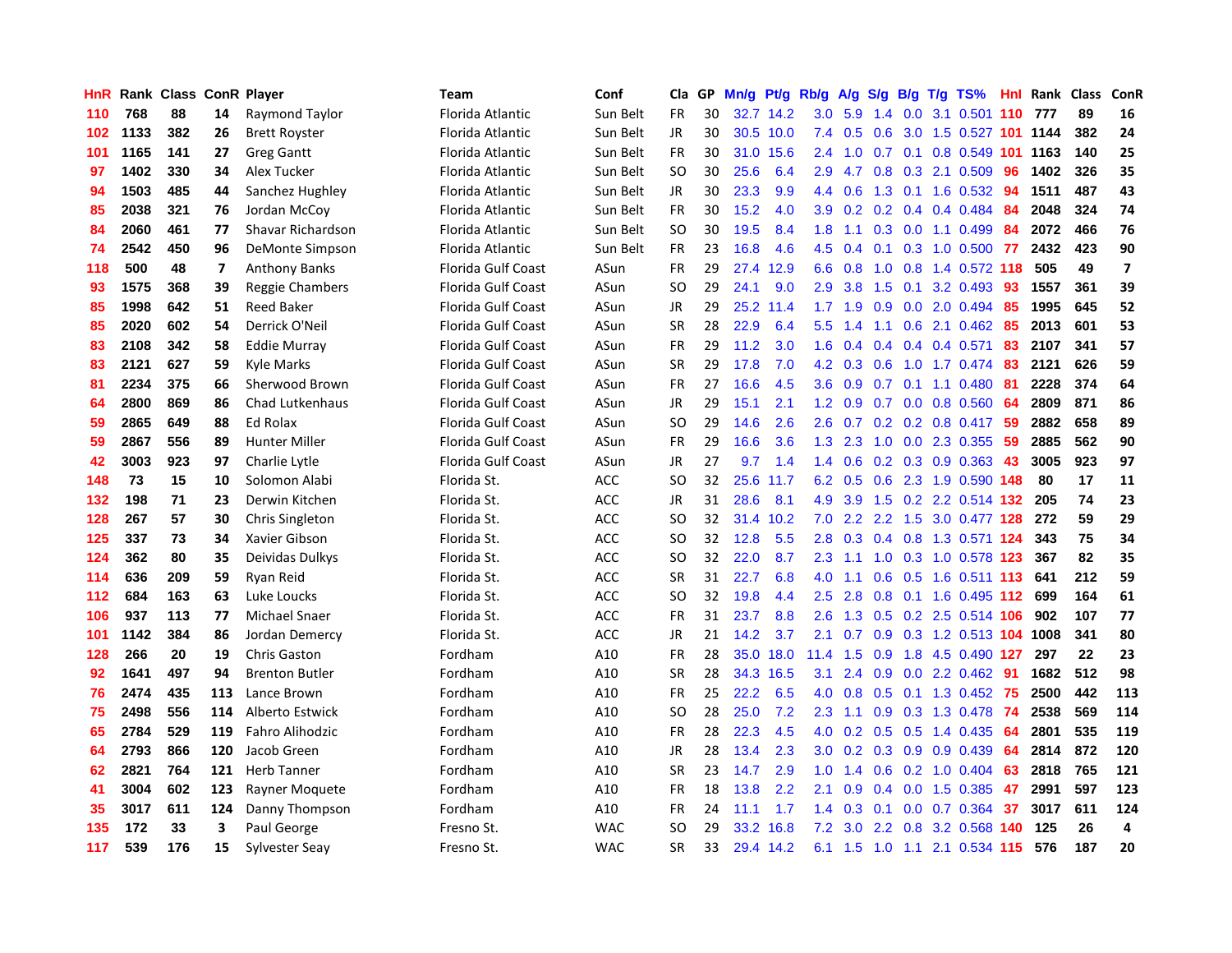| HnR |      | Rank Class ConR Player |     |                         | Team              | Conf        | Cla       | <b>GP</b> | Mn/g | <b>Pt/g</b> | Rb/g             | A/g | S/g              |     | $B/g$ T/g TS%              | Hnl | Rank | <b>Class</b> | <b>ConR</b> |
|-----|------|------------------------|-----|-------------------------|-------------------|-------------|-----------|-----------|------|-------------|------------------|-----|------------------|-----|----------------------------|-----|------|--------------|-------------|
| 111 | 726  | 78                     | 23  | Greg Smith              | Fresno St.        | <b>WAC</b>  | <b>FR</b> | 33        | 27.7 | 11.5        | 5.8              | 1.2 | 0.8              |     | 1.2 2.1 0.578              | 110 | 767  | 85           | 24          |
| 95  | 1490 | 346                    | 44  | Mychal Ladd             | Fresno St.        | <b>WAC</b>  | SO        | 32        |      | 30.8 10.3   | 3.5              | 1.5 |                  |     | 0.9 0.3 1.3 0.535          | -94 | 1538 | 356          | 47          |
| 94  | 1510 | 350                    | 47  | Steven Shepp            | Fresno St.        | <b>WAC</b>  | SO.       | 32        | 30.6 | 5.5         | $2.4^{\circ}$    | 4.6 |                  |     | 1.7 0.3 2.2 0.503          | -93 | 1554 | 360          | 49          |
| 77  | 2421 | 420                    | 64  | Jerry Brown             | Fresno St.        | <b>WAC</b>  | <b>FR</b> | 31        | 11.6 | 2.9         | 1.6              | 0.3 |                  |     | $0.5$ 0.4 0.6 0.506        | -76 | 2440 | 427          | 65          |
| 76  | 2476 | 552                    | 66  | <b>Brandon Sperling</b> | Fresno St.        | <b>WAC</b>  | <b>SO</b> | 33        | 20.8 | 3.4         | 2.6              | 2.0 | 0.6              |     | 0.1 1.8 0.412 75           |     | 2512 | 561          | 66          |
| 59  | 2860 | 886                    | 69  | Nedeljko Golubovic      | Fresno St.        | <b>WAC</b>  | JR        | 32        | 15.3 | 3.0         | 1.9              | 0.5 |                  |     | $0.4$ 0.2 0.7 0.374        | -59 | 2875 | 889          | 69          |
| 112 | 693  | 236                    | 12  | Amu Saaka               | Furman            | Southern    | JR        | 30        | 32.5 | 15.8        | 7.2              | 1.7 |                  |     | 0.7 0.5 2.2 0.536          | 112 | 696  | 235          | 13          |
| 97  | 1399 | 328                    | 43  | <b>Bryson Barnes</b>    | Furman            | Southern    | <b>SO</b> | 29        | 19.3 | 7.9         | 5.0              | 0.9 | 0.3              |     | $1.1$ 1.7 0.522            | 97  | 1373 | 318          | 42          |
| 95  | 1500 | 483                    | 47  | Jordan Miller           | Furman            | Southern    | <b>JR</b> | 28        | 31.5 | 13.9        | 4.1              | 1.8 | 0.9              |     | 0.4 2.1 0.529              | 95  | 1460 | 471          | 46          |
| 91  | 1728 | 251                    | 55  | Colin Reddick           | Furman            | Southern    | <b>FR</b> | 29        | 14.4 | 4.8         | 4.6              | 0.2 | 0.5              |     | 1.3 1.6 0.479              | -91 | 1715 | 250          | 52          |
| 88  | 1857 | 601                    | 62  | Justin Dehm             | Furman            | Southern    | <b>JR</b> | 30        | 28.7 | 8.7         | 1.9              | 2.6 |                  |     | 1.1 0.0 1.2 0.526          | -88 | 1867 | 605          | 63          |
| 86  | 1978 | 590                    | 69  | Darryl Evans            | Furman            | Southern    | <b>SR</b> | 30        | 28.8 | 6.6         | 2.6              | 3.2 | 0.8              |     | $0.1$ 1.9 0.530            | -85 | 1986 | 592          | 70          |
| 78  | 2371 | 761                    | 87  | <b>Noah States</b>      | Furman            | Southern    | <b>JR</b> | 29        | 10.9 | 2.7         | 2.0 <sub>2</sub> | 0.7 |                  |     | $0.1$ 0.6 0.7 0.457        | 78  | 2384 | 765          | 87          |
| 73  | 2564 | 574                    | 92  | Brandon Sebirumbi       | Furman            | Southern    | <b>SO</b> | 30        | 19.0 | 5.3         | 2.8              | 0.4 | 0.3              |     | 0.4 1.4 0.570              | 73  | 2579 | 580          | 92          |
| 62  | 2831 | 642                    | 101 | Chris Toler             | Furman            | Southern    | <b>SO</b> | 29        | 12.6 | 2.6         | 2.3              | 0.2 | 0.2              |     | 0.6 1.0 0.474              | 62  | 2841 | 647          | 101         |
| 87  | 1888 | 565                    | 31  | <b>Anton Silver</b>     | Gardner-Webb      | <b>BSou</b> | <b>SR</b> | 29        | 20.3 | 10.9        | $3.4^{\circ}$    | 1.4 | 0.6              | 0.1 | 2.1 0.521                  | 87  | 1923 | 572          | 32          |
| 85  | 1982 | 591                    | 35  | <b>Grayson Flittner</b> | Gardner-Webb      | <b>BSou</b> | <b>SR</b> | 27        | 23.9 | 9.0         | 2.0 <sub>2</sub> | 2.1 | 1.2              |     | $0.0$ 1.4 $0.527$          | 86  | 1968 | 586          | 34          |
| 83  | 2143 | 632                    | 44  | Auryn MacMillan         | Gardner-Webb      | <b>BSou</b> | <b>SR</b> | 27        | 19.7 | 7.4         | 4.6              | 0.4 | 0.4              |     | $1.2$ 1.6 0.512            | -83 | 2144 | 631          | 45          |
| 79  | 2343 | 754                    | 53  | Jonathan Moore          | Gardner-Webb      | <b>BSou</b> | JR        | 29        | 23.4 | 10.0        | 3.3 <sub>2</sub> | 0.6 |                  |     | $0.7$ 0.1 1.7 0.548        | 78  | 2377 | 763          | 53          |
| 76  | 2444 | 692                    | 58  | C.J. Hailey             | Gardner-Webb      | <b>BSou</b> | <b>SR</b> | 29        | 25.2 | 12.0        | 2.6              | 1.2 |                  |     | $0.5$ 0.1 2.4 0.534        | -76 | 2464 | 698          | 59          |
| 74  | 2537 | 711                    | 61  | Brandon Jackson         | Gardner-Webb      | BSou        | <b>SR</b> | 20        | 16.9 | 2.9         | 1.5              | 4.1 | 0.9 <sup>°</sup> |     | $0.0$ 2.8 0.483            | 74  | 2545 | 713          | 62          |
| 73  | 2570 | 461                    | 63  | Stefon Johnson          | Gardner-Webb      | <b>BSou</b> | <b>FR</b> | 27        | 17.4 | 4.7         | 3.3 <sub>2</sub> | 0.5 | 0.6              |     | 0.5 1.4 0.545              | 73  | 2589 | 468          | 64          |
| 73  | 2572 | 575                    | 64  | Joshua Henley           | Gardner-Webb      | BSou        | SO        | 29        | 23.3 | 4.8         | 7.3              | 1.2 |                  |     | $0.4$ 0.0 1.6 0.450        | 72  | 2601 | 584          | 66          |
| 68  | 2716 | 506                    | 73  | <b>Brian McNair</b>     | Gardner-Webb      | <b>BSou</b> | <b>FR</b> | 27        | 19.0 | 3.5         | 1.7              | 2.6 | 1.0              |     | $0.3$ 1.5 0.367            | 68  | 2714 | 506          | 73          |
| 59  | 2866 | 555                    | 81  | <b>Thomas Staton</b>    | Gardner-Webb      | BSou        | <b>FR</b> | 23        | 10.3 | 2.7         | 1.3              | 1.2 | 0.7              |     | $0.0$ 1.4 0.403            | 60  | 2868 | 556          | 81          |
| 116 | 548  | 126                    | 22  | <b>Michael Morrison</b> | George Mason      | CAA         | <b>SO</b> | 30        | 24.7 | 8.5         | 5.9              | 1.1 | 0.8              |     | 1.6 1.4 0.542 117          |     | 536  | 122          | 22          |
| 113 | 671  | 158                    | 24  | Ryan Pearson            | George Mason      | CAA         | SO        | 30        | 28.4 | 11.9        | 6.4              |     |                  |     | 1.2 1.1 0.5 2.0 0.515 113  |     | 659  | 159          | 25          |
| 111 | 738  | 82                     | 30  | Luke Hancock            | George Mason      | CAA         | <b>FR</b> | 32        | 23.0 | 7.7         | 3.5              | 3.0 |                  |     | 0.8 0.3 2.3 0.562 110 756  |     |      | 83           | 31          |
| 105 | 1000 | 338                    | 36  | Cameron Long            | George Mason      | CAA         | <b>JR</b> | 31        | 32.9 | 12.2        | 3.9              | 3.1 |                  |     | 1.3 0.1 2.5 0.492 104 1018 |     |      | 345          | 37          |
| 98  | 1336 | 311                    | 49  | <b>Andre Cornelius</b>  | George Mason      | CAA         | <b>SO</b> | 31        | 27.9 | 9.4         | 2.6              | 1.6 | 0.8 <sub>0</sub> |     | $0.0$ 1.6 $0.568$          | 97  | 1350 | 309          | 49          |
| 96  | 1404 | 185                    | 54  | Kevin Foster            | George Mason      | CAA         | <b>FR</b> | 26        | 13.3 | 4.5         | 3.3 <sub>2</sub> | 0.0 | 0.3              |     | $0.6$ 0.9 0.500            | 96  | 1409 | 185          | 54          |
| 87  | 1898 | 284                    | 70  | Sherrod Wright          | George Mason      | CAA         | <b>FR</b> | 31        | 16.1 | 5.5         | 1.7              | 0.5 | 0.5              |     | $0.2$ 1.1 0.523            | 87  | 1905 | 282          | 68          |
| 86  | 1975 | 588                    | 76  | Louis Birdsong          | George Mason      | CAA         | <b>SR</b> | 30        | 12.9 | 2.6         | 2.0              | 0.6 | $0.4^{\circ}$    |     | $0.6$ 0.5 0.482            | 85  | 1979 | 590          | 72          |
| 85  | 2007 | 646                    | 78  | <b>Isaiah Tate</b>      | George Mason      | CAA         | <b>JR</b> | 30        | 18.9 | 4.4         | $2.5^{\circ}$    | 0.8 | 0.6              | 0.1 | 0.7 0.473                  | 85  | 1984 | 642          | 74          |
| 77  | 2425 | 421                    | 91  | Johnny Williams         | George Mason      | CAA         | <b>FR</b> | 30        | 9.6  | 2.6         | $2.2^{\circ}$    | 0.2 | 0.3              |     | 0.3 0.7 0.407 77           |     | 2429 | 422          | 90          |
| 129 | 263  | 19                     | 18  | Lasan Kromah            | George Washington | A10         | <b>FR</b> | 31        | 24.5 | 11.8        | $3.4^{\circ}$    | 1.9 |                  |     | 2.0 0.3 1.9 0.534 128      |     | 259  | 18           | 19          |
| 128 | 286  | 102                    | 23  | Damian Hollis           | George Washington | A10         | <b>SR</b> | 31        | 23.1 | 13.9        | 4.9              | 1.2 | 0.8              |     | 0.8 2.2 0.530 127          |     | 287  | 101          | 22          |
| 109 | 803  | 177                    | 53  | <b>Tony Taylor</b>      | George Washington | A10         | <b>SO</b> | 31        | 30.3 | 9.4         | 3.0              | 4.2 | 0.9              |     | 0.0 1.6 0.499              | 109 | 805  | 182          | 53          |
| 105 | 973  | 326                    | 58  | Joseph Katuka           | George Washington | A10         | <b>JR</b> | 30        | 15.1 | 5.9         | 3.9              | 0.2 |                  |     | 0.4 0.5 1.1 0.543 105      |     | 975  | 328          | 58          |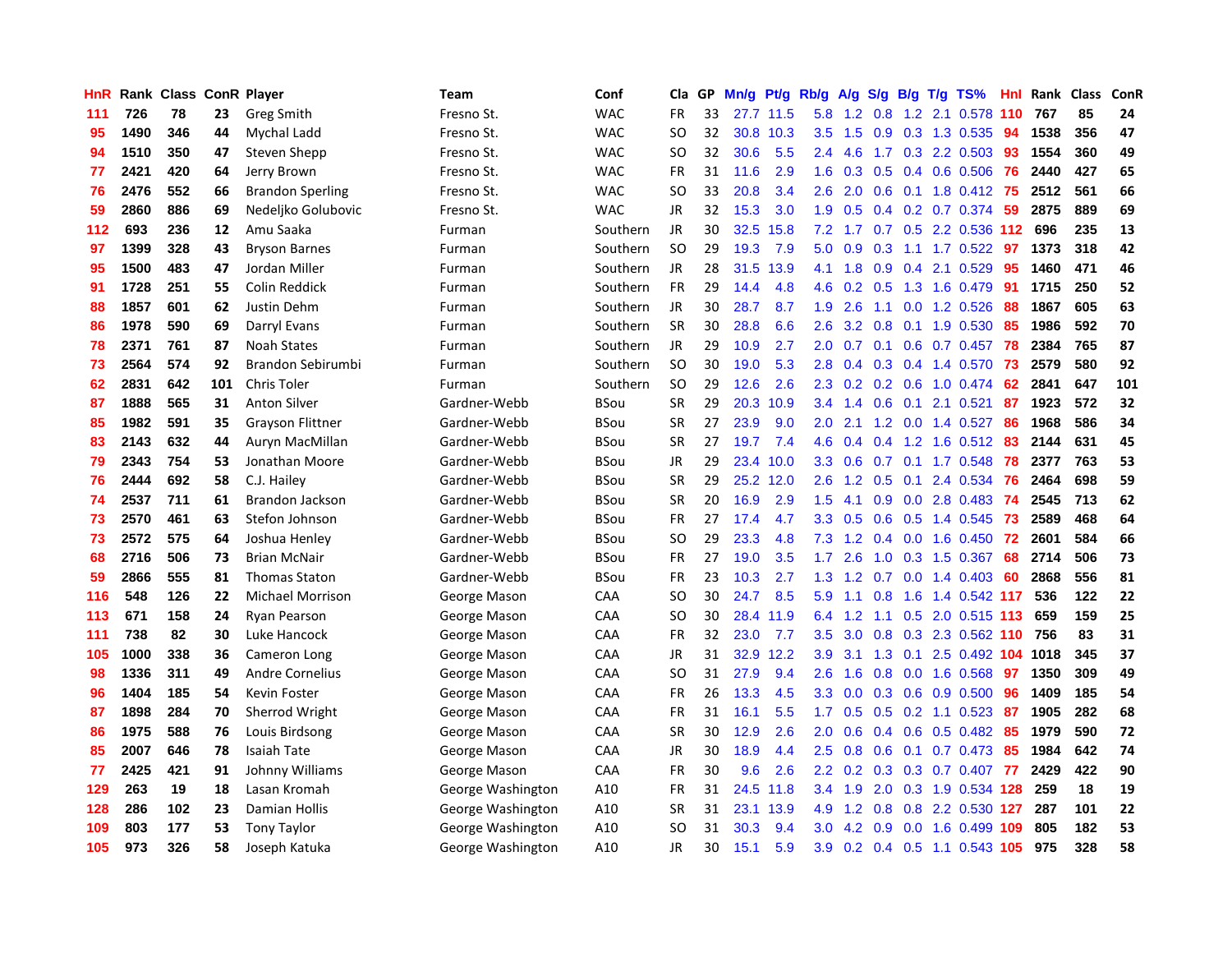| HnR |      | Rank Class ConR Player |              |                        | Team              | Conf       | Cla       | GP | Mn/g | Pt/g      | Rb/g             | A/g | S/g              |     | $B/g$ T/g TS%              | Hnl | Rank | Class | ConR           |
|-----|------|------------------------|--------------|------------------------|-------------------|------------|-----------|----|------|-----------|------------------|-----|------------------|-----|----------------------------|-----|------|-------|----------------|
| 100 | 1226 | 278                    | 74           | Aaron Ware             | George Washington | A10        | SO        | 31 | 19.1 | 6.4       | 3.4              | 1.0 | 0.4              |     | $0.0$ 1.2 0.497 100        |     | 1226 | 277   | 73             |
| 97  | 1360 | 172                    | 80           | Dwayne Smith           | George Washington | A10        | <b>FR</b> | 31 | 12.8 | 5.1       | 2.8              | 0.4 |                  |     | 0.5 0.1 1.1 0.476 97       |     | 1352 | 167   | 79             |
| 95  | 1469 | 455                    | 90           | Hermann Opoku          | George Washington | A10        | <b>SR</b> | 30 | 16.1 | 4.0       | 4.0              | 0.1 |                  |     | $0.3$ 0.4 0.8 0.591        | 95  | 1450 | 448   | 88             |
| 92  | 1672 | 239                    | 97           | David Pellom           | George Washington | A10        | FR        | 30 | 15.0 | 2.9       | 3.3 <sub>2</sub> | 0.8 |                  |     | $0.7$ $0.2$ $1.2$ $0.515$  | 92  | 1653 | 233   | 95             |
| 90  | 1752 | 526                    | 99           | <b>Travis King</b>     | George Washington | A10        | <b>SR</b> | 30 | 11.3 | 2.8       | 1.3              | 1.0 |                  |     | 0.7 0.2 0.9 0.475          | 90  | 1738 | 527   | 99             |
| 88  | 1873 | 280                    | 101          | <b>Bryan Bynes</b>     | George Washington | A10        | <b>FR</b> | 29 | 18.2 | 4.7       | 2.0              | 1.4 | 0.8              |     | $0.0$ 1.1 $0.430$          | 88  | 1830 | 269   | 101            |
| 81  | 2252 | 378                    | 106          | Tim Johnson            | George Washington | A10        | <b>FR</b> | 27 | 10.3 | 3.5       | 1.1              | 0.8 | 0.3              |     | $0.1$ 0.8 0.438            | 82  | 2191 | 362   | 105            |
| 79  | 2348 | 755                    | 108          | Jabari Edwards         | George Washington | A10        | <b>JR</b> | 29 | 10.6 | 1.2       | 2.3              | 0.2 | 0.3              |     | $0.9$ 0.5 0.429            | 79  | 2325 | 747   | 109            |
| 160 | 24   | 3                      | $\mathbf{2}$ | Greg Monroe            | Georgetown        | <b>BE</b>  | <b>SO</b> | 34 | 34.2 | 16.1      | 9.6              | 3.8 | 1.2              |     | 1.5 3.3 0.561              | 160 | 27   | 4     | $\overline{2}$ |
| 134 | 178  | 63                     | 21           | Austin Freeman         | Georgetown        | ВE         | <b>JR</b> | 33 |      | 34.4 16.5 | 3.5              | 2.4 |                  |     | 0.9 0.2 1.9 0.630 134      |     | 184  | 66    | 21             |
| 131 | 211  | 78                     | 24           | Chris Wright           | Georgetown        | <b>BE</b>  | JR        | 34 | 35.1 | 15.2      | 3.0 <sub>2</sub> |     |                  |     | 4.1 1.5 0.3 2.3 0.564 131  |     | 222  | 82    | 26             |
| 120 | 435  | 94                     | 49           | Jason Clark            | Georgetown        | <b>BE</b>  | SO        | 34 | 33.4 | 10.5      | 3.9 <sup>°</sup> | 2.0 |                  |     | 1.4 0.2 2.0 0.622 119      |     | 451  | 99    | 51             |
| 118 | 503  | 172                    | 53           | Julian Vaughn          | Georgetown        | <b>BE</b>  | <b>JR</b> | 34 | 22.6 | 7.4       | 4.4              | 1.4 | 0.3              |     | 1.4 1.7 0.582 117          |     | 516  | 178   | 57             |
| 106 | 940  | 114                    | 95           | <b>Hollis Thompson</b> | Georgetown        | ВE         | <b>FR</b> | 34 | 19.5 | 4.8       | 2.4              | 1.0 | 0.9 <sub>0</sub> |     | 0.4 0.8 0.572 106          |     | 948  | 115   | 93             |
| 63  | 2809 | 536                    | 133          | Jerrelle Benimon       | Georgetown        | ВE         | <b>FR</b> | 29 | 12.1 | 1.4       | 2.0              | 0.4 |                  |     | 0.2 0.3 0.8 0.471          | 67  | 2755 | 516   | 133            |
| 148 | 75   | 16                     | 8            | <b>Trey Thompkins</b>  | Georgia           | <b>SEC</b> | SO        | 31 | 31.0 | 17.7      | 8.3              | 1.9 | 1.0              |     | 1.2 2.9 0.546              | 148 | 79   | 16    | 9              |
| 146 | 84   | 17                     | 10           | <b>Travis Leslie</b>   | Georgia           | SEC        | SO        | 31 | 29.4 | 14.8      | 6.8              | 2.5 | 1.3              |     | 1.0 2.6 0.539              | 146 | 88   | 18    | 11             |
| 110 | 769  | 267                    | 60           | Jeremy Price           | Georgia           | <b>SEC</b> | <b>JR</b> | 30 | 18.6 | 7.2       | 4.0              | 0.8 | 0.4              |     | 0.5 1.5 0.587 110          |     | 765  | 264   | 59             |
| 105 | 963  | 309                    | 65           | <b>Ricky McPhee</b>    | Georgia           | SEC        | <b>SR</b> | 31 | 31.9 | 9.6       | 2.8              | 1.9 |                  |     | 1.2 0.0 2.0 0.596 105      |     | 970  | 310   | 66             |
| 105 | 967  | 215                    | 66           | <b>Dustin Ware</b>     | Georgia           | SEC        | <b>SO</b> | 31 | 31.5 | 8.2       | 1.8              | 3.4 | 1.0              |     | 0.0 1.5 0.539 105          |     | 974  | 220   | 67             |
| 98  | 1343 | 441                    | 76           | <b>Chris Barnes</b>    | Georgia           | SEC        | JR        | 31 | 13.5 | 3.2       | 3.2              | 0.3 | 0.3              |     | 0.8 0.9 0.524              | 97  | 1340 | 444   | 76             |
| 88  | 1845 | 552                    | 90           | Albert Jackson         | Georgia           | <b>SEC</b> | <b>SR</b> | 30 | 16.7 | 3.3       | 3.3              | 0.3 | 0.2              |     | 1.1 1.1 0.544              | 88  | 1828 | 550   | 90             |
| 85  | 2028 | 319                    | 93           | Ebuka Anyaorah         | Georgia           | <b>SEC</b> | FR        | 28 | 10.5 | 2.7       | 1.4              | 0.8 | 0.4              |     | $0.2$ 0.8 0.469            | 85  | 1992 | 305   | 93             |
| 47  | 2981 | 593                    | 107          | Vincent Williams       | Georgia           | <b>SEC</b> | <b>FR</b> | 31 | 9.5  | 1.2       | 0.7              | 1.2 | 0.3              |     | $0.0$ 1.0 $0.296$          | 47  | 2992 | 598   | 107            |
| 110 | 782  | 272                    | 15           | <b>Willie Powers</b>   | Georgia Southern  | Southern   | JR        | 32 | 32.4 | 14.7      | 3.3              | 5.5 | 1.3              | 0.1 | 3.7 0.530                  | 109 | 798  | 276   | 16             |
| 91  | 1723 | 554                    | 53           | <b>Rory Spencer</b>    | Georgia Southern  | Southern   | <b>JR</b> | 32 | 23.4 | 9.8       | 4.6              | 0.7 | 0.5              |     | 1.9 2.2 0.538              | 90  | 1736 | 556   | 55             |
| 90  | 1748 | 405                    | 57           | Ben Drayton            | Georgia Southern  | Southern   | <b>SO</b> | 30 | 24.3 | 9.4       | 2.1              | 2.2 |                  |     | 1.2 0.0 1.5 0.519          | 90  | 1732 | 401   | 54             |
| 88  | 1865 | 430                    | 63           | Colby Wohlleb          | Georgia Southern  | Southern   | <b>SO</b> | 27 | 20.5 | 8.1       | 2.5              | 0.4 |                  |     | $0.4$ 0.1 0.8 0.675        | -88 | 1846 | 427   | 61             |
| 86  | 1955 | 582                    | 68           | Antoine Johnson        | Georgia Southern  | Southern   | <b>SR</b> | 27 | 14.8 | 4.9       | 1.7              | 1.9 |                  |     | $1.0$ 0.2 1.5 0.465        | -86 | 1953 | 581   | 68             |
| 85  | 1997 | 593                    | 71           | <b>Antonio Hanson</b>  | Georgia Southern  | Southern   | <b>SR</b> | 32 | 30.5 | 13.4      | 1.6              | 1.1 | 1.0              |     | $0.0$ 1.6 $0.567$          | -85 | 2015 | 602   | 71             |
| 83  | 2102 | 671                    | 77           | Johntavious Rucker     | Georgia Southern  | Southern   | <b>JR</b> | 32 | 20.7 | 4.1       | 4.1              | 1.7 | 1.8              |     | $0.1$ 1.6 0.435            | -83 | 2123 | 676   | 77             |
| 62  | 2829 | 766                    | 100          | <b>Tyler Troupe</b>    | Georgia Southern  | Southern   | <b>SR</b> | 32 | 15.9 | 3.0       | $3.4^{\circ}$    | 0.6 | 0.4              |     | 0.3 1.3 0.396              | -61 | 2850 | 769   | 102            |
| 56  | 2913 | 571                    | 103          | Cameron Baskerville    | Georgia Southern  | Southern   | <b>FR</b> | 29 | 16.7 | 3.1       | 3.2              | 0.3 | 0.5              |     | 0.3 1.2 0.396              | 58  | 2905 | 568   | 103            |
| 131 | 213  | 80                     | 9            | Joe Dukes              | Georgia St.       | CAA        | <b>SR</b> | 32 | 31.2 | 13.5      | 5.2              | 3.8 | 1.8              | 0.1 | 2.7 0.496                  | 130 | 225  | 83    | 9              |
| 100 | 1234 | 416                    | 42           | Jihad Ali              | Georgia St.       | CAA        | JR        | 32 | 14.8 | 5.4       | 2.8              | 0.8 | 0.8              |     | 0.3 1.0 0.507              | 99  | 1242 | 414   | 42             |
| 99  | 1245 | 391                    | 43           | Ousman Krubally        | Georgia St.       | CAA        | <b>SR</b> | 30 | 22.2 | 7.0       | 5.7              | 0.5 |                  |     | 0.8 0.6 1.6 0.565 100 1223 |     |      | 390   | 41             |
| 99  | 1291 | 408                    | 45           | <b>Trey Hampton</b>    | Georgia St.       | CAA        | <b>SR</b> | 32 | 27.2 | 8.5       | 5.1              | 0.6 | 0.6              |     | 1.2 1.8 0.551              | 98  | 1304 | 415   | 46             |
| 90  | 1737 | 523                    | 66           | <b>Trae Goldston</b>   | Georgia St.       | CAA        | SR        | 32 | 26.2 | 10.3      | 1.8              | 0.9 | 0.7              |     | $0.1$ 1.2 0.521            | 90  | 1739 | 528   | 63             |
| 83  | 2117 | 626                    | 83           | Xavier Hansbro         | Georgia St.       | CAA        | <b>SR</b> | 28 | 22.7 | 7.9       | 4.2              | 0.5 |                  |     | 0.4 0.6 1.5 0.433          | 84  | 2049 | 611   | 78             |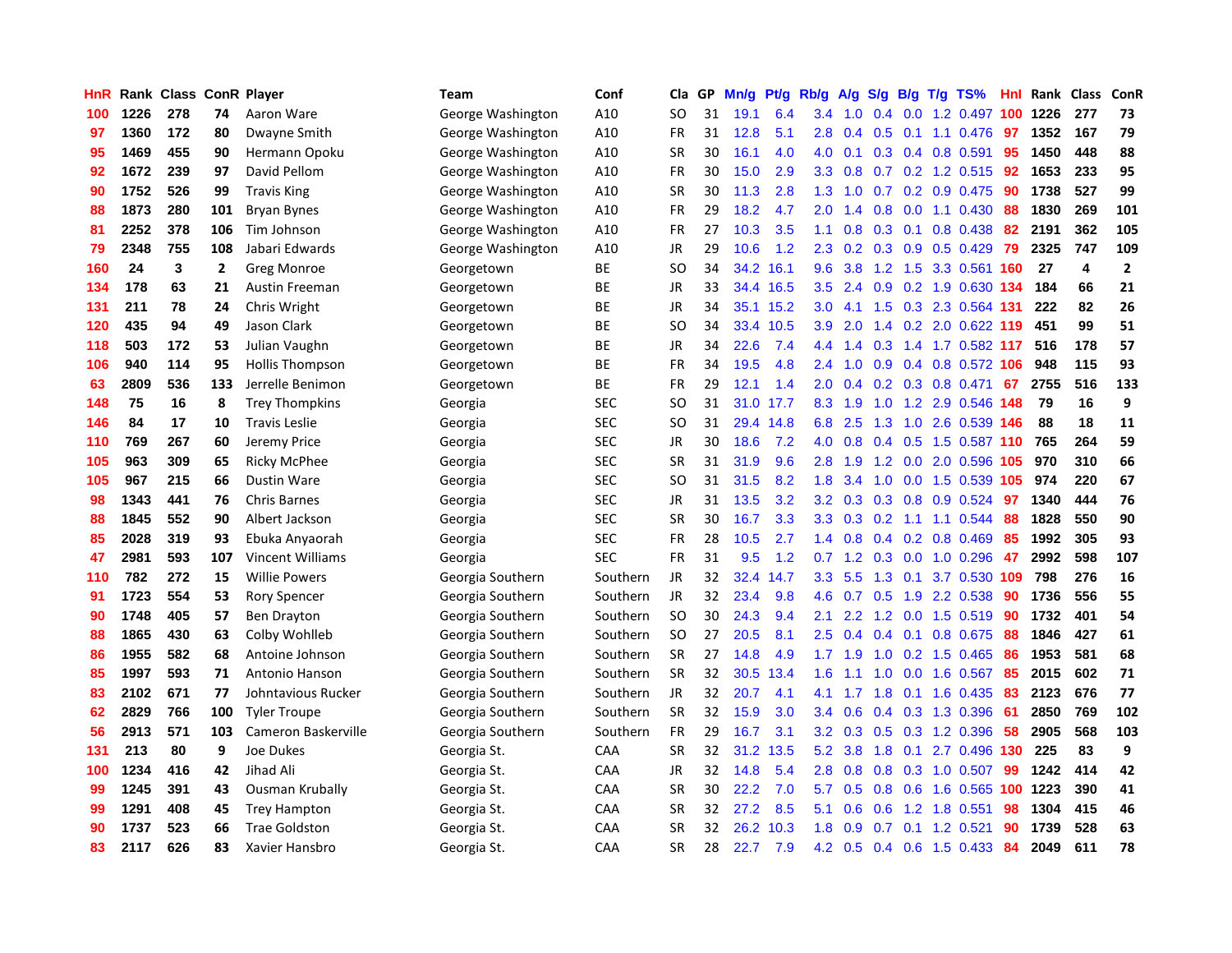| HnR |      | <b>Rank Class</b> |                | <b>ConR Player</b>    | Team         | Conf        | Cla       | GP | Mn/g | <b>Pt/g</b> | Rb/g             | A/g | S/g              |  | B/g T/g TS%                | Hnl | Rank | <b>Class</b>   | ConR                    |
|-----|------|-------------------|----------------|-----------------------|--------------|-------------|-----------|----|------|-------------|------------------|-----|------------------|--|----------------------------|-----|------|----------------|-------------------------|
| 76  | 2461 | 785               | 93             | Marques Johnson       | Georgia St.  | CAA         | <b>JR</b> | 32 | 20.6 | 2.6         | 1.9 <sup>°</sup> | 2.3 | 0.8              |  | 0.0 1.3 0.376              | -76 | 2466 | 788            | 93                      |
| 67  | 2742 | 625               | 99             | James Fields          | Georgia St.  | CAA         | SO        | 31 | 16.1 | 3.3         | 1.4              | 0.9 |                  |  | $0.9$ 0.0 1.1 0.413 67     |     | 2735 | 627            | 99                      |
| 57  | 2898 | 781               | 103            | Kevin Lott            | Georgia St.  | CAA         | <b>SR</b> | 30 | 14.0 | 2.2         | 1.5              | 0.5 |                  |  | $0.3$ 0.0 0.5 0.400        | -58 | 2904 | 782            | 103                     |
| 154 | 39   | 3                 | 6              | <b>Derrick Favors</b> | Georgia Tech | ACC         | <b>FR</b> | 36 | 27.5 | 12.4        | 8.4              | 1.0 | 0.9              |  | 2.1 2.5 0.615 154          |     | 40   | 4              | 8                       |
| 141 | 103  | 44                | 13             | Gani Lawal            | Georgia Tech | <b>ACC</b>  | JR        | 36 | 25.8 | 13.1        | 8.5              | 0.4 | 0.4              |  | 1.4 2.2 0.540              | 141 | 113  | 46             | 15                      |
| 123 | 377  | 34                | 36             | Glen Rice Jr.         | Georgia Tech | <b>ACC</b>  | <b>FR</b> | 35 | 18.4 | 5.4         | 3.1              | 1.7 |                  |  | 1.1 0.5 1.2 0.532 123      |     | 381  | 33             | 36                      |
| 121 | 410  | 142               | 40             | Zach Peacock          | Georgia Tech | ACC         | <b>SR</b> | 35 | 22.5 | 8.6         | 4.1              | 1.0 | 1.0              |  | $0.3$ 1.5 $0.550$          | 121 | 418  | 143            | 39                      |
| 119 | 440  | 97                | 42             | Iman Shumpert         | Georgia Tech | <b>ACC</b>  | SO        | 30 | 30.1 | 10.0        | 3.6              | 4.0 | 1.9              |  | 0.2 3.1 0.486 120          |     | 439  | 93             | 42                      |
| 111 | 716  | 76                | 66             | <b>Brian Oliver</b>   | Georgia Tech | <b>ACC</b>  | <b>FR</b> | 36 | 16.5 | 7.1         | 1.9              | 0.9 |                  |  | 0.3 0.3 1.2 0.549 111      |     | 726  | 79             | 65                      |
| 110 | 773  | 268               | 69             | <b>Maurice Miller</b> | Georgia Tech | <b>ACC</b>  | JR        | 32 | 15.3 | 3.9         | 1.8              | 2.3 |                  |  | 0.8 0.0 1.7 0.510 110 749  |     |      | 258            | 68                      |
| 107 | 873  | 274               | 74             | D'Andre Bell          | Georgia Tech | <b>ACC</b>  | <b>SR</b> | 36 | 21.9 | 6.1         | $2.5^{\circ}$    | 1.6 |                  |  | 0.9 0.3 1.6 0.507 107      |     | 871  | 274            | 74                      |
| 103 | 1051 | 130               | 83             | Mfon Udofia           | Georgia Tech | ACC         | <b>FR</b> | 35 | 19.7 | 5.9         | 2.5              | 1.9 |                  |  | 0.8 0.1 1.7 0.459 104 1030 |     |      | 125            | 83                      |
| 140 | 111  | 5                 | $\overline{2}$ | Elias Harris          | Gonzaga      | <b>WCC</b>  | <b>FR</b> | 34 | 29.4 | 14.9        | 7.1              | 1.1 | 0.9 <sub>0</sub> |  | 0.5 1.9 0.603 140          |     | 123  | $\overline{7}$ | $\overline{2}$          |
| 137 | 150  | 56                | 3              | <b>Matt Bouldin</b>   | Gonzaga      | <b>WCC</b>  | <b>SR</b> | 33 | 35.6 | 15.6        | 4.7              | 4.0 |                  |  | 1.4 0.2 2.3 0.584 137      |     | 151  | 54             | 3                       |
| 124 | 364  | 126               | 12             | <b>Steven Gray</b>    | Gonzaga      | <b>WCC</b>  | JR        | 34 | 31.9 | 13.6        | 4.0              | 2.9 |                  |  | 1.1 0.4 2.2 0.570          | 123 | 362  | 127            | 12                      |
| 121 | 405  | 37                | 13             | Mangisto Arop         | Gonzaga      | <b>WCC</b>  | <b>FR</b> | 31 | 11.9 | 3.5         | 3.8 <sub>1</sub> | 0.7 | 0.3              |  | 0.2 0.5 0.560 121          |     | 410  | 38             | 13                      |
| 119 | 439  | 96                | 14             | <b>Robert Sacre</b>   | Gonzaga      | <b>WCC</b>  | <b>SO</b> | 34 | 25.3 | 10.3        | 5.4              | 0.6 | 0.7              |  | 1.9 2.0 0.556 119          |     | 454  | 101            | 14                      |
| 112 | 683  | 73                | 20             | Kelly Olynyk          | Gonzaga      | <b>WCC</b>  | <b>FR</b> | 34 | 12.3 | 3.8         | 2.7              | 0.8 |                  |  | 0.5 0.1 0.6 0.535 112 692  |     |      | 73             | 20                      |
| 110 | 770  | 175               | 22             | <b>Bol Kong</b>       | Gonzaga      | <b>WCC</b>  | <b>SO</b> | 31 | 12.5 | 4.5         | 1.5              | 0.6 |                  |  | 0.5 0.0 0.5 0.585 110 760  |     |      | 178            | 21                      |
| 104 | 1022 | 229               | 26             | Demetri Goodson       | Gonzaga      | <b>WCC</b>  | SO        | 34 | 25.6 | 6.4         | 2.1              | 1.8 | 0.9              |  | 0.1 1.6 0.500 104 1022     |     |      | 229            | 26                      |
| 90  | 1770 | 574               | 21             | Donald Qualls         | Grambling    | <b>SWAC</b> | JR        | 27 |      | 33.4 15.2   | 2.2              | 1.9 | 1.6              |  | 0.0 1.7 0.516              | -89 | 1799 | 583            | 21                      |
| 85  | 2013 | 598               | 28             | Lance Feurtado        | Grambling    | <b>SWAC</b> | <b>SR</b> | 28 | 27.7 | 13.2        | 5.7              | 1.2 | 0.9              |  | $0.3$ 2.2 0.482            | -83 | 2096 | 618            | 31                      |
| 82  | 2197 | 489               | 35             | <b>Rupert Rose</b>    | Grambling    | <b>SWAC</b> | SO        | 21 | 17.4 | 7.0         | 2.3              | 1.3 |                  |  | 1.4 0.0 1.0 0.529          | 85  | 2020 | 452            | 28                      |
| 80  | 2309 | 670               | 37             | <b>Ariece Perkins</b> | Grambling    | <b>SWAC</b> | <b>SR</b> | 28 | 23.9 | 8.5         | 3.3              | 1.7 | 0.8 <sub>0</sub> |  | $0.1$ 1.6 $0.506$          | 78  | 2376 | 678            | 41                      |
| 70  | 2686 | 744               | 59             | George Akpele         | Grambling    | <b>SWAC</b> | <b>SR</b> | 28 | 21.1 | 5.1         | 4.7              | 0.4 | 0.3              |  | 1.4 1.3 0.472              | 68  | 2710 | 746            | 62                      |
| 69  | 2709 | 614               | 63             | Kevin Loyd            | Grambling    | <b>SWAC</b> | SO.       | 28 | 30.0 | 4.8         | $3.4^{\circ}$    | 2.9 |                  |  | 0.9 0.0 2.1 0.498          | 68  | 2733 | 626            | 64                      |
| 63  | 2814 | 538               | 74             | Terdarin Bryson       | Grambling    | <b>SWAC</b> | <b>FR</b> | 28 | 11.4 | 2.0         | 1.8              | 0.6 |                  |  | 0.7 0.3 0.9 0.448          | -62 | 2842 | 547            | 76                      |
| 44  | 2994 | 600               | 90             | Allan Saint-Gelais    | Grambling    | <b>SWAC</b> | <b>FR</b> | 28 | 11.5 | 1.8         | 2.1              | 0.3 |                  |  | 0.2 0.2 0.9 0.467 43       |     | 3001 | 603            | 90                      |
| 35  | 3016 | 796               | 93             | <b>Torez Young</b>    | Grambling    | <b>SWAC</b> | <b>SR</b> | 19 | 15.5 | 4.2         | 1.8              | 0.8 |                  |  | 0.7 0.0 2.3 0.404          | -41 | 3009 | 796            | 93                      |
| 123 | 367  | 127               | 10             | Rahmon Fletcher       | Green Bay    | Hor.        | <b>JR</b> | 33 | 30.2 | 15.8        | 1.9              | 2.9 | $1.7^{\circ}$    |  | 0.1 3.1 0.545 124          |     | 341  | 120            | $\overline{\mathbf{z}}$ |
| 117 | 524  | 180               | 14             | <b>Bryquis Perine</b> | Green Bay    | Hor.        | JR        | 33 | 33.5 | 13.4        | 2.7              | 4.2 | 1.1              |  | 0.2 2.3 0.497 118          |     | 506  | 176            | 13                      |
| 117 | 543  | 177               | 16             | <b>Randy Berry</b>    | Green Bay    | Hor.        | <b>SR</b> | 35 | 28.8 | 7.7         | 8.1              | 0.9 | 0.4              |  | 0.7 1.2 0.637 116          |     | 557  | 182            | 16                      |
| 106 | 942  | 301               | 29             | <b>Troy Cotton</b>    | Green Bay    | Hor.        | <b>SR</b> | 35 | 32.8 | 12.7        | 3.0              | 1.0 | 0.8              |  | 0.1 1.1 0.585 105          |     | 955  | 303            | 30                      |
| 104 | 1035 | 126               | 35             | <b>Rian Pearson</b>   | Green Bay    | Hor.        | <b>FR</b> | 32 | 16.5 | 6.4         | 2.7              | 0.6 | 0.6              |  | $0.2$ 0.9 0.499 103        |     | 1041 | 126            | 35                      |
| 93  | 1606 | 224               | 53             | Seth Evans            | Green Bay    | Hor.        | <b>FR</b> | 35 | 18.1 | 4.9         | 1.2              | 1.0 |                  |  | 0.7 0.0 0.9 0.570          | 92  | 1608 | 222            | 52                      |
| 84  | 2063 | 608               | 67             | Pat Nelson            | Green Bay    | Hor.        | <b>SR</b> | 35 | 14.3 | 2.3         | 3.6              | 0.4 |                  |  | 0.2 0.6 0.9 0.467 84       |     | 2082 | 613            | 68                      |
| 82  | 2186 | 642               | 71             | Cordero Barkley       | Green Bay    | Hor.        | SR        | 33 | 18.1 | 3.7         | 3.0 <sub>2</sub> | 0.8 | 0.6              |  | $0.5$ 1.2 0.450            | 83  | 2150 | 633            | 70                      |
| 75  | 2510 | 444               | 79             | Matt Smith            | Green Bay    | Hor.        | <b>FR</b> | 35 | 11.9 | 3.2         | 2.1              | 0.2 | 0.2 <sub>0</sub> |  | $0.2$ 0.7 0.470            | 74  | 2524 | 447            | 80                      |
| 106 | 919  | 293               | 10             | Michael Freeman       | Hampton      | <b>MEAC</b> | SR        | 31 |      | 30.2 11.6   | 7.5              |     |                  |  | 0.7 1.5 1.2 2.5 0.575 106  |     | 925  | 292            | 9                       |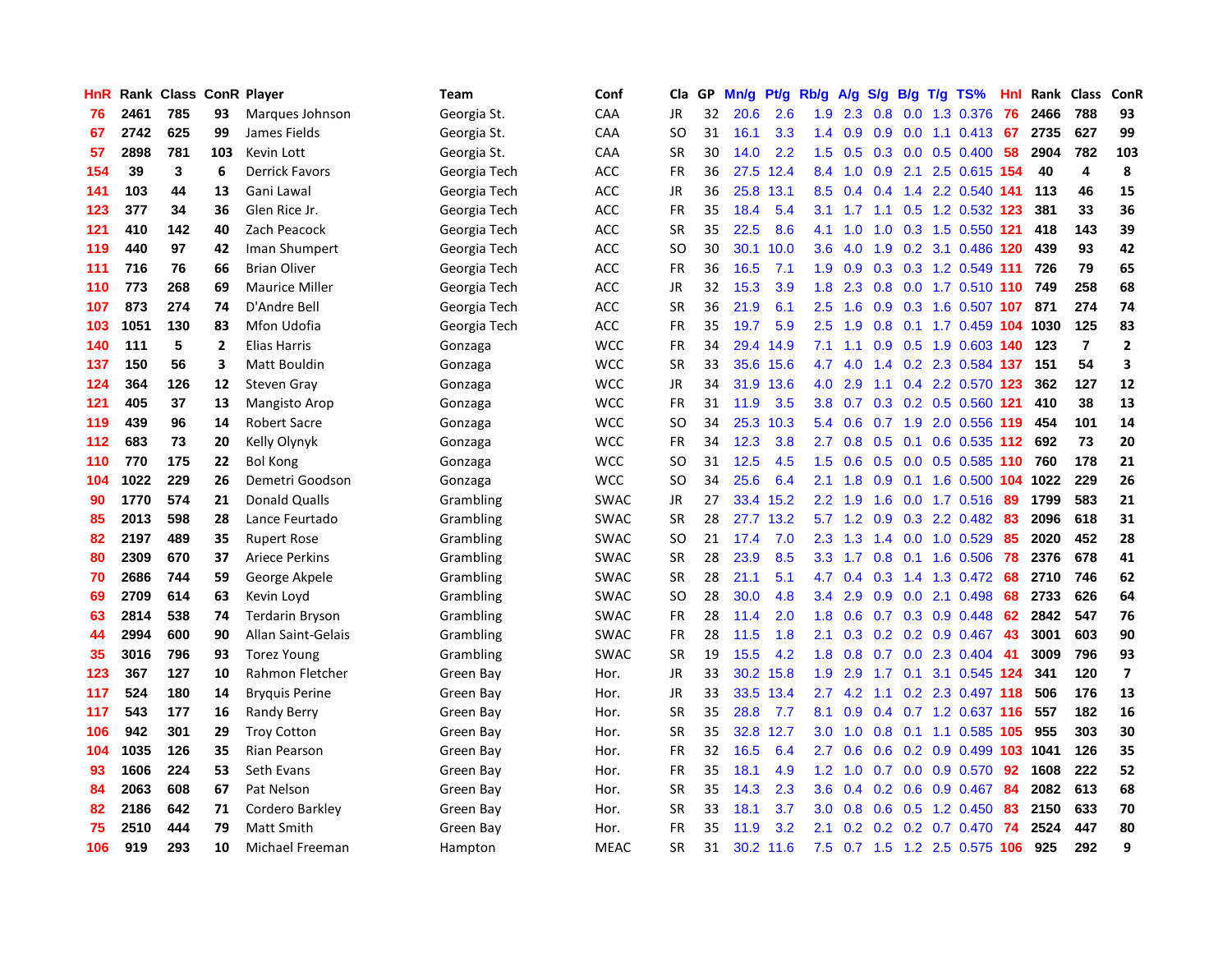| HnR |      | Rank Class ConR Player |    |                         | Team              | Conf        | Cla       | GP | Mn/g | <b>Pt/g</b> | Rb/g             | A/g     | S/g           |     | $B/g$ T/g TS%            | Hnl | Rank | Class | <b>ConR</b>  |
|-----|------|------------------------|----|-------------------------|-------------------|-------------|-----------|----|------|-------------|------------------|---------|---------------|-----|--------------------------|-----|------|-------|--------------|
| 103 | 1061 | 358                    | 13 | <b>Charles Funches</b>  | Hampton           | <b>MEAC</b> | JR        | 32 | 27.3 | 9.2         | 6.8              | 1.1     | 1.1           | 1.6 | 2.0 0.552 102            |     | 1097 | 367   | 13           |
| 96  | 1443 | 445                    | 21 | Vincent Simpson         | Hampton           | <b>MEAC</b> | <b>SR</b> | 32 |      | 29.1 14.0   | 2.1              | 2.6     | 1.6           |     | 0.0 3.1 0.513 95         |     | 1484 | 462   | 22           |
| 91  | 1699 | 395                    | 27 | Kwame Morgan            | Hampton           | <b>MEAC</b> | <b>SO</b> | 27 | 17.0 | 7.4         | 2.5              | 0.6     |               |     | 0.6 0.0 0.6 0.510        | -91 | 1690 | 391   | 26           |
| 87  | 1936 | 440                    | 32 | <b>Darrion Pellum</b>   | Hampton           | <b>MEAC</b> | <b>SO</b> | 31 | 29.5 | 11.5        | 3.6 <sub>2</sub> | 1.5     |               |     | 1.2 0.1 2.0 0.476        | -86 | 1960 | 446   | 33           |
| 85  | 1980 | 634                    | 35 | <b>Brandon Tunnell</b>  | Hampton           | <b>MEAC</b> | <b>JR</b> | 30 | 16.8 | 4.0         | $2.2\phantom{0}$ | 2.4     | 0.8           |     | $0.0$ 1.6 $0.480$        | 85  | 2023 | 651   | 37           |
| 77  | 2414 | 537                    | 64 | Christopher Tolson      | Hampton           | <b>MEAC</b> | <b>SO</b> | 28 | 12.5 | 3.1         | 1.4              | 0.8     | 0.8           |     | $0.1$ 0.7 0.478          | 77  | 2422 | 537   | 65           |
| 67  | 2738 | 624                    | 85 | Mike Tuitt              | Hampton           | <b>MEAC</b> | <b>SO</b> | 22 | 18.1 | 3.8         | 1.6              | 2.3     | 1.0           |     | $0.0$ 2.0 $0.408$        | -71 | 2637 | 593   | 78           |
| 51  | 2965 | 678                    | 95 | Milade Lola-Charles     | Hampton           | <b>MEAC</b> | <b>SO</b> | 27 | 16.5 | 2.0         | 2.6              | 0.0     | 0.3           |     | $0.7$ 0.9 0.400          | 54  | 2950 | 673   | 95           |
| 96  | 1434 | 466                    | 19 | Joe Zeglinski           | Hartford          | <b>AEC</b>  | <b>JR</b> | 29 | 37.7 | 16.5        | 5.1              | 1.7     | 1.0           |     | $0.2$ 1.8 $0.501$        | 95  | 1445 | 467   | 19           |
| 91  | 1712 | 548                    | 28 | Morgan Sabia            | Hartford          | <b>AEC</b>  | JR        | 30 |      | 35.5 11.7   | 6.1              | 1.0     |               |     | 1.0 1.0 1.4 0.506        | 90  | 1754 | 564   | 30           |
| 84  | 2088 | 667                    | 40 | <b>Andres Torres</b>    | Hartford          | <b>AEC</b>  | <b>JR</b> | 19 | 28.9 | 6.7         | $2.4^{\circ}$    | 4.2     | 1.1           |     | 0.0 2.4 0.575 86         |     | 1967 | 638   | 37           |
| 83  | 2120 | 678                    | 41 | <b>Anthony Minor</b>    | Hartford          | <b>AEC</b>  | JR        | 28 | 14.6 | 3.2         | 2.5              | 0.7     |               |     | 0.8 0.6 0.7 0.577 82     |     | 2159 | 687   | 43           |
| 81  | 2256 | 721                    | 48 | <b>Joel Barkers</b>     | Hartford          | <b>AEC</b>  | <b>JR</b> | 29 | 21.4 | 8.6         | 4.6              | 0.7     |               |     | 0.4 0.2 1.6 0.464        | 80  | 2289 | 733   | 48           |
| 81  | 2272 | 728                    | 49 | <b>Milton Burton</b>    | Hartford          | AEC         | JR        | 28 | 30.9 | 9.6         | 3.3              | 2.3     | 1.0           |     | 0.4 1.7 0.469            | 80  | 2299 | 737   | 51           |
| 68  | 2717 | 507                    | 63 | <b>Charles White</b>    | Hartford          | <b>AEC</b>  | <b>FR</b> | 27 | 19.6 | 4.6         | 2.2              | 1.2     | 0.6           |     | $0.0$ 1.3 $0.465$        | 69  | 2705 | 504   | 64           |
| 53  | 2948 | 673                    | 77 | <b>Clayton Brothers</b> | Hartford          | <b>AEC</b>  | SO        | 21 | 12.8 | 2.5         | $1.4^{\circ}$    | 1.0     | 0.5           |     | $0.0$ 1.2 0.408          | -56 | 2936 | 672   | 76           |
| 151 | 55   | 19                     | 1  | Jeremy Lin              | Harvard           | Ivy         | <b>SR</b> | 29 | 32.2 | 16.4        | $4.4^{\circ}$    | 4.5     | $2.4^{\circ}$ | 1.1 | 3.1 0.618 150            |     | 60   | 19    | $\mathbf{1}$ |
| 110 | 780  | 91                     | 14 | Kyle Casey              | Harvard           | Ivy         | <b>FR</b> | 29 |      | 23.4 10.4   | 5.1              | 1.1     |               |     | 0.3 0.9 2.0 0.634 109    |     | 799  | 91    | 14           |
| 108 | 830  | 95                     | 15 | <b>Brandyn Curry</b>    | Harvard           | Ivy         | <b>FR</b> | 29 | 24.6 | 7.3         | $2.7^{\circ}$    | 3.2     |               |     | 1.3 0.4 2.0 0.636 108    |     | 844  | 94    | 16           |
| 108 | 866  | 272                    | 18 | Pat Magnarelli          | Harvard           | Ivy         | <b>SR</b> | 21 | 16.2 | 6.2         | 3.7 <sub>2</sub> | 0.4     |               |     | 0.5 0.5 0.7 0.602 108    |     | 824  | 263   | 15           |
| 106 | 945  | 210                    | 21 | Oliver McNally          | Harvard           | Ivy         | <b>SO</b> | 29 | 22.6 | 7.0         | 2.6              | 3.0     |               |     | 0.7 0.0 1.4 0.618 105    |     | 959  | 218   | 22           |
| 106 | 953  | 212                    | 22 | Keith Wright            | Harvard           | Ivy         | SO        | 24 | 21.4 | 8.9         | 4.6              | 0.4     | 0.6           |     | 1.3 1.8 0.571 105        |     | 953  | 216   | 21           |
| 99  | 1273 | 159                    | 26 | Christian Webster       | Harvard           | Ivy         | FR.       | 29 | 25.1 | 8.8         | 2.5              | 1.7     | 0.9           |     | $0.2$ 1.9 $0.555$        | 98  | 1292 | 161   | 26           |
| 82  | 2185 | 360                    | 46 | Dee Giger               | Harvard           | Ivy         | FR.       | 29 | 12.1 | 4.5         | 1.3              | 0.4     | 0.6           |     | $0.0$ 1.0 0.496          | -81 | 2209 | 367   | 46           |
| 81  | 2235 | 651                    | 48 | Doug Miller             | Harvard           | Ivy         | <b>SR</b> | 29 | 18.0 | 3.9         | 3.0 <sub>1</sub> | 0.4     |               |     | $0.2$ 0.4 0.9 0.526      | 81  | 2252 | 656   | 48           |
| 106 | 950  | 304                    | 29 | Roderick Flemings       | Hawaii            | <b>WAC</b>  | <b>SR</b> | 28 | 35.3 | 16.6        |                  | 6.2 2.3 |               |     | 0.8 0.4 2.1 0.489 106    |     | 905  | 285   | 27           |
| 95  | 1472 | 457                    | 42 | Paul Campbell           | Hawaii            | <b>WAC</b>  | <b>SR</b> | 29 | 19.8 | 4.8         | 3.8 <sub>1</sub> |         |               |     | 1.1 0.4 1.0 0.8 0.558 94 |     | 1493 | 463   | 42           |
| 95  | 1494 | 462                    | 45 | Petras Balocka          | Hawaii            | <b>WAC</b>  | <b>SR</b> | 28 | 23.5 | 7.9         | 8.0              | 1.8     |               |     | $0.4$ 0.1 2.5 0.480      | -94 | 1500 | 465   | 43           |
| 90  | 1772 | 531                    | 55 | <b>Brandon Adams</b>    | Hawaii            | <b>WAC</b>  | <b>SR</b> | 30 | 22.9 | 8.0         | 5.2              | 0.7     |               |     | $0.3$ 0.3 1.4 0.541      | -89 | 1807 | 545   | 55           |
| 89  | 1805 | 582                    | 56 | Hiram Thompson          | Hawaii            | <b>WAC</b>  | JR        | 29 | 33.8 | 9.2         | 3.3              | 3.9     | 1.1           | 0.1 | 2.9 0.574                | 88  | 1839 | 593   | 56           |
| 87  | 1891 | 613                    | 57 | Dwain Williams          | Hawaii            | <b>WAC</b>  | JR        | 14 | 28.4 | 14.0        | 1.1              | 1.3     |               |     | 0.3 0.0 1.6 0.534        | 88  | 1875 | 607   | 57           |
| 84  | 2095 | 621                    | 60 | Adhar Mayen             | Hawaii            | <b>WAC</b>  | <b>SR</b> | 29 | 24.8 | 7.1         | 2.9              | 1.4     | 0.5           |     | 0.2 1.3 0.524            | 83  | 2108 | 623   | 60           |
| 80  | 2312 | 739                    | 62 | Jeremy Lay              | Hawaii            | <b>WAC</b>  | <b>JR</b> | 23 | 24.3 | 8.4         | 1.8              | 2.3     | 0.7           |     | $0.0$ 2.0 $0.455$        | 82  | 2182 | 694   | 62           |
| 105 | 974  | 217                    | 6  | Nick Barbour            | <b>High Point</b> | <b>BSou</b> | <b>SO</b> | 29 | 28.1 | 18.9        | 3.1              | 1.1     | 1.3           |     | 0.3 2.5 0.560            | 106 | 931  | 211   | 6            |
| 90  | 1749 | 254                    | 26 | Corey Law               | High Point        | BSou        | FR        | 30 | 23.5 | 8.9         | 6.6              | 0.6     |               |     | 0.8 0.5 1.5 0.513 90     |     | 1745 | 254   | 26           |
| 89  | 1788 | 536                    | 27 | <b>Eugene Harris</b>    | High Point        | <b>BSou</b> | <b>SR</b> | 30 | 30.7 | 14.0        | 2.6              | 2.0     | 1.1           |     | $0.1$ 1.6 0.526          | -89 | 1787 | 539   | 27           |
| 85  | 1999 | 594                    | 37 | <b>Cruz Daniels</b>     | High Point        | <b>BSou</b> | <b>SR</b> | 30 | 23.6 | 6.3         | 6.0              | 0.3     | 0.4           |     | 2.5 1.6 0.521            | 85  | 1998 | 594   | 37           |
| 84  | 2056 | 459                    | 40 | David Singleton         | High Point        | <b>BSou</b> | <b>SO</b> | 30 | 18.8 | 5.2         | 3.4              | 2.1     | 1.3           |     | 0.2 2.0 0.495            | -84 | 2060 | 461   | 39           |
| 83  | 2111 | 675                    | 42 | Jourdan Morris          | <b>High Point</b> | <b>BSou</b> | <b>JR</b> | 15 | 16.9 | 7.2         | 3.9 <sup>°</sup> | 0.3     |               |     | 0.3 0.0 1.3 0.600        | 84  | 2074 | 666   | 40           |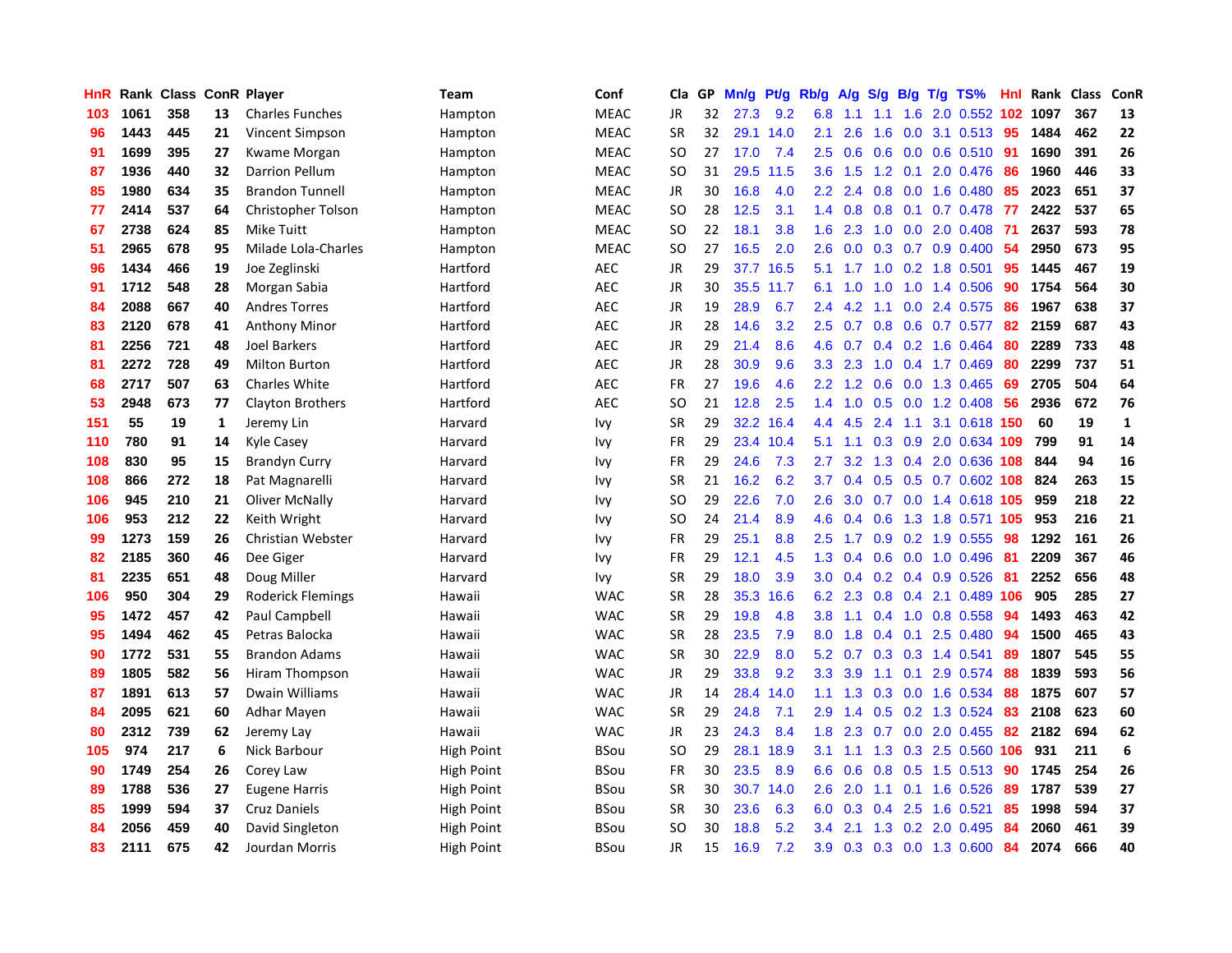| HnR |      | Rank Class ConR Player |                         |                         | Team                   | Conf        | Cla       | GP | Mn/g | <b>Pt/g</b> | Rb/g             | A/g           | S/g              |     | B/g T/g TS%                | Hnl | Rank | <b>Class</b> | ConR         |
|-----|------|------------------------|-------------------------|-------------------------|------------------------|-------------|-----------|----|------|-------------|------------------|---------------|------------------|-----|----------------------------|-----|------|--------------|--------------|
| 77  | 2433 | 426                    | 56                      | Jairus Simms            | <b>High Point</b>      | <b>BSou</b> | <b>FR</b> | 30 | 18.2 | 4.1         | $1.4^{\circ}$    | $2.2^{\circ}$ | 0.6              |     | $0.0$ 1.4 0.581            | 77  | 2433 | 424          | 56           |
| 69  | 2706 | 843                    | 71                      | <b>Earnest Bridges</b>  | <b>High Point</b>      | <b>BSou</b> | <b>JR</b> | 30 | 12.9 | 3.9         | $2.7^{\circ}$    |               |                  |     | $0.2$ 0.2 0.4 1.0 0.529    | 69  | 2699 | 840          | 71           |
| 69  | 2711 | 844                    | 72                      | David Campbell          | High Point             | BSou        | <b>JR</b> | 30 | 14.7 | 3.8         | $2.4^{\circ}$    | 0.8           |                  |     | $0.2$ 0.1 0.7 0.494        | 69  | 2707 | 842          | 72           |
| 67  | 2759 | 854                    | 76                      | <b>Tehran Cox</b>       | High Point             | BSou        | JR        | 30 | 21.9 | 4.2         | 2.3              | 3.4           |                  |     | 0.8 0.2 2.6 0.338          | 66  | 2764 | 855          | 76           |
| 138 | 134  | 51                     | $\overline{2}$          | <b>Charles Jenkins</b>  | Hofstra                | CAA         | JR        | 34 | 36.3 | 20.6        | 4.5              | 3.9           | 1.8              |     | 0.6 3.2 0.552              | 138 | 141  | 56           | 3            |
| 98  | 1299 | 431                    | 46                      | Greg Washington         | Hofstra                | CAA         | JR        | 33 | 25.0 | 6.6         | 6.2              | 0.8           | 0.6              |     | 2.8 1.3 0.462              | 98  | 1293 | 428          | 45           |
| 98  | 1316 | 163                    | 47                      | Halil Kanacevic         | Hofstra                | CAA         | <b>FR</b> | 34 | 26.9 | 8.6         | 7.6              | 1.2           | 0.6              |     | 2.0 1.8 0.442              | 98  | 1321 | 162          | 47           |
| 97  | 1391 | 183                    | 52                      | Chaz Williams           | Hofstra                | CAA         | <b>FR</b> | 33 | 31.7 | 9.8         | 4.2              | 4.2           | 1.6              |     | 0.0 2.5 0.474              | 97  | 1385 | 180          | 52           |
| 93  | 1595 | 512                    | 58                      | <b>Nathaniel Lester</b> | Hofstra                | CAA         | <b>JR</b> | 34 | 24.9 | 8.0         | 4.8              | 0.8           | 0.9              |     | 0.5 1.7 0.510 93           |     | 1586 | 509          | 57           |
| 92  | 1666 | 505                    | 61                      | <b>Cornelius Vines</b>  | Hofstra                | CAA         | <b>SR</b> | 33 | 29.1 | 8.2         |                  | $3.3$ $2.3$   |                  |     | 1.2 0.2 1.4 0.432 92       |     | 1625 | 500          | 59           |
| 92  | 1677 | 510                    | 62                      | Miklos Szabo            | Hofstra                | CAA         | <b>SR</b> | 34 | 18.5 | 6.5         | 4.7              | 0.3           |                  |     | $0.4$ 0.3 1.1 0.524        | -91 | 1675 | 511          | 62           |
| 101 | 1183 | 399                    | 12                      | Andrew Keister          | <b>Holy Cross</b>      | Pat.        | JR        | 31 |      | 28.3 10.2   | 8.9              | 1.6           |                  |     | 0.5 0.6 2.3 0.545 100 1200 |     |      | 402          | 12           |
| 98  | 1306 | 300                    | 14                      | Mike Cavataio           | <b>Holy Cross</b>      | Pat.        | <b>SO</b> | 31 |      | 28.8 11.3   | 5.5              | 2.2           | 0.5              |     | 0.6 1.9 0.536              | 98  | 1320 | 301          | 14           |
| 93  | 1587 | 373                    | 18                      | Devin Brown             | <b>Holy Cross</b>      | Pat.        | SO        | 30 |      | 25.5 12.4   | 2.1              | 1.2           |                  |     | $0.4$ 0.1 1.6 0.604        | -93 | 1574 | 365          | 18           |
| 86  | 1961 | 445                    | 28                      | R.J. Evans              | <b>Holy Cross</b>      | Pat.        | SO        | 28 |      | 29.4 13.4   | 5.1              | 2.6           | 0.6              |     | $0.2$ 3.1 $0.460$          | 85  | 1976 | 450          | 28           |
| 85  | 1993 | 640                    | 29                      | <b>Andrew Beinert</b>   | <b>Holy Cross</b>      | Pat.        | <b>JR</b> | 31 |      | 33.4 10.5   | $2.2^{\circ}$    | 3.5           | 1.1              |     | $0.0$ 2.4 $0.561$          | 85  | 2009 | 648          | 29           |
| 82  | 2163 | 637                    | 38                      | Eric Meister            | <b>Holy Cross</b>      | Pat.        | <b>SR</b> | 31 | 26.4 | 5.5         | 5.6              | 0.7           | 0.5              |     | $0.7$ 1.0 0.531            | 82  | 2180 | 641          | 39           |
| 72  | 2615 | 477                    | 55                      | Dee Goens               | <b>Holy Cross</b>      | Pat.        | <b>FR</b> | 28 | 11.5 | 3.9         | 1.0 <sub>1</sub> | 0.9           |                  |     | $0.4$ 0.1 1.1 0.537        | 72  | 2617 | 479          | 55           |
| 46  | 2987 | 793                    | 66                      | Adam May                | <b>Holy Cross</b>      | Pat.        | <b>SR</b> | 20 | 13.9 | 2.7         |                  | $1.6 \t0.7$   |                  |     | 0.2 0.2 0.8 0.417 52       |     | 2963 | 789          | 65           |
| 153 | 46   | 17                     | 1                       | Aubrey Coleman          | Houston                | <b>CUSA</b> | <b>SR</b> | 35 | 36.9 | 25.6        | 7.4              | 2.6           |                  |     | 2.7 0.2 2.3 0.511 153      |     | 52   | 17           | $\mathbf{1}$ |
| 106 | 955  | 306                    | 38                      | Kelvin Lewis            | Houston                | CUSA        | <b>SR</b> | 35 | 36.5 | 15.5        | 4.0              | 1.2           | 1.8              |     | 0.3 0.7 0.553 105          |     | 969  | 309          | 39           |
| 102 | 1139 | 383                    | 46                      | <b>Maurice McNeil</b>   | Houston                | <b>CUSA</b> | JR        | 33 | 24.7 | 8.1         | 7.4              | 0.4           | 0.5              |     | 1.2 1.2 0.495              | 101 | 1148 | 384          | 47           |
| 100 | 1218 | 277                    | 50                      | Desmond Wade            | Houston                | CUSA        | SO        | 35 | 26.6 | 5.7         | 1.9              | 4.8           | 1.5              |     | 0.1 1.8 0.480              | 100 | 1228 | 278          | 51           |
| 100 | 1230 | 415                    | 51                      | Zamal Nixon             | Houston                | <b>CUSA</b> | JR        | 31 | 16.1 | 5.9         | 0.9 <sup>°</sup> | 1.8           | 1.1              |     | $0.2$ 0.9 0.491 100        |     | 1233 | 413          | 52           |
| 99  | 1256 | 421                    | 54                      | Adam Brown              | Houston                | CUSA        | <b>JR</b> | 33 | 19.8 | 7.9         | 2.0              | 0.8           | 0.9              |     | 0.2 0.7 0.558              | -99 | 1261 | 420          | 55           |
| 88  | 1846 | 270                    | 78                      | Kendrick Washington     | Houston                | <b>CUSA</b> | <b>FR</b> | 31 | 19.1 | 4.2         | 4.1              | 0.7           |                  |     | $0.7$ $0.5$ $0.6$ $0.475$  | -89 | 1776 | 258          | 74           |
| 81  | 2247 | 377                    | 90                      | Kirk Van Slyke          | Houston                | <b>CUSA</b> | <b>FR</b> | 29 | 9.8  | 3.5         | $1.4^{\circ}$    | 0.3           |                  |     | $0.1$ 0.4 0.2 0.490        | -82 | 2192 | 363          | 89           |
| 76  | 2452 | 696                    | 95                      | Sean Coleman            | Houston                | <b>CUSA</b> | <b>SR</b> | 31 | 13.3 | 3.8         | 1.8              | 0.2           |                  |     | $0.2$ 0.2 0.4 0.560        | 77  | 2405 | 688          | 95           |
| 99  | 1246 | 392                    | 5                       | Mario Flaherty          | <b>Houston Baptist</b> | GWC         | <b>SR</b> | 31 | 28.5 | 13.8        | 9.2              | 1.1           |                  |     | 0.4 1.5 3.5 0.575 100 1199 |     |      | 382          | 4            |
| 94  | 1559 | 500                    | $\overline{\mathbf{z}}$ | <b>Andrew Gonzalez</b>  | <b>Houston Baptist</b> | GWC         | <b>JR</b> | 32 |      | 33.9 18.9   | 5.8              | 1.2           | 0.9 <sup>°</sup> |     | 0.2 3.4 0.563              | 93  | 1562 | 502          | 8            |
| 89  | 1781 | 535                    | 9                       | <b>Wendell Preadom</b>  | <b>Houston Baptist</b> | GWC         | <b>SR</b> | 33 | 32.7 | 13.8        | 4.9              | 1.8           | $1.4^{\circ}$    | 0.1 | 2.0 0.531                  | 88  | 1829 | 551          | 10           |
| 75  | 2494 | 798                    | 29                      | <b>Michael Moss</b>     | <b>Houston Baptist</b> | GWC         | <b>JR</b> | 33 | 28.6 | 5.4         | 4.9              | 4.1           | 2.2              | 0.1 | 3.0 0.401                  | -74 | 2532 | 808          | 28           |
| 65  | 2789 | 531                    | 44                      | <b>Miles Dixon</b>      | <b>Houston Baptist</b> | GWC         | <b>FR</b> | 31 | 23.7 | 7.1         | $2.5\,$          | 1.6           | 0.5              | 0.1 | 2.0 0.438                  | 65  | 2787 | 529          | 43           |
| 58  | 2891 | 657                    | 53                      | Remy Boswell            | <b>Houston Baptist</b> | GWC         | <b>SO</b> | 26 | 11.3 | 3.4         | $2.7^{\circ}$    | 0.1           |                  |     | $0.2$ 0.3 0.5 0.399        | 58  | 2895 | 662          | 53           |
| 56  | 2920 | 897                    | 55                      | Fred Hinnenkamp         | <b>Houston Baptist</b> | GWC         | <b>JR</b> | 33 | 12.6 | 3.3         | 1.8              | 0.3           |                  |     | $0.2$ 0.1 0.4 0.435        | -55 | 2942 | 901          | 61           |
| 56  | 2922 | 898                    | 56                      | Damian Lewis            | <b>Houston Baptist</b> | GWC         | <b>JR</b> | 32 | 11.7 | 1.8         | 2.6              | 0.3           |                  |     | $0.2$ 1.4 1.0 0.444        | 55  | 2941 | 900          | 60           |
| 55  | 2930 | 577                    | 59                      | Jamal Robertson         | <b>Houston Baptist</b> | GWC         | <b>FR</b> | 28 | 12.0 | 3.1         | 0.9              | 1.3           | 0.8              |     | $0.0$ 1.8 $0.491$          | 56  | 2938 | 581          | 59           |
| 51  | 2964 | 912                    | 63                      | Shawn Echols            | <b>Houston Baptist</b> | GWC         | <b>JR</b> | 28 | 10.8 | 2.1         | 1.0              | 0.9           | 0.6              |     | $0.0$ $0.9$ $0.450$        | 52  | 2967 | 913          | 64           |
| 98  | 1298 | 409                    | 17                      | Curtis White            | Howard                 | <b>MEAC</b> | <b>SR</b> | 32 | 28.3 | 8.2         | 2.8              | 2.1           |                  |     | 0.8 0.1 1.3 0.548          | 97  | 1381 | 432          | 18           |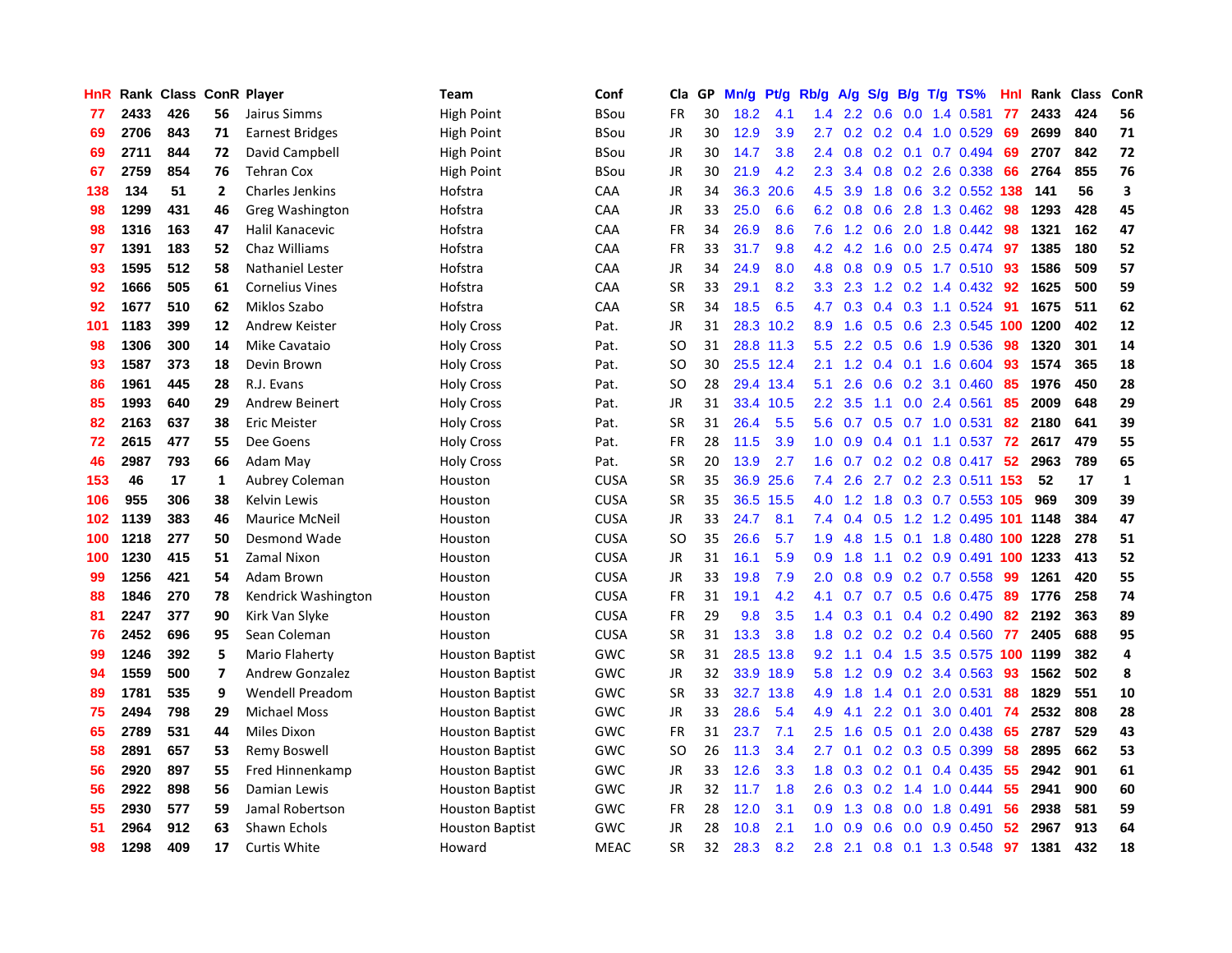| HnR |      | Rank Class ConR Player |    |                            | Team            | Conf        | Cla       | <b>GP</b> | Mn/g | Pt/g      | Rb/g             | A/g |     |               | S/g B/g T/g TS%                | Hnl | Rank | <b>Class</b> | ConR                    |
|-----|------|------------------------|----|----------------------------|-----------------|-------------|-----------|-----------|------|-----------|------------------|-----|-----|---------------|--------------------------------|-----|------|--------------|-------------------------|
| 96  | 1438 | 336                    | 20 | Calvin Thompson            | Howard          | <b>MEAC</b> | <b>SO</b> | 31        |      | 30.5 12.0 | 5.1              | 2.0 | 0.7 |               | $0.0$ 2.5 $0.469$              | 95  | 1481 | 341          | 21                      |
| 84  | 2078 | 612                    | 41 | Paul Kirkpatrick           | Howard          | <b>MEAC</b> | SR        | 32        | 22.8 | 5.9       | 4.6              | 0.9 |     |               | 0.3 0.6 1.4 0.482 82           |     | 2164 | 636          | 44                      |
| 83  | 2135 | 347                    | 45 | Dadrian Collins            | Howard          | <b>MEAC</b> | <b>FR</b> | 32        | 21.9 | 8.6       | 2.0              | 0.6 |     |               | 0.3 0.2 1.3 0.522 81           |     | 2217 | 370          | 48                      |
| 82  | 2193 | 364                    | 48 | Mike Phillips              | Howard          | <b>MEAC</b> | FR        | 31        | 24.2 | 7.2       | 5.2              | 0.5 |     |               | 0.5 0.2 1.7 0.478              | -80 | 2260 | 379          | 49                      |
| 81  | 2214 | 707                    | 49 | Adam Walker                | Howard          | MEAC        | <b>JR</b> | 23        | 20.3 | 5.1       | 4.9              | 1.2 |     |               | 0.3 0.7 1.3 0.384              | 82  | 2190 | 698          | 47                      |
| 63  | 2808 | 873                    | 87 | Kyle Riley                 | Howard          | <b>MEAC</b> | JR        | 25        | 18.4 | 5.3       | 1.2              | 1.3 |     |               | $0.6$ 0.1 1.6 0.410            | 65  | 2791 | 863          | 87                      |
| 59  | 2859 | 774                    | 90 | Kandi Mukole               | Howard          | <b>MEAC</b> | <b>SR</b> | 32        | 13.1 | 3.4       | 2.4              | 0.2 |     |               | $0.4$ 0.3 0.9 0.390            | 58  | 2897 | 780          | 91                      |
| 127 | 297  | 108                    | 7  | Mac Hopson                 | Idaho           | <b>WAC</b>  | <b>SR</b> | 30        | 30.9 | 14.4      | 5.1              |     |     | $5.2$ 1.1 0.1 | 3.2 0.544 128                  |     | 276  | 97           | $\overline{\mathbf{z}}$ |
| 114 | 614  | 204                    | 22 | Marvin Jefferson           | Idaho           | <b>WAC</b>  | <b>SR</b> | 31        | 24.5 | 9.2       | 6.2              | 0.7 | 0.6 |               | 2.1 1.4 0.568 114              |     | 632  | 210          | 22                      |
| 103 | 1054 | 331                    | 33 | Steffan Johnson            | Idaho           | <b>WAC</b>  | <b>SR</b> | 31        | 29.0 | 9.9       | 2.9              |     |     |               | 3.2 1.2 0.2 1.7 0.540 103 1067 |     |      | 337          | 32                      |
| 97  | 1388 | 431                    | 37 | Kashif Watson              | Idaho           | <b>WAC</b>  | <b>SR</b> | 29        | 26.6 | 10.7      | 3.0 <sub>2</sub> | 2.1 |     |               | 0.7 0.0 1.9 0.520 97           |     | 1379 | 431          | 37                      |
| 96  | 1423 | 191                    | 40 | Kyle Barone                | Idaho           | <b>WAC</b>  | FR        | 31        | 15.8 | 5.0       | 4.1              | 0.4 |     |               | 0.2 0.3 1.1 0.615 96           |     | 1428 | 191          | 40                      |
| 95  | 1498 | 465                    | 46 | Luciano de Souza           | Idaho           | <b>WAC</b>  | <b>SR</b> | 30        | 16.9 | 6.9       | 2.2              | 0.5 | 0.2 |               | $0.1$ 0.8 0.602                | -94 | 1505 | 467          | 45                      |
| 91  | 1689 | 393                    | 54 | Luiz Toledo                | Idaho           | <b>WAC</b>  | <b>SO</b> | 29        | 24.0 | 7.4       | 4.0              | 0.6 |     |               | 0.7 0.1 1.8 0.621              | 92  | 1652 | 383          | 51                      |
| 79  | 2338 | 751                    | 63 | Shawn Henderson            | Idaho           | <b>WAC</b>  | <b>JR</b> | 30        | 15.0 | 4.1       | 2.4              | 0.8 | 0.5 |               | $0.0$ 0.6 0.421                | 79  | 2336 | 751          | 63                      |
| 72  | 2595 | 823                    | 67 | Jeff Ledbetter             | Idaho           | <b>WAC</b>  | JR        | 30        | 11.1 | 2.9       | 1.1              | 0.7 | 0.6 |               | $0.1$ 0.7 0.448                | -72 | 2611 | 824          | 67                      |
| 68  | 2718 | 846                    | 68 | <b>Marcus Lawrence</b>     | Idaho           | <b>WAC</b>  | JR        | 30        | 9.8  | 2.1       | 0.8              | 0.9 | 0.3 |               | $0.0$ $0.9$ $0.566$            | 68  | 2716 | 845          | 68                      |
| 104 | 1003 | 339                    | 17 | <b>Broderick Gilchrest</b> | Idaho St.       | <b>BSky</b> | JR        | 27        | 35.7 | 15.5      | 2.7              | 3.2 | 2.0 |               | 0.0 2.9 0.563 105              |     | 962  | 323          | 17                      |
| 99  | 1287 | 407                    | 26 | Demetrius Monroe           | Idaho St.       | <b>BSky</b> | <b>SR</b> | 29        | 30.8 | 9.7       | 7.2              |     |     |               | 1.0 0.5 0.4 1.5 0.594          | -98 | 1332 | 423          | 27                      |
| 89  | 1790 | 538                    | 42 | Amorrow Morgan             | Idaho St.       | BSky        | <b>SR</b> | 28        | 34.7 | 16.6      | 3.7              | 1.6 |     |               | $0.9$ 0.1 3.2 0.542            | -89 | 1813 | 548          | 43                      |
| 86  | 1956 | 583                    | 52 | Chron Tatum                | Idaho St.       | <b>BSky</b> | <b>SR</b> | 29        | 18.5 | 6.0       | 3.9 <sup>°</sup> | 0.3 |     |               | $0.4$ 0.2 0.7 0.590            | 85  | 2001 | 596          | 52                      |
| 83  | 2154 | 635                    | 59 | <b>Austin Kilpatrick</b>   | Idaho St.       | BSky        | <b>SR</b> | 29        | 25.4 | 7.1       | 3.3 <sub>2</sub> | 2.1 | 0.6 |               | $0.8$ 1.5 0.494                | -82 | 2201 | 647          | 59                      |
| 75  | 2516 | 704                    | 65 | Donnie Carson              | Idaho St.       | <b>BSky</b> | <b>SR</b> | 28        | 20.1 | 4.6       | 3.0 <sub>2</sub> | 1.5 | 0.5 |               | $0.4$ 0.8 0.390                | -74 | 2542 | 712          | 66                      |
| 68  | 2721 | 749                    | 71 | Rolando Little             | Idaho St.       | BSky        | <b>SR</b> | 25        | 15.7 | 3.4       | $2.5^{\circ}$    | 0.3 | 0.3 |               | $0.8$ 0.8 0.480                | 69  | 2700 | 745          | 71                      |
| 54  | 2941 | 902                    | 78 | Michael Lacey              | Idaho St.       | <b>BSky</b> | JR        | 27        | 10.5 | 1.9       | 1.1              | 0.6 | 0.3 |               | $0.0$ 0.8 0.456                | -54 | 2952 | 906          | 78                      |
| 48  | 2972 | 680                    | 79 | <b>Sherrod Baldwin</b>     | Idaho St.       | BSky        | SO        | 29        | 13.8 | 2.2       | 0.8              | 0.8 |     |               | $0.5$ 0.0 0.9 0.406            | -48 | 2983 | 680          | 79                      |
| 148 | 74   | 32                     | 9  | Demetri McCamey            | <b>Illinois</b> | <b>B10</b>  | JR        | 36        | 34.5 | 15.1      | 3.6              | 7.1 |     |               | 1.5 0.1 3.4 0.548 148          |     | 77   | 34           | 9                       |
| 131 | 216  | 81                     | 17 | Mike Tisdale               | <b>Illinois</b> | <b>B10</b>  | JR        | 36        |      | 27.9 11.9 | 6.0              | 0.8 |     |               | 0.3 1.6 1.4 0.635 130          |     | 228  | 85           | 17                      |
| 112 | 702  | 239                    | 42 | <b>Mike Davis</b>          | <b>Illinois</b> | <b>B10</b>  | JR        | 36        |      | 32.3 10.7 | 9.2              | 0.9 |     |               | 0.5 0.6 1.5 0.485 112 707      |     |      | 241          | 42                      |
| 111 | 713  | 223                    | 43 | Dominique Keller           | Illinois        | <b>B10</b>  | <b>SR</b> | 35        | 11.4 | 4.5       | 2.2              | 0.6 |     |               | $0.4$ 0.3 0.7 0.492 111        |     | 722  | 229          | 43                      |
| 110 | 774  | 90                     | 46 | D.J. Richardson            | Illinois        | <b>B10</b>  | FR        | 36        | 30.9 | 10.5      | 2.7              | 2.1 |     |               | $0.7$ $0.2$ 1.7 $0.540$ 110    |     | 774  | 87           | 45                      |
| 104 | 1014 | 125                    | 55 | <b>Brandon Paul</b>        | Illinois        | <b>B10</b>  | <b>FR</b> | 36        | 18.9 | 7.8       | 3.1              | 1.3 | 0.8 |               | 0.1 1.3 0.432 104 1019         |     |      | 123          | 56                      |
| 103 | 1063 | 359                    | 57 | <b>Bill Cole</b>           | Illinois        | <b>B10</b>  | JR        | 36        | 21.3 | 4.4       | 3.2              | 1.0 |     |               | 0.7 0.6 0.7 0.579 103 1065     |     |      | 360          | 58                      |
| 85  | 2027 | 652                    | 82 | Jeff Jordan                | Illinois        | <b>B10</b>  | JR        | 33        | 13.8 | 1.6       | 1.3              | 1.7 | 0.4 |               | 0.1 0.8 0.473 86               |     | 1963 | 637          | 82                      |
| 135 | 164  | 63                     | 6  | Dinma Odiakosa             | Illinois St.    | <b>MVC</b>  | <b>SR</b> | 33        |      | 29.7 12.8 |                  |     |     |               | 8.7 1.0 0.8 0.8 1.9 0.602 135  |     | 168  | 62           | 6                       |
| 117 | 516  | 51                     | 22 | Jackie Carmichael          | Illinois St.    | <b>MVC</b>  | FR        | 33        | 16.6 | 6.8       | 4.1              | 0.2 |     |               | 0.5 1.4 1.1 0.581 117 517      |     |      | 51           | 20                      |
| 116 | 545  | 178                    | 24 | Osiris Eldridge            | Illinois St.    | <b>MVC</b>  | <b>SR</b> | 33        | 33.4 | 15.5      | 4.0              | 2.5 | 1.5 |               | 0.3 2.5 0.522 116              |     | 548  | 179          | 24                      |
| 110 | 761  | 265                    | 31 | <b>Tony Lewis</b>          | Illinois St.    | <b>MVC</b>  | JR        | 33        | 17.8 | 6.2       | 5.4              | 0.5 | 0.3 |               | 0.2 1.5 0.623 110              |     | 758  | 260          | 31                      |
| 107 | 884  | 278                    | 38 | Lloyd Phillips             | Illinois St.    | <b>MVC</b>  | <b>SR</b> | 33        |      | 33.1 10.0 | 2.1              |     |     |               | 4.2 1.8 0.2 2.2 0.498 107      |     | 877  | 278          | 37                      |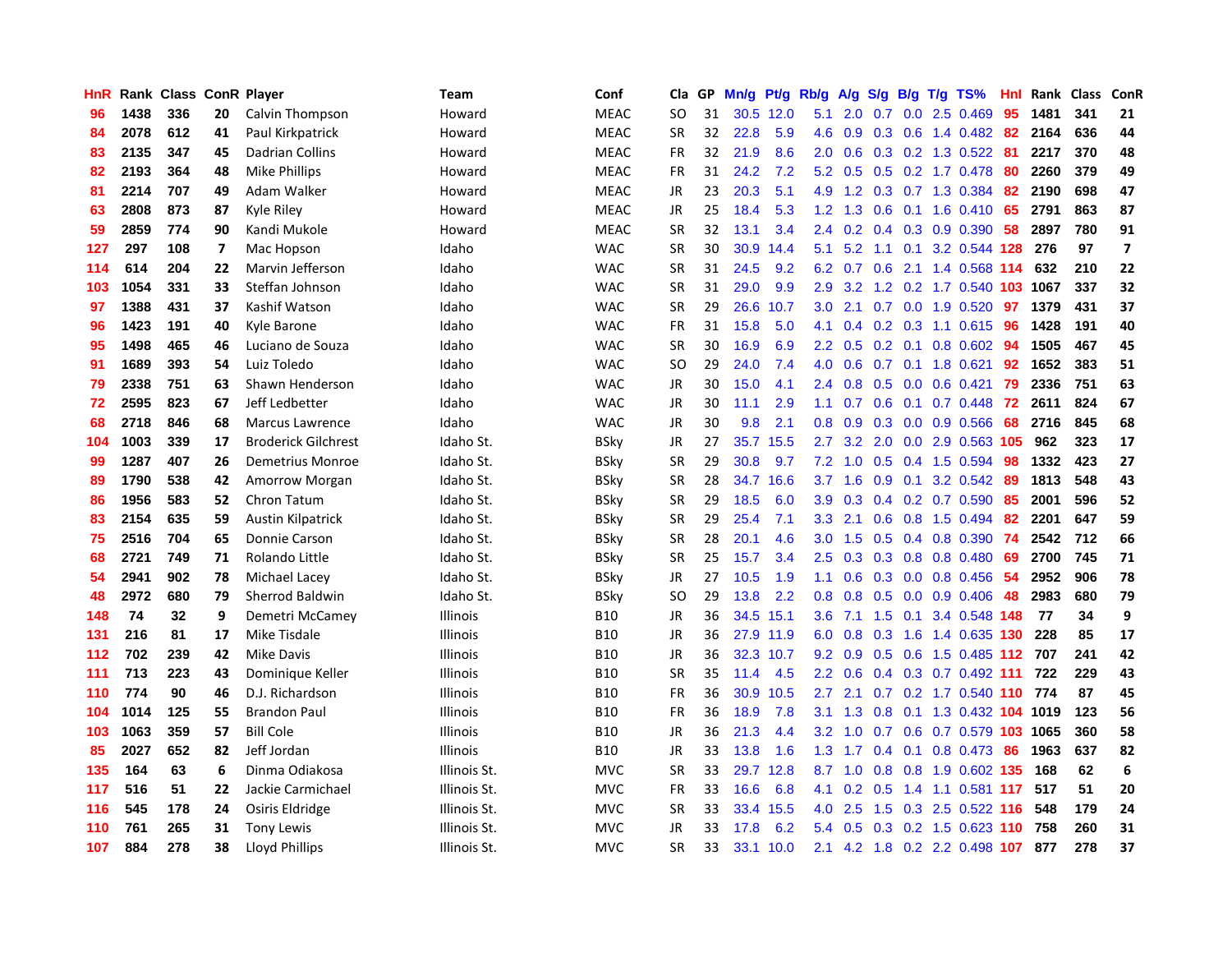| HnR |      | Rank Class ConR Player |    |                         | Team             | Conf        | Cla           | <b>GP</b> | Mn/g | <b>Pt/g</b> | Rb/g             | A/g             | S/g              |     | B/g T/g TS%                | Hnl | Rank | <b>Class</b>   | <b>ConR</b>             |
|-----|------|------------------------|----|-------------------------|------------------|-------------|---------------|-----------|------|-------------|------------------|-----------------|------------------|-----|----------------------------|-----|------|----------------|-------------------------|
| 106 | 936  | 209                    | 42 | Kellen Thornton         | Illinois St.     | <b>MVC</b>  | SO            | 32        | 12.8 | 4.0         |                  | $3.2 \quad 0.3$ |                  |     | 0.3 0.4 0.6 0.547 106      |     | 935  | 212            | 42                      |
| 99  | 1251 | 419                    | 61 | Alex Rubin              | Illinois St.     | <b>MVC</b>  | JR            | 33        | 26.9 | 4.9         | 1.6              | 2.1             |                  |     | 1.1 0.1 0.6 0.506          | -99 | 1246 | 416            | 57                      |
| 97  | 1400 | 456                    | 66 | <b>Austin Hill</b>      | Illinois St.     | <b>MVC</b>  | JR            | 30        | 17.3 | 6.7         | 2.0              | 1.3             |                  |     | $0.6$ 0.1 1.5 0.521        | 97  | 1346 | 445            | 63                      |
| 55  | 2933 | 580                    | 91 | <b>Justin Clark</b>     | Illinois St.     | <b>MVC</b>  | <b>FR</b>     | 31        | 9.6  | 1.4         | 1.2              | 0.7             |                  |     | $0.2$ 0.1 0.4 0.319        | -56 | 2937 | 580            | 91                      |
| 110 | 771  | 241                    | 23 | Jeremy Buttell          | Illinois-Chicago | Hor.        | <b>SR</b>     | 29        |      | 33.2 12.2   | 7.5              | 0.6             | 0.9              |     | 0.3 1.4 0.554 110 772      |     |      | 241            | 23                      |
| 104 | 1041 | 352                    | 36 | Robo Kreps              | Illinois-Chicago | Hor.        | JR            | 30        |      | 35.7 15.2   | 3.9              | 2.1             |                  |     | 1.4 0.0 2.2 0.487 102 1083 |     |      | 362            | 37                      |
| 102 | 1140 | 263                    | 40 | Zavion Neely            | Illinois-Chicago | Hor.        | <b>SO</b>     | 30        |      | 27.0 12.2   | 2.2              | 1.6             | 1.8              |     | 0.2 1.8 0.482 100 1178     |     |      | 269            | 41                      |
| 84  | 2079 | 613                    | 68 | <b>Spencer Stewart</b>  | Illinois-Chicago | Hor.        | <b>SR</b>     | 25        | 32.5 | 5.2         | 3.9              | 4.9             |                  |     | 0.7 0.3 3.2 0.445          | 85  | 2000 | 595            | 67                      |
| 77  | 2412 | 775                    | 76 | <b>Brad Birton</b>      | Illinois-Chicago | Hor.        | JR            | 24        | 22.0 | 4.9         | 3.6              | 0.5             | 1.0              |     | 0.3 1.3 0.465 79           |     | 2364 | 759            | 76                      |
| 76  | 2466 | 788                    | 78 | K.C. Robbins            | Illinois-Chicago | Hor.        | JR            | 30        | 15.4 | 4.0         |                  | $4.0 \quad 0.1$ |                  |     | 0.1 0.9 1.0 0.436 75       |     | 2505 | 801            | 79                      |
| 73  | 2580 | 719                    | 81 | Chris Buchanan          | Illinois-Chicago | Hor.        | <b>SR</b>     | 29        | 15.8 | 5.0         | $1.4^{\circ}$    | 0.4             |                  |     | 0.6 0.1 1.0 0.482 72       |     | 2606 | 724            | 82                      |
| 125 | 339  | 30                     | 25 | <b>Maurice Creek</b>    | Indiana          | <b>B10</b>  | FR            | 12        | 25.4 | 16.4        | 3.8 <sub>2</sub> | 1.8             |                  |     | 1.4 0.4 1.5 0.657 171      |     | 10   | $\overline{2}$ | 3                       |
| 122 | 389  | 85                     | 29 | <b>Verdell Jones</b>    | Indiana          | <b>B10</b>  | <b>SO</b>     | 31        | 31.4 | 14.9        | 3.9              | 3.4             | 0.9 <sub>0</sub> |     | 0.4 2.8 0.495 119          |     | 461  | 104            | 31                      |
| 109 | 812  | 94                     | 49 | Derek Elston            | Indiana          | <b>B10</b>  | FR            | 31        | 15.1 | 5.8         | 4.1              | 0.4             |                  |     | 0.7 0.4 1.2 0.520 106      |     | 928  | 112            | 51                      |
| 98  | 1296 | 162                    | 66 | Christian Watford       | Indiana          | <b>B10</b>  | <b>FR</b>     | 31        | 28.5 | 12.0        | 6.0              | 0.6             |                  |     | $0.5$ 0.6 2.3 0.473        | -96 | 1421 | 190            | 67                      |
| 97  | 1355 | 427                    | 68 | Jeremiah Rivers         | Indiana          | <b>B10</b>  | <b>SR</b>     | 31        | 28.4 | 6.0         | 4.3              | 3.4             | 1.3              |     | 0.6 2.8 0.441              | 95  | 1467 | 457            | 71                      |
| 94  | 1539 | 214                    | 73 | Jordan Hulls            | Indiana          | <b>B10</b>  | <b>FR</b>     | 31        | 25.1 | 6.4         | 2.1              | 1.5             | 0.6              |     | $0.0$ 1.2 0.579            | 92  | 1662 | 236            | 75                      |
| 89  | 1792 | 415                    | 78 | <b>Tom Pritchard</b>    | Indiana          | <b>B10</b>  | <sub>SO</sub> | 31        | 19.9 | 4.2         | 3.5              | 0.5             |                  |     | 0.5 0.6 1.1 0.562 87       |     | 1902 | 439            | 80                      |
| 89  | 1823 | 547                    | 81 | Devan Dumes             | Indiana          | <b>B10</b>  | <b>SR</b>     | 30        | 17.8 | 6.6         | 2.0              |                 |                  |     | 1.1 1.0 0.1 1.8 0.456 87   |     | 1925 | 573            | 81                      |
| 81  | 2254 | 379                    | 84 | <b>Bobby Capobianco</b> | Indiana          | <b>B10</b>  | FR            | 31        | 11.9 | 2.3         | 2.6              | 0.4             |                  |     | $0.4$ 0.3 0.6 0.438        | 79  | 2357 | 403            | 85                      |
| 124 | 358  | 125                    | 12 | Harry Marshall          | Indiana St.      | <b>MVC</b>  | <b>SR</b>     | 25        | 33.2 | 13.7        | 3.9              | 3.4             |                  |     | 1.2 0.0 2.3 0.573 128      |     | 263  | 93             | 9                       |
| 121 | 407  | 87                     | 13 | Dwayne Lathan           | Indiana St.      | <b>MVC</b>  | <b>SO</b>     | 20        | 23.6 | 12.7        | 5.1              | 1.4             | 0.9              |     | 0.8 2.6 0.579 132 211      |     |      | 41             | $\overline{\mathbf{z}}$ |
| 109 | 819  | 286                    | 35 | Aaron Carter            | Indiana St.      | <b>MVC</b>  | JR            | 31        | 17.7 | 7.0         | $2.4^{\circ}$    | 0.7             | 0.3              |     | 0.0 0.9 0.628 106          |     | 922  | 313            | 40                      |
| 105 | 984  | 331                    | 45 | Isiah Martin            | Indiana St.      | <b>MVC</b>  | JR            | 30        | 12.5 | 3.6         | 2.3              | 0.2             | 0.3              |     | 0.8 0.5 0.568 102 1090     |     |      | 364            | 49                      |
| 101 | 1159 | 365                    | 55 | <b>Josh Crawford</b>    | Indiana St.      | <b>MVC</b>  | <b>SR</b>     | 32        | 13.3 | 3.9         | 2.8              | 0.3             | 0.3              | 1.1 | 0.9 0.512 99               |     | 1277 | 406            | 60                      |
| 101 | 1171 | 368                    | 57 | Rashad Reed             | Indiana St.      | <b>MVC</b>  | <b>SR</b>     | 32        | 31.2 | 9.8         | 3.9              | 2.3             | 0.9              |     | $0.1$ 2.3 0.471            | 98  | 1296 | 412            | 62                      |
| 100 | 1231 | 280                    | 59 | Jordan Printy           | Indiana St.      | <b>MVC</b>  | <b>SO</b>     | 32        | 25.1 | 6.2         | 2.5              | 1.8             |                  |     | 0.7 0.1 0.9 0.524 97       |     | 1353 | 311            | 64                      |
| 98  | 1301 | 298                    | 63 | Carl Richard            | Indiana St.      | <b>MVC</b>  | <sub>SO</sub> | 30        | 28.7 | 8.0         | 5.4              | 0.7             |                  |     | 0.8 0.4 1.3 0.473          | 97  | 1376 | 319            | 66                      |
| 87  | 1913 | 287                    | 78 | Koang Doluony           | Indiana St.      | <b>MVC</b>  | FR            | 31        | 13.1 | 3.8         | 2.2              | 0.2             |                  |     | $0.3$ 0.3 0.8 0.509        | 85  | 2014 | 314            | 81                      |
| 85  | 2021 | 651                    | 81 | Jake Kelly              | Indiana St.      | <b>MVC</b>  | JR            | 12        | 28.8 | 9.0         | 3.3              | 1.5             |                  |     | $0.5$ 0.3 2.0 0.509        | 94  | 1526 | 493            | 70                      |
| 83  | 2119 | 677                    | 83 | <b>Brant Leitnaker</b>  | Indiana St.      | <b>MVC</b>  | JR            | 31        | 14.0 | 2.8         | 1.7 <sub>z</sub> | 0.5             |                  |     | 0.4 0.5 0.8 0.524          | -81 | 2218 | 704            | 85                      |
| 139 | 123  | 48                     | 4  | Alejo Rodriguez         | Iona             | <b>MAAC</b> | JR            | 30        | 22.3 | 9.0         | 7.5              | 0.8             |                  |     | 0.7 1.0 1.3 0.637 140      |     | 120  | 48             | 3                       |
| 129 | 265  | 56                     | 7  | Scott Machado           | Iona             | <b>MAAC</b> | <b>SO</b>     | 31        | 28.1 | 12.5        | 3.2              | 3.9             | 1.6              | 0.1 | 3.1 0.525 128              |     | 266  | 56             | $\overline{\mathbf{z}}$ |
| 113 | 649  | 68                     | 16 | Kyle Smyth              | Iona             | <b>MAAC</b> | FR            | 31        | 25.5 | 8.1         | 3.0 <sub>2</sub> | 1.4             |                  |     | 1.2 0.3 0.8 0.583 113      |     | 662  | 66             | 17                      |
| 103 | 1077 | 246                    | 23 | Jermel Jenkins          | Iona             | <b>MAAC</b> | <sub>SO</sub> | 31        | 25.5 | 6.7         |                  | $1.9$ 2.8       |                  |     | 1.2 0.0 2.0 0.489 102 1087 |     |      | 250            | 24                      |
| 101 | 1149 | 386                    | 26 | Rashon Dwight           | Iona             | <b>MAAC</b> | <b>JR</b>     | 31        | 19.2 | 5.6         | 2.3              | 1.9             |                  |     | 1.1 0.4 1.5 0.437 101 1152 |     |      | 385            | 26                      |
| 101 | 1155 | 363                    | 28 | Jonathan Huffman        | Iona             | <b>MAAC</b> | <b>SR</b>     | 30        | 16.2 | 6.3         | 3.0 <sub>2</sub> | 0.4             |                  |     | 0.2 0.3 1.0 0.530 101 1151 |     |      | 364            | 25                      |
| 94  | 1543 | 215                    | 44 | Mike McFadden           | Iona             | <b>MAAC</b> | FR            | 30        | 16.3 | 4.8         | 2.4              | 0.7             |                  |     | 0.4 0.4 0.8 0.481          | 94  | 1523 | 211            | 41                      |
| 89  | 1802 | 417                    | 56 | <b>Trinity Fields</b>   | Iona             | <b>MAAC</b> | SO            | 28        | 11.8 | 3.3         | 0.9 <sub>0</sub> |                 |                  |     | 1.0 0.4 0.1 1.0 0.538 89   |     | 1770 | 407            | 54                      |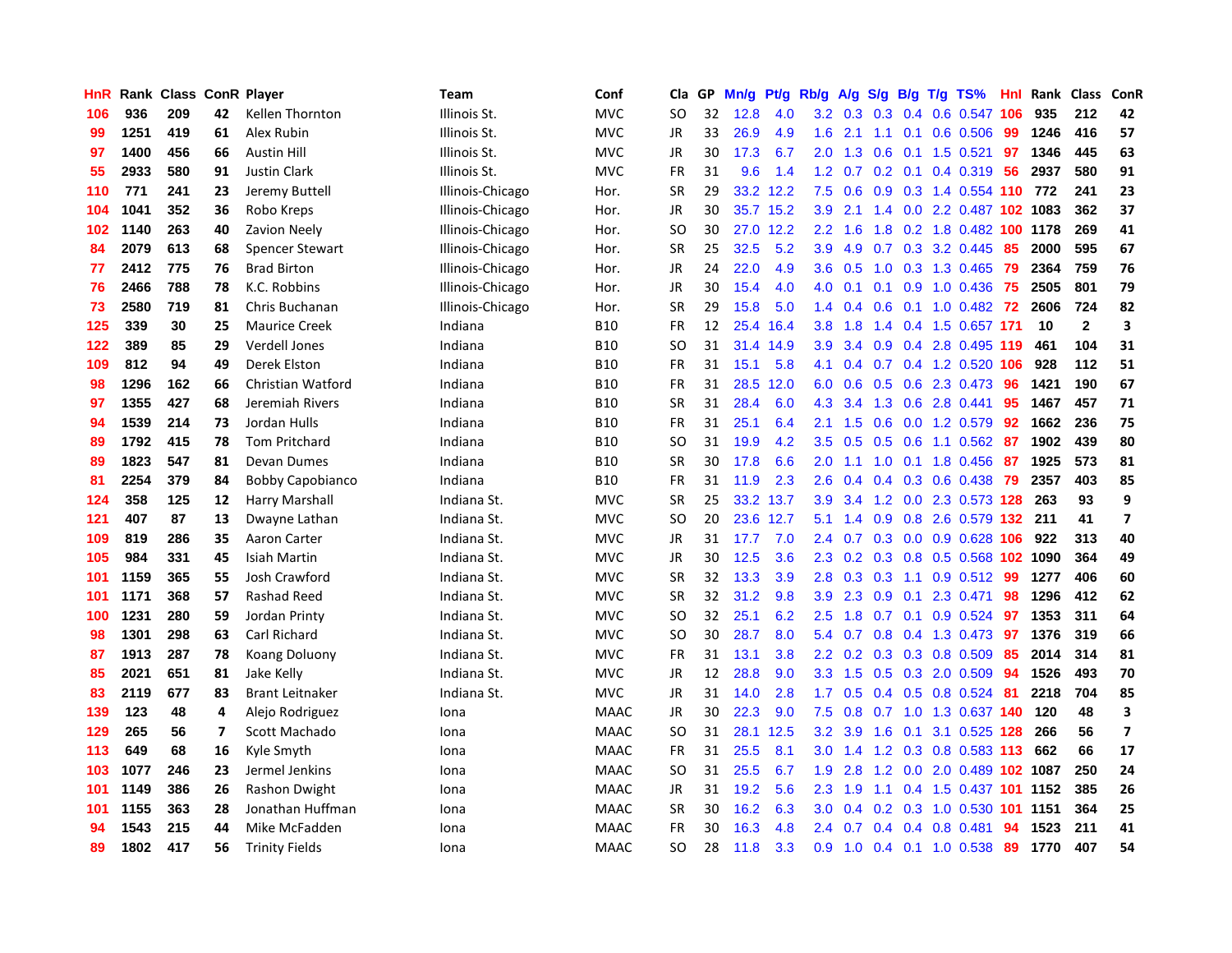| HnR |      | Rank Class ConR Player |                          |                         | Team         | Conf        | Cla       | GP | Mn/g      | <b>Pt/g</b> | Rb/g             | A/g             | S/g           |     | B/g T/g TS%                       | Hnl | Rank | <b>Class</b> | ConR                     |
|-----|------|------------------------|--------------------------|-------------------------|--------------|-------------|-----------|----|-----------|-------------|------------------|-----------------|---------------|-----|-----------------------------------|-----|------|--------------|--------------------------|
| 84  | 2043 | 323                    | 63                       | <b>Rashard McGill</b>   | Iona         | <b>MAAC</b> | FR.       | 28 | 16.4      | 3.9         | 2.8 <sub>1</sub> | 0.3             | 0.6           |     | $0.4$ 0.8 0.442                   | -86 | 1965 | 297          | 61                       |
| 79  | 2325 | 672                    | 67                       | Milan Prodanovic        | Iona         | <b>MAAC</b> | <b>SR</b> | 29 | 12.0      | 3.2         | 1.1              |                 |               |     | $0.4$ 0.4 0.0 0.6 0.500 80        |     | 2295 | 666          | 67                       |
| 113 | 664  | 154                    | 40                       | Aaron Fuller            | lowa         | <b>B10</b>  | SO        | 30 | 24.4      | 9.7         | 6.2              | 0.7             |               |     | 0.4 0.3 1.5 0.528 114             |     | 625  | 143          | 37                       |
| 103 | 1079 | 248                    | 58                       | <b>Matt Gatens</b>      | lowa         | <b>B10</b>  | <b>SO</b> | 32 | 36.7      | 12.3        | 4.3              | 3.3             | 0.9           |     | 0.1 2.7 0.505 102 1091            |     |      | 251          | 59                       |
| 102 | 1124 | 378                    | 60                       | Jarryd Cole             | lowa         | <b>B10</b>  | <b>JR</b> | 32 | 24.9      | 8.1         | 5.2              | 0.5             | $0.4^{\circ}$ |     | 0.4 1.6 0.584 101 1133            |     |      | 378          | 61                       |
| 98  | 1341 | 167                    | 67                       | Eric May                | lowa         | <b>B10</b>  | <b>FR</b> | 32 | 31.0      | 9.0         | 4.6              | 1.4             | 1.1           |     | 0.8 1.8 0.499                     | 97  | 1344 | 166          | 66                       |
| 95  | 1445 | 196                    | 70                       | <b>Brennan Cougill</b>  | lowa         | <b>B10</b>  | <b>FR</b> | 31 | 14.8      | 4.0         | 3.0 <sub>1</sub> | 0.5             | 0.1           |     | $0.2$ 0.8 0.551                   | 95  | 1449 | 200          | 69                       |
| 95  | 1453 | 198                    | 71                       | <b>Cully Payne</b>      | lowa         | <b>B10</b>  | <b>FR</b> | 32 | 33.4      | 8.7         | 3.0 <sub>1</sub> | 3.8             | 0.5           |     | 0.0 3.2 0.475                     | -95 | 1457 | 201          | 70                       |
| 93  | 1593 | 374                    | 74                       | <b>Anthony Tucker</b>   | lowa         | <b>B10</b>  | <b>SO</b> | 11 | 31.9      | 11.9        | $3.5^{\circ}$    | 2.9             | 0.5           |     | 0.0 2.9 0.489                     | -94 | 1487 | 343          | 72                       |
| 78  | 2376 | 677                    | 85                       | Devan Bawinkel          | lowa         | <b>B10</b>  | <b>SR</b> | 32 | 15.1      | 3.1         |                  |                 |               |     | 0.9 0.4 0.2 0.0 0.3 0.569 78      |     | 2389 | 682          | 86                       |
| 132 | 202  | 74                     | 25                       | <b>Craig Brackins</b>   | lowa St.     | <b>B12</b>  | <b>JR</b> | 32 |           | 35.1 16.5   | 8.5              | $2.2^{\circ}$   |               |     | 0.8 1.2 2.1 0.494 131             |     | 224  | 83           | 27                       |
| 130 | 230  | 85                     | 27                       | Marquis Gilstrap        | lowa St.     | <b>B12</b>  | <b>SR</b> | 32 | 32.2      | 14.9        | 9.3              | 1.4             |               |     | 0.9 0.9 2.7 0.525 129 249         |     |      | 89           | 30                       |
| 122 | 399  | 140                    | 48                       | LaRon Dendy             | Iowa St.     | <b>B12</b>  | JR        | 24 | 16.3      | 7.3         | 3.6              | 0.4             | 0.6           |     | 1.3 0.7 0.552 125                 |     | 323  | 115          | 37                       |
| 114 | 628  | 143                    | 63                       | <b>Justin Hamilton</b>  | lowa St.     | B12         | SO        | 31 | 21.4      | 6.4         | 5.4              | 0.3             | 0.3           |     | 1.1 1.0 0.635 113                 |     | 656  | 158          | 63                       |
| 110 | 784  | 274                    | 70                       | Diante Garrett          | lowa St.     | B12         | JR        | 32 | 31.6      | 9.2         | 2.5              | 5.1             | 1.3           |     | $0.2$ 2.6 0.502 109               |     | 821  | 284          | 70                       |
| 100 | 1190 | 402                    | 80                       | Lucca Staiger           | lowa St.     | B12         | JR        | 17 | 26.5      | 9.4         | 1.8              | 1.5             | 0.5           |     | 0.1 1.4 0.631 104                 |     | 1009 | 342          | 76                       |
| 100 | 1196 | 272                    | 81                       | Scott Christopherson    | Iowa St.     | <b>B12</b>  | <b>SO</b> | 32 | 25.7      | 7.9         | 2.0              | 1.2             | 0.6           |     | $0.0$ 1.3 0.561                   | 99  | 1236 | 281          | 83                       |
| 56  | 2921 | 574                    | 102                      | Chris Colvin            | Iowa St.     | <b>B12</b>  | <b>FR</b> | 29 | 15.5      | 3.0         | 1.1              | 1.9             |               |     | $0.4$ 0.1 2.0 0.341               | 58  | 2893 | 564          | 101                      |
| 119 | 454  | 154                    | 6                        | Deilvez Yearby          | <b>IPFW</b>  | Summit      | SR        | 30 |           | 25.7 13.8   |                  | $8.7 \quad 1.2$ |               |     | 0.6 2.5 2.7 0.480 120             |     | 446  | 151          | 5                        |
| 91  | 1710 | 398                    | 31                       | Jeremy Mixon            | <b>IPFW</b>  | Summit      | SO        | 26 | 15.2      | 7.3         | 1.5              | 1.1             |               |     | $0.6$ $0.2$ 1.2 $0.485$           | -91 | 1699 | 394          | 30                       |
| 91  | 1725 | 556                    | 32                       | Antwone Snead           | <b>IPFW</b>  | Summit      | JR        | 29 | 22.3      | 5.5         | 6.6              | 1.2             |               |     | $0.6$ $0.3$ $1.3$ $0.533$         | -90 | 1737 | 557          | 33                       |
| 90  | 1741 | 562                    | 34                       | Zach Plackemeier        | <b>IPFW</b>  | Summit      | JR        | 31 | 36.1      | 8.6         | 2.9              | 3.5             |               |     | 1.3 0.2 2.4 0.511                 | 90  | 1753 | 563          | 34                       |
| 90  | 1769 | 411                    | 35                       | <b>Trey McCorkle</b>    | <b>IPFW</b>  | Summit      | <b>SO</b> | 29 | 19.8      | 6.5         | 4.3              | 0.6             |               |     | 0.4 0.6 1.3 0.578                 | -89 | 1786 | 410          | 35                       |
| 89  | 1819 | 589                    | 38                       | <b>Ben Botts</b>        | <b>IPFW</b>  | Summit      | JR        | 31 | 30.0      | 11.0        | 1.5              | 1.7             | 0.9           |     | $0.1$ 1.3 0.565                   | -88 | 1848 | 597          | 37                       |
| 89  | 1824 | 548                    | 39                       | <b>Nick Daniels</b>     | <b>IPFW</b>  | Summit      | <b>SR</b> | 31 | 28.5      | 9.5         | 3.1              | 1.8             | 0.8           |     | 0.4 1.3 0.531                     | 88  | 1850 | 553          | 38                       |
| 76  | 2465 | 434                    | 64                       | <b>Frank Gaines</b>     | <b>IPFW</b>  | Summit      | <b>FR</b> | 31 | 13.4      | 4.2         | $2.3^{\circ}$    | 0.5             |               |     | 0.5 0.3 0.6 0.408 75              |     | 2483 | 436          | 65                       |
| 66  | 2762 | 627                    | 76                       | John Peckinpaugh        | <b>IPFW</b>  | Summit      | SO        | 19 | 16.6      | 4.4         | 2.4              | 0.6             |               |     | 0.3 0.3 0.9 0.509 71              |     | 2643 | 595          | 73                       |
| 135 | 163  | 62                     | 2                        | Robert Glenn            | <b>IUPUI</b> | Summit      | <b>SR</b> | 36 |           | 31.1 19.8   |                  |                 |               |     | 6.7 1.7 1.2 1.4 3.0 0.624 135 172 |     |      | 65           | 3                        |
| 114 | 612  | 140                    | $\overline{\phantom{a}}$ | Alex Young              | <b>IUPUI</b> | Summit      | <b>SO</b> | 36 | 31.6      | 18.3        | 4.5              | 1.2             | 1.5           |     | 0.6 2.2 0.575 114 619             |     |      | 142          | $\overline{\phantom{a}}$ |
| 103 | 1071 | 338                    | 12                       | Jon Avery               | <b>IUPUI</b> | Summit      | <b>SR</b> | 36 | 25.1      | 8.1         | $4.4^{\circ}$    | 0.9             | 1.1           |     | 1.0 0.8 0.608 103 1078            |     |      | 342          | 12                       |
| 99  | 1290 | 429                    | 18                       | LeRoy Nobles            | <b>IUPUI</b> | Summit      | JR        | 36 | 32.8      | 13.2        | 4.3              | 1.5             | 0.8           |     | $0.2$ 2.0 0.597                   | 98  | 1297 | 430          | 18                       |
| 98  | 1313 | 436                    | 19                       | John Ashworth           | <b>IUPUI</b> | Summit      | <b>JR</b> | 36 | 33.1      | 4.5         | 2.5              | 4.6             | 1.5           | 0.1 | 2.2 0.511                         | 98  | 1325 | 440          | 21                       |
| 98  | 1314 | 414                    | 20                       | <b>Billy Pettiford</b>  | <b>IUPUI</b> | Summit      | <b>SR</b> | 35 | 33.1      | 5.7         | 5.9              | 3.8             | $2.2^{\circ}$ | 1.1 | 2.7 0.506                         | -98 | 1303 | 414          | 19                       |
| 115 | 606  | 202                    | 2                        | Garrison Johnson        | Jackson St.  | <b>SWAC</b> | <b>SR</b> | 32 | 33.7 18.1 |             | 4.5              | 1.5             | 1.0           |     | 0.5 2.2 0.503 114                 |     | 614  | 205          | $\mathbf{2}$             |
| 102 | 1090 | 364                    | 8                        | De'Suan Dixon           | Jackson St.  | <b>SWAC</b> | JR        | 32 |           | 29.3 10.6   |                  | 6.7 1.3         | 1.5           |     | 0.5 1.7 0.459 102 1098            |     |      | 368          | 8                        |
| 94  | 1512 | 489                    | 13                       | <b>Tyrone Hanson</b>    | Jackson St.  | <b>SWAC</b> | JR        | 32 |           | 28.0 11.4   | 4.8              | 1.2             |               |     | 0.7 0.5 1.8 0.490                 | 94  | 1517 | 490          | 13                       |
| 87  | 1938 | 625                    | 25                       | Cason Burk              | Jackson St.  | <b>SWAC</b> | JR        | 32 | 28.3      | 4.9         | 6.5              | 1.8             | 0.9           |     | $0.3$ 1.5 0.525                   | 86  | 1944 | 632          | 25                       |
| 84  | 2080 | 466                    | 32                       | Rod Melvin              | Jackson St.  | SWAC        | <b>SO</b> | 31 | 28.2      | 5.4         | 3.3              | 3.8             | 0.9           | 0.1 | 2.4 0.466                         | 84  | 2075 | 467          | 30                       |
| 75  | 2501 | 557                    | 48                       | <b>Phillip Williams</b> | Jackson St.  | <b>SWAC</b> | SO        | 32 | 17.2      | 4.6         | 2.1              | 1.0             |               |     | $0.5$ 0.0 1.3 0.510               | 75  | 2507 | 560          | 47                       |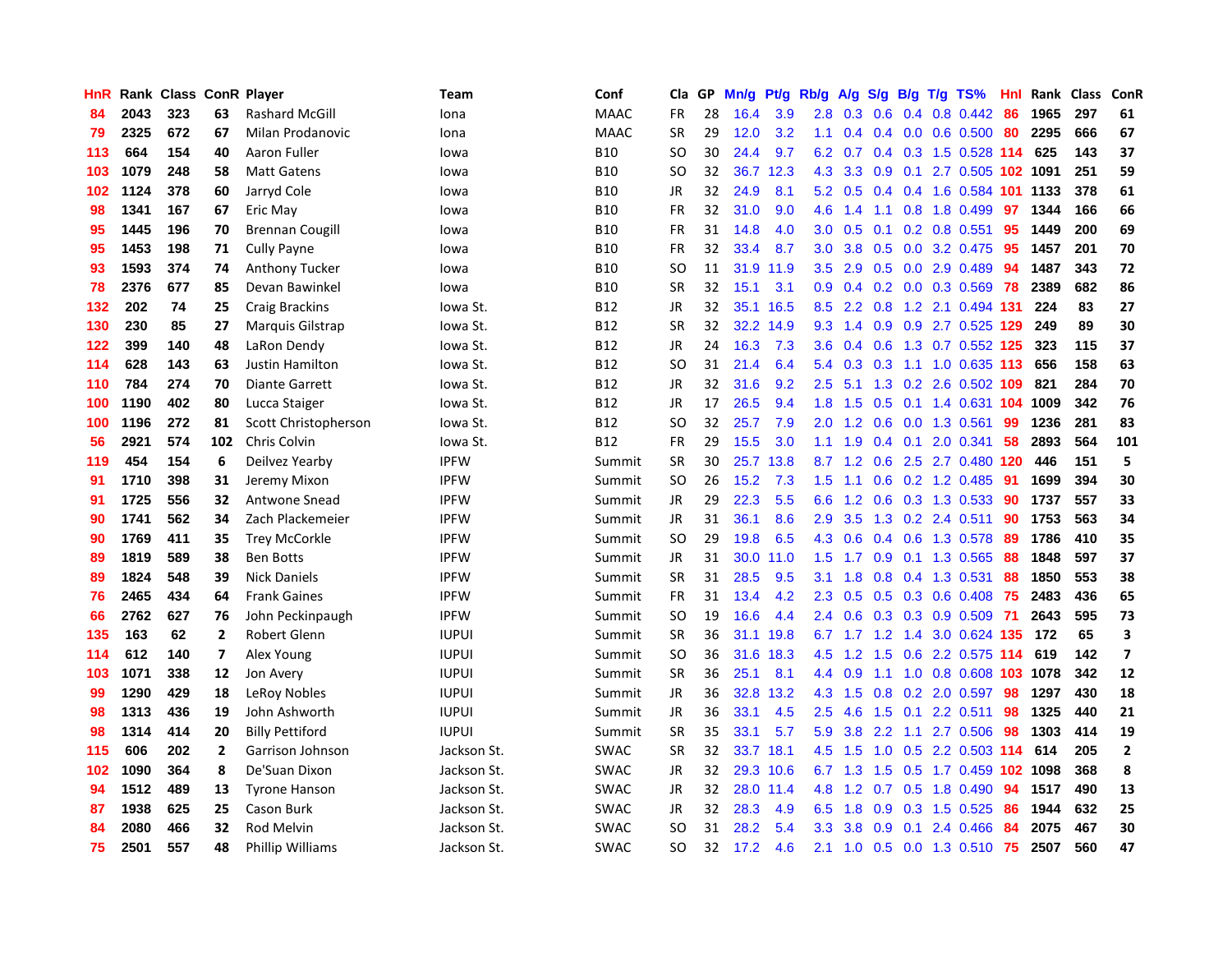| HnR |      | Rank Class ConR Player |                |                          | Team             | Conf        | Cla           | GP | Mn/g      | <b>Pt/g</b> | Rb/g             | A/g             | S/g              |     | $B/g$ T/g TS%             | Hnl | Rank | <b>Class</b> | ConR           |
|-----|------|------------------------|----------------|--------------------------|------------------|-------------|---------------|----|-----------|-------------|------------------|-----------------|------------------|-----|---------------------------|-----|------|--------------|----------------|
| 62  | 2824 | 878                    | 75             | Gertavian Blake          | Jackson St.      | <b>SWAC</b> | JR            | 31 | 10.4      | 2.3         | 2.8              | 0.1             | 0.1              |     | $0.7$ 1.2 0.493           | 62  | 2835 | 877          | 75             |
| 47  | 2980 | 592                    | 88             | <b>Raymond Gregory</b>   | Jackson St.      | <b>SWAC</b> | FR            | 31 | 10.5      | 2.6         | 1.5              | 0.1             |                  |     | $0.2$ 0.7 1.1 0.419 47    |     | 2987 | 595          | 87             |
| 143 | 100  | 32                     | 1              | <b>Ben Smith</b>         | Jacksonville     | ASun        | <b>SR</b>     | 33 | 37.5      | 19.8        | 3.2              | 3.6             |                  |     | 2.0 0.1 2.0 0.558 142     |     | 106  | 34           | $\mathbf{1}$   |
| 118 | 474  | 164                    | 5              | Ayron Hardy              | Jacksonville     | ASun        | JR            | 33 | 28.9      | 9.0         | 5.6              | 2.1             |                  |     | 2.0 1.0 1.7 0.558 118     |     | 489  | 171          | 6              |
| 102 | 1105 | 348                    | 24             | Lehmon Colbert           | Jacksonville     | ASun        | <b>SR</b>     | 28 | 28.5      | 12.1        | 6.8              | 1.5             | 0.6              |     | 0.5 2.5 0.501 103 1075    |     |      | 341          | 23             |
| 99  | 1267 | 288                    | 28             | <b>Tevin Galvin</b>      | Jacksonville     | ASun        | SO.           | 33 | 20.6      | 5.6         | 4.8              | 1.1             | 0.9              |     | $0.3$ 1.1 $0.460$         | 99  | 1275 | 288          | 28             |
| 95  | 1493 | 482                    | 34             | <b>Travis Cohn</b>       | Jacksonville     | ASun        | JR            | 33 | 22.2      | 8.5         | 2.8              | 1.1             | 1.0              | 0.1 | 2.1 0.523                 | 94  | 1494 | 482          | 35             |
| 89  | 1786 | 259                    | 45             | Glenn Powell             | Jacksonville     | ASun        | FR            | 33 | 15.7      | 3.7         | 4.2              | 0.1             | 0.5              |     | 1.1 1.0 0.473             | -89 | 1797 | 262          | 44             |
| 79  | 2347 | 405                    | 72             | <b>Russell Powell</b>    | Jacksonville     | ASun        | FR            | 32 | 10.3      | 3.2         | 0.6              | 1.1             | 0.3              |     | $0.0$ 0.9 0.481           | 79  | 2347 | 398          | 71             |
| 70  | 2664 | 601                    | 81             | <b>Will Alston</b>       | Jacksonville     | ASun        | SO            | 33 | 14.3      | 3.8         | 3.1              | 0.3             |                  |     | $0.2$ $0.5$ 1.2 $0.420$   | 70  | 2671 | 603          | 82             |
| 69  | 2708 | 613                    | 84             | Chris Edwards            | Jacksonville     | ASun        | <sub>SO</sub> | 31 | 15.4      | 3.2         | 2.2              | 1.0             |                  |     | 0.6 0.1 1.3 0.390 70      |     | 2680 | 607          | 84             |
| 107 | 900  | 306                    | 14             | <b>Trenton Marshall</b>  | Jacksonville St. | <b>OVC</b>  | JR            | 26 | 31.4 17.7 |             | 5.3              | 2.4             |                  |     | 1.7 0.5 2.0 0.535 110 762 |     |      | 261          | 9              |
| 106 | 913  | 310                    | 16             | Nick Murphy              | Jacksonville St. | <b>OVC</b>  | JR            | 29 |           | 32.4 14.4   | 7.0              | 2.1             | 1.6              |     | 0.4 2.2 0.599 106         |     | 929  | 315          | 17             |
| 90  | 1758 | 528                    | 51             | Amadou Mbodji            | Jacksonville St. | <b>OVC</b>  | <b>SR</b>     | 27 | 19.7      | 5.7         | 5.3              | 0.6             | 0.4              |     | 1.8 0.9 0.590             | 90  | 1760 | 534          | 51             |
| 81  | 2241 | 714                    | 63             | Jeremy Bynum             | Jacksonville St. | <b>OVC</b>  | JR            | 30 | 29.2      | 10.5        | 3.5              | 1.7             | 0.6              |     | 0.2 1.4 0.545             | 80  | 2290 | 734          | 65             |
| 81  | 2273 | 504                    | 65             | Stephen Hall             | Jacksonville St. | <b>OVC</b>  | SO            | 29 | 24.6      | 8.6         | 4.9              | $-1.1$          |                  |     | 0.5 0.4 1.3 0.512         | -80 | 2309 | 512          | 66             |
| 76  | 2447 | 780                    | 72             | Jay-R Strowbridge        | Jacksonville St. | <b>OVC</b>  | JR            | 12 | 27.4      | 12.5        | 2.3              | 2.3             | 0.8              |     | 0.0 1.8 0.476             | -79 | 2348 | 754          | 68             |
| 74  | 2553 | 572                    | 74             | Dominique Shellman       | Jacksonville St. | <b>OVC</b>  | <sub>SO</sub> | 29 | 25.5      | 5.1         | 1.9              | 4.4             | 0.8              | 0.1 | 3.0 0.461                 | 73  | 2569 | 576          | 76             |
| 66  | 2763 | 628                    | 85             | John Barnes              | Jacksonville St. | <b>OVC</b>  | <sub>SO</sub> | 30 | 19.0      | 4.6         |                  | $1.3 \quad 1.7$ |                  |     | $0.7$ $0.2$ 1.7 $0.491$   | 65  | 2782 | 635          | 84             |
| 62  | 2836 | 881                    | 86             | Sean Thurston            | Jacksonville St. | <b>OVC</b>  | JR            | 30 | 14.6      | 1.6         | 2.6              | 0.6             |                  |     | $0.3$ 1.4 0.9 0.403       | -61 | 2859 | 885          | 86             |
| 136 | 156  | 57                     | 4              | <b>Denzel Bowles</b>     | James Madison    | CAA         | JR            | 25 | 32.8      | 20.8        | 9.2              | 2.5             |                  |     | 0.5 1.4 3.4 0.607 150     |     | 63   | 29           | $\overline{2}$ |
| 95  | 1476 | 459                    | 55             | <b>Pierre Curtis</b>     | James Madison    | CAA         | <b>SR</b>     | 33 | 34.0      | 8.8         | 3.6              | 4.2             | 1.5              |     | 0.2 2.2 0.560             | 92  | 1632 | 501          | 60             |
| 91  | 1718 | 399                    | 65             | Julius Wells             | James Madison    | CAA         | <sub>SO</sub> | 33 | 36.7      | 16.3        | 5.1              | 2.2             | 0.9              |     | 0.1 3.2 0.508             | 88  | 1861 | 429          | 67             |
| 88  | 1862 | 276                    | 68             | Darren White             | James Madison    | CAA         | <b>FR</b>     | 33 | 27.2      | 8.8         | 4.0              | 0.9             | 0.8              |     | $0.3$ 1.5 0.515           | -85 | 2004 | 310          | 75             |
| 86  | 1944 | 628                    | 73             | <b>Ben Louis</b>         | James Madison    | CAA         | JR            | 33 | 27.1      | 5.4         | 3.2              | 2.5             | 1.5              |     | 0.4 1.7 0.472 84          |     | 2085 | 670          | 80             |
| 86  | 1963 | 302                    | 75             | <b>Trevon Flores</b>     | James Madison    | CAA         | <b>FR</b>     | 32 | 17.7      | 3.8         | 3.0 <sub>2</sub> | 0.7             |                  |     | 0.4 1.2 0.6 0.484         | -83 | 2112 | 344          | 82             |
| 71  | 2651 | 487                    | 97             | <b>Alioune Diouf</b>     | James Madison    | CAA         | FR            | 32 | 14.6      | 3.2         | 2.8              | 1.0             |                  |     | 0.3 0.2 1.1 0.412 69      |     | 2695 | 501          | 98             |
| 57  | 2908 | 783                    | 104            | Matt Parker              | James Madison    | CAA         | <b>SR</b>     | 27 | 10.6      | 2.9         | 1.2              | 0.4             |                  |     | $0.1$ 0.3 0.6 0.453 57    |     | 2918 | 785          | 104            |
| 163 | 18   | $\overline{7}$         | 4              | Cole Aldrich             | Kansas           | <b>B12</b>  | JR            | 36 |           | 26.8 11.3   | 9.8              | 0.9             |                  |     | 0.8 3.5 1.6 0.589 163     |     | 21   | 8            | $\overline{a}$ |
| 149 | 68   | 12                     | 8              | <b>Marcus Morris</b>     | Kansas           | <b>B12</b>  | <sub>SO</sub> | 36 |           | 24.7 12.8   | 6.1              | 1.0             | 0.9 <sub>0</sub> |     | 0.3 1.3 0.604 148         |     | 73   | 13           | 9              |
| 139 | 125  | $\overline{7}$         | 17             | Xavier Henry             | Kansas           | B12         | <b>FR</b>     | 36 | 27.5      | 13.4        | 4.4              | 1.5             | 1.5              |     | 0.5 1.9 0.587 138         |     | 138  | 8            | 18             |
| 139 | 129  | 27                     | 18             | <b>Markieff Morris</b>   | Kansas           | <b>B12</b>  | <b>SO</b>     | 36 | 17.6      | 6.8         | 5.3              | 1.1             | 0.4              |     | 1.0 1.4 0.604 138         |     | 142  | 29           | 19             |
| 137 | 142  | 53                     | 20             | <b>Sherron Collins</b>   | Kansas           | B12         | <b>SR</b>     | 36 | 33.0      | 15.5        | 2.1              | 4.5             | 1.1              | 0.1 | 2.4 0.555 137             |     | 152  | 55           | 21             |
| 130 | 236  | 47                     | 29             | <b>Tyshawn Taylor</b>    | Kansas           | <b>B12</b>  | <sub>SO</sub> | 36 | 23.1      | 7.2         | 2.4              | 3.4             | 1.3              |     | $0.2$ 1.7 $0.526$         | 129 | 242  | 49           | 29             |
| 129 | 260  | 96                     | 32             | <b>Tyrel Reed</b>        | Kansas           | <b>B12</b>  | JR            | 36 | 15.6      | 5.1         | 1.4              | 1.1             |                  |     | 0.8 0.1 0.4 0.680 128     |     | 264  | 98           | 31             |
| 117 | 541  | 190                    | 57             | <b>Brady Morningstar</b> | Kansas           | <b>B12</b>  | JR            | 27 | 21.4      | 4.1         | 2.3              | 2.9             |                  |     | 1.1 0.1 1.0 0.514 122     |     | 402  | 140          | 49             |
| 172 | 6    | 3                      | $\overline{2}$ | Jacob Pullen             | Kansas St.       | B12         | JR            | 37 |           | 31.6 19.3   | $2.6\,$          | 3.4             | 1.8              |     | 0.1 2.5 0.592 171         |     | 8    | 4            | $\overline{2}$ |
| 155 | 38   | 18                     | 6              | Curtis Kelly             | Kansas St.       | <b>B12</b>  | <b>JR</b>     | 37 |           | 25.4 11.5   | 6.2              | 1.6             | 0.8              |     | 2.0 2.6 0.591 154         |     | 42   | 19           | 6              |
| 143 | 96   | 21                     | 12             | Jamar Samuels            | Kansas St.       | B12         | SO.           | 36 |           | 23.2 11.0   | 4.9              |                 |                  |     | 1.2 0.9 0.7 1.8 0.574 143 |     | 100  | 23           | 12             |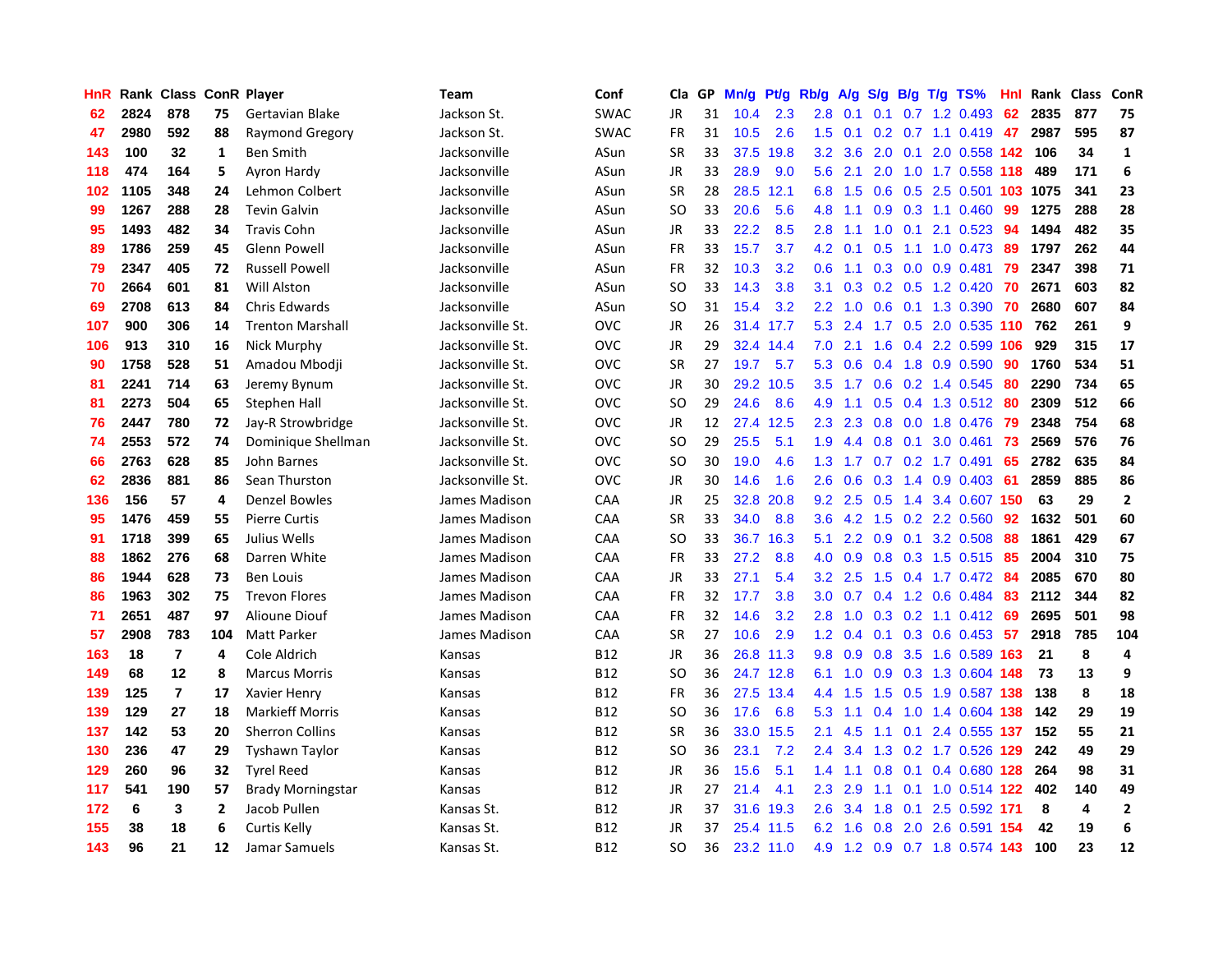| HnR |      | Rank Class ConR Player |              |                          | <b>Team</b>  | Conf       | Cla       | <b>GP</b> | Mn/g | Pt/g      | Rb/g             | A/g | S/g              |  | B/g T/g TS%                  | Hnl | Rank     | <b>Class</b> | <b>ConR</b>             |
|-----|------|------------------------|--------------|--------------------------|--------------|------------|-----------|-----------|------|-----------|------------------|-----|------------------|--|------------------------------|-----|----------|--------------|-------------------------|
| 140 | 110  | 39                     | 15           | Denis Clemente           | Kansas St.   | <b>B12</b> | <b>SR</b> | 37        |      | 34.7 16.6 | $2.4^{\circ}$    | 4.2 | 1.1              |  | 0.1 1.9 0.517 140            |     | 127      | 44           | 16                      |
| 134 | 180  | 12                     | 23           | Rodney McGruder          | Kansas St.   | <b>B12</b> | FR        | 33        | 12.3 | 3.9       | 2.8              | 0.5 |                  |  | 0.3 0.3 0.5 0.607 133        |     | 195      | 14           | 24                      |
| 132 | 205  | 75                     | 26           | Dominique Sutton         | Kansas St.   | <b>B12</b> | <b>JR</b> | 37        | 24.2 | 7.2       | 5.8              | 1.9 |                  |  | 1.2 0.2 1.7 0.513 131        |     | 221      | 81           | 26                      |
| 96  | 1420 | 190                    | 82           | Wally Judge              | Kansas St.   | <b>B12</b> | <b>FR</b> | 36        | 11.7 | 3.3       | 3.0 <sub>1</sub> | 0.3 |                  |  | 0.1 0.5 0.9 0.472 96         |     | 1413     | 186          | 84                      |
| 95  | 1446 | 447                    | 83           | Luis Colon               | Kansas St.   | <b>B12</b> | <b>SR</b> | 28        | 14.6 | 2.9       | 3.8 <sub>2</sub> | 0.4 |                  |  | $0.4$ 0.5 0.7 0.420          |     | 100 1218 | 387          | 82                      |
| 77  | 2406 | 416                    | 96           | Martavious Irving        | Kansas St.   | <b>B12</b> | <b>FR</b> | 33        | 10.3 | 1.8       | 0.9 <sub>0</sub> | 0.7 |                  |  | $0.4$ 0.0 0.5 0.382          | -79 | 2339     | 395          | 95                      |
| 107 | 897  | 106                    | 16           | <b>Markeith Cummings</b> | Kennesaw St. | ASun       | <b>FR</b> | 33        | 34.0 | 17.4      | 6.1              | 2.1 | 0.9 <sup>°</sup> |  | 0.2 2.9 0.531 107            |     | 897      | 105          | 16                      |
| 96  | 1437 | 194                    | 31           | LaDaris Green            | Kennesaw St. | ASun       | <b>FR</b> | 32        | 24.0 | 6.8       | 7.9              | 1.0 | 0.6              |  | 1.6 1.6 0.497                | -96 | 1419     | 188          | 31                      |
| 87  | 1892 | 432                    | 48           | Spencer Dixon            | Kennesaw St. | ASun       | <b>SO</b> | 33        | 29.1 | 8.6       | 3.1              | 2.9 | 1.4              |  | $0.0$ 2.1 0.531              | 87  | 1896     | 437          | 48                      |
| 85  | 2037 | 605                    | 56           | Jon-Michael Nickerson    | Kennesaw St. | ASun       | <b>SR</b> | 33        | 20.2 | 7.2       |                  |     |                  |  | 4.0 1.2 0.5 0.3 1.6 0.487 84 |     | 2041     | 609          | 55                      |
| 83  | 2107 | 469                    | 57           | Kurtis Woods             | Kennesaw St. | ASun       | <b>SO</b> | 33        |      | 31.4 12.5 | 3.2              | 1.4 |                  |  | 1.2 0.1 2.0 0.480            | -83 | 2116     | 474          | 58                      |
| 80  | 2310 | 738                    | 70           | Matt Heramb              | Kennesaw St. | ASun       | JR        | 32        | 19.9 | 4.3       | $3.4^{\circ}$    | 1.7 |                  |  | $0.6$ 1.0 1.6 0.460          | -80 | 2304     | 739          | 70                      |
| 74  | 2554 | 814                    | 79           | Kelvin McConnell         | Kennesaw St. | ASun       | JR        | 33        | 21.4 | 5.6       | 1.0              | 1.5 | 0.5              |  | 0.0 1.3 0.536                | -74 | 2564     | 816          | 80                      |
| 56  | 2915 | 784                    | 92           | Jonathan Whipple         | Kennesaw St. | ASun       | <b>SR</b> | 30        | 12.3 | 1.7       | 2.0 <sub>1</sub> | 0.5 |                  |  | $0.5$ $0.3$ $0.7$ $0.340$    | 57  | 2916     | 784          | 92                      |
| 141 | 106  | 22                     | $\mathbf{2}$ | Justin Greene            | Kent St.     | <b>MAC</b> | <b>SO</b> | 34        | 28.1 | 13.6      | 6.9              | 1.3 | 0.8              |  | 0.9 2.1 0.607 140            |     | 121      | 25           | $\overline{\mathbf{3}}$ |
| 138 | 139  | 51                     | 4            | Chris Singletary         | Kent St.     | <b>MAC</b> | <b>SR</b> | 30        |      | 25.4 12.0 | 4.8              | 4.3 | 1.8              |  | 0.2 2.3 0.501 142            |     | 108      | 35           | $\mathbf{2}$            |
| 124 | 357  | 124                    | 10           | Anthony Simpson          | Kent St.     | <b>MAC</b> | SR        | 34        | 25.3 | 9.2       | 5.9              | 0.9 | 1.0              |  | 0.6 1.1 0.579 123            |     | 365      | 126          | 9                       |
| 107 | 885  | 303                    | 27           | Rodriguez Sherman        | Kent St.     | <b>MAC</b> | JR        | 34        |      | 29.7 10.6 | 4.0              | 3.0 |                  |  | 1.6 0.2 2.7 0.464 106 901    |     |          | 307          | 27                      |
| 103 | 1087 | 343                    | 37           | Frank Henery-Ala         | Kent St.     | <b>MAC</b> | <b>SR</b> | 34        | 19.7 | 3.4       | 3.6              | 0.6 |                  |  | 1.1 0.3 0.3 0.511 102 1113   |     |          | 352          | 37                      |
| 100 | 1195 | 375                    | 42           | <b>Tyree Evans</b>       | Kent St.     | <b>MAC</b> | <b>SR</b> | 34        | 27.1 | 9.6       | $2.7^{\circ}$    | 0.3 | 1.0              |  | 0.1 0.7 0.459 100 1219       |     |          | 388          | 43                      |
| 96  | 1411 | 434                    | 51           | Mike McKee               | Kent St.     | MAC        | SR        | 34        | 19.1 | 6.1       | 1.7 <sub>z</sub> | 1.3 |                  |  | $0.4$ 0.0 0.8 0.498          | -96 | 1424     | 441          | 52                      |
| 81  | 2222 | 373                    | 80           | <b>Randal Holt</b>       | Kent St.     | <b>MAC</b> | <b>FR</b> | 30        | 14.7 | 3.9       | 0.8              | 1.4 | 0.7              |  | $0.0$ 1.2 $0.472$            | -83 | 2141     | 352          | 76                      |
| 74  | 2541 | 712                    | 89           | <b>Brandon Parks</b>     | Kent St.     | MAC        | <b>SR</b> | 34        | 12.8 | 2.6       | $2.4^{\circ}$    | 0.3 |                  |  | $0.2$ 0.3 0.9 0.521          | 74  | 2557     | 717          | 88                      |
| 180 | 1    | 1                      | $\mathbf{1}$ | <b>DeMarcus Cousins</b>  | Kentucky     | <b>SEC</b> | <b>FR</b> | 38        | 23.5 | 15.1      | 9.8              | 1.0 | 1.0              |  | 1.8 2.1 0.572 179            |     | 3        | $\mathbf{1}$ | $\mathbf{1}$            |
| 158 | 27   | $\mathbf{2}$           | 3            | John Wall                | Kentucky     | <b>SEC</b> | <b>FR</b> | 37        | 34.8 | 16.6      | 4.3              | 6.5 | 1.8              |  | 0.5 4.0 0.556 158            |     | 31       | 3            | 4                       |
| 149 | 66   | 30                     | 7            | <b>Patrick Patterson</b> | Kentucky     | <b>SEC</b> | <b>JR</b> | 38        |      | 33.0 14.3 | 7.4              | 0.9 |                  |  | 0.7 1.3 1.1 0.620 149        |     | 70       | 33           | 8                       |
| 129 | 257  | 17                     | 25           | Eric Bledsoe             | Kentucky     | <b>SEC</b> | <b>FR</b> | 37        |      | 30.3 11.3 | 3.1              | 2.9 |                  |  | 1.4 0.3 3.0 0.561 129 251    |     |          | 17           | 23                      |
| 119 | 449  | 100                    | 36           | Darius Miller            | Kentucky     | <b>SEC</b> | <b>SO</b> | 38        | 21.2 | 6.5       | 2.5              | 1.5 |                  |  | 0.6 0.6 0.9 0.525 119 471    |     |          | 107          | 38                      |
| 119 | 464  | 45                     | 38           | <b>Daniel Orton</b>      | Kentucky     | <b>SEC</b> | <b>FR</b> | 38        | 13.2 | 3.4       | 3.3 <sub>2</sub> | 0.4 | 0.6              |  | 1.4 1.0 0.527 118            |     | 479      | 47           | 39                      |
| 116 | 566  | 129                    | 46           | Darnell Dodson           | Kentucky     | <b>SEC</b> | <b>SO</b> | 35        | 14.5 | 6.0       | 2.5              | 0.5 |                  |  | 0.4 0.2 0.7 0.511 116        |     | 559      | 128          | 46                      |
| 104 | 1008 | 225                    | 67           | DeAndre Liggins          | Kentucky     | <b>SEC</b> | SO        | 29        | 15.3 | 3.8       | 2.3              | 0.8 | 0.7              |  | 0.3 0.6 0.517 108            |     | 847      | 191          | 62                      |
| 84  | 2090 | 618                    | 96           | <b>Ramon Harris</b>      | Kentucky     | <b>SEC</b> | <b>SR</b> | 36        | 11.0 | 1.9       | 2.1              | 0.6 | 0.3              |  | $0.1$ 0.7 0.427              | -84 | 2040     | 608          | 94                      |
| 114 | 632  | 65                     | 39           | Aaric Murray             | La Salle     | A10        | <b>FR</b> | 30        | 27.5 | 12.2      | 6.6              | 1.1 | 0.7              |  | 2.3 2.1 0.507 112 688        |     |          | 71           | 47                      |
| 111 | 740  | 231                    | 50           | Rodney Green             | La Salle     | A10        | <b>SR</b> | 30        |      | 37.1 18.5 | 5.1              | 4.3 | 1.6              |  | 0.2 4.0 0.486 109            |     | 792      | 249          | 52                      |
| 105 | 961  | 323                    | 57           | Jerrell Williams         | La Salle     | A10        | <b>JR</b> | 29        |      | 29.0 10.1 | 7.1              | 2.7 |                  |  | 1.1 0.3 3.0 0.517 104 1005   |     |          | 340          | 60                      |
| 98  | 1323 | 437                    | 78           | Steve Weingarten         | La Salle     | A10        | <b>JR</b> | 30        | 20.1 | 5.4       | $4.4^{\circ}$    | 1.0 |                  |  | $0.6$ $0.3$ $1.0$ $0.620$    | -96 | 1389     | 456          | 81                      |
| 96  | 1412 | 435                    | 86           | Kimmani Barrett          | La Salle     | A10        | <b>SR</b> | 16        |      | 35.1 13.4 | 3.7              | 1.4 | 1.3              |  | 0.4 1.9 0.586                | -95 | 1455     | 452          | 90                      |
| 93  | 1624 | 227                    | 93           | Devon White              | La Salle     | A10        | <b>FR</b> | 28        | 13.2 | 2.9       | 3.3 <sub>2</sub> | 0.3 | $0.4^{\circ}$    |  | $0.7$ 0.6 0.509              | 91  | 1674     | 239          | 97                      |
| 92  | 1675 | 508                    | 98           | Yves Mekongo Mbala       | La Salle     | A10        | <b>SR</b> | 24        |      | 35.6 11.0 | 5.5              |     |                  |  | 1.7 0.5 0.5 2.7 0.500        | 96  | 1416     | 440          | 83                      |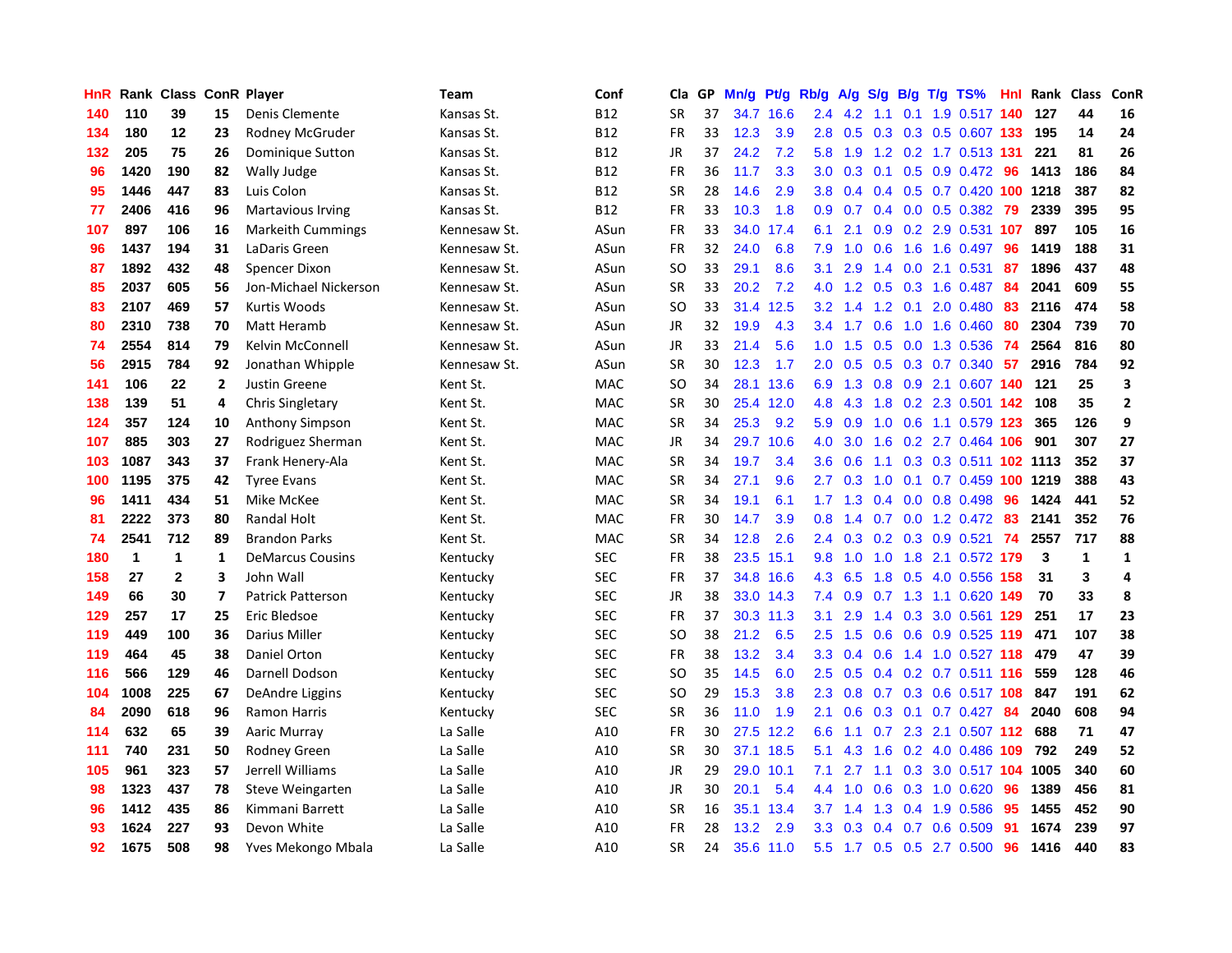| HnR |      | Rank Class ConR Player |     |                         | Team      | Conf        | Cla       | GP | Mn/g      | Pt/g      | Rb/g             | A/g       | S/g              |     | B/g T/g TS%                | Hnl | Rank | <b>Class</b> | ConR         |
|-----|------|------------------------|-----|-------------------------|-----------|-------------|-----------|----|-----------|-----------|------------------|-----------|------------------|-----|----------------------------|-----|------|--------------|--------------|
| 71  | 2644 | 483                    | 117 | Parrish Grant           | La Salle  | A10         | FR        | 25 | 17.5      | 2.9       |                  | $1.2$ 1.8 | 0.5              |     | $0.1$ 1.3 0.514            | -73 | 2576 | 464          | 116          |
| 109 | 808  | 284                    | 5   | <b>Jared Mintz</b>      | Lafayette | Pat.        | JR        | 31 | 27.7 14.1 |           | 5.7              | 2.1       |                  |     | 0.6 0.3 2.1 0.612 109      |     | 786  | 270          | 5            |
| 103 | 1069 | 243                    | 9   | Ryan Willen             | Lafayette | Pat.        | SO        | 32 |           | 24.4 12.2 | 4.6              | 1.6       |                  |     | 0.8 0.4 1.7 0.578 103 1074 |     |      | 243          | 9            |
| 100 | 1216 | 276                    | 13  | Jim Mower               | Lafayette | Pat.        | <b>SO</b> | 32 | 26.8      | 13.8      | 2.0 <sub>1</sub> | 1.9       |                  |     | 0.4 0.1 1.0 0.603 100 1211 |     |      | 274          | 13           |
| 91  | 1713 | 518                    | 24  | Jeff Kari               | Lafayette | Pat.        | <b>SR</b> | 32 | 26.9      | 9.7       | 2.8              | 2.4       | 1.2              |     | $0.1$ 1.5 0.569            | 91  | 1713 | 519          | 24           |
| 88  | 1877 | 560                    | 25  | Michael Gruner          | Lafayette | Pat.        | <b>SR</b> | 32 | 24.9      | 7.0       | 2.7              | 2.8       | 1.6              |     | 0.2 1.8 0.539              | 87  | 1887 | 562          | 25           |
| 87  | 1920 | 621                    | 26  | Ben Wheeler             | Lafayette | Pat.        | <b>JR</b> | 32 | 16.7      | 4.3       | 2.3              | 1.8       | 0.8              |     | $0.1$ 1.1 0.572            | -87 | 1928 | 625          | 26           |
| 80  | 2283 | 386                    | 45  | Tony Johnson            | Lafayette | Pat.        | FR        | 29 | 17.5      | 4.3       | 2.0              | 1.5       | 1.0              |     | $0.0$ 1.1 0.543            | -81 | 2253 | 378          | 42           |
| 75  | 2508 | 803                    | 51  | Darion Benbow           | Lafayette | Pat.        | JR        | 32 | 17.7      | 4.5       | 3.6 <sub>2</sub> | 0.7       | 0.6              |     | $0.4$ 1.4 0.524            | 75  | 2515 | 805          | 51           |
| 107 | 890  | 282                    | 13  | <b>Justin Nabors</b>    | Lamar     | Southland   | SR        | 31 | 30.8      | 14.6      |                  | $9.7$ 1.6 |                  |     | 0.9 0.7 3.3 0.556 107      |     | 862  | 271          | 13           |
| 97  | 1358 | 316                    | 28  | <b>Anthony Miles</b>    | Lamar     | Southland   | <b>SO</b> | 31 | 33.9      | 14.0      | 5.5              | 3.5       |                  |     | 1.4 0.1 3.0 0.536          | -97 | 1343 | 307          | 26           |
| 90  | 1746 | 566                    | 43  | Coy Custer              | Lamar     | Southland   | JR        | 32 | 18.9      | 6.1       | 4.0              | 0.9       |                  |     | 0.3 1.5 0.9 0.550          | -90 | 1762 | 568          | 43           |
| 85  | 2030 | 455                    | 55  | <b>Charlie Harper</b>   | Lamar     | Southland   | <b>SO</b> | 29 | 27.9      | 8.4       | 6.4              | 2.1       | 0.9 <sub>0</sub> |     | 0.3 1.8 0.485              | -84 | 2036 | 456          | 56           |
| 83  | 2104 | 672                    | 59  | Reggie Mathis           | Lamar     | Southland   | JR        | 21 | 17.3      | 6.2       | 3.4              | 1.0       | 1.1              |     | $0.2$ 1.1 0.453            | -84 | 2071 | 665          | 57           |
| 81  | 2262 | 724                    | 67  | <b>Kendrick Harris</b>  | Lamar     | Southland   | JR        | 32 | 31.9      | 10.7      | 2.6              | 2.8       | 1.1              |     | $0.2$ 2.9 $0.472$          | -80 | 2276 | 727          | 69           |
| 64  | 2807 | 535                    | 100 | Donley Minor            | Lamar     | Southland   | <b>FR</b> | 32 | 15.4      | 3.9       | 1.2              | 1.2       | 0.3              |     | $0.1$ 1.0 0.472            | -63 | 2820 | 541          | 102          |
| 63  | 2813 | 537                    | 101 | <b>Stan Brown</b>       | Lamar     | Southland   | <b>FR</b> | 26 | 10.0      | 2.4       | 2.0 <sub>1</sub> | 0.2       | 0.0 <sub>1</sub> |     | $0.4$ 0.5 0.496            | 64  | 2811 | 538          | 101          |
| 60  | 2857 | 773                    | 104 | Lawrence Nwevo          | Lamar     | Southland   | <b>SR</b> | 32 | 12.4      | 4.1       | 2.9              | 0.3       |                  |     | 0.3 0.1 1.1 0.432 59       |     | 2878 | 775          | 104          |
| 131 | 212  | 14                     | 1   | C.J. McCollum           | Lehigh    | Pat.        | <b>FR</b> | 33 | 31.9 19.1 |           | 5.0              | 2.4       |                  |     | 1.3 0.2 2.0 0.588 131      |     | 223  | 15           | $\mathbf{1}$ |
| 104 | 1020 | 323                    | 8   | <b>Marquis Hall</b>     | Lehigh    | Pat.        | <b>SR</b> | 33 |           | 31.6 11.0 | 3.5              | 5.7       |                  |     | 1.2 0.1 2.2 0.497 104 1024 |     |      | 325          | 8            |
| 95  | 1474 | 458                    | 15  | Zahir Carrington        | Lehigh    | Pat.        | <b>SR</b> | 30 | 28.0      | 11.0      | 6.7              | 1.3       | 1.1              | 1.4 | 2.7 0.512                  | -95 | 1473 | 459          | 15           |
| 93  | 1581 | 220                    | 17  | Gabe Knutson            | Lehigh    | Pat.        | FR        | 33 | 27.6      | 9.5       | 5.6              | 0.9       |                  |     | $0.4$ 0.2 1.1 0.573        | 93  | 1577 | 218          | 19           |
| 93  | 1596 | 513                    | 19  | Michael Ojo             | Lehigh    | Pat.        | JR        | 33 | 18.3      | 6.8       | 3.3              | 1.1       | 0.8              |     | 0.1 1.3 0.568              | 93  | 1592 | 512          | 20           |
| 92  | 1646 | 499                    | 22  | Dave Buchberger         | Lehigh    | Pat.        | <b>SR</b> | 32 | 23.3      | 6.3       | 2.8              | 1.7       | 0.5              |     | $0.1$ 0.7 0.653            | 92  | 1635 | 503          | 22           |
| 74  | 2526 | 448                    | 53  | <b>Holden Greiner</b>   | Lehigh    | Pat.        | FR        | 29 | 11.1      | 3.1       | 1.8              | 0.2       | 0.3              |     | $0.2$ 0.5 0.548            | 75  | 2490 | 438          | 49           |
| 60  | 2858 | 885                    | 62  | Rob Keefer              | Lehigh    | Pat.        | JR        | 32 | 8.9       | 3.6       | 0.8              | 0.3       |                  |     | $0.1$ 0.1 0.8 0.464        | 60  | 2870 | 887          | 62           |
| 98  | 1330 | 421                    | 12  | Kyle Ohman              | Liberty   | <b>BSou</b> | <b>SR</b> | 26 | 29.8      | 15.4      | 5.3              | 2.3       |                  |     | 1.2 0.3 2.8 0.506 101 1169 |     |      | 369          | 8            |
| 97  | 1378 | 321                    | 15  | Jesse Sanders           | Liberty   | BSou        | SO        | 31 | 32.3      | 8.1       | 6.7              | 4.9       |                  |     | 1.4 0.1 3.3 0.520          | 96  | 1395 | 324          | 15           |
| 91  | 1701 | 247                    | 25  | <b>Antwan Burrus</b>    | Liberty   | <b>BSou</b> | <b>FR</b> | 30 | 16.7      | 6.7       | 4.0              | 0.5       |                  |     | $0.2$ 0.9 1.1 0.555        | 91  | 1697 | 244          | 25           |
| 87  | 1910 | 286                    | 32  | Evan Gordon             | Liberty   | <b>BSou</b> | <b>FR</b> | 31 | 30.4      | 12.0      | 4.2              | 1.8       | 1.1              |     | 0.2 2.8 0.565              | 86  | 1937 | 289          | 33           |
| 86  | 1966 | 304                    | 34  | Patrick Konan           | Liberty   | <b>BSou</b> | FR        | 31 | 20.2      | 6.9       | 4.4              | 0.5       | 0.6              |     | 0.3 1.3 0.552              | 85  | 1991 | 304          | 36           |
| 84  | 2053 | 327                    | 39  | <b>Chris Perez</b>      | Liberty   | <b>BSou</b> | <b>FR</b> | 31 | 15.2      | 5.5       | 1.6              | 0.7       | 0.7              |     | $0.0$ 1.0 0.563            | -84 | 2078 | 332          | 41           |
| 72  | 2608 | 475                    | 66  | <b>Carter McMasters</b> | Liberty   | <b>BSou</b> | <b>FR</b> | 31 | 17.2      | 3.7       | 3.1              | 0.5       | 0.4              |     | 1.1 1.0 0.456              | 72  | 2631 | 485          | 68           |
| 71  | 2625 | 591                    | 68  | Jeremy Anderson         | Liberty   | <b>BSou</b> | <b>SO</b> | 31 | 22.6      | 6.1       | 1.6              | 0.6       | 0.3              | 0.1 | 0.8 0.538                  | -71 | 2644 | 596          | 70           |
| 46  | 2986 | 682                    | 88  | David Minaya            | Liberty   | BSou        | <b>SO</b> | 29 | 11.8      | 3.1       | 1.8              | 0.3       |                  |     | $0.3$ 0.0 0.9 0.396        | -47 | 2990 | 682          | 88           |
| 130 | 225  | 84                     | 3   | <b>Josh Slater</b>      | Lipscomb  | ASun        | <b>JR</b> | 30 |           | 30.7 17.1 | 5.4              | 5.2       | 1.9              |     | 0.4 2.9 0.562 129          |     | 240  | 90           | 3            |
| 129 | 264  | 98                     | 4   | Adnan Hodzic            | Lipscomb  | ASun        | JR        | 30 | 32.3      | 22.7      | 9.1              | 0.8       | 0.5              |     | 0.4 2.7 0.618 128          |     | 274  | 101          | 4            |
| 103 | 1076 | 245                    | 23  | Jordan Burgason         | Lipscomb  | ASun        | <b>SO</b> | 29 | 27.4      | 12.8      | 3.2              | 2.4       | 0.7              | 0.1 | 1.2 0.626                  | 103 | 1076 | 244          | 24           |
| 93  | 1603 | 517                    | 40  | <b>Brandon Brown</b>    | Lipscomb  | ASun        | <b>JR</b> | 21 |           | 25.2 10.4 | 4.5              | 1.6       | 0.9              |     | 0.6 1.7 0.566              | 93  | 1588 | 510          | 40           |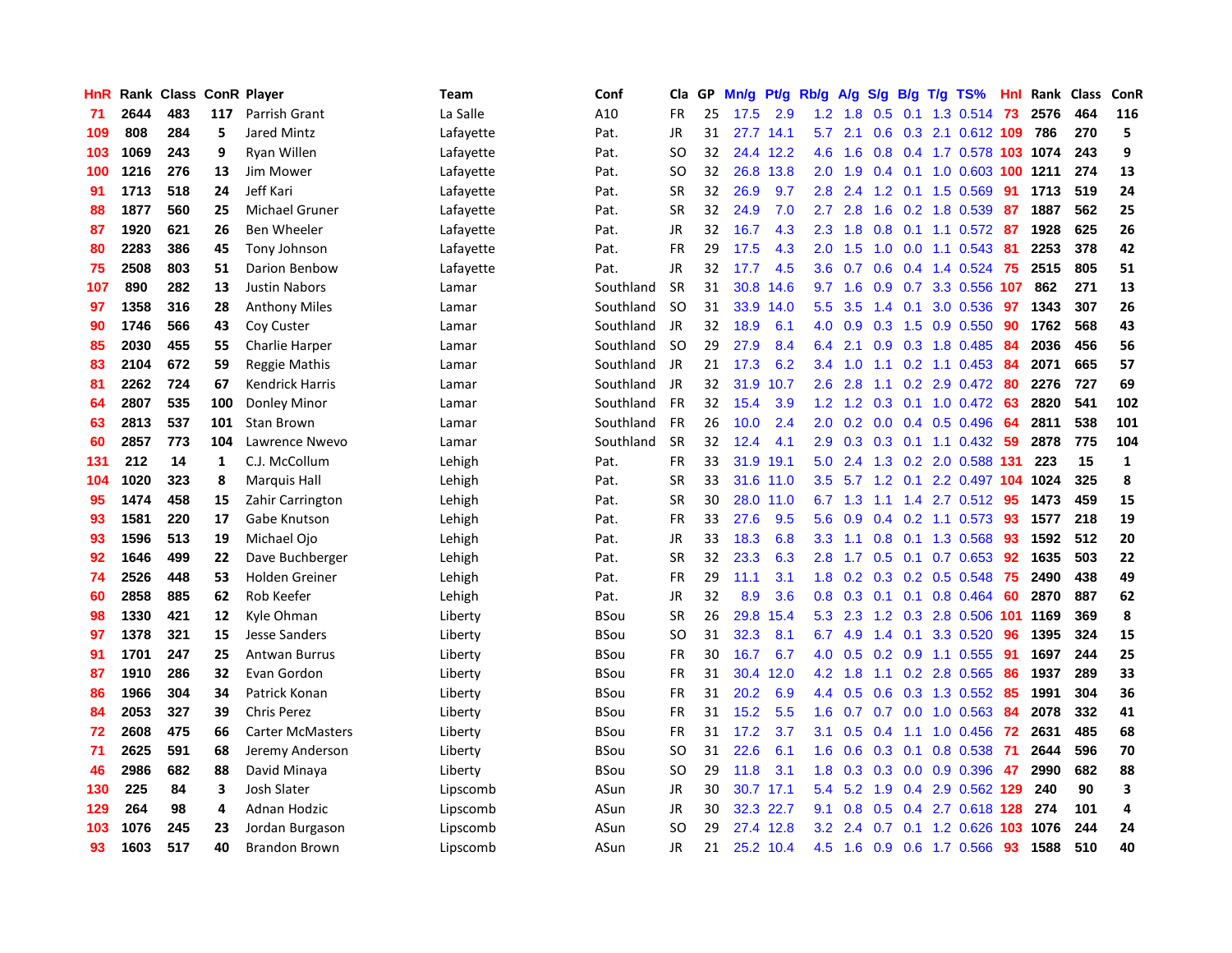| HnR |      | Rank Class ConR Player |                |                        | Team                | Conf        | Cla           | <b>GP</b> | Mn/g | <b>Pt/g</b> | Rb/g             | A/g |                  |     | $S/g$ B/g T/g TS%          | Hnl | Rank | Class | ConR           |
|-----|------|------------------------|----------------|------------------------|---------------------|-------------|---------------|-----------|------|-------------|------------------|-----|------------------|-----|----------------------------|-----|------|-------|----------------|
| 79  | 2332 | 748                    | 71             | Michael Teller         | Lipscomb            | ASun        | JR            | 30        | 22.3 | 5.2         | 3.2              | 1.1 | 0.6              | 0.1 | $0.6$ 0.489                | 79  | 2354 | 756   | 72             |
| 79  | 2351 | 518                    | 73             | <b>Brian Wright</b>    | Lipscomb            | ASun        | SO            | 30        | 23.1 | 5.8         | 2.9              | 1.3 |                  |     | 0.7 0.5 1.4 0.493 78       |     | 2378 | 526   | 74             |
| 70  | 2660 | 492                    | 80             | Jacob Arnett           | Lipscomb            | ASun        | <b>FR</b>     | 29        | 18.6 | 2.7         | 2.3              | 2.4 |                  |     | $0.7$ 0.1 1.5 0.411        | -71 | 2654 | 490   | 81             |
| 70  | 2669 | 739                    | 83             | Johnny Lee             | Lipscomb            | ASun        | SR            | 19        | 17.1 | 3.5         | 1.4              | 2.8 |                  |     | 0.8 0.2 1.7 0.447 75       |     | 2513 | 704   | 79             |
| 46  | 2983 | 595                    | 96             | Zach Brown             | Lipscomb            | ASun        | <b>FR</b>     | 25        | 10.4 | 1.2         | 1.0              | 1.4 |                  |     | 0.2 0.0 1.0 0.397          | 49  | 2980 | 592   | 96             |
| 121 | 414  | 88                     | 9              | T.J. Robinson          | Long Beach St.      | <b>BWst</b> | SO            | 33        | 31.9 | 15.4        | 10.1             | 0.8 | 0.6              |     | 0.1 2.4 0.530 120          |     | 426  | 92    | 8              |
| 113 | 667  | 156                    | 13             | Larry Anderson         | Long Beach St.      | BWst        | SO            | 33        | 30.8 | 11.8        | 4.3              | 2.9 | 1.9              |     | 0.4 2.8 0.522              | 112 | 674  | 160   | 14             |
| 108 | 844  | 188                    | 14             | Casper Ware            | Long Beach St.      | <b>BWst</b> | SO            | 33        | 33.2 | 11.9        | 3.2              | 4.8 |                  |     | 2.1 0.2 3.1 0.477 108      |     | 853  | 193   | 15             |
| 107 | 906  | 308                    | 16             | <b>Greg Plater</b>     | Long Beach St.      | <b>BWst</b> | JR            | 33        | 21.1 | 9.1         | 2.2              | 1.3 | 0.8              |     | 0.2 0.9 0.557 106          |     | 915  | 311   | 17             |
| 100 | 1214 | 275                    | 25             | Eugene Phelps          | Long Beach St.      | <b>BWst</b> | <sub>SO</sub> | 33        | 23.9 | 8.1         | 5.3              | 0.7 |                  |     | 0.7 0.8 1.8 0.541 100 1214 |     |      | 275   | 26             |
| 92  | 1645 | 498                    | 42             | <b>Stephan Gilling</b> | Long Beach St.      | <b>BWst</b> | <b>SR</b>     | 33        | 28.3 | 9.4         | 1.7 <sub>z</sub> | 0.8 |                  |     | $0.6$ 0.1 1.0 0.500        | 92  | 1645 | 505   | 42             |
| 86  | 1976 | 589                    | 52             | Arturas Lazdauskas     | Long Beach St.      | <b>BWst</b> | <b>SR</b>     | 28        | 16.3 | 2.7         | 2.8              | 1.3 |                  |     | 0.9 0.4 1.1 0.524 87       |     | 1926 | 574   | 51             |
| 109 | 797  | 251                    | 7              | Jaytornah Wisseh       | Long Island U.      | <b>NEC</b>  | <b>SR</b>     | 29        | 36.0 | 17.6        | 4.2              | 5.7 | 1.6              |     | 0.0 4.2 0.511 111          |     | 732  | 233   | 5              |
| 92  | 1668 | 537                    | 24             | Kyle Johnson           | Long Island U.      | <b>NEC</b>  | JR            | 31        | 30.3 | 11.5        | 6.6              | 1.1 | 1.0              |     | 0.3 1.3 0.500              | -91 | 1678 | 539   | 25             |
| 81  | 2228 | 495                    | 51             | Michael Culpo          | Long Island U.      | <b>NEC</b>  | <sub>SO</sub> | 31        | 24.0 | 7.7         | 2.8              | 1.0 | 0.5              |     | $0.0$ 0.9 0.604            | -81 | 2243 | 500   | 49             |
| 81  | 2263 | 725                    | 53             | David Hicks            | Long Island U.      | <b>NEC</b>  | JR            | 31        | 31.5 | 9.9         | 4.8              | 1.1 | 1.0              |     | $0.1$ 1.3 0.510            | -80 | 2267 | 723   | 52             |
| 80  | 2317 | 396                    | 56             | Jamal Olasewere        | Long Island U.      | <b>NEC</b>  | FR            | 31        | 25.2 | 8.6         | 6.8              | 0.7 | 0.9              |     | 0.9 2.5 0.475              | 79  | 2331 | 392   | 57             |
| 78  | 2377 | 411                    | 60             | Kenny Onyechi          | Long Island U.      | <b>NEC</b>  | <b>FR</b>     | 31        | 25.4 | 8.1         | 4.7              | 0.2 | 0.4              |     | 2.1 2.0 0.470              | 78  | 2394 | 414   | 60             |
| 65  | 2779 | 630                    | 89             | Arnold Mayorga         | Long Island U.      | <b>NEC</b>  | SO            | 31        | 20.1 | 4.0         | 3.1              | 0.6 |                  |     | 0.3 0.3 0.7 0.426          | 65  | 2785 | 637   | 87             |
| 103 | 1057 | 333                    | $\overline{7}$ | Dana Smith             | Longwood            | Ind.        | <b>SR</b>     | 31        |      | 31.8 18.2   | 7.2              | 2.5 |                  |     | 1.0 0.5 3.0 0.549 103 1050 |     |      | 332   | $\overline{7}$ |
| 100 | 1211 | 273                    | 10             | Antwan Carter          | Longwood            | Ind.        | <sub>SO</sub> | 31        | 25.1 | 14.6        | 8.5              | 0.8 | 0.8              |     | 0.6 2.3 0.540 100 1194     |     |      | 271   | 10             |
| 76  | 2477 | 793                    | 29             | Earl Gee               | Longwood            | Ind.        | JR            | 31        | 11.6 | 3.1         | 1.1              | 1.7 | 0.7              |     | $0.0$ 1.4 0.594            | 76  | 2469 | 789   | 29             |
| 76  | 2482 | 795                    | 30             | Aaron Mitchell         | Longwood            | Ind.        | JR            | 31        | 28.1 | 9.0         | 3.5              | 3.3 | 0.9              |     | 0.3 2.5 0.480              | 75  | 2474 | 793   | 30             |
| 75  | 2504 | 702                    | 32             | Kevin Swecker          | Longwood            | Ind.        | <b>SR</b>     | 31        | 29.8 | 8.6         | 2.1              | 2.4 | 1.2              |     | $0.1$ 1.1 0.485            | 75  | 2501 | 703   | 31             |
| 73  | 2578 | 576                    | 34             | Martiz Washington      | Longwood            | Ind.        | <sub>SO</sub> | 31        | 22.3 | 8.3         | 2.3              | 1.9 | 0.8              |     | 0.0 1.3 0.484              | 73  | 2585 | 581   | 35             |
| 72  | 2597 | 722                    | 35             | <b>Billy Robinson</b>  | Longwood            | Ind.        | <b>SR</b>     | 31        | 19.5 | 6.3         | 4.3              | 0.5 | 0.6              |     | $0.5$ 1.4 0.521            | 72  | 2612 | 725   | 36             |
| 70  | 2685 | 743                    | 42             | E.J. Dawson            | Longwood            | Ind.        | SR            | 31        | 26.0 | 3.8         | 1.8              | 3.5 |                  |     | 1.0 0.2 1.9 0.448 70       |     | 2684 | 743   | 41             |
| 132 | 195  | 75                     | 5              | Magnum Rolle           | Louisiana Tech      | <b>WAC</b>  | <b>SR</b>     | 34        |      | 30.1 13.9   | 8.4              | 0.8 |                  |     | 0.8 2.1 2.0 0.537 132 207  |     |      | 79    | 6              |
| 124 | 351  | 122                    | 11             | Kyle Gibson            | Louisiana Tech      | <b>WAC</b>  | <b>SR</b>     | 31        | 34.4 | 18.4        | 3.9              | 3.0 | 0.9 <sub>0</sub> |     | 0.1 2.4 0.549 126 311      |     |      | 111   | 9              |
| 115 | 570  | 187                    | 20             | Jamel Guyton           | Louisiana Tech      | <b>WAC</b>  | <b>SR</b>     | 35        |      | 31.2 12.0   | 3.8              | 2.1 | 1.6              |     | 0.4 1.5 0.563 114          |     | 606  | 201   | 21             |
| 108 | 850  | 189                    | 26             | Olu Ashaolu            | Louisiana Tech      | <b>WAC</b>  | <b>SO</b>     | 35        |      | 28.0 10.7   | 8.1              | 1.1 | 0.7              |     | 0.2 2.3 0.530 107          |     | 886  | 204   | 26             |
| 104 | 1013 | 343                    | 32             | DeAndre Brown          | Louisiana Tech      | <b>WAC</b>  | JR            | 35        | 32.6 | 10.6        | 2.9              | 3.4 | 0.9              |     | 0.0 2.7 0.498 103          |     | 1049 | 355   | 31             |
| 93  | 1617 | 493                    | 51             | David Jackson          | Louisiana Tech      | <b>WAC</b>  | <b>SR</b>     | 34        | 22.1 | 5.4         | 4.1              | 0.6 |                  |     | 0.4 0.5 1.0 0.520          | 92  | 1622 | 497   | 50             |
| 83  | 2146 | 479                    | 61             | Anson Bartlett         | Louisiana Tech      | <b>WAC</b>  | <b>SO</b>     | 29        | 10.8 | 2.0         | 1.0              | 0.6 | 1.0              |     | 0.0 0.6 0.475              | 83  | 2115 | 473   | 61             |
| 77  | 2426 | 422                    | 65             | Darius Redding         | Louisiana Tech      | <b>WAC</b>  | <b>FR</b>     | 27        | 10.7 | 2.4         | 1.7              | 0.4 | 0.6              |     | $0.1$ 0.7 0.467            | 78  | 2374 | 411   | 64             |
| 136 | 159  | 60                     | 1              | Tyren Johnson          | Louisiana-Lafayette | Sun Belt    | <b>SR</b>     | 30        |      | 36.1 17.9   | 8.0              | 3.3 | 1.8              |     | 1.5 3.6 0.559 135          |     | 176  | 68    | $\overline{2}$ |
| 96  | 1430 | 439                    | 36             | Randell Daigle         | Louisiana-Lafayette | Sun Belt    | SR            | 30        | 30.2 | 11.5        | 2.9              | 2.3 | 1.3              |     | $0.1$ 1.8 $0.566$          | 95  | 1453 | 450   | 38             |
| 90  | 1771 | 530                    | 56             | Lamar Roberson         | Louisiana-Lafayette | Sun Belt    | <b>SR</b>     | 25        | 18.2 | 5.0         | 2.9              | 1.5 | 1.0              | 0.6 | 1.1 0.482                  | 89  | 1767 | 535   | 56             |
| 88  | 1835 | 550                    | 58             | <b>Ryan McCov</b>      | Louisiana-Lafayette | Sun Belt    | SR            | 15        | 16.8 | 4.5         | 1.8              | 2.0 | 1.0              |     | 0.0 1.3 0.540              | 89  | 1821 | 549   | 58             |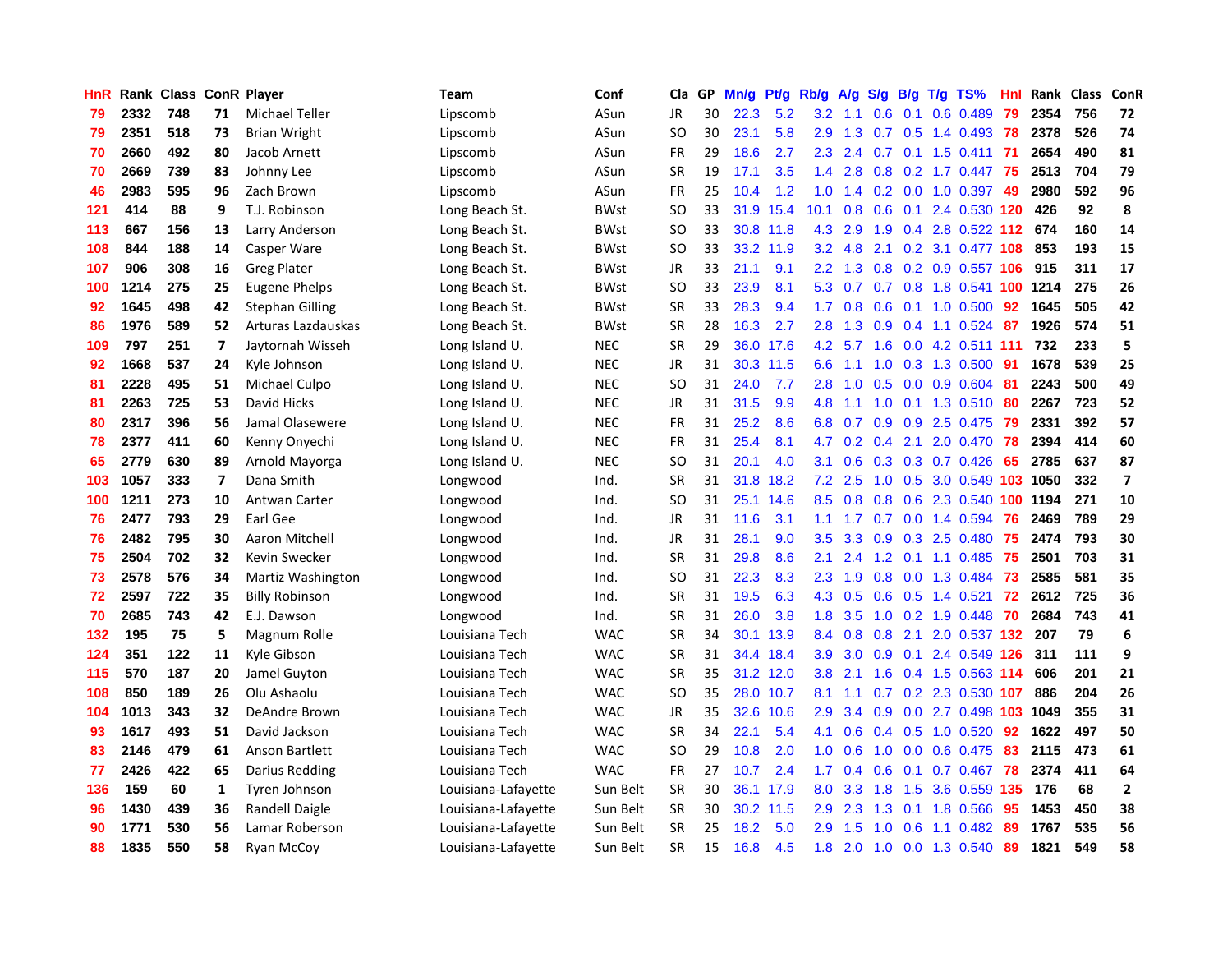| HnR |      | Rank Class ConR Player |     |                          | Team                | Conf        | Cla       | GP | Mn/g | Pt/g      | Rb/g             | A/g              | S/g           |     | $B/g$ T/g TS%              | Hnl |      | Rank Class | ConR |
|-----|------|------------------------|-----|--------------------------|---------------------|-------------|-----------|----|------|-----------|------------------|------------------|---------------|-----|----------------------------|-----|------|------------|------|
| 86  | 1958 | 631                    | 67  | Chris Gradnigo           | Louisiana-Lafayette | Sun Belt    | <b>JR</b> | 27 | 27.1 | 14.0      | 3.9              | 0.5              | 0.4           | 0.3 | 2.1 0.510                  | 86  | 1962 | 636        | 67   |
| 81  | 2239 | 713                    | 80  | <b>Travis Bureau</b>     | Louisiana-Lafayette | Sun Belt    | JR        | 29 | 24.0 | 6.2       | 3.3              | 1.0              |               |     | 0.7 0.4 1.6 0.536          | -81 | 2241 | 711        | 79   |
| 76  | 2479 | 794                    | 89  | <b>Colby Batiste</b>     | Louisiana-Lafayette | Sun Belt    | JR        | 30 | 17.1 | 3.5       | 3.7              |                  |               |     | 0.2 0.2 1.0 0.9 0.583 75   |     | 2503 | 799        | 93   |
| 76  | 2483 | 436                    | 90  | Raymone Andrews          | Louisiana-Lafayette | Sun Belt    | FR        | 25 | 21.9 | 3.2       | 1.9              | 1.4              |               |     | 1.1 0.2 0.5 0.465 77       |     | 2403 | 418        | 88   |
| 71  | 2649 | 486                    | 100 | Javan Mitchell           | Louisiana-Lafayette | Sun Belt    | FR        | 27 | 9.4  | 2.8       | 2.0              | 0.2              | 0.0           |     | $0.4$ 0.4 0.458            | -71 | 2652 | 489        | 101  |
| 48  | 2976 | 791                    | 114 | <b>Willie Lago</b>       | Louisiana-Lafayette | Sun Belt    | <b>SR</b> | 29 | 11.1 | 2.3       | 0.5              | 0.8              | 0.1           |     | $0.1$ 0.5 0.382            | 48  | 2981 | 793        | 114  |
| 102 | 1091 | 344                    | 23  | <b>Dynile Forbes</b>     | Louisiana-Monroe    | Sun Belt    | <b>SR</b> | 31 |      | 30.9 12.3 | 4.0              | 1.0              |               |     | 1.4 0.2 1.4 0.570 100 1212 |     |      | 385        | 26   |
| 102 | 1117 | 375                    | 24  | <b>Tommie Sykes</b>      | Louisiana-Monroe    | Sun Belt    | JR        | 31 | 22.3 | 10.4      | 5.3              | 0.5              | 0.6           |     | 0.1 2.2 0.608              | 99  | 1245 | 415        | 28   |
| 94  | 1549 | 498                    | 45  | <b>Rudy Turner</b>       | Louisiana-Monroe    | Sun Belt    | JR        | 31 | 23.3 | 8.8       | 5.5              | 0.2              | 0.3           |     | 1.4 2.2 0.573              | -91 | 1676 | 538        | 48   |
| 93  | 1619 | 494                    | 49  | <b>Tony Hooper</b>       | Louisiana-Monroe    | Sun Belt    | <b>SR</b> | 28 | 28.8 | 11.3      | 3.9              | 2.6              |               |     | 1.7 0.2 3.1 0.496          | 91  | 1685 | 514        | 49   |
| 86  | 1948 | 297                    | 66  | Colby Carr               | Louisiana-Monroe    | Sun Belt    | FR        | 25 | 17.1 | 4.9       | 2.8              |                  |               |     | 1.4 0.8 0.2 1.6 0.478 84   |     | 2051 | 325        | 75   |
| 85  | 2032 | 653                    | 75  | Lawrence Gilbert         | Louisiana-Monroe    | Sun Belt    | JR        | 31 | 25.5 | 9.6       | 4.5              | 0.7              |               |     | 0.7 0.1 1.7 0.497 82       |     | 2160 | 688        | 77   |
| 76  | 2448 | 694                    | 87  | Jarvis Hill              | Louisiana-Monroe    | Sun Belt    | <b>SR</b> | 19 | 19.6 | 5.4       | 1.3              | 1.0              | 0.8           |     | 0.0 1.5 0.644              | 77  | 2416 | 690        | 89   |
| 66  | 2766 | 759                    | 107 | Kenneth Averette         | Louisiana-Monroe    | Sun Belt    | <b>SR</b> | 11 | 24.1 | 6.5       | 1.8              | 1.8              | 0.6           |     | $0.0$ 1.6 $0.490$          | -74 | 2529 | 708        | 96   |
| 57  | 2904 | 661                    | 112 | <b>Brandon Williams</b>  | Louisiana-Monroe    | Sun Belt    | <b>SO</b> | 12 | 21.6 | 2.3       | 1.8              | 2.7              |               |     | $0.7$ $0.0$ 1.4 $0.380$    | 68  | 2725 | 624        | 105  |
| 51  | 2961 | 910                    | 113 | <b>Warren Fuselier</b>   | Louisiana-Monroe    | Sun Belt    | JR        | 23 | 18.4 | 3.6       | 0.9 <sub>0</sub> | 1.6              | 0.6           |     | $0.0$ 1.9 $0.405$          | -57 | 2920 | 896        | 113  |
| 134 | 176  | 34                     | 20  | Samardo Samuels          | Louisville          | ВE          | <b>SO</b> | 33 | 29.3 | 15.3      | 7.0              | 1.2              | 0.6           | 1.1 | 2.5 0.569 134              |     | 187  | 38         | 22   |
| 129 | 250  | 92                     | 29  | <b>Edgar Sosa</b>        | Louisville          | <b>BE</b>   | <b>SR</b> | 33 | 27.5 | 13.1      | 2.1              | 4.5              | 0.9           | 0.1 | 2.7 0.566 129              |     | 250  | 90         | 27   |
| 127 | 301  | 64                     | 37  | <b>Terrence Jennings</b> | Louisville          | ВE          | <b>SO</b> | 32 | 13.2 | 5.1       | $3.4^{\circ}$    | 0.4              | 0.6           |     | 1.3 0.7 0.607 127          |     | 290  | 62         | 34   |
| 117 | 519  | 52                     | 55  | Rakeem Buckles           | Louisville          | <b>BE</b>   | <b>FR</b> | 32 | 11.3 | 3.8       | $3.4^{\circ}$    | 0.5              |               |     | 0.4 0.2 0.8 0.568 117      |     | 524  | 52         | 58   |
| 116 | 568  | 197                    | 59  | <b>Preston Knowles</b>   | Louisville          | ВE          | <b>JR</b> | 31 | 20.1 | 7.2       | 3.1              | 2.3              |               |     | 1.1 0.1 1.4 0.465 115      |     | 572  | 199        | 62   |
| 112 | 685  | 218                    | 75  | Jerry Smith              | Louisville          | <b>BE</b>   | <b>SR</b> | 31 | 24.1 | 8.3       | 3.2              | 1.9              | $1.4^{\circ}$ |     | 0.3 1.6 0.507 113          |     | 667  | 217        | 72   |
| 112 | 686  | 164                    | 76  | Jared Swopshire          | Louisville          | ВE          | <b>SO</b> | 33 | 25.0 | 7.5       | 6.1              | 1.3              | 0.7           |     | 0.4 1.3 0.501 112          |     | 691  | 163        | 75   |
| 112 | 690  | 74                     | 77  | Peyton Siva              | Louisville          | <b>BE</b>   | FR        | 31 | 11.3 | 3.9       | 0.8              | 1.8              | 1.0           |     | 0.1 1.5 0.553 112          |     | 687  | 70         | 74   |
| 111 | 737  | 230                    | 80  | Reginald Delk            | Louisville          | ВE          | <b>SR</b> | 32 | 21.3 | 6.4       | 2.9 <sup>°</sup> | 1.0              | 0.5           |     | $0.4$ 0.6 0.619 111        |     | 736  | 234        | 79   |
| 104 | 1018 | 228                    | 99  | Kyle Kuric               | Louisville          | <b>BE</b>   | <b>SO</b> | 30 | 13.9 | 4.0       | 2.5              | 0.4              | 0.6           |     | 0.0 0.4 0.561 105          |     | 994  | 223        | 98   |
| 83  | 2109 | 343                    | 123 | Mike Marra               | Louisville          | ВE          | <b>FR</b> | 27 | 9.9  | 3.1       | 1.1              | 0.6              |               |     | $0.4$ 0.2 0.4 0.419 85     |     | 1997 | 308        | 124  |
| 112 | 682  | 162                    | 21  | <b>Walt Gibler</b>       | Loyola (IL)         | Hor.        | SO        | 30 | 22.3 | 11.3      | 5.3              | 0.4              |               |     | 0.5 0.4 1.7 0.565 111 714  |     |      | 168        | 21   |
| 107 | 898  | 287                    | 28  | Andy Polka               | Loyola (IL)         | Hor.        | <b>SR</b> | 30 | 31.2 | 7.3       | 8.9              | 3.0 <sub>2</sub> |               |     | 0.8 0.4 2.0 0.468 106      |     | 930  | 293        | 28   |
| 106 | 952  | 117                    | 30  | Ben Averkamp             | Loyola (IL)         | Hor.        | FR        | 30 | 19.0 | 6.2       | 3.7              | 0.6              |               |     | $0.5$ 1.5 0.7 0.540 105    |     | 985  | 119        | 32   |
| 101 | 1158 | 389                    | 42  | <b>Geoff McCammon</b>    | Loyola (IL)         | Hor.        | JR        | 30 | 23.8 | 10.8      | 2.1              | 0.7              | 0.6           |     | 0.2 1.0 0.565 100 1179     |     |      | 394        | 42   |
| 93  | 1594 | 511                    | 52  | <b>Terrance Hill</b>     | Loyola (IL)         | Hor.        | JR        | 30 | 30.8 | 11.4      | 4.5              | 1.9              | 0.9           |     | 0.5 2.6 0.474              | 92  | 1621 | 522        | 53   |
| 92  | 1638 | 383                    | 54  | <b>Courtney Stanley</b>  | Loyola (IL)         | Hor.        | SO        | 30 | 31.5 | 6.4       | 3.3              | 4.7              | 1.0           | 0.1 | 3.4 0.462                  | 92  | 1660 | 385        | 54   |
| 89  | 1812 | 544                    | 62  | <b>Marcus Thomas</b>     | Loyola (IL)         | Hor.        | <b>SR</b> | 30 | 15.2 | 6.0       | 1.0              | 0.4              | 0.1           |     | $0.0$ $0.5$ $0.585$        | 88  | 1844 | 552        | 64   |
| 69  | 2703 | 747                    | 83  | Aric Van Weelden         | Loyola (IL)         | Hor.        | <b>SR</b> | 19 | 21.0 | 3.4       | $2.2^{\circ}$    | 1.5              | 0.3           |     | 0.0 1.3 0.587              | 76  | 2450 | 695        | 78   |
| 102 | 1119 | 376                    | 24  | Jamal Barney             | Loyola (MD)         | MAAC        | <b>JR</b> | 24 | 23.8 | 12.6      | 4.6              | 1.5              | 0.9           |     | 0.4 2.8 0.486 104 1028     |     |      | 347        | 23   |
| 99  | 1275 | 403                    | 33  | Jawaan Wright            | Loyola (MD)         | <b>MAAC</b> | <b>SR</b> | 30 | 15.3 | 4.8       | 3.3 <sub>2</sub> | 0.6              | $0.4^{\circ}$ |     | 0.9 0.9 0.556              | 98  | 1313 | 419        | 33   |
| 98  | 1328 | 419                    | 35  | <b>Brett Harvey</b>      | Loyola (MD)         | MAAC        | SR        | 25 | 29.7 | 12.5      | $2.7^{\circ}$    | 2.1              |               |     | 0.7 0.2 1.9 0.525          | 98  | 1300 | 413        | 32   |
| 95  | 1456 | 339                    | 40  | J'hared Hall             | Loyola (MD)         | <b>MAAC</b> | <b>SO</b> | 29 | 14.5 | 5.7       | 1.5              | 0.5              |               |     | $0.5$ 0.2 0.9 0.569        | 95  | 1485 | 342        | 40   |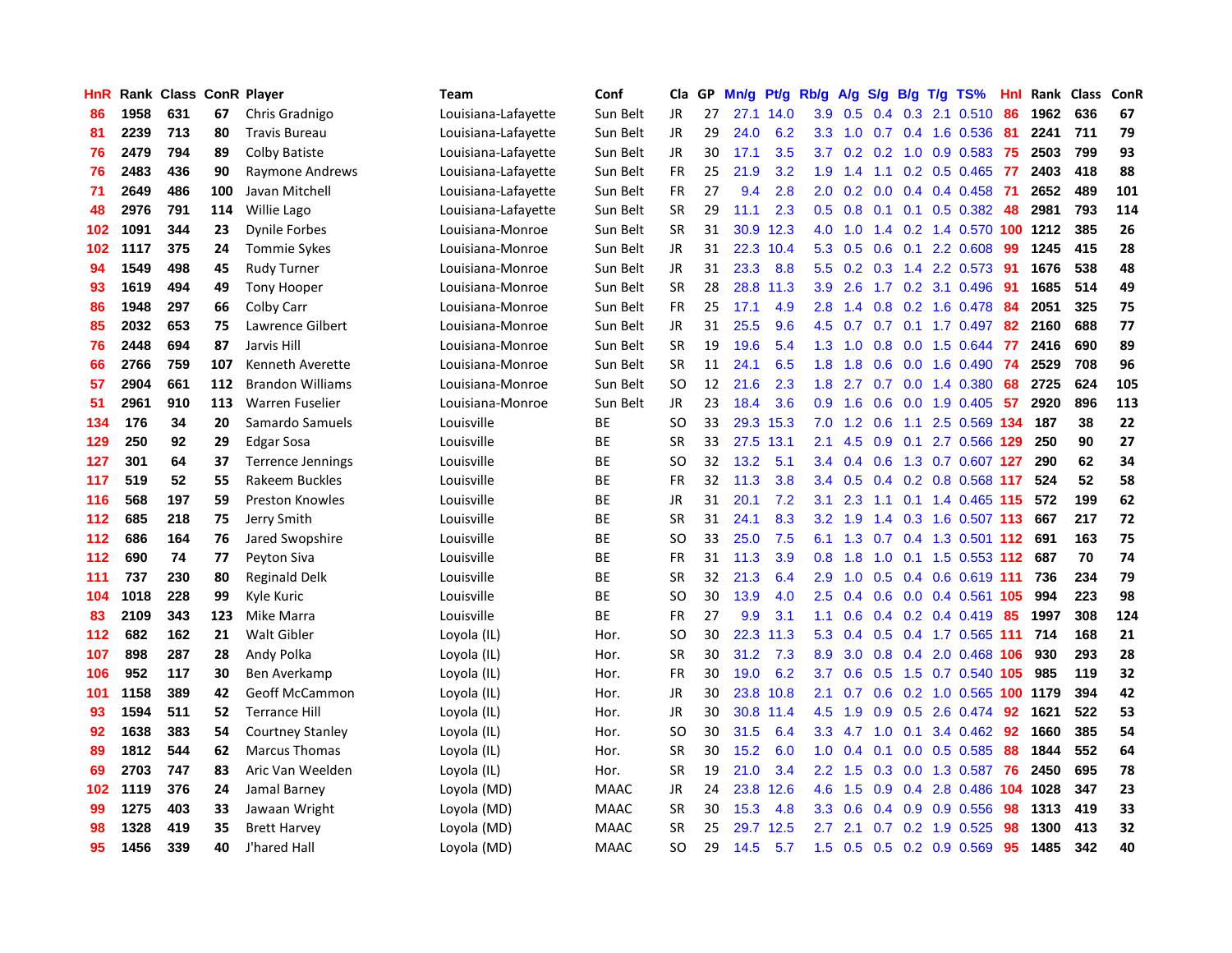| HnR |      | Rank Class ConR Player |     |                          | Team             | Conf        | Cla           | <b>GP</b> | Mn/g | <b>Pt/g</b> | Rb/g             | A/g | S/g | B/g | $T/g$ TS%                  | Hnl | Rank | <b>Class</b> | <b>ConR</b> |
|-----|------|------------------------|-----|--------------------------|------------------|-------------|---------------|-----------|------|-------------|------------------|-----|-----|-----|----------------------------|-----|------|--------------|-------------|
| 94  | 1516 | 492                    | 41  | <b>Brian Rudolph</b>     | Loyola (MD)      | <b>MAAC</b> | JR            | 29        | 27.2 | 7.3         | 2.9              | 3.7 | 1.0 |     | 0.0 2.4 0.501              | 93  | 1545 | 499          | 43          |
| 94  | 1540 | 474                    | 43  | Tony Lewis               | Loyola (MD)      | <b>MAAC</b> | <b>SR</b>     | 30        | 10.7 | 3.0         | 1.8              | 0.7 |     |     | $0.6$ 0.1 0.7 0.524        | -93 | 1564 | 483          | 44          |
| 93  | 1620 | 379                    | 49  | Shane Walker             | Loyola (MD)      | MAAC        | SO            | 30        | 29.1 | 8.7         | 6.6              | 0.9 |     |     | $0.8$ 1.5 2.1 0.475        | 92  | 1647 | 382          | 49          |
| 89  | 1787 | 260                    | 55  | Robert Olson             | Loyola (MD)      | MAAC        | FR            | 30        | 23.6 | 6.4         | 2.6              | 1.3 |     |     | 0.9 0.2 1.3 0.513          | -89 | 1823 | 268          | 58          |
| 86  | 1962 | 446                    | 59  | Anthony Winbush          | Loyola (MD)      | <b>MAAC</b> | <b>SO</b>     | 18        | 26.6 | 7.3         | 3.9              | 1.1 | 1.2 | 0.1 | 2.3 0.530                  | 89  | 1815 | 416          | 57          |
| 82  | 2178 | 358                    | 66  | Julius Brooks            | Loyola (MD)      | <b>MAAC</b> | FR            | 29        | 17.3 | 3.7         | 4.1              | 0.2 |     |     | 0.3 0.8 1.0 0.457          | 82  | 2199 | 365          | 66          |
| 126 | 313  | 112                    | 10  | Vernon Teel              | Loyola Marymount | <b>WCC</b>  | JR            | 34        | 35.1 | 15.4        | 5.3              | 5.6 | 1.8 |     | 0.6 3.5 0.556              | 124 | 348  | 122          | 11          |
| 116 | 562  | 128                    | 18  | <b>Drew Viney</b>        | Loyola Marymount | <b>WCC</b>  | SO            | 32        | 34.5 | 16.7        | 7.1              | 1.9 | 1.2 |     | 1.2 2.0 0.559 116          |     | 569  | 132          | 18          |
| 98  | 1308 | 301                    | 29  | Kevin Young              | Loyola Marymount | <b>WCC</b>  | <sub>SO</sub> | 34        |      | 30.0 10.7   | 5.3              | 1.1 | 1.1 |     | 0.9 1.4 0.574              | 97  | 1370 | 316          | 29          |
| 97  | 1389 | 182                    | 33  | <b>Ashley Hamilton</b>   | Loyola Marymount | <b>WCC</b>  | FR            | 26        | 21.1 | 8.6         | 4.5              | 0.6 |     |     | $0.3$ 1.0 1.4 0.581        | -95 | 1438 | 197          | 33          |
| 95  | 1464 | 341                    | 36  | Jarred DuBois            | Loyola Marymount | <b>WCC</b>  | <b>SO</b>     | 30        | 32.1 | 12.3        | 3.0 <sub>2</sub> | 2.5 |     |     | 1.5 0.1 1.7 0.525          | -94 | 1491 | 344          | 36          |
| 84  | 2067 | 332                    | 46  | Given Kalipinde          | Loyola Marymount | <b>WCC</b>  | FR            | 24        | 12.6 | 4.1         | 1.8              | 0.9 | 0.5 |     | $0.0$ 0.7 0.483            | 84  | 2039 | 321          | 47          |
| 83  | 2140 | 685                    | 48  | Larry Davis              | Loyola Marymount | <b>WCC</b>  | JR            | 21        | 23.3 | 8.6         | 3.2              | 1.9 | 0.9 |     | $0.2$ 2.1 $0.451$          | 87  | 1916 | 622          | 45          |
| 71  | 2643 | 598                    | 62  | LaRon Armstead           | Loyola Marymount | <b>WCC</b>  | SO            | 22        | 12.7 | 3.8         | 1.1              | 0.4 |     |     | $0.4$ 0.1 0.8 0.593        | -74 | 2562 | 574          | 61          |
| 71  | 2648 | 485                    | 63  | Alex Osborne             | Loyola Marymount | <b>WCC</b>  | <b>FR</b>     | 26        | 11.3 | 2.6         | 2.4              | 0.3 |     |     | 0.3 0.2 0.6 0.523          | 72  | 2624 | 482          | 63          |
| 62  | 2826 | 641                    | 65  | <b>Tim Diederichs</b>    | Loyola Marymount | <b>WCC</b>  | SO            | 28        | 12.1 | 2.5         | 1.8              | 0.4 | 0.3 |     | $0.0$ 0.4 0.480            | 64  | 2815 | 640          | 65          |
| 137 | 149  | 55                     | 14  | <b>Tasmin Mitchell</b>   | LSU              | <b>SEC</b>  | <b>SR</b>     | 31        | 37.3 | 16.8        | 9.4              | 1.9 | 1.3 |     | 0.5 2.2 0.501 136          |     | 160  | 58           | 15          |
| 132 | 203  | 39                     | 19  | <b>Storm Warren</b>      | LSU              | <b>SEC</b>  | <sub>SO</sub> | 31        |      | 26.7 11.8   | 7.2              | 0.4 |     |     | 1.1 1.4 1.5 0.560 131      |     | 216  | 43           | 19          |
| 95  | 1491 | 203                    | 80  | <b>Dennis Harris</b>     | LSU              | <b>SEC</b>  | <b>FR</b>     | 29        | 14.2 | 4.6         | 3.1              | 0.4 |     |     | $0.3$ 0.5 0.7 0.528        | 94  | 1488 | 203          | 79          |
| 92  | 1636 | 529                    | 86  | <b>Bo Spencer</b>        | LSU              | <b>SEC</b>  | JR            | 30        | 36.2 | 14.5        | $2.5\,$          | 2.7 |     |     | 1.0 0.2 3.3 0.462          | 92  | 1614 | 519          | 84          |
| 85  | 2031 | 456                    | 94  | <b>Chris Bass</b>        | LSU              | <b>SEC</b>  | <sub>SO</sub> | 31        | 24.0 | 2.3         | 2.3              | 3.2 | 0.8 |     | 0.2 1.3 0.374              | 84  | 2055 | 458          | 95          |
| 79  | 2337 | 400                    | 98  | Eddie Ludwig             | LSU              | <b>SEC</b>  | FR            | 30        | 12.8 | 2.3         | 2.5              | 0.6 |     |     | $0.4$ 0.1 0.6 0.443        | 79  | 2343 | 397          | 98          |
| 71  | 2634 | 593                    | 103 | Zach Kinsley             | LSU              | <b>SEC</b>  | <sub>SO</sub> | 31        | 16.0 | 3.4         | 1.3              | 0.6 | 0.3 |     | $0.2$ 0.7 0.473            | -71 | 2650 | 597          | 103         |
| 61  | 2848 | 549                    | 105 | Aaron Dotson             | LSU              | <b>SEC</b>  | FR            | 29        | 18.5 | 3.2         | 1.7              | 1.0 |     |     | $0.4$ 0.4 1.1 0.360        | 62  | 2837 | 546          | 105         |
| 56  | 2911 | 663                    | 106 | <b>Garrett Green</b>     | LSU              | <b>SEC</b>  | <sub>SO</sub> | 30        | 10.7 | 2.1         | 2.5              | 0.3 |     |     | 0.4 0.3 1.0 0.337          | 57  | 2924 | 666          | 106         |
| 105 | 980  | 329                    | 10  | Sean McNally             | Maine            | <b>AEC</b>  | JR            | 30        | 30.0 | 10.3        | 7.4              | 1.5 |     |     | 1.0 1.2 2.0 0.487 105      |     | 979  | 330          | 10          |
| 100 | 1229 | 388                    | 15  | Junior Bernal            | Maine            | <b>AEC</b>  | <b>SR</b>     | 30        | 29.4 | 8.1         | 5.7              | 3.4 |     |     | 1.3 0.2 2.2 0.448 100 1221 |     |      | 389          | 16          |
| 95  | 1484 | 201                    | 21  | Murphy Burnatowski       | Maine            | <b>AEC</b>  | FR            | 30        | 21.8 | 6.4         | 3.7              | 1.1 |     |     | 1.1 0.6 1.3 0.516          | -95 | 1468 | 202          | 20          |
| 94  | 1546 | 358                    | 22  | Gerald McLemore          | Maine            | <b>AEC</b>  | <sub>SO</sub> | 30        | 34.7 | 14.6        | $2.7^{\circ}$    | 1.3 | 1.0 |     | 0.2 1.9 0.560              | 94  | 1525 | 353          | 22          |
| 89  | 1783 | 577                    | 32  | <b>Terrance Mitchell</b> | Maine            | <b>AEC</b>  | JR            | 30        | 25.4 | 9.9         | 2.4              | 1.9 | 0.6 |     | 0.2 2.2 0.521              | 89  | 1773 | 573          | 31          |
| 88  | 1843 | 269                    | 33  | <b>Mike Allison</b>      | Maine            | <b>AEC</b>  | FR            | 30        | 12.6 | 3.5         | 2.7              | 0.3 |     |     | 0.2 0.5 0.6 0.495          | 88  | 1843 | 272          | 34          |
| 88  | 1855 | 599                    | 34  | <b>Troy Barnies</b>      | Maine            | <b>AEC</b>  | <b>JR</b>     | 30        | 24.3 | 6.3         | 5.5              | 0.8 | 0.8 |     | $0.2$ 1.9 0.512            | 88  | 1857 | 600          | 35          |
| 83  | 2137 | 476                    | 42  | <b>Andrew Rogers</b>     | Maine            | <b>AEC</b>  | <sub>SO</sub> | 30        | 11.9 | 2.2         | 1.2              | 1.6 |     |     | 0.4 0.0 1.0 0.508          | 83  | 2138 | 478          | 42          |
| 115 | 590  | 195                    | 15  | Darryl Crawford          | Manhattan        | <b>MAAC</b> | <b>SR</b>     | 31        | 33.3 | 14.8        | 6.3              | 2.2 |     |     | 1.2 0.5 2.2 0.495 114      |     | 631  | 209          | 16          |
| 111 | 720  | 250                    | 19  | <b>Rico Pickett</b>      | Manhattan        | <b>MAAC</b> | JR            | 29        |      | 31.4 17.7   | 3.9              | 1.0 |     |     | 1.3 0.2 2.0 0.512 112      |     | 698  | 237          | 18          |
| 96  | 1414 | 437                    | 39  | <b>Brandon Adams</b>     | Manhattan        | <b>MAAC</b> | <b>SR</b>     | 27        | 23.5 | 7.0         | 5.0              | 0.8 |     |     | 1.0 1.0 1.1 0.497          | -96 | 1401 | 435          | 37          |
| 94  | 1527 | 469                    | 42  | <b>Antoine Pearson</b>   | Manhattan        | <b>MAAC</b> | SR            | 31        | 23.6 | 7.9         | 2.3              | 2.1 | 1.2 |     | $0.1$ 1.3 0.477            | 93  | 1566 | 484          | 45          |
| 88  | 1838 | 551                    | 57  | Patrick Bouli            | Manhattan        | <b>MAAC</b> | <b>SR</b>     | 31        | 28.5 | 4.4         | 3.7              | 2.1 | 1.4 |     | $0.2$ 1.1 0.507            | 87  | 1882 | 561          | 59          |
| 78  | 2380 | 765                    | 69  | <b>Andrew Gabriel</b>    | Manhattan        | <b>MAAC</b> | JR            | 31        | 21.5 | 4.8         | 3.7              | 0.8 |     |     | 0.6 0.8 1.7 0.427          | 77  | 2412 | 771          | 70          |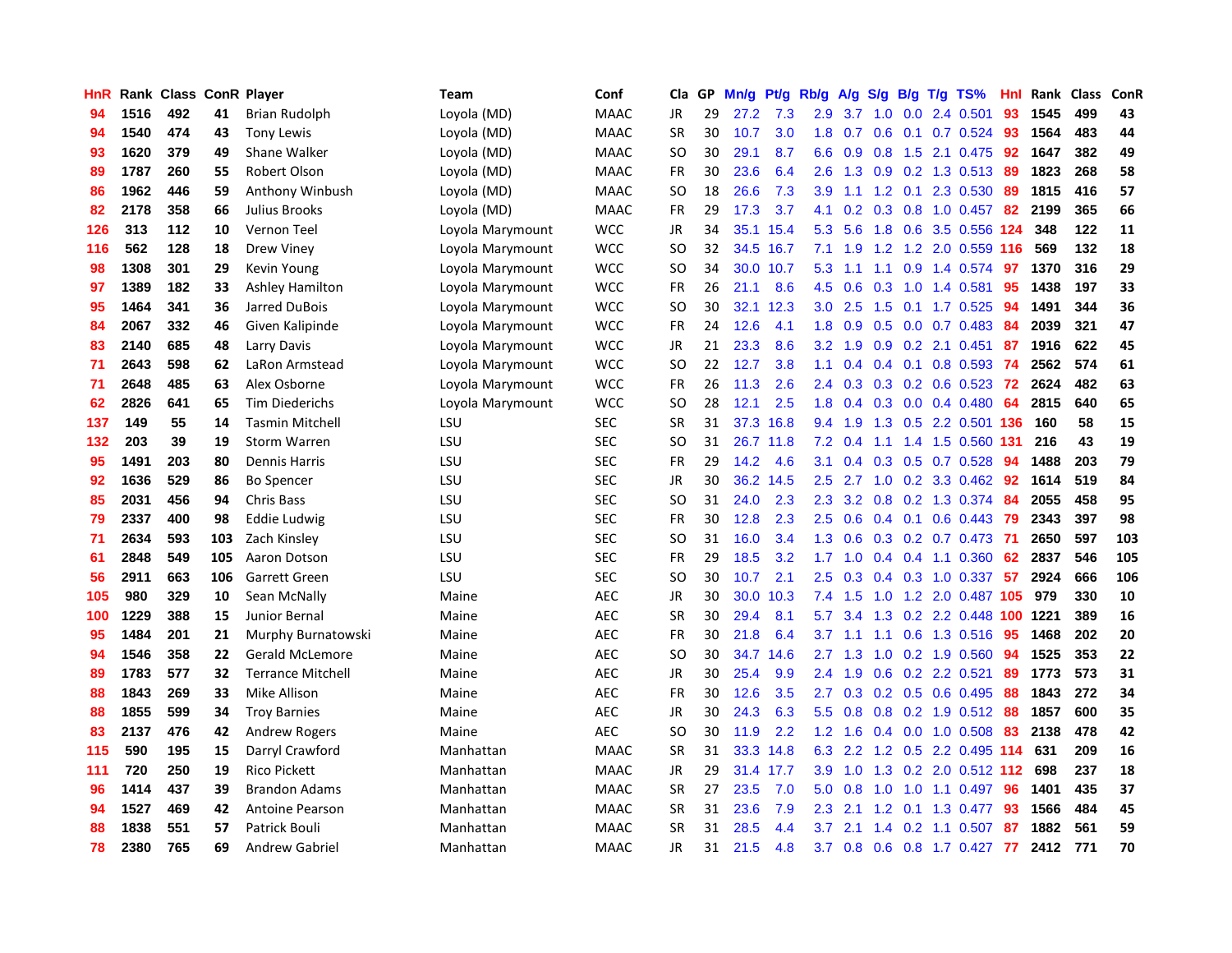| HnR              |      | Rank Class ConR Player |                          |                        | Team          | Conf        | Cla           | <b>GP</b> | Mn/g | <b>Pt/g</b> | Rb/g             | A/g | S/g              |     | $B/g$ T/g TS%              | Hnl | Rank | Class | <b>ConR</b> |
|------------------|------|------------------------|--------------------------|------------------------|---------------|-------------|---------------|-----------|------|-------------|------------------|-----|------------------|-----|----------------------------|-----|------|-------|-------------|
| 76               | 2449 | 781                    | 72                       | Laurence Jolicoeur     | Manhattan     | <b>MAAC</b> | JR            | 28        | 17.8 | 4.3         | 3.2              | 0.2 | 0.4              | 0.6 | $0.6$ 0.452                | -77 | 2436 | 777   | 72          |
| 92               | 1667 | 237                    | 51                       | Devin Price            | Marist        | <b>MAAC</b> | FR            | 30        | 25.5 | 9.1         | 1.9              | 2.6 |                  |     | 0.8 0.0 1.9 0.495 91       |     | 1708 | 248   | 52          |
| 91               | 1726 | 557                    | 53                       | Daye Kaba              | Marist        | <b>MAAC</b> | JR            | 28        | 27.1 | 8.7         | 5.0              | 1.6 |                  |     | $0.8$ 0.3 1.9 0.476        | -91 | 1688 | 542   | 51          |
| 76               | 2451 | 782                    | 73                       | Korey Bauer            | Marist        | <b>MAAC</b> | JR            | 30        | 30.0 | 7.8         | 6.5              | 0.5 |                  |     | 0.4 0.3 1.7 0.484          | -75 | 2484 | 794   | 74          |
| 75               | 2486 | 437                    | 74                       | Dorvell Carter         | Marist        | <b>MAAC</b> | <b>FR</b>     | 30        | 12.4 | 2.6         | 1.9              | 0.1 |                  |     | 0.4 0.2 0.5 0.534          | 75  | 2519 | 446   | 75          |
| 74               | 2543 | 451                    | 76                       | Sam Prescott           | Marist        | <b>MAAC</b> | FR            | 18        | 22.3 | 7.5         | 2.1              | 0.8 | 0.6              |     | 0.2 1.8 0.508              | 73  | 2565 | 458   | 76          |
| 73               | 2573 | 462                    | 77                       | Candon Rusin           | Marist        | <b>MAAC</b> | <b>FR</b>     | 30        | 29.2 | 9.5         | 1.3              | 1.0 | 0.6              |     | 0.1 2.4 0.584              | 72  | 2613 | 478   | 78          |
| 68               | 2730 | 510                    | 80                       | Rob Johnson            | Marist        | <b>MAAC</b> | FR            | 30        | 23.0 | 6.6         | 3.2              | 1.1 | 0.6              |     | 0.3 1.4 0.392              | 67  | 2753 | 515   | 80          |
| 58               | 2894 | 892                    | 81                       | Dejuan Goodwin         | Marist        | <b>MAAC</b> | JR            | 20        | 23.2 | 5.1         | 2.5              | 1.3 | 0.6              |     | $0.1$ 1.9 0.423            | 63  | 2828 | 876   | 81          |
| 55               | 2925 | 785                    | 82                       | Javon Parris           | Marist        | <b>MAAC</b> | <b>SR</b>     | 27        | 13.5 | 1.9         | 2.5              | 0.8 |                  |     | 0.4 0.1 1.1 0.362 56       |     | 2935 | 787   | 85          |
| 146              | 82   | 28                     | 8                        | Lazar Hayward          | Marquette     | ВE          | <b>SR</b>     | 34        | 32.3 | 18.1        | 7.5              | 1.5 |                  |     | 1.9 0.5 2.0 0.533 146      |     | 89   | 30    | 10          |
| 145              | 88   | 38                     | 10                       | Jimmy Butler           | Marquette     | ВE          | JR            | 34        | 34.3 | 14.7        | 6.4              | 2.0 |                  |     | 1.3 0.6 1.1 0.622 144      |     | 93   | 40    | 12          |
| 115              | 585  | 135                    | 62                       | Darius Johnson-Odom    | Marquette     | <b>BE</b>   | <sub>SO</sub> | 34        | 29.7 | 13.0        | 2.6              | 2.4 | 0.9 <sub>0</sub> |     | 0.2 2.0 0.579 115          |     | 597  | 137   | 65          |
| 115              | 599  | 200                    | 64                       | <b>Maurice Acker</b>   | Marquette     | ВE          | <b>SR</b>     | 34        | 29.2 | 8.7         | 1.8              | 3.7 |                  |     | 1.2 0.0 1.2 0.573 114      |     | 612  | 204   | 66          |
| 112              | 678  | 217                    | 73                       | David Cubillan         | Marquette     | ВE          | <b>SR</b>     | 34        | 31.3 | 6.8         | 1.9              | 2.7 | 0.8              |     | 0.0 1.0 0.605              | 112 | 695  | 224   | 76          |
| 112              | 694  | 237                    | 78                       | Joe Fulce              | Marquette     | ВE          | JR            | 34        | 11.7 | 3.5         | 3.1              | 0.3 |                  |     | $0.4$ 0.3 0.5 0.546 112    |     | 705  | 239   | 77          |
| 104              | 1007 | 341                    | 98                       | Dwight Buycks          | Marquette     | BE          | <b>JR</b>     | 32        | 23.6 | 6.3         | 3.0 <sub>2</sub> | 2.1 | 1.2              |     | 0.0 1.7 0.487 105          |     | 973  | 327   | 95          |
| 137              | 144  | 10                     | $\overline{\phantom{a}}$ | Hassan Whiteside       | Marshall      | <b>CUSA</b> | <b>FR</b>     | 34        | 26.1 | 13.1        | 8.9              | 0.3 | 0.6              |     | 5.4 1.9 0.542 137          |     | 150  | 10    | 8           |
| 122              | 388  | 135                    | 14                       | <b>Tyler Wilkerson</b> | Marshall      | CUSA        | <b>SR</b>     | 33        |      | 26.3 14.0   | 7.2              | 1.0 |                  |     | 0.6 1.0 1.6 0.582 122      |     | 385  | 132   | 14          |
| 110              | 777  | 176                    | 27                       | Dago Pena              | Marshall      | <b>CUSA</b> | SO            | 31        | 18.2 | 7.3         | 2.9              | 1.8 |                  |     | 0.7 0.4 1.3 0.597 110 770  |     |      | 179   | 25          |
| 108              | 855  | 192                    | 33                       | <b>Damier Pitts</b>    | Marshall      | <b>CUSA</b> | <sub>SO</sub> | 31        | 27.6 | 10.4        | 2.7              |     |                  |     | 4.7 0.7 0.0 2.5 0.599 108  |     | 851  | 192   | 33          |
| 106              | 928  | 207                    | 37                       | Shaquille Johnson      | Marshall      | <b>CUSA</b> | <b>SO</b>     | 34        | 25.6 | 9.5         | 3.1              | 3.0 | 1.0              |     | 0.1 1.5 0.551 106          |     | 923  | 210   | 38          |
| 104              | 1048 | 355                    | 44                       | Antonio Haymon         | Marshall      | <b>CUSA</b> | JR            | 32        | 13.8 | 4.9         | 2.6              | 1.0 |                  |     | 0.5 0.5 0.6 0.532 103 1039 |     |      | 352   | 43          |
| 102              | 1130 | 380                    | 45                       | <b>Tirrell Baines</b>  | Marshall      | <b>CUSA</b> | JR            | 28        | 16.8 | 6.4         | 3.6              | 0.5 |                  |     | $0.4$ 0.2 0.6 0.560        | 102 | 1092 | 365   | 45          |
| 99               | 1249 | 395                    | 53                       | Chris Lutz             | Marshall      | <b>CUSA</b> | <b>SR</b>     | 34        | 26.2 | 8.7         | 1.9              | 1.5 | 0.7              |     | $0.1$ 1.1 0.588            | 99  | 1248 | 399   | 53          |
| 94               | 1504 | 467                    | 68                       | Darryl Merthie         | Marshall      | <b>CUSA</b> | <b>SR</b>     | 34        | 16.1 | 4.3         | 1.7              | 2.5 | 1.1              |     | 0.0 1.3 0.438              | 94  | 1501 | 466   | 68          |
| 164              | 17   | 9                      | 3                        | Greivis Vasquez        | Maryland      | <b>ACC</b>  | <b>SR</b>     | 33        |      | 33.9 19.6   | 4.6              |     |                  |     | 6.3 1.7 0.4 3.4 0.545 163  |     | 20   | 10    | 3           |
| 129              | 241  | 49                     | 27                       | Sean Mosley            | Maryland      | <b>ACC</b>  | <sub>SO</sub> | 32        |      | 27.7 10.1   | 5.1              | 2.6 |                  |     | 1.4 0.4 1.7 0.593 129      |     | 244  | 50    | 27          |
| 127              | 291  | 105                    | 31                       | <b>Eric Hayes</b>      | Maryland      | <b>ACC</b>  | <b>SR</b>     | 33        | 30.7 | 11.3        | 2.5              | 4.0 | 0.9              |     | 0.3 1.6 0.649 127          |     | 302  | 108   | 32          |
| 125              | 332  | 28                     | 33                       | Jordan Williams        | Maryland      | <b>ACC</b>  | <b>FR</b>     | 33        | 24.8 | 9.6         | 8.6              | 0.2 |                  |     | 0.7 1.0 0.9 0.515 124      |     | 337  | 29    | 33          |
| 122              | 387  | 134                    | 37                       | Landon Milbourne       | Maryland      | <b>ACC</b>  | <b>SR</b>     | 33        | 29.6 | 12.7        | 4.9              | 0.8 | 1.1              |     | 1.2 1.5 0.540 122          |     | 401  | 137   | 38          |
| 111              | 735  | 81                     | 68                       | James Padgett          | Maryland      | <b>ACC</b>  | <b>FR</b>     | 28        | 9.5  | 3.0         | 2.8              | 0.2 | 0.2              |     | 0.3 0.3 0.494 111          |     | 734  | 80    | 67          |
| 110              | 783  | 273                    | 70                       | <b>Cliff Tucker</b>    | Maryland      | <b>ACC</b>  | JR            | 32        | 14.8 | 5.7         | 1.7              | 0.8 | 0.5              |     | 0.3 0.8 0.565 109          |     | 790  | 272   | 71          |
| 109              | 798  | 279                    | 72                       | <b>Adrian Bowie</b>    | Maryland      | <b>ACC</b>  | <b>JR</b>     | 33        | 15.7 | 4.8         | 2.1              | 1.5 | 0.8              |     | 0.2 0.8 0.497 109          |     | 817  | 282   | 72          |
| 92               | 1628 | 525                    | 96                       | Dino Gregory           | Maryland      | <b>ACC</b>  | JR            | 25        | 20.0 | 4.2         | 3.4              | 0.4 |                  |     | $0.4$ 1.0 0.6 0.493        | -99 | 1265 | 423   | 90          |
| 128              | 277  | 98                     | 22                       | <b>Ricky Harris</b>    | Massachusetts | A10         | <b>SR</b>     | 31        | 31.2 | 19.8        | 3.5              | 2.9 |                  |     | 1.3 0.1 3.6 0.525 128      |     | 262  | 92    | 20          |
| 106              | 956  | 118                    | 56                       | <b>Terrell Vinson</b>  | Massachusetts | A10         | FR            | 32        | 25.0 | 9.6         | 5.4              | 0.9 | 0.6              |     | 0.6 1.7 0.534 105          |     | 986  | 120   | 59          |
| 104              | 1040 | 328                    | 63                       | <b>Anthony Gurley</b>  | Massachusetts | A10         | <b>SR</b>     | 32        | 24.9 | 13.6        | 4.2              | 1.0 | 0.4              | 0.1 | 2.2 0.498 103              |     | 1061 | 334   | 65          |
| 102 <sub>1</sub> | 1108 | 255                    | 68                       | Sean Carter            | Massachusetts | A10         | SO            | 32        | 24.4 | 5.1         | 7.1              | 0.9 | 0.6              |     | 1.3 1.3 0.491 101 1135     |     |      | 262   | 71          |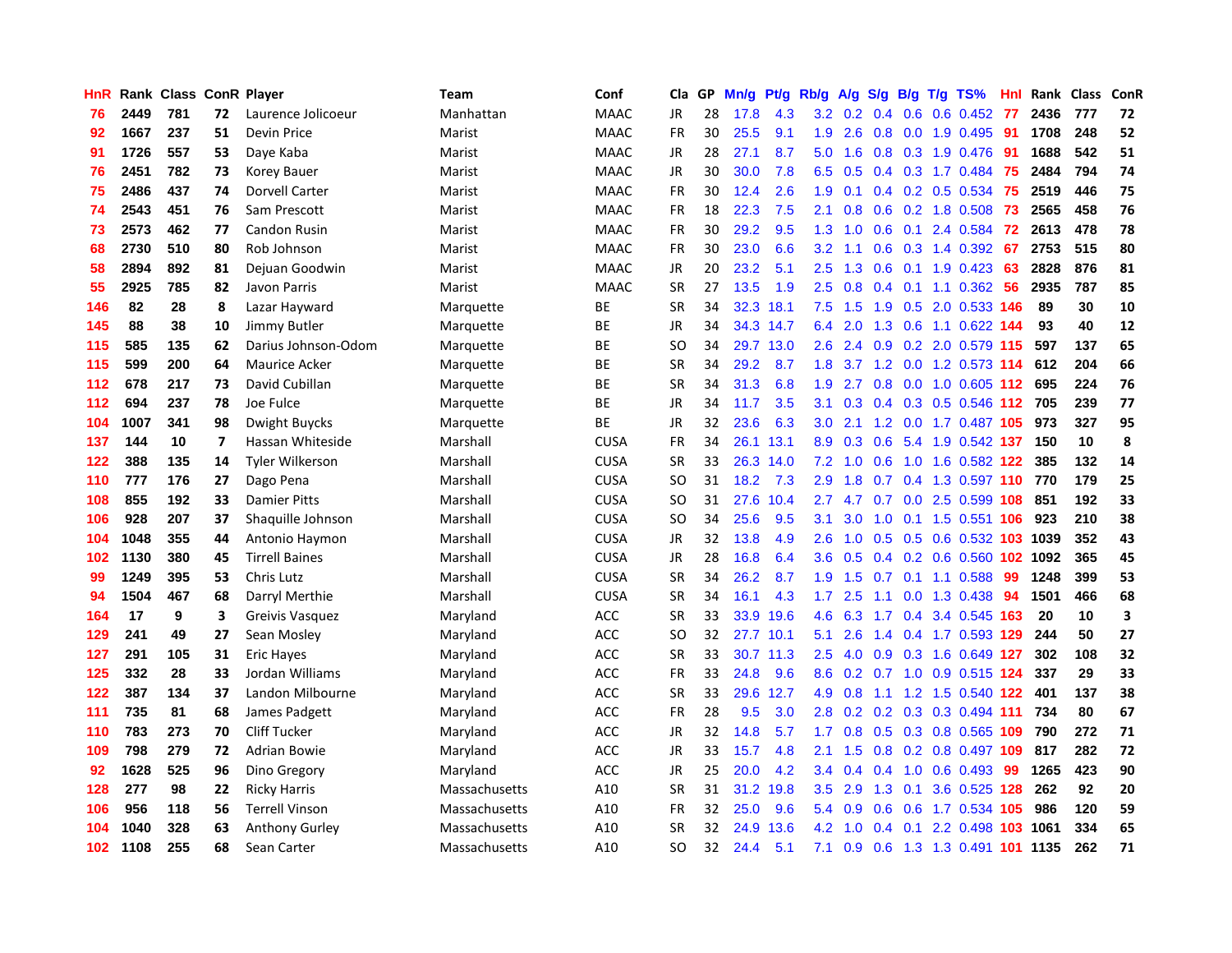| HnR |      | Rank Class ConR Player |     |                        | Team              | Conf        | Cla           | GP | Mn/g | <b>Pt/g</b> | Rb/g             | A/g | S/g           |                 | $B/g$ T/g TS%             | Hnl | Rank | Class | ConR |
|-----|------|------------------------|-----|------------------------|-------------------|-------------|---------------|----|------|-------------|------------------|-----|---------------|-----------------|---------------------------|-----|------|-------|------|
| 100 | 1238 | 153                    | 75  | <b>Freddie Riley</b>   | Massachusetts     | A10         | FR            | 28 | 19.3 | 9.3         | 2.0              | 0.6 | 0.4           |                 | $0.0$ 0.8 0.509           | 99  | 1247 | 150   | 75   |
| 94  | 1551 | 216                    | 92  | Javorn Farrell         | Massachusetts     | A10         | FR            | 29 | 17.5 | 4.6         | 3.6              |     |               |                 | 1.4 0.9 0.3 1.1 0.430 93  |     | 1552 | 216   | 93   |
| 92  | 1659 | 533                    | 96  | Hashim Bailey          | Massachusetts     | A10         | <b>JR</b>     | 27 | 12.3 | 2.5         | 4.7              | 0.1 |               |                 | $0.2$ $0.9$ $1.0$ $0.447$ | -92 | 1654 | 531   | 96   |
| 89  | 1784 | 258                    | 100 | Sampson Carter         | Massachusetts     | A10         | FR            | 32 | 15.4 | 4.3         | $3.4^{\circ}$    | 0.4 |               |                 | $0.4$ 0.4 0.9 0.463       | -89 | 1808 | 265   | 100  |
| 77  | 2430 | 779                    | 111 | Gary Correia           | Massachusetts     | A10         | JR            | 32 | 18.9 | 2.2         | 1.7              | 2.2 | 0.3           |                 | $0.1$ 0.8 0.361           | 76  | 2447 | 783   | 112  |
| 76  | 2464 | 548                    | 112 | David Gibbs            | Massachusetts     | A10         | <b>SO</b>     | 21 | 19.7 | 2.6         | 1.8              | 2.4 | 0.6           |                 | $0.1$ 1.0 0.370           | 81  | 2213 | 493   | 107  |
| 104 | 1042 | 235                    | 19  | <b>Patrick Richard</b> | McNeese St.       | Southland   | <b>SO</b>     | 30 | 30.5 | 12.8        | 5.2              | 2.8 | 1.0           |                 | $0.7$ 2.2 $0.545$         | 103 | 1064 | 239   | 19   |
| 90  | 1765 | 572                    | 45  | Stephan Martin         | McNeese St.       | Southland   | JR            | 30 | 21.8 | 9.9         | 2.0              | 1.7 |               | $1.4 \quad 0.1$ | 2.0 0.536                 | -89 | 1782 | 576   | 47   |
| 89  | 1813 | 587                    | 47  | P.J. Alawoya           | McNeese St.       | Southland   | <b>JR</b>     | 30 | 26.0 | 8.0         | 7.4              | 0.4 | 1.0           |                 | 0.7 1.0 0.504             | 88  | 1831 | 590   | 48   |
| 87  | 1929 | 577                    | 51  | <b>Will Morning</b>    | McNeese St.       | Southland   | <b>SR</b>     | 30 | 16.6 | 6.0         | 4.5              | 0.5 |               |                 | 0.7 0.3 1.2 0.519 86      |     | 1947 | 579   | 53   |
| 82  | 2188 | 643                    | 62  | Diego Kapelan          | McNeese St.       | Southland   | <b>SR</b>     | 30 | 27.0 | 12.6        | 1.9              | 1.2 |               |                 | 0.5 0.0 1.4 0.529 81      |     | 2216 | 650   | 64   |
| 81  | 2268 | 382                    | 68  | Dontae Cannon          | McNeese St.       | Southland   | <b>FR</b>     | 28 | 10.8 | 4.0         | 0.8              | 0.7 |               |                 | $0.5$ 0.0 0.9 0.572 80    |     | 2275 | 382   | 68   |
| 72  | 2602 | 825                    | 89  | C.J. Collins           | McNeese St.       | Southland   | <b>JR</b>     | 27 | 26.7 | 4.6         | 1.7 <sup>2</sup> | 3.3 | 1.0           |                 | $0.0$ 1.9 $0.387$         | -74 | 2551 | 811   | 87   |
| 72  | 2621 | 726                    | 91  | Elbryan Neal           | McNeese St.       | Southland   | <b>SR</b>     | 22 | 16.9 | 4.0         | 4.7              | 0.6 | 0.5           |                 | 0.8 1.9 0.468             | 73  | 2582 | 720   | 90   |
| 64  | 2797 | 867                    | 98  | Daniel Richard         | McNeese St.       | Southland   | JR            | 28 | 11.5 | 2.3         | 2.8              | 0.4 | 0.1           |                 | 0.5 0.7 0.464             | 64  | 2803 | 867   | 100  |
| 85  | 2039 | 657                    | 39  | Kevin White            | Md.-Eastern Shore | <b>MEAC</b> | JR            | 32 | 34.2 | 9.5         | 3.1              | 5.4 | 1.3           | 0.1             | 4.1 0.448                 | 84  | 2058 | 662   | 40   |
| 84  | 2089 | 617                    | 42  | <b>Tim Burns</b>       | Md.-Eastern Shore | <b>MEAC</b> | <b>SR</b>     | 32 |      | 33.1 11.3   | 2.6              | 1.8 | 0.9           |                 | 0.0 2.1 0.534             | 83  | 2103 | 621   | 42   |
| 83  | 2112 | 470                    | 44  | <b>Neal Pitt</b>       | Md.-Eastern Shore | <b>MEAC</b> | <sub>SO</sub> | 25 | 21.4 | 7.4         | 5.9              | 0.4 | 0.5           |                 | 0.4 1.6 0.488             | -84 | 2034 | 455   | 38   |
| 83  | 2145 | 686                    | 46  | <b>Hillary Haley</b>   | Md.-Eastern Shore | <b>MEAC</b> | JR            | 32 |      | 27.7 12.4   | 3.4              | 0.9 |               |                 | 0.8 0.4 1.8 0.452 82      |     | 2165 | 689   | 45   |
| 81  | 2255 | 501                    | 51  | <b>Tyler Hines</b>     | Md.-Eastern Shore | <b>MEAC</b> | <b>SO</b>     | 32 | 16.9 | 3.7         | 4.5              | 0.4 |               |                 | $0.3$ 0.3 0.9 0.511       | -80 | 2261 | 505   | 50   |
| 80  | 2307 | 393                    | 57  | Sean Berry             | Md.-Eastern Shore | <b>MEAC</b> | FR            | 29 | 17.5 | 5.9         | 5.7              | 0.2 |               |                 | 0.3 0.5 1.7 0.450         | 80  | 2308 | 389   | 57   |
| 75  | 2511 | 805                    | 68  | Josh Bright            | Md.-Eastern Shore | <b>MEAC</b> | JR            | 24 | 21.4 | 4.2         | 2.5              | 1.8 | 0.5           |                 | $0.0$ 1.0 0.451           | 76  | 2473 | 792   | 66   |
| 71  | 2626 | 479                    | 77  | James Cotton           | Md.-Eastern Shore | <b>MEAC</b> | <b>FR</b>     | 19 | 13.9 | 2.9         | 2.7              | 0.4 |               |                 | 0.6 0.3 0.9 0.514         | 72  | 2600 | 473   | 75   |
| 68  | 2727 | 623                    | 84  | <b>Mark Robertson</b>  | Md.-Eastern Shore | <b>MEAC</b> | <b>SO</b>     | 31 | 17.7 | 4.3         | 1.9              | 0.5 | 0.5           |                 | 0.3 0.8 0.496             | 68  | 2727 | 625   | 85   |
| 57  | 2906 | 895                    | 92  | Lyvann Obame Obame     | Md.-Eastern Shore | <b>MEAC</b> | JR            | 29 | 12.4 | 2.7         | 3.1              | 0.0 | 0.1           |                 | $0.1$ 1.0 0.456           | 57  | 2914 | 894   | 92   |
| 135 | 167  | 31                     | 9   | <b>Elliot Williams</b> | Memphis           | <b>CUSA</b> | <sub>SO</sub> | 34 |      | 33.3 17.9   | 4.0              | 3.8 |               |                 | 1.3 0.1 2.9 0.591 135     |     | 182  | 36    | 9    |
| 125 | 335  | 72                     | 11  | Wesley Witherspoon     | Memphis           | <b>CUSA</b> | <sub>SO</sub> | 34 |      | 25.6 12.5   | 4.6              |     |               |                 | 1.4 1.4 0.9 1.8 0.577 125 |     | 334  | 73    | 11   |
| 117 | 517  | 177                    | 20  | Will Coleman           | Memphis           | <b>CUSA</b> | JR            | 34 | 23.0 | 7.4         | 6.2              | 0.3 | 0.4           |                 | 2.1 1.1 0.634 117         |     | 532  | 186   | 18   |
| 112 | 680  | 230                    | 22  | <b>Roburt Sallie</b>   | Memphis           | <b>CUSA</b> | <b>JR</b>     | 34 | 30.8 | 10.5        | 4.0              | 1.9 |               |                 | 1.7 0.6 1.3 0.592 112     |     | 694  | 234   | 22   |
| 110 | 767  | 240                    | 25  | Willie Kemp            | Memphis           | <b>CUSA</b> | <b>SR</b>     | 34 | 30.3 | 7.4         | 2.2              | 4.3 | $1.5^{\circ}$ | 0.1             | 2.0 0.495 110 775         |     |      | 243   | 26   |
| 109 | 795  | 249                    | 28  | <b>Doneal Mack</b>     | Memphis           | <b>CUSA</b> | <b>SR</b>     | 34 | 28.4 | 10.4        | 1.9              | 1.6 | 0.8           |                 | 0.5 0.8 0.568 109         |     | 807  | 256   | 30   |
| 95  | 1485 | 461                    | 67  | Pierre Henderson-Niles | Memphis           | <b>CUSA</b> | <b>SR</b>     | 23 | 17.8 | 5.2         | 5.2              | 0.1 | 0.6           |                 | $0.8$ 1.1 0.467           | 98  | 1285 | 409   | 57   |
| 118 | 490  | 163                    | 6   | Daniel Emerson         | Mercer            | ASun        | <b>SR</b>     | 32 |      | 34.1 15.4   | 12.0             | 1.4 | 0.8           |                 | 0.2 2.8 0.612 118         |     | 476  | 159   | 5    |
| 108 | 864  | 270                    | 15  | James Florence         | Mercer            | ASun        | <b>SR</b>     | 31 |      | 33.1 17.7   | 3.1              | 4.6 | 1.7           |                 | 0.4 3.7 0.523 108         |     | 823  | 262   | 14   |
| 94  | 1511 | 488                    | 37  | <b>Brandon Moore</b>   | Mercer            | ASun        | JR            | 33 | 19.9 | 7.8         | 4.2              | 0.9 |               |                 | 0.7 0.6 1.5 0.577         | 94  | 1533 | 495   | 36   |
| 92  | 1633 | 528                    | 41  | <b>Brian Mills</b>     | Mercer            | ASun        | JR            | 33 | 24.2 | 7.8         | 5.3              | 1.1 |               |                 | 0.5 1.2 1.8 0.643         | -92 | 1640 | 529   | 41   |
| 90  | 1774 | 575                    | 43  | Jeff Smith             | Mercer            | ASun        | JR            | 33 | 33.3 | 11.6        | 2.5              | 3.6 | 0.8           | 0.1             | 3.2 0.531                 | 89  | 1795 | 581   | 43   |
| 87  | 1922 | 574                    | 49  | E.J. Kusnyer           | Mercer            | ASun        | <b>SR</b>     | 33 | 27.8 | 11.2        | 2.7              | 0.4 | 0.6           | 0.1             | 0.8 0.565                 | 86  | 1942 | 578   | 49   |
| 62  | 2835 | 880                    | 87  | Mark Hall              | Mercer            | ASun        | JR            | 33 | 11.5 | 2.2         | 0.8              | 0.6 |               |                 | 0.4 0.0 0.4 0.546         | -61 | 2853 | 882   | 87   |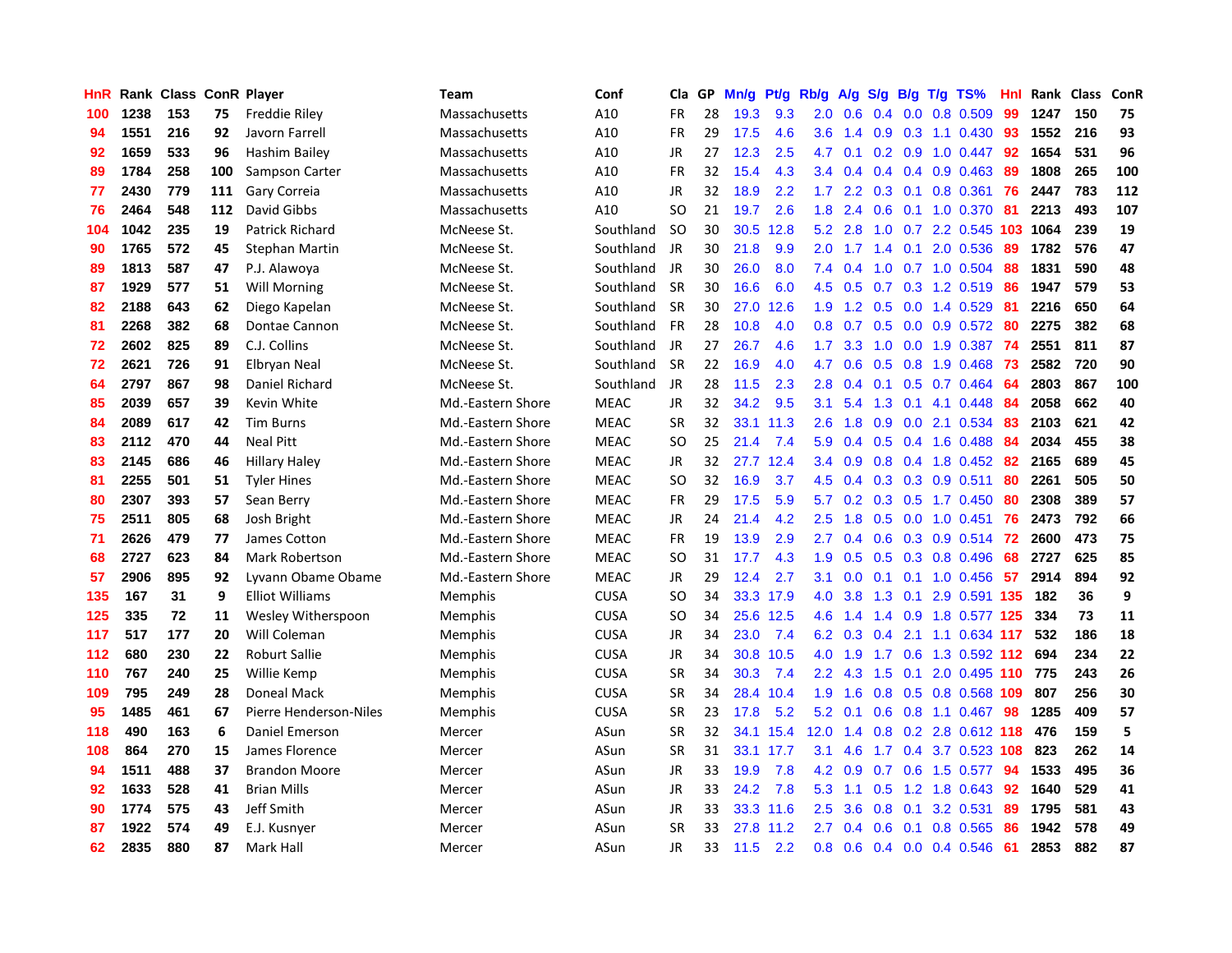| HnR |      | Rank Class |    | <b>ConR Player</b>       | Team             | Conf       | Cla           | <b>GP</b> | Mn/g | Pt/g      | Rb/g             | A/g            | S/g              |     | B/g T/g TS%                | Hnl | Rank | <b>Class</b> | ConR                    |
|-----|------|------------|----|--------------------------|------------------|------------|---------------|-----------|------|-----------|------------------|----------------|------------------|-----|----------------------------|-----|------|--------------|-------------------------|
| 138 | 132  | 48         | 17 | Dwayne Collins           | Miami (FL)       | <b>ACC</b> | <b>SR</b>     | 29        |      | 24.7 12.0 | 7.8              | 1.2            | 0.6              | 1.1 | 2.4 0.594 141              |     | 111  | 38           | 14                      |
| 133 | 186  | 13         | 21 | Reggie Johnson           | Miami (FL)       | <b>ACC</b> | <b>FR</b>     | 32        | 13.6 | 6.4       | 4.6              |                |                  |     | 0.4 0.5 0.7 0.8 0.605 133  |     | 193  | 13           | 21                      |
| 121 | 406  | 38         | 39 | <b>Durand Scott</b>      | Miami (FL)       | <b>ACC</b> | <b>FR</b>     | 33        | 27.8 | 10.3      | 4.0              | 3.4            |                  |     | 1.2 0.2 2.2 0.514 120      |     | 425  | 41           | 41                      |
| 119 | 466  | 106        | 44 | <b>Malcolm Grant</b>     | Miami (FL)       | ACC        | <sub>SO</sub> | 33        | 24.6 | 9.6       | 1.9              | 3.5            | 0.6              |     | 0.1 2.0 0.546 118          |     | 493  | 111          | 44                      |
| 115 | 572  | 188        | 54 | James Dews               | Miami (FL)       | <b>ACC</b> | <b>SR</b>     | 33        | 29.2 | 11.5      | 2.9              | 1.6            | 1.0              |     | 0.2 1.3 0.542 115          |     | 589  | 194          | 54                      |
| 115 | 586  | 194        | 55 | <b>Adrian Thomas</b>     | Miami (FL)       | <b>ACC</b> | <b>SR</b>     | 33        | 22.0 | 7.3       | 2.7              | 1.4            |                  |     | 0.7 0.2 0.8 0.619 114      |     | 603  | 199          | 56                      |
| 107 | 874  | 198        | 75 | Julian Gamble            | Miami (FL)       | <b>ACC</b> | SO.           | 33        | 13.3 | 3.5       | 2.9              | 0.7            | 0.5              |     | 0.8 1.1 0.518 107          |     | 890  | 205          | 76                      |
| 101 | 1143 | 264        | 87 | DeQuan Jones             | Miami (FL)       | <b>ACC</b> | SO            | 28        | 16.6 | 5.7       | 2.1              | 0.5            | 0.5              |     | 0.6 1.4 0.571 103 1079     |     |      | 246          | 85                      |
| 100 | 1224 | 386        | 88 | Cyrus McGowan            | Miami (FL)       | <b>ACC</b> | <b>SR</b>     | 32        | 12.9 | 3.2       | 2.6              | 0.4            |                  |     | 0.3 0.8 1.0 0.571 100 1232 |     |      | 395          | 88                      |
| 91  | 1735 | 253        | 99 | Garrius Adams            | Miami (FL)       | <b>ACC</b> | <b>FR</b>     | 32        | 16.9 | 3.8       | 2.1              | 0.6            |                  |     | 0.7 0.2 0.8 0.457 91       |     | 1707 | 247          | 98                      |
| 118 | 483  | 161        | 13 | <b>Kenny Hayes</b>       | Miami (OH)       | <b>MAC</b> | <b>SR</b>     | 32        | 35.7 | 14.9      | 2.9              | 3.1            |                  |     | $0.8$ 0.2 2.5 0.552 118    |     | 497  | 165          | 17                      |
| 117 | 522  | 179        | 18 | Nick Winbush             | Miami (OH)       | <b>MAC</b> | <b>JR</b>     | 32        | 26.2 | 9.7       | 4.7              | 0.7            |                  |     | $0.5$ 1.0 0.8 0.582 117    |     | 530  | 185          | 18                      |
| 114 | 630  | 144        | 21 | Julian Mavunga           | Miami (OH)       | <b>MAC</b> | <b>SO</b>     | 32        | 29.7 | 10.0      | 6.3              | 1.7            | 0.8              |     | 0.9 2.6 0.569 114          |     | 634  | 145          | 22                      |
| 104 | 1037 | 351        | 35 | Antonio Ballard          | Miami (OH)       | MAC        | JR            | 32        | 29.8 | 7.6       | 5.9              | 1.4            | 0.8              |     | 0.6 1.6 0.540 104          |     | 1034 | 350          | 34                      |
| 92  | 1648 | 500        | 58 | Adam Fletcher            | Miami (OH)       | <b>MAC</b> | <b>SR</b>     | 30        | 26.6 | 6.6       | 4.5              | 0.6            |                  |     | $0.4$ 0.5 1.6 0.525        | 93  | 1582 | 487          | 56                      |
| 88  | 1864 | 278        | 65 | Orlando Williams         | Miami (OH)       | <b>MAC</b> | <b>FR</b>     | 30        | 9.5  | 3.0       | 0.8              | 0.5            | 0.2              | 0.1 | $0.5$ 0.536                | -88 | 1865 | 277          | 67                      |
| 87  | 1903 | 619        | 67 | Rodney Haddix            | Miami (OH)       | <b>MAC</b> | <b>JR</b>     | 32        | 22.4 | 5.4       | 2.3              | 1.1            | 0.8              |     | $0.3$ 1.5 0.493            | -87 | 1901 | 618          | 68                      |
| 66  | 2773 | 527        | 97 | Allen Roberts            | Miami (OH)       | <b>MAC</b> | <b>FR</b>     | 30        | 12.4 | 3.5       | 1.0              | 0.5            |                  |     | $0.5$ $0.2$ $1.0$ $0.423$  | 67  | 2762 | 518          | 95                      |
| 65  | 2781 | 632        | 98 | Kramer Soderberg         | Miami (OH)       | <b>MAC</b> | <sub>SO</sub> | 32        | 11.8 | 2.2       | 0.8 <sub>0</sub> | 0.9            |                  |     | $0.2$ 0.1 0.9 0.493 65     |     | 2784 | 636          | 98                      |
| 149 | 67   | 31         | 7  | <b>Manny Harris</b>      | Michigan         | <b>B10</b> | <b>JR</b>     | 31        | 36.1 | 18.1      | 6.0              | 4.1            |                  |     | 1.8 0.4 2.8 0.535 150      |     | 61   | 28           | $\overline{\mathbf{z}}$ |
| 138 | 140  | 52         | 15 | DeShawn Sims             | Michigan         | <b>B10</b> | <b>SR</b>     | 32        | 32.1 | 16.8      | 7.6              | 0.9            |                  |     | 1.1 0.7 1.5 0.533 137      |     | 147  | 53           | 16                      |
| 110 | 766  | 239        | 45 | Zack Gibson              | Michigan         | <b>B10</b> | <b>SR</b>     | 32        | 10.0 | 3.9       | 2.1              | 0.3            | 0.5              |     | 0.5 0.5 0.649 109          |     | 788  | 248          | 46                      |
| 100 | 1227 | 279        | 64 | Zack Novak               | Michigan         | <b>B10</b> | SO.           | 31        | 33.2 | 7.4       | 4.3              | 1.6            | 1.0              |     | 0.3 0.7 0.496 100          |     | 1203 | 272          | 62                      |
| 99  | 1276 | 289        | 65 | Stu Douglass             | Michigan         | <b>B10</b> | SO.           | 32        | 31.4 | 6.8       | 2.2              | 2.5            | 1.1              |     | $0.0$ 1.1 $0.473$          | 98  | 1294 | 294          | 65                      |
| 89  | 1799 | 263        | 79 | Darius Morris            | Michigan         | <b>B10</b> | <b>FR</b>     | 32        | 24.3 | 4.4       | 1.8              | 2.6            | 0.6              |     | 0.2 1.6 0.464              | -89 | 1814 | 266          | 78                      |
| 89  | 1816 | 419        | 80 | Laval Lucas-Perry        | Michigan         | <b>B10</b> | SO            | 32        | 21.3 | 4.8       | 2.3              | 1.7            |                  |     | 0.6 0.0 0.9 0.474 88       |     | 1833 | 422          | 79                      |
| 160 | 25   | 4          | 4  | <b>Draymond Green</b>    | Michigan St.     | <b>B10</b> | <b>SO</b>     | 37        | 25.5 | 9.9       | 7.7              | 3.0            |                  |     | 1.2 0.9 1.7 0.556 159      |     | 29   | 5            | 6                       |
| 139 | 124  | 45         | 13 | Raymar Morgan            | Michigan St.     | <b>B10</b> | <b>SR</b>     | 36        |      | 27.2 11.3 | 6.2              | 1.8            |                  |     | 1.1 0.7 1.9 0.564 139      |     | 132  | 46           | 15                      |
| 138 | 136  | 52         | 14 | Kalin Lucas              | Michigan St.     | <b>B10</b> | <b>JR</b>     | 33        | 31.1 | 14.8      | 1.9              | 4.0            |                  |     | 1.2 0.1 2.4 0.551 140      |     | 126  | 50           | 13                      |
| 130 | 221  | 43         | 18 | Delvon Roe               | Michigan St.     | <b>B10</b> | <b>SO</b>     | 37        | 20.6 | 6.4       | 5.0              | 1.2            | 0.8              |     | 0.9 1.4 0.582 130          |     | 234  | 46           | 19                      |
| 123 | 383  | 133        | 28 | <b>Durrell Summers</b>   | Michigan St.     | <b>B10</b> | JR            | 37        | 26.2 | 11.3      | 4.7              | 0.8            |                  |     | 0.7 0.1 1.8 0.546 122      |     | 392  | 136          | 27                      |
| 118 | 470  | 161        | 35 | Chris Allen              | Michigan St.     | <b>B10</b> | <b>JR</b>     | 36        | 25.5 | 8.2       | 2.8              | 2.0            | 0.4              |     | 0.1 1.4 0.555 118          |     | 475  | 165          | 33                      |
| 112 | 696  | 165        | 41 | Korie Lucious            | Michigan St.     | <b>B10</b> | <sub>SO</sub> | 36        | 22.9 | 5.6       | 1.7              | 3.3            | 0.8              |     | 0.1 1.9 0.464 112 676      |     |      | 162          | 41                      |
| 112 | 691  | 219        | 10 | <b>Montarrio Haddock</b> | Middle Tennessee | Sun Belt   | <b>SR</b>     | 32        | 28.2 | 13.2      |                  | $5.7$ 1.3      | 0.8              | 0.1 | 2.3 0.575 112 689          |     |      | 223          | 12                      |
| 107 | 893  | 284        | 16 | <b>Desmond Yates</b>     | Middle Tennessee | Sun Belt   | <b>SR</b>     | 26        |      | 28.5 14.0 |                  | $4.0\quad 0.5$ |                  |     | 0.4 0.2 0.9 0.583 110 754  |     |      | 237          | 13                      |
| 103 | 1080 | 361        | 22 | James Washington         | Middle Tennessee | Sun Belt   | JR            | 33        |      | 33.8 11.8 | 2.8              | 3.8            |                  |     | 1.3 0.0 2.6 0.551 102 1107 |     |      | 371          | 23                      |
| 95  | 1458 | 470        | 39 | <b>Trevor Ottley</b>     | Middle Tennessee | Sun Belt   | JR            | 32        | 15.8 | 3.6       | 4.2              | 0.3            | 0.9 <sup>°</sup> |     | 1.3 1.2 0.468              | 95  | 1482 | 478          | 41                      |
| 95  | 1496 | 464        | 42 | Calvin O'Neil            | Middle Tennessee | Sun Belt   | <b>SR</b>     | 33        | 29.7 | 7.5       | 4.0              | 2.2            | 0.7              |     | 0.2 1.4 0.524              | 94  | 1520 | 469          | 44                      |
| 87  | 1887 | 282        | 64 | James Gallman            | Middle Tennessee | Sun Belt   | <b>FR</b>     | 33        | 22.0 | 7.7       | 1.4              | 1.2            |                  |     | 0.4 0.0 1.3 0.550          | 87  | 1914 | 285          | 63                      |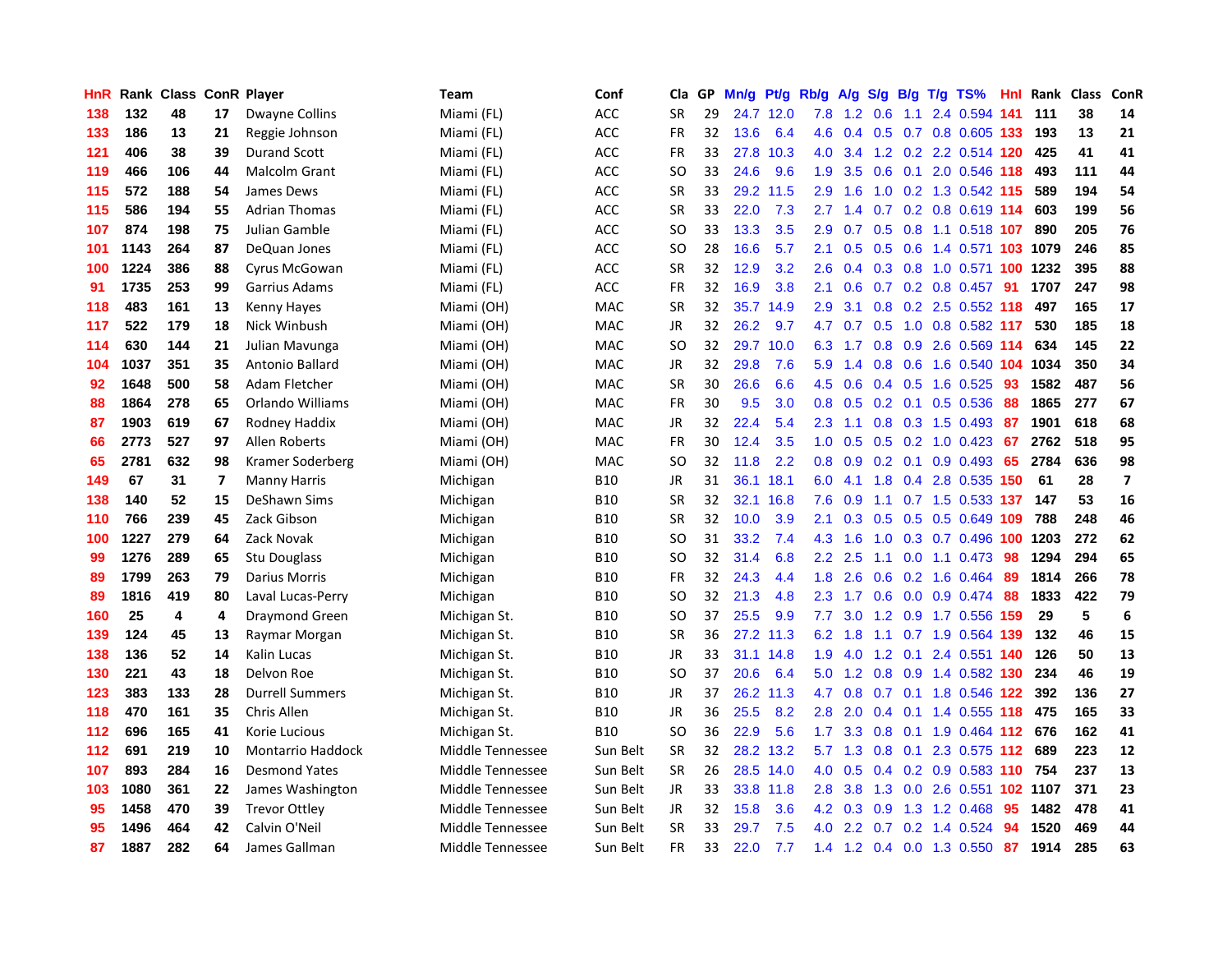| HnR | Rank |     |                | <b>Class ConR Player</b> | <b>Team</b>      | Conf        | Cla       | GP | Mn/g | <b>Pt/g</b> | Rb/g             | A/g | S/g           |  | B/g T/g TS%                 | Hnl | Rank | <b>Class</b> | ConR |
|-----|------|-----|----------------|--------------------------|------------------|-------------|-----------|----|------|-------------|------------------|-----|---------------|--|-----------------------------|-----|------|--------------|------|
| 86  | 1964 | 303 | 68             | J.T. Sulton              | Middle Tennessee | Sun Belt    | FR        | 33 | 15.7 | 4.8         | 3.9              | 0.1 | 0.5           |  | $0.2$ 1.2 0.526             | 85  | 1993 | 306          | 69   |
| 85  | 2003 | 643 | 73             | <b>Rod Emmanuel</b>      | Middle Tennessee | Sun Belt    | <b>JR</b> | 33 | 20.2 | 5.9         | 2.9              |     |               |  | 1.2 0.8 0.1 1.4 0.473 85    |     | 2030 | 652          | 73   |
| 125 | 336  | 118 | 6              | James Eayrs              | Milwaukee        | Hor.        | <b>SR</b> | 34 |      | 27.2 12.6   | 5.8              | 1.7 |               |  | 0.8 0.6 1.9 0.533 124       |     | 342  | 119          | 8    |
| 115 | 579  | 193 | 17             | Ricky Franklin           | Milwaukee        | Hor.        | <b>SR</b> | 34 | 35.6 | 14.7        | 4.2              | 3.9 |               |  | 0.9 0.2 3.0 0.548 115       |     | 588  | 193          | 17   |
| 113 | 669  | 226 | 20             | Anthony Hill             | Milwaukee        | Hor.        | JR        | 34 | 19.5 | 9.1         | 4.5              | 1.1 | 0.6           |  | 0.5 1.9 0.538 112           |     | 677  | 227          | 19   |
| 104 | 1033 | 350 | 34             | Deonte Roberts           | Milwaukee        | Hor.        | JR        | 20 | 24.5 | 7.6         | 4.1              | 1.9 | 1.0           |  | 0.4 2.2 0.574 105           |     | 954  | 321          | 29   |
| 102 | 1136 | 356 | 39             | Jason Averkamp           | Milwaukee        | Hor.        | <b>SR</b> | 34 | 17.9 | 5.5         | 3.6              | 0.7 |               |  | 0.2 0.3 0.9 0.592 101 1147  |     |      | 362          | 39   |
| 100 | 1235 | 150 | 44             | Ja'Rob McCallum          | Milwaukee        | Hor.        | FR        | 31 | 19.5 | 7.8         | 2.6              | 0.7 | 0.6           |  | 0.0 1.3 0.546               | 99  | 1237 | 148          | 44   |
| 97  | 1392 | 184 | 47             | Lonnie Boga              | Milwaukee        | Hor.        | <b>FR</b> | 34 | 15.9 | 5.0         | 2.6              | 0.6 | 0.5           |  | $0.1$ 0.9 0.547             | 96  | 1396 | 181          | 48   |
| 87  | 1896 | 433 | 64             | <b>Tony Meier</b>        | Milwaukee        | Hor.        | SO        | 28 | 14.1 | 4.7         | 2.6              | 0.5 |               |  | 0.2 0.1 0.9 0.522 88        |     | 1835 | 423          | 63   |
| 86  | 1959 | 632 | 66             | Jerard Ajami             | Milwaukee        | Hor.        | JR        | 34 | 24.0 | 3.5         | $3.4^{\circ}$    |     |               |  | 1.2 0.6 0.1 0.9 0.415 86    |     | 1970 | 639          | 66   |
| 143 | 97   | 31  | 11             | Damian Johnson           | Minnesota        | <b>B10</b>  | <b>SR</b> | 35 | 25.5 | 9.9         | 4.3              | 2.3 |               |  | 1.8 1.9 1.3 0.579 143       |     | 102  | 31           | 12   |
| 124 | 356  | 125 | 26             | Al Nolen                 | Minnesota        | <b>B10</b>  | <b>JR</b> | 18 | 25.4 | 6.7         | 3.1              | 4.6 |               |  | 2.4 0.1 1.6 0.498 130       |     | 232  | 88           | 18   |
| 121 | 403  | 141 | 30             | <b>Blake Hoffarber</b>   | Minnesota        | <b>B10</b>  | JR        | 35 | 27.8 | 10.0        | 3.6              | 1.8 | 0.6           |  | 0.1 0.9 0.684 121           |     | 417  | 147          | 29   |
| 120 | 427  | 90  | 32             | Ralph Sampson            | Minnesota        | <b>B10</b>  | <b>SO</b> | 33 | 25.6 | 8.2         | 5.8              | 1.9 | 0.5           |  | 1.6 1.5 0.531 120           |     | 441  | 94           | 30   |
| 119 | 448  | 153 | 33             | Lawrence Westbrook       | Minnesota        | <b>B10</b>  | <b>SR</b> | 34 | 26.4 | 12.8        | 2.6              | 2.2 | 0.8           |  | 0.1 2.2 0.585 119           |     | 464  | 156          | 32   |
| 119 | 465  | 46  | 34             | Rodney Williams          | Minnesota        | <b>B10</b>  | FR        | 32 | 11.9 | 4.3         | 1.6              | 0.5 |               |  | 0.4 0.7 0.5 0.584 118       |     | 478  | 46           | 34   |
| 115 | 583  | 133 | 36             | Devoe Joseph             | Minnesota        | <b>B10</b>  | <b>SO</b> | 35 | 25.5 | 9.4         | 2.9              | 3.0 | 0.8           |  | 0.1 1.9 0.510 115           |     | 590  | 135          | 36   |
| 114 | 615  | 209 | 38             | Paul Carter              | Minnesota        | <b>B10</b>  | JR        | 35 | 15.2 | 6.3         | 3.7              | 0.5 |               |  | $0.5$ $0.3$ 1.1 $0.553$ 114 |     | 629  | 216          | 38   |
| 104 | 1044 | 236 | 56             | Colton Iverson           | Minnesota        | <b>B10</b>  | <b>SO</b> | 35 | 16.9 | 5.0         | $4.4^{\circ}$    | 0.6 |               |  | 0.3 0.9 1.3 0.492 103 1058  |     |      | 237          | 57   |
| 78  | 2396 | 415 | 86             | <b>Justin Cobbs</b>      | Minnesota        | <b>B10</b>  | FR        | 34 | 10.7 | 2.1         | 0.8              | 1.3 |               |  | $0.3$ 0.1 0.8 0.452         | 78  | 2392 | 413          | 87   |
| 87  | 1937 | 579 | 24             | Julius Cheeks            | Miss. Valley St. | SWAC        | <b>SR</b> | 32 | 33.7 | 12.8        | 4.0              | 2.7 | $1.4^{\circ}$ |  | $0.1$ 2.5 0.514             | 86  | 1958 | 582          | 26   |
| 86  | 1974 | 587 | 26             | Shannon Behling          | Miss. Valley St. | SWAC        | <b>SR</b> | 32 | 32.3 | 11.4        | 6.5              | 1.2 | 1.7           |  | $0.6$ 1.9 0.468             | 85  | 2010 | 599          | 27   |
| 79  | 2339 | 752 | 40             | D'Angelo Jackson         | Miss. Valley St. | SWAC        | JR        | 23 | 17.3 | 6.4         | 1.9              | 2.2 | 0.9           |  | 0.0 2.1 0.544               | -81 | 2251 | 717          | 38   |
| 76  | 2472 | 551 | 46             | Amos Studivant           | Miss. Valley St. | SWAC        | SO        | 32 | 22.5 | 6.3         | 4.7              | 0.5 | 0.8           |  | 0.8 1.7 0.528               | 75  | 2493 | 557          | 46   |
| 73  | 2563 | 573 | 52             | Cor-J Cox                | Miss. Valley St. | <b>SWAC</b> | SO        | 28 | 13.8 | 4.4         | 2.0              | 0.6 |               |  | 0.4 0.1 1.0 0.535           | 73  | 2587 | 583          | 52   |
| 69  | 2699 | 840 | 61             | Jason Holmes             | Miss. Valley St. | <b>SWAC</b> | JR        | 32 | 18.6 | 5.7         | 3.0 <sub>2</sub> | 0.2 |               |  | $0.7$ 0.7 1.5 0.529         | -69 | 2708 | 843          | 60   |
| 69  | 2702 | 842 | 62             | Kevin Burwell            | Miss. Valley St. | <b>SWAC</b> | JR        | 32 | 25.5 | 5.8         | 2.1              | 3.6 |               |  | $0.8$ 0.1 3.3 0.500         | 68  | 2709 | 844          | 61   |
| 65  | 2790 | 864 | 72             | Darian Donald            | Miss. Valley St. | SWAC        | <b>JR</b> | 31 | 18.0 | 5.1         | 2.9              | 0.5 |               |  | $0.5$ 0.1 1.2 0.456         | -64 | 2800 | 865          | 71   |
| 132 | 201  | 73  | 18             | Chris Warren             | Mississippi      | <b>SEC</b>  | JR        | 35 | 32.9 | 17.2        | 2.0 <sub>2</sub> | 3.5 |               |  | 1.1 0.1 2.3 0.583 132 210   |     |      | 77           | 18   |
| 128 | 280  | 59  | 26             | Murphy Holloway          | Mississippi      | <b>SEC</b>  | <b>SO</b> | 34 | 25.7 | 10.1        | 7.6              | 0.6 | 1.5           |  | 0.7 1.2 0.536 128           |     | 267  | 57           | 24   |
| 123 | 380  | 84  | 32             | <b>Terrance Henry</b>    | Mississippi      | <b>SEC</b>  | SO        | 33 | 17.1 | 6.4         | 3.7              | 0.7 |               |  | 0.4 0.9 0.7 0.643 123       |     | 375  | 85           | 30   |
| 118 | 482  | 111 | 41             | <b>Terrico White</b>     | Mississippi      | <b>SEC</b>  | SO        | 35 | 31.5 | 15.1        | 4.6              | 1.5 | 0.9           |  | 0.2 1.3 0.523 118           |     | 496  | 113          | 40   |
| 116 | 565  | 196 | 45             | Eniel Polynice           | Mississippi      | SEC         | JR        | 33 | 24.9 | 8.8         | 4.1              | 3.9 | 1.1           |  | 0.3 2.7 0.465 116           |     | 567  | 196          | 47   |
| 114 | 618  | 211 | 49             | Zach Graham              | Mississippi      | <b>SEC</b>  | JR        | 35 | 24.3 | 9.2         | 3.1              | 1.7 | 0.7           |  | 0.2 1.4 0.545 114           |     | 620  | 210          | 49   |
| 111 | 734  | 80  | 58             | <b>Reginald Buckner</b>  | Mississippi      | <b>SEC</b>  | FR        | 31 | 17.3 | 4.1         | 4.5              | 0.2 | 0.4           |  | 2.1 0.8 0.559 111           |     | 713  | 76           | 57   |
| 106 | 934  | 299 | 63             | <b>DeAundre Cranston</b> | Mississippi      | <b>SEC</b>  | <b>SR</b> | 35 | 16.0 | 3.5         | 4.1              | 0.3 |               |  | 0.7 0.7 0.5 0.547 106       |     | 932  | 294          | 64   |
| 99  | 1278 | 290 | 75             | <b>Trevor Gaskins</b>    | Mississippi      | SEC         | SO        | 35 | 14.2 | 4.7         | 2.1              | 1.5 | 0.7           |  | $0.0$ 1.2 0.454             | -99 | 1280 | 291          | 75   |
| 161 | 20   | 10  | $\overline{2}$ | Jarvis Varnado           | Mississippi St.  | <b>SEC</b>  | <b>SR</b> | 36 | 31.7 | 13.8        | 10.3             | 0.9 |               |  | 0.7 4.7 2.0 0.589 161       |     | 22   | 11           | 3    |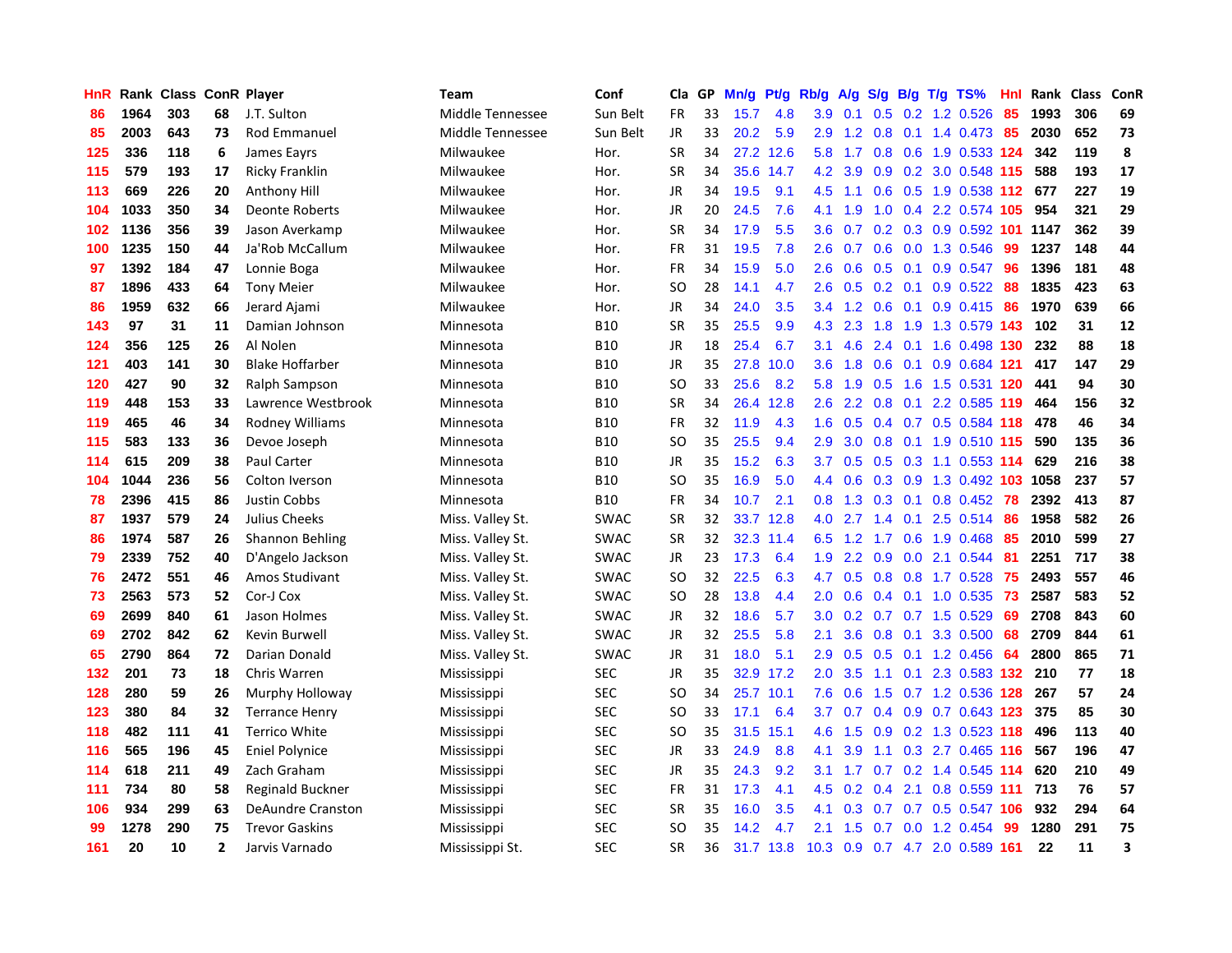| HnR |      | Rank Class ConR Player |                |                        | Team            | Conf        | Cla       | <b>GP</b> | Mn/g | <b>Pt/g</b> | Rb/g             | A/g             | S/g              |     | B/g T/g TS%                 | Hnl | Rank | <b>Class</b> | ConR                    |
|-----|------|------------------------|----------------|------------------------|-----------------|-------------|-----------|-----------|------|-------------|------------------|-----------------|------------------|-----|-----------------------------|-----|------|--------------|-------------------------|
| 119 | 447  | 99                     | 35             | Dee Bost               | Mississippi St. | <b>SEC</b>  | <b>SO</b> | 36        |      | 34.9 13.0   | 4.4              |                 |                  |     | 5.2 1.3 0.2 3.3 0.533 119   |     | 455  | 102          | 36                      |
| 114 | 625  | 207                    | 50             | <b>Barry Stewart</b>   | Mississippi St. | <b>SEC</b>  | <b>SR</b> | 36        |      | 34.2 11.8   | 3.6              |                 |                  |     | 2.7 1.1 0.2 1.2 0.507 114   |     | 624  | 207          | 50                      |
| 113 | 640  | 218                    | 53             | Ravern Johnson         | Mississippi St. | <b>SEC</b>  | JR        | 35        | 28.9 | 13.2        | $3.4^{\circ}$    | 0.7             |                  |     | 0.4 0.5 1.3 0.601 113       |     | 645  | 221          | 51                      |
| 112 | 687  | 232                    | 57             | Kodi Augustus          | Mississippi St. | <b>SEC</b>  | JR        | 34        | 22.5 | 8.9         | 5.4              | 0.8             |                  |     | 0.5 0.9 1.8 0.532 112 672   |     |      | 226          | 55                      |
| 108 | 843  | 292                    | 61             | <b>Phil Turner</b>     | Mississippi St. | <b>SEC</b>  | JR        | 36        | 20.9 | 5.5         | 4.3              | 1.4             |                  |     | 1.1 0.3 1.0 0.461 108       |     | 842  | 292          | 61                      |
| 103 | 1083 | 249                    | 70             | Romero Osby            | Mississippi St. | <b>SEC</b>  | SO        | 35        | 13.1 | 4.3         | 2.5              | 0.6             |                  |     | 0.2 0.3 1.0 0.545 103 1072  |     |      | 242          | 69                      |
| 72  | 2592 | 822                    | 101            | <b>Riley Benock</b>    | Mississippi St. | <b>SEC</b>  | JR        | 36        | 11.6 | 1.7         | 0.9 <sub>0</sub> | 0.7             |                  |     | $0.4$ 0.1 0.6 0.492         | 72  | 2608 | 823          | 101                     |
| 149 | 72   | 14                     | 9              | Laurence Bowers        | Missouri        | <b>B12</b>  | SO.       | 34        | 22.5 | 10.2        | 5.7              | 1.2             |                  |     | 1.1 1.4 1.1 0.585 148       |     | 72   | 12           | 8                       |
| 133 | 188  | 36                     | 24             | <b>Marcus Denmon</b>   | Missouri        | <b>B12</b>  | <b>SO</b> | 34        | 21.0 | 10.4        | 2.9              | 1.4             | 0.9              |     | 0.1 0.9 0.571 133           |     | 199  | 40           | 25                      |
| 127 | 305  | 22                     | 36             | <b>Michael Dixon</b>   | Missouri        | <b>B12</b>  | <b>FR</b> | 34        | 16.6 | 7.5         | 1.1              | 1.6             |                  |     | 1.0 0.0 0.9 0.573 126       |     | 304  | 23           | 36                      |
| 126 | 322  | 68                     | 37             | Kim English            | Missouri        | <b>B12</b>  | <b>SO</b> | 34        | 24.1 | 14.0        | 3.4              | 1.1             |                  |     | 1.3 0.1 2.1 0.514 125       |     | 324  | 70           | 38                      |
| 123 | 370  | 128                    | 43             | J.T. Tiller            | Missouri        | <b>B12</b>  | <b>SR</b> | 31        | 23.9 | 8.9         | 3.1              |                 | $3.3 \quad 1.6$  |     | 0.1 2.3 0.498 123           |     | 363  | 124          | 45                      |
| 123 | 382  | 131                    | 44             | Keith Ramsey           | Missouri        | <b>B12</b>  | <b>SR</b> | 34        | 26.9 | 6.4         | 5.8              | 1.4             | 1.6              |     | 1.1 1.7 0.594 123           |     | 382  | 130          | 46                      |
| 122 | 393  | 136                    | 46             | Justin Safford         | Missouri        | <b>B12</b>  | JR        | 28        | 20.0 | 8.6         | 4.1              | 1.2             | 0.8              |     | 0.6 1.4 0.492 122           |     | 388  | 135          | 47                      |
| 122 | 400  | 139                    | 49             | Zaire Taylor           | Missouri        | <b>B12</b>  | <b>SR</b> | 34        | 27.3 | 8.1         | 3.1              | 2.5             | 1.9              |     | 0.2 1.2 0.504 121           |     | 403  | 138          | 50                      |
| 111 | 722  | 170                    | 67             | <b>Miguel Paul</b>     | Missouri        | B12         | SO        | 31        | 12.1 | 3.5         |                  | $0.7 \quad 1.7$ |                  |     | 0.5 0.0 0.7 0.557 112 703   |     |      | 166          | 66                      |
| 79  | 2353 | 520                    | 94             | <b>Steve Moore</b>     | Missouri        | <b>B12</b>  | <b>SO</b> | 34        | 10.1 | 1.1         | 1.6              | 0.4             |                  |     | $0.4$ 0.9 0.5 0.409         | 79  | 2361 | 523          | 97                      |
| 149 | 69   | 13                     | 3              | Kyle Weems             | Missouri St.    | <b>MVC</b>  | <b>SO</b> | 36        | 28.8 | 13.6        | 6.2              | 1.8             |                  |     | 1.4 1.0 1.1 0.589 148       |     | 76   | 15           | $\overline{\mathbf{3}}$ |
| 118 | 473  | 163                    | 19             | <b>Nafis Ricks</b>     | Missouri St.    | <b>MVC</b>  | JR        | 36        | 18.8 | 7.4         |                  | $2.9$ 2.7       |                  |     | 0.7 0.2 1.7 0.495 118       |     | 500  | 173          | 19                      |
| 117 | 529  | 184                    | 23             | Will Creekmore         | Missouri St.    | <b>MVC</b>  | JR        | 36        | 20.0 | 8.6         | 4.7              | 0.9             |                  |     | $0.2$ $0.3$ 1.2 $0.574$ 116 |     | 544  | 190          | 23                      |
| 115 | 603  | 206                    | 25             | Jermaine Mallett       | Missouri St.    | <b>MVC</b>  | JR        | 36        | 30.8 | 10.6        | 5.6              | 2.0             | 1.0              |     | 0.3 1.9 0.581 114           |     | 618  | 209          | 25                      |
| 111 | 724  | 251                    | 30             | Adam Leonard           | Missouri St.    | <b>MVC</b>  | JR        | 36        | 32.7 | 13.0        | $2.4^{\circ}$    | $2.2^{\circ}$   | 0.6              |     | 0.0 1.5 0.560 111           |     | 743  | 256          | 30                      |
| 104 | 1029 | 232                    | 46             | Caleb Patterson        | Missouri St.    | <b>MVC</b>  | SO        | 36        | 16.1 | 6.1         | $2.4^{\circ}$    | 0.4             |                  |     | 0.1 0.7 0.5 0.498 103 1040  |     |      | 234          | 46                      |
| 103 | 1056 | 332                    | 48             | Justin Fuehrmeyer      | Missouri St.    | <b>MVC</b>  | <b>SR</b> | 32        | 21.4 | 3.6         | 2.3              | 3.1             | 0.8 <sub>0</sub> |     | 0.0 1.3 0.530 104 1023      |     |      | 324          | 45                      |
| 89  | 1817 | 265                    | 75             | <b>Keith Pickens</b>   | Missouri St.    | <b>MVC</b>  | <b>FR</b> | 33        | 16.5 | 3.9         | $2.4^{\circ}$    | 0.6             | 0.6              |     | 0.3 1.1 0.528               | 90  | 1758 | 255          | 73                      |
| 105 | 996  | 221                    | 12             | <b>Travis Taylor</b>   | Monmouth        | <b>NEC</b>  | SO.       | 24        | 34.6 | 17.8        | 7.6              | 1.6             |                  |     | 1.0 0.8 4.1 0.564 111       |     | 740  | 172          | 6                       |
| 91  | 1709 | 249                    | 25             | <b>Ed Waite</b>        | Monmouth        | <b>NEC</b>  | FR        | 31        | 20.6 | 9.0         | 5.2              | 1.3             |                  |     | 1.1 0.1 2.1 0.459 89        |     | 1778 | 259          | 29                      |
| 85  | 1994 | 641                    | 35             | Justin Sofman          | Monmouth        | <b>NEC</b>  | JR        | 31        | 22.9 | 8.2         | $2.2^{\circ}$    | 0.8             |                  |     | 0.7 0.1 0.8 0.567 84        |     | 2081 | 667          | 40                      |
| 85  | 2029 | 604                    | 37             | <b>Whitney Coleman</b> | Monmouth        | <b>NEC</b>  | <b>SR</b> | 31        | 29.5 | 10.4        | 3.2              | 2.1             |                  |     | 1.5 0.1 2.0 0.497 83        |     | 2119 | 625          | 41                      |
| 84  | 2050 | 457                    | 38             | Will Campbell          | Monmouth        | <b>NEC</b>  | SO.       | 28        | 27.3 | 11.2        | 2.6              | 1.0             |                  |     | 1.4 0.2 1.8 0.498           | -83 | 2122 | 475          | 42                      |
| 82  | 2202 | 701                    | 48             | James Hett             | Monmouth        | <b>NEC</b>  | JR        | 31        | 32.6 | 4.0         | 3.0 <sub>2</sub> | 4.7             |                  |     | 1.4 0.1 2.0 0.430           | 80  | 2278 | 728          | 54                      |
| 79  | 2349 | 517                    | 59             | Mike Myers Keitt       | Monmouth        | <b>NEC</b>  | <b>SO</b> | 25        | 11.6 | 3.8         | 1.4              | 0.8             | $0.4^{\circ}$    |     | $0.2$ 0.7 0.448             | 78  | 2399 | 529          | 61                      |
| 66  | 2774 | 760                    | 87             | <b>Dutch Gaitley</b>   | Monmouth        | <b>NEC</b>  | <b>SR</b> | 30        | 15.7 | 1.2         | 3.8              | 0.9             | 0.3              |     | 0.7 1.0 0.414               | 65  | 2788 | 761          | 88                      |
| 57  | 2902 | 893                    | 96             | Nick DelTufo           | Monmouth        | <b>NEC</b>  | <b>JR</b> | 27        | 12.5 | 3.1         | 1.7 <sub>z</sub> | 0.3             | 0.1              | 0.1 | $0.5$ 0.446                 | 57  | 2915 | 895          | 96                      |
| 134 | 185  | 71                     | $\overline{2}$ | Anthony Johnson        | Montana         | <b>BSky</b> | <b>SR</b> | 32        | 34.9 | 19.2        | 3.2              | 3.0             |                  |     | 0.8 0.1 2.8 0.628 133       |     | 200  | 76           | 3                       |
| 126 | 316  | 114                    | 4              | <b>Brian Qvale</b>     | Montana         | <b>BSky</b> | JR        | 30        |      | 26.3 10.2   | 7.1              | 0.7             |                  |     | 0.4 2.0 1.1 0.635 127       |     | 293  | 107          | $\overline{a}$          |
| 108 | 867  | 102                    | 13             | Will Cherry            | Montana         | <b>BSky</b> | FR        | 32        | 22.8 | 8.3         | 2.8              | 2.4             | 1.9              |     | 0.2 1.8 0.468 107           |     | 874  | 100          | 14                      |
| 106 | 948  | 211                    | 16             | Derek Selvig           | Montana         | <b>BSky</b> | <b>SO</b> | 32        | 20.8 | 6.0         | 5.1              | 1.8             | 0.7              |     | 0.7 1.9 0.560 105           |     | 958  | 217          | 16                      |
| 101 | 1170 | 367                    | 22             | Ryan Staudacher        | Montana         | <b>BSky</b> | SR        | 32        | 29.7 | 8.6         | 1.9              | 1.3             |                  |     | 0.5 0.0 0.5 0.634 100 1175  |     |      | 372          | 23                      |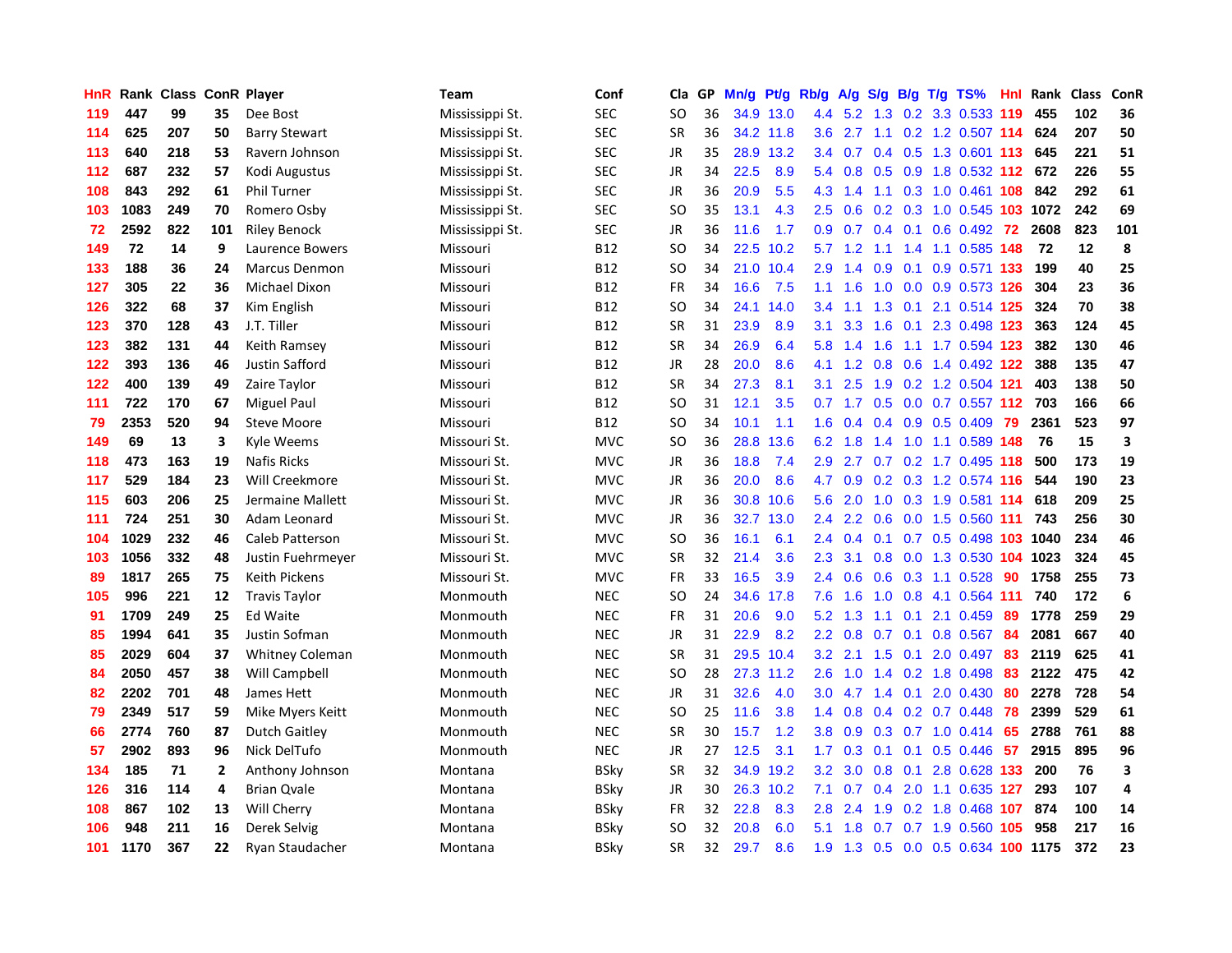| HnR |      | Rank Class ConR Player |              |                         | <b>Team</b>      | Conf        | Cla           | <b>GP</b> | Mn/g | <b>Pt/g</b> | Rb/g             | A/g             | S/g              |     | B/g T/g TS%                | Hnl | Rank     | <b>Class</b> | <b>ConR</b>             |
|-----|------|------------------------|--------------|-------------------------|------------------|-------------|---------------|-----------|------|-------------|------------------|-----------------|------------------|-----|----------------------------|-----|----------|--------------|-------------------------|
| 91  | 1694 | 514                    | 37           | Jack McGillis           | Montana          | BSky        | <b>SR</b>     | 30        | 20.4 | 5.4         | $3.4^{\circ}$    | 1.2             | 0.6              |     | $0.3$ 1.0 0.485            | 92  | 1651     | 507          | 35                      |
| 90  | 1754 | 568                    | 41           | Michael Taylor          | Montana          | BSkv        | <b>JR</b>     | 29        | 15.8 | 4.2         |                  | $1.3 \quad 0.8$ |                  |     | $0.6$ $0.0$ $0.7$ $0.637$  | 90  | 1726     | 552          | 41                      |
| 83  | 2153 | 688                    | 58           | Rasason Young           | Montana          | BSky        | JR            | 31        | 12.4 | 4.5         | 1.4              | 0.4             |                  |     | $0.2$ 0.0 0.7 0.541        | 82  | 2153     | 685          | 57                      |
| 81  | 2264 | 658                    | 61           | Vassy Banny             | Montana          | <b>BSky</b> | <b>SR</b>     | 28        | 9.6  | 1.5         | 3.0 <sub>1</sub> | 0.3             | 0.6              |     | $0.0\quad 0.9\ 0.500$      | 81  | 2224     | 654          | 61                      |
| 108 | 838  | 291                    | 11           | <b>Bobby Howard</b>     | Montana St.      | BSky        | JR            | 29        | 32.4 | 14.3        | 5.8              | 1.2             |                  |     | 0.3 0.1 1.7 0.582 108      |     | 833      | 288          | 13                      |
| 102 | 1112 | 352                    | 19           | Branden Johnson         | Montana St.      | BSky        | SR            | 29        |      | 30.9 10.2   | 5.6              | 1.1             |                  |     | 0.7 0.7 0.9 0.563 102 1109 |     |          | 350          | 20                      |
| 102 | 1125 | 354                    | 20           | Danny Piepoli           | Montana St.      | <b>BSky</b> | SR            | 29        | 19.3 | 7.5         | 1.7              | 0.8             | 0.3              |     | 0.1 0.6 0.659 102 1127     |     |          | 354          | 21                      |
| 100 | 1187 | 373                    | 23           | Erik Rush               | Montana St.      | BSky        | <b>SR</b>     | 29        | 30.7 | 11.1        | 4.3              | 2.4             |                  |     | 1.1 0.6 2.3 0.530 100 1187 |     |          | 375          | 24                      |
| 96  | 1413 | 436                    | 30           | Will Bynum              | Montana St.      | <b>BSky</b> | <b>SR</b>     | 26        | 30.4 | 8.9         | 4.1              | 2.9             | 2.0              |     | 0.3 2.2 0.467              | 96  | 1410     | 438          | 30                      |
| 96  | 1442 | 444                    | 31           | <b>Marquis Navarre</b>  | Montana St.      | BSky        | <b>SR</b>     | 26        | 32.1 | 10.7        | 2.5              | 2.9             |                  |     | 1.0 0.1 1.8 0.571          | 95  | 1447     | 446          | 31                      |
| 72  | 2596 | 721                    | 67           | <b>Austin Brown</b>     | Montana St.      | <b>BSky</b> | <b>SR</b>     | 29        | 13.5 | 2.8         | 1.9              | 0.6             |                  |     | 0.2 0.7 0.7 0.438 72       |     | 2605     | 723          | 67                      |
| 69  | 2693 | 606                    | 70           | Cody Anderson           | Montana St.      | BSky        | <sub>SO</sub> | 26        | 10.7 | 2.9         | 1.6              | 0.2             |                  |     | 0.1 0.5 0.5 0.478 70       |     | 2664     | 600          | 70                      |
| 157 | 30   | 12                     | $\mathbf{1}$ | Kenneth Faried          | Morehead St.     | <b>OVC</b>  | JR            | 35        | 30.3 | 16.9        | 13.0             | 0.5             | 1.6              |     | 1.9 2.4 0.572 156          |     | 34       | 13           | $\mathbf{1}$            |
| 107 | 877  | 276                    | 13           | Maze Stallworth         | Morehead St.     | <b>OVC</b>  | <b>SR</b>     | 35        |      | 32.0 12.6   | 5.0              | 1.3             |                  |     | 1.3 0.5 1.5 0.570 107      |     | 893      | 280          | 14                      |
| 101 | 1153 | 266                    | 22           | <b>Steve Peterson</b>   | Morehead St.     | <b>OVC</b>  | <b>SO</b>     | 35        | 24.1 | 7.8         | 4.0              | 1.1             |                  |     | 1.1 0.3 1.4 0.569 101 1162 |     |          | 266          | 23                      |
| 101 | 1166 | 393                    | 23           | <b>Demonte Harper</b>   | Morehead St.     | <b>OVC</b>  | <b>JR</b>     | 34        | 29.9 | 11.9        | 2.9              | 3.2             |                  |     | 1.4 0.2 3.3 0.522 101      |     | 1164     | 391          | 24                      |
| 98  | 1315 | 415                    | 28           | <b>Brandon Shingles</b> | Morehead St.     | <b>OVC</b>  | <b>SR</b>     | 32        | 27.0 | 4.8         | $2.2^{\circ}$    | 4.8             | 1.5              | 0.1 | 2.3 0.489                  | 98  | 1286     | 410          | 29                      |
| 91  | 1703 | 397                    | 46           | <b>Terrance Hill</b>    | Morehead St.     | <b>OVC</b>  | <sub>SO</sub> | 34        | 20.5 | 7.9         | 1.8              | 1.1             | 0.7              |     | 0.0 1.4 0.519 91           |     | 1691     | 392          | 48                      |
| 89  | 1800 | 581                    | 53           | Sam Goodman             | Morehead St.     | <b>OVC</b>  | JR            | 35        | 15.1 | 3.8         | 1.8              |                 |                  |     | 1.3 0.5 0.1 0.8 0.523 89   |     | 1820     | 587          | 54                      |
| 81  | 2246 | 654                    | 64           | Les Simmons             | Morehead St.     | <b>OVC</b>  | <b>SR</b>     | 31        | 13.2 | 4.2         | 2.9              | 0.3             |                  |     | $0.6$ 0.1 1.2 0.494        | -82 | 2195     | 644          | 63                      |
| 72  | 2610 | 585                    | 76           | <b>Ty Proffitt</b>      | Morehead St.     | <b>OVC</b>  | SO            | 23        | 14.6 | 2.8         | 0.6              | 1.6             |                  |     | 0.3 0.0 0.6 0.512 77       |     | 2427     | 539          | 70                      |
| 130 | 227  | 45                     | 1            | Kevin Thompson          | Morgan St.       | <b>MEAC</b> | <b>SO</b>     | 37        | 31.0 | 12.7        | 11.8             | 1.8             | 0.5              | 1.4 | 2.1 0.536                  | 130 | 236      | 48           | $\mathbf{1}$            |
| 123 | 372  | 129                    | 3            | Reggie Holmes           | Morgan St.       | <b>MEAC</b> | SR            | 37        | 33.1 | 21.4        | 4.3              | 0.8             |                  |     | 1.5 0.2 2.0 0.543 123      |     | 376      | 128          | $\overline{\mathbf{3}}$ |
| 103 | 1050 | 129                    | 12           | DeWayne Jackson         | Morgan St.       | <b>MEAC</b> | <b>FR</b>     | 37        | 23.1 | 10.1        | 4.3              | 0.7             | 0.8              |     | 0.8 1.1 0.552 103          |     | 1054     | 129          | 12                      |
| 97  | 1361 | 317                    | 19           | Ameer Ali               | Morgan St.       | <b>MEAC</b> | <b>SO</b>     | 35        | 13.3 | 4.4         | 4.0              | 0.4             |                  |     | 0.4 0.3 1.1 0.565          | 97  | 1357     | 312          | 17                      |
| 95  | 1495 | 463                    | 22           | <b>Troy Smith</b>       | Morgan St.       | <b>MEAC</b> | <b>SR</b>     | 36        | 28.2 | 9.4         | 3.8              | 1.7             |                  |     | 1.2 0.2 1.5 0.486          | 95  | 1478     | 460          | 20                      |
| 90  | 1753 | 567                    | 28           | Joe Davis               | Morgan St.       | <b>MEAC</b> | JR            | 37        | 14.4 | 7.2         | 1.5              | 1.0             |                  |     | 0.4 0.1 1.3 0.493 90       |     | 1755     | 565          | 28                      |
| 84  | 2049 | 662                    | 40           | <b>Rodney Stokes</b>    | Morgan St.       | <b>MEAC</b> | JR            | 33        | 13.2 | 3.0         | $2.7^{\circ}$    | 0.3             |                  |     | 0.3 1.0 0.7 0.513 85       |     | 2021     | 650          | 36                      |
| 83  | 2106 | 468                    | 43           | Sean Thomas             | Morgan St.       | <b>MEAC</b> | <b>SO</b>     | 37        | 23.5 | 4.6         | 1.4              | 3.1             |                  |     | $0.7$ $0.2$ $1.9$ $0.446$  | -83 | 2114     | 472          | 43                      |
| 73  | 2560 | 815                    | 72           | Danny Smith             | Morgan St.       | MEAC        | JR            | 34        | 18.2 | 2.8         | 1.5              | 2.8             |                  |     | 0.6 0.0 1.7 0.388 75       |     | 2504     | 800          | 69                      |
| 116 | 563  | 184                    | 4            | Jeremy Goode            | Mount St. Mary's | <b>NEC</b>  | <b>SR</b>     | 30        | 32.7 | 14.1        | 2.7              | 4.1             | 2.5              |     | 0.2 3.3 0.511 115          |     | 586      | 192          | $\overline{4}$          |
| 109 | 796  | 250                    | 6            | Kelly Beidler           | Mount St. Mary's | <b>NEC</b>  | <b>SR</b>     | 30        | 30.2 | 10.3        | 7.1              | 1.5             | 1.7 <sub>z</sub> |     | 1.3 2.0 0.505 108          |     | 836      | 268          | 8                       |
| 99  | 1257 | 396                    | 15           | Will Holland            | Mount St. Mary's | <b>NEC</b>  | <b>SR</b>     | 24        | 22.6 | 8.8         | 5.1              | 0.6             | 0.7              |     | $0.1$ 1.1 0.566            |     | 100 1197 | 381          | 13                      |
| 91  | 1711 | 547                    | 26           | Jean Cajou              | Mount St. Mary's | <b>NEC</b>  | <b>JR</b>     | 31        | 32.2 | 9.8         | 4.0              | 1.7             | 0.9              |     | 0.3 1.7 0.475              | 89  | 1771     | 572          | 28                      |
| 91  | 1722 | 553                    | 27           | Shawn Atupem            | Mount St. Mary's | <b>NEC</b>  | JR            | 31        | 27.7 | 10.7        | 3.5              | 1.4             | 0.8              |     | 0.5 2.1 0.505              | -89 | 1785     | 578          | 30                      |
| 88  | 1840 | 426                    | 31           | Danny Thompson          | Mount St. Mary's | <b>NEC</b>  | SO            | 29        | 8.9  | 1.8         | 2.0 <sub>1</sub> | 0.2             |                  |     | $0.1$ 0.6 0.2 0.448        | -87 | 1903     | 440          | 32                      |
| 83  | 2134 | 682                    | 43           | Tayvon Jackson          | Mount St. Mary's | <b>NEC</b>  | JR            | 30        | 17.6 | 2.8         | 3.5              | 0.5             |                  |     | $0.3$ 1.0 0.6 0.491        | -82 | 2187     | 697          | 45                      |
| 82  | 2182 | 359                    | 45           | Raven Barber            | Mount St. Mary's | <b>NEC</b>  | <b>FR</b>     | 22        | 16.1 | 5.0         | 2.8              | 0.1             |                  |     | $0.3$ 0.3 0.6 0.522        | 82  | 2156     | 355          | 44                      |
| 53  | 2946 | 904                    | 100          | Pierre Brown            | Mount St. Mary's | <b>NEC</b>  | <b>JR</b>     | 31        | 10.1 | 2.3         | 1.2              |                 |                  |     | $0.4$ 0.2 0.1 0.9 0.474    | 52  | 2961     | 910          | 101                     |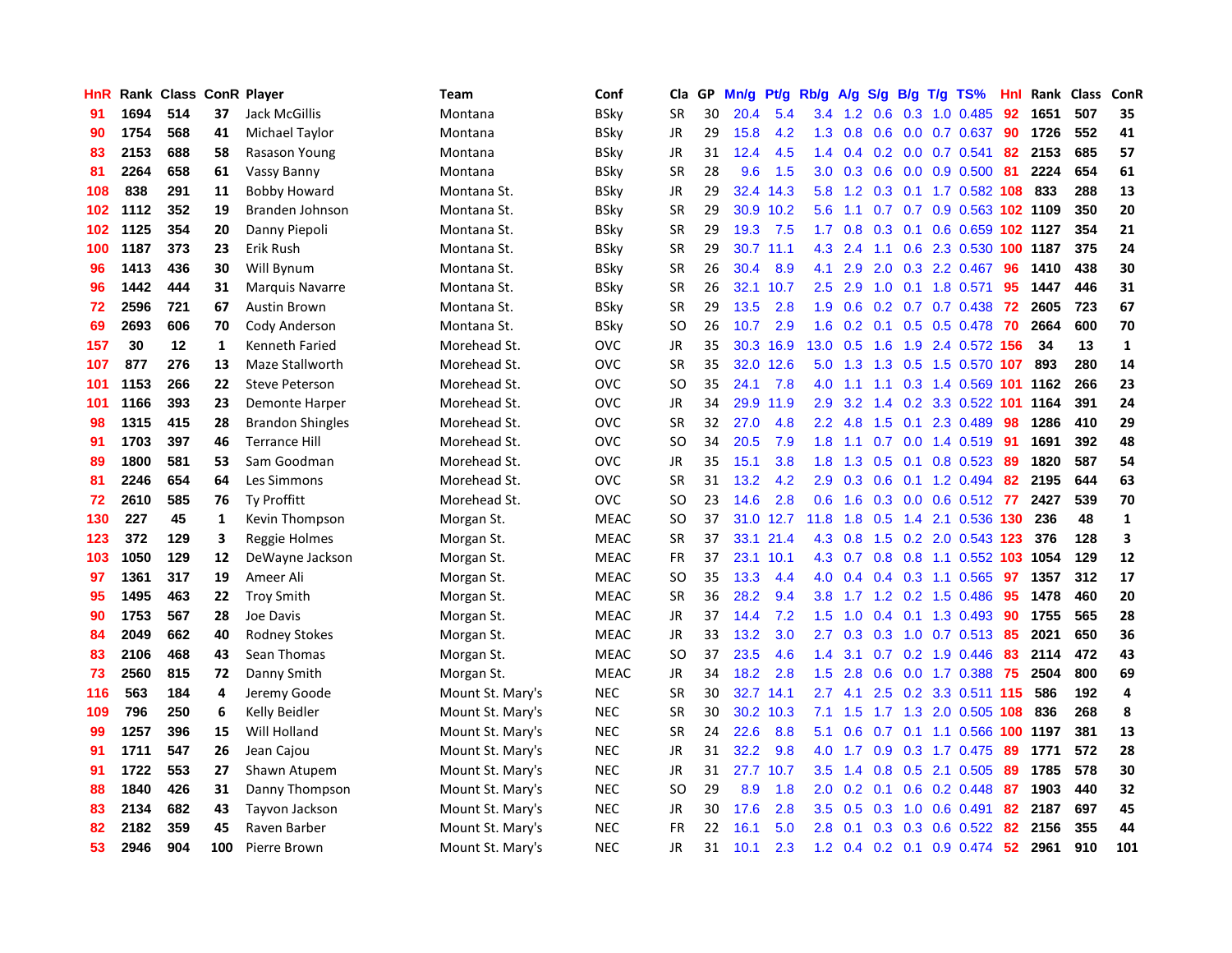| HnR |      | Rank Class ConR Player |                         |                       | Team              | Conf        | Cla           | <b>GP</b> | Mn/g | Pt/g      | Rb/g | A/g     |     |     | S/g B/g T/g TS%               | Hnl | Rank | Class | <b>ConR</b>             |
|-----|------|------------------------|-------------------------|-----------------------|-------------------|-------------|---------------|-----------|------|-----------|------|---------|-----|-----|-------------------------------|-----|------|-------|-------------------------|
| 141 | 108  | 37                     | 2                       | <b>Tony Easley</b>    | Murray St.        | <b>OVC</b>  | SR            | 36        |      | 21.8 10.0 |      | 5.8 0.9 |     |     | 0.7 2.6 1.7 0.658 141         |     | 116  | 42    | 2                       |
| 126 | 315  | 113                    | 3                       | <b>B.J. Jenkins</b>   | Murray St.        | ovc         | JR            | 36        |      | 25.9 10.6 | 2.6  |         |     |     | 3.2 1.8 0.2 1.6 0.581 126     |     | 318  | 113   | 3                       |
| 121 | 411  | 40                     | 4                       | Isaiah Canaan         | Murray St.        | <b>OVC</b>  | FR            | 36        |      | 20.4 10.4 | 2.3  | 1.6     |     |     | 0.9 0.0 1.7 0.638 121         |     | 414  | 39    | 4                       |
| 118 | 481  | 160                    | 5                       | Danero Thomas         | Murray St.        | <b>OVC</b>  | <b>SR</b>     | 36        | 26.8 | 10.1      | 4.3  | 2.5     |     |     | 1.7 0.7 1.5 0.490 118         |     | 490  | 163   | 5                       |
| 118 | 513  | 176                    | 6                       | <b>Isacc Miles</b>    | Murray St.        | <b>OVC</b>  | JR            | 36        | 26.9 | 9.7       | 2.9  | 3.7     | 1.1 | 0.1 | 2.1 0.600 117                 |     | 512  | 177   | 6                       |
| 115 | 584  | 134                    | $\overline{\mathbf{z}}$ | Ivan Aska             | Murray St.        | <b>OVC</b>  | SO            | 36        | 22.7 | 10.3      | 4.8  | 0.6     |     |     | 0.8 0.3 1.8 0.595 115         |     | 584  | 134   | $\overline{\mathbf{z}}$ |
| 109 | 824  | 182                    | 10                      | Donte Poole           | Murray St.        | <b>OVC</b>  | <b>SO</b>     | 36        | 14.0 | 4.8       | 2.0  | 1.3     |     |     | 1.0 0.3 1.2 0.510 108         |     | 826  | 185   | 10                      |
| 104 | 1027 | 347                    | 19                      | Jeffery McClain       | Murray St.        | <b>OVC</b>  | JR            | 36        | 16.8 | 3.8       | 4.2  | 0.6     | 0.8 |     | 0.2 0.9 0.604 104 1020        |     |      | 346   | 20                      |
| 100 | 1236 | 151                    | 25                      | <b>Edward Daniel</b>  | Murray St.        | <b>OVC</b>  | <b>FR</b>     | 32        | 10.5 | 3.0       | 2.7  | 0.2     |     |     | 0.4 0.7 0.9 0.513 100 1186    |     |      | 144   | 25                      |
| 98  | 1319 | 305                    | 30                      | Jewuan Long           | Murray St.        | <b>OVC</b>  | <sub>SO</sub> | 30        | 11.5 | 3.2       |      |         |     |     | 1.2 0.9 0.7 0.0 0.7 0.591 99  |     | 1251 | 284   | 27                      |
| 108 | 856  | 193                    | 6                       | Jordan Sugars         | Navy              | Pat.        | <b>SO</b>     | 30        |      | 35.5 15.8 | 8.0  | 1.3     |     |     | 1.3 0.1 2.1 0.570 107         |     | 858  | 196   | 6                       |
| 101 | 1177 | 371                    | 11                      | <b>Chris Harris</b>   | Navy              | Pat.        | <b>SR</b>     | 30        | 34.9 | 21.1      | 2.5  | 1.9     | 2.0 |     | 0.1 2.9 0.515 100 1177        |     |      | 374   | 11                      |
| 81  | 2244 | 716                    | 42                      | O.J. Avworo           | Navy              | Pat.        | JR            | 29        | 34.0 | 8.1       | 2.8  | 5.8     | 0.9 | 0.1 | 2.8 0.476                     | -81 | 2246 | 713   | 41                      |
| 81  | 2249 | 719                    | 43                      | Romeo Garcia          | Navy              | Pat.        | JR            | 30        | 32.4 | 7.6       | 5.4  | 2.5     |     |     | 1.1 0.5 1.7 0.506             | -81 | 2256 | 719   | 43                      |
| 76  | 2475 | 792                    | 50                      | Mark Veazey           | Navy              | Pat.        | JR            | 24        | 16.6 | 5.7       | 2.8  | 0.4     |     |     | 0.2 0.7 1.0 0.529             | 76  | 2454 | 785   | 48                      |
| 75  | 2509 | 804                    | 52                      | Jeremy Wilson         | Navy              | Pat.        | JR            | 29        | 14.1 | 4.5       | 2.3  | 0.2     |     |     | 0.3 0.7 1.2 0.616             | 75  | 2508 | 803   | 50                      |
| 67  | 2747 | 851                    | 59                      | Greg Brown            | Navy              | Pat.        | <b>JR</b>     | 30        | 14.0 | 4.9       | 2.3  | 0.4     |     |     | $0.5$ 0.3 1.0 0.451           | 67  | 2758 | 854   | 58                      |
| 43  | 2996 | 795                    | 67                      | T.J. Topercer         | Navy              | Pat.        | <b>SR</b>     | 27        | 12.3 | 2.3       | 2.0  | 0.4     |     |     | 0.4 0.0 1.0 0.423 45          |     | 2996 | 794   | 67                      |
| 108 | 835  | 289                    | 8                       | <b>Thomas Coleman</b> | <b>NC A&amp;T</b> | <b>MEAC</b> | JR            | 32        | 27.1 | 9.3       | 8.6  | 1.3     |     |     | 0.8 2.2 1.7 0.541 108         |     | 825  | 285   | 6                       |
| 99  | 1277 | 404                    | 16                      | <b>Tavarus Alston</b> | <b>NC A&amp;T</b> | <b>MEAC</b> | <b>SR</b>     | 33        | 30.2 | 14.6      | 2.5  | 3.9     |     |     | 1.4 0.2 2.8 0.497 98          |     | 1309 | 417   | 16                      |
| 85  | 2022 | 603                    | 37                      | Robert Johnson        | <b>NC A&amp;T</b> | MEAC        | <b>SR</b>     | 28        | 28.8 | 10.4      | 4.1  | 1.1     | 1.0 |     | $0.6$ 1.5 0.518               | -85 | 2003 | 598   | 35                      |
| 81  | 2253 | 500                    | 50                      | Nic Simpson           | <b>NCA&amp;T</b>  | <b>MEAC</b> | <b>SO</b>     | 33        | 23.7 | 9.5       | 2.2  | 1.2     | 0.9 |     | 0.1 1.6 0.534                 | 80  | 2274 | 506   | 52                      |
| 80  | 2295 | 664                    | 56                      | Dwane Joshua          | <b>NCA&amp;T</b>  | <b>MEAC</b> | <b>SR</b>     | 28        | 28.6 | 12.7      | 4.3  | 1.3     |     |     | 1.2 0.0 2.7 0.494             | 80  | 2297 | 667   | 55                      |
| 76  | 2478 | 698                    | 67                      | James Porter          | <b>NCA&amp;T</b>  | <b>MEAC</b> | <b>SR</b>     | 33        | 19.4 | 4.3       | 5.7  | 0.6     |     |     | $0.4$ 1.4 1.4 0.425           | 75  | 2494 | 701   | 67                      |
| 73  | 2561 | 458                    | 73                      | DaMetrius Upchurch    | <b>NCA&amp;T</b>  | <b>MEAC</b> | <b>FR</b>     | 27        | 9.9  | 2.6       | 2.7  | 0.3     |     |     | $0.2$ $0.3$ $0.9$ $0.531$     | 73  | 2572 | 462   | 73                      |
| 71  | 2639 | 596                    | 78                      | Marc Hill             | <b>NCA&amp;T</b>  | <b>MEAC</b> | <b>SO</b>     | 33        | 18.1 | 5.3       | 1.2  | 2.1     |     |     | 0.4 0.0 1.6 0.464 71          |     | 2659 | 599   | 79                      |
| 57  | 2907 | 569                    | 93                      | <b>Austin Witter</b>  | <b>NCA&amp;T</b>  | <b>MEAC</b> | FR            | 33        | 15.7 | 2.5       |      |         |     |     | 2.0 0.7 0.4 0.4 0.9 0.433 56  |     | 2926 | 577   | 93                      |
| 90  | 1760 | 408                    | 15                      | Nick Chasten          | <b>NC Central</b> | Ind.        | <sub>SO</sub> | 29        |      | 29.2 10.0 | 6.0  |         |     |     | 1.2 1.7 0.7 1.9 0.490         | -89 | 1818 | 418   | 17                      |
| 86  | 1943 | 627                    | 18                      | C.J. Wilkerson        | <b>NC Central</b> | Ind.        | JR            | 29        |      | 37.4 16.3 | 3.9  | 2.7     | 1.0 |     | 0.0 3.2 0.512 85              |     | 1994 | 644   | 18                      |
| 79  | 2322 | 743                    | 23                      | <b>Vincent Davis</b>  | <b>NC Central</b> | Ind.        | JR            | 23        | 25.0 | 10.4      | 3.5  | 1.3     | 0.8 |     | 0.5 1.6 0.477                 | -81 | 2248 | 715   | 23                      |
| 72  | 2600 | 583                    | 36                      | T.J. Granger          | <b>NC Central</b> | Ind.        | <b>SO</b>     | 14        | 22.4 | 8.4       | 4.5  | 0.3     |     |     | 0.9 0.4 1.6 0.453             | 72  | 2619 | 588   | 37                      |
| 71  | 2641 | 832                    | 38                      | <b>Dwayne Sims</b>    | <b>NC Central</b> | Ind.        | <b>JR</b>     | 29        | 16.2 | 4.0       | 2.2  | 0.5     | 0.8 |     | $0.6$ 0.8 0.447               | 70  | 2672 | 837   | 39                      |
| 70  | 2671 | 835                    | 39                      | Michael Glasker       | <b>NC Central</b> | Ind.        | <b>JR</b>     | 26        | 34.1 | 6.4       | 2.6  | 4.8     | 1.3 |     | $0.0$ 3.4 0.394               | -71 | 2655 | 834   | 38                      |
| 61  | 2843 | 644                    | 44                      | Dami Sapara           | <b>NC Central</b> | Ind.        | <b>SO</b>     | 27        | 16.8 | 3.7       | 3.1  | 0.8     |     |     | 0.7 0.2 1.7 0.485             | -61 | 2858 | 651   | 45                      |
| 60  | 2851 | 770                    | 45                      | Joshua Worthy         | <b>NC Central</b> | Ind.        | <b>SR</b>     | 28        | 15.9 | 2.2       | 2.1  | 0.8     |     |     | 1.0 0.3 1.0 0.416 60          |     | 2866 | 773   | 46                      |
| 58  | 2888 | 563                    | 47                      | <b>Dijon Manns</b>    | <b>NC Central</b> | Ind.        | <b>FR</b>     | 25        | 16.1 | 5.3       | 2.5  | 0.2     |     |     | 0.2 0.7 1.7 0.502 58          |     | 2901 | 566   | 48                      |
| 150 | 58   | 27                     | 8                       | <b>Tracy Smith</b>    | <b>NC State</b>   | <b>ACC</b>  | <b>JR</b>     | 35        | 32.1 | 16.5      | 7.3  | 1.1     |     |     | 1.1 1.0 1.9 0.549 151         |     | 57   | 26    | 9                       |
| 135 | 174  | 68                     | 19                      | Dennis Horner         | <b>NC State</b>   | <b>ACC</b>  | <b>SR</b>     | 36        | 27.9 | 11.9      | 4.9  | 1.4     | 1.0 | 1.0 | 1.6 0.566                     | 134 | 189  | 72    | 20                      |
| 116 | 547  | 191                    | 52                      | Javier Gonzalez       | <b>NC State</b>   | <b>ACC</b>  | <b>JR</b>     | 35        | 25.7 | 9.5       |      |         |     |     | 3.3 3.7 1.2 0.1 3.1 0.508 116 |     | 560  | 195   | 51                      |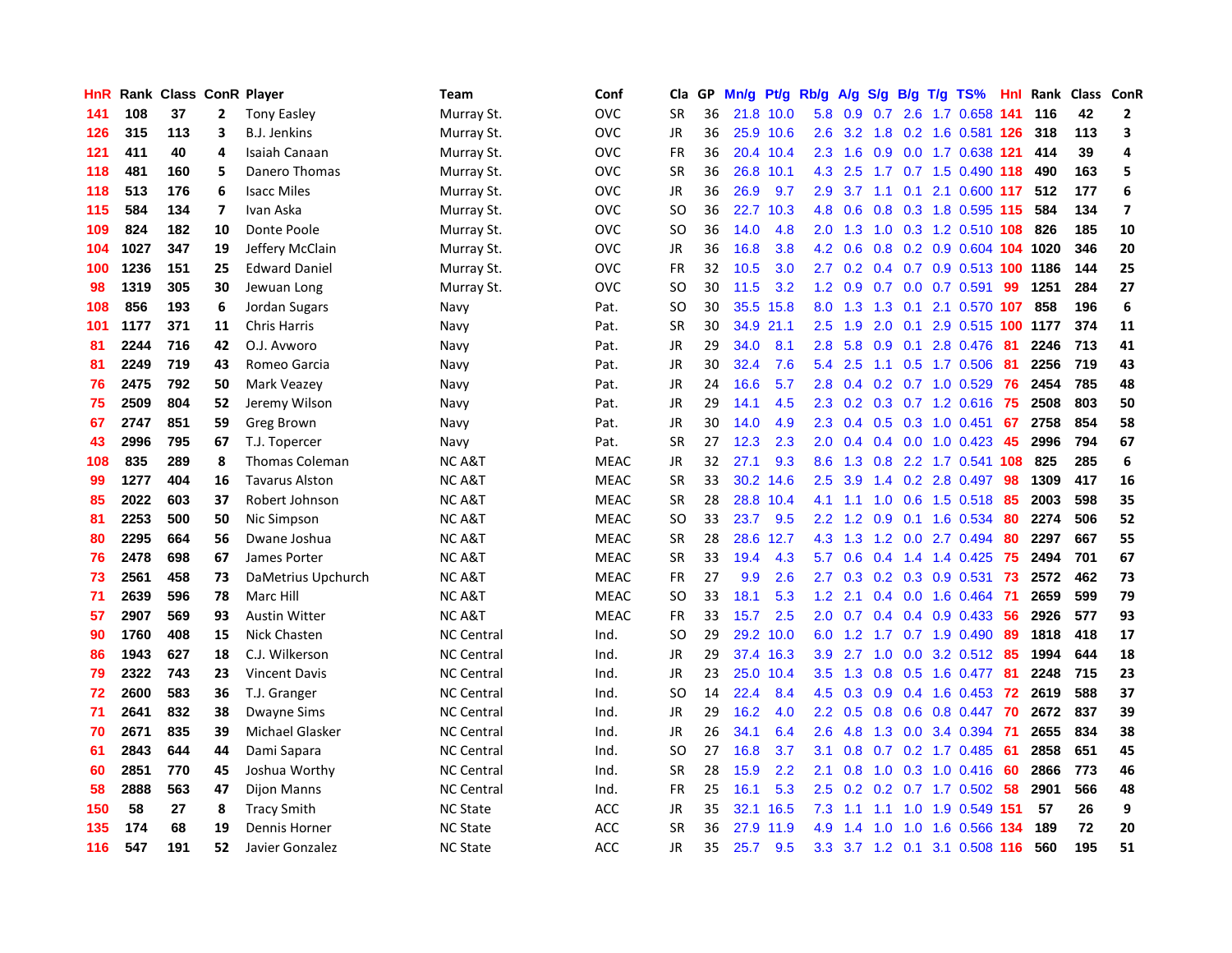| HnR | Rank | <b>Class ConR Player</b> |     |                           | Team            | Conf       | Cla           | <b>GP</b> | Mn/g | <b>Pt/g</b> | Rb/g             | A/g | S/g |     | B/g T/g TS%                | Hnl  | Rank | <b>Class</b> | ConR |
|-----|------|--------------------------|-----|---------------------------|-----------------|------------|---------------|-----------|------|-------------|------------------|-----|-----|-----|----------------------------|------|------|--------------|------|
| 114 | 626  | 64                       | 58  | <b>Richard Howell</b>     | <b>NC State</b> | <b>ACC</b> | <b>FR</b>     | 30        | 13.6 | 4.9         | 4.6              | 0.6 |     |     | $0.4$ 0.2 1.1 0.487 114    |      | 617  | 62           | 58   |
| 107 | 903  | 107                      | 76  | Scott Wood                | <b>NC State</b> | <b>ACC</b> | <b>FR</b>     | 36        | 28.6 | 7.8         | 2.9              |     |     |     | 1.4 0.7 0.5 1.1 0.537 106  |      | 927  | 111          | 79   |
| 102 | 1094 | 346                      | 84  | <b>Farnold Degand</b>     | <b>NC State</b> | <b>ACC</b> | <b>SR</b>     | 29        | 23.3 | 5.5         | $2.4^{\circ}$    | 2.5 |     |     | 0.9 0.3 1.5 0.483 104 1025 |      |      | 326          | 81   |
| 93  | 1621 | 380                      | 94  | C.J. Williams             | <b>NC State</b> | <b>ACC</b> | <sub>SO</sub> | 35        | 19.6 | 4.3         | 2.6              | 1.3 |     |     | $0.4$ 0.4 1.2 0.456        | 93   | 1599 | 375          | 95   |
| 93  | 1625 | 381                      | 95  | <b>Julius Mays</b>        | <b>NC State</b> | <b>ACC</b> | <b>SO</b>     | 36        | 18.5 | 4.6         | 1.2              | 1.6 | 0.7 |     | $0.1$ 1.1 0.464            | 92   | 1634 | 380          | 96   |
| 87  | 1881 | 281                      | 102 | Josh Davis                | <b>NC State</b> | <b>ACC</b> | <b>FR</b>     | 31        | 10.4 | 2.6         | 1.7              | 0.5 |     |     | 0.2 0.2 0.6 0.465          | 88   | 1854 | 274          | 100  |
| 99  | 1274 | 425                      | 9   | John Williams             | NC-Asheville    | BSou       | <b>JR</b>     | 30        | 29.1 | 11.5        | 6.7              | 1.0 | 0.7 |     | 2.7 1.5 0.579              | 99   | 1252 | 417          | 10   |
| 98  | 1320 | 306                      | 11  | J.P. Primm                | NC-Asheville    | BSou       | <sub>SO</sub> | 31        | 31.5 | 12.5        | 4.5              | 5.5 | 2.1 |     | $0.0$ 3.7 $0.532$          | 97   | 1335 | 305          | 12   |
| 85  | 1986 | 312                      | 36  | D.J. Cunnigham            | NC-Asheville    | BSou       | <b>FR</b>     | 28        | 22.5 | 8.1         | 6.7              | 0.6 |     |     | $0.7$ 1.8 2.0 0.516        | -85  | 1982 | 300          | 35   |
| 84  | 2084 | 337                      | 41  | Jaron Lane                | NC-Asheville    | BSou       | <b>FR</b>     | 28        | 16.5 | 6.3         | 3.0 <sub>2</sub> | 0.9 |     |     | 0.4 0.4 1.0 0.574 84       |      | 2091 | 337          | 42   |
| 83  | 2123 | 474                      | 43  | Matt Dickey               | NC-Asheville    | BSou       | <sub>SO</sub> | 31        | 29.9 | 11.5        | 3.6              |     |     |     | 3.7 1.2 0.1 2.6 0.512 83   |      | 2140 | 480          | 44   |
| 82  | 2192 | 644                      | 46  | Sean Smith                | NC-Asheville    | BSou       | SR            | 31        | 30.3 | 9.8         | 3.6              | 2.3 |     |     | 1.1 0.1 1.8 0.522          | -82  | 2206 | 649          | 47   |
| 80  | 2299 | 508                      | 51  | Chris Stephenson          | NC-Asheville    | BSou       | <b>SO</b>     | 31        | 24.3 | 9.6         | 5.1              | 1.8 | 0.8 |     | 0.4 2.4 0.472              | -80  | 2301 | 510          | 51   |
| 62  | 2825 | 640                      | 79  | Quinard Jackson           | NC-Asheville    | BSou       | SO            | 29        | 11.3 | 3.1         | 2.1              | 0.5 |     |     | $0.3$ 0.2 0.8 0.486        | 62   | 2834 | 645          | 79   |
| 136 | 157  | 59                       | 4   | <b>Ben Stywall</b>        | NC-Greensboro   | Southern   | <b>SR</b>     | 31        | 33.9 | 14.3        | 10.4             | 1.0 | 1.5 |     | 0.6 2.5 0.527 136          |      | 161  | 59           | 4    |
| 90  | 1780 | 576                      | 60  | <b>Brandon Evans</b>      | NC-Greensboro   | Southern   | <b>JR</b>     | 29        | 19.8 | 8.5         | 4.3              | 0.8 | 0.4 | 0.0 | 2.0 0.471                  | 90   | 1757 | 566          | 57   |
| 84  | 2082 | 615                      | 74  | <b>Kendall Toney</b>      | NC-Greensboro   | Southern   | <b>SR</b>     | 31        | 21.7 | 6.8         | 2.7              | 1.2 | 0.6 |     | $0.1$ 1.0 0.461            | 84   | 2090 | 615          | 74   |
| 83  | 2132 | 346                      | 79  | Kyle Randall              | NC-Greensboro   | Southern   | <b>FR</b>     | 31        | 31.9 | 9.5         | 3.0 <sub>2</sub> | 2.6 | 1.1 |     | $0.0$ 2.7 0.406            | 83   | 2142 | 353          | 79   |
| 82  | 2199 | 645                      | 81  | Mikko Koivisto            | NC-Greensboro   | Southern   | <b>SR</b>     | 29        | 25.7 | 8.6         | 1.9              | 1.3 |     |     | $0.6$ 0.1 1.1 0.485        | -82  | 2188 | 642          | 81   |
| 80  | 2278 | 661                      | 84  | Pete Brown                | NC-Greensboro   | Southern   | <b>SR</b>     | 30        | 21.9 | 4.7         | 3.8 <sub>2</sub> | 0.7 |     |     | $0.4$ 1.5 1.3 0.429        | 80   | 2266 | 659          | 84   |
| 76  | 2442 | 430                      | 90  | Korey VanDussen           | NC-Greensboro   | Southern   | FR            | 31        | 16.5 | 4.4         | 1.5              | 1.3 |     |     | $0.7$ 0.0 1.5 0.486        | -76  | 2449 | 430          | 90   |
| 73  | 2576 | 464                      | 94  | <b>Brian Cole</b>         | NC-Greensboro   | Southern   | <b>FR</b>     | 30        | 15.9 | 5.1         | 2.3              | 0.2 |     |     | $0.2$ 0.6 1.0 0.471        | 73   | 2583 | 465          | 93   |
| 117 | 527  | 182                      | 20  | John Fields               | NC-Wilmington   | CAA        | JR            | 26        | 24.0 | 10.2        | 8.7              | 0.5 | 0.3 |     | 2.3 2.2 0.525              | -121 | 412  | 144          | 16   |
| 111 | 749  | 261                      | 31  | Chad Tomko                | NC-Wilmington   | CAA        | <b>JR</b>     | 29        | 30.6 | 12.8        | 2.8              | 4.3 | 1.6 | 0.1 | 3.4 0.510                  | 110  | 747  | 257          | 30   |
| 100 | 1210 | 147                      | 41  | Keith Rendleman           | NC-Wilmington   | CAA        | FR            | 31        | 20.2 | 5.9         | 6.1              | 0.3 | 0.6 |     | 1.0 1.2 0.492              | -99  | 1267 | 157          | 43   |
| 91  | 1686 | 541                      | 63  | <b>Ahmad Grant</b>        | NC-Wilmington   | CAA        | JR            | 31        | 21.8 | 8.1         | $2.2^{\circ}$    | 1.0 |     |     | 0.3 0.6 1.3 0.515          | 90   | 1747 | 561          | 64   |
| 91  | 1693 | 513                      | 64  | Johnny Wolf               | NC-Wilmington   | CAA        | <b>SR</b>     | 31        | 26.7 | 7.9         | 2.2              | 2.2 |     |     | $0.5$ 0.1 1.8 0.550        | 90   | 1750 | 532          | 65   |
| 87  | 1880 | 562                      | 69  | Montez Downey             | NC-Wilmington   | CAA        | <b>SR</b>     | 24        | 12.5 | 5.5         | 2.7              | 0.3 |     |     | $0.3$ 0.0 0.9 0.463        | -87  | 1918 | 569          | 69   |
| 85  | 2019 | 650                      | 79  | Darryl Felder             | NC-Wilmington   | CAA        | <b>JR</b>     | 26        | 13.4 | 3.8         | 1.5              | 1.1 |     |     | $0.3$ 0.2 0.7 0.465        | -84  | 2045 | 656          | 77   |
| 82  | 2191 | 698                      | 85  | Dominique Lacey           | NC-Wilmington   | CAA        | <b>JR</b>     | 28        | 16.9 | 5.5         | 2.9              | 0.9 | 0.5 |     | 0.4 1.9 0.495              | -81  | 2212 | 702          | 85   |
| 78  | 2361 | 407                      | 88  | Will Ohuaregbe            | NC-Wilmington   | CAA        | <b>FR</b>     | 28        | 17.4 | 4.0         | 4.8              | 0.5 | 0.3 |     | 0.4 1.3 0.429              | 78   | 2368 | 408          | 88   |
| 63  | 2810 | 762                      | 101 | Darion Jeralds            | NC-Wilmington   | CAA        | <b>SR</b>     | 26        | 12.0 | 2.2         | 0.5              | 1.3 | 0.3 |     | $0.0$ 1.1 $0.538$          | 64   | 2795 | 762          | 101  |
| 135 | 175  | 69                       | 22  | <b>Ryan Anderson</b>      | Nebraska        | B12        | SR            | 31        | 27.9 | 11.3        | 5.3              | 2.2 | 1.7 |     | 0.2 1.9 0.585 135          |      | 165  | 61           | 22   |
| 117 | 515  | 120                      | 55  | <b>Brandon Richardson</b> | Nebraska        | <b>B12</b> | SO            | 31        | 24.0 | 8.9         | 2.7              | 1.8 | 1.1 |     | 0.1 1.3 0.596              | 117  | 526  | 121          | 55   |
| 113 | 662  | 72                       | 65  | Jorge Diaz                | Nebraska        | <b>B12</b> | <b>FR</b>     | 33        | 23.7 | 8.8         | 4.0              | 1.0 | 0.5 |     | 1.2 1.5 0.519 112 702      |      |      | 75           | 65   |
| 110 | 755  | 86                       | 69  | <b>Eshaunte Jones</b>     | Nebraska        | <b>B12</b> | <b>FR</b>     | 29        | 16.9 | 6.0         | 1.6              | 1.0 |     |     | 0.5 0.1 0.4 0.571 110 776  |      |      | 88           | 69   |
| 107 | 876  | 300                      | 71  | Lance Jeter               | Nebraska        | B12        | JR            | 33        | 31.0 | 7.5         | 3.8              | 4.1 | 0.9 | 0.1 | 2.1 0.495 106 911          |      |      | 309          | 72   |
| 107 | 888  | 280                      | 72  | Sek Henry                 | Nebraska        | <b>B12</b> | <b>SR</b>     | 33        | 27.4 | 7.5         | 3.3              | 2.8 | 0.8 |     | $0.4$ 1.7 0.520            | 106  | 921  | 290          | 73   |
| 78  | 2375 | 410                      | 95  | Ray Gallegos              | Nebraska        | B12        | <b>FR</b>     | 30        | 13.6 | 3.0         | 1.4              | 0.6 |     |     | $0.3$ 0.2 0.5 0.450        | 79   | 2352 | 400          | 96   |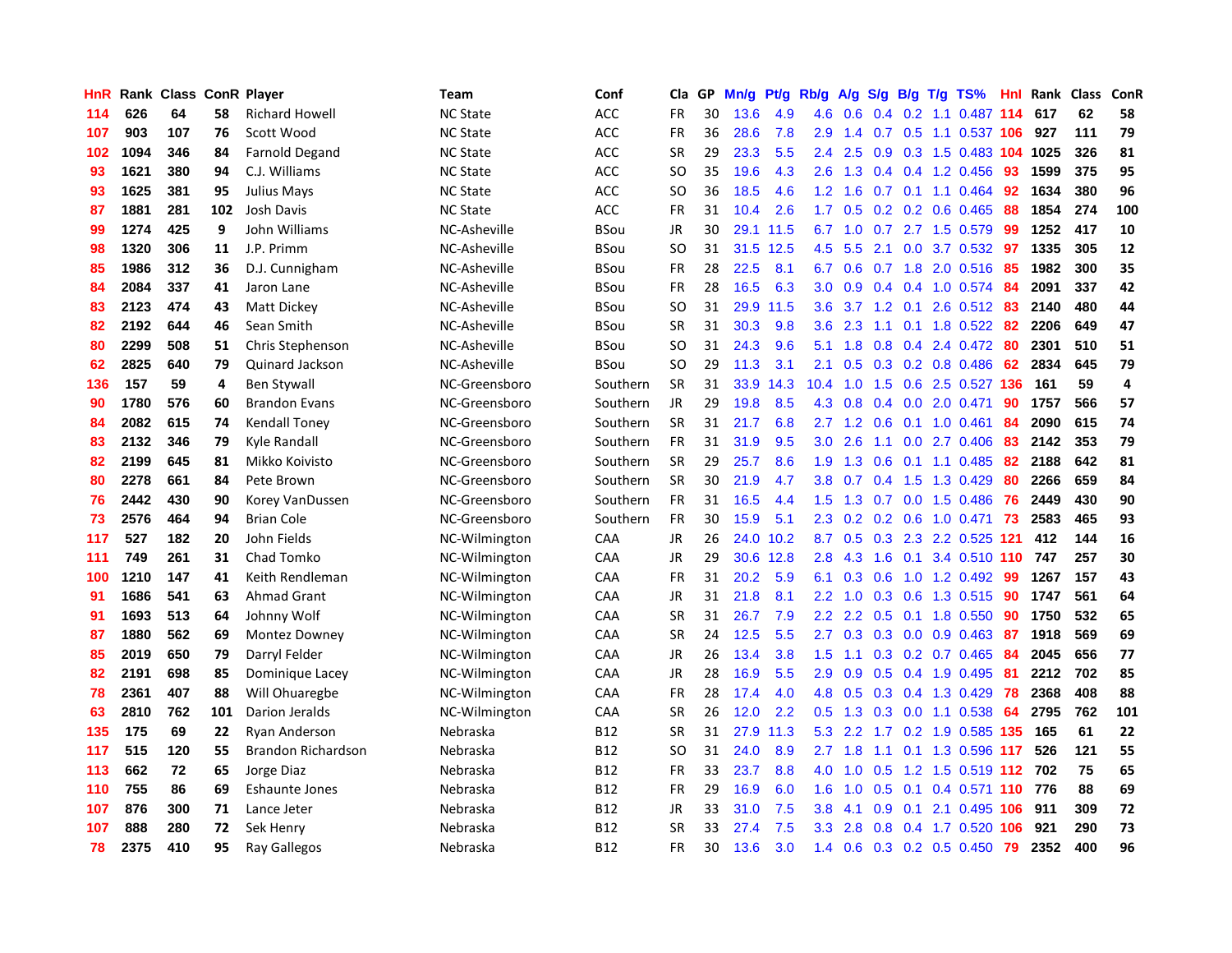| HnR | Rank |     |                         | <b>Class ConR Player</b> | Team              | Conf       | Cla           | GP | Mn/g | <b>Pt/g</b> | Rb/g             | A/g    | S/g |                 | B/g T/g TS%               | Hnl | Rank | <b>Class</b> | <b>ConR</b>             |
|-----|------|-----|-------------------------|--------------------------|-------------------|------------|---------------|----|------|-------------|------------------|--------|-----|-----------------|---------------------------|-----|------|--------------|-------------------------|
| 74  | 2539 | 449 | 99                      | <b>Brandon Ubel</b>      | Nebraska          | <b>B12</b> | <b>FR</b>     | 32 | 15.8 | 4.4         | 2.0              | 0.1    |     |                 | $0.2$ 0.2 1.3 0.520       | -74 | 2540 | 452          | 99                      |
| 151 | 54   | 9   | $\mathbf{2}$            | Luke Babbitt             | Nevada            | <b>WAC</b> | SO            | 34 |      | 37.1 21.9   | 8.9              | 2.1    |     |                 | 1.0 0.8 2.4 0.609 151     |     | 58   | 10           | $\overline{2}$          |
| 117 | 540  | 189 | 16                      | Armon Johnson            | Nevada            | <b>WAC</b> | JR            | 34 |      | 34.5 15.7   | $3.4^{\circ}$    | 5.6    |     |                 | 0.8 0.4 3.4 0.534 117     |     | 540  | 188          | 16                      |
| 107 | 875  | 275 | 27                      | <b>Brandon Fields</b>    | Nevada            | <b>WAC</b> | <b>SR</b>     | 34 |      | 33.8 14.5   | 3.9 <sub>2</sub> | 2.4    |     |                 | 1.0 0.3 1.6 0.525 107     |     | 872  | 275          | 25                      |
| 106 | 929  | 295 | 28                      | Joey Shaw                | Nevada            | <b>WAC</b> | <b>SR</b>     | 34 | 28.3 | 10.4        | 5.1              | 1.5    |     |                 | 0.7 0.3 1.4 0.587 106     |     | 924  | 291          | 29                      |
| 104 | 1004 | 224 | 30                      | Dario Hunt               | Nevada            | <b>WAC</b> | SO            | 34 | 27.2 | 6.5         | 7.0              | 0.9    | 0.6 |                 | 1.9 1.4 0.526 104         |     | 1011 | 226          | 30                      |
| 98  | 1324 | 416 | 36                      | Ray Kraemer              | Nevada            | <b>WAC</b> | <b>SR</b>     | 34 | 20.2 | 6.1         | 2.3              | 0.6    |     |                 | $0.4$ 0.2 0.6 0.691       | 98  | 1330 | 422          | 36                      |
| 85  | 1985 | 311 | 58                      | Marko Cukic              | Nevada            | <b>WAC</b> | FR            | 34 | 8.9  | 2.6         | 1.5              | 0.1    |     |                 | 0.2 0.4 0.4 0.638         | -85 | 1988 | 302          | 58                      |
| 99  | 1242 | 417 | 16                      | Alvin Abreu              | New Hampshire     | <b>AEC</b> | JR            | 30 | 33.3 | 14.4        | 3.3              | 2.1    | 0.8 |                 | 0.3 2.2 0.470             | 99  | 1263 | 421          | 17                      |
| 95  | 1460 | 340 | 20                      | Russell Graham           | New Hampshire     | <b>AEC</b> | <sub>SO</sub> | 30 | 23.3 | 3.9         | 3.3              | 4.0    |     |                 | 0.7 0.0 1.4 0.404 95      |     | 1476 | 340          | 21                      |
| 93  | 1577 | 506 | 23                      | <b>Tyrone Conley</b>     | New Hampshire     | <b>AEC</b> | <b>JR</b>     | 29 | 30.3 | 11.7        | 3.8              | 1.1    |     |                 | 1.1 0.6 1.9 0.477 93      |     | 1569 | 505          | 23                      |
| 92  | 1658 | 236 | 27                      | Ferg Myrick              | New Hampshire     | <b>AEC</b> | FR            | 25 | 14.4 | 7.6         | 2.6              | 0.2    |     |                 | $0.5$ 0.4 1.6 0.509       | 93  | 1578 | 219          | 24                      |
| 90  | 1763 | 571 | 29                      | Dane DiLiegro            | New Hampshire     | <b>AEC</b> | <b>JR</b>     | 30 | 28.3 | 8.9         | 8.1              | 0.5    |     |                 | $0.2$ $0.2$ $2.3$ $0.517$ | -89 | 1780 | 575          | 33                      |
| 82  | 2158 | 481 | 45                      | <b>Brian Benson</b>      | New Hampshire     | <b>AEC</b> | <sub>SO</sub> | 23 | 13.3 | 3.2         | 2.8              | 0.1    |     |                 | 0.3 0.4 0.7 0.487         | 82  | 2166 | 485          | 44                      |
| 80  | 2280 | 729 | 50                      | Radar Onguetou           | New Hampshire     | <b>AEC</b> | <b>JR</b>     | 30 | 26.5 | 5.0         | 5.5              | 0.3    | 0.3 |                 | $0.1$ 0.8 0.449           | 80  | 2291 | 735          | 49                      |
| 78  | 2397 | 683 | 55                      | <b>Colbey Santos</b>     | New Hampshire     | <b>AEC</b> | <b>SR</b>     | 25 | 13.4 | 4.0         | 1.2 <sub>2</sub> | 0.6    |     | $0.4 \quad 0.1$ | $0.6$ 0.448               | 78  | 2391 | 683          | 55                      |
| 67  | 2741 | 514 | 65                      | <b>Chandler Rhoads</b>   | New Hampshire     | <b>AEC</b> | <b>FR</b>     | 26 | 17.4 | 4.0         | 1.6              | 1.8    |     |                 | 0.7 0.1 1.6 0.379         | 69  | 2697 | 502          | 63                      |
| 50  | 2968 | 914 | 78                      | James Valladares         | New Hampshire     | <b>AEC</b> | <b>JR</b>     | 24 | 10.4 | 1.7         | 1.3              | 0.1    |     |                 | $0.2$ 0.3 0.4 0.466       | -52 | 2962 | 911          | 78                      |
| 100 | 1217 | 148 | 4                       | <b>Chris Flores</b>      | New Jersey Tech   | <b>GWC</b> | <b>FR</b>     | 31 |      | 30.2 14.1   | 3.9 <sup>°</sup> | 2.2    |     |                 | 1.8 0.0 1.9 0.526         | -98 | 1323 | 163          | $\overline{7}$          |
| 85  | 2004 | 450 | 15                      | Isaiah Wilkerson         | New Jersey Tech   | <b>GWC</b> | SO            | 29 |      | 30.3 13.0   | 4.9              | 2.1    |     |                 | 1.3 0.2 2.3 0.495         | -84 | 2037 | 457          | 16                      |
| 82  | 2213 | 706 | 18                      | Jheryl Wilson            | New Jersey Tech   | GWC        | JR            | 30 | 34.0 | 14.2        | 5.2              | 2.5    |     |                 | 1.1 0.2 2.8 0.469         | 80  | 2282 | 731          | 21                      |
| 64  | 2795 | 637 | 45                      | Sammy Schickel           | New Jersey Tech   | <b>GWC</b> | SO            | 30 | 17.2 | 5.7         | 2.5              | 0.6    |     |                 | $0.2$ 0.0 1.1 0.507       | 63  | 2824 | 642          | 47                      |
| 63  | 2815 | 539 | 47                      | Nick Lopez               | New Jersey Tech   | <b>GWC</b> | <b>FR</b>     | 28 | 12.6 | 2.5         | 2.8              | 0.5    |     |                 | 0.5 0.2 1.0 0.504         | 62  | 2843 | 548          | 48                      |
| 62  | 2822 | 542 | 48                      | P.J. Miller              | New Jersey Tech   | <b>GWC</b> | <b>FR</b>     | 23 | 25.3 | 5.5         | 2.8              | 3.0    | 1.1 |                 | $0.2$ 2.6 0.394           | 64  | 2810 | 537          | 45                      |
| 57  | 2909 | 662 | 54                      | <b>Teddy Schickel</b>    | New Jersey Tech   | GWC        | SO            | 27 | 13.7 | 2.0         | 1.5              | 1.1    | 0.9 |                 | 0.0 0.9 0.355             | 56  | 2927 | 668          | 57                      |
| 55  | 2928 | 786 | 58                      | Dan Stonkus              | New Jersey Tech   | GWC        | <b>SR</b>     | 20 | 18.8 | 1.8         | 3.3 <sub>2</sub> | 0.3    | 0.6 |                 | 1.0 0.8 0.468             | -58 | 2909 | 783          | 54                      |
| 54  | 2938 | 671 | 60                      | <b>Ryan Regis</b>        | New Jersey Tech   | GWC        | <b>SO</b>     | 31 | 17.4 | 2.5         | 2.9              | 0.3    |     |                 | $0.2$ 1.1 0.9 0.403 53    |     | 2959 | 675          | 62                      |
| 45  | 2990 | 597 | 64                      | <b>Drejon Scott</b>      | New Jersey Tech   | GWC        | <b>FR</b>     | 11 | 26.5 | 6.5         | $2.5^{\circ}$    | 1.7    |     |                 | 0.6 0.0 1.8 0.377 59      |     | 2889 | 563          | 52                      |
| 153 | 48   | 22  | $\overline{2}$          | Darington Hobson         | <b>New Mexico</b> | <b>MWC</b> | <b>JR</b>     | 35 | 33.6 | 15.9        | 9.3              | 4.6    | 1.3 |                 | 0.4 3.0 0.515 153         |     | 51   | 23           | $\overline{\mathbf{3}}$ |
| 138 | 135  | 49  | 5                       | <b>Roman Martinez</b>    | <b>New Mexico</b> | <b>MWC</b> | <b>SR</b>     | 35 | 32.1 | 13.9        | 5.9              | 1.4    | 1.5 |                 | 0.5 0.9 0.593 138         |     | 137  | 48           | 5                       |
| 134 | 184  | 67  | $\overline{\mathbf{z}}$ | Dairese Gary             | <b>New Mexico</b> | <b>MWC</b> | JR            | 35 | 28.6 | 13.1        | 2.8              | 3.9    | 1.0 |                 | 0.0 1.8 0.564 134         |     | 190  | 68           | $\overline{\mathbf{z}}$ |
| 115 | 602  | 138 | 25                      | A.J. Hardeman            | <b>New Mexico</b> | <b>MWC</b> | <b>SO</b>     | 35 | 23.0 | 7.0         | 5.5              | 0.3    | 0.7 |                 | 1.3 0.9 0.520             | 115 | 598  | 138          | 24                      |
| 112 | 701  | 166 | 28                      | Phillip McDonald         | <b>New Mexico</b> | <b>MWC</b> | SO            | 35 | 27.5 | 10.4        | 3.1              | 0.7    | 0.5 |                 | 0.2 1.1 0.571 112         |     | 700  | 165          | 30                      |
| 96  | 1439 | 337 | 55                      | Will Brown               | <b>New Mexico</b> | <b>MWC</b> | SO            | 35 | 17.9 | 4.2         | 3.7              | 0.2    | 0.5 |                 | $0.9$ 0.9 0.493           | 96  | 1430 | 332          | 53                      |
| 94  | 1566 | 219 | 60                      | Jamal Fenton             | <b>New Mexico</b> | <b>MWC</b> | FR            | 34 | 11.6 | 3.5         | 1.2              | $-1.1$ |     |                 | 0.6 0.0 1.0 0.502 94      |     | 1531 | 212          | 59                      |
| 90  | 1747 | 404 | 63                      | Nate Garth               | <b>New Mexico</b> | <b>MWC</b> | <b>SO</b>     | 34 | 15.6 | 4.1         | 1.2              | 1.6    | 0.3 |                 | $0.0$ $0.9$ $0.467$       | -91 | 1703 | 395          | 64                      |
| 126 | 314  | 112 | 9                       | Jonathan Gibson          | New Mexico St.    | <b>WAC</b> | SR            | 34 | 32.6 | 17.5        | 2.9              | 2.8    | 1.4 | 0.1             | 2.1 0.599 123             |     | 380  | 129          | 11                      |
| 125 | 328  | 117 | 10                      | Jahmar Young             | New Mexico St.    | <b>WAC</b> | JR            | 34 | 34.8 | 20.3        | 3.5              | 3.1    | 0.8 |                 | 0.2 2.7 0.581             | 122 | 393  | 137          | 12                      |
| 120 | 433  | 93  | 13                      | <b>Troy Gillenwater</b>  | New Mexico St.    | <b>WAC</b> | SO            | 13 |      | 22.8 14.6   | 6.8              | 0.8    |     |                 | 0.8 1.3 1.3 0.601 144     |     | 95   | 20           | $\overline{\mathbf{3}}$ |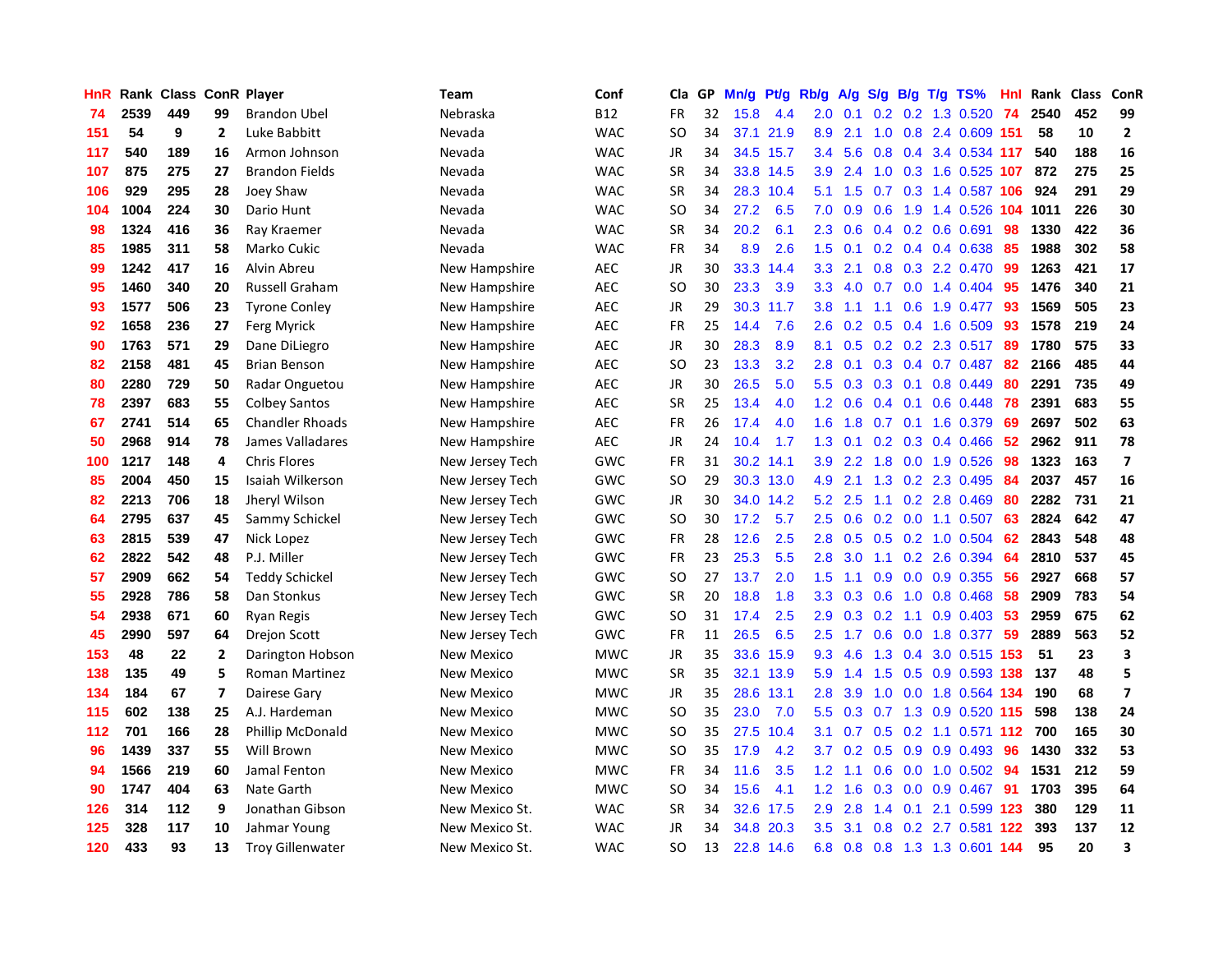| HnR | Rank | <b>Class</b> |              | <b>ConR Player</b>       | Team               | Conf        | Cla.          | <b>GP</b> | Mn/g | <b>Pt/g</b> | Rb/g             | A/g | S/g              |     | B/g T/g TS%                    | Hnl | Rank | <b>Class</b> | <b>ConR</b>    |
|-----|------|--------------|--------------|--------------------------|--------------------|-------------|---------------|-----------|------|-------------|------------------|-----|------------------|-----|--------------------------------|-----|------|--------------|----------------|
| 115 | 576  | 198          | 21           | <b>Wendell McKines</b>   | New Mexico St.     | <b>WAC</b>  | <b>JR</b>     | 24        |      | 31.8 10.7   | 9.8              | 3.1 |                  |     | 0.6 0.7 2.0 0.530 117          |     | 520  | 180          | 15             |
| 109 | 807  | 178          | 25           | Hamidu Rahman            | New Mexico St.     | <b>WAC</b>  | <sub>SO</sub> | 33        |      | 26.2 10.3   | 8.0              |     |                  |     | 0.4 0.4 1.3 1.9 0.544 106      |     | 908  | 206          | 28             |
| 104 | 1009 | 226          | 31           | Hernst Laroche           | New Mexico St.     | <b>WAC</b>  | SO            | 34        | 31.9 | 6.3         | 3.2              |     |                  |     | 3.7 1.4 0.1 1.8 0.472 102 1116 |     |      | 257          | 33             |
| 94  | 1564 | 501          | 50           | Gordo Castillo           | New Mexico St.     | <b>WAC</b>  | JR            | 34        | 17.2 | 5.4         | 1.9              | 0.7 |                  |     | $0.5$ 0.2 0.7 0.601            | -91 | 1681 | 540          | 53             |
| 110 | 786  | 244          | 15           | <b>Billy Humphrey</b>    | New Orleans        | Sun Belt    | <b>SR</b>     | 15        | 29.9 | 16.5        | 4.0              | 2.4 |                  |     | 1.3 0.8 2.2 0.581 142          |     | 109  | 36           | $\mathbf{1}$   |
| 94  | 1502 | 205          | 43           | Carl Blair               | <b>New Orleans</b> | Sun Belt    | <b>FR</b>     | 30        | 31.0 | 9.2         | 4.4              | 3.7 |                  |     | 0.9 0.0 3.3 0.535              | -91 | 1698 | 245          | 50             |
| 93  | 1571 | 366          | 47           | <b>Charles Carmouche</b> | New Orleans        | Sun Belt    | SO.           | 29        | 33.5 | 12.6        | 4.8              | 2.1 |                  |     | 1.4 0.5 2.8 0.483              | -91 | 1719 | 398          | 52             |
| 76  | 2484 | 796          | 91           | Devin McDonald           | New Orleans        | Sun Belt    | JR            | 30        | 26.9 | 8.3         | 2.0              | 1.6 | 0.8              |     | 0.0 2.5 0.506                  | 73  | 2592 | 820          | 97             |
| 75  | 2513 | 806          | 94           | Jaroslav Tyrna           | New Orleans        | Sun Belt    | <b>JR</b>     | 30        | 21.6 | 5.3         | 3.4              | 0.7 | 0.6              |     | $0.5$ 1.7 0.528                | 72  | 2622 | 825          | 99             |
| 71  | 2645 | 599          | 99           | Johann Mpondo            | New Orleans        | Sun Belt    | <b>SO</b>     | 29        | 22.0 | 5.2         | 3.3              | 0.3 |                  |     | $0.4$ 0.3 1.1 0.483            | 69  | 2706 | 616          | 103            |
| 70  | 2658 | 735          | 101          | Ejike Hart               | <b>New Orleans</b> | Sun Belt    | <b>SR</b>     | 29        | 22.1 | 4.3         | 4.7              | 0.6 |                  |     | 0.5 0.1 1.3 0.446              | 68  | 2719 | 748          | 104            |
| 70  | 2682 | 498          | 103          | <b>Quincy Diggs</b>      | New Orleans        | Sun Belt    | FR            | 27        | 13.3 | 3.3         | 1.6              | 0.3 |                  |     | $0.5$ 0.0 0.8 0.497 67         |     | 2734 | 510          | 107            |
| 43  | 2999 | 601          | 115          | J.L. Lewis               | New Orleans        | Sun Belt    | <b>FR</b>     | 29        | 11.5 | 2.0         | 1.9              | 0.1 |                  |     | 0.2 0.2 0.8 0.395              | 42  | 3007 | 605          | 115            |
| 118 | 512  | 168          | 11           | <b>Tyrone Lewis</b>      | Niagara            | <b>MAAC</b> | <b>SR</b>     | 27        | 34.2 | 17.1        | 4.7              | 1.7 |                  |     | 1.9 0.7 1.4 0.536 121          |     | 405  | 139          | 9              |
| 117 | 523  | 172          | 13           | <b>Bilal Benn</b>        | Niagara            | <b>MAAC</b> | <b>SR</b>     | 30        | 36.0 | 13.5        | 9.9              | 3.2 | 1.9              |     | 0.4 2.4 0.475 118              |     | 480  | 160          | 11             |
| 101 | 1144 | 385          | 25           | <b>Anthony Nelson</b>    | Niagara            | <b>MAAC</b> | JR            | 33        | 35.4 | 9.9         | 4.8              | 5.0 |                  |     | 1.4 0.1 2.6 0.524 100 1183     |     |      | 397          | 28             |
| 98  | 1325 | 417          | 34           | <b>Rob Garrison</b>      | Niagara            | <b>MAAC</b> | <b>SR</b>     | 33        | 32.2 | 10.5        | 4.2              | 2.3 | 1.7              |     | 0.3 2.3 0.492                  | 97  | 1375 | 430          | 35             |
| 97  | 1365 | 319          | 37           | Kashief Edwards          | Niagara            | <b>MAAC</b> | <sub>SO</sub> | 33        | 20.9 | 7.8         | 3.6              | 0.3 | 0.5              |     | 1.6 1.6 0.562 96               |     | 1406 | 328          | 38             |
| 94  | 1547 | 477          | 45           | Demetrius Williamson     | Niagara            | <b>MAAC</b> | <b>SR</b>     | 33        | 26.2 | 9.4         | 4.1              | 0.6 |                  |     | 0.7 0.7 1.0 0.481 93           |     | 1590 | 489          | 46             |
| 77  | 2413 | 536          | 70           | <b>Austin Cooley</b>     | Niagara            | <b>MAAC</b> | <b>SO</b>     | 31        | 15.8 | 4.5         | 2.0              | 0.6 |                  |     | 0.4 0.6 0.7 0.431 77           |     | 2411 | 533          | 69             |
| 125 | 340  | 119          | 5            | <b>Anatoly Bose</b>      | Nicholls St.       | Southland   | JR            | 30        | 35.4 | 21.1        | 6.0              | 2.0 |                  |     | 1.1 0.3 2.8 0.577 124          |     | 354  | 125          | 5              |
| 98  | 1293 | 296          | 25           | <b>Fred Hunter</b>       | Nicholls St.       | Southland   | <sub>SO</sub> | 30        | 28.0 | 13.8        | 5.2              | 1.1 | 1.5              | 0.1 | 2.2 0.533                      | -98 | 1317 | 299          | 25             |
| 81  | 2220 | 493          | 64           | Chris Iles               | Nicholls St.       | Southland   | -SO           | 30        | 28.2 | 8.5         | 1.7              | 3.6 | 1.0              |     | $0.0$ 2.0 $0.518$              | -81 | 2245 | 501          | 66             |
| 79  | 2334 | 750          | 73           | <b>Kellan Carter</b>     | Nicholls St.       | Southland   | <b>JR</b>     | 29        | 26.4 | 3.9         | 2.3              | 2.1 | 1.9              |     | $0.1$ 1.1 0.687                | 79  | 2356 | 757          | 74             |
| 72  | 2622 | 830          | 92           | Kenny Franklin           | Nicholls St.       | Southland   | JR            | 30        | 21.2 | 4.5         | 1.1              | 1.7 | 0.9 <sub>0</sub> |     | 0.1 1.3 0.540                  | -71 | 2639 | 829          | 93             |
| 66  | 2764 | 855          | 97           | <b>Dominic Friend</b>    | Nicholls St.       | Southland   | <b>JR</b>     | 28        | 26.8 | 3.9         | 2.5              | 1.4 |                  |     | 0.7 0.3 1.3 0.421              | 68  | 2718 | 846          | 96             |
| 61  | 2842 | 548          | 103          | <b>Justin Ayers</b>      | Nicholls St.       | Southland   | <b>FR</b>     | 29        | 12.8 | 2.8         | 1.2              | 0.7 |                  |     | $0.6$ 0.1 0.7 0.471            | -61 | 2855 | 552          | 103            |
| 46  | 2984 | 681          | 107          | Cameron McCallum         | Nicholls St.       | Southland   | <sub>SO</sub> | 26        | 9.6  | 1.5         | 1.7 <sub>z</sub> | 0.5 |                  |     | $0.3$ 0.0 0.7 0.400 47         |     | 2989 | 681          | 107            |
| 130 | 229  | 84           | $\mathbf{2}$ | Michael Deloach          | Norfolk St.        | <b>MEAC</b> | <b>SR</b>     | 30        | 35.9 | 21.7        | 4.4              | 3.3 |                  |     | 2.6 0.1 4.1 0.564 128 268      |     |      | 94           | $\overline{2}$ |
| 107 | 880  | 199          | 9            | Kyle O'Quinn             | Norfolk St.        | <b>MEAC</b> | <sub>SO</sub> | 30        |      | 28.3 11.5   | 8.7              | 0.9 | 0.5              |     | 1.7 2.1 0.573 106              |     | 952  | 215          | 10             |
| 85  | 1987 | 637          | 36           | Rob Hampton              | Norfolk St.        | <b>MEAC</b> | JR            | 28        |      | 32.2 12.4   | 4.4              | 1.9 | 1.5              | 0.1 | 2.7 0.529                      | -84 | 2035 | 654          | 39             |
| 78  | 2386 | 768          | 63           | Aleek Pauline            | Norfolk St.        | <b>MEAC</b> | JR            | 24        | 33.4 | 7.2         | 4.2              | 3.9 | 1.8              |     | 0.0 3.5 0.471                  | 79  | 2315 | 743          | 58             |
| 71  | 2650 | 732          | 79           | Joseph Dorsett-Jeffreys  | Norfolk St.        | <b>MEAC</b> | <b>SR</b>     | 29        | 11.8 | 4.1         | 2.7              | 0.1 | 0.2              |     | $0.4$ 1.0 0.515                | -70 | 2681 | 740          | 81             |
| 68  | 2719 | 618          | 83           | <b>Brandon Wheeless</b>  | Norfolk St.        | <b>MEAC</b> | SO            | 24        | 11.0 | 3.0         | 1.8              | 0.3 | 0.3              |     | 0.0 0.6 0.525                  | 68  | 2721 | 620          | 84             |
| 63  | 2812 | 875          | 88           | Timothy Zephyr           | Norfolk St.        | <b>MEAC</b> | <b>JR</b>     | 30        | 16.8 | 3.6         | $2.4^{\circ}$    | 0.4 |                  |     | $0.4$ 0.4 0.8 0.464            | 62  | 2836 | 878          | 88             |
| 59  | 2871 | 650          | 91           | <b>Marcos Tamares</b>    | Norfolk St.        | <b>MEAC</b> | SO            | 22        | 16.9 | 3.1         | 2.8              | 0.4 |                  |     | $0.9$ $0.2$ 1.1 $0.454$        | 62  | 2844 | 648          | 89             |
| 144 | 91   | 20           | 11           | <b>Ed Davis</b>          | North Carolina     | <b>ACC</b>  | SO            | 23        | 27.9 | 13.4        | 9.6              | 1.0 |                  |     | 0.4 2.8 2.0 0.599 160          |     | -26  | 3            | 4              |
| 139 | 130  | 47           | 16           | Deon Thompson            | North Carolina     | ACC         | SR            | 37        | 26.9 | 13.7        | 6.7              | 0.8 |                  |     | 1.1 1.0 1.8 0.519 136          |     | 163  | 60           | 17             |
| 130 | 222  | 15           | 25           | John Henson              | North Carolina     | <b>ACC</b>  | <b>FR</b>     | 37        | 15.8 | 5.7         | 4.4              | 0.9 |                  |     | 0.7 1.6 1.2 0.487 128          |     | 279  | 20           | 31             |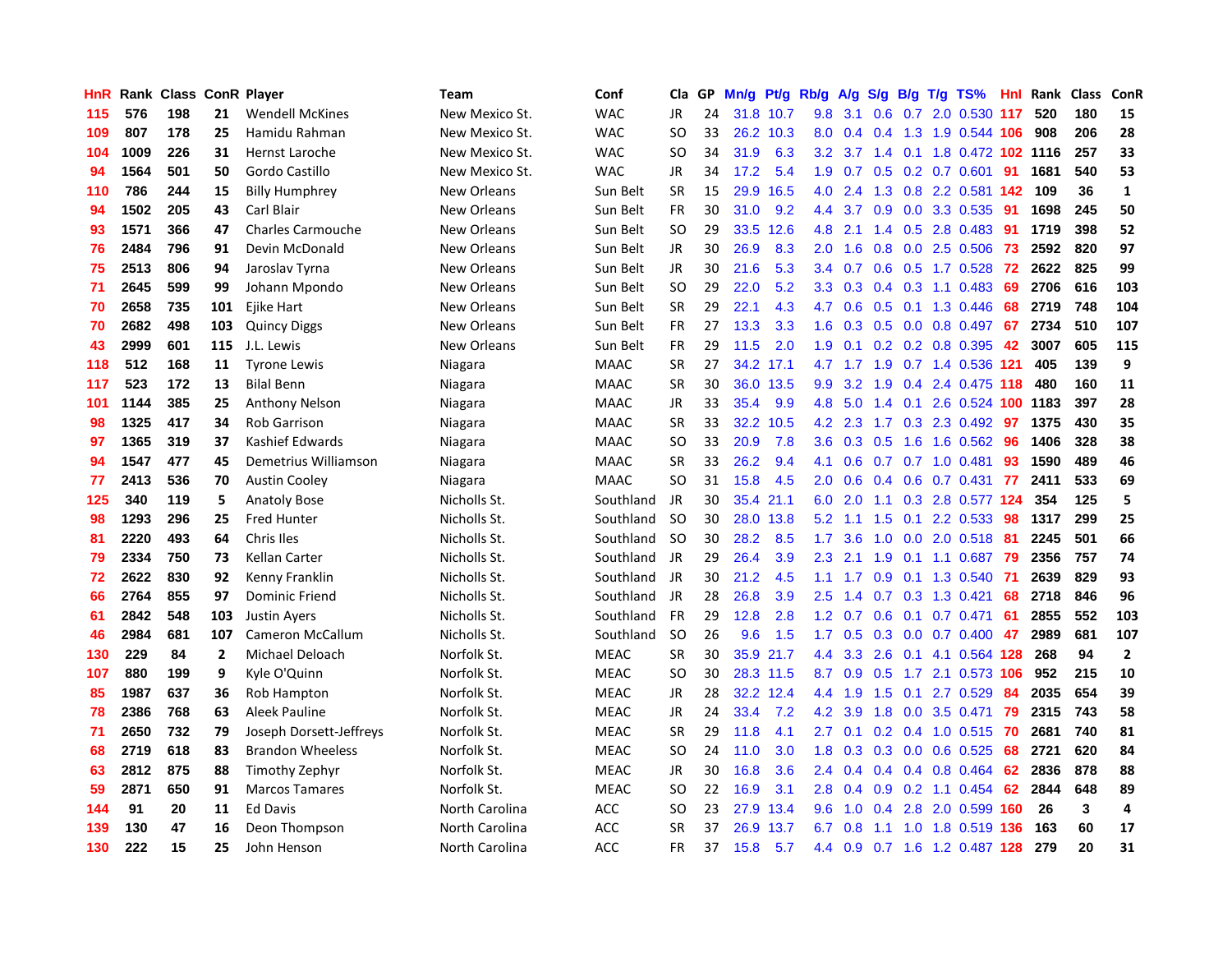| HnR |      | Rank Class ConR Player |     |                         | Team             | Conf       | Cla       | <b>GP</b> | Mn/g | <b>Pt/g</b> | Rb/g             | A/g             | S/g |                 | B/g T/g TS%                  | Hnl | Rank | <b>Class</b> | ConR                    |
|-----|------|------------------------|-----|-------------------------|------------------|------------|-----------|-----------|------|-------------|------------------|-----------------|-----|-----------------|------------------------------|-----|------|--------------|-------------------------|
| 129 | 243  | 50                     | 28  | Tyler Zeller            | North Carolina   | <b>ACC</b> | SO        | 27        | 17.4 | 9.3         | 4.6              | 0.3             |     |                 | 0.5 0.9 1.3 0.553 131        |     | 219  | 44           | 25                      |
| 118 | 472  | 162                    | 45  | <b>William Graves</b>   | North Carolina   | <b>ACC</b> | JR        | 36        | 24.3 | 9.8         | 4.6              |                 |     |                 | 1.0 0.6 0.2 0.9 0.512 116    |     | 555  | 194          | 50                      |
| 118 | 476  | 110                    | 46  | Larry Drew              | North Carolina   | <b>ACC</b> | SO.       | 37        | 28.8 | 8.5         | $2.7^{\circ}$    | 5.9             |     |                 | $0.8$ 0.0 3.2 0.498 116      |     | 563  | 130          | 52                      |
| 115 | 592  | 197                    | 56  | Marcus Ginyard          | North Carolina   | ACC        | <b>SR</b> | 33        | 30.6 | 7.7         | 4.9              | 2.8             |     | $1.2 \quad 0.1$ | 2.0 0.490 115                |     | 599  | 197          | 55                      |
| 104 | 1010 | 124                    | 80  | Dexter Strickland       | North Carolina   | <b>ACC</b> | <b>FR</b> | 36        | 17.3 | 5.4         | 1.5              | 2.0             | 0.9 |                 | 0.1 1.7 0.505 103 1080       |     |      | 131          | 86                      |
| 88  | 1854 | 274                    | 100 | <b>Travis Wear</b>      | North Carolina   | ACC        | <b>FR</b> | 32        | 10.1 | 3.5         | 2.2              | 0.2             |     |                 | $0.3$ 0.1 0.8 0.464          | 88  | 1874 | 279          | 102                     |
| 79  | 2345 | 404                    | 106 | Leslie McDonald         | North Carolina   | ACC        | <b>FR</b> | 34        | 10.3 | 3.4         | 1.5              | 0.6             |     |                 | $0.2$ 0.1 0.5 0.379          | 78  | 2372 | 410          | 106                     |
| 96  | 1431 | 440                    | 6   | <b>Travis Bledsoe</b>   | North Dakota     | GWC        | <b>SR</b> | 25        | 28.6 | 15.5        | 2.1              | 1.8             | 0.8 |                 | 0.0 2.3 0.653 101 1130       |     |      | 356          | $\overline{\mathbf{3}}$ |
| 80  | 2290 | 662                    | 22  | <b>Travis Mertens</b>   | North Dakota     | GWC        | <b>SR</b> | 31        | 28.0 | 9.9         | 6.5              | 1.9             | 1.0 |                 | 0.4 3.0 0.481                | 79  | 2346 | 676          | 24                      |
| 77  | 2431 | 540                    | 26  | Patrick Mitchell        | North Dakota     | GWC        | SO        | 29        | 24.5 | 9.2         | 3.4              | 0.9             |     |                 | $0.5$ 0.9 1.4 0.527          | -76 | 2458 | 546          | 26                      |
| 69  | 2691 | 839                    | 34  | Derek Benter            | North Dakota     | GWC        | JR        | 25        | 21.0 | 6.2         | 3.2              |                 |     |                 | 1.1 0.5 0.3 1.4 0.534        | -69 | 2701 | 841          | 34                      |
| 69  | 2707 | 505                    | 35  | Nick Haugen             | North Dakota     | GWC        | FR        | 31        | 24.3 | 5.8         | 2.8              | 1.8             |     |                 | 0.6 0.2 1.9 0.544            | 68  | 2730 | 509          | 36                      |
| 68  | 2729 | 751                    | 39  | Dustin Monsebroten      | North Dakota     | GWC        | <b>SR</b> | 30        | 16.5 | 3.9         | 1.2              | 1.3             | 0.6 |                 | 0.0 1.1 0.549                | 67  | 2757 | 759          | 41                      |
| 65  | 2783 | 862                    | 43  | Chris Clausen           | North Dakota     | GWC        | JR        | 31        | 19.5 | 6.1         | 2.6              | 0.6             |     |                 | $0.2$ 0.2 1.3 0.561          | 64  | 2804 | 868          | 44                      |
| 64  | 2804 | 533                    | 46  | Jordan Allard           | North Dakota     | GWC        | <b>FR</b> | 30        | 17.7 | 3.7         | 3.2              | 1.3             |     |                 | 0.5 0.3 1.4 0.412 63         |     | 2821 | 542          | 46                      |
| 62  | 2823 | 543                    | 49  | Spencer Goodman         | North Dakota     | <b>GWC</b> | FR        | 30        | 20.7 | 5.1         | 3.0 <sub>2</sub> | 1.1             |     |                 | 0.7 0.1 1.9 0.478            | 62  | 2845 | 549          | 49                      |
| 102 | 1134 | 261                    | 13  | Eric Carlson            | North Dakota St. | Summit     | <b>SO</b> | 29        | 32.1 | 14.8        | 6.9              | 2.3             | 1.0 |                 | 0.2 2.5 0.499 101 1142       |     |      | 263          | 14                      |
| 99  | 1263 | 398                    | 17  | Josh Vaughan            | North Dakota St. | Summit     | <b>SR</b> | 29        | 35.6 | 13.6        | 5.5              | 3.7             |     |                 | $0.9$ $0.3$ $2.0$ $0.527$    | -99 | 1274 | 405          | 17                      |
| 91  | 1706 | 545                    | 30  | Michael Tveidt          | North Dakota St. | Summit     | JR        | 29        | 34.4 | 15.7        | 5.6              |                 |     |                 | 1.5 1.2 0.4 2.1 0.497 91     |     | 1701 | 545          | 31                      |
| 87  | 1886 | 564                    | 41  | Sam Sussenguth          | North Dakota St. | Summit     | <b>SR</b> | 29        | 22.4 | 5.7         | 4.9              | 0.6             |     |                 | 0.3 1.0 1.1 0.693            | -87 | 1897 | 564          | 40                      |
| 86  | 1965 | 584                    | 44  | Dejuan Flowers          | North Dakota St. | Summit     | <b>SR</b> | 11        | 21.6 | 6.8         | 6.4              | 0.4             |     |                 | $0.5$ 0.5 1.5 0.540          | -87 | 1919 | 570          | 43                      |
| 85  | 1984 | 310                    | 46  | Jordan Aaberg           | North Dakota St. | Summit     | FR        | 29        | 13.7 | 3.7         | 2.9              | 0.1             |     |                 | 0.3 1.2 0.9 0.626            | 85  | 1996 | 307          | 45                      |
| 80  | 2281 | 385                    | 55  | Nate Zastrow            | North Dakota St. | Summit     | FR        | 29        | 19.1 | 6.1         | 1.9              | 2.6             |     |                 | 0.3 0.0 1.5 0.470            | 80  | 2279 | 383          | 55                      |
| 70  | 2668 | 738                    | 73  | <b>Austin Pennick</b>   | North Dakota St. | Summit     | <b>SR</b> | 29        | 21.4 | 4.2         | 2.1              | 2.2             | 0.6 |                 | $0.0$ 1.3 0.432              | 70  | 2676 | 739          | 74                      |
| 58  | 2892 | 658                    | 82  | Drew Lundberg           | North Dakota St. | Summit     | <b>SO</b> | 25        | 13.1 | 3.0         | 1.2              | 0.8             | 0.3 |                 | $0.0$ 0.7 0.454              | -59 | 2876 | 656          | 80                      |
| 109 | 810  | 180                    | 13  | <b>Matt Sauey</b>       | North Florida    | ASun       | <b>SO</b> | 30        | 24.1 | 8.7         | 4.6              | 0.9             | 0.6 |                 | 1.6 1.9 0.563 109            |     | 795  | 181          | 13                      |
| 99  | 1253 | 156                    | 26  | Jerron Granberry        | North Florida    | ASun       | <b>FR</b> | 31        | 28.5 | 9.0         |                  |                 |     |                 | 3.3 1.4 1.0 0.1 1.6 0.590 99 |     | 1266 | 156          | 26                      |
| 98  | 1322 | 165                    | 29  | Andy Diaz               | North Florida    | ASun       | <b>FR</b> | 31        | 22.3 | 8.3         | 5.3              | 0.6             |     |                 | 0.7 0.7 2.0 0.475 97         |     | 1342 | 165          | 30                      |
| 95  | 1457 | 451                    | 32  | Stan Januska            | North Florida    | ASun       | <b>SR</b> | 29        | 23.0 | 7.8         | 2.6              | 1.4             |     |                 | 0.8 0.2 1.3 0.518 95         |     | 1440 | 443          | 32                      |
| 88  | 1839 | 596                    | 47  | <b>Brad Haugabrook</b>  | North Florida    | ASun       | JR        | 31        | 30.6 | 7.5         | 2.8              | 4.3             | 0.6 |                 | $0.1$ 2.4 0.436              | -88 | 1864 | 604          | 47                      |
| 82  | 2176 | 638                    | 61  | Germaine Sparkes        | North Florida    | ASun       | <b>SR</b> | 31        | 19.4 | 4.7         | $2.4^{\circ}$    | 1.0             |     |                 | $0.8$ 0.2 1.3 0.497          | -82 | 2200 | 646          | 62                      |
| 82  | 2177 | 639                    | 62  | Eni Cuka                | North Florida    | ASun       | <b>SR</b> | 31        | 21.6 | 8.5         | 1.8              | 1.1             |     |                 | $0.4$ 0.0 1.9 0.490          | 82  | 2202 | 648          | 63                      |
| 70  | 2666 | 496                    | 82  | David Jeune             | North Florida    | ASun       | <b>FR</b> | 31        | 14.9 | 3.1         | 3.3 <sub>2</sub> | 0.5             |     |                 | $0.4$ 0.2 1.4 0.462          | 70  | 2677 | 496          | 83                      |
| 55  | 2934 | 581                    | 93  | <b>William Wilson</b>   | North Florida    | ASun       | <b>FR</b> | 30        | 11.7 | 0.9         | 1.1              | 1.1             | 0.6 |                 | $0.0$ 1.1 $0.350$            | 55  | 2945 | 584          | 94                      |
| 128 | 269  | 99                     | 4   | George Odufuwa          | North Texas      | Sun Belt   | JR        | 33        | 31.5 | 11.5        | 10.7             | 1.7             | 0.6 |                 | 0.9 2.4 0.601 127            |     | 291  | 106          | 5                       |
| 113 | 646  | 219                    | 7   | <b>Tristan Thompson</b> | North Texas      | Sun Belt   | <b>JR</b> | 33        |      | 30.2 14.5   |                  | $3.3 \quad 1.7$ |     |                 | 0.8 0.1 1.8 0.582 112        |     | 684  | 233          | 11                      |
| 111 | 721  | 226                    | 12  | <b>Eric Tramiel</b>     | North Texas      | Sun Belt   | <b>SR</b> | 28        | 27.6 | 12.9        | 6.0              | 0.6             |     |                 | $0.6$ 0.8 1.9 0.573 113      |     | 663  | 214          | 9                       |
| 100 | 1225 | 414                    | 28  | Josh White              | North Texas      | Sun Belt   | <b>JR</b> | 33        | 35.8 | 14.5        | 1.9              | 3.5             | 0.6 | 0.1             | 3.1 0.574                    | 99  | 1264 | 422          | 29                      |
| 95  | 1449 | 467                    | 37  | <b>Shannon Shorter</b>  | North Texas      | Sun Belt   | <b>JR</b> | 33        | 23.2 | 6.3         | 3.6 <sup>°</sup> | 2.1             |     |                 | 0.4 0.1 1.7 0.543 94         |     | 1492 | 481          | 42                      |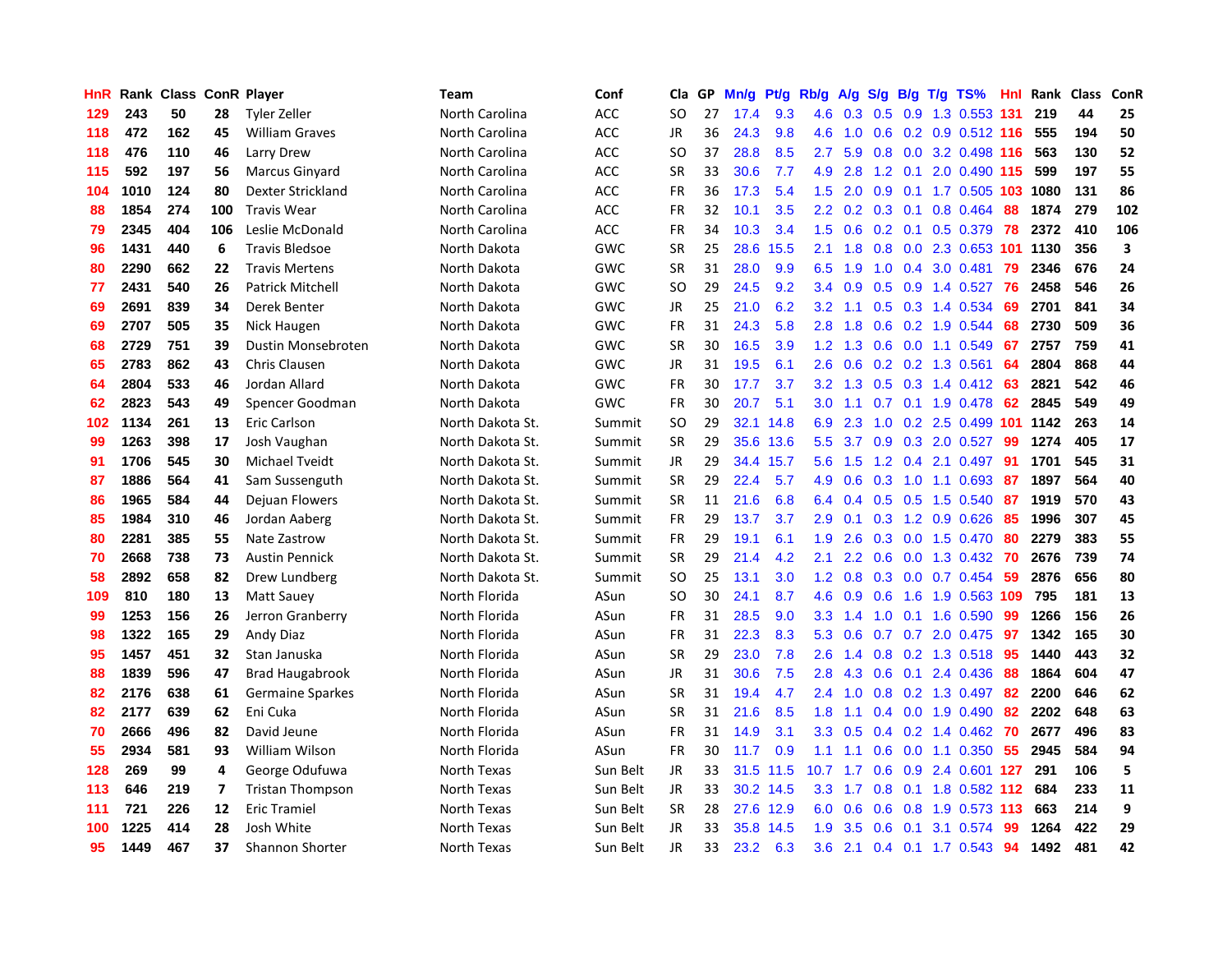| HnR |      | Rank Class ConR Player |                |                          | <b>Team</b>       | Conf        | Cla       | GP | Mn/g | <b>Pt/g</b> | Rb/g             | A/g    | S/g              |  | B/g T/g TS%                   | Hnl  | Rank           | <b>Class</b> | ConR           |
|-----|------|------------------------|----------------|--------------------------|-------------------|-------------|-----------|----|------|-------------|------------------|--------|------------------|--|-------------------------------|------|----------------|--------------|----------------|
| 86  | 1968 | 306                    | 69             | Jacob Holmen             | North Texas       | Sun Belt    | FR        | 31 | 13.5 | 4.8         | 2.4              | 0.4    | 0.3              |  | $0.2$ 0.8 0.469               | -85  | 1987           | 301          | 68             |
| 74  | 2540 | 811                    | 95             | <b>Collin Mangrum</b>    | North Texas       | Sun Belt    | JR        | 30 | 14.8 | 4.1         | 1.7 <sub>z</sub> | 0.5    |                  |  | 0.5 0.2 0.9 0.515 75          |      | 2506           | 802          | 94             |
| 74  | 2547 | 813                    | 97             | <b>Richard Thomas</b>    | North Texas       | Sun Belt    | JR        | 21 | 17.9 | 5.3         | 2.1              | 1.0    |                  |  | 0.4 0.4 1.6 0.491 79          |      | 2312           | 740          | 83             |
| 136 | 161  | 60                     | 5              | <b>Chaisson Allen</b>    | Northeastern      | CAA         | JR        | 33 | 35.4 | 13.6        | 4.7              | 3.6    |                  |  | 1.5 0.0 2.3 0.567 135         |      | 166            | 61           | 5              |
| 126 | 312  | 111                    | 13             | <b>Matt Janning</b>      | Northeastern      | CAA         | <b>SR</b> | 33 | 36.1 | 15.4        | 3.9              | 3.1    |                  |  | 1.5 0.2 2.1 0.513 126         |      | 319            | 114          | 13             |
| 120 | 428  | 148                    | 16             | Nkem Ojougboh            | Northeastern      | CAA         | SR        | 33 | 33.2 | 9.2         | 7.2              | 1.1    |                  |  | 0.7 2.3 1.8 0.581 120         |      | 444            | 149          | 18             |
| 107 | 908  | 290                    | 33             | Manny Adako              | Northeastern      | CAA         | <b>SR</b> | 33 |      | 29.6 11.2   | 4.3              | 0.6    |                  |  | 0.7 0.4 1.4 0.543 106         |      | 913            | 287          | 33             |
| 99  | 1268 | 400                    | 44             | <b>Baptiste Bataille</b> | Northeastern      | CAA         | <b>SR</b> | 33 | 20.0 | 5.4         | 1.7              | 1.5    | 0.9              |  | 0.0 1.2 0.501                 | 99   | 1278           | 407          | 44             |
| 86  | 1947 | 296                    | 74             | Alwayne Bigby            | Northeastern      | CAA         | <b>FR</b> | 32 | 18.6 | 3.2         | 1.8              | 0.8    | 0.9 <sub>0</sub> |  | 0.3 0.9 0.529                 | -87  | 1921           | 286          | 70             |
| 115 | 605  | 207                    | 8              | Cameron Jones            | Northern Arizona  | <b>BSky</b> | JR        | 28 | 35.2 | 19.3        | 4.6              | 2.8    |                  |  | 1.3 0.0 3.1 0.572 113         |      | 640            | 219          | $\overline{7}$ |
| 106 | 947  | 319                    | 15             | Shane Johannsen          | Northern Arizona  | <b>BSky</b> | JR        | 26 |      | 25.5 10.8   |                  |        |                  |  | 5.9 0.7 0.5 1.3 1.2 0.610 106 |      | 909            | 308          | 15             |
| 97  | 1370 | 446                    | 29             | <b>Eric Platt</b>        | Northern Arizona  | <b>BSky</b> | JR        | 11 | 23.5 | 11.6        | 3.5              | 1.6    |                  |  | 1.0 0.5 1.5 0.621 110 778     |      |                | 267          | 10             |
| 92  | 1651 | 532                    | 35             | DeAngelo Jones           | Northern Arizona  | <b>BSky</b> | JR        | 24 | 19.6 | 8.6         | 2.9              | 1.0    | 1.0              |  | 0.1 2.1 0.572 91              |      | 1667           | 535          | 36             |
| 91  | 1680 | 391                    | 36             | Josh Lepley              | Northern Arizona  | <b>BSky</b> | SO.       | 28 | 14.4 | 5.3         | 3.8 <sub>2</sub> | 0.5    |                  |  | $0.4$ 0.8 1.4 0.571           | 91   | 1714           | 397          | 38             |
| 88  | 1831 | 549                    | 46             | Nick Larson              | Northern Arizona  | <b>BSky</b> | <b>SR</b> | 28 | 27.8 | 7.0         | 6.5              | 1.9    | 0.8              |  | 0.8 1.9 0.539                 | 88   | 1871           | 557          | 48             |
| 87  | 1928 | 292                    | 51             | Gabe Rogers              | Northern Arizona  | <b>BSky</b> | <b>FR</b> | 27 | 25.9 | 9.1         | $1.7^{\circ}$    | 2.3    |                  |  | 1.1 0.0 1.7 0.507             | -86  | 1946           | 291          | 50             |
| 80  | 2285 | 732                    | 62             | Julian Olubuvi           | Northern Arizona  | BSky        | JR        | 28 | 24.6 | 2.9         | 1.4              | 4.0    | 1.0              |  | $0.0$ 1.7 $0.425$             | 79   | 2314           | 742          | 62             |
| 67  | 2757 | 521                    | 73             | <b>Stallon Saldivar</b>  | Northern Arizona  | <b>BSky</b> | <b>FR</b> | 28 | 15.5 | 1.8         | 1.2              | 2.0    | 0.4              |  | $0.0$ 0.9 0.397               | 66   | 2774           | 523          | 73             |
| 65  | 2782 | 633                    | 74             | <b>Reid Wallace</b>      | Northern Arizona  | <b>BSky</b> | SO        | 25 | 10.2 | 2.5         | $1.4^{\circ}$    |        |                  |  | $0.2$ 0.2 0.2 0.5 0.568       | 65   | 2781           | 634          | 74             |
| 128 | 282  | 103                    | 3              | Devon Beitzel            | Northern Colorado | <b>BSky</b> | JR        | 26 |      | 30.0 14.3   | 3.3 <sub>2</sub> | 2.0    |                  |  | 2.0 0.0 1.5 0.648 134         |      | 183            | 65           | $\overline{2}$ |
| 126 | 318  | 113                    | 5              | Will Figures             | Northern Colorado | BSky        | SR        | 33 | 32.1 | 16.6        | 3.6 <sup>°</sup> | 2.8    |                  |  | 1.0 0.0 2.3 0.586 124         |      | 349            | 121          | 5              |
| 115 | 596  | 204                    | $\overline{7}$ | Chris Kaba               | Northern Colorado | <b>BSky</b> | JR        | 33 | 18.9 | 7.9         | 4.2              | 1.0    | 0.8              |  | 0.5 1.3 0.594 113             |      | 643            | 220          | 8              |
| 106 | 922  | 204                    | 14             | Mike Proctor             | Northern Colorado | <b>BSky</b> | SO        | 33 | 23.4 | 8.2         | 5.6              | 0.8    |                  |  | 0.8 0.6 1.5 0.569 105         |      | 977            | 221          | 18             |
| 98  | 1329 | 420                    | 27             | Yahosh Bonner            | Northern Colorado | <b>BSky</b> | SR        | 33 | 27.1 | 5.9         | 2.0              | 2.3    |                  |  | 1.2 0.1 1.1 0.572             | 97   | 1383           | 433          | 29             |
| 97  | 1350 | 443                    | 28             | <b>Taylor Montgomery</b> | Northern Colorado | BSky        | JR        | 28 | 24.4 | 8.6         | 4.8              | 0.4    |                  |  | 0.5 0.4 1.0 0.513 97          |      | 1334           | 442          | 28             |
| 94  | 1508 | 487                    | 32             | Neal Kingman             | Northern Colorado | <b>BSky</b> | JR        | 33 | 20.8 | 7.2         | 3.5              | 1.2    |                  |  | 0.5 0.3 1.7 0.514 93          |      | 1565           | 503          | 34             |
| 84  | 2073 | 464                    | 53             | Elliott Lloyd            | Northern Colorado | <b>BSky</b> | SO        | 33 | 17.9 | 5.2         | 1.8              | 0.9    |                  |  | 0.5 0.1 1.2 0.510 83          |      | 2132           | 476          | 56             |
| 118 | 507  | 173                    | 17             | <b>Xavier Silas</b>      | Northern Illinois | <b>MAC</b>  | JR        | 25 |      | 31.6 19.7   | 5.3              | $-1.6$ |                  |  | 0.8 0.5 2.4 0.528 123         |      | 377            | 132          | 11             |
| 111 | 742  | 258                    | 23             | Sean Kowal               | Northern Illinois | <b>MAC</b>  | JR        | 30 | 25.5 | 10.5        | 6.4              | 0.6    |                  |  | 0.7 0.8 1.4 0.544 109         |      | 796            | 274          | 25             |
| 105 | 991  | 334                    | 30             | Darion Anderson          | Northern Illinois | MAC         | JR        | 30 | 27.9 | 10.6        | 6.0              | 3.5    |                  |  | 1.2 0.2 3.1 0.473 103 1053    |      |                | 356          | 35             |
| 90  | 1759 | 407                    | 61             | Michael Fakuade          | Northern Illinois | MAC         | SO.       | 30 | 11.6 | 3.5         | 3.0 <sub>2</sub> | 0.3    | 0.3              |  | 1.0 0.8 0.430                 | -89  | 1822           | 419          | 64             |
| 83  | 2113 | 471                    | 75             | Mike DiNunno             | Northern Illinois | <b>MAC</b>  | <b>SO</b> | 30 | 23.7 | 7.0         | 1.6              | 3.0    | 1.0              |  | 0.0 2.1 0.417 82              |      | 2178           | 488          | 79             |
| 81  | 2216 | 492                    | 79             | Lee Fisher               | Northern Illinois | <b>MAC</b>  | SO.       | 29 | 18.2 | 3.8         | 3.8 <sub>1</sub> | 0.7    | 0.6              |  | $0.1$ 1.0 0.500               | 80   | 2259           | 504          | 81             |
| 75  | 2506 | 703                    | 86             | Najul Ervin              | Northern Illinois | <b>MAC</b>  | <b>SR</b> | 28 | 13.0 | 1.9         | $2.5^{\circ}$    | 0.6    | 0.4              |  | 0.6 0.9 0.509                 | 74   | 2536           | 711          | 87             |
| 71  | 2638 | 595                    | 92             | Bryan Hall               | Northern Illinois | <b>MAC</b>  | SO.       | 20 | 14.9 | 2.8         | 1.0              | 2.0    | 0.6              |  | $0.1$ 1.7 0.561               | 73   | 2578           | 579          | 91             |
| 67  | 2752 | 519                    | 95             | <b>Tony Nixon</b>        | Northern Illinois | <b>MAC</b>  | FR        | 30 | 14.9 | 4.3         | 1.6              | 0.5    |                  |  | 0.2 0.1 0.8 0.462 66          |      | 2776           | 524          | 97             |
| 66  | 2765 | 856                    | 96             | <b>Michael Patton</b>    | Northern Illinois | <b>MAC</b>  | JR        | 27 | 13.1 | 3.8         | 0.7              | 0.6    |                  |  | $0.4$ 0.0 0.7 0.507           | 66   | 2767           | 856          | 96             |
| 167 | 15   | 7                      | 1              | Jordan Eglseder          | Northern Iowa     | <b>MVC</b>  | <b>SR</b> | 32 | 21.6 | 11.9        | 7.2              | 0.6    |                  |  | 0.4 0.9 1.2 0.560             | -171 | $\overline{7}$ | 3            | $\mathbf{1}$   |
| 149 | 64   | 22                     | $\overline{2}$ | Adam Koch                | Northern Iowa     | <b>MVC</b>  | <b>SR</b> | 35 |      | 24.9 11.7   | 4.9              |        |                  |  | 1.4 0.6 0.3 1.9 0.596 148     |      | 71             | 23           | $\overline{2}$ |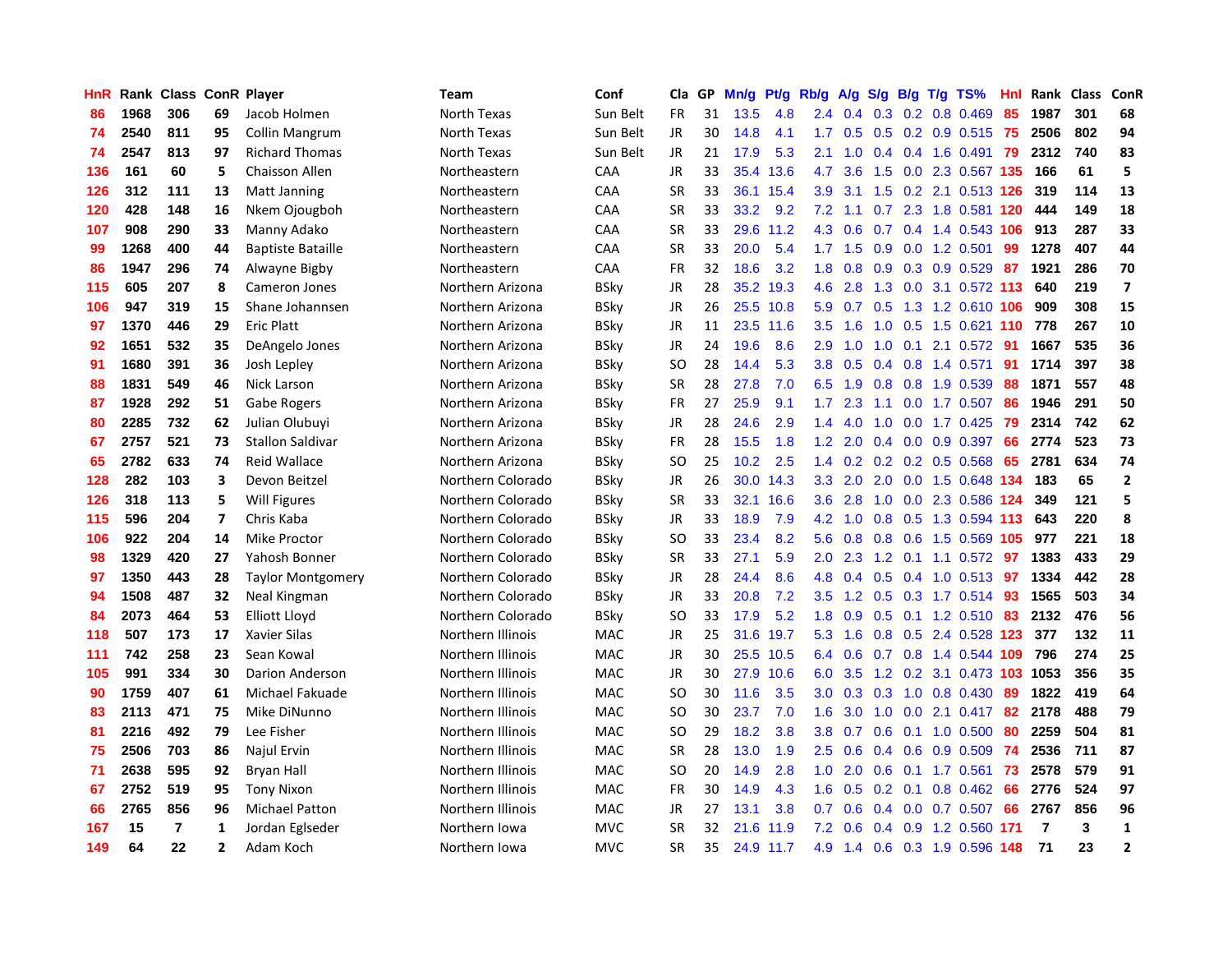| HnR | Rank |     |              | <b>Class ConR Player</b>  | <b>Team</b>      | Conf       | Cla           | GP | Mn/g | <b>Pt/g</b> | Rb/g             | A/g           | S/g           | B/g | $T/g$ TS%                 | Hnl | Rank | <b>Class</b> | ConR         |
|-----|------|-----|--------------|---------------------------|------------------|------------|---------------|----|------|-------------|------------------|---------------|---------------|-----|---------------------------|-----|------|--------------|--------------|
| 127 | 303  | 109 | 9            | Lucas O'Rear              | Northern Iowa    | <b>MVC</b> | JR            | 35 | 18.9 | 4.1         | 4.4              | 1.1           | 0.7           | 0.1 | $0.7$ 0.566               | 126 | 309  | 111          | 10           |
| 126 | 306  | 23  | 10           | Jake Koch                 | Northern Iowa    | <b>MVC</b> | <b>FR</b>     | 35 | 13.6 | 3.5         | 2.7              | 0.9           |               |     | 0.4 0.4 0.7 0.570 126 321 |     |      | 25           | 12           |
| 120 | 436  | 150 | 16           | Ali Farokhmanesh          | Northern Iowa    | <b>MVC</b> | <b>SR</b>     | 35 | 30.3 | 9.7         | $1.5^{\circ}$    |               |               |     | 1.1 0.7 0.0 0.8 0.549 119 |     | 459  | 155          | 17           |
| 119 | 442  | 152 | 17           | Kwadzo Ahelegbe           | Northern Iowa    | <b>MVC</b> | JR            | 35 | 29.5 | 10.6        | 3.1              | 2.8           | 0.8           |     | 0.1 3.0 0.484 119 473     |     |      | 164          | 18           |
| 113 | 670  | 157 | 27           | Johnny Moran              | Northern Iowa    | <b>MVC</b> | <b>SO</b>     | 33 | 26.4 | 5.5         | 3.3 <sub>2</sub> | 1.5           |               |     | 1.1 0.0 1.1 0.458 113     |     | 647  | 152          | 27           |
| 102 | 1122 | 377 | 52           | Kerwin Dunham             | Northern Iowa    | <b>MVC</b> | JR            | 35 | 20.2 | 3.5         | 1.1              | 1.1           | 0.5           |     | 0.1 0.5 0.517 101 1145    |     |      | 383          | 53           |
| 97  | 1351 | 170 | 65           | Marc Sonnen               | Northern Iowa    | <b>MVC</b> | <b>FR</b>     | 35 | 11.1 | 2.8         | 1.3              | 0.3           |               |     | $0.3$ 0.0 0.4 0.530       | 97  | 1367 | 175          | 65           |
| 140 | 121  | 25  | 12           | John Shurna               | Northwestern     | <b>B10</b> | SO.           | 34 | 36.4 | 18.2        | 6.4              | 2.6           | 0.8           |     | 0.9 2.0 0.571 139         |     | 130  | 27           | 14           |
| 113 | 639  | 146 | 39           | Luka Mirkovic             | Northwestern     | <b>B10</b> | <b>SO</b>     | 33 | 25.6 | 7.3         | 5.7              | 2.4           | 0.8           |     | 0.9 1.4 0.515 113         |     | 644  | 150          | 40           |
| 111 | 729  | 253 | 44           | Michael Thompson          | Northwestern     | <b>B10</b> | JR            | 34 |      | 37.7 14.2   | 1.9              | 4.1           |               |     | 1.1 0.1 1.7 0.584 111     |     | 738  | 253          | 44           |
| 109 | 802  | 93  | 47           | Drew Crawford             | Northwestern     | <b>B10</b> | FR            | 34 |      | 27.3 10.0   | 4.3              | 1.8           |               |     | 0.6 0.7 1.5 0.556 109     |     | 808  | 93           | 47           |
| 109 | 805  | 253 | 48           | Jeremy Nash               | Northwestern     | <b>B10</b> | <b>SR</b>     | 34 | 34.7 | 8.9         | 3.8 <sub>2</sub> | 3.1           |               |     | 1.7 0.6 1.5 0.509 109     |     | 813  | 257          | 48           |
| 105 | 986  | 121 | 53           | Alex Marcotullio          | Northwestern     | <b>B10</b> | <b>FR</b>     | 34 | 14.0 | 4.8         | 1.1              | 1.0           | 0.9           |     | $0.0$ 0.6 0.555 105       |     | 997  | 122          | 54           |
| 102 | 1097 | 253 | 20           | <b>William Mosley</b>     | Northwestern St. | Southland  | <sub>SO</sub> | 29 | 26.9 | 6.0         | 9.2              | 0.8           | 0.9           |     | 3.4 0.8 0.516 102 1095    |     |      | 252          | 20           |
| 96  | 1403 | 331 | 29           | <b>Will Pratt</b>         | Northwestern St. | Southland  | -SO           | 29 | 20.3 | 13.4        | 4.1              | 1.0           |               |     | 1.0 0.2 2.2 0.542         | 96  | 1397 | 325          | 29           |
| 88  | 1875 | 558 | 49           | Damon Jones               | Northwestern St. | Southland  | <b>SR</b>     | 29 | 24.6 | 13.6        | 3.4              | 0.4           | $0.4^{\circ}$ |     | $0.1$ 1.4 0.529           | 87  | 1880 | 560          | 49           |
| 87  | 1933 | 623 | 52           | Devon Baker               | Northwestern St. | Southland  | <b>JR</b>     | 26 | 26.7 | 14.0        | 2.5              | 1.7           | 1.0           |     | $0.0$ 2.5 0.532           | -87 | 1894 | 615          | 50           |
| 79  | 2321 | 742 | 72           | Dominic Knight            | Northwestern St. | Southland  | <b>JR</b>     | 27 | 18.2 | 7.0         | 2.7              | 1.7           | 0.6           |     | 0.3 1.8 0.514             | 79  | 2317 | 744          | 73           |
| 77  | 2415 | 686 | 77           | Michael McConathy         | Northwestern St. | Southland  | <b>SR</b>     | 29 | 24.0 | 6.0         | 1.1              | 3.4           |               |     | 1.5 0.0 2.6 0.534         | 77  | 2421 | 692          | 77           |
| 76  | 2485 | 553 | 81           | <b>Charles Clark</b>      | Northwestern St. | Southland  | -SO           | 29 | 14.2 | 4.7         | 3.1              | 0.7           |               |     | 0.7 0.1 1.0 0.455 75      |     | 2477 | 553          | 81           |
| 72  | 2614 | 587 | 90           | James Hulbin              | Northwestern St. | Southland  | <b>SO</b>     | 28 | 12.1 | 4.0         | 2.9              | 0.2           |               |     | $0.6$ 0.1 0.7 0.452       | 72  | 2620 | 589          | 92           |
| 67  | 2758 | 758 | 96           | Aramie Brooks             | Northwestern St. | Southland  | <b>SR</b>     | 26 | 9.6  | 2.5         | 2.1              | 0.3           |               |     | 0.3 0.3 0.7 0.482         | 67  | 2751 | 757          | 98           |
| 58  | 2882 | 560 | 105          | <b>Shamir Davis</b>       | Northwestern St. | Southland  | <b>FR</b>     | 29 | 14.4 | 3.6         | 1.5              | 1.4           | 0.6           |     | $0.0$ 1.9 0.443           | 58  | 2906 | 569          | 105          |
| 43  | 2997 | 919 | 108          | Logan McConathy           | Northwestern St. | Southland  | <b>JR</b>     | 29 | 10.7 | 1.5         | 0.7              | 0.9           | 0.5           |     | $0.1$ 1.1 0.458           | 43  | 3002 | 921          | 108          |
| 144 | 93   | 30  | 12           | Luke Harangody            | Notre Dame       | ВE         | <b>SR</b>     | 30 | 33.0 | 21.8        | 9.1              | 1.6           |               |     | 0.5 0.7 1.8 0.548 149     |     | 67   | 22           | 8            |
| 130 | 239  | 89  | 28           | <b>Tim Abromaitis</b>     | Notre Dame       | ВE         | JR            | 35 | 31.5 | 16.1        |                  | 4.7 1.5       | 0.5           |     | 0.3 1.2 0.645 129         |     | 255  | 95           | 30           |
| 116 | 553  | 181 | 57           | Tory Jackson              | Notre Dame       | ВE         | <b>SR</b>     | 35 | 37.5 | 9.6         | 2.7              | 5.3           |               |     | 1.5 0.1 2.0 0.501 115     |     | 581  | 189          | 63           |
| 115 | 601  | 205 | 66           | Ben Hansbrough            | Notre Dame       | <b>BE</b>  | JR            | 35 | 35.5 | 12.0        | 3.9 <sup>°</sup> | 4.4           |               |     | 1.1 0.1 1.8 0.601 114     |     | 630  | 217          | 67           |
| 112 | 681  | 231 | 74           | Carleton Scott            | Notre Dame       | BE         | JR            | 34 | 18.9 | 5.0         | 4.6              | 1.1           |               |     | $0.5$ 1.1 0.9 0.576 111   |     | 709  | 243          | 78           |
| 110 | 778  | 270 | 83           | <b>Tyrone Nash</b>        | Notre Dame       | BE         | JR            | 35 | 26.4 | 7.8         | 5.2              | 1.7           |               |     | 0.7 0.5 1.4 0.559 109     |     | 809  | 278          | 83           |
| 87  | 1906 | 568 | 120          | Jonathan Peoples          | Notre Dame       | <b>BE</b>  | <b>SR</b>     | 35 | 16.3 | 3.4         | 1.5              | 1.3           | 0.5           |     | $0.1$ 0.9 0.518           | -86 | 1941 | 577          | 122          |
| 152 | 49   | 23  | $\mathbf{1}$ | Keith Benson              | Oakland          | Summit     | JR            | 35 |      | 31.3 17.3   | 10.5             | 0.8           | $0.4^{\circ}$ |     | 3.3 1.7 0.583 152         |     | 53   | 24           | $\mathbf{1}$ |
| 110 | 752  | 233 | 9            | Johnathon Jones           | Oakland          | Summit     | <b>SR</b>     | 35 |      | 36.7 12.2   | 2.2              | 6.4           | 1.8           | 0.1 | 3.1 0.551 110             |     | 750  | 236          | 9            |
| 102 | 1138 | 357 | 14           | Derick Nelson             | Oakland          | Summit     | <b>SR</b>     | 35 | 28.9 | 12.1        | 6.2              | $-1.0$        | 0.7           |     | 0.1 1.7 0.510 101 1138    |     |      | 358          | 13           |
| 100 | 1206 | 407 | 16           | Will Hudson               | Oakland          | Summit     | JR            | 35 | 21.6 | 6.0         | 4.9              | 0.5           | 0.8           |     | 0.5 1.3 0.634 100 1198    |     |      | 401          | 15           |
| 98  | 1317 | 303 | 21           | Drew Maynard              | Oakland          | Summit     | SO.           | 32 | 12.6 | 4.7         | $2.4^{\circ}$    | 0.7           |               |     | 0.3 0.3 0.7 0.524 98      |     | 1308 | 297          | 20           |
| 97  | 1396 | 454 | 24           | Larry Wright              | Oakland          | Summit     | JR            | 35 | 25.5 | 11.0        | $2.5^{\circ}$    | 1.6           |               |     | 0.8 0.1 1.7 0.501         | -96 | 1388 | 455          | 24           |
| 91  | 1731 | 252 | 33           | <b>Ledrick Eackles</b>    | Oakland          | Summit     | FR            | 34 | 15.9 | 6.1         | 2.0              | $1.2^{\circ}$ | 0.9           |     | $0.1$ 1.4 0.479           | -91 | 1706 | 246          | 32           |
| 84  | 2065 | 462 | 48           | <b>Blake Cushingberry</b> | Oakland          | Summit     | SO.           | 35 | 15.4 | 4.7         | 1.9              |               |               |     | 0.6 0.5 0.0 0.8 0.563 84  |     | 2065 | 463          | 47           |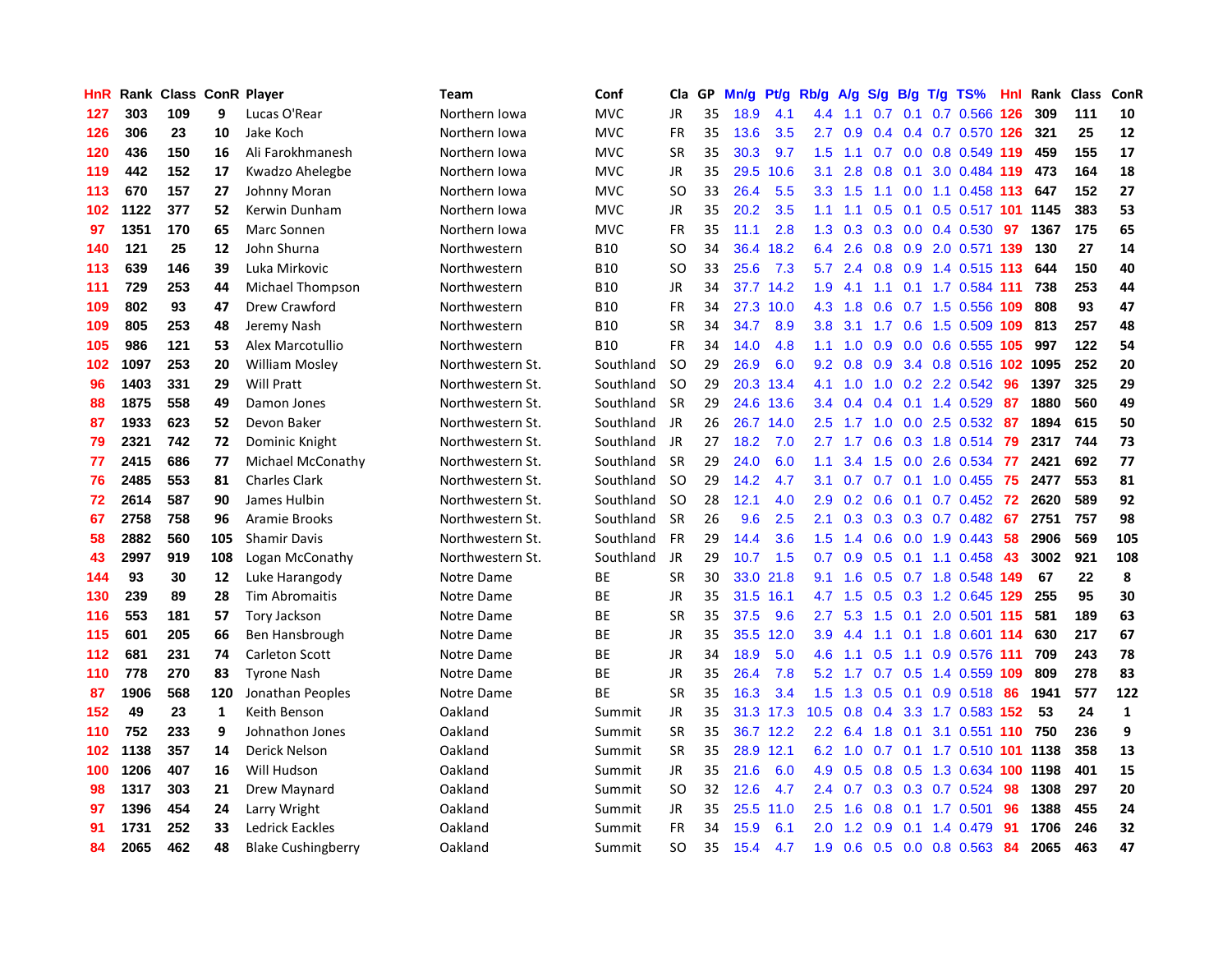| HnR |              | Rank Class ConR Player |                         |                       | Team         | Conf       | Cla       | <b>GP</b> | Mn/g | <b>Pt/g</b> | Rb/g             | A/g | S/g |  | B/g T/g TS%                   | Hnl | Rank        | Class       | <b>ConR</b>             |
|-----|--------------|------------------------|-------------------------|-----------------------|--------------|------------|-----------|-----------|------|-------------|------------------|-----|-----|--|-------------------------------|-----|-------------|-------------|-------------------------|
| 138 | 133          | 8                      | 3                       | D.J. Cooper           | Ohio         | <b>MAC</b> | <b>FR</b> | 37        |      | 35.5 13.5   | 5.4              | 5.9 |     |  | 2.5 0.3 2.7 0.502 137         |     | 154         | 11          | 4                       |
| 118 | 485          | 167                    | 14                      | Armon Bassett         | Ohio         | <b>MAC</b> | <b>JR</b> | 33        |      | 34.8 17.1   | 3.3 <sub>2</sub> |     |     |  | 3.5 1.2 0.1 2.3 0.540 119 470 |     |             | 162         | 13                      |
| 109 | 817          | 285                    | 26                      | DeVaughn Washington   | Ohio         | <b>MAC</b> | JR        | 32        |      | 25.7 11.3   | 5.4              | 0.6 |     |  | 1.0 0.4 1.8 0.553 108 834     |     |             | 289         | 26                      |
| 102 | 1102         | 369                    | 38                      | Tommy Freeman         | Ohio         | MAC        | JR        | 37        |      | 27.5 10.5   | 2.0              | 1.0 | 0.5 |  | 0.1 1.2 0.700 101 1153        |     |             | 386         | 40                      |
| 98  | 1347         | 168                    | 49                      | Reggie Keely          | Ohio         | <b>MAC</b> | <b>FR</b> | 37        | 16.3 | 5.4         | 4.3              | 0.5 |     |  | $0.3$ 0.7 1.1 0.478           | 96  | 1399        | 182         | 50                      |
| 97  | 1357         | 428                    | 50                      | Kenneth van Kempen    | Ohio         | <b>MAC</b> | <b>SR</b> | 37        | 27.8 | 6.8         | 6.7              | 0.7 |     |  | 0.5 0.6 1.2 0.473             | -96 | 1407        | 436         | 51                      |
| 95  | 1497         | 204                    | 53                      | Jay Kinney            | Ohio         | <b>MAC</b> | <b>FR</b> | 19        | 22.4 | 9.7         | 1.5              | 1.5 | 0.8 |  | $0.2$ 1.4 0.507               | 97  | 1354        | 168         | 49                      |
| 76  | 2458         | 433                    | 85                      | Ivo Baltic            | Ohio         | <b>MAC</b> | <b>FR</b> | 37        | 11.4 | 2.9         | 2.6              | 0.4 |     |  | $0.4$ 0.2 1.1 0.491           | 75  | 2498        | 441         | 85                      |
| 70  | 2659         | 833                    | 93                      | <b>Asown Sayles</b>   | Ohio         | <b>MAC</b> | JR        | 29        | 15.4 | 2.5         | 2.9              | 0.6 |     |  | 0.4 0.1 0.6 0.419 74          |     | 2559        | 814         | 89                      |
| 179 | 3            | $\mathbf{2}$           | 1                       | Evan Turner           | Ohio St.     | <b>B10</b> | JR        | 31        | 35.7 | 20.4        | 9.2              |     |     |  | 6.0 1.7 0.9 4.4 0.576 188     |     | $\mathbf 1$ | $\mathbf 1$ | 1                       |
| 130 | 234          | 46                     | 19                      | <b>William Buford</b> | Ohio St.     | <b>B10</b> | <b>SO</b> | 37        |      | 34.4 14.4   | 5.6              | 3.1 |     |  | 1.1 0.3 1.8 0.522 127         |     | 285         | 61          | 22                      |
| 127 | 299          | 108                    | 22                      | Jon Diebler           | Ohio St.     | <b>B10</b> | JR        | 37        | 37.2 | 13.0        | 2.8              | 1.5 |     |  | 1.1 0.1 1.0 0.637 125         |     | 327         | 116         | 23                      |
| 125 | 333          | 118                    | 24                      | David Lighty          | Ohio St.     | <b>B10</b> | JR        | 37        | 36.3 | 12.6        | 4.5              | 3.0 | 1.6 |  | 0.5 2.3 0.572 123             |     | 372         | 130         | 26                      |
| 123 | 375          | 131                    | 27                      | Dallas Lauderdale     | Ohio St.     | <b>B10</b> | JR        | 36        | 25.0 | 6.5         | 5.2              | 0.3 | 0.6 |  | 2.1 0.9 0.681 121             |     | 411         | 143         | 28                      |
| 115 | 591          | 196                    | 37                      | Jeremie Simmons       | Ohio St.     | <b>B10</b> | <b>SR</b> | 33        | 12.2 | 4.7         | 0.7              | 0.8 | 0.5 |  | $0.0$ 0.4 0.595 113           |     | 639         | 211         | 39                      |
| 105 | 966          | 310                    | 51                      | P.J. Hill             | Ohio St.     | <b>B10</b> | <b>SR</b> | 27        | 12.2 | 3.2         | $1.2^{\circ}$    | 1.2 |     |  | 0.4 0.0 0.6 0.621 106         |     | 946         | 300         | 52                      |
| 84  | 2092         | 620                    | 83                      | Kyle Madsen           | Ohio St.     | <b>B10</b> | <b>SR</b> | 37        | 13.5 | 2.5         | 1.8              | 0.2 | 0.4 |  | $0.2$ 0.6 0.595               | -82 | 2167        | 637         | 83                      |
| 125 | 338          | 29                     | 39                      | <b>Tiny Gallon</b>    | Oklahoma     | <b>B12</b> | <b>FR</b> | 30        |      | 24.0 10.3   | 7.9              | 0.8 |     |  | $0.7$ $0.8$ 2.3 $0.579$ 124   |     | 355         | 31          | 43                      |
| 119 | 456          | 103                    | 52                      | Willie Warren         | Oklahoma     | <b>B12</b> | SO        | 21        |      | 32.3 16.3   | 3.3 <sub>2</sub> | 4.1 |     |  | 1.0 0.0 3.8 0.561 125         |     | 335         | 74          | 40                      |
| 118 | 508          | 50                     | 54                      | Tommy Mason-Griffin   | Oklahoma     | <b>B12</b> | <b>FR</b> | 31        |      | 35.7 14.1   | 2.9              | 5.0 |     |  | $0.9$ 0.0 2.8 0.528 116       |     | 554         | 55          | 56                      |
| 113 | 644          | 211                    | 64                      | <b>Tony Crocker</b>   | Oklahoma     | <b>B12</b> | <b>SR</b> | 30        | 32.3 | 11.4        | 6.2              |     |     |  | 1.7 1.1 0.5 1.3 0.514 112     |     | 682         | 220         | 64                      |
| 106 | 920          | 314                    | 73                      | Cade Davis            | Oklahoma     | <b>B12</b> | JR        | 31        | 31.8 | 9.9         | 3.9 <sup>°</sup> | 1.0 | 1.5 |  | 0.3 0.8 0.536 105             |     | 976         | 329         | 75                      |
| 95  | 1480         | 460                    | 85                      | Ryan Wright           | Oklahoma     | <b>B12</b> | <b>SR</b> | 30        | 18.3 | 4.4         | 4.3              | 0.2 |     |  | $0.3$ 0.4 0.7 0.560           | 94  | 1513        | 468         | 87                      |
| 93  | 1582         | 221                    | 88                      | Andrew Fitzgerald     | Oklahoma     | <b>B12</b> | <b>FR</b> | 26        | 15.7 | 4.8         | 2.0              | 0.5 |     |  | 0.3 0.3 0.7 0.536             | 93  | 1549        | 215         | 88                      |
| 91  | 1705         | 248                    | 91                      | Steven Pledger        | Oklahoma     | <b>B12</b> | <b>FR</b> | 30        | 18.9 | 6.2         | 1.5              | 0.6 |     |  | 0.4 0.2 0.8 0.534             | 90  | 1725        | 251         | 91                      |
| 179 | $\mathbf{2}$ | $\mathbf{1}$           | 1                       | James Anderson        | Oklahoma St. | <b>B12</b> | JR        | 33        | 34.1 | 22.3        | 5.8              | 2.4 |     |  | 1.4 0.6 2.4 0.590 176         |     | 4           | 3           | $\mathbf{1}$            |
| 138 | 131          | 50                     | 19                      | <b>Matt Pilgrim</b>   | Oklahoma St. | <b>B12</b> | <b>JR</b> | 30        | 18.2 | 8.2         | 6.7              | 0.6 |     |  | 0.9 0.7 1.5 0.666 139         |     | 131         | 52          | 17                      |
| 129 | 249          | 91                     | 30                      | Obi Muonelo           | Oklahoma St. | <b>B12</b> | <b>SR</b> | 33        | 30.6 | 13.3        | 5.0              | 2.4 |     |  | 0.9 0.3 2.0 0.555 127         |     | 292         | 103         | 34                      |
| 117 | 525          | 181                    | 56                      | <b>Marshall Moses</b> | Oklahoma St. | <b>B12</b> | <b>JR</b> | 32        | 24.5 | 8.8         | 8.1              | 0.8 | 0.6 |  | 0.4 2.0 0.534 115             |     | 578         | 201         | 58                      |
| 115 | 574          | 131                    | 59                      | <b>Keiton Page</b>    | Oklahoma St. | <b>B12</b> | SO.       | 33        | 33.2 | 10.7        | 1.6              | 2.7 | 1.1 |  | 0.0 1.4 0.583 113             |     | 637         | 147         | 61                      |
| 94  | 1519         | 207                    | 86                      | Roger Franklin        | Oklahoma St. | <b>B12</b> | FR        | 31        | 10.3 | 2.6         | 1.6              | 0.2 |     |  | $0.4$ 0.4 0.5 0.562           | -93 | 1567        | 217         | 89                      |
| 92  | 1639         | 230                    | 89                      | Ray Penn              | Oklahoma St. | <b>B12</b> | <b>FR</b> | 19        | 30.5 | 7.8         | 1.7              | 3.0 | 0.5 |  | 0.0 1.8 0.485 106             |     | 907         | 110         | 71                      |
| 76  | 2446         | 431                    | 97                      | <b>Fred Gulley</b>    | Oklahoma St. | <b>B12</b> | FR        | 33        | 19.9 | 1.5         | 2.3              | 1.3 | 0.7 |  | $0.2$ 1.2 0.282               | 75  | 2492        | 439         | 98                      |
| 76  | 2473         | 791                    | 98                      | <b>Nick Sidorakis</b> | Oklahoma St. | <b>B12</b> | <b>JR</b> | 24        | 12.6 | 2.5         | 1.3              | 0.5 | 0.3 |  | $0.0$ $0.5$ $0.546$           | 79  | 2333        | 750         | 94                      |
| 135 | 165          | 64                     | 6                       | <b>Gerald Lee</b>     | Old Dominion | CAA        | <b>SR</b> | 36        | 29.3 | 14.4        | 4.8              | 1.3 |     |  | 0.6 0.6 1.8 0.591 135 171     |     |             | 64          | $\bf 6$                 |
| 135 | 171          | 62                     | $\overline{\mathbf{z}}$ | <b>Frank Hassell</b>  | Old Dominion | CAA        | JR        | 36        | 24.0 | 9.2         | 6.7              | 1.0 |     |  | 0.9 0.9 1.7 0.559 135         |     | 180         | 64          | $\overline{\mathbf{z}}$ |
| 129 | 253          | 53                     | 11                      | Kent Bazemore         | Old Dominion | CAA        | SO        | 36        | 26.7 | 8.4         | 4.2              | 3.4 | 1.9 |  | 0.5 2.1 0.501 129 248         |     |             | 52          | 10                      |
| 126 | 307          | 111                    | 12                      | <b>Ben Finney</b>     | Old Dominion | CAA        | JR        | 36        | 29.1 | 8.8         | 5.8              | 2.5 | 1.3 |  | 0.3 1.5 0.517 126             |     | 307         | 109         | 12                      |
| 117 | 528          | 183                    | 21                      | Keyon Carter          | Old Dominion | CAA        | <b>JR</b> | 36        | 22.2 | 7.4         | 4.9              | 0.9 |     |  | 0.8 0.3 1.2 0.512 117         |     | 527         | 182         | 21                      |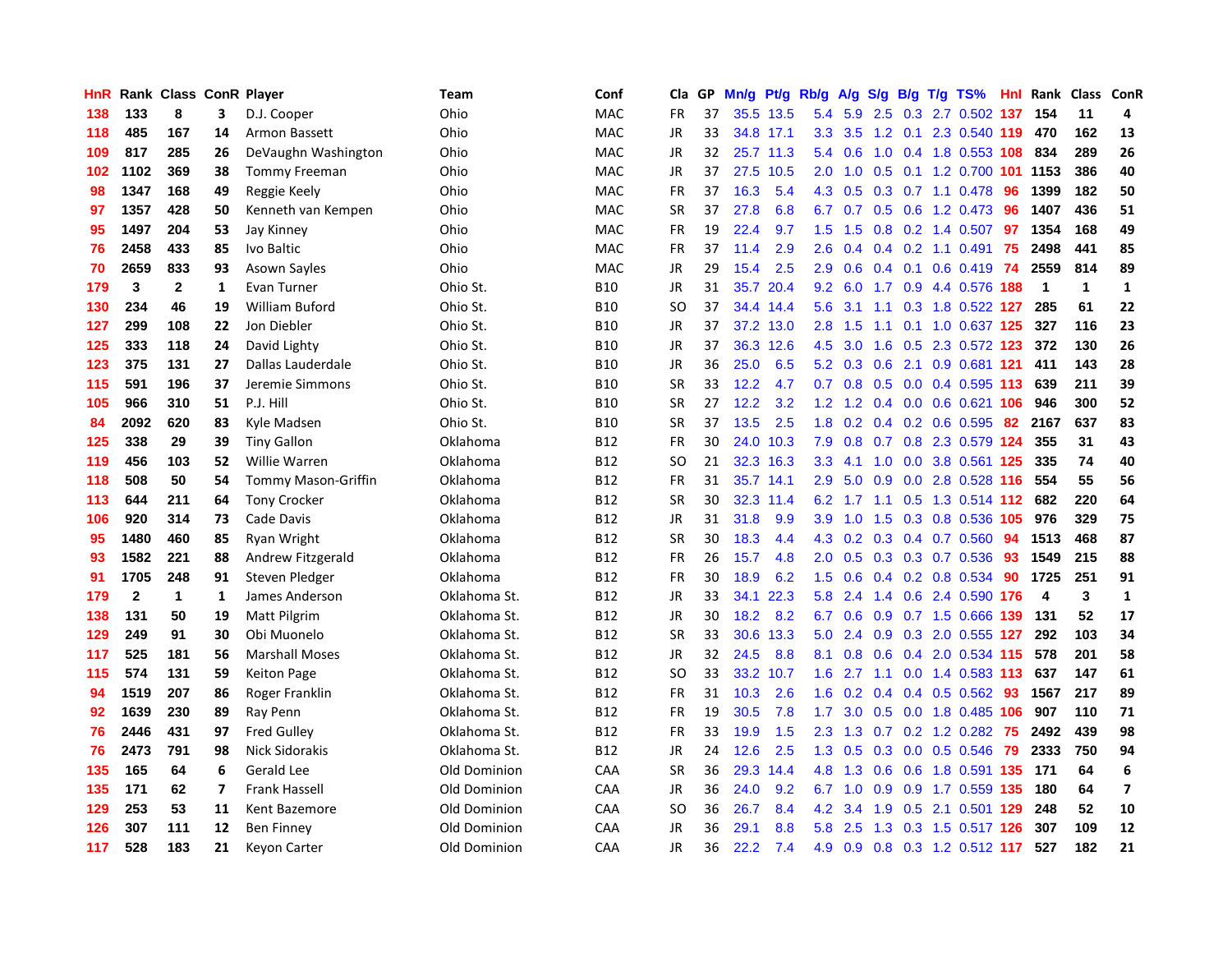| HnR | Rank |     |                | <b>Class ConR Player</b> | Team                | Conf        | Cla       | <b>GP</b> | Mn/g | <b>Pt/g</b> | Rb/g             | A/g | S/g |     | B/g T/g TS%                        | Hnl | Rank | <b>Class</b> | ConR           |
|-----|------|-----|----------------|--------------------------|---------------------|-------------|-----------|-----------|------|-------------|------------------|-----|-----|-----|------------------------------------|-----|------|--------------|----------------|
| 112 | 698  | 221 | 26             | Marsharee Neely          | Old Dominion        | CAA         | <b>SR</b> | 35        | 15.7 | 5.5         | 2.9              | 0.9 | 0.5 |     | 0.0 0.7 0.481 112                  |     | 685  | 221          | 26             |
| 112 | 711  | 245 | 29             | Darius James             | Old Dominion        | CAA         | JR        | 36        | 27.9 | 7.0         | 1.9              | 3.3 |     |     | 0.9 0.0 1.6 0.437 111              |     | 708  | 242          | 28             |
| 106 | 925  | 206 | 34             | <b>Trian Iliadis</b>     | Old Dominion        | CAA         | <b>SO</b> | 36        | 9.7  | 3.1         | 1.1              | 0.7 |     |     | 0.6 0.0 0.6 0.480 106              |     | 916  | 207          | 34             |
| 127 | 302  | 109 | 4              | Kevin Ford               | Oral Roberts        | Summit      | <b>SR</b> | 33        | 27.3 | 12.0        | 7.5              | 1.2 | 0.8 |     | 1.5 1.7 0.568 126                  |     | 316  | 113          | $\overline{a}$ |
| 119 | 445  | 153 | 5              | <b>Michael Craion</b>    | Oral Roberts        | Summit      | JR        | 33        |      | 31.2 13.3   | 7.3              | 1.6 | 1.3 |     | 1.0 2.3 0.537 118                  |     | 483  | 166          | 6              |
| 112 | 706  | 167 | 8              | Dominique Morrison       | Oral Roberts        | Summit      | <b>SO</b> | 33        | 35.2 | 15.3        | 5.1              | 2.6 | 0.9 |     | 0.4 1.8 0.532 111                  |     | 745  | 174          | 8              |
| 96  | 1419 | 189 | 25             | <b>Warren Niles</b>      | <b>Oral Roberts</b> | Summit      | FR        | 32        | 29.2 | 12.7        | 3.4              | 2.0 | 0.7 | 0.1 | 2.7 0.518                          | 95  | 1437 | 196          | 26             |
| 94  | 1568 | 365 | 27             | Ken Holdman              | Oral Roberts        | Summit      | <b>SO</b> | 33        | 29.4 | 5.6         | 3.7              | 1.7 | 1.3 |     | 0.6 1.8 0.510                      | 93  | 1597 | 373          | 27             |
| 89  | 1810 | 418 | 37             | <b>Kyron Stokes</b>      | <b>Oral Roberts</b> | Summit      | <b>SO</b> | 31        | 22.8 | 4.4         | 3.8              | 1.8 | 0.9 |     | $0.2$ 1.1 $0.447$                  | 89  | 1805 | 414          | 36             |
| 86  | 1977 | 308 | 45             | Damen Bell-Holter        | <b>Oral Roberts</b> | Summit      | FR        | 33        | 15.1 | 4.6         | 3.2              | 0.5 |     |     | 0.1 0.5 1.0 0.500 85               |     | 2026 | 316          | 46             |
| 120 | 429  | 91  | 21             | Michael Dunigan          | Oregon              | P12         | <b>SO</b> | 28        | 20.3 | 9.0         | 4.9              | 0.1 |     |     | 0.6 1.3 1.3 0.573 122              |     | 395  | 88           | 18             |
| 118 | 506  | 118 | 25             | Malcolm Armstead         | Oregon              | P12         | SO        | 32        | 31.7 | 10.3        | 2.6              | 4.3 | 2.0 |     | 0.1 2.5 0.505 117                  |     | 537  | 123          | 26             |
| 107 | 901  | 307 | 41             | Lekendric Longmire       | Oregon              | P12         | <b>JR</b> | 26        | 20.2 | 7.5         | 4.1              | 0.6 | 1.1 |     | 0.1 0.9 0.469 107                  |     | 885  | 302          | 40             |
| 105 | 995  | 220 | 43             | <b>Teondre Williams</b>  | Oregon              | P12         | <b>SO</b> | 30        | 16.5 | 6.4         | $2.4^{\circ}$    | 0.8 |     |     | 0.4 0.3 1.0 0.504 104 1017         |     |      | 228          | 44             |
| 103 | 1078 | 247 | 47             | Jeremy Jacob             | Oregon              | P12         | <b>SO</b> | 32        | 20.3 | 7.5         | 4.8              | 0.1 |     |     | 0.2 0.2 1.0 0.526 102 1103         |     |      | 253          | 47             |
| 102 | 1141 | 358 | 51             | <b>Tajuan Porter</b>     | Oregon              | P12         | <b>SR</b> | 28        | 30.1 | 13.1        | 2.5              | 2.0 | 1.0 |     | 0.0 2.5 0.499 102 1111             |     |      | 351          | 49             |
| 100 | 1192 | 146 | 54             | Jamil Wilson             | Oregon              | P12         | FR        | 26        | 16.9 | 4.7         | 3.2              | 1.0 | 0.5 |     | 0.5 1.0 0.498 100 1190             |     |      | 145          | 53             |
| 100 | 1237 | 152 | 56             | E.J. Singler             | Oregon              | P12         | <b>FR</b> | 32        | 24.5 | 6.1         | 4.3              | 1.2 |     |     | 0.5 0.3 1.2 0.560                  | 99  | 1255 | 153          | 56             |
| 98  | 1332 | 309 | 58             | Matt Humphrey            | Oregon              | P12         | <b>SO</b> | 19        | 16.2 | 5.4         | 2.5              | 0.6 |     |     | 0.7 0.3 0.8 0.481                  | 98  | 1282 | 292          | 57             |
| 92  | 1650 | 386 | 67             | Garrett Sim              | Oregon              | P12         | <b>SO</b> | 32        | 15.4 | 4.2         |                  |     |     |     | 1.7 1.0 0.5 0.1 0.8 0.489          | -91 | 1672 | 388          | 68             |
| 132 | 194  | 74  | 9              | Seth Tarver              | Oregon St.          | P12         | <b>SR</b> | 32        | 30.5 | 10.2        | 4.6              | 2.3 |     |     | 2.2 0.1 1.6 0.533 132              |     | 206  | 78           | 9              |
| 113 | 645  | 212 | 28             | Roeland Schaftenaar      | Oregon St.          | P12         | <b>SR</b> | 32        | 25.5 | 9.2         | 4.0              | 1.8 |     |     | 0.7 0.4 1.7 0.525 113              |     | 658  | 213          | 29             |
| 102 | 1096 | 132 | 49             | Joe Burton               | Oregon St.          | P12         | FR        | 32        | 16.0 | 4.7         | 4.5              | 1.0 |     |     | 0.4 0.3 1.8 0.505 102 1105         |     |      | 134          | 48             |
| 101 | 1156 | 388 | 52             | Calvin Haynes            | Oregon St.          | P12         | JR        | 32        | 30.9 | 12.5        | 2.3              | 1.7 | 1.1 | 0.1 | 2.2 0.504 101 1155                 |     |      | 387          | 52             |
| 97  | 1359 | 171 | 60             | Jared Cunningham         | Oregon St.          | P12         | FR        | 32        | 19.1 | 6.2         | 2.0              | 0.9 | 1.3 | 0.1 | 2.3 0.591                          | 97  | 1360 | 171          | 61             |
| 95  | 1483 | 478 | 64             | Omari Johnson            | Oregon St.          | P12         | JR        | 32        | 15.5 | 4.7         | 2.6              | 0.6 |     |     | $0.5$ 0.2 1.0 0.461                | 94  | 1486 | 480          | 64             |
| 93  | 1598 | 514 | 66             | Lathen Wallace           | Oregon St.          | P12         | JR        | 31        | 13.9 | 5.3         | 1.5              |     |     |     | 0.4 0.5 0.1 0.9 0.487 93           |     | 1589 | 511          | 67             |
| 89  | 1804 | 543 | 69             | Josh Tarver              | Oregon St.          | P12         | <b>SR</b> | 32        | 20.6 | 3.0         | 1.9              | 1.7 |     |     | 0.8 0.3 1.3 0.505                  | -89 | 1810 | 546          | 69             |
| 81  | 2270 | 726 | 78             | Daniel Deane             | Oregon St.          | P12         | JR        | 28        | 13.6 | 3.1         | 3.0 <sub>2</sub> | 0.3 |     |     | $0.4$ 0.1 1.0 0.476                | -82 | 2204 | 700          | 77             |
| 133 | 193  | 70  | $\overline{2}$ | Sam Willard              | Pacific             | <b>BWst</b> | <b>JR</b> | 35        | 30.8 | 11.7        | 8.4              | 1.5 | 1.1 |     | 0.6 1.5 0.545 132                  |     | 202  | 72           | 3              |
| 128 | 284  | 101 | 3              | Joe Ford                 | Pacific             | <b>BWst</b> | <b>SR</b> | 35        | 26.9 | 6.9         | 5.5              | 2.6 |     |     | 1.1 0.9 1.3 0.629 128              |     | 281  | 100          | 4              |
| 107 | 887  | 304 | 15             | Pat Eveland              | Pacific             | <b>BWst</b> | JR        | 35        | 19.9 | 7.4         | 3.0 <sub>2</sub> | 0.7 |     |     | $0.4$ 0.2 0.5 0.525                | 107 | 878  | 300          | 16             |
| 104 | 1012 | 342 | 18             | Demetrece Young          | Pacific             | <b>BWst</b> | JR        | 35        | 29.7 | 9.6         | 1.9              | 2.7 | 0.5 |     | 0.0 1.3 0.536 104 1012             |     |      | 344          | 19             |
| 100 | 1203 | 406 | 24             | <b>Terrell Smith</b>     | Pacific             | <b>BWst</b> | <b>JR</b> | 35        | 29.0 | 8.7         | 3.7              | 1.6 | 0.6 |     | 0.1 1.9 0.479 100 1192             |     |      | 400          | 25             |
| 99  | 1261 | 397 | 26             | <b>Michael Nunnally</b>  | Pacific             | <b>BWst</b> | <b>SR</b> | 35        | 21.6 | 7.6         | 4.3              | 0.5 |     |     | $0.2$ 0.2 1.4 0.532                | -99 | 1258 | 401          | 27             |
| 91  | 1685 | 242 | 44             | Allen Huddleston         | Pacific             | <b>BWst</b> | FR        | 35        | 14.7 | 5.5         | 1.7 <sub>z</sub> | 0.6 |     |     | 0.5 0.1 0.8 0.473 91               |     | 1679 | 240          | 43             |
| 89  | 1803 | 542 | 48             | Lavar Neufville          | Pacific             | <b>BWst</b> | <b>SR</b> | 34        | 17.2 | 4.0         | 1.4              | 1.9 |     |     | $0.7$ 0.1 1.4 0.466                | 89  | 1775 | 537          | 46             |
| 144 | 95   | 41  | 10             | <b>Talor Battle</b>      | Penn St.            | <b>B10</b>  | <b>JR</b> | 31        | 37.0 | 18.5        | 5.3              | 4.2 | 1.1 | 0.1 | 2.3 0.530                          | 143 | 97   | 41           | 11             |
| 105 | 997  | 222 | 54             | Chris Babb               | Penn St.            | <b>B10</b>  | SO        | 31        | 29.7 | 9.3         |                  |     |     |     | 3.2 2.2 0.7 0.3 1.0 0.545 104 1013 |     |      | 227          | 55             |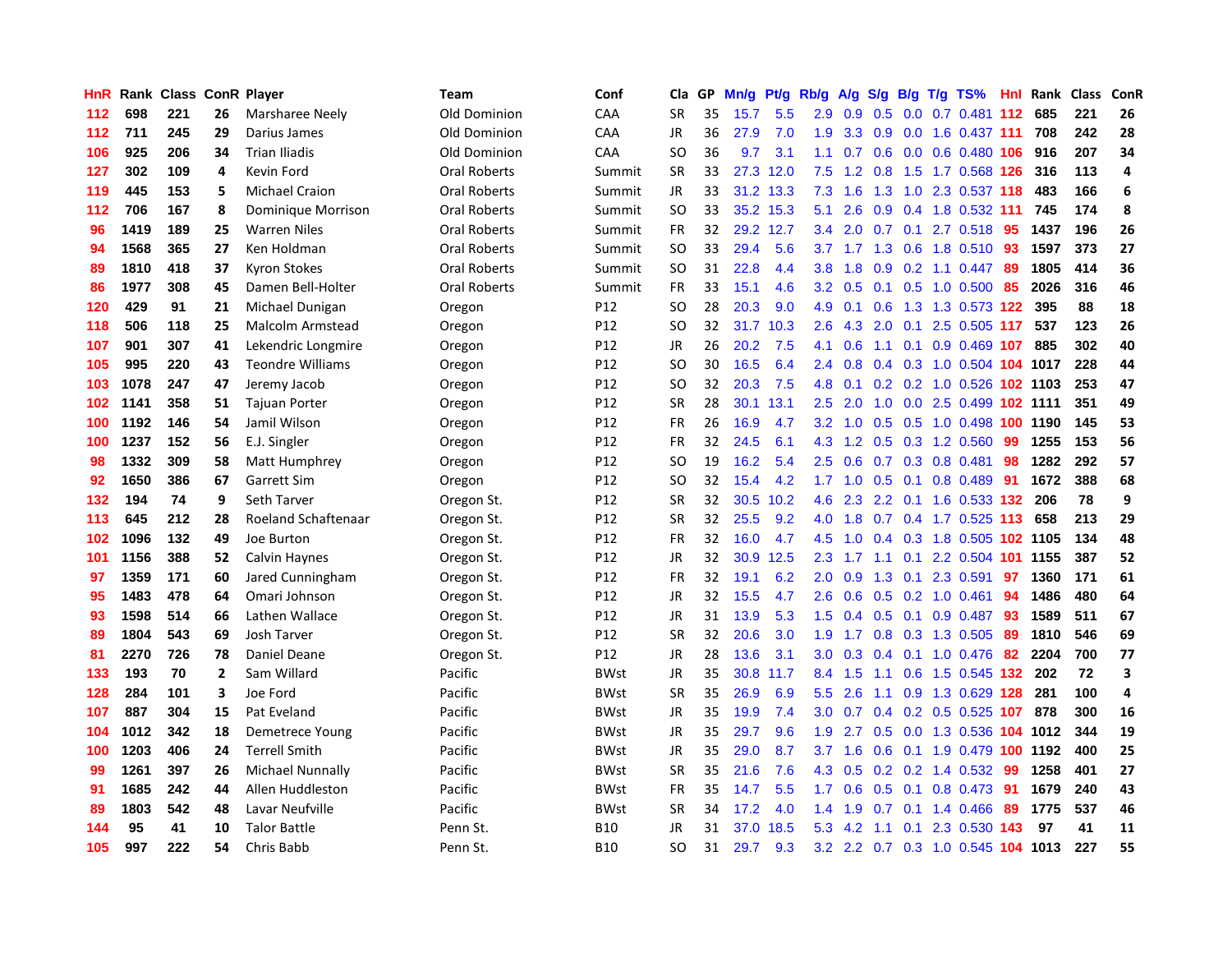| HnR |      | Rank Class ConR Player |     |                        | Team         | Conf       | Cla.          | <b>GP</b> | Mn/g | <b>Pt/g</b> | Rb/g             | A/g | S/g              |     | B/g T/g TS%                |     | <b>Hnl</b> Rank | <b>Class</b> | ConR |
|-----|------|------------------------|-----|------------------------|--------------|------------|---------------|-----------|------|-------------|------------------|-----|------------------|-----|----------------------------|-----|-----------------|--------------|------|
| 102 | 1109 | 372                    | 59  | David Jackson          | Penn St.     | <b>B10</b> | <b>JR</b>     | 31        | 30.3 | 9.5         | 4.5              | 1.2 | 0.5              |     | 0.3 1.1 0.600 102 1117     |     |                 | 373          | 60   |
| 100 | 1219 | 411                    | 63  | <b>Jeff Brooks</b>     | Penn St.     | <b>B10</b> | JR            | 31        | 23.7 | 7.4         | 4.2              | 1.4 |                  |     | 0.4 0.5 1.4 0.545 100 1227 |     |                 | 412          | 63   |
| 94  | 1520 | 208                    | 72  | <b>Tim Frazier</b>     | Penn St.     | <b>B10</b> | FR            | 31        | 18.4 | 5.0         | 2.3              | 2.4 |                  |     | $0.7$ $0.1$ $1.7$ $0.472$  | -94 | 1522            | 210          | 73   |
| 91  | 1707 | 546                    | 76  | Andrew Jones           | Penn St.     | <b>B10</b> | JR            | 31        | 24.8 | 6.0         | 5.1              | 0.4 |                  |     | 0.2 0.3 1.3 0.548          | 91  | 1704            | 547          | 76   |
| 91  | 1714 | 549                    | 77  | Andrew Ott             | Penn St.     | <b>B10</b> | <b>JR</b>     | 29        | 10.6 | 3.1         | 2.0              | 0.2 |                  |     | $0.2$ 0.1 0.6 0.586        | 91  | 1705            | 548          | 77   |
| 77  | 2428 | 423                    | 87  | <b>Bill Edwards</b>    | Penn St.     | <b>B10</b> | FR            | 26        | 16.0 | 4.2         | 3.3 <sub>2</sub> | 1.0 |                  |     | 0.5 0.2 1.8 0.446          | 79  | 2340            | 396          | 84   |
| 119 | 462  | 105                    | 6   | Zack Rosen             | Pennsylvania | Ivy        | SO            | 28        | 37.1 | 17.7        | 3.3 <sub>2</sub> | 4.4 | 1.1              |     | 0.0 3.3 0.615 118          |     | 499             | 114          | 6    |
| 92  | 1637 | 530                    | 31  | Jack Eggleston         | Pennsylvania | Ivy        | JR            | 28        | 36.3 | 13.0        | 6.4              | 2.0 | 0.7              |     | 0.8 1.9 0.528              | 92  | 1655            | 532          | 34   |
| 80  | 2284 | 731                    | 49  | Dan Monckton           | Pennsylvania | Ivy        | JR            | 28        | 23.2 | 7.1         | 3.9              | 1.6 | 0.9 <sub>0</sub> |     | 0.5 1.9 0.531              | 80  | 2303            | 738          | 49   |
| 76  | 2467 | 549                    | 53  | Mike Howlett           | Pennsylvania | Ivv        | SO            | 17        | 23.5 | 7.8         | 6.0              |     |                  |     | 0.4 0.2 0.1 1.8 0.552 76   |     | 2455            | 544          | 53   |
| 74  | 2546 | 570                    | 56  | Rob Belcore            | Pennsylvania | Ivy        | SO            | 28        | 33.0 | 5.4         | 3.4              | 2.6 |                  |     | 1.2 0.3 2.3 0.439          | -73 | 2568            | 575          | 57   |
| 64  | 2801 | 870                    | 66  | <b>Conor Turley</b>    | Pennsylvania | Ivy        | JR            | 17        | 18.4 | 4.5         | 3.1              | 1.0 |                  |     | $0.2$ 0.1 1.5 0.559        | 66  | 2769            | 858          | 65   |
| 57  | 2899 | 782                    | 67  | Darren Smith           | Pennsylvania | Ivy        | <b>SR</b>     | 28        | 21.6 | 5.8         | 1.3              | 1.0 | 0.3              |     | $0.1$ 1.5 0.440            | 57  | 2922            | 786          | 68   |
| 127 | 290  | 62                     | 9   | Keion Bell             | Pepperdine   | <b>WCC</b> | SO            | 31        | 31.5 | 18.5        | 5.1              | 3.2 | 1.3              |     | 0.3 3.9 0.521 127          |     | 298             | 63           | 8    |
| 94  | 1515 | 491                    | 37  | Mychel Thompson        | Pepperdine   | <b>WCC</b> | JR            | 31        | 31.5 | 11.8        | 5.0              | 1.9 | 0.9              |     | $0.6$ 1.5 0.457            | 94  | 1524            | 492          | 37   |
| 89  | 1828 | 424                    | 42  | Lorne Jackson          | Pepperdine   | <b>WCC</b> | SO            | 31        | 26.1 | 8.1         | 2.8              | 2.7 | 1.2              |     | 0.0 2.2 0.523              | 88  | 1842            | 426          | 42   |
| 83  | 2141 | 477                    | 49  | <b>Taylor Darby</b>    | Pepperdine   | <b>WCC</b> | <sub>SO</sub> | 31        | 24.1 | 6.3         | 6.0              | 0.3 | 0.3              |     | $0.3$ 0.8 0.461            | 82  | 2157            | 483          | 54   |
| 83  | 2149 | 480                    | 51  | Dane Suttle Jr.        | Pepperdine   | <b>WCC</b> | <sub>SO</sub> | 24        | 19.1 | 7.7         | $2.5^{\circ}$    | 0.5 |                  |     | $0.3$ 0.0 1.3 0.521        | 83  | 2147            | 481          | 52   |
| 80  | 2313 | 740                    | 57  | Jonathan Dupre'        | Pepperdine   | <b>WCC</b> | <b>JR</b>     | 31        | 20.3 | 6.6         | 3.5              | 0.5 |                  |     | $0.2$ 0.3 1.1 0.499        | -79 | 2323            | 746          | 57   |
| 79  | 2320 | 512                    | 59  | Corbin Moore           | Pepperdine   | <b>WCC</b> | SO            | 31        | 16.2 | 3.1         | 3.5              | 0.4 |                  |     | $0.2$ 0.4 0.5 0.485        | -79 | 2332            | 518          | 58   |
| 45  | 2991 | 598                    | 68  | Caleb Willis           | Pepperdine   | <b>WCC</b> | <b>FR</b>     | 23        | 11.0 | 1.5         | 0.8              | 1.2 |                  |     | $0.2$ 0.1 1.3 0.447        | 48  | 2982            | 593          | 68   |
| 41  | 3005 | 603                    | 69  | Joshua Lowery          | Pepperdine   | <b>WCC</b> | <b>FR</b>     | 28        | 11.8 | 1.8         | 1.0              | 0.7 |                  |     | $0.3$ 0.0 0.8 0.357        | 43  | 3004            | 604          | 69   |
| 39  | 3008 | 606                    | 70  | <b>Tanner Kerry</b>    | Pepperdine   | <b>WCC</b> | <b>FR</b>     | 30        | 10.3 | 1.7         | 1.6              | 0.1 |                  |     | $0.1$ 0.1 0.5 0.400        | 40  | 3011            | 607          | 70   |
| 146 | 83   | 35                     | 9   | <b>Brad Wanamaker</b>  | Pittsburgh   | <b>BE</b>  | JR            | 34        | 32.5 | 12.3        | 5.7              |     |                  |     | 4.7 1.2 0.3 2.7 0.535 145  |     | 90              | 37           | 11   |
| 130 | 237  | 88                     | 27  | Gary McGhee            | Pittsburgh   | <b>BE</b>  | <b>JR</b>     | 34        | 24.2 | 6.9         | 6.8              | 0.6 |                  |     | 0.2 1.7 1.3 0.614 129      |     | 252             | 93           | 28   |
| 129 | 261  | 97                     | 32  | Gilbert Brown          | Pittsburgh   | <b>BE</b>  | JR            | 23        |      | 23.7 10.7   | 3.2              | 1.8 |                  |     | $0.5$ 0.2 1.6 0.591 132    |     | 209             | 76           | 24   |
| 128 | 287  | 61                     | 34  | <b>Ashton Gibbs</b>    | Pittsburgh   | <b>BE</b>  | SO            | 34        |      | 34.6 15.7   | 2.8              | 1.8 |                  |     | 0.8 0.1 1.2 0.557 127      |     | 301             | 65           | 37   |
| 126 | 321  | 25                     | 39  | Dante Taylor           | Pittsburgh   | <b>BE</b>  | <b>FR</b>     | 34        | 13.9 | 4.1         | 3.7              | 0.1 |                  |     | 0.4 0.6 0.5 0.582 125      |     | 331             | 27           | 41   |
| 119 | 463  | 156                    | 51  | Jermaine Dixon         | Pittsburgh   | <b>BE</b>  | <b>SR</b>     | 25        | 28.6 | 10.6        | 4.0              | 2.2 |                  |     | 1.2 0.5 1.5 0.453 120      |     | 445             | 150          | 49   |
| 115 | 571  | 130                    | 60  | Nasir Robinson         | Pittsburgh   | ВE         | SO.           | 34        | 24.9 | 6.6         | 5.6              | 1.6 |                  |     | 0.4 0.3 1.5 0.496 115      |     | 593             | 136          | 64   |
| 113 | 653  | 69                     | 72  | <b>Travon Woodall</b>  | Pittsburgh   | ВE         | <b>FR</b>     | 34        | 20.1 | 5.0         | 2.3              | 3.2 | 0.6              |     | 0.2 1.7 0.475 112          |     | 673             | 69           | 73   |
| 81  | 2238 | 652                    | 128 | Chase Adams            | Pittsburgh   | <b>BE</b>  | <b>SR</b>     | 27        | 10.6 | 1.9         | 0.4              | 0.9 | 0.3              |     | $0.0$ 0.5 0.547            | 83  | 2095            | 617          | 126  |
| 131 | 208  | 79                     | 4   | T.J. Campbell          | Portland     | <b>WCC</b> | <b>SR</b>     | 32        | 32.6 | 13.7        | 2.5              | 5.6 | 1.1              | 0.1 | 3.0 0.606 131              |     | 215             | 81           | 4    |
| 129 | 256  | 94                     | 6   | Luke Sikma             | Portland     | <b>WCC</b> | <b>JR</b>     | 32        | 23.2 | 7.9         | 7.5              | 1.8 | 1.2              |     | 0.5 1.5 0.597 129          |     | 254             | 94           | 6    |
| 118 | 477  | 157                    | 16  | <b>Robin Smeulders</b> | Portland     | <b>WCC</b> | <b>SR</b>     | 32        |      | 26.9 12.3   | 6.3              | 1.3 |                  |     | 0.5 0.4 1.8 0.560 118      |     | 492             | 164          | 16   |
| 115 | 589  | 201                    | 19  | Jared Stohl            | Portland     | <b>WCC</b> | <b>JR</b>     | 32        |      | 28.3 11.5   | 2.2              | 1.7 |                  |     | 0.9 0.0 1.2 0.672 115      |     | 591             | 204          | 19   |
| 108 | 831  | 263                    | 23  | Nik Raivio             | Portland     | <b>WCC</b> | <b>SR</b>     | 17        | 29.2 | 14.1        | 6.1              | 1.9 | 1.0              |     | $0.0$ 2.5 0.488 110        |     | 780             | 244          | 22   |
| 95  | 1448 | 449                    | 34  | Ethan Niedermeyer      | Portland     | <b>WCC</b> | <b>SR</b>     | 32        | 26.3 | 6.7         | 3.1              | 0.9 | 0.9              |     | $0.2$ 1.5 0.506            | 95  | 1446            | 445          | 34   |
| 95  | 1462 | 471                    | 35  | Kramer Knutson         | Portland     | <b>WCC</b> | JR            | 32        | 18.8 | 4.7         | 2.8              | 0.8 |                  |     | 0.4 0.3 0.7 0.566          | 95  | 1458            | 470          | 35   |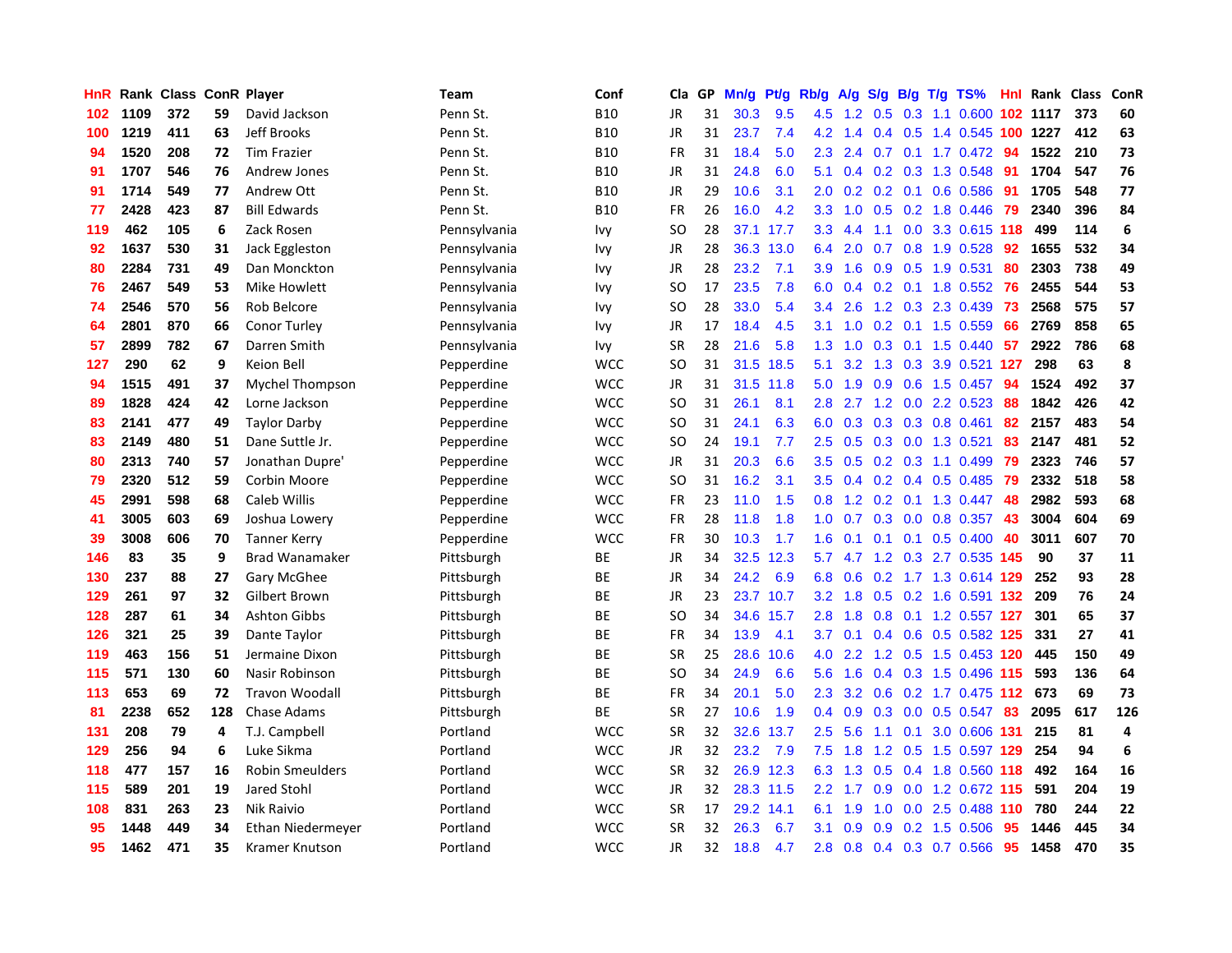| HnR |      | Rank Class ConR Player |    |                          | Team                | Conf        | Cla           | <b>GP</b> | Mn/g | Pt/g      | Rb/g             | A/g    |     |     | S/g B/g T/g TS%                | Hnl | Rank | <b>Class</b> | ConR |
|-----|------|------------------------|----|--------------------------|---------------------|-------------|---------------|-----------|------|-----------|------------------|--------|-----|-----|--------------------------------|-----|------|--------------|------|
| 82  | 2195 | 488                    | 55 | Nemanja Mitrovic         | Portland            | <b>WCC</b>  | SO            | 25        | 12.5 | 4.2       | 1.5              | 0.5    | 0.3 | 0.1 | $0.8$ 0.522                    | -84 | 2066 | 464          | 48   |
| 72  | 2604 | 723                    | 61 | Taishi Ito               | Portland            | <b>WCC</b>  | SR            | 32        | 11.4 | 1.6       | 0.6              | $-1.1$ |     |     | 0.6 0.0 0.6 0.495 72           |     | 2621 | 728          | 62   |
| 121 | 402  | 141                    | 6  | Jamie Jones              | Portland St.        | BSky        | SR            | 32        |      | 28.9 13.8 | 7.7              | 1.0    |     |     | 0.7 2.3 1.4 0.606 121          |     | 420  | 144          | 6    |
| 113 | 668  | 215                    | 9  | <b>Dominic Waters</b>    | Portland St.        | BSky        | <b>SR</b>     | 32        |      | 33.7 18.6 | 2.3              | 4.7    |     |     | $0.8$ 0.0 3.5 0.626 112        |     | 686  | 222          | 9    |
| 108 | 842  | 265                    | 12 | Julius Thomas            | Portland St.        | BSky        | <b>SR</b>     | 31        |      | 28.3 10.8 | 5.9              | 1.9    | 1.5 |     | 0.7 1.4 0.622 108              |     | 832  | 267          | 12   |
| 89  | 1818 | 588                    | 44 | Melvin Jones             | Portland St.        | BSky        | JR            | 32        | 31.5 | 11.8      | 2.4              | 1.8    |     |     | $0.6$ $0.0$ 1.8 $0.563$        | 88  | 1841 | 594          | 45   |
| 87  | 1897 | 615                    | 49 | Phil Nelson              | Portland St.        | <b>BSky</b> | JR            | 20        | 32.0 | 12.9      | 3.3              | 1.6    |     |     | 1.2 0.5 2.1 0.559              | 89  | 1804 | 584          | 42   |
| 74  | 2530 | 565                    | 66 | Dane Johnson             | Portland St.        | BSky        | SO            | 29        | 10.4 | 1.9       | 0.8              | 1.4    |     |     | 0.3 0.0 0.7 0.609              | 75  | 2521 | 564          | 65   |
| 71  | 2629 | 831                    | 68 | Paul Guede               | Portland St.        | BSky        | JR            | 32        | 21.5 | 4.9       | 3.0 <sub>2</sub> | 0.7    | 0.8 |     | 0.3 1.5 0.473 71               |     | 2646 | 832          | 68   |
| 67  | 2743 | 515                    | 72 | <b>Chris Harriel</b>     | Portland St.        | BSky        | FR            | 31        | 14.1 | 3.9       | 2.3              | 0.5    |     |     | $0.5$ 0.1 0.9 0.478 67         |     | 2743 | 512          | 72   |
| 45  | 2988 | 917                    | 80 | Alonzo Brandon           | Portland St.        | BSky        | JR            | 27        | 11.1 | 2.7       |                  |        |     |     | 1.3 0.2 0.2 0.1 0.4 0.379      | 48  | 2984 | 918          | 80   |
| 109 | 820  | 259                    | 5  | Darnell Hugee            | Prairie View        | <b>SWAC</b> | <b>SR</b>     | 27        | 26.4 | 15.0      | 5.9              | 0.9    |     |     | 0.5 1.9 1.7 0.563 110 748      |     |      | 235          | 3    |
| 97  | 1362 | 429                    | 11 | Chris Jones              | <b>Prairie View</b> | <b>SWAC</b> | <b>SR</b>     | 24        | 34.6 | 8.3       | 4.9              | 5.2    |     |     | 2.7 0.2 2.8 0.517 101 1159     |     |      | 366          | 9    |
| 78  | 2391 | 528                    | 42 | Michael Griffin          | <b>Prairie View</b> | <b>SWAC</b> | <b>SO</b>     | 30        | 26.6 | 9.2       | 2.9              | 3.2    | 1.8 |     | $0.0$ 2.6 0.401                | 76  | 2453 | 543          | 44   |
| 77  | 2423 | 539                    | 45 | <b>Tim Meadows</b>       | <b>Prairie View</b> | <b>SWAC</b> | <b>SO</b>     | 28        | 29.8 | 7.0       | 4.8              | 1.6    |     |     | 1.3 0.1 1.5 0.457              | 76  | 2456 | 545          | 45   |
| 76  | 2480 | 699                    | 47 | Dorian McDaniel          | <b>Prairie View</b> | <b>SWAC</b> | <b>SR</b>     | 29        | 27.6 | 8.0       | 6.0              | 0.2    | 0.6 |     | $0.2$ 1.1 0.469                | -74 | 2527 | 707          | 48   |
| 72  | 2605 | 826                    | 53 | Duwan Kornegay           | <b>Prairie View</b> | <b>SWAC</b> | <b>JR</b>     | 29        | 17.3 | 6.6       | 2.9              | 0.5    |     |     | $0.7$ $0.2$ 1.4 $0.434$        | -71 | 2649 | 833          | 53   |
| 70  | 2674 | 602                    | 57 | Alex Richman             | <b>Prairie View</b> | <b>SWAC</b> | <sub>SO</sub> | 26        | 11.2 | 3.4       | 0.9 <sub>0</sub> | 0.5    |     |     | 0.3 0.0 0.7 0.605              | -69 | 2692 | 610          | 57   |
| 68  | 2714 | 748                    | 65 | <b>Tarrence Garrison</b> | <b>Prairie View</b> | <b>SWAC</b> | <b>SR</b>     | 27        | 9.9  | 1.9       | 2.6              |        |     |     | 0.3 0.1 0.9 0.5 0.366          | 67  | 2742 | 753          | 65   |
| 67  | 2746 | 850                    | 66 | <b>Brandon Webb</b>      | <b>Prairie View</b> | <b>SWAC</b> | <b>JR</b>     | 25        | 10.0 | 3.2       | 1.9              | 0.4    |     |     | $0.1$ 0.7 0.9 0.440            | 66  | 2768 | 857          | 67   |
| 67  | 2755 | 520                    | 67 | <b>Chris Sights</b>      | <b>Prairie View</b> | <b>SWAC</b> | FR            | 29        | 12.9 | 2.5       | 1.3              | 1.5    |     |     | $0.6$ $0.0$ $1.0$ $0.432$      | -65 | 2780 | 528          | 69   |
| 85  | 2016 | 452                    | 38 | <b>Chase Holmes</b>      | Presbyterian        | BSou        | <b>SO</b>     | 31        | 29.3 | 13.6      | 4.2              | 1.1    | 1.3 | 0.1 | 3.1 0.516                      | 85  | 2022 | 453          | 38   |
| 81  | 2221 | 372                    | 49 | Jake Troyli              | Presbyterian        | BSou        | FR            | 31        | 31.7 | 12.4      | 5.2              | 0.9    |     |     | 0.6 0.9 2.0 0.490              | 81  | 2227 | 373          | 48   |
| 79  | 2324 | 744                    | 52 | Walt Allen               | Presbyterian        | BSou        | JR            | 31        | 25.3 | 7.0       | 4.0              | 0.8    |     |     | 0.5 0.3 1.0 0.572              | -79 | 2330 | 749          | 52   |
| 78  | 2365 | 408                    | 54 | Ryan Hargrave            | Presbyterian        | BSou        | FR            | 31        | 14.5 | 5.1       | 3.0 <sub>2</sub> | 0.3    | 0.3 | 0.1 | $0.6$ 0.554                    | 78  | 2380 | 412          | 54   |
| 74  | 2549 | 453                    | 62 | <b>Travis Smith</b>      | Presbyterian        | <b>BSou</b> | <b>FR</b>     | 27        | 29.0 | 8.1       | 2.7              | 3.3    | 1.1 |     | 0.1 3.4 0.548                  | -74 | 2544 | 453          | 61   |
| 73  | 2577 | 465                    | 65 | Khalid Mutakabbir        | Presbyterian        | BSou        | FR            | 31        | 35.2 | 8.4       | 3.2              | 2.4    |     |     | 1.2 0.5 3.0 0.449 73           |     | 2588 | 467          | 63   |
| 71  | 2646 | 484                    | 69 | Zach Faircloth           | Presbyterian        | BSou        | <b>FR</b>     | 21        | 24.8 | 6.3       | $2.4^{\circ}$    | 1.5    |     |     | 0.7 0.1 1.3 0.512 71           |     | 2636 | 486          | 69   |
| 50  | 2969 | 587                    | 86 | Jay Reynolds             | Presbyterian        | BSou        | FR            | 29        | 13.6 | 1.8       | 2.4              | 0.1    |     |     | 0.3 0.3 0.7 0.443 51           |     | 2972 | 591          | 87   |
| 45  | 2989 | 683                    | 89 | <b>Kevin Davis</b>       | Presbyterian        | BSou        | <sub>SO</sub> | 30        | 13.7 | 1.0       | 1.1              | 1.6    |     |     | $0.2$ 0.0 1.1 0.323            | 46  | 2994 | 683          | 89   |
| 114 | 629  | 215                    | 10 | Kareem Maddox            | Princeton           | Ivy         | JR            | 30        | 17.9 | 6.2       | 3.5              | 0.8    | 0.6 |     | 0.9 1.1 0.527 114              |     | 621  | 211          | 10   |
| 111 | 719  | 225                    | 11 | Zach Finley              | Princeton           | Ivy         | <b>SR</b>     | 31        | 15.2 | 4.9       | 3.3              | 0.8    |     |     | 0.8 0.5 1.4 0.583 111          |     | 727  | 230          | 11   |
| 111 | 744  | 84                     | 12 | lan Hummer               | Princeton           | Ivy         | FR            | 31        | 18.6 | 6.9       | 3.1              | 1.0    |     |     | 0.7 0.4 1.4 0.530 110 746      |     |      | 82           | 12   |
| 110 | 750  | 262                    | 13 | Dan Mavraides            | Princeton           | Ivy         | JR            | 31        | 30.9 | 11.5      | 4.3              | 1.4    | 1.2 |     | 0.1 1.6 0.541 110              |     | 751  | 259          | 13   |
| 108 | 860  | 195                    | 16 | Doug Davis               | Princeton           | Ivy         | <sub>SO</sub> | 31        |      | 31.3 12.7 | 2.6              | 1.3    | 1.0 |     | 0.1 2.2 0.582 107              |     | 857  | 195          | 17   |
| 103 | 1053 | 330                    | 23 | Marcus Schroeder         | Princeton           | Ivy         | <b>SR</b>     | 31        | 32.0 | 4.7       | 3.3 <sub>2</sub> | 2.9    |     |     | 1.7 0.0 1.5 0.468 103 1052     |     |      | 333          | 23   |
| 102 | 1123 | 258                    | 25 | <b>Patrick Saunders</b>  | Princeton           | Ivy         | SO            | 30        | 18.4 | 5.1       | 2.3              | 0.9    |     |     | 0.3 0.3 0.8 0.634 102 1120     |     |      | 259          | 25   |
| 96  | 1444 | 446                    | 28 | Pawel Buczak             | Princeton           | Ivy         | <b>SR</b>     | 31        | 21.6 | 4.7       | 3.2              | 1.7    | 0.6 |     | 0.6 1.7 0.482                  | 95  | 1443 | 444          | 28   |
| 145 | 89   | 18                     | 11 | Jamine Peterson          | Providence          | <b>BE</b>   | SO            | 31        |      | 30.4 19.6 |                  |        |     |     | 10.2 1.2 1.3 0.8 1.8 0.523 144 |     | 94   | 19           | 13   |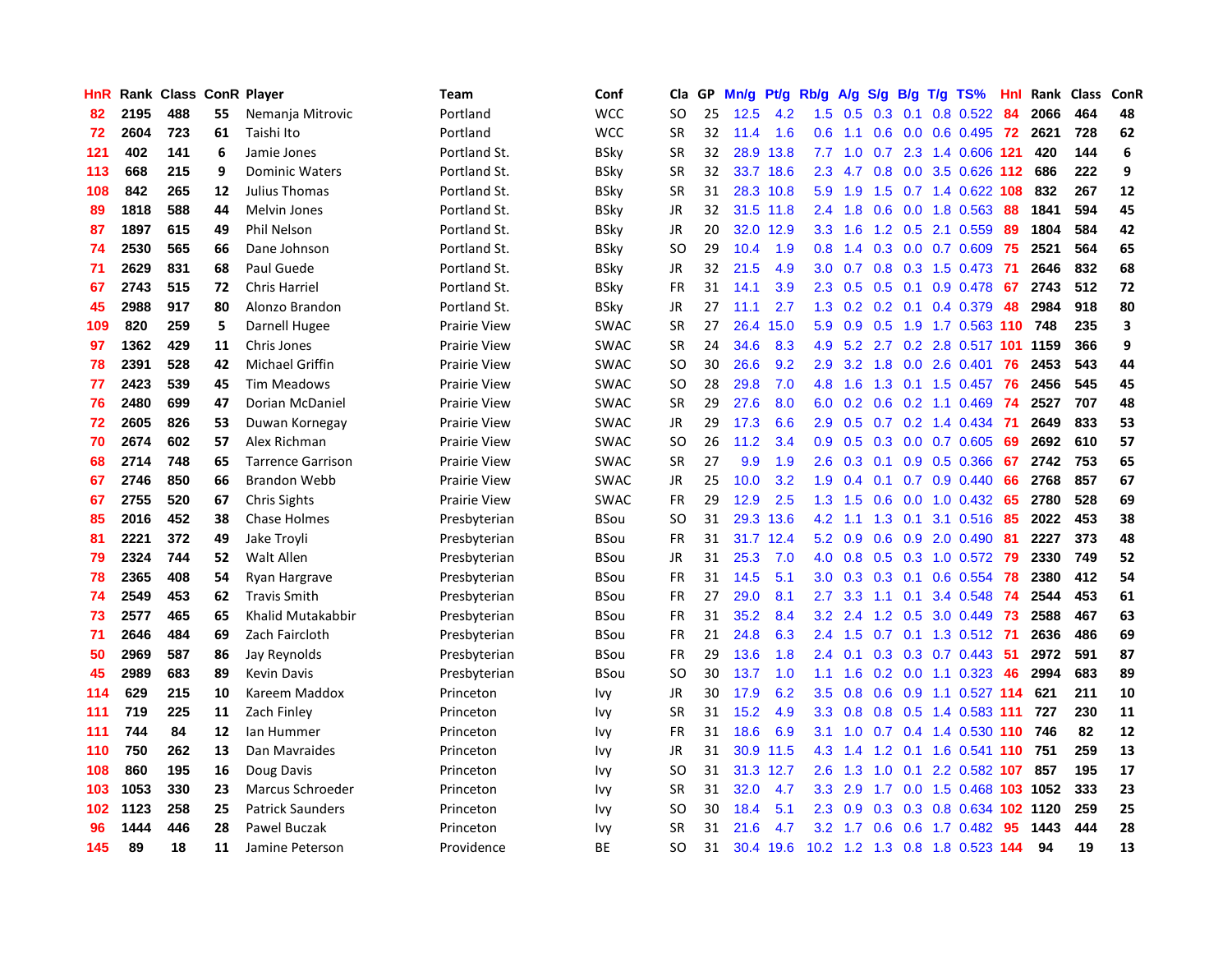| HnR | Rank | Class |                | <b>ConR Player</b>    | <b>Team</b>  | Conf        | Cla       | <b>GP</b> | Mn/g | Pt/g      | Rb/g             | A/g | S/g           | B/g | T/g TS%                       | Hnl | Rank         | <b>Class</b> | ConR           |
|-----|------|-------|----------------|-----------------------|--------------|-------------|-----------|-----------|------|-----------|------------------|-----|---------------|-----|-------------------------------|-----|--------------|--------------|----------------|
| 117 | 531  | 186   | 56             | <b>Marshon Brooks</b> | Providence   | ВE          | <b>JR</b> | 31        |      | 26.6 14.2 | 4.2              | 1.4 |               |     | 1.3 0.5 1.7 0.549 117         |     | 541          | 189          | 59             |
| 109 | 792  | 247   | 84             | Sharaud Curry         | Providence   | ВE          | <b>SR</b> | 31        |      | 31.9 15.5 | 2.0 <sub>2</sub> | 3.4 |               |     | 1.2 0.0 2.1 0.553 109         |     | 806          | 255          | 82             |
| 108 | 834  | 96    | 88             | Vincent Council       | Providence   | ВE          | FR        | 31        | 27.6 | 10.3      | $3.5^{\circ}$    | 4.5 |               |     | 1.2 0.1 2.4 0.499 108         |     | 845          | 95           | 86             |
| 108 | 839  | 98    | 89             | <b>Bilal Dixon</b>    | Providence   | <b>BE</b>   | <b>FR</b> | 31        | 24.6 | 8.2       | 6.8              | 0.7 | 0.9           |     | 1.9 1.4 0.529                 | 108 | 849          | 96           | 87             |
| 91  | 1690 | 243   | 116            | Duke Mondy            | Providence   | ВE          | FR        | 31        | 13.5 | 3.4       | 2.0              | 1.2 | 1.1           |     | $0.1$ 0.7 0.443               | 91  | 1696         | 243          | 114            |
| 89  | 1794 | 539   | 118            | <b>Brian McKenzie</b> | Providence   | BE          | <b>SR</b> | 30        | 22.5 | 5.8       | 3.8              | 0.9 | 0.6           |     | 0.0 1.2 0.524                 | 90  | 1756         | 533          | 116            |
| 171 | 8    | 5     | $\overline{2}$ | Robbie Hummel         | Purdue       | <b>B10</b>  | <b>JR</b> | 27        | 30.3 | 15.7      | 6.9              | 2.1 |               |     | 1.1 1.0 1.0 0.592 183         |     | $\mathbf{2}$ | $\mathbf 2$  | $\overline{2}$ |
| 163 | 19   | 8     | 3              | JaJuan Johnson        | Purdue       | <b>B10</b>  | <b>JR</b> | 35        | 31.2 | 15.5      | 7.1              | 0.7 | 0.9           |     | 2.1 1.8 0.554 160             |     | 25           | 10           | 5              |
| 153 | 47   | 21    | 6              | <b>E'Twaun Moore</b>  | Purdue       | <b>B10</b>  | JR        | 35        | 31.5 | 16.4      | 3.8              | 2.7 | 1.5           |     | 0.3 2.1 0.528 150             |     | 64           | 30           | 8              |
| 127 | 295  | 106   | 21             | Chris Kramer          | Purdue       | <b>B10</b>  | <b>SR</b> | 35        | 27.8 | 6.5       | 3.0 <sub>2</sub> |     |               |     | 2.3 1.7 0.4 1.4 0.618 125     |     | 332          | 116          | 24             |
| 121 | 421  | 144   | 31             | <b>Keaton Grant</b>   | Purdue       | <b>B10</b>  | <b>SR</b> | 35        | 22.9 | 6.6       | 2.8              | 1.8 |               |     | 0.7 0.3 1.2 0.495 118         |     | 484          | 162          | 35             |
| 101 | 1178 | 145   | 61             | <b>Kelsey Barlow</b>  | Purdue       | <b>B10</b>  | FR        | 35        | 16.0 | 3.4       | 2.3              | 1.6 | 0.5           |     | 0.3 1.3 0.447 99              |     | 1273         | 158          | 64             |
| 100 | 1194 | 271   | 62             | Lewis Jackson         | Purdue       | <b>B10</b>  | <b>SO</b> | 16        | 19.3 | 2.4       | 2.5              | 3.4 | 0.3           |     | 0.0 0.9 0.358 108             |     | 835          | 186          | 49             |
| 93  | 1602 | 377   | 75             | <b>Ryne Smith</b>     | Purdue       | <b>B10</b>  | SO        | 31        | 12.2 | 2.6       | 1.0              | 0.7 |               |     | 0.4 0.0 0.3 0.482             | -93 | 1585         | 370          | 74             |
| 123 | 373  | 130   | 1              | <b>Justin Rutty</b>   | Quinnipiac   | <b>NEC</b>  | <b>JR</b> | 33        | 31.5 | 15.3      | 10.9             | 0.9 | 1.0           |     | 0.5 2.2 0.557 123             |     | 374          | 131          | $\mathbf{1}$   |
| 108 | 868  | 273   | 8              | James Feldeine        | Quinnipiac   | <b>NEC</b>  | <b>SR</b> | 33        |      | 32.4 16.5 | 5.8              | 2.5 | $1.4^{\circ}$ |     | 0.2 2.5 0.511 107             |     | 863          | 272          | 9              |
| 98  | 1326 | 307   | 16             | James Johnson         | Quinnipiac   | <b>NEC</b>  | <b>SO</b> | 33        | 32.5 | 12.1      | 3.0              | 4.0 | $1.4^{\circ}$ | 0.1 | 2.2 0.519                     | 98  | 1331         | 304          | 16             |
| 95  | 1471 | 472   | 19             | Deontay Twyman        | Quinnipiac   | <b>NEC</b>  | <b>JR</b> | 33        | 18.5 | 7.1       | $2.4^{\circ}$    | 1.9 | 0.6           |     | 0.1 1.3 0.562 95              |     | 1466         | 473          | 17             |
| 90  | 1750 | 525   | 28             | Jeremy Baker          | Quinnipiac   | <b>NEC</b>  | <b>SR</b> | 32        | 27.4 | 8.7       | 4.6              | 1.3 |               |     | $0.7$ $0.2$ $1.3$ $0.548$     | -90 | 1734         | 526          | 26             |
| 83  | 2125 | 344   | 41             | Jamee Jackson         | Quinnipiac   | <b>NEC</b>  | FR        | 33        | 15.2 | 4.0       | 3.8 <sub>2</sub> | 0.1 |               |     | $0.5$ 0.7 0.8 0.502 83        |     | 2133         | 350          | 43             |
| 80  | 2288 | 735   | 54             | Jonathan Cruz         | Quinnipiac   | <b>NEC</b>  | JR        | 33        | 20.1 | 5.3       | 4.5              | 0.7 |               |     | $0.4$ 0.3 1.5 0.510           | -80 | 2281         | 730          | 55             |
| 79  | 2344 | 403   | 58             | Dave Johnson          | Quinnipiac   | <b>NEC</b>  | FR        | 32        | 16.5 | 3.8       | 1.8              | 1.9 |               |     | 0.7 0.1 1.3 0.502             | 79  | 2334         | 393          | 58             |
| 151 | 53   | 18    | $\mathbf{1}$   | Artsiom Parakhouski   | Radford      | <b>BSou</b> | <b>SR</b> | 31        |      | 34.7 21.4 | 13.4             | 1.1 | 0.6           |     | 2.1 2.4 0.579                 | 150 | 65           | 20           | $\mathbf{1}$   |
| 97  | 1372 | 177   | 14             | <b>Blake Smith</b>    | Radford      | <b>BSou</b> | <b>FR</b> | 31        | 28.0 | 9.1       | 4.3              | 3.2 | 1.8           |     | 0.7 2.0 0.503                 | 96  | 1400         | 183          | 16             |
| 88  | 1869 | 604   | 29             | Lazar Trifunovic      | Radford      | <b>BSou</b> | JR        | 27        | 30.8 | 13.0      | 8.1              | 2.4 |               |     | 0.7 0.2 3.5 0.479             | -87 | 1895         | 616          | 29             |
| 87  | 1882 | 563   | 30             | Joey Lynch-Flohr      | Radford      | <b>BSou</b> | <b>SR</b> | 31        | 32.1 | 12.3      | 6.7              | 0.8 | 0.5           |     | 0.1 1.6 0.514 87              |     | 1922         | 571          | 31             |
| 87  | 1927 | 576   | 33             | Amir Johnson          | Radford      | <b>BSou</b> | <b>SR</b> | 29        | 33.1 | 7.0       | 3.3              |     |               |     | 5.7 1.0 0.1 2.3 0.440 87      |     | 1912         | 567          | 30             |
| 70  | 2677 | 741   | 70             | <b>Philip Martin</b>  | Radford      | <b>BSou</b> | <b>SR</b> | 24        | 18.8 | 3.8       | $2.7^{\circ}$    | 1.8 |               |     | 0.5 0.3 1.4 0.462 73          |     | 2595         | 721          | 65             |
| 53  | 2945 | 584   | 84             | Evan Faulkner         | Radford      | <b>BSou</b> | FR        | 29        | 17.0 | 2.7       | 1.6              | 1.2 |               |     | $0.5$ 0.1 1.2 0.351           | -55 | 2946         | 585          | 84             |
| 49  | 2971 | 588   | 87             | Gorkem Sonmez         | Radford      | <b>BSou</b> | FR        | 23        | 11.3 | 3.7       | 1.0              | 0.5 |               |     | $0.3$ $0.2$ $1.0$ $0.422$     | -52 | 2960         | 588          | 86             |
| 132 | 197  | 76    | 12             | Lamonte Ulmer         | Rhode Island | A10         | <b>SR</b> | 36        | 30.6 | 12.1      | 7.4              | 1.2 |               |     | 1.1 0.9 1.2 0.571 132         |     | 204          | 77           | 13             |
| 130 | 226  | 85    | 17             | Delroy James          | Rhode Island | A10         | JR        | 36        | 27.1 | 13.2      | 5.3              | 1.6 | 1.4           |     | 1.3 2.0 0.516 130             |     | 231          | 87           | 17             |
| 122 | 391  | 136   | 29             | Keith Cothran         | Rhode Island | A10         | <b>SR</b> | 36        | 30.6 | 14.3      | $3.4^{\circ}$    | 2.1 | 1.7           |     | 0.5 1.5 0.504 122             |     | 396          | 135          | 29             |
| 116 | 549  | 54    | 36             | Akeem Richmond        | Rhode Island | A10         | <b>FR</b> | 36        | 18.1 | 8.7       | 1.7 <sub>2</sub> | 0.7 | 0.6           |     | $0.1$ 0.4 0.547 116           |     | 551          | 54           | 36             |
| 113 | 652  | 152   | 42             | Orion Outerbridge     | Rhode Island | A10         | SO        | 35        | 15.1 | 5.9       | 3.0 <sub>2</sub> | 0.3 |               |     | $0.2$ $0.9$ $0.5$ $0.529$ 113 |     | 654          | 156          | 40             |
| 112 | 677  | 228   | 46             | <b>Will Martell</b>   | Rhode Island | A10         | JR        | 36        | 23.1 | 7.5       | 4.8              | 0.6 |               |     | 0.4 1.2 1.3 0.595 112 671     |     |              | 225          | 44             |
| 112 | 688  | 233   | 47             | Marquis Jones         | Rhode Island | A10         | JR        | 36        | 22.8 | 5.7       | $1.4^{\circ}$    | 4.1 | 1.3           |     | 0.1 1.6 0.495 112 679         |     |              | 229          | 45             |
| 105 | 977  | 218   | 59             | Stevie Mejia          | Rhode Island | A10         | SO        | 36        | 18.0 | 3.5       | 1.3              | 3.5 | 0.9           |     | 0.0 1.3 0.452 105             |     | 972          | 219          | 57             |
| 123 | 374  | 33    | 13             | Arsalan Kazemi        | Rice         | <b>CUSA</b> | <b>FR</b> | 30        | 27.9 | 10.3      | 9.1              |     |               |     | 1.2 1.6 0.9 1.9 0.554 124     |     | 347          | 30           | 12             |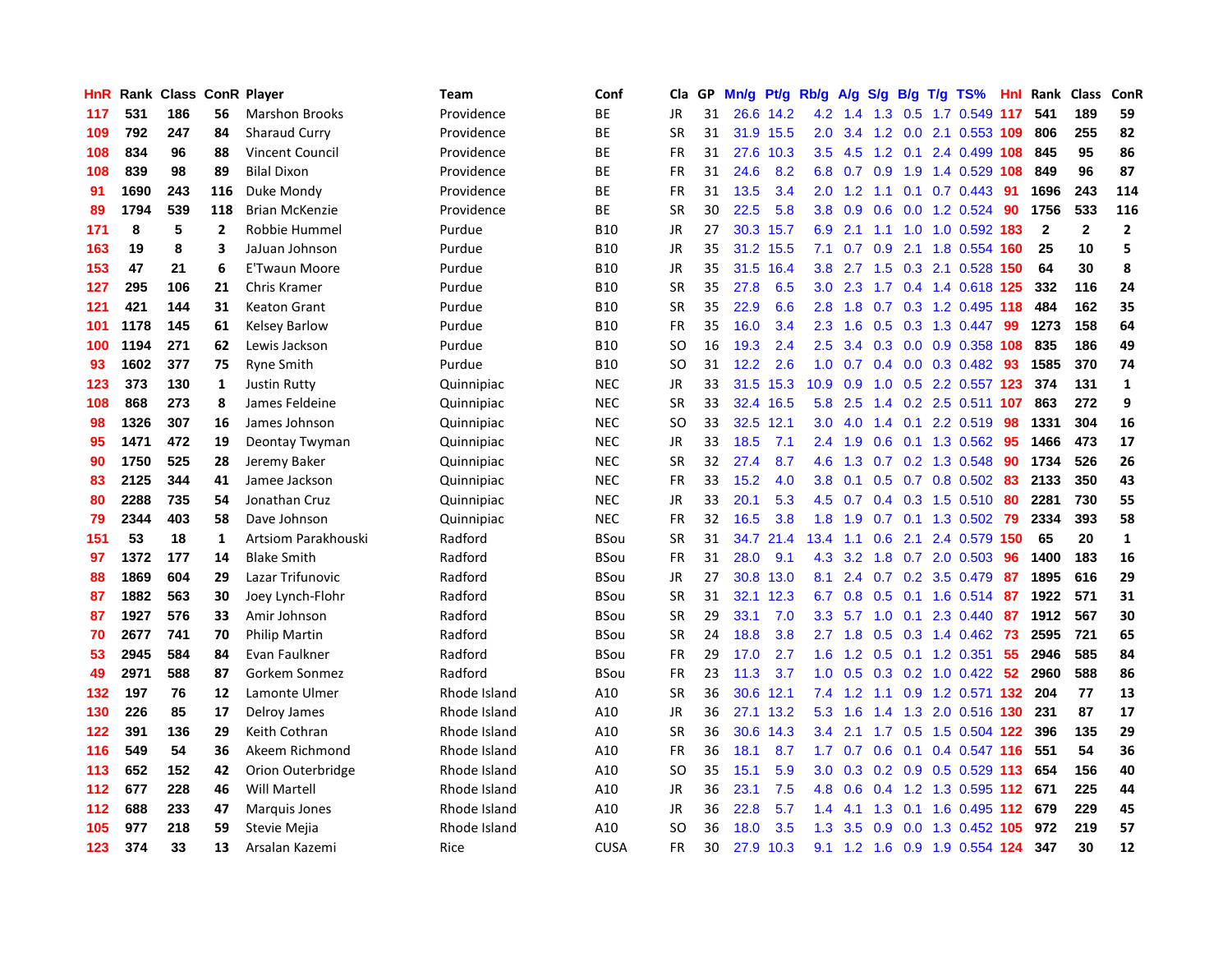| HnR |      | Rank Class ConR Player |     |                              | Team                 | Conf        | Cla.          | <b>GP</b> | Mn/g | Pt/g      | Rb/g             | A/g | S/g           | B/g | $T/g$ TS%                  | Hnl | Rank | <b>Class</b> | <b>ConR</b>             |
|-----|------|------------------------|-----|------------------------------|----------------------|-------------|---------------|-----------|------|-----------|------------------|-----|---------------|-----|----------------------------|-----|------|--------------|-------------------------|
| 96  | 1405 | 457                    | 63  | Suleiman Braimoh             | Rice                 | <b>CUSA</b> | <b>JR</b>     | 31        | 12.3 | 4.5       | 3.8 <sub>2</sub> | 0.5 |               |     | $0.4$ 0.5 0.9 0.495        | 96  | 1412 | 461          | 64                      |
| 85  | 2034 | 655                    | 83  | <b>Trey Stanton</b>          | Rice                 | <b>CUSA</b> | <b>JR</b>     | 29        | 24.8 | 8.8       | 4.5              | 0.8 |               |     | $0.6$ $0.6$ 1.7 $0.489$    | -84 | 2044 | 655          | 83                      |
| 84  | 2059 | 329                    | 84  | <b>Tamir Jackson</b>         | Rice                 | <b>CUSA</b> | <b>FR</b>     | 31        | 30.6 | 10.8      | $2.2\phantom{0}$ | 3.0 |               |     | 1.7 0.0 3.2 0.447          | -84 | 2080 | 334          | 85                      |
| 84  | 2081 | 614                    | 85  | Lawrence Ghoram              | Rice                 | <b>CUSA</b> | <b>SR</b>     | 31        | 26.7 | 8.1       | 3.7              | 1.2 | 0.6           |     | $0.4$ 1.5 0.503            | -83 | 2097 | 619          | 86                      |
| 83  | 2115 | 472                    | 86  | Lucas Kuipers                | Rice                 | <b>CUSA</b> | <b>SO</b>     | 31        | 24.2 | 8.0       | 3.4              | 0.9 | 0.5           |     | $0.2$ 1.2 0.503            | 83  | 2137 | 477          | 87                      |
| 83  | 2142 | 478                    | 87  | <b>Connor Frizzelle</b>      | Rice                 | <b>CUSA</b> | SO            | 31        | 27.6 | 9.4       | 1.8              | 2.0 |               |     | 0.7 0.0 1.6 0.480          | 82  | 2163 | 484          | 88                      |
| 61  | 2840 | 547                    | 101 | A.J. Holland                 | Rice                 | <b>CUSA</b> | <b>FR</b>     | 26        | 12.1 | 1.5       | 1.0              | 1.4 | 0.7           |     | $0.1$ 1.1 0.364            | 63  | 2830 | 544          | 101                     |
| 138 | 137  | 50                     | 8   | David Gonzalvez              | Richmond             | A10         | <b>SR</b>     | 35        | 34.5 | 14.6      | 4.2              | 2.3 | 1.9           |     | 0.2 1.6 0.574 138          |     | 140  | 49           | 8                       |
| 134 | 183  | 66                     | 10  | Kevin Anderson               | Richmond             | A10         | JR            | 35        |      | 37.1 17.8 | $3.4^{\circ}$    | 2.7 | 1.7           |     | 0.3 2.4 0.537 133          |     | 192  | 69           | 10                      |
| 132 | 199  | 72                     | 13  | <b>Justin Harper</b>         | Richmond             | A10         | JR            | 35        |      | 25.0 10.6 | 5.4              | 1.0 |               |     | 0.8 0.9 1.4 0.569 132      |     | 208  | 75           | 14                      |
| 117 | 526  | 121                    | 34  | <b>Francis-Cedric Martel</b> | Richmond             | A10         | SO            | 34        | 13.8 | 2.7       | 2.4              | 1.0 |               |     | 0.7 0.3 0.4 0.604 117      |     | 525  | 120          | 34                      |
| 115 | 573  | 189                    | 37  | Ryan Butler                  | Richmond             | A10         | <b>SR</b>     | 35        | 28.0 | 8.4       | 3.2              | 1.7 | 1.6           |     | 0.3 1.4 0.575 115 575      |     |      | 186          | 37                      |
| 103 | 1055 | 356                    | 66  | Dan Geriot                   | Richmond             | A10         | JR            | 35        | 23.3 | 6.8       | 4.0              | 1.9 | 0.2           |     | 0.0 1.6 0.449 103 1055     |     |      | 357          | 63                      |
| 102 | 1092 | 365                    | 67  | Kevin Smith                  | Richmond             | A10         | JR            | 35        | 15.2 | 2.6       | 2.1              | 1.1 | 0.8           |     | 0.5 0.9 0.564 102 1089     |     |      | 363          | 67                      |
| 102 | 1121 | 257                    | 70  | <b>Darrius Garrett</b>       | Richmond             | A10         | <b>SO</b>     | 35        | 14.2 | 2.3       | $3.4^{\circ}$    | 0.3 | 0.3           |     | 1.7 0.6 0.426 102 1119     |     |      | 258          | 68                      |
| 122 | 386  | 133                    | 8   | Ryan Thompson                | Rider                | <b>MAAC</b> | <b>SR</b>     | 33        | 36.6 | 17.2      | 5.0              | 2.8 | 1.2           |     | 0.3 2.2 0.550 122          |     | 399  | 136          | 8                       |
| 112 | 703  | 240                    | 18  | Justin Robinson              | Rider                | <b>MAAC</b> | <b>JR</b>     | 33        |      | 32.8 13.3 | 3.5              | 2.8 | 1.5           |     | $0.2$ 1.7 0.559 111        |     | 724  | 249          | 19                      |
| 109 | 815  | 181                    | 22  | Novar Gadson                 | Rider                | <b>MAAC</b> | <sub>SO</sub> | 32        |      | 27.5 11.2 | 7.5              | 1.6 | 0.9           |     | 0.9 2.5 0.517 109          |     | -812 | 183          | 22                      |
| 100 | 1207 | 408                    | 31  | Mike Ringgold                | Rider                | <b>MAAC</b> | <b>JR</b>     | 33        |      | 32.7 11.2 | 7.0              | 2.2 |               |     | 0.9 0.9 2.4 0.465 100 1220 |     |      | 410          | 31                      |
| 85  | 1981 | 635                    | 60  | Jhamar Youngblood            | Rider                | <b>MAAC</b> | JR            | 31        | 22.1 | 6.7       | 2.7              | 1.4 |               |     | $0.8$ 0.1 1.4 0.465        | -86 | 1956 | 634          | 60                      |
| 84  | 2054 | 458                    | 64  | <b>Brandon Penn</b>          | Rider                | <b>MAAC</b> | <sub>SO</sub> | 33        | 13.8 | 4.2       | $2.7^{\circ}$    | 0.3 |               |     | $0.2$ $0.3$ $0.7$ $0.539$  | 84  | 2077 | 468          | 63                      |
| 72  | 2606 | 827                    | 78  | <b>Patrick Mansell</b>       | Rider                | <b>MAAC</b> | JR            | 27        | 10.3 | 2.7       | 0.6              | 0.4 |               |     | $0.2$ 0.1 0.4 0.566        | 73  | 2580 | 817          | 77                      |
| 70  | 2689 | 501                    | 79  | Jonathan Thompson            | Rider                | <b>MAAC</b> | <b>FR</b>     | 33        | 16.9 | 2.4       | 1.8              | 0.8 | 0.8           |     | $0.2$ 0.7 0.404            | 69  | 2690 | 500          | 79                      |
| 116 | 555  | 56                     | 3   | Karon Abraham                | <b>Robert Morris</b> | <b>NEC</b>  | <b>FR</b>     | 35        | 26.8 | 13.6      | 2.2              | 1.5 | 0.7           |     | $0.1$ 1.8 0.623 115        |     | 579  | 58           | $\overline{\mathbf{3}}$ |
| 107 | 886  | 279                    | 9   | <b>Dallas Green</b>          | <b>Robert Morris</b> | <b>NEC</b>  | <b>SR</b>     | 35        | 21.3 | 6.6       | 5.0              | 0.7 | 0.8           |     | 0.8 1.1 0.573 106          |     | 903  | 284          | 10                      |
| 100 | 1209 | 383                    | 13  | Rob Robinson                 | <b>Robert Morris</b> | <b>NEC</b>  | <b>SR</b>     | 34        | 26.1 | 9.8       | 5.5 <sub>1</sub> | 1.4 |               |     | 0.8 0.6 1.9 0.486 100 1224 |     |      | 391          | 14                      |
| 99  | 1248 | 394                    | 14  | Mezie Nwigwe                 | <b>Robert Morris</b> | <b>NEC</b>  | <b>SR</b>     | 35        | 27.0 | 8.3       | 4.2              | 2.5 |               |     | 1.3 0.0 2.0 0.514 99       |     | 1272 | 404          | 15                      |
| 95  | 1461 | 452                    | 17  | Josiah Whitehead             | <b>Robert Morris</b> | <b>NEC</b>  | <b>SR</b>     | 33        | 11.9 | 4.0       | 1.9              | 0.3 |               |     | $0.2$ 0.1 0.8 0.638        | -95 | 1480 | 461          | 18                      |
| 94  | 1533 | 356                    | 22  | <b>Velton Jones</b>          | <b>Robert Morris</b> | <b>NEC</b>  | <b>SO</b>     | 35        | 24.8 | 8.0       | 2.2              | 2.8 | 1.5           |     | 0.0 2.4 0.472 93           |     | 1551 | 359          | 23                      |
| 94  | 1560 | 362                    | 23  | Russell Johnson              | <b>Robert Morris</b> | <b>NEC</b>  | SO.           | 35        | 21.9 | 7.3       | 4.9              | 1.3 | 1.0           |     | 0.3 2.0 0.445              | 93  | 1575 | 366          | 24                      |
| 87  | 1899 | 616                    | 32  | Gary Wallace                 | <b>Robert Morris</b> | <b>NEC</b>  | JR            | 35        | 19.0 | 5.7       | 1.8              | 0.9 | 0.6           |     | $0.0$ 1.1 0.575            | 87  | 1924 | 624          | 33                      |
| 130 | 232  | 86                     | 26  | Hamady N'Diaye               | Rutgers              | <b>BE</b>   | <b>SR</b>     | 32        | 28.3 | 9.4       | 7.1              | 0.4 | $0.4^{\circ}$ |     | 4.5 1.5 0.588 128          |     | 258  | 91           | 31                      |
| 106 | 916  | 110                    | 93  | Dane Miller                  | Rutgers              | ВE          | <b>FR</b>     | 32        | 27.5 | 9.2       | 5.9              | 2.5 | 1.0           | 1.1 | 2.7 0.471 105              |     | 965  | 116          | 94                      |
| 102 | 1127 | 259                    | 102 | Mike Rosario                 | Rutgers              | <b>BE</b>   | <sub>SO</sub> | 32        | 33.7 | 16.7      | 3.9 <sup>°</sup> | 1.4 | 1.0           | 0.1 | 2.7 0.489 101 1167         |     |      | 268          | 103                     |
| 102 | 1132 | 381                    | 103 | Jonathan Mitchell            | Rutgers              | <b>BE</b>   | JR            | 32        | 33.0 | 11.8      | 6.1              | 1.4 | 0.9           |     | 0.3 1.4 0.507 101 1170     |     |      | 392          | 104                     |
| 101 | 1167 | 394                    | 104 | James Beatty                 | Rutgers              | <b>BE</b>   | <b>JR</b>     | 32        | 25.6 | 5.3       | 2.1              | 3.6 |               |     | 1.3 0.1 1.7 0.560 100 1207 |     |      | 405          | 105                     |
| 98  | 1337 | 438                    | 108 | Mike Coburn                  | Rutgers              | ВE          | JR            | 32        | 21.4 | 6.6       | 1.7              | 3.3 |               |     | $0.7$ 0.0 2.2 0.490        | 97  | 1380 | 453          | 108                     |
| 84  | 2076 | 336                    | 122 | Austin Johnson               | Rutgers              | <b>BE</b>   | <b>FR</b>     | 32        | 11.0 | 2.6       | 2.1              | 0.5 | 0.2           |     | 0.2 0.7 0.560              | 83  | 2125 | 348          | 127                     |
| 52  | 2955 | 675                    | 136 | Patrick Jackson              | Rutgers              | ВE          | SO            | 32        | 10.9 | 2.4       | 1.6              |     |               |     | $0.4$ 0.2 0.1 0.8 0.390    | -51 | 2968 | 676          | 136                     |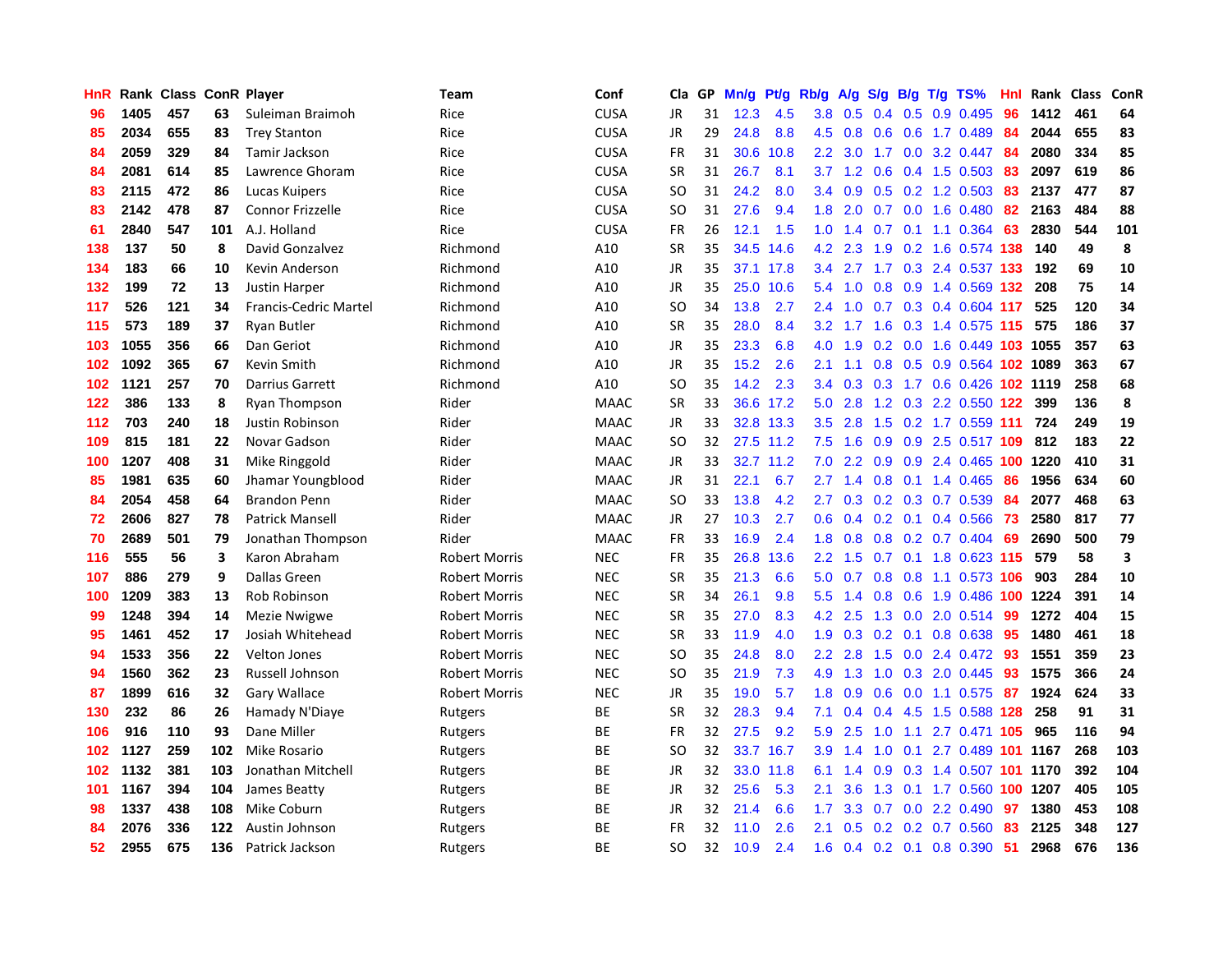| HnR |      | Rank Class ConR Player |              |                        | Team               | Conf        | Cla.          | <b>GP</b> | Mn/g      | <b>Pt/g</b> | Rb/g             | A/g | S/g              |  | B/g T/g TS%                | Hnl | Rank | Class | ConR                    |
|-----|------|------------------------|--------------|------------------------|--------------------|-------------|---------------|-----------|-----------|-------------|------------------|-----|------------------|--|----------------------------|-----|------|-------|-------------------------|
| 94  | 1537 | 472                    | 34           | <b>Justin Eller</b>    | Sacramento St.     | BSky        | <b>SR</b>     | 30        |           | 26.3 11.3   | 5.5              | 0.5 |                  |  | $0.2$ 0.4 1.5 0.543        | 94  | 1537 | 473   | 33                      |
| 91  | 1700 | 544                    | 38           | Duro Bjegovic          | Sacramento St.     | BSky        | <b>JR</b>     | 28        | 18.4      | 7.4         | 4.0              | 0.6 |                  |  | 0.3 0.1 1.3 0.579 91       |     | 1673 | 537   | 37                      |
| 89  | 1826 | 591                    | 45           | Sultan Toles-Bey       | Sacramento St.     | BSky        | JR            | 30        | 29.1      | 10.3        | $2.6^{\circ}$    | 3.3 |                  |  | 1.6 0.1 2.7 0.475          | -88 | 1834 | 591   | 44                      |
| 88  | 1842 | 268                    | 47           | John Dickson           | Sacramento St.     | <b>BSky</b> | <b>FR</b>     | 30        | 24.8      | 9.7         | 3.6              | 0.7 | 0.6              |  | 1.0 1.4 0.517              | -88 | 1860 | 276   | 47                      |
| 87  | 1879 | 561                    | 48           | <b>Domineek Daniel</b> | Sacramento St.     | BSky        | <b>SR</b>     | 30        | 16.3      | 6.0         | 3.2              | 0.9 | 1.5              |  | 0.7 2.0 0.456              | -87 | 1892 | 563   | 49                      |
| 84  | 2097 | 622                    | 55           | <b>Antonio Flaggs</b>  | Sacramento St.     | BSky        | <b>SR</b>     | 29        | 23.9      | 7.5         | 2.3              | 1.5 |                  |  | 0.7 0.2 1.1 0.541          | 83  | 2104 | 622   | 54                      |
| 83  | 2114 | 625                    | 56           | Mike Marcial           | Sacramento St.     | BSky        | <b>SR</b>     | 30        | 23.7      | 3.3         | 2.1              | 3.4 | 0.9 <sub>0</sub> |  | 0.1 1.2 0.543              | 83  | 2126 | 627   | 55                      |
| 77  | 2401 | 684                    | 63           | <b>Michael Selling</b> | Sacramento St.     | BSky        | <b>SR</b>     | 29        | 16.9      | 5.5         | 3.9 <sup>°</sup> | 0.6 |                  |  | 0.7 0.1 1.3 0.443          | -77 | 2404 | 687   | 63                      |
| 54  | 2935 | 787                    | 77           | <b>Jared Stigall</b>   | Sacramento St.     | <b>BSky</b> | <b>SR</b>     | 29        | 11.4      | 1.7         | 0.8              | 0.8 | 0.5              |  | $0.0$ 0.6 0.414 55         |     | 2947 | 788   | 77                      |
| 110 | 779  | 243                    | 5            | Corey Hassan           | Sacred Heart       | <b>NEC</b>  | <b>SR</b>     | 28        | 34.4      | 19.2        | 7.6              | 2.1 |                  |  | 1.4 0.0 2.8 0.551 110 757  |     |      | 239   | $\overline{\mathbf{z}}$ |
| 90  | 1761 | 529                    | 29           | <b>Ryan Litke</b>      | Sacred Heart       | <b>NEC</b>  | <b>SR</b>     | 29        |           | 27.4 13.8   | 4.1              | 1.8 |                  |  | $1.1$ 0.1 2.7 0.565        | -89 | 1788 | 540   | 31                      |
| 89  | 1815 | 546                    | 30           | Chauncey Hardy         | Sacred Heart       | <b>NEC</b>  | <b>SR</b>     | 24        | 29.2      | 12.5        | $2.6^{\circ}$    | 2.7 |                  |  | 1.4 0.1 2.2 0.566          | 90  | 1749 | 531   | 27                      |
| 86  | 1971 | 585                    | 34           | Liam Potter            | Sacred Heart       | <b>NEC</b>  | <b>SR</b>     | 29        | 27.3      | 9.5         | 8.3              | 0.8 | 0.3              |  | 2.0 2.4 0.510              | -85 | 2002 | 597   | 35                      |
| 80  | 2318 | 741                    | 57           | Jerrell Thompson       | Sacred Heart       | <b>NEC</b>  | JR            | 29        | 29.8      | 7.0         | 1.8              | 4.6 | 0.8              |  | 0.1 2.4 0.501              | 79  | 2342 | 752   | 59                      |
| 74  | 2527 | 809                    | 67           | Mehmet Sahan           | Sacred Heart       | <b>NEC</b>  | <b>JR</b>     | 29        | 19.2      | 5.1         | 4.3              | 0.7 | 0.6              |  | 0.4 1.3 0.509              | 74  | 2553 | 812   | 70                      |
| 66  | 2769 | 629                    | 86           | <b>Stan Dulaire</b>    | Sacred Heart       | <b>NEC</b>  | SO            | 25        | 10.0      | 2.4         | $1.5^{\circ}$    | 0.5 | 0.5              |  | 0.2 0.8 0.480              | 66  | 2770 | 632   | 85                      |
| 56  | 2917 | 572                    | 97           | Nick Greenbacker       | Sacred Heart       | <b>NEC</b>  | <b>FR</b>     | 29        | 12.0      | 3.0         | 1.9              | 0.5 | 0.3              |  | $0.3$ 0.8 0.423            | -56 | 2934 | 579   | 99                      |
| 55  | 2929 | 669                    | 98           | Steve Zazuri           | Sacred Heart       | <b>NEC</b>  | <sub>SO</sub> | 26        | 14.3      | 0.9         | 1.4              | 1.8 |                  |  | 0.7 0.1 1.1 0.418 56       |     | 2929 | 669   | 97                      |
| 117 | 521  | 171                    | $\mathbf{2}$ | Devin Sweetney         | Saint Francis (PA) | <b>NEC</b>  | <b>SR</b>     | 28        | 32.1      | 16.9        | 7.4              | 2.1 |                  |  | 1.2 0.5 3.3 0.546 119      |     | 449  | 152   | $\overline{\mathbf{2}}$ |
| 86  | 1970 | 307                    | 33           | Will Felder            | Saint Francis (PA) | <b>NEC</b>  | <b>FR</b>     | 30        | 26.1      | 9.3         | 5.3              | 0.8 |                  |  | 0.6 0.9 2.0 0.537 85       |     | 2019 | 315   | 36                      |
| 82  | 2208 | 702                    | 49           | Cedric Latimer         | Saint Francis (PA) | <b>NEC</b>  | JR            | 30        | 22.8      | 9.0         | $2.7^{\circ}$    | 1.1 |                  |  | 0.3 0.3 1.6 0.572          | -81 | 2254 | 718   | 50                      |
| 78  | 2379 | 764                    | 61           | Sorena Orandi          | Saint Francis (PA) | <b>NEC</b>  | JR            | 30        | 25.0      | 8.1         | 2.3              | 2.0 | 0.5              |  | $0.1$ 1.5 0.517            | 77  | 2410 | 770   | 62                      |
| 73  | 2581 | 467                    | 72           | Chris Johnson          | Saint Francis (PA) | <b>NEC</b>  | <b>FR</b>     | 30        | 20.8      | 3.2         | 1.7 <sub>z</sub> | 2.9 |                  |  | 1.2 0.1 1.6 0.411          | 72  | 2618 | 480   | 74                      |
| 71  | 2636 | 731                    | 74           | Kurt Hoffman           | Saint Francis (PA) | <b>NEC</b>  | <b>SR</b>     | 30        | 22.5      | 4.0         | 3.6              | 0.9 | 0.6              |  | $0.5$ 1.7 0.564            | 70  | 2662 | 735   | 76                      |
| 70  | 2656 | 490                    | 76           | <b>Umar Shannon</b>    | Saint Francis (PA) | <b>NEC</b>  | FR            | 20        | 22.3      | 9.0         | 1.4              | 1.6 |                  |  | $0.3$ 0.0 2.4 0.533        | -72 | 2610 | 477   | 71                      |
| 70  | 2663 | 495                    | 77           | <b>Anthony Ervin</b>   | Saint Francis (PA) | <b>NEC</b>  | <b>FR</b>     | 30        | 20.8      | 5.2         | 2.4              | 1.1 |                  |  | 0.6 0.0 1.2 0.471          | 70  | 2685 | 498   | 77                      |
| 122 | 397  | 138                    | 30           | Garrett Williamson     | Saint Joseph's     | A10         | <b>SR</b>     | 31        | 33.8 12.1 |             | 3.6              | 3.9 |                  |  | 1.7 1.0 2.6 0.572 121      |     | 407  | 141   | 30                      |
| 113 | 661  | 213                    | 44           | <b>Darrin Govens</b>   | Saint Joseph's     | A10         | <b>SR</b>     | 31        | 31.8      | 13.9        | 3.7              | 3.0 |                  |  | 1.5 0.2 2.3 0.512 112      |     | 669  | 219   | 42                      |
| 103 | 1049 | 128                    | 65           | Carl Jones             | Saint Joseph's     | A10         | <b>FR</b>     | 31        | 19.8      | 9.6         | 2.3              | 1.4 |                  |  | 0.6 0.0 1.2 0.499 103 1060 |     |      | 130   | 64                      |
| 96  | 1418 | 460                    | 87           | <b>Idris Hilliard</b>  | Saint Joseph's     | A10         | <b>JR</b>     | 30        | 31.8      | 10.2        | 5.4              | 1.2 | 0.8              |  | 0.3 1.3 0.542              | -96 | 1422 | 463   | 84                      |
| 95  | 1465 | 342                    | 89           | Todd O'Brien           | Saint Joseph's     | A10         | SO            | 31        | 22.7      | 5.6         | 6.3              | 0.5 | 1.0              |  | 1.0 1.5 0.470              | -95 | 1471 | 338   | 91                      |
| 81  | 2227 | 374                    | 105          | Justin Crosgile        | Saint Joseph's     | A10         | <b>FR</b>     | 26        | 21.5      | 6.7         | 2.3              | 1.4 | 0.7              |  | $0.0$ 1.8 $0.466$          | -84 | 2079 | 333   | 103                     |
| 80  | 2277 | 506                    | 107          | <b>Bryant Irwin</b>    | Saint Joseph's     | A10         | <sub>SO</sub> | 29        | 13.4      | 4.1         | 2.3              | 0.4 | 0.3              |  | 0.4 0.7 0.433              | -81 | 2255 | 503   | 108                     |
| 74  | 2557 | 456                    | 115          | Carl Baptiste          | Saint Joseph's     | A10         | <b>FR</b>     | 30        | 10.5      | 2.1         | 1.7              | 0.2 |                  |  | $0.2$ 0.6 0.4 0.508        | -74 | 2561 | 457   | 115                     |
| 73  | 2582 | 577                    | 116          | <b>Chris Prescott</b>  | Saint Joseph's     | A10         | <sub>SO</sub> | 30        | 14.5      | 4.6         | 1.2              | 0.9 |                  |  | 0.3 0.0 1.2 0.468 73       |     | 2586 | 582   | 117                     |
| 150 | 61   | 11                     | 6            | <b>Willie Reed</b>     | Saint Louis        | A10         | <b>SO</b>     | 35        | 27.5      | 12.4        | 7.9              | 0.8 |                  |  | 0.7 2.1 1.7 0.561 150      |     | 62   | 11    | 6                       |
| 136 | 154  | 30                     | 9            | Kwamain Mitchell       | Saint Louis        | A10         | SO            | 35        | 32.8      | 15.9        | 3.0 <sub>2</sub> | 3.0 | $1.4^{\circ}$    |  | 0.1 2.5 0.547 136          |     | 158  | 31    | 9                       |
| 113 | 654  | 70                     | 43           | Jon Smith              | Saint Louis        | A10         | <b>FR</b>     | 35        | 10.5      | 2.5         | 2.8              | 0.3 | 0.3              |  | 0.9 0.4 0.569 112          |     | 690  | 72    | 48                      |
| 110 | 763  | 87                     | 51           | Cody Ellis             | Saint Louis        | A10         | <b>FR</b>     | 22        |           | 28.0 10.5   | 4.9              |     |                  |  | 1.2 0.9 0.1 1.0 0.487 112  |     | 670  | 68    | 43                      |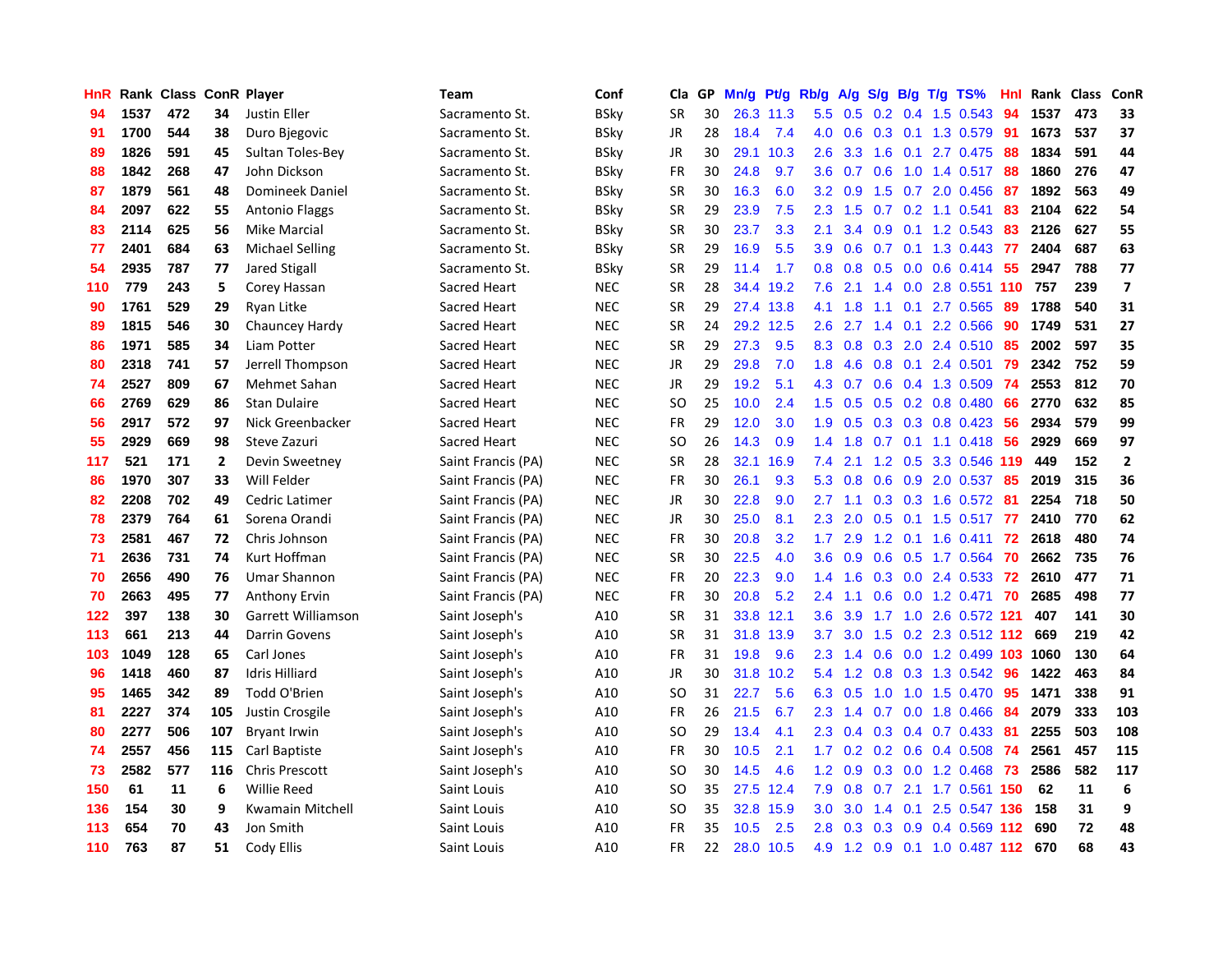| HnR |      | Rank Class ConR Player |                |                            | Team              | Conf        | Cla       | <b>GP</b> | Mn/g | <b>Pt/g</b> | Rb/g             | A/g           | S/g |     | B/g T/g TS%                    | Hnl | Rank | Class | <b>ConR</b>             |
|-----|------|------------------------|----------------|----------------------------|-------------------|-------------|-----------|-----------|------|-------------|------------------|---------------|-----|-----|--------------------------------|-----|------|-------|-------------------------|
| 104 | 1030 | 233                    | 61             | Kyle Cassity               | Saint Louis       | A10         | SO        | 36        | 32.4 | 6.0         |                  | $3.2$ $3.3$   | 0.9 |     | 0.3 2.1 0.495 103 1070         |     |      | 241   | 66                      |
| 98  | 1348 | 169                    | 79             | Justin Jordan              | Saint Louis       | A10         | <b>FR</b> | 33        | 18.2 | 4.9         |                  | $1.7$ 1.8     |     |     | 0.4 0.0 1.3 0.528 97           |     | 1359 | 170   | 80                      |
| 97  | 1398 | 327                    | 82             | <b>Brian Conklin</b>       | Saint Louis       | A10         | SO        | 36        | 20.8 | 6.2         | $3.5^{\circ}$    | 0.7           |     |     | 0.4 0.3 1.4 0.507 95           |     | 1435 | 334   | 86                      |
| 96  | 1408 | 186                    | 85             | <b>Christian Salecich</b>  | Saint Louis       | A10         | FR        | 36        | 28.3 | 6.4         | 2.3              | 1.8           |     |     | $0.6$ $0.2$ 1.6 $0.456$        | 95  | 1441 | 199   | 87                      |
| 66  | 2775 | 528                    | 118            | Cory Remekun               | Saint Louis       | A10         | <b>FR</b> | 36        | 12.1 | 1.9         | 1.8              | 0.3           |     |     | $0.3$ 0.9 1.1 0.419            | 65  | 2789 | 530   | 118                     |
| 171 | 9    | 3                      | 1              | Omar Samhan                | Saint Mary's (CA) | <b>WCC</b>  | SR        | 34        |      | 32.3 21.3   | 10.9             |               |     |     | 1.0 0.4 2.9 2.1 0.584 170      |     | -11  | 5     | $\mathbf{1}$            |
| 128 | 270  | 100                    | $\overline{7}$ | Mickey McConnell           | Saint Mary's (CA) | <b>WCC</b>  | JR        | 34        | 36.1 | 13.8        | 2.4              | 5.1           |     |     | 1.5 0.2 2.2 0.657 128          |     | 282  | 102   | $\overline{\mathbf{z}}$ |
| 125 | 330  | 117                    | 11             | Ben Allen                  | Saint Mary's (CA) | <b>WCC</b>  | <b>SR</b> | 34        | 27.6 | 10.7        | 7.6              | $2.2^{\circ}$ | 0.6 |     | 0.7 1.6 0.597 125              |     | 336  | 117   | 10                      |
| 119 | 455  | 44                     | 15             | <b>Matthew Dellavedova</b> | Saint Mary's (CA) | <b>WCC</b>  | FR        | 34        | 36.4 | 12.1        | 3.5              | 4.5           |     |     | 1.2 0.0 2.0 0.562 118          |     | 477  | 45    | 15                      |
| 104 | 1032 | 234                    | 27             | Clint Steindl              | Saint Mary's (CA) | <b>WCC</b>  | <b>SO</b> | 34        | 23.8 | 6.9         | 2.6              | 1.1           |     |     | 0.6 0.1 1.0 0.574 103 1044     |     |      | 235   | 27                      |
| 97  | 1366 | 174                    | 31             | Mitchell Young             | Saint Mary's (CA) | <b>WCC</b>  | FR        | 34        | 13.5 | 3.9         | 2.8              |               |     |     | 0.5 0.2 0.6 0.8 0.530 97 1374  |     |      | 176   | 30                      |
| 82  | 2172 | 357                    | 53             | Jorden Page                | Saint Mary's (CA) | <b>WCC</b>  | FR        | 32        | 16.1 | 3.7         |                  | $1.0 \t1.0$   |     |     | 0.3 0.1 0.7 0.529 83           |     | 2105 | 340   | 50                      |
| 130 | 231  | 86                     | 6              | Ryan Bacon                 | Saint Peter's     | <b>MAAC</b> | JR        | 29        | 28.8 | 10.6        | 9.1              | 1.5           | 1.0 |     | 1.5 3.1 0.510 130 229          |     |      | 86    | 6                       |
| 111 | 732  | 255                    | 20             | Jeron Belin                | Saint Peter's     | <b>MAAC</b> | JR        | 29        | 20.1 | 8.2         | 4.2              | 0.6           |     |     | 0.7 0.5 1.3 0.509 111          |     | 742  | 255   | 20                      |
| 101 | 1160 | 390                    | 29             | Wesley Jenkins             | Saint Peter's     | <b>MAAC</b> | JR        | 29        | 34.7 | 13.8        | 5.2              | 1.6           |     |     | 1.3 0.5 2.4 0.459 101 1171     |     |      | 393   | 27                      |
| 101 | 1174 | 144                    | 30             | Darius Conley              | Saint Peter's     | <b>MAAC</b> | <b>FR</b> | 30        | 22.0 | 6.3         | 4.9              | 0.6           |     |     | 0.7 1.1 1.7 0.475 100 1204     |     |      | 146   | 29                      |
| 97  | 1353 | 444                    | 36             | Nick Leon                  | Saint Peter's     | <b>MAAC</b> | JR        | 30        | 33.9 | 13.0        | $2.7^{\circ}$    | 2.6           | 1.1 | 0.1 | 3.2 0.492 97                   |     | 1378 | 452   | 36                      |
| 93  | 1588 | 223                    | 46             | <b>Steven Samuels</b>      | Saint Peter's     | <b>MAAC</b> | <b>FR</b> | 29        | 19.4 | 4.5         | 3.2              | 0.8           |     |     | 1.2 0.2 1.4 0.468              | -93 | 1602 | 221   | 47                      |
| 83  | 2139 | 348                    | 65             | Yvon Raymond               | Saint Peter's     | <b>MAAC</b> | <b>FR</b> | 27        | 17.3 | 3.6         |                  |               |     |     | 3.0 0.9 0.7 0.2 1.4 0.462 83   |     | 2109 | 342   | 64                      |
| 78  | 2362 | 524                    | 68             | <b>Brandon Hall</b>        | Saint Peter's     | <b>MAAC</b> | <b>SO</b> | 30        | 14.3 | 1.0         | 1.5              | 1.6           |     |     | 0.8 0.0 0.5 0.323 78           |     | 2390 | 528   | 68                      |
| 54  | 2937 | 899                    | 84             | Jordan Costner             | Saint Peter's     | <b>MAAC</b> | JR        | 25        | 13.8 | 2.2         | 1.8              | 0.4           |     |     | $0.2$ 0.3 0.9 0.410 57         |     | 2913 | 893   | 83                      |
| 119 | 457  | 156                    | 6              | Gilberto Clavell           | Sam Houston St.   | Southland   | JR        | 33        | 28.1 | 17.1        | 6.4              | 1.3           | 0.8 |     | 0.2 2.7 0.610 119              |     | 472  | 163   | 6                       |
| 115 | 575  | 190                    | 8              | Ashton Mitchell            | Sam Houston St.   | Southland   | -SR       | 33        | 29.1 | 12.4        | 2.7              | 5.1           |     |     | 1.7 0.1 2.8 0.577 115          |     | 583  | 190   | 8                       |
| 113 | 650  | 220                    | 10             | <b>Josten Crow</b>         | Sam Houston St.   | Southland   | JR        | 33        | 29.5 | 8.0         | 6.0              | 3.8           | 1.7 |     | 0.3 1.3 0.609 113              |     | 661  | 224   | 10                      |
| 106 | 930  | 296                    | 15             | Corey Allmond              | Sam Houston St.   | Southland   | <b>SR</b> | 33        | 31.0 | 15.8        | 2.4              | 2.3           | 1.0 |     | 0.0 1.4 0.567 106              |     | 933  | 295   | 15                      |
| 106 | 959  | 308                    | 16             | <b>Preston Brown</b>       | Sam Houston St.   | Southland   | <b>SR</b> | 32        | 20.8 | 9.1         | 5.3              | 1.2           |     |     | 0.4 0.9 1.3 0.529 105          |     | 963  | 307   | 16                      |
| 101 | 1185 | 400                    | 23             | Lance Pevehouse            | Sam Houston St.   | Southland   | JR        | 33        | 20.8 | 5.8         | 3.9 <sub>2</sub> | $2.2^{\circ}$ |     |     | 0.8 0.3 1.0 0.520 100 1180     |     |      | 395   | 23                      |
| 100 | 1222 | 413                    | 24             | Antuan Bootle              | Sam Houston St.   | Southland   | JR        | 25        | 12.8 | 4.3         | 4.8              |               |     |     | 0.3 0.5 0.4 0.9 0.517 100 1185 |     |      | 398   | 24                      |
| 97  | 1352 | 314                    | 27             | Drae Murray                | Sam Houston St.   | Southland   | <b>SO</b> | 33        | 16.5 | 4.2         | 1.6              | 3.5           |     |     | 0.7 0.0 1.5 0.473 97 1351      |     |      | 310   | 28                      |
| 105 | 965  | 324                    | 22             | Josh Davis                 | Samford           | Southern    | <b>JR</b> | 31        | 31.8 | 12.5        | 3.9 <sub>2</sub> | 1.6           | 0.8 |     | 0.0 1.5 0.587 105              |     | 982  | 332   | 22                      |
| 105 | 985  | 315                    | 23             | <b>Trey Montgomery</b>     | Samford           | Southern    | <b>SR</b> | 31        | 32.5 | 11.3        | 3.8              | 3.0           | 1.3 |     | 0.2 2.5 0.570 104 1000         |     |      | 317   | 23                      |
| 96  | 1406 | 433                    | 44             | Bryan Friday               | Samford           | Southern    | <b>SR</b> | 31        | 25.9 | 9.7         | 3.5              | 1.8           |     |     | 0.6 0.3 1.8 0.529              | 96  | 1408 | 437   | 44                      |
| 87  | 1889 | 611                    | 64             | Andy King                  | Samford           | Southern    | JR.       | 31        | 21.9 | 6.6         | 2.7              | 1.5           |     |     | $0.4$ 0.2 1.4 0.580            | 87  | 1898 | 617   | 64                      |
| 87  | 1921 | 437                    | 66             | Jeffrey Merritt            | Samford           | Southern    | <b>SO</b> | 31        | 27.2 | 6.1         | 4.5              | 1.3           | 1.0 |     | 0.3 1.8 0.633                  | -86 | 1933 | 443   | 67                      |
| 84  | 2096 | 467                    | 76             | Matthew Friday             | Samford           | Southern    | <b>SO</b> | 31        | 17.7 | 2.2         | 2.7              | 2.0           |     |     | 0.3 0.5 1.3 0.531              | 83  | 2106 | 471   | 75                      |
| 79  | 2319 | 511                    | 85             | John Peterson              | Samford           | Southern    | SO        | 30        | 10.5 | 3.2         |                  |               |     |     | 1.0 0.2 0.2 0.1 0.4 0.577      | 79  | 2326 | 516   | 86                      |
| 70  | 2675 | 603                    | 98             | Kaylin Johnson             | Samford           | Southern    | <b>SO</b> | 30        | 17.3 | 4.2         | $1.5^{\circ}$    | 0.8           |     |     | $0.4$ 0.0 1.1 0.536            | -70 | 2670 | 602   | 98                      |
| 116 | 552  | 180                    | 17             | Brandon Johnson            | San Diego         | WCC         | <b>SR</b> | 29        | 32.0 | 14.0        | $2.7^{\circ}$    | $3.4$ 1.9     |     |     | 0.0 2.4 0.495 117              |     | 535  | 175   | 17                      |
| 111 | 733  | 229                    | 21             | Roberto Mafra              | San Diego         | <b>WCC</b>  | <b>SR</b> | 32        | 19.7 | 8.5         | 4.5              |               |     |     | 0.4 0.4 1.2 1.2 0.530 109      |     | 804  | 254   | 23                      |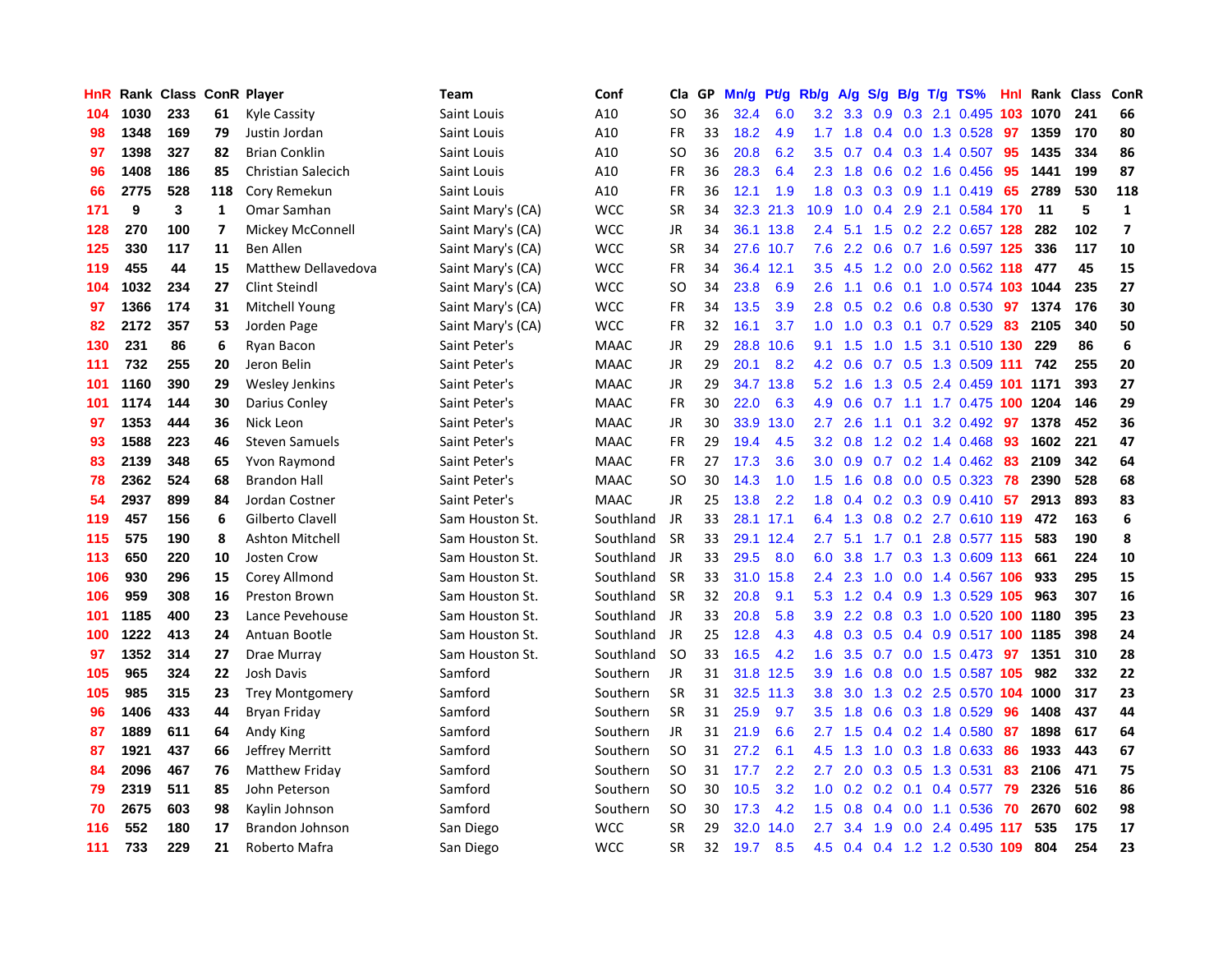| HnR |      | Rank Class |    | <b>ConR Player</b>      | Team          | Conf       | Cla           | <b>GP</b> | Mn/g      | <b>Pt/g</b> | Rb/g             | A/g       | S/g |                 | B/g T/g TS%                   | Hnl | Rank | <b>Class</b> | ConR |
|-----|------|------------|----|-------------------------|---------------|------------|---------------|-----------|-----------|-------------|------------------|-----------|-----|-----------------|-------------------------------|-----|------|--------------|------|
| 107 | 902  | 288        | 24 | Chris Lewis             | San Diego     | <b>WCC</b> | SR            | 32        | 27.5      | 7.6         | 5.6              | 0.8       |     |                 | 1.1 0.3 0.8 0.586 105         |     | 989  | 315          | 25   |
| 104 | 1006 | 319        | 25 | De'Jon Jackson          | San Diego     | <b>WCC</b> | SR            | 22        |           | 32.0 12.0   | 3.2              | 2.6       |     |                 | 1.4 0.2 2.4 0.554 108         |     | 828  | 265          | 24   |
| 97  | 1368 | 175        | 32 | Chris Manresa           | San Diego     | <b>WCC</b> | FR            | 30        | 17.8      | 5.4         | 4.0              | 0.3       |     |                 | 0.3 0.6 0.6 0.511 96          |     | 1433 | 193          | 32   |
| 88  | 1844 | 597        | 44 | Matt Dorr               | San Diego     | <b>WCC</b> | JR            | 31        | 28.2      | 5.7         |                  |           |     |                 | 2.0 1.7 0.6 0.0 1.5 0.608     | 87  | 1890 | 613          | 44   |
| 82  | 2189 | 362        | 54 | Ken Rancifer            | San Diego     | <b>WCC</b> | <b>FR</b>     | 27        | 12.9      | 4.4         | 1.3              | 0.2       |     |                 | 0.2 0.3 0.8 0.539             | -81 | 2231 | 376          | 56   |
| 78  | 2372 | 762        | 60 | Devin Ginty             | San Diego     | <b>WCC</b> | JR            | 32        | 17.9      | 3.2         | 1.6              | 1.3       |     |                 | 0.3 0.1 0.9 0.526             | 77  | 2434 | 776          | 60   |
| 54  | 2942 | 582        | 66 | Patrick McCollum        | San Diego     | <b>WCC</b> | <b>FR</b>     | 25        | 14.5      | 4.5         | 2.0              | 1.7       |     |                 | 0.4 0.1 2.5 0.362 58          |     | 2910 | 572          | 66   |
| 138 | 138  | 9          | 6  | Kawhi Leonard           | San Diego St. | <b>MWC</b> | FR            | 34        | 31.3      | 12.7        | 9.9              | 1.9       |     |                 | 1.4 0.7 2.3 0.511 138         |     | 146  | 9            | 6    |
| 132 | 206  | 76         | 8  | <b>Malcolm Thomas</b>   | San Diego St. | <b>MWC</b> | JR            | 34        |           | 31.3 10.9   |                  | $7.6$ 2.3 |     |                 | 0.9 1.5 1.9 0.542 131         |     | 217  | 79           | 8    |
| 121 | 419  | 146        | 14 | <b>Billy White</b>      | San Diego St. | <b>MWC</b> | JR            | 32        | 27.6 11.1 |             |                  |           |     |                 | 4.3 1.4 1.0 0.8 2.1 0.603 121 |     | 419  | 148          | 14   |
| 119 | 446  | 43         | 16 | <b>Chase Tapley</b>     | San Diego St. | <b>MWC</b> | FR            | 33        | 23.4      | 7.6         |                  | $2.3$ 2.2 |     |                 | 1.1 0.4 1.2 0.598 119 457     |     |      | 43           | 15   |
| 115 | 580  | 199        | 23 | D.J. Gay                | San Diego St. | <b>MWC</b> | JR            | 34        | 34.6      | 10.5        | 2.2 <sub>2</sub> |           |     |                 | 3.2 1.1 0.1 1.8 0.513 115     |     | 587  | 203          | 23   |
| 111 | 748  | 172        | 30 | <b>Tyrone Shelley</b>   | San Diego St. | <b>MWC</b> | <b>SO</b>     | 30        | 18.1      | 6.1         | 3.5              | 0.8       |     |                 | 1.2 0.4 1.4 0.493 111         |     | 744  | 173          | 32   |
| 107 | 909  | 309        | 40 | <b>Brian Carlwell</b>   | San Diego St. | <b>MWC</b> | JR            | 34        | 14.4      | 4.7         | 2.8              | 0.4       |     |                 | 0.2 0.5 0.9 0.606 106         |     | 918  | 312          | 41   |
| 95  | 1499 | 466        | 57 | <b>Kelvin Davis</b>     | San Diego St. | <b>MWC</b> | <b>SR</b>     | 33        | 19.3      | 6.6         | 1.3              | 1.0       |     |                 | 0.6 0.2 1.4 0.514 95          |     | 1463 | 455          | 56   |
| 130 | 233  | 87         | 5  | Dior Lowhorn            | San Francisco | <b>WCC</b> | <b>SR</b>     | 29        | 28.8      | 18.4        | 6.6              | 0.6       |     |                 | 0.7 0.5 2.0 0.551 130         |     | 230  | 85           | 5    |
| 103 | 1086 | 251        | 28 | Angelo Caloiaro         | San Francisco | <b>WCC</b> | <sub>SO</sub> | 30        | 28.0      | 8.9         |                  | $3.7$ 1.7 |     |                 | 0.7 0.1 1.2 0.667 102 1123    |     |      | 261          | 28   |
| 97  | 1356 | 315        | 30 | Kwame Vaughn            | San Francisco | <b>WCC</b> | <sub>SO</sub> | 30        | 29.4      | 12.6        | 3.9              | 1.9       |     |                 | 0.8 0.1 2.4 0.538 97          |     | 1386 | 320          | 31   |
| 93  | 1580 | 370        | 38 | <b>Rashad Green</b>     | San Francisco | <b>WCC</b> | <sub>SO</sub> | 30        | 21.0      | 6.6         | 4.2              | 1.6       |     |                 | 0.8 0.1 2.2 0.524 92          |     | 1609 | 377          | 38   |
| 92  | 1674 | 538        | 40 | Moustapha Diarra        | San Francisco | <b>WCC</b> | JR            | 30        | 15.1      | 6.2         | 3.0 <sub>2</sub> | 0.1       |     |                 | $0.2$ 0.6 1.1 0.523           | 91  | 1702 | 546          | 40   |
| 91  | 1683 | 511        | 41 | Dontae Bryant           | San Francisco | WCC        | <b>SR</b>     | 30        | 27.4      | 4.1         | 4.1              | 3.8       |     | $1.2 \quad 0.1$ | 2.1 0.435                     | 91  | 1720 | 522          | 41   |
| 83  | 2144 | 349        | 50 | Perris Blackwell        | San Francisco | <b>WCC</b> | FR            | 25        | 20.9      | 6.2         | 4.3              | 0.4       |     |                 | 0.5 0.2 1.4 0.486             | -84 | 2067 | 328          | 49   |
| 82  | 2162 | 354        | 52 | <b>Michael Williams</b> | San Francisco | <b>WCC</b> | <b>FR</b>     | 26        | 18.1      | 5.5         | 1.3              | 1.5       |     |                 | 0.2 0.0 1.2 0.572 83          |     | 2131 | 349          | 51   |
| 48  | 2975 | 589        | 67 | <b>Tomas Bruha</b>      | San Francisco | <b>WCC</b> | FR            | 25        | 12.0      | 2.2         | 1.9              | 0.1       |     |                 | $0.2$ 0.2 0.9 0.483           | -51 | 2971 | 590          | 67   |
| 128 | 271  | 101        | 6  | <b>Adrian Oliver</b>    | San Jose St.  | <b>WAC</b> | JR            | 31        | 36.1      | 22.5        | 5.3              | 2.9       | 1.0 |                 | 0.5 3.2 0.553 127             |     | 286  | 104          | 8    |
| 116 | 567  | 186        | 19 | <b>Chris Oakes</b>      | San Jose St.  | <b>WAC</b> | <b>SR</b>     | 28        |           | 28.3 10.3   | 9.0              | 1.0       |     |                 | 0.7 1.6 1.4 0.583 118         |     | 507  | 166          | 14   |
| 95  | 1455 | 469        | 41 | C.J. Webster            | San Jose St.  | <b>WAC</b> | JR            | 26        | 22.8      | 8.8         | 4.8              | 1.5       |     |                 | 0.5 0.2 1.6 0.549 95          |     | 1464 | 472          | 41   |
| 95  | 1482 | 477        | 43 | Justin Graham           | San Jose St.  | <b>WAC</b> | JR            | 31        | 35.2      | 9.4         | 5.1              | 4.8       |     |                 | 1.5 0.3 3.1 0.503             | -94 | 1503 | 484          | 44   |
| 94  | 1538 | 473        | 49 | Mac Peterson            | San Jose St.  | <b>WAC</b> | <b>SR</b>     | 31        | 31.9      | 9.9         | 3.3              | 1.6       |     |                 | 0.5 0.0 1.0 0.623 93          |     | 1548 | 476          | 48   |
| 92  | 1670 | 506        | 53 | <b>Robert Owens</b>     | San Jose St.  | <b>WAC</b> | <b>SR</b>     | 31        | 28.0      | 10.5        | 2.2              | 1.2       |     |                 | 0.5 0.1 1.2 0.569             | 91  | 1687 | 516          | 54   |
| 57  | 2897 | 660        | 70 | Kyle Thomas             | San Jose St.  | <b>WAC</b> | <b>SO</b>     | 28        | 11.8      | 2.5         | 2.1              | 0.4       |     |                 | $0.0$ $0.2$ $0.6$ $0.406$     | 58  | 2894 | 661          | 70   |
| 128 | 285  | 60         | 8  | Marc Trasolini          | Santa Clara   | <b>WCC</b> | <b>SO</b>     | 32        | 29.3      | 13.7        | 6.1              | 0.6       |     |                 | 0.7 1.6 1.8 0.613 126         |     | 305  | 66           | 9    |
| 93  | 1584 | 222        | 39 | Niyi Harrison           | Santa Clara   | <b>WCC</b> | FR            | 32        | 19.3      | 7.6         | 4.6              | 0.3       |     |                 | 0.4 0.7 1.7 0.528             | 92  | 1618 | 223          | 39   |
| 89  | 1829 | 592        | 43 | <b>Troy Payne</b>       | Santa Clara   | <b>WCC</b> | JR            | 32        | 24.5      | 4.4         | 5.8              | 1.5       | 1.6 |                 | 0.6 1.9 0.419                 | -88 | 1872 | 606          | 43   |
| 86  | 1942 | 295        | 45 | Robert Smith            | Santa Clara   | <b>WCC</b> | <b>FR</b>     | 32        | 32.8 12.1 |             | 3.1              | 3.0       |     |                 | 1.0 0.0 3.5 0.441             | 85  | 1977 | 298          | 46   |
| 83  | 2110 | 674        | 47 | <b>Michael Santos</b>   | Santa Clara   | <b>WCC</b> | <b>JR</b>     | 32        | 26.8      | 6.3         | 3.1              | 1.3       |     |                 | 1.0 0.2 1.8 0.533             | -82 | 2152 | 684          | 53   |
| 81  | 2232 | 712        | 56 | Ben Dowdell             | Santa Clara   | <b>WCC</b> | JR            | 28        | 21.7      | 6.3         | 4.0              | 0.4       | 0.9 |                 | 0.3 1.3 0.485                 | 81  | 2226 | 705          | 55   |
| 80  | 2314 | 395        | 58 | <b>Raymond Cowels</b>   | Santa Clara   | <b>WCC</b> | <b>FR</b>     | 32        | 24.0      | 7.3         | 2.2              | 1.3       | 0.8 | 0.1             | 1.4 0.449                     | 79  | 2350 | 399          | 59   |
| 66  | 2771 | 526        | 64 | Chris Cunningham        | Santa Clara   | <b>WCC</b> | FR            | 30        | 10.3      | 2.0         |                  |           |     |                 | 2.2 0.2 0.1 0.3 0.6 0.545     | 66  | 2777 | 525          | 64   |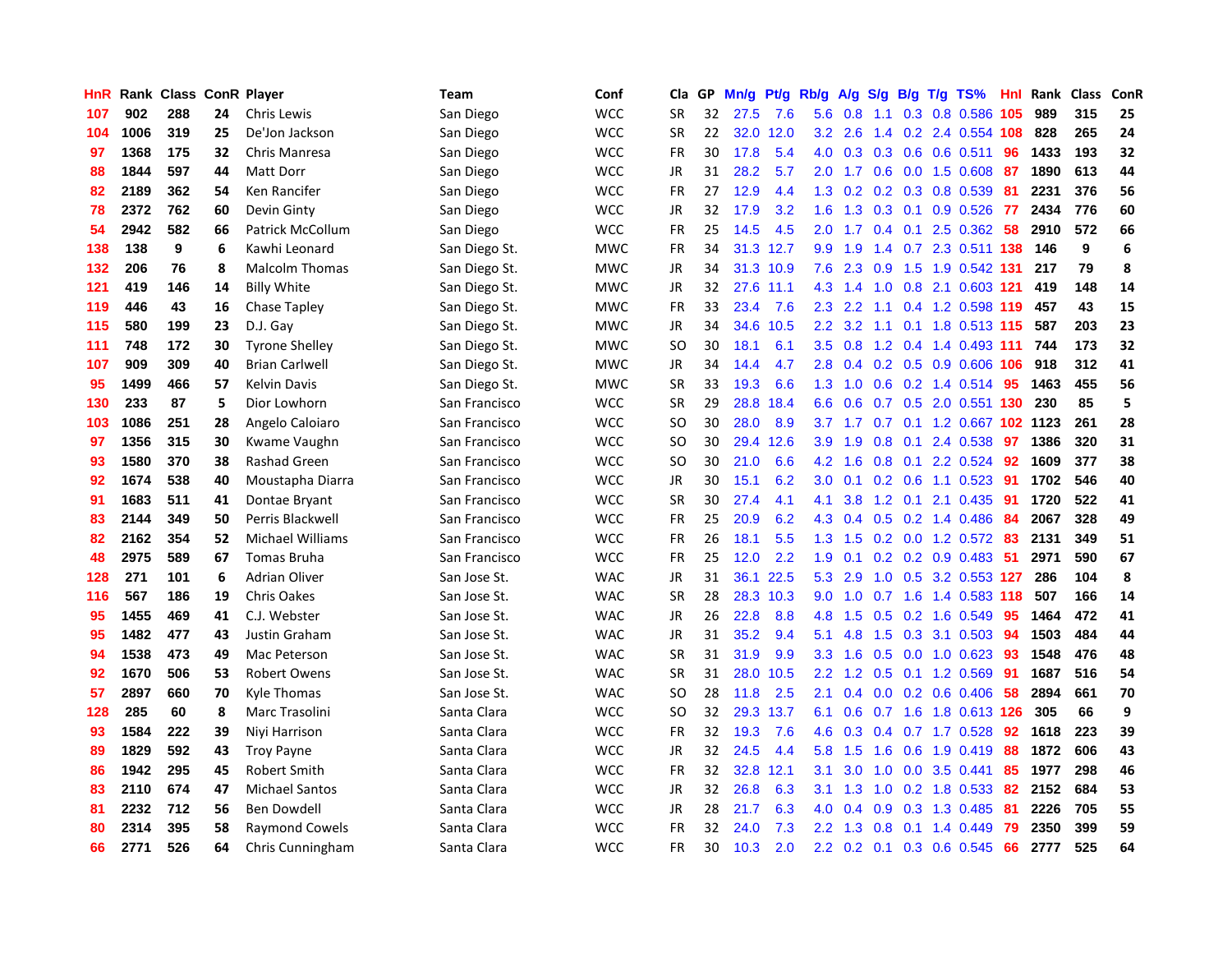| HnR | Rank |     |    | <b>Class ConR Player</b>   | Team                | Conf       | Cla.          | <b>GP</b> | Mn/g      | Pt/g | Rb/g             | A/g       | S/g              |     | B/g T/g TS%                    | Hnl | Rank | Class | <b>ConR</b>  |
|-----|------|-----|----|----------------------------|---------------------|------------|---------------|-----------|-----------|------|------------------|-----------|------------------|-----|--------------------------------|-----|------|-------|--------------|
| 108 | 841  | 187 | 3  | <b>Arnold Louis</b>        | Savannah St.        | Ind.       | SO.           | 26        | 26.7      | 8.9  |                  | 8.0 0.6   |                  |     | 1.2 0.5 2.0 0.576 107          |     | 880  | 202   | 3            |
| 105 | 962  | 213 | 5  | Rashad Hassan              | Savannah St.        | Ind.       | SO            | 26        | 26.2      | 11.0 | 5.5              |           |                  |     | 0.6 0.5 0.9 1.7 0.562 104 1007 |     |      | 225   | 6            |
| 90  | 1777 | 534 | 16 | Patrick Hardy              | Savannah St.        | Ind.       | <b>SR</b>     | 24        | 28.2      | 7.2  | 3.0 <sub>2</sub> | 2.4       |                  |     | 1.5 0.2 2.0 0.542 89           |     | 1772 | 536   | 15           |
| 82  | 2167 | 484 | 21 | <b>Tracy Rankins</b>       | Savannah St.        | Ind.       | <sub>SO</sub> | 26        | 32.7      | 13.0 |                  | $2.7$ 1.5 | 0.8              | 0.1 | 2.1 0.484                      | -81 | 2207 | 492   | 21           |
| 82  | 2169 | 356 | 22 | Preston Blackmon           | Savannah St.        | Ind.       | <b>FR</b>     | 26        | 30.5      | 6.8  | 2.2              | 5.1       | 1.3              |     | $0.3$ 3.7 $0.440$              | -81 | 2211 | 369   | 22           |
| 59  | 2863 | 888 | 46 | Rod Mitchell               | Savannah St.        | Ind.       | JR            | 25        | 13.0      | 2.4  | 2.2              | 0.4       |                  |     | $0.6$ 0.4 1.4 0.469            | -59 | 2880 | 890   | 47           |
| 57  | 2895 | 659 | 48 | Marius Chawa               | Savannah St.        | Ind.       | <b>SO</b>     | 23        | 12.9      | 2.7  | 1.9              | 0.2       |                  |     | $0.5$ 0.0 0.7 0.441            | -58 | 2902 | 663   | 49           |
| 55  | 2927 | 576 | 49 | Darius Baugh               | Savannah St.        | Ind.       | <b>FR</b>     | 11        | 19.5      | 6.1  | $2.5^{\circ}$    | 0.7       | 0.6              |     | 0.0 1.6 0.409                  | 65  | 2793 | 532   | 43           |
| 44  | 2993 | 794 | 53 | Glen Izevbigie             | Savannah St.        | Ind.       | <b>SR</b>     | 26        | 9.3       | 1.6  | 1.3              | 0.1       | 0.1              |     | 0.4 0.8 0.457                  | 44  | 2999 | 795   | 53           |
| 36  | 3014 | 609 | 54 | Andrew Anderson            | Savannah St.        | Ind.       | <b>FR</b>     | 24        | 9.8       | 1.5  | 0.7              | 0.4       |                  |     | $0.4$ 0.1 0.6 0.308 37         |     | 3015 | 609   | 54           |
| 132 | 200  | 77  | 3  | Patrick Sullivan           | SE Louisiana        | Southland  | <b>SR</b>     | 31        | 29.9      | 15.7 | 8.7              | 2.1       |                  |     | 1.0 3.3 2.7 0.562 131          |     | 218  | 82    | 3            |
| 94  | 1550 | 499 | 32 | <b>Trent Hutchin</b>       | SE Louisiana        | Southland  | JR            | 31        | 21.7 10.7 |      | 1.2 <sub>1</sub> | 0.5       |                  |     | 0.5 0.1 0.8 0.618 93           |     | 1572 | 508   | 34           |
| 94  | 1567 | 502 | 34 | Damon Forest               | SE Louisiana        | Southland  | JR            | 19        | 19.2      | 11.1 | 2.2              | 0.6       |                  |     | $0.4$ 0.3 1.5 0.547            | -94 | 1543 | 498   | 31           |
| 93  | 1604 | 487 | 36 | <b>Robert Tibbs</b>        | SE Louisiana        | Southland  | -SR           | 29        | 16.6      | 5.6  | 3.3 <sub>2</sub> | 0.7       |                  |     | 0.7 0.3 1.3 0.639              | 92  | 1616 | 496   | 39           |
| 93  | 1622 | 523 | 40 | Jason Marks                | <b>SE Louisiana</b> | Southland  | JR            | 30        | 21.4      | 4.5  | 4.8              | 2.1       | 0.9 <sub>0</sub> |     | $0.7$ 1.3 $0.595$              | 92  | 1639 | 528   | 40           |
| 92  | 1673 | 390 | 41 | DeShawn Patterson          | SE Louisiana        | Southland  | SO.           | 31        | 23.4      | 5.6  | 3.0 <sub>2</sub> | 3.0       |                  |     | 1.7 0.2 1.8 0.549              | -91 | 1695 | 393   | 41           |
| 89  | 1827 | 423 | 48 | <b>Brandon Fortenberry</b> | SE Louisiana        | Southland  | -SO           | 24        | 24.8      | 7.8  | 2.2              | 3.3       |                  |     | $0.7$ $0.2$ 1.7 $0.544$        | -89 | 1781 | 409   | 46           |
| 85  | 1992 | 639 | 53 | Rodney Jones               | SE Louisiana        | Southland  | JR            | 25        | 22.8      | 7.6  | 2.9              | 1.4       |                  |     | $0.8$ 0.4 1.6 0.540            | -86 | 1934 | 629   | 52           |
| 81  | 2226 | 709 | 65 | Gary Dixon                 | SE Louisiana        | Southland  | JR            | 27        | 21.9      | 8.4  | 1.2 <sub>1</sub> | 0.9       |                  |     | 0.7 0.1 1.5 0.593 83           |     | 2151 | 683   | 62           |
| 81  | 2258 | 722 | 66 | David Ndoumba              | SE Louisiana        | Southland  | JR            | 30        | 12.3      | 2.8  | 2.9              | 0.5       |                  |     | $0.2$ 0.4 0.6 0.578            | -80 | 2264 | 721   | 67           |
| 91  | 1730 | 559 | 49 | JaJuan Maxwell             | SE Missouri St.     | OVC        | <b>JR</b>     | 27        | 13.9      | 5.4  | 3.1              | 0.4       | 0.6              |     | $0.4$ 0.9 0.527                | -91 | 1700 | 544   | 49           |
| 90  | 1764 | 256 | 52 | <b>Marland Smith</b>       | SE Missouri St.     | <b>OVC</b> | <b>FR</b>     | 30        | 27.2      | 10.8 | 3.1              | 1.5       | 0.9 <sup>°</sup> |     | 0.1 1.7 0.502 89               |     | 1816 | 267   | 53           |
| 86  | 1946 | 629 | 58 | <b>Cameron Butler</b>      | SE Missouri St.     | <b>OVC</b> | JR            | 22        | 24.8      | 9.0  | 5.3              | 0.5       | 0.8              |     | 1.0 2.2 0.532 88               |     | 1859 | 602   | 56           |
| 84  | 2091 | 619 | 61 | LaMont Russell             | SE Missouri St.     | <b>OVC</b> | <b>SR</b>     | 30        | 24.2      | 4.1  | 6.8              | 1.1       | 0.6              |     | 0.4 1.4 0.506                  | -83 | 2148 | 632   | 62           |
| 80  | 2306 | 392 | 66 | Derek Thompson             | SE Missouri St.     | <b>OVC</b> | <b>FR</b>     | 29        | 20.7      | 8.4  | $2.2^{\circ}$    | 0.9       | 0.3              |     | $0.0$ 1.1 $0.486$              | -79 | 2353 | 401   | 69           |
| 78  | 2388 | 769 | 70 | Sam Pearson                | SE Missouri St.     | <b>OVC</b> | JR            | 30        | 25.6      | 8.8  | $2.4^{\circ}$    | 2.7       |                  |     | 0.8 0.0 3.1 0.485 77           |     | 2430 | 775   | 71           |
| 77  | 2402 | 773 | 71 | Anthony Allison            | SE Missouri St.     | <b>OVC</b> | <b>JR</b>     | 30        | 30.0      | 10.1 | 1.9              |           |                  |     | 1.4 0.5 0.0 2.1 0.488 76       |     | 2442 | 779   | 72           |
| 68  | 2720 | 619 | 82 | Rae-Vonn Banks             | SE Missouri St.     | <b>OVC</b> | <sub>SO</sub> | 24        | 10.1      | 2.0  | 1.9              | 0.1       |                  |     | 0.5 0.5 0.6 0.522 68           |     | 2722 | 621   | 82           |
| 44  | 2992 | 599 | 90 | LaQuentin Miles            | SE Missouri St.     | OVC        | <b>FR</b>     | 23        | 12.3      | 2.8  | 2.0              | 1.3       |                  |     | 0.5 0.1 1.7 0.305 47           |     | 2988 | 596   | 91           |
| 121 | 416  | 145 | 1  | <b>Charles Garcia</b>      | Seattle             | Ind.       | <b>JR</b>     | 31        | 26.0      | 18.7 | 8.3              | 1.0       | 0.5              |     | 0.8 4.0 0.524 120              |     | 436  | 154   | $\mathbf{1}$ |
| 107 | 899  | 201 | 4  | Aaron Broussard            | Seattle             | Ind.       | SO.           | 31        | 23.5      | 10.3 | 5.1              | 1.2       | 1.3              |     | 0.1 1.5 0.495 106              |     | 917  | 208   | 4            |
| 105 | 978  | 327 | 6  | Alex Jones                 | Seattle             | Ind.       | <b>JR</b>     | 31        | 14.8      | 8.9  | 3.3 <sub>2</sub> | 0.2       | 0.5              |     | 0.2 1.5 0.581 104              |     | 998  | 337   | 5            |
| 103 | 1088 | 252 | 8  | Cervante Burrell           | Seattle             | Ind.       | <b>SO</b>     | 31        | 28.6      | 11.4 | 3.9              | 3.5       |                  |     | 1.4 0.0 3.1 0.524 102 1112     |     |      | 255   | 8            |
| 102 | 1104 | 347 | 9  | Chris Gweth                | Seattle             | Ind.       | <b>SR</b>     | 31        | 25.8      | 11.0 | 4.5              | 2.3       | $1.4^{\circ}$    | 0.1 | 2.1 0.491 102 1125             |     |      | 353   | 9            |
| 91  | 1733 | 521 | 14 | Mike Boxley                | Seattle             | Ind.       | <b>SR</b>     | 30        | 25.9      | 7.1  | 3.1              | 1.4       |                  |     | 1.3 0.3 2.1 0.549              | 90  | 1721 | 523   | 14           |
| 84  | 2071 | 665 | 19 | <b>Garrett Lever</b>       | Seattle             | Ind.       | <b>JR</b>     | 31        | 19.9      | 3.5  | 2.9              | 1.1       |                  |     | 1.5 0.0 1.0 0.460              | -83 | 2094 | 671   | 19           |
| 79  | 2346 | 516 | 24 | Gavin Gilmore              | Seattle             | Ind.       | <sub>SO</sub> | 31        | 14.4      | 4.4  | 2.9              | 0.4       |                  |     | $0.4$ 0.3 1.1 0.481            | 78  | 2373 | 525   | 24           |
| 77  | 2437 | 689 | 28 | <b>Taylor Olson</b>        | Seattle             | Ind.       | <b>SR</b>     | 26        | 11.5      | 3.4  | 0.9 <sub>0</sub> | 0.7       |                  |     | 0.7 0.0 0.7 0.506              | 77  | 2402 | 686   | 26           |
| 136 | 160  | 59  | 17 | Jeremy Hazell              | Seton Hall          | <b>BE</b>  | JR            | 32        | 31.7 20.4 |      |                  |           |                  |     | 3.5 1.5 1.5 0.2 1.2 0.548 135  |     | 177  | 62    | 19           |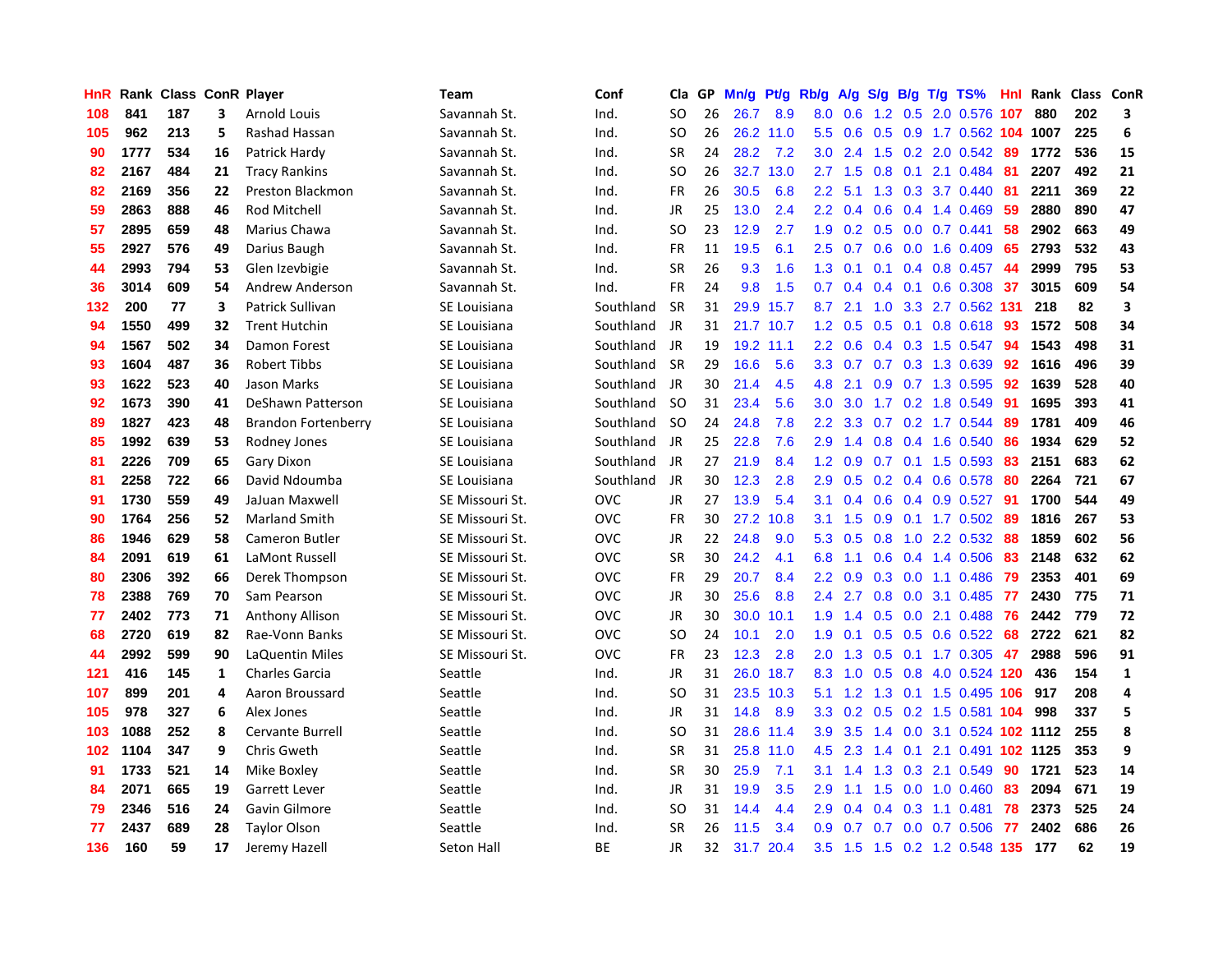| HnR | Rank | <b>Class ConR Player</b> |              |                           | <b>Team</b>      | Conf        | Cla           | GP. | Mn/g | Pt/g      | Rb/g          | A/g             |               |     | S/g B/g T/g TS%           | <b>Hnl</b> | Rank | <b>Class</b> | ConR           |
|-----|------|--------------------------|--------------|---------------------------|------------------|-------------|---------------|-----|------|-----------|---------------|-----------------|---------------|-----|---------------------------|------------|------|--------------|----------------|
| 124 | 361  | 79                       | 43           | Herb Pope                 | Seton Hall       | <b>BE</b>   | SO            | 32  |      | 30.0 11.5 | 10.7          |                 |               |     | 2.0 0.8 1.8 2.3 0.476 123 |            | 373  | 84           | 45             |
| 118 | 498  | 167                      | 52           | <b>Eugene Harvey</b>      | Seton Hall       | <b>BE</b>   | <b>SR</b>     | 30  | 26.0 | 8.5       | 2.3           | 4.6             |               |     | 1.4 0.1 2.4 0.587 117 511 |            |      | 169          | 56             |
| 116 | 558  | 193                      | 58           | Jeff Robinson             | Seton Hall       | <b>BE</b>   | JR            | 24  | 27.1 | 12.2      | 5.8           | 0.5             |               |     | 0.7 0.6 0.8 0.565 116 547 |            |      | 192          | 60             |
| 114 | 608  | 139                      | 68           | Jordan Theodore           | Seton Hall       | <b>BE</b>   | <sub>SO</sub> | 32  | 26.2 | 9.3       | 2.4           | 3.5             | $1.5^{\circ}$ |     | 0.3 1.5 0.517 114         |            | 633  | 144          | 68             |
| 108 | 861  | 296                      | 90           | <b>Robert Mitchell</b>    | Seton Hall       | ВE          | JR            | 31  | 20.9 | 8.4       | 3.8           | 0.8             | 0.5           |     | 0.8 1.0 0.513 107         |            | 870  | 299          | 90             |
| 104 | 1045 | 329                      | 100          | John Garcia               | Seton Hall       | <b>BE</b>   | <b>SR</b>     | 31  | 13.4 | 3.3       | 3.5           | 0.3             | 0.3           |     | 0.9 0.4 0.554 103 1063    |            |      | 336          | 99             |
| 102 | 1106 | 371                      | 101          | Jamel Jackson             | Seton Hall       | ВE          | JR            | 31  | 10.7 | 4.8       | 0.7           | 0.5             | 0.3           |     | 0.0 0.3 0.534 102 1122    |            |      | 375          | 101            |
| 87  | 1918 | 289                      | 121          | Ferrakohn Hall            | Seton Hall       | <b>BE</b>   | FR            | 30  | 10.2 | 2.5       | $1.7^{\circ}$ | 0.2             | 0.3           |     | 0.2 0.3 0.587             | 87         | 1911 | 284          | 121            |
| 82  | 2160 | 690                      | 124          | Keon Lawrence             | Seton Hall       | <b>BE</b>   | JR            | 23  | 20.3 | 4.1       | 2.8           | 2.2             | 0.6           |     | 0.6 1.0 0.342 89          |            | 1774 | 574          | 119            |
| 150 | 62   | 28                       | $\mathbf{2}$ | <b>Ryan Rossiter</b>      | Siena            | <b>MAAC</b> | <b>JR</b>     | 34  |      | 32.9 13.8 | 11.1          | 1.0             |               |     | 1.4 1.0 1.4 0.614 149     |            | 69   | 32           | $\mathbf{1}$   |
| 139 | 128  | 46                       | 5            | <b>Alex Franklin</b>      | Siena            | <b>MAAC</b> | <b>SR</b>     | 34  |      | 32.9 16.1 | 8.1           | 1.4             |               |     | 1.4 0.9 2.4 0.585 138     |            | 144  | 51           | 5              |
| 119 | 469  | 160                      | 9            | Clarence Jackson          | Siena            | <b>MAAC</b> | <b>JR</b>     | 33  |      | 26.7 13.6 | 2.5           | 0.8             | 1.8           |     | 0.4 1.4 0.550 118         |            | 495  | 172          | 12             |
| 117 | 514  | 169                      | 12           | <b>Edwin Ubiles</b>       | Siena            | <b>MAAC</b> | <b>SR</b>     | 30  | 30.9 | 15.3      | 3.7           | 2.2             | 1.1           |     | 0.2 1.9 0.523 117         |            | 514  | 170          | 13             |
| 115 | 578  | 192                      | 14           | <b>Ronald Moore</b>       | Siena            | <b>MAAC</b> | <b>SR</b>     | 34  | 36.0 | 7.0       | 3.4           | 7.7             | 1.9           | 0.1 | 2.9 0.387 115             |            | 596  | 196          | 15             |
| 92  | 1632 | 229                      | 50           | O.D. Anosike              | Siena            | <b>MAAC</b> | <b>FR</b>     | 34  | 12.1 | 2.7       | 3.4           | 0.1             | 0.3           |     | 0.4 0.6 0.474             | -92        | 1641 | 229          | 48             |
| 85  | 2026 | 454                      | 61           | Kyle Downey               | Siena            | <b>MAAC</b> | <b>SO</b>     | 24  | 15.0 | 5.0       | 1.2           | 0.6             | 0.6           |     | $0.0$ 0.7 0.492           | 89         | 1809 | 415          | 56             |
| 77  | 2417 | 538                      | 71           | Owen Wignot               | Siena            | <b>MAAC</b> | <sub>SO</sub> | 33  | 12.1 | 2.7       | 1.6           | 0.3             | 0.3           |     | $0.5$ 0.3 0.409           | 77         | 2418 | 535          | 71             |
| 114 | 613  | 141                      | $\mathbf{2}$ | Mark Yelovich             | SIU-Edwardsville | Ind.        | SO            | 26  |      | 31.1 16.7 | 5.9           | 1.3             |               |     | 1.1 0.7 1.6 0.520 116     |            | 558  | 127          | $\overline{2}$ |
| 88  | 1867 | 556                      | 17           | Aamir McCleary            | SIU-Edwardsville | Ind.        | <b>SR</b>     | 24  | 30.9 | 11.5      | 4.3           | 4.8             |               |     | 1.3 0.0 3.5 0.442 89      |            | 1803 | 544          | 16             |
| 78  | 2387 | 679                      | 26           | Denykco Bowles            | SIU-Edwardsville | Ind.        | <b>SR</b>     | 28  | 22.5 | 6.1       | 5.0           | 0.8             |               |     | $0.6$ 0.1 1.0 0.489       | -76        | 2451 | 696          | 27             |
| 77  | 2400 | 772                      | 27           | Nikola Bundalo            | SIU-Edwardsville | Ind.        | <b>JR</b>     | 28  | 17.4 | 6.1       | 3.6           | 0.3             | 0.1           |     | 0.8 1.3 0.554             | 76         | 2462 | 786          | 28             |
| 75  | 2500 | 802                      | 31           | Cody Rincker              | SIU-Edwardsville | Ind.        | JR            | 27  | 13.9 | 4.5       | 1.1           | 0.7             |               |     | $0.5$ 0.0 0.5 0.521       | 74         | 2558 | 813          | 33             |
| 70  | 2679 | 497                      | 41           | LeShaun Murphy            | SIU-Edwardsville | Ind.        | FR            | 25  | 13.7 | 5.6       | 1.3           | 0.8             |               |     | 0.4 0.2 1.5 0.474         | 69         | 2704 | 503          | 42             |
| 62  | 2827 | 765                      | 43           | Stephen Jones             | SIU-Edwardsville | Ind.        | <b>SR</b>     | 22  | 25.3 | 4.4       | 2.2           | 2.0             |               |     | $0.4$ 0.1 1.4 0.442       | 64         | 2798 | 764          | 44             |
| 54  | 2936 | 670                      | 50           | David Boarden             | SIU-Edwardsville | Ind.        | SO            | 27  | 17.4 | 3.9       | 2.2           | 0.7             | 0.2           | 0.1 | 0.9 0.396                 | 54         | 2955 | 674          | 50             |
| 50  | 2970 | 679                      | 51           | Kevin Stineman            | SIU-Edwardsville | Ind.        | SO            | 28  | 17.6 | 3.0       | 1.8           | 1.4             |               |     | $0.5$ 0.0 2.0 0.444       | -49        | 2979 | 679          | 51             |
| 48  | 2973 | 915                      | 52           | Dobrivoje Mavrak          | SIU-Edwardsville | Ind.        | <b>JR</b>     | 27  | 10.6 | 1.6       |               | $1.3 \quad 0.1$ |               |     | 0.2 0.3 0.5 0.537 48      |            | 2986 | 919          | 52             |
| 128 | 283  | 104                      | 10           | Papa Dia                  | SMU              | <b>CUSA</b> | JR            | 31  | 28.6 | 12.3      | 8.6           | 1.3             |               |     | 0.8 1.2 2.8 0.591 126     |            | 320  | 114          | 10             |
| 118 | 496  | 166                      | 18           | Derek Williams            | SMU              | <b>CUSA</b> | <b>SR</b>     | 31  | 36.4 | 16.6      | 3.2           | 3.7             |               |     | $0.9$ 0.1 2.5 0.539 116   |            | 562  | 183          | 21             |
| 105 | 972  | 312                      | 40           | Mouhammad Faye            | SMU              | <b>CUSA</b> | <b>SR</b>     | 28  | 25.6 | 10.7      | 5.3           | 0.9             | 0.6           |     | 0.6 1.5 0.533 105         |            | 991  | 316          | 41             |
| 97  | 1363 | 318                      | 61           | Robert Nyakundi           | SMU              | <b>CUSA</b> | SO            | 27  | 21.9 | 7.6       | 3.2           | 0.7             |               |     | $0.4$ 0.2 0.9 0.589       | 96         | 1414 | 329          | 65             |
| 90  | 1740 | 402                      | 73           | <b>Frank Otis</b>         | SMU              | <b>CUSA</b> | SO            | 29  | 11.0 | 2.1       | 3.1           | 0.8             | 0.4           |     | $0.1$ 1.0 $0.544$         | 89         | 1801 | 413          | 75             |
| 89  | 1793 | 416                      | 74           | <b>Justin Haynes</b>      | SMU              | <b>CUSA</b> | SO            | 31  | 25.0 | 5.6       | 2.8           | 0.8             | 1.0           |     | $0.1$ 1.2 0.598           | -88        | 1869 | 432          | 80             |
| 81  | 2269 | 503                      | 91           | <b>Rodney Clinkscales</b> | SMU              | <b>CUSA</b> | <sub>SO</sub> | 27  | 17.7 | 4.6       | 1.1           | 0.7             | 0.5           |     | $0.0$ 0.6 0.546           | -81        | 2249 | 502          | 91             |
| 81  | 2274 | 505                      | 92           | Paul McCoy                | SMU              | <b>CUSA</b> | SO            | 21  | 30.0 | 7.4       | 3.5           | 2.3             |               |     | 1.2 0.1 2.7 0.440         | 88         | 1838 | 424          | 77             |
| 63  | 2816 | 876                      | 100          | Mike Walker               | SMU              | <b>CUSA</b> | <b>JR</b>     | 28  | 11.7 | 2.9       | 0.5           | 0.4             |               |     | 0.3 0.0 0.6 0.559         | 63         | 2819 | 873          | 100            |
| 115 | 593  | 202                      | 6            | <b>Tim Williams</b>       | South Alabama    | Sun Belt    | JR            | 32  | 33.7 | 15.8      | 7.3           | 2.1             |               |     | 1.1 0.3 2.6 0.502 114     |            | 622  | 212          | 8              |
| 111 | 739  | 83                       | 13           | <b>Martino Brock</b>      | South Alabama    | Sun Belt    | <b>FR</b>     | 32  | 29.4 | 11.7      | 6.3           | 1.9             | 1.4           | 0.4 | 2.4 0.511 110             |            | 761  | 84           | 14             |
| 94  | 1553 | 478                      | 46           | LaShun Watson             | South Alabama    | Sun Belt    | SR            | 17  | 21.2 | 7.9       | 5.0           |                 |               |     | 1.4 0.8 0.1 1.6 0.486     | 98         | 1307 | 416          | 31             |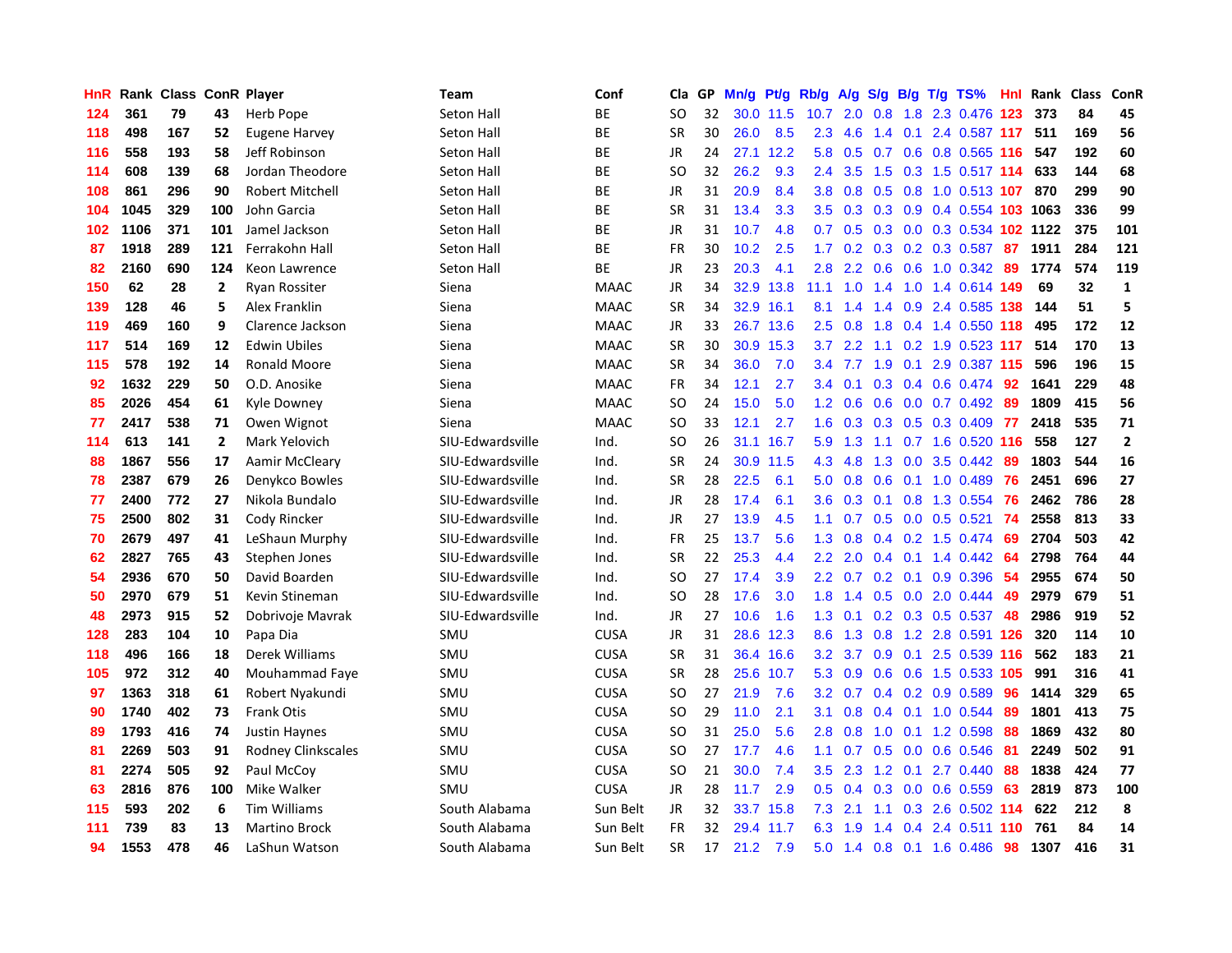| HnR |      | Rank Class ConR Player |     |                           | <b>Team</b>        | Conf        | Cla       | GP | Mn/g | <b>Pt/g</b> | Rb/g             | A/g         |               |  | $S/g$ B/g T/g TS%            | Hnl | Rank Class |     | <b>ConR</b>    |
|-----|------|------------------------|-----|---------------------------|--------------------|-------------|-----------|----|------|-------------|------------------|-------------|---------------|--|------------------------------|-----|------------|-----|----------------|
| 91  | 1682 | 241                    | 53  | Javier Carter             | South Alabama      | Sun Belt    | FR        | 32 | 15.4 | 4.2         | 3.5              | 0.2         | $0.4^{\circ}$ |  | 1.0 0.8 0.513                | -91 | 1712       | 249 | 51             |
| 90  | 1738 | 561                    | 55  | Gary Redus                | South Alabama      | Sun Belt    | JR.       | 27 | 24.0 | 8.6         |                  |             |               |  | 2.7 1.6 0.6 0.9 1.7 0.507 90 |     | 1744       | 560 | 55             |
| 88  | 1874 | 557                    | 61  | <b>Bryan Sherrer</b>      | South Alabama      | Sun Belt    | <b>SR</b> | 28 |      | 31.3 10.6   | 2.0              | 1.8         |               |  | $0.6$ 0.1 1.8 0.581          | -88 | 1870       | 556 | 60             |
| 82  | 2204 | 490                    | 78  | Allyn Cooks               | South Alabama      | Sun Belt    | SO        | 32 | 26.4 | 7.3         | 1.8              | 2.6         |               |  | $0.8$ 0.0 2.4 0.448          | -81 | 2239       | 499 | 78             |
| 67  | 2737 | 754                    | 105 | <b>Charles Tabet</b>      | South Alabama      | Sun Belt    | <b>SR</b> | 30 | 14.8 | 1.7         | 3.2              | 0.1         |               |  | 0.2 0.7 0.6 0.420            | 68  | 2729       | 750 | 106            |
| 67  | 2744 | 516                    | 106 | <b>DeAndre Hersey</b>     | South Alabama      | Sun Belt    | <b>FR</b> | 30 | 9.8  | 2.2         | 1.9              | 0.1         |               |  | $0.1$ $0.3$ $0.5$ $0.496$    | 67  | 2747       | 514 | 108            |
| 155 | 36   | $12 \,$                | 4   | Devan Downey              | South Carolina     | <b>SEC</b>  | <b>SR</b> | 31 |      | 34.0 22.5   | 3.3 <sub>2</sub> | 3.5         |               |  | 2.7 0.0 3.5 0.510 153        |     | 47         | 16  | 6              |
| 119 | 467  | 159                    | 39  | Sam Muldrow               | South Carolina     | <b>SEC</b>  | JR        | 31 | 29.7 | 10.4        | 6.2              | 0.4         | 0.9           |  | 3.1 1.5 0.476 117            |     | 528        | 183 | 43             |
| 114 | 607  | 60                     | 47  | Lakeem Jackson            | South Carolina     | <b>SEC</b>  | <b>FR</b> | 31 | 26.7 | 7.2         | 5.0              | 1.9         | 1.5           |  | 0.6 1.1 0.476 113            |     | 657        | 65  | 53             |
| 108 | 848  | 268                    | 62  | <b>Brandis Raley-Ross</b> | South Carolina     | <b>SEC</b>  | <b>SR</b> | 31 | 31.4 | 10.6        | 3.6              | 1.4         |               |  | 1.1 0.1 1.5 0.531 107        |     | 899        | 283 | 63             |
| 101 | 1172 | 143                    | 73  | Ramon Galloway            | South Carolina     | <b>SEC</b>  | <b>FR</b> | 31 | 21.5 | 7.8         | $2.5^{\circ}$    |             |               |  | 1.2 0.5 0.2 1.6 0.523 99     |     | 1238       | 149 | 74             |
| 97  | 1394 | 453                    | 77  | Johndre Jefferson         | South Carolina     | <b>SEC</b>  | JR        | 31 | 14.2 | 2.4         | $3.4^{\circ}$    | 0.3         |               |  | 0.4 1.4 0.6 0.424 95         |     | 1442       | 466 | 78             |
| 95  | 1454 | 468                    | 78  | <b>Austin Steed</b>       | South Carolina     | <b>SEC</b>  | <b>JR</b> | 30 | 12.8 | 2.9         | 2.9              | 0.2         |               |  | 0.3 0.3 0.4 0.500 94         |     | 1506       | 485 | 81             |
| 67  | 2749 | 756                    | 104 | <b>Evaldas Baniulis</b>   | South Carolina     | <b>SEC</b>  | <b>SR</b> | 28 | 11.4 | 2.4         | 1.6              | 0.5         | 0.5           |  | 0.0 0.6 0.372 68             |     | 2731       | 751 | 104            |
| 40  | 3006 | 604                    | 108 | Stephen Spinella          | South Carolina     | <b>SEC</b>  | FR        | 29 | 9.8  | 1.3         | 0.9              | 0.1         |               |  | $0.3$ 0.0 0.4 0.331          | 41  | 3008       | 606 | 108            |
| 111 | 741  | 257                    | 4   | <b>Darnell Porter</b>     | South Carolina St. | <b>MEAC</b> | JR        | 32 | 24.3 | 13.0        | 4.5              | 1.8         | 1.3           |  | 0.4 2.6 0.583 110 763        |     |            | 262 | $\overline{4}$ |
| 100 | 1221 | 384                    | 15  | Jason Flagler             | South Carolina St. | <b>MEAC</b> | <b>SR</b> | 31 | 34.4 | 15.1        | 5.5              | 1.1         | 0.6           |  | 0.4 1.5 0.579 100 1215       |     |            | 386 | 15             |
| 93  | 1573 | 483                    | 24  | Arsenio Williams          | South Carolina St. | <b>MEAC</b> | <b>SR</b> | 31 | 19.9 | 7.8         | 5.0              | 0.4         | 0.7           |  | 0.4 1.2 0.527                | 93  | 1576       | 485 | 24             |
| 88  | 1849 | 428                    | 29  | <b>Rio Pitt</b>           | South Carolina St. | <b>MEAC</b> | <b>SO</b> | 32 | 14.0 | 3.6         | 3.2              | 0.4         |               |  | 0.5 0.8 0.9 0.606 87         |     | 1879       | 433 | 29             |
| 88  | 1856 | 600                    | 30  | <b>Tyvon Williams</b>     | South Carolina St. | <b>MEAC</b> | JR        | 32 | 18.8 | 6.2         | 2.0 <sub>2</sub> |             |               |  | 2.7 1.2 0.1 2.4 0.486 87     |     | 1886       | 612 | 30             |
| 87  | 1905 | 567                    | 31  | <b>Brandon Smalls</b>     | South Carolina St. | <b>MEAC</b> | <b>SR</b> | 30 | 19.8 | 7.5         | 3.7              | 0.8         |               |  | $0.4$ 0.1 0.9 0.498          | 86  | 1940       | 576 | 31             |
| 85  | 2035 | 320                    | 38  | <b>Khalif Toombs</b>      | South Carolina St. | MEAC        | <b>FR</b> | 32 | 24.5 | 6.7         | 2.0              | 3.5         | 0.8           |  | 0.1 2.3 0.519                | -84 | 2068       | 329 | 41             |
| 79  | 2350 | 756                    | 59  | Carrio Bennett            | South Carolina St. | <b>MEAC</b> | JR        | 31 | 25.6 | 6.0         | 2.6              | 2.2         | 0.9           |  | 0.1 1.9 0.466                | 79  | 2349       | 755 | 61             |
| 69  | 2704 | 504                    | 82  | <b>Jodd Maxey</b>         | South Carolina St. | <b>MEAC</b> | <b>FR</b> | 28 | 10.1 | 2.1         | 1.8              | 0.1         |               |  | 0.4 0.4 0.5 0.526            | 69  | 2689       | 499 | 83             |
| 43  | 3001 | 922                    | 96  | <b>Westley Telfare</b>    | South Carolina St. | <b>MEAC</b> | JR        | 21 | 14.0 | 2.9         | 1.7              | 0.5         |               |  | 0.4 0.3 1.2 0.382            | -50 | 2975       | 915 | 96             |
| 120 | 425  | 147                    | 1   | <b>Tyler Cain</b>         | South Dakota       | GWC         | <b>SR</b> | 32 | 32.6 | 14.7        | 10.4             | 2.4         | 1.5           |  | 3.0 2.3 0.611 120            |     | 431        | 146 | $\mathbf{1}$   |
| 87  | 1883 | 608                    | 12  | Mitchell Bouie            | South Dakota       | <b>GWC</b>  | JR        | 32 | 16.7 | 7.6         | 4.1              | 0.7         |               |  | 0.6 0.1 1.4 0.573 87         |     | 1884       | 610 | 11             |
| 87  | 1915 | 288                    | 13  | Jake Thomas               | South Dakota       | GWC         | <b>FR</b> | 32 |      | 32.6 13.3   |                  | $4.0$ 2.2   |               |  | 1.0 0.3 1.8 0.620 87         |     | 1908       | 283 | 13             |
| 87  | 1917 | 573                    | 14  | Roman Gentry              | South Dakota       | <b>GWC</b>  | <b>SR</b> | 32 | 29.4 | 13.4        | 4.2              | 2.3         |               |  | 1.1 0.3 1.9 0.527 87         |     | 1909       | 566 | 14             |
| 85  | 2006 | 645                    | 16  | Kendall Cutler            | South Dakota       | GWC         | JR        | 30 | 25.3 | 8.5         | 3.0 <sub>2</sub> | 4.6         | 1.0           |  | $0.0$ 3.1 $0.559$            | -85 | 1985       | 643 | 15             |
| 81  | 2225 | 650                    | 19  | <b>Steve Smith</b>        | South Dakota       | GWC         | <b>SR</b> | 32 | 24.0 | 7.7         | 4.5              | 1.5         | $0.4^{\circ}$ |  | 1.1 1.3 0.523 81             |     | 2222       | 653 | 17             |
| 81  | 2237 | 499                    | 20  | Louie Krogman             | South Dakota       | GWC         | SO        | 32 | 24.9 | 9.8         | 2.2              | 2.0         | 0.8           |  | 0.1 1.7 0.522 81             |     | 2232       | 496 | 18             |
| 68  | 2728 | 509                    | 38  | Jordan Boots              | South Dakota       | GWC         | <b>FR</b> | 32 | 10.0 | 2.7         | 0.4              | 0.9         |               |  | 0.4 0.0 0.3 0.540            | 68  | 2726       | 507 | 35             |
| 104 | 1038 | 327                    | 10  | Kai Williams              | South Dakota St.   | Summit      | <b>SR</b> | 30 | 28.0 | 11.1        | 6.4              | 0.8         |               |  | 0.4 0.2 0.9 0.614 103 1037   |     |            | 329 | 10             |
| 103 | 1070 | 131                    | 11  | Nate Wolters              | South Dakota St.   | Summit      | <b>FR</b> | 29 |      | 24.2 10.1   | $3.5^{\circ}$    | 2.9         |               |  | 1.2 0.3 2.1 0.525 103 1051   |     |            | 128 | 11             |
| 96  | 1427 | 438                    | 26  | Garrett Callahan          | South Dakota St.   | Summit      | <b>SR</b> | 30 |      | 25.8 11.9   |                  | $2.0 \t1.3$ |               |  | 0.7 0.2 1.2 0.576 96         |     | 1427       | 442 | 25             |
| 91  | 1688 | 542                    | 29  | <b>Clint Sargent</b>      | South Dakota St.   | Summit      | JR        | 30 |      | 29.1 12.8   | $2.7^{\circ}$    | 1.1         |               |  | 0.5 0.1 1.1 0.579 91         |     | 1692       | 543 | 29             |
| 87  | 1923 | 622                    | 43  | Michael Palarca           | South Dakota St.   | Summit      | JR        | 30 | 17.4 | 3.8         | 1.9              | 2.9         |               |  | 0.8 0.0 1.4 0.452 87         |     | 1929       | 626 | 44             |
| 81  | 2242 | 715                    | 52  | Dale Moss                 | South Dakota St.   | Summit      | <b>JR</b> | 30 | 19.2 | 4.9         | 3.8              |             |               |  | 0.7 0.4 0.5 1.3 0.512 81     |     | 2247       | 714 | 52             |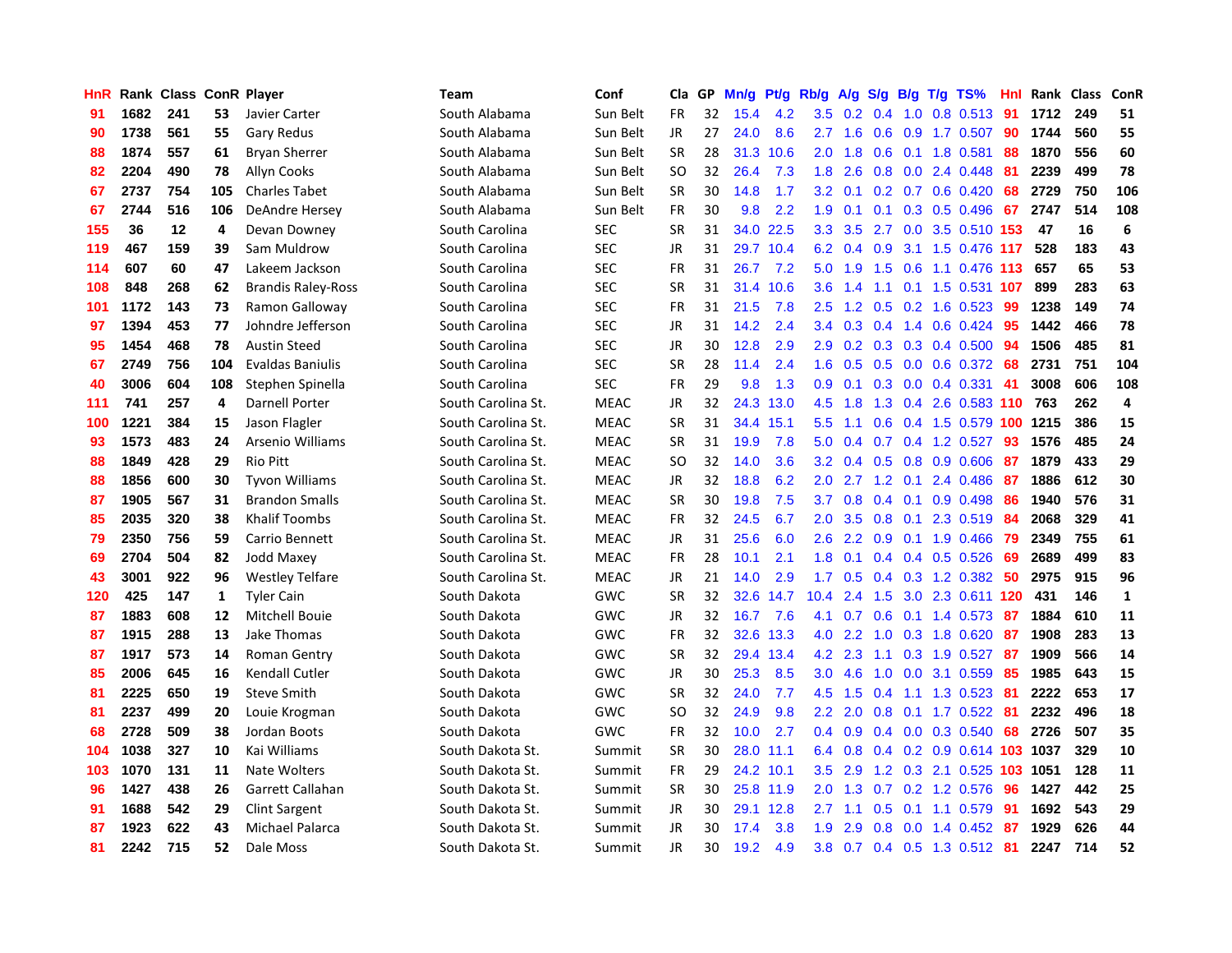| HnR |                | Rank Class ConR Player |                |                            | <b>Team</b>       | Conf        | Cla       | GP | Mn/g | <b>Pt/g</b> | Rb/g             | A/g       | S/g              |     | $B/g$ T/g TS%                 | Hnl |      | Rank Class              | ConR                    |
|-----|----------------|------------------------|----------------|----------------------------|-------------------|-------------|-----------|----|------|-------------|------------------|-----------|------------------|-----|-------------------------------|-----|------|-------------------------|-------------------------|
| 80  | 2296           | 736                    | 56             | Anthony Cordova            | South Dakota St.  | Summit      | <b>JR</b> | 29 | 22.2 | 8.6         | 4.9              | 0.8       | 0.2              | 0.1 | 1.9 0.452                     | -80 | 2269 | 725                     | 54                      |
| 76  | 2443           | 543                    | 62             | Griffan Callahan           | South Dakota St.  | Summit      | <b>SO</b> | 30 | 15.1 | 3.9         | 3.1              | 0.6       |                  |     | $0.6$ $0.2$ $0.9$ $0.475$ 76  |     | 2452 | 542                     | 62                      |
| 172 | $\overline{7}$ | 4                      | 1              | Dominique Jones            | South Florida     | ВE          | JR        | 33 |      | 37.1 21.4   | 6.1              | 3.6       |                  |     | 1.7 0.6 2.9 0.556 168         |     | 18   | $\overline{\mathbf{r}}$ | $\mathbf{1}$            |
| 115 | 582            | 132                    | 61             | <b>Augustus Gilchrist</b>  | South Florida     | ВE          | SO        | 18 |      | 28.2 13.4   | 5.9              | 0.5       |                  |     | $0.2$ $0.9$ $2.3$ $0.574$ 119 |     | 448  | 97                      | 50                      |
| 111 | 743            | 259                    | 81             | Jarrid Famous              | South Florida     | BE          | JR        | 32 |      | 29.7 10.4   | 7.5              | 0.5       |                  |     | $0.5$ 0.7 2.1 0.548 108       |     | 837  | 290                     | 84                      |
| 109 | 814            | 256                    | 85             | Chris Howard               | South Florida     | BE          | <b>SR</b> | 33 | 35.8 | 10.3        | 3.9              | 3.8       |                  |     | 0.7 0.3 1.7 0.528 106         |     | 914  | 288                     | 91                      |
| 108 | 832            | 264                    | 87             | Mike Mercer                | South Florida     | BE          | SR        | 33 | 28.6 | 9.2         | 4.5              | 1.5       |                  |     | 1.3 0.3 1.4 0.489 106         |     | 942  | 297                     | 92                      |
| 94  | 1558           | 218                    | 112            | <b>Toarlyn Fitzpatrick</b> | South Florida     | ВE          | FR        | 33 | 22.1 | 4.3         | 4.5              | 0.4       | 0.6              |     | 1.0 1.3 0.435                 | -91 | 1671 | 238                     | 113                     |
| 72  | 2599           | 582                    | 131            | <b>Anthony Crater</b>      | South Florida     | ВE          | SO        | 19 | 23.7 | 3.1         |                  | $1.7$ 1.7 | 1.0              |     | $0.1$ 1.1 0.391               | 85  | 1983 | 451                     | 123                     |
| 88  | 1847           | 598                    | 22             | Julius Ingram              | Southern          | <b>SWAC</b> | JR        | 27 | 16.1 | 7.3         | 3.0 <sub>2</sub> | 0.4       |                  |     | 0.4 0.5 1.3 0.675             | -88 | 1845 | 595                     | 22                      |
| 78  | 2394           | 682                    | 43             | Earnest Jones              | Southern          | <b>SWAC</b> | SR        | 17 | 29.4 | 11.1        | 6.9              |           |                  |     | 1.0 0.6 0.4 2.2 0.488 82      |     | 2173 | 640                     | 35                      |
| 75  | 2514           | 445                    | 49             | Madut Bol                  | Southern          | <b>SWAC</b> | <b>FR</b> | 24 | 12.3 | 4.0         | 2.1              | 0.0       |                  |     | 0.3 0.8 0.4 0.522 74          |     | 2552 | 454                     | 50                      |
| 74  | 2556           | 715                    | 51             | Doug Scott                 | Southern          | SWAC        | <b>SR</b> | 19 | 29.6 | 10.1        | 7.1              | 1.9       | 1.0              |     | 0.9 3.1 0.411                 | 74  | 2555 | 716                     | 51                      |
| 72  | 2619           | 725                    | 54             | Jazz Williams              | Southern          | SWAC        | <b>SR</b> | 30 | 22.1 | 9.0         | 2.1              | 0.5       | 0.5              |     | $0.2$ 0.9 0.471               | 70  | 2682 | 741                     | 56                      |
| 70  | 2683           | 499                    | 58             | Jameel Grace               | Southern          | SWAC        | <b>FR</b> | 30 | 18.8 | 3.7         | 1.3              | 3.6       |                  |     | 0.8 0.1 2.5 0.425             | 68  | 2728 | 508                     | 63                      |
| 69  | 2712           | 616                    | 64             | <b>Quinton Doggett</b>     | Southern          | <b>SWAC</b> | SO.       | 30 | 21.0 | 5.3         | 3.9 <sup>°</sup> | 0.1       | 0.4              |     | 1.4 0.8 0.433                 | 67  | 2759 | 630                     | 66                      |
| 66  | 2777           | 860                    | 70             | Nick Walls                 | Southern          | <b>SWAC</b> | JR        | 29 | 21.5 | 3.6         | $2.4^{\circ}$    | 3.8       |                  |     | $0.7$ $0.0$ 2.8 $0.375$       | -64 | 2808 | 870                     | 72                      |
| 58  | 2883           | 561                    | 81             | <b>Tony McGilveary</b>     | Southern          | <b>SWAC</b> | <b>FR</b> | 24 | 14.0 | 5.0         | 2.6              | 0.2       | 0.2              |     | $0.0$ 1.0 0.435               | 58  | 2907 | 570                     | 81                      |
| 54  | 2943           | 903                    | 83             | <b>Brandon White</b>       | Southern          | <b>SWAC</b> | JR        | 27 | 16.0 | 3.1         | $2.2^{\circ}$    | 1.1       |                  |     | $0.5$ 0.1 1.5 0.392 53        |     | 2956 | 907                     | 83                      |
| 52  | 2959           | 909                    | 85             | Norm Nixon                 | Southern          | <b>SWAC</b> | JR        | 25 | 14.2 | 3.2         | $1.4^{\circ}$    | 0.7       |                  |     | 0.6 0.1 1.1 0.398 52          |     | 2964 | 912                     | 84                      |
| 129 | 244            | 51                     | $\overline{7}$ | Kevin Dillard              | Southern Illinois | <b>MVC</b>  | SO.       | 29 |      | 28.9 12.3   | 3.1              | 5.0       |                  |     | 1.1 0.1 2.5 0.539 130 235     |     |      | 47                      | 8                       |
| 107 | 894            | 285                    | 39             | <b>Tony Freeman</b>        | Southern Illinois | <b>MVC</b>  | <b>SR</b> | 29 | 30.1 | 11.8        | 3.0 <sub>2</sub> | 2.0       | 0.9              |     | 0.1 1.7 0.576 107             |     | 896  | 281                     | 39                      |
| 106 | 915            | 311                    | 41             | Carlton Fay                | Southern Illinois | <b>MVC</b>  | JR        | 30 | 27.3 | 12.0        | $3.4^{\circ}$    | 1.0       |                  |     | 0.4 0.1 1.3 0.604 106         |     | 934  | 316                     | 41                      |
| 106 | 958            | 321                    | 43             | John Freeman               | Southern Illinois | <b>MVC</b>  | JR        | 28 | 16.6 | 3.9         | 2.3              | 1.0       | 1.0              |     | 0.1 0.5 0.610 105             |     | 966  | 325                     | 44                      |
| 101 | 1151           | 265                    | 54             | Anthony Booker             | Southern Illinois | <b>MVC</b>  | SO.       | 29 | 16.9 | 6.4         | 4.1              | 0.5       | 0.6              |     | 1.0 1.7 0.500 101 1158        |     |      | 265                     | 55                      |
| 101 | 1175           | 395                    | 58             | Justin Bocot               | Southern Illinois | <b>MVC</b>  | JR        | 30 | 26.3 | 9.1         | 3.6              | 1.2       | 0.9 <sup>°</sup> |     | 0.1 1.6 0.547 100 1191        |     |      | 399                     | 56                      |
| 99  | 1252           | 155                    | 62             | <b>Gene Teague</b>         | Southern Illinois | <b>MVC</b>  | <b>FR</b> | 29 | 17.0 | 6.1         | 4.6              | 0.4       |                  |     | $0.4$ 0.4 1.7 0.546           | -99 | 1262 | 155                     | 58                      |
| 95  | 1486           | 202                    | 69             | Kendal Brown-Surles        | Southern Illinois | <b>MVC</b>  | <b>FR</b> | 30 | 18.9 | 4.1         | 1.9              | 2.4       |                  |     | 0.8 0.1 1.3 0.486 94          |     | 1498 | 206                     | 69                      |
| 91  | 1720           | 400                    | 71             | <b>Nick Evans</b>          | Southern Illinois | <b>MVC</b>  | SO.       | 21 | 15.7 | 5.4         | 3.1              | 0.2       |                  |     | 0.2 0.9 1.2 0.538 92          |     | 1615 | 379                     | 71                      |
| 138 | 141            | 53                     | 6              | <b>Gary Flowers</b>        | Southern Miss.    | <b>CUSA</b> | JR        | 33 | 31.3 | 15.0        | 8.3              | 1.4       |                  |     | 0.8 1.8 2.5 0.510 138 136     |     |      | 55                      | $\overline{\mathbf{z}}$ |
| 108 | 833            | 186                    | 32             | Maurice Bolden             | Southern Miss.    | <b>CUSA</b> | <b>SO</b> | 34 | 22.4 | 8.7         | 5.9              | 0.7       |                  |     | 0.4 0.5 1.9 0.528 108         |     | 846  | 190                     | 32                      |
| 105 | 960            | 322                    | 39             | Torye Pelham               | Southern Miss.    | <b>CUSA</b> | JR        | 29 | 16.1 | 3.9         | 3.8 <sub>2</sub> | 0.2       | 0.9              |     | 0.5 0.6 0.552 106             |     | 912  | 310                     | 37                      |
| 100 | 1200           | 404                    | 48             | Josimar Ayarza             | Southern Miss.    | <b>CUSA</b> | JR        | 29 | 15.6 | 5.9         | 3.3 <sub>2</sub> | 0.2       | 0.2              |     | 0.4 1.2 0.524 100 1202        |     |      | 404                     | 49                      |
| 100 | 1208           | 382                    | 49             | Buchi Awaji                | Southern Miss.    | <b>CUSA</b> | <b>SR</b> | 31 | 17.4 | 5.3         | 2.5              | 0.8       | 0.6              | 0.1 | 0.8 0.519 100 1206            |     |      | 383                     | 50                      |
| 99  | 1243           | 282                    | 52             | Angelo Johnson             | Southern Miss.    | <b>CUSA</b> | SO        | 34 | 32.6 | 10.1        | 3.0 <sub>2</sub> | 2.6       | 1.0              |     | $0.1$ 1.9 0.490               | -99 | 1253 | 285                     | 54                      |
| 99  | 1286           | 427                    | 58             | R.L. Horton                | Southern Miss.    | <b>CUSA</b> | JR        | 34 | 32.3 | 9.2         | 2.9              | 1.9       |                  |     | $0.6$ 0.0 1.4 0.460           | 98  | 1299 | 431                     | 59                      |
| 93  | 1608           | 518                    | 70             | Sai'Quon Stone             | Southern Miss.    | <b>CUSA</b> | JR        | 34 | 25.1 | 5.3         | 3.8 <sub>2</sub> | 1.1       |                  |     | 0.6 0.1 1.5 0.536             | 92  | 1605 | 517                     | 70                      |
| 100 | 1204           | 380                    | 15             | Davis Baker                | Southern Utah     | Summit      | <b>SR</b> | 29 | 33.9 | 16.9        | 5.4              | 0.9       |                  |     | 0.9 0.2 2.6 0.551 100 1210    |     |      | 384                     | 16                      |
| 88  | 1871           | 431                    | 40             | Jake Nielson               | Southern Utah     | Summit      | SO.       | 29 | 21.7 | 8.4         |                  |           |                  |     | 3.2 2.9 1.4 0.1 3.3 0.510     | 87  | 1888 | 435                     | 39                      |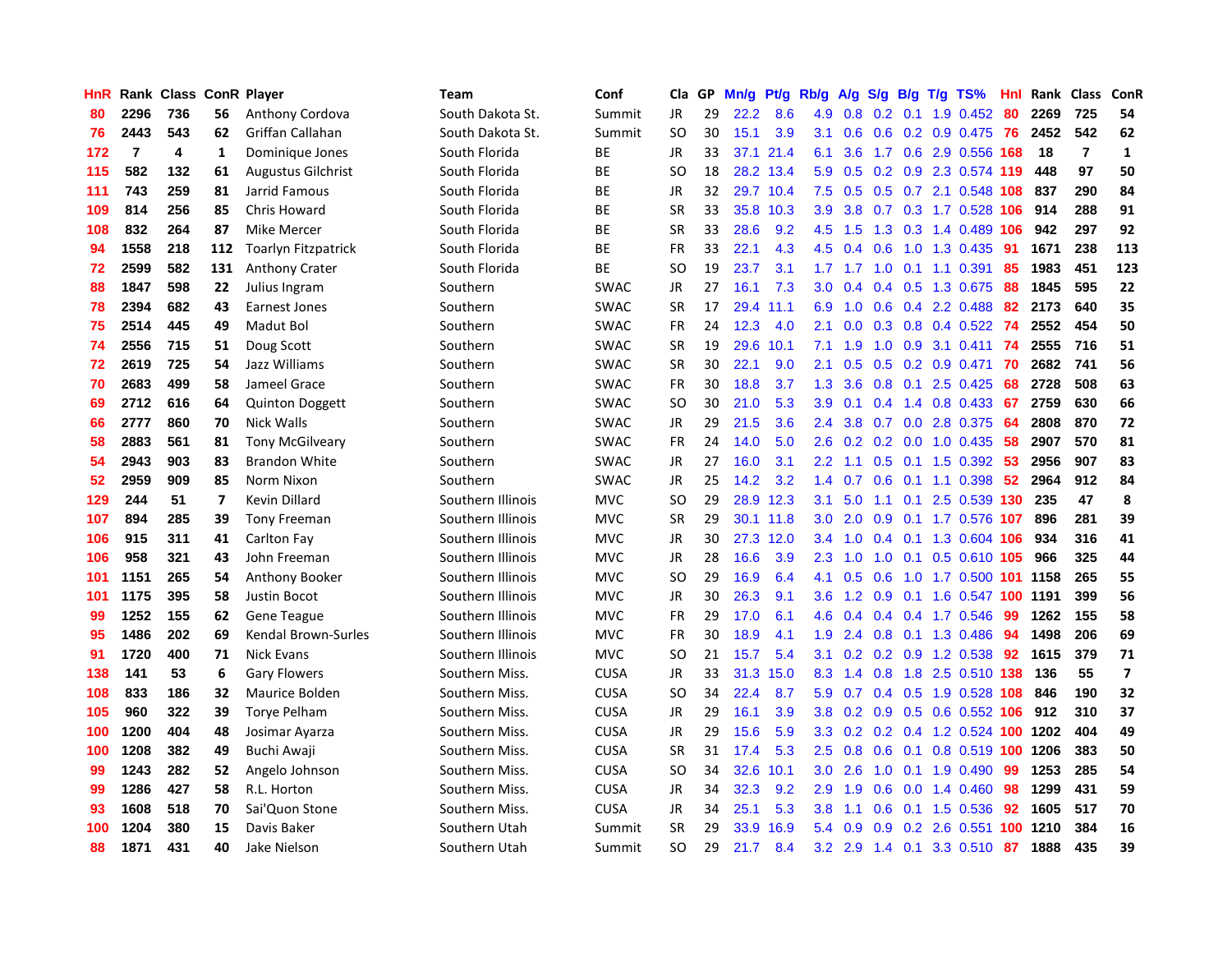| HnR |      | Rank Class ConR Player |     |                         | <b>Team</b>      | Conf       | Cla           | GP | Mn/g | Pt/g      | Rb/g             | A/g       | S/g |     | $B/g$ T/g TS%                  | Hnl | Rank | <b>Class</b> | ConR         |
|-----|------|------------------------|-----|-------------------------|------------------|------------|---------------|----|------|-----------|------------------|-----------|-----|-----|--------------------------------|-----|------|--------------|--------------|
| 84  | 2072 | 335                    | 49  | Dallin Bachynski        | Southern Utah    | Summit     | <b>FR</b>     | 29 | 10.1 | 3.6       | 2.6              | 0.3       | 0.2 | 0.4 | 0.8 0.556                      | 84  | 2088 | 336          | 49           |
| 81  | 2257 | 380                    | 53  | Matt Hodgson            | Southern Utah    | Summit     | FR            | 29 | 23.3 | 6.3       | 4.8              | 0.3       |     |     | 0.3 2.2 1.9 0.584              | -80 | 2263 | 380          | 53           |
| 76  | 2462 | 786                    | 63  | <b>Ryan Brimley</b>     | Southern Utah    | Summit     | JR            | 27 | 24.3 | 7.8       | 2.3              | 1.3       |     |     | 0.7 0.0 1.3 0.520 76           |     | 2463 | 787          | 63           |
| 75  | 2518 | 561                    | 67  | Matt Massey             | Southern Utah    | Summit     | <b>SO</b>     | 28 | 24.3 | 7.9       | 4.3              | 0.9       |     |     | $0.2$ 0.4 2.0 0.516            | -75 | 2522 | 565          | 68           |
| 75  | 2524 | 447                    | 68  | Jackson Stevenett       | Southern Utah    | Summit     | FR            | 21 | 18.2 | 4.0       | 2.9              | 0.8       |     |     | $0.3$ 0.2 0.4 0.491            | 75  | 2511 | 445          | 67           |
| 72  | 2590 | 469                    | 70  | Jordan Weirick          | Southern Utah    | Summit     | <b>FR</b>     | 26 | 13.3 | 3.3       | 2.0              | 0.8       | 0.6 |     | $0.1$ 0.9 0.475                | 72  | 2604 | 475          | 70           |
| 62  | 2820 | 541                    | 79  | <b>Scott Friel</b>      | Southern Utah    | Summit     | <b>FR</b>     | 28 | 18.2 | 2.8       | 2.1              | 2.1       |     |     | $0.8$ 0.2 2.6 0.462            | 63  | 2831 | 545          | 79           |
| 58  | 2884 | 777                    | 81  | Drew Allen              | Southern Utah    | Summit     | <b>SR</b>     | 27 | 13.3 | 2.6       | 1.0              | 0.7       |     |     | 0.3 0.0 0.8 0.530              | 58  | 2898 | 781          | 82           |
| 36  | 3015 | 610                    | 83  | Damon Heuir             | Southern Utah    | Summit     | FR            | 25 | 13.0 | 2.5       | 1.6              | 1.3       |     |     | $0.1$ 0.1 2.1 0.428            | 39  | 3014 | 608          | 83           |
| 133 | 189  | 37                     | 11  | <b>Andrew Nicholson</b> | St. Bonaventure  | A10        | <sub>SO</sub> | 30 |      | 30.2 16.4 | 7.1              | 0.5       |     |     | 0.2 1.8 1.8 0.594 133          |     | 197  | 39           | 11           |
| 131 | 218  | 81                     | 16  | Jonathan Hall           | St. Bonaventure  | A10        | <b>SR</b>     | 28 |      | 31.2 12.8 | 5.8              | 3.6       |     |     | 1.5 0.7 2.4 0.551 133          |     | 198  | 75           | 12           |
| 101 | 1146 | 360                    | 71  | <b>Chris Matthews</b>   | St. Bonaventure  | A10        | <b>SR</b>     | 31 | 33.7 | 12.6      | 3.0 <sub>2</sub> | 2.3       |     |     | 0.7 0.2 1.6 0.569 100 1174     |     |      | 371          | 72           |
| 100 | 1188 | 270                    | 73  | Michael Davenport       | St. Bonaventure  | A10        | SO            | 31 | 25.5 | 8.4       | 3.9 <sub>2</sub> | 2.0       | 0.8 |     | $0.2$ 1.6 $0.509$              | 99  | 1235 | 280          | 74           |
| 97  | 1373 | 448                    | 81  | Ogo Adegboye            | St. Bonaventure  | A10        | JR            | 31 | 21.6 | 6.6       | $1.7^{\circ}$    | 2.4       | 0.6 |     | 0.0 1.4 0.545                  | -96 | 1405 | 459          | 82           |
| 96  | 1432 | 465                    | 88  | Malcom Eleby            | St. Bonaventure  | A10        | JR            | 30 | 21.5 | 5.8       | 2.5              | 3.3       |     |     | 1.2 0.2 2.5 0.436              | -95 | 1452 | 468          | 89           |
| 92  | 1643 | 231                    | 95  | Demitrius Conger        | St. Bonaventure  | A10        | <b>FR</b>     | 26 | 11.2 | 3.6       | $2.7^{\circ}$    | 0.7       |     |     | 0.5 0.2 1.2 0.468              | 92  | 1636 | 227          | 94           |
| 79  | 2354 | 406                    | 109 | <b>Marquise Simmons</b> | St. Bonaventure  | A10        | <b>FR</b>     | 29 | 12.1 | 2.9       | 3.3 <sub>2</sub> | 0.2       |     |     | $0.2$ 0.1 0.8 0.506            | -79 | 2363 | 405          | 111          |
| 61  | 2845 | 646                    | 122 | Da'Quan Cook            | St. Bonaventure  | A10        | SO            | 31 | 14.4 | 2.7       | $2.4^{\circ}$    | 0.4       |     |     | 0.2 0.1 1.2 0.489              | 60  | 2864 | 653          | 122          |
| 105 | 993  | 336                    | 11  | Akeem Bennett           | St. Francis (NY) | <b>NEC</b> | JR            | 29 |      | 36.0 14.5 | 6.4              |           |     |     | 4.0 2.2 0.5 4.2 0.482 104 1010 |     |      | 343          | 12           |
| 84  | 2087 | 666                    | 40  | <b>Ricky Cadell</b>     | St. Francis (NY) | <b>NEC</b> | <b>JR</b>     | 27 | 35.5 | 15.9      | 2.9              | 1.8       |     |     | 1.3 0.0 2.7 0.512 84           |     | 2046 | 657          | 37           |
| 75  | 2489 | 439                    | 65  | Akeem Johnson           | St. Francis (NY) | <b>NEC</b> | <b>FR</b>     | 27 | 17.7 | 5.3       | 2.8              | 0.1       |     |     | $0.4$ 0.3 0.8 0.548            | 75  | 2489 | 437          | 66           |
| 74  | 2531 | 709                    | 68  | Kayode Ayeni            | St. Francis (NY) | <b>NEC</b> | <b>SR</b>     | 25 | 29.8 | 9.7       | 4.8              | 1.5       | 0.9 |     | 0.5 2.2 0.461                  | -74 | 2530 | 709          | 68           |
| 74  | 2536 | 568                    | 69  | <b>Justin Newton</b>    | St. Francis (NY) | <b>NEC</b> | SO.           | 29 | 30.9 | 2.3       | 3.8              | 3.5       | 1.9 |     | 0.0 1.8 0.407                  | 74  | 2549 | 572          | 69           |
| 72  | 2591 | 581                    | 73  | Stefan Perunicic        | St. Francis (NY) | <b>NEC</b> | SO.           | 29 | 30.7 | 8.4       | 2.9              | 0.9       | 0.8 |     | 0.3 1.8 0.477                  | 72  | 2614 | 587          | 72           |
| 68  | 2731 | 752                    | 83  | <b>Herman Wrice</b>     | St. Francis (NY) | <b>NEC</b> | <b>SR</b>     | 29 | 18.6 | 4.0       | 3.8 <sub>2</sub> | 0.2       | 0.5 |     | 0.9 1.6 0.525                  | 67  | 2739 | 752          | 82           |
| 157 | 31   | 13                     | 4   | D.J. Kennedy            | St. John's       | <b>BE</b>  | JR            | 33 | 31.4 | 15.1      | 6.1              | 3.1       |     |     | 1.2 0.7 2.5 0.569 156          |     | 33   | 12           | 4            |
| 123 | 369  | 128                    | 44  | Justin Brownlee         | St. John's       | ВE         | JR            | 32 | 18.6 | 6.8       | 4.5              | 0.9       |     |     | 0.7 0.7 0.8 0.497 123          |     | 370  | 129          | 44           |
| 115 | 594  | 198                    | 63  | <b>Anthony Mason</b>    | St. John's       | ВE         | <b>SR</b>     | 19 | 24.7 | 7.3       | 5.4              | 1.8       |     |     | 0.9 0.7 1.1 0.462 117 510      |     |      | 168          | 55           |
| 111 | 714  | 247                    | 79  | Dwight Hardy            | St. John's       | BE         | JR            | 29 | 22.2 | 10.5      | 2.0              | 0.9       |     |     | 0.7 0.1 1.3 0.527 111 737      |     |      | 252          | 80           |
| 110 | 764  | 266                    | 82  | Sean Evans              | St. John's       | ВE         | JR            | 33 | 21.1 | 6.7       | 5.9              | 0.6       | 0.6 |     | 0.3 1.4 0.469 109              |     | 785  | 269          | 81           |
| 109 | 825  | 287                    | 86  | Paris Horne             | St. John's       | ВE         | JR            | 33 | 28.1 | 9.2       | 3.1              | 1.5       |     |     | 0.8 0.3 1.3 0.495 108          |     | 840  | 291          | 85           |
| 108 | 871  | 298                    | 91  | <b>Justin Burrell</b>   | St. John's       | ВE         | JR            | 28 | 19.8 | 6.6       | 4.4              | 0.8       |     |     | 0.4 0.5 1.2 0.515 107          |     | 859  | 298          | 89           |
| 101 | 1180 | 397                    | 105 | Malik Boothe            | St. John's       | ВE         | JR            | 32 | 25.3 | 4.9       | 2.0              | 2.9       | 1.0 |     | 0.1 1.8 0.469 101 1157         |     |      | 389          | 102          |
| 59  | 2869 | 557                    | 134 | <b>Malik Stith</b>      | St. John's       | ВE         | <b>FR</b>     | 32 | 11.0 | 1.6       |                  | $0.7$ 1.2 | 0.3 |     | $0.0$ 0.7 0.316                | 59  | 2877 | 558          | 134          |
| 177 | 4    | 1                      | 1   | <b>Landry Fields</b>    | Stanford         | P12        | <b>SR</b>     | 32 |      | 36.3 22.0 | 8.8              | 2.8       |     |     | 1.6 0.8 2.6 0.555 175          |     | 5    | $\mathbf{1}$ | $\mathbf{1}$ |
| 108 | 853  | 191                    | 37  | Jeremy Green            | Stanford         | P12        | <sub>SO</sub> | 32 | 33.8 | 16.6      | 3.8              | 0.8       |     |     | 0.8 0.0 1.3 0.533 107          |     | 881  | 203          | 39           |
| 98  | 1346 | 425                    | 59  | Drew Shiller            | Stanford         | P12        | <b>SR</b>     | 32 | 28.2 | 7.5       | 2.8              | 2.3       |     |     | $0.7$ 0.1 1.1 0.548            | 97  | 1369 | 429          | 62           |
| 95  | 1467 | 343                    | 63  | <b>Jack Trotter</b>     | Stanford         | P12        | SO            | 32 | 25.3 | 6.8       | 4.5              | 0.7       | 0.3 | 0.4 | $0.7$ 0.524                    | 94  | 1497 | 346          | 65           |
| 94  | 1552 | 360                    | 65  | Jarrett Mann            | Stanford         | P12        | SO            | 32 | 27.1 | 5.8       | 3.4              |           |     |     | 4.3 0.7 0.0 3.2 0.450          | 93  | 1573 | 364          | 66           |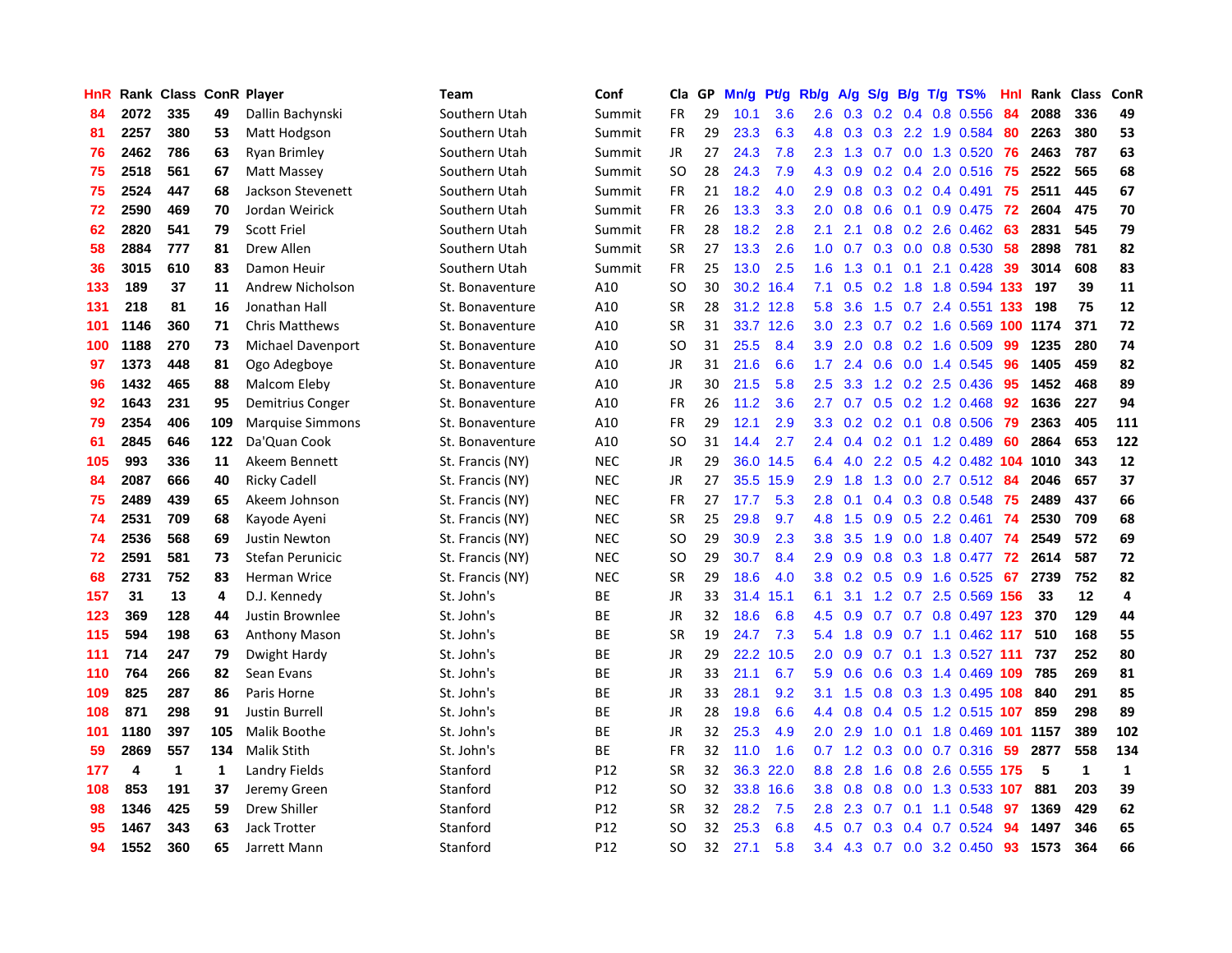| HnR |      | Rank Class ConR Player |                         |                          | Team               | Conf            | Cla       | <b>GP</b> | Mn/g | <b>Pt/g</b> | Rb/g             | A/g    |                  |     | $S/g$ B/g T/g TS%         | Hnl | Rank | <b>Class</b> | <b>ConR</b>             |
|-----|------|------------------------|-------------------------|--------------------------|--------------------|-----------------|-----------|-----------|------|-------------|------------------|--------|------------------|-----|---------------------------|-----|------|--------------|-------------------------|
| 72  | 2609 | 584                    | 82                      | Andrew Zimmermann        | Stanford           | P <sub>12</sub> | <b>SO</b> | 26        | 17.5 | 4.4         | 2.9              | 0.6    | 0.5              | 0.1 | 1.3 0.477                 | 75  | 2486 | 555          | 81                      |
| 59  | 2861 | 887                    | 83                      | Da'Veed Dildy            | Stanford           | P12             | JR        | 26        | 12.4 | 2.0         | 1.2              | $-1.1$ |                  |     | 0.5 0.0 1.0 0.375 62      |     | 2839 | 879          | 83                      |
| 118 | 478  | 165                    | $\overline{\mathbf{z}}$ | <b>Eddie Williams</b>    | Stephen F. Austin  | Southland       | JR.       | 31        |      | 36.2 13.3   | 5.9              | 2.7    |                  |     | 1.9 0.1 1.9 0.577 118     |     | 488  | 170          | $\overline{7}$          |
| 113 | 674  | 160                    | 12                      | Jereal Scott             | Stephen F. Austin  | Southland       | -SO       | 32        | 24.0 | 12.8        | 5.5              | 0.5    |                  |     | $0.4$ 0.7 1.7 0.566 111   |     | 711  | 167          | 12                      |
| 104 | 1015 | 344                    | 18                      | Jordan Glynn             | Stephen F. Austin  | Southland       | <b>JR</b> | 32        | 29.3 | 8.6         | 8.3              | 1.0    | 0.9 <sup>°</sup> |     | 0.1 1.5 0.591 103         |     | 1056 | 358          | 18                      |
| 96  | 1416 | 188                    | 30                      | Will Reinke              | Stephen F. Austin  | Southland       | <b>FR</b> | 29        | 13.3 | 4.0         | 3.1              | 0.9    | 0.3              |     | 1.0 1.1 0.487             | 95  | 1439 | 198          | 30                      |
| 93  | 1615 | 491                    | 39                      | <b>Walt Harris</b>       | Stephen F. Austin  | Southland       | <b>SR</b> | 30        | 31.1 | 11.3        | 1.8              | 1.8    | 0.6              |     | 0.2 1.3 0.534             | 93  | 1596 | 491          | 37                      |
| 84  | 2100 | 669                    | 57                      | <b>Denzel Barnes</b>     | Stephen F. Austin  | Southland       | JR        | 30        | 18.5 | 5.6         | 1.5              | 2.3    | 0.9 <sup>°</sup> |     | $0.0$ 2.1 $0.471$         | 83  | 2100 | 672          | 59                      |
| 81  | 2217 | 649                    | 63                      | Eric Bell                | Stephen F. Austin  | Southland       | <b>SR</b> | 25        | 26.2 | 2.9         | 1.2              | 3.8    | 1.3              |     | 0.1 1.4 0.396             | 86  | 1974 | 589          | 54                      |
| 80  | 2301 | 737                    | 71                      | Mark Gomillia            | Stephen F. Austin  | Southland       | JR        | 30        | 10.2 | 3.1         | 1.0              | 0.4    |                  |     | 0.2 0.1 0.3 0.495 79      |     | 2313 | 741          | 72                      |
| 74  | 2533 | 810                    | 86                      | Orren Tims               | Stephen F. Austin  | Southland       | JR        | 30        | 15.7 | 5.3         | 3.1              | 0.6    |                  |     | 0.4 0.1 1.6 0.452 74      |     | 2526 | 807          | 84                      |
| 91  | 1715 | 250                    | 42                      | Ridge Graham             | Stetson            | ASun            | <b>FR</b> | 29        | 27.7 | 12.0        | 6.0              | 0.8    |                  |     | 1.3 0.5 2.8 0.472 90      |     | 1729 | 252          | 42                      |
| 86  | 1972 | 586                    | 50                      | A.J. Smith               | Stetson            | ASun            | <b>SR</b> | 28        | 32.1 | 14.9        | 2.5              | 2.0    | 0.9 <sup>°</sup> |     | $0.1$ 3.5 0.511           | 86  | 1972 | 588          | 50                      |
| 81  | 2218 | 370                    | 64                      | <b>Tyshawn Patterson</b> | Stetson            | ASun            | <b>FR</b> | 28        | 20.3 | 8.1         | 1.6              | 1.4    | 0.9              |     | 0.2 1.8 0.477             | 81  | 2229 | 375          | 65                      |
| 80  | 2289 | 387                    | 68                      | <b>Joel Naburgs</b>      | Stetson            | ASun            | <b>FR</b> | 28        | 20.0 | 5.4         | 2.6              | 1.7    |                  |     | 0.3 0.1 1.1 0.521         | 80  | 2294 | 386          | 67                      |
| 80  | 2297 | 390                    | 69                      | Liam McInerney           | Stetson            | ASun            | <b>FR</b> | 28        | 15.5 | 3.1         | 3.4              | 0.4    | 0.3              |     | $0.3$ 0.5 0.500           | 80  | 2302 | 388          | 69                      |
| 77  | 2404 | 685                    | 75                      | Mark Lohuis              | Stetson            | ASun            | <b>SR</b> | 29        | 24.8 | 6.0         | 3.3              | 1.2    | 1.0              |     | 0.3 1.0 0.477             | 77  | 2420 | 691          | 75                      |
| 76  | 2469 | 697                    | 78                      | <b>Brandon Williams</b>  | Stetson            | ASun            | <b>SR</b> | 29        | 25.5 | 5.7         | 2.1              | 2.7    | 0.8              |     | $0.0$ 1.6 0.444           | 75  | 2482 | 700          | 78                      |
| 58  | 2878 | 891                    | 90                      | Olivier Dupiton          | Stetson            | ASun            | JR        | 24        | 12.0 | 1.6         | 2.1              | 0.3    |                  |     | 0.7 0.3 0.8 0.390         | 59  | 2871 | 888          | 88                      |
| 54  | 2939 | 900                    | 94                      | Graeme Radford           | Stetson            | ASun            | JR        | 28        | 12.5 | 1.3         | 2.6              | 0.1    |                  |     | 0.1 0.9 0.5 0.322 54      |     | 2951 | 905          | 95                      |
| 131 | 219  | 42                     | 3                       | <b>Tommy Brenton</b>     | <b>Stony Brook</b> | <b>AEC</b>      | <b>SO</b> | 32        | 30.1 | 7.6         | 9.7              | 2.6    |                  |     | 1.8 0.5 1.5 0.581 130 233 |     |      | 45           | $\overline{\mathbf{3}}$ |
| 109 | 822  | 261                    | $\overline{\mathbf{z}}$ | Muhammad El-Amin         | Stony Brook        | <b>AEC</b>      | <b>SR</b> | 31        | 30.4 | 16.7        | 3.4              | 1.9    |                  |     | 1.1 0.2 2.3 0.505         | 109 | 815  | 259          | $\overline{\mathbf{z}}$ |
| 109 | 827  | 183                    | 8                       | <b>Bryan Dougher</b>     | Stony Brook        | <b>AEC</b>      | <b>SO</b> | 32        | 31.6 | 13.8        | 2.7              | 1.8    | 1.0              |     | 0.1 1.3 0.573 108         |     | 838  | 187          | 8                       |
| 101 | 1164 | 392                    | 13                      | Chris Martin             | Stony Brook        | <b>AEC</b>      | JR        | 31        | 22.9 | 10.8        | 3.2              | 1.5    | 0.9 <sub>0</sub> |     | 0.2 1.9 0.512 101         |     | 1156 | 388          | 12                      |
| 93  | 1583 | 371                    | 24                      | Dallis Joyner            | Stony Brook        | <b>AEC</b>      | <b>SO</b> | 32        | 26.2 | 8.1         | 6.4              | 0.5    |                  |     | $0.5$ 0.7 1.7 0.481       | 93  | 1587 | 371          | 25                      |
| 80  | 2303 | 391                    | 52                      | Marcus Rouse             | <b>Stony Brook</b> | <b>AEC</b>      | FR        | 31        | 15.3 | 4.4         | 0.9              | 1.2    | 0.5              |     | $0.0$ 0.6 0.464           | 80  | 2292 | 385          | 50                      |
| 67  | 2736 | 753                    | 64                      | <b>Eddie Castellanos</b> | <b>Stony Brook</b> | <b>AEC</b>      | <b>SR</b> | 32        | 12.6 | 1.1         | 1.0              | 1.4    |                  |     | $0.8$ 0.1 0.9 0.361       | 67  | 2745 | 754          | 65                      |
| 64  | 2794 | 636                    | 67                      | Danny Carter             | Stony Brook        | <b>AEC</b>      | <b>SO</b> | 32        | 12.2 | 2.7         | 1.5              | 0.4    |                  |     | $0.1$ 0.0 0.6 0.552 64    |     | 2807 | 638          | 68                      |
| 58  | 2890 | 564                    | 72                      | Preye Preboye            | Stony Brook        | <b>AEC</b>      | <b>FR</b> | 30        | 8.8  | 2.1         | $2.2^{\circ}$    | 0.4    |                  |     | $0.3$ 0.1 1.0 0.391       | -58 | 2903 | 567          | 73                      |
| 47  | 2979 | 792                    | 80                      | Andrew Goba              | Stony Brook        | <b>AEC</b>      | <b>SR</b> | 28        | 9.5  | 0.9         | 1.3              | 0.1    |                  |     | $0.2$ 0.1 0.3 0.565       | 49  | 2978 | 792          | 79                      |
| 149 | 65   | 29                     | $\overline{7}$          | Wes Johnson              | Syracuse           | <b>BE</b>       | JR        | 35        | 35.0 | 16.5        | 8.5              | 2.2    | 1.7              |     | 1.8 2.3 0.595             | 149 | 68   | 31           | 9                       |
| 136 | 158  | 58                     | 16                      | Rick Jackson             | Syracuse           | ВE              | JR        | 35        | 26.3 | 9.7         | 7.0              | 1.7    | 1.0              |     | 2.0 1.9 0.578 136         |     | 162  | 60           | 17                      |
| 135 | 166  | 61                     | 18                      | Scoop Jardine            | Syracuse           | <b>BE</b>       | JR        | 35        | 22.2 | 9.1         | 1.9              | 4.3    | 1.2              |     | 0.1 1.9 0.570             | 135 | 178  | 63           | 20                      |
| 135 | 169  | 65                     | 19                      | Arinze Onuaku            | Syracuse           | <b>BE</b>       | <b>SR</b> | 32        | 22.8 | 10.5        | 5.1              | 0.6    | 0.9              |     | 1.1 1.3 0.636 135         |     | 174  | 66           | 18                      |
| 132 | 204  | 78                     | 23                      | <b>Andy Rautins</b>      | Syracuse           | ВE              | <b>SR</b> | 35        |      | 32.5 12.1   | $3.4^{\circ}$    | 4.9    | 2.0              |     | 0.2 2.8 0.628 131         |     | 212  | 80           | 25                      |
| 129 | 252  | 52                     | 30                      | Kris Joseph              | Syracuse           | ВE              | SO        | 35        |      | 27.8 10.8   | 5.5 <sub>1</sub> | 1.7    |                  |     | 1.4 0.4 1.8 0.563 129     |     | 253  | 53           | 29                      |
| 123 | 381  | 35                     | 46                      | <b>Brandon Triche</b>    | Syracuse           | <b>BE</b>       | <b>FR</b> | 35        | 21.3 | 8.1         | 1.8              | 2.8    | 0.9              |     | $0.1$ 2.0 0.589 122       |     | 386  | 34           | 46                      |
| 116 | 554  | 127                    | 21                      | <b>Ronnie Moss</b>       | <b>TCU</b>         | <b>MWC</b>      | SO        | 32        | 33.5 | 14.9        | 3.2              | 5.9    |                  |     | 0.8 0.2 3.8 0.507 116     |     | 566  | 131          | 22                      |
| 109 | 818  | 258                    | 33                      | Zvonko Buljan            | <b>TCU</b>         | <b>MWC</b>      | <b>SR</b> | 31        |      | 28.8 12.2   | 8.6              | 2.1    |                  |     | 0.7 0.3 3.4 0.526 109     |     | 803  | 253          | 34                      |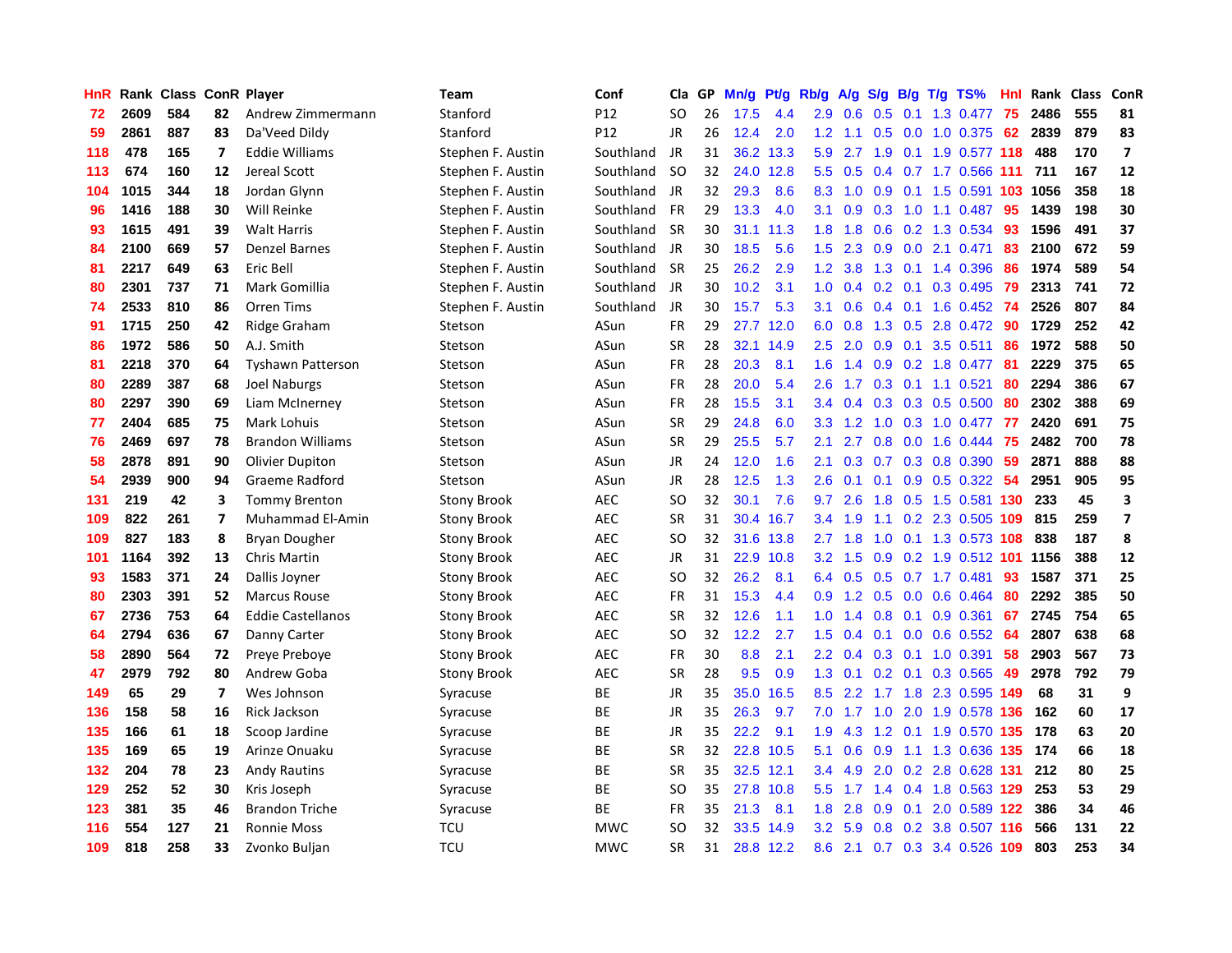| HnR              |      | Rank Class ConR Player |     |                                           | Team                  | Conf       | Cla       | <b>GP</b> | Mn/g | Pt/g      | Rb/g             | A/g             | S/g |  | B/g T/g TS%                | Hnl | Rank | <b>Class</b> | ConR                    |
|------------------|------|------------------------|-----|-------------------------------------------|-----------------------|------------|-----------|-----------|------|-----------|------------------|-----------------|-----|--|----------------------------|-----|------|--------------|-------------------------|
| 98               | 1307 | 434                    | 50  | Greg Hill                                 | <b>TCU</b>            | <b>MWC</b> | JR        | 30        | 20.9 | 8.2       | 2.0 <sub>1</sub> | 1.1             | 0.8 |  | $0.1$ 1.1 0.565            | 98  | 1290 | 427          | 49                      |
| 94               | 1536 | 471                    | 59  | Edvinas Ruzgas                            | <b>TCU</b>            | <b>MWC</b> | <b>SR</b> | 32        | 31.4 | 10.7      |                  |                 |     |  | 2.8 0.7 0.5 0.0 0.8 0.639  | 94  | 1528 | 470          | 58                      |
| 93               | 1585 | 372                    | 61  | Kevin Butler                              | <b>TCU</b>            | <b>MWC</b> | <b>SO</b> | 32        | 23.9 | 5.3       | 4.6              | 0.7             |     |  | 0.8 0.5 0.8 0.552          | -93 | 1581 | 368          | 61                      |
| 87               | 1909 | 569                    | 66  | Keion Mitchem                             | <b>TCU</b>            | <b>MWC</b> | <b>SR</b> | 32        | 18.9 | 4.4       | 1.8              | 1.6             |     |  | $0.7$ $0.0$ 1.2 $0.562$    | -87 | 1917 | 568          | 66                      |
| 85               | 1989 | 314                    | 70  | Nikola Cerina                             | <b>TCU</b>            | <b>MWC</b> | <b>FR</b> | 29        | 20.3 | 6.0       | 4.0              | 0.6             | 0.3 |  | 0.6 1.3 0.541              | 86  | 1948 | 292          | 67                      |
| 84               | 2070 | 334                    | 72  | Xavier Roberson                           | <b>TCU</b>            | <b>MWC</b> | <b>FR</b> | 26        | 12.2 | 4.0       | 1.1              | 0.8             |     |  | $0.6$ $0.0$ 1.0 $0.548$    | 85  | 2028 | 318          | 68                      |
| 72               | 2594 | 471                    | 77  | Garlon Green                              | <b>TCU</b>            | <b>MWC</b> | <b>FR</b> | 31        | 17.4 | 4.3       | $2.4^{\circ}$    | 0.4             |     |  | 0.3 0.2 0.8 0.496          | 73  | 2590 | 469          | 78                      |
| 160              | 23   | 10                     | 3   | Lavoy Allen                               | Temple                | A10        | JR        | 35        |      | 34.5 11.5 | 10.7             | 2.4             |     |  | 0.5 1.4 1.5 0.554 160      |     | 24   | 9            | $\mathbf{2}$            |
| 131              | 210  | 41                     | 14  | Juan Fernandez                            | Temple                | A10        | <b>SO</b> | 34        |      | 31.6 12.6 | $2.4^{\circ}$    | 3.6             | 0.9 |  | 0.1 1.9 0.561 131          |     | 214  | 42           | 15                      |
| 126              | 311  | 66                     | 24  | Ramone Moore                              | Temple                | A10        | <b>SO</b> | 35        | 18.0 | 7.6       |                  | $3.1 \quad 1.5$ |     |  | 0.4 0.0 1.2 0.521 126 317  |     |      | 68           | 24                      |
| 122              | 384  | 132                    | 28  | <b>Ryan Brooks</b>                        | Temple                | A10        | <b>SR</b> | 35        | 36.2 | 14.3      | 4.2              | 2.3             |     |  | 0.8 0.1 1.2 0.515 122      |     | 391  | 134          | 28                      |
| 118              | 495  | 114                    | 32  | Micheal Eric                              | Temple                | A10        | <b>SO</b> | 31        | 15.7 | 5.9       | 3.1              | 0.6             |     |  | 0.3 0.6 1.3 0.523 118      |     | 504  | 116          | 32                      |
| 117              | 538  | 175                    | 35  | Luis Guzman                               | Temple                | A10        | <b>SR</b> | 35        | 31.8 | 4.9       | 4.2              | 3.2             |     |  | 0.7 0.1 1.5 0.458 117      |     | 543  | 178          | 35                      |
| 99               | 1265 | 158                    | 76  | Rahlir Jefferson                          | Temple                | A10        | FR        | 34        | 16.6 | 3.9       | 2.6              | 0.6             |     |  | 0.6 0.5 0.9 0.454          | -99 | 1249 | 151          | 76                      |
| 96               | 1407 | 458                    | 84  | Craig Williams                            | Temple                | A10        | <b>JR</b> | 28        | 11.9 | 3.8       | 1.8              | 0.4             |     |  | $0.2$ 0.3 0.5 0.493        | 98  | 1305 | 433          | 77                      |
| 155              | 37   | 13                     | 5   | Wayne Chism                               | Tennessee             | <b>SEC</b> | <b>SR</b> | 37        | 27.0 | 12.6      | 7.2              | 1.1             |     |  | 1.1 1.3 1.6 0.549 152      |     | 54   | 18           | $\overline{\mathbf{z}}$ |
| 145              | 87   | 29                     | 11  | J.P. Prince                               | Tennessee             | <b>SEC</b> | <b>SR</b> | 37        | 24.9 | 9.9       | 3.7              | 3.1             | 1.5 |  | 0.5 2.4 0.569 142          |     | 104  | 32           | 12                      |
| 141              | 107  | 36                     | 12  | <b>Tyler Smith</b>                        | Tennessee             | <b>SEC</b> | <b>SR</b> | 12        |      | 26.8 11.7 | 4.7              | 3.7             |     |  | 1.4 0.3 1.3 0.609 171      |     | 9    | 4            | $\mathbf{2}$            |
| 130              | 223  | 44                     | 20  | Cameron Tatum                             | Tennessee             | <b>SEC</b> | <b>SO</b> | 29        | 16.9 | 7.4       | $2.2^{\circ}$    | 1.1             |     |  | 0.6 0.1 0.9 0.585 129      |     | 246  | 51           | 22                      |
| 129              | 248  | 90                     | 22  | <b>Bobby Maze</b>                         | Tennessee             | <b>SEC</b> | <b>SR</b> | 37        | 24.9 | 9.4       | $2.4^{\circ}$    | 3.2             |     |  | 0.8 0.1 1.4 0.500 127      |     | 296  | 106          | 28                      |
| 129              | 254  | 93                     | 24  | <b>Brian Williams</b>                     | Tennessee             | <b>SEC</b> | <b>JR</b> | 27        | 19.1 | 5.6       | 6.4              | 0.8             |     |  | 0.4 0.7 1.2 0.510 127      |     | 289  | 105          | 27                      |
| 125              | 342  | 74                     | 28  | <b>Scotty Hopson</b>                      | Tennessee             | <b>SEC</b> | <b>SO</b> | 37        | 27.7 | 12.2      | 3.4              | 1.2             | 1.0 |  | 0.2 2.1 0.519 122          |     | 383  | 86           | 31                      |
| 121              | 408  | 142                    | 33  | <b>Melvin Goins</b>                       | Tennessee             | <b>SEC</b> | JR        | 31        | 16.0 | 5.3       | 1.9              | 1.8             | 1.0 |  | 0.0 1.1 0.469 120          |     | 443  | 158          | 35                      |
| 114              | 633  | 66                     | 51  | Kenny Hall                                | Tennessee             | <b>SEC</b> | FR        | 35        | 12.4 | 3.6       | 3.0 <sub>2</sub> | 0.2             | 0.2 |  | 0.5 0.8 0.572 112          |     | 693  | 74           | 56                      |
| 95               | 1492 | 347                    | 81  | Renaldo Woolridge                         | Tennessee             | <b>SEC</b> | <b>SO</b> | 28        | 13.0 | 3.4       | 2.9              | 0.3             |     |  | 0.3 0.4 0.9 0.485          | 97  | 1372 | 317          | 77                      |
| 91               | 1698 | 246                    | 87  | Skylar McBee                              | Tennessee             | <b>SEC</b> | FR        | 33        | 13.1 | 3.4       |                  | $1.2 \quad 0.5$ |     |  | 0.5 0.0 0.5 0.502 92       |     | 1666 | 237          | 87                      |
| 73               | 2584 | 820                    | 100 | <b>Steven Pearl</b>                       | Tennessee             | <b>SEC</b> | <b>JR</b> | 31        | 10.9 | 1.5       |                  | $1.3 \quad 0.6$ |     |  | 0.4 0.1 0.6 0.437 75       |     | 2514 | 804          | 100                     |
| 108              | 845  | 100                    | 11  | <b>Robert Covington</b>                   | Tennessee St.         | <b>OVC</b> | FR        | 32        |      | 27.3 11.5 | 6.5              | 1.2             |     |  | 1.1 1.1 2.2 0.522 107      |     | 895  | 104          | 15                      |
| 97               | 1386 | 181                    | 32  | Jacquan Nobles                            | Tennessee St.         | <b>OVC</b> | <b>FR</b> | 32        |      | 24.3 11.2 | 1.9              | 0.8             | 0.9 |  | 0.0 1.4 0.585              | 96  | 1434 | 194          | 36                      |
| 94               | 1570 | 504                    | 42  | Josh Sain                                 | Tennessee St.         | <b>OVC</b> | JR        | 20        | 26.7 | 13.7      | 4.0              | 1.7             | 1.3 |  | 0.2 2.9 0.479              | 97  | 1356 | 448          | 32                      |
| 91               | 1678 | 240                    | 45  | Martell Buie                              | Tennessee St.         | <b>OVC</b> | FR        | 28        | 11.9 | 4.0       | 1.3              | 1.1             | 1.1 |  | $0.0$ 1.2 0.544            | -91 | 1689 | 241          | 47                      |
| 91               | 1721 | 401                    | 48  | <b>Wil Peters</b>                         | Tennessee St.         | <b>OVC</b> | <b>SO</b> | 32        | 30.1 | 9.6       | 2.5              | 3.1             | 1.0 |  | $0.0$ 1.8 $0.522$          | 90  | 1765 | 405          | 52                      |
| 90               | 1745 | 565                    | 50  | Darius Cox                                | Tennessee St.         | <b>OVC</b> | <b>JR</b> | 19        | 21.3 | 7.5       | 5.3              | 1.2             | 0.8 |  | $0.6$ 1.7 0.457            | 92  | 1650 | 530          | 46                      |
| 87               | 1916 | 572                    | 56  | Jeremiah Crutcher                         | Tennessee St.         | <b>OVC</b> | <b>SR</b> | 29        | 27.9 | 8.3       | 2.1              | 3.8             | 0.9 |  | $0.0$ 2.7 $0.499$          | 86  | 1959 | 583          | 60                      |
| 71               | 2632 | 730                    | 78  | Lonnie Funderburke                        | Tennessee St.         | <b>OVC</b> | <b>SR</b> | 32        | 19.5 | 3.7       |                  |                 |     |  | 3.9 0.3 0.5 0.4 1.2 0.511  | -70 | 2666 | 736          | 79                      |
| 71               | 2640 | 482                    | 79  | <b>Tashon Fredrick</b>                    | Tennessee St.         | <b>OVC</b> | <b>FR</b> | 30        | 16.3 | 3.4       | 3.3 <sub>2</sub> | 0.4             |     |  | 0.6 0.0 1.1 0.477 71       |     | 2647 | 487          | 77                      |
| 43               | 2995 | 918                    | 91  | Hamilton Nash                             | Tennessee St.         | <b>OVC</b> | <b>JR</b> | 21        | 12.9 | 1.5       | 1.8              | 0.2             |     |  | $0.2$ 0.4 0.6 0.400        | 49  | 2977 | 917          | 90                      |
| 103              | 1059 | 239                    | 20  | Alfred Jones Jr.                          | <b>Tennessee Tech</b> | <b>OVC</b> | <b>SO</b> | 32        | 23.9 | 9.2       | 5.1              | 0.8             | 0.7 |  | 0.5 1.2 0.672 103          |     | 1066 | 240          | 21                      |
| 102 <sub>1</sub> | 1093 | 345                    | 21  | Elijah Cunningham-Muhammad Tennessee Tech |                       | <b>OVC</b> | <b>SR</b> | 32        |      | 32.1 11.9 | 4.0              | 4.5             |     |  | 1.4 0.0 3.1 0.546 102 1099 |     |      | 347          | 22                      |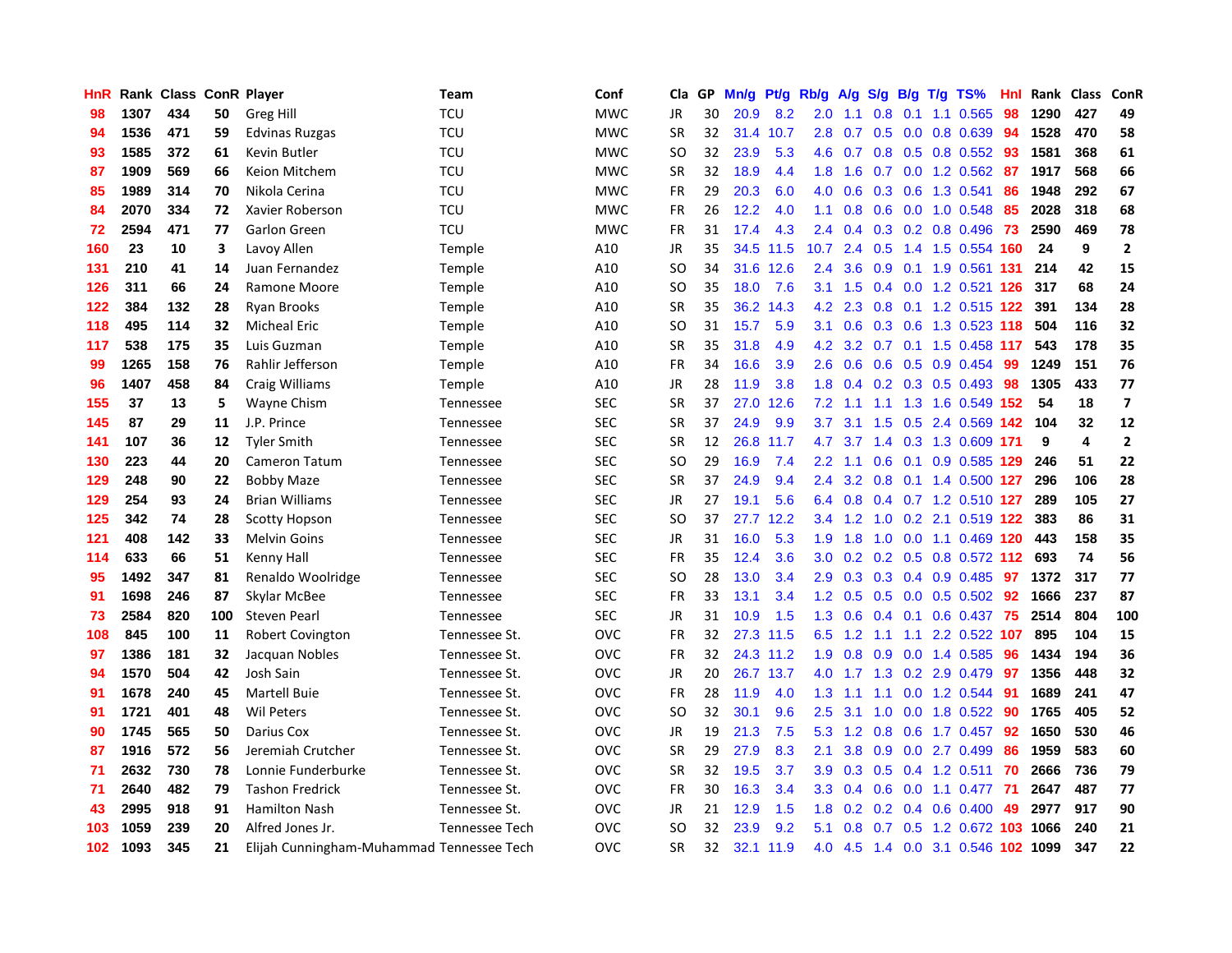| HnR |      | Rank Class ConR Player |     |                         | <b>Team</b>           | Conf        | Cla       | <b>GP</b> | Mn/g | <b>Pt/g</b> | Rb/g             | A/g             |                  |     | $S/g$ B/g T/g TS%              | <b>Hnl</b> | Rank     | Class | ConR                    |
|-----|------|------------------------|-----|-------------------------|-----------------------|-------------|-----------|-----------|------|-------------|------------------|-----------------|------------------|-----|--------------------------------|------------|----------|-------|-------------------------|
| 100 | 1223 | 385                    | 24  | <b>Frank Davis</b>      | <b>Tennessee Tech</b> | <b>OVC</b>  | <b>SR</b> | 32        |      | 31.6 13.4   |                  | $2.2$ 2.0       | 1.1              |     | $0.0$ 1.8 $0.629$              |            | 100 1230 | 393   | 26                      |
| 96  | 1415 | 187                    | 34  | <b>Jud Dillard</b>      | <b>Tennessee Tech</b> | <b>OVC</b>  | FR        | 32        | 20.1 | 8.8         | 4.4              | 0.5             |                  |     | 0.6 0.1 1.4 0.561 96           |            | 1418     | 187   | 35                      |
| 94  | 1562 | 363                    | 40  | Kevin Murphy            | <b>Tennessee Tech</b> | <b>OVC</b>  | <b>SO</b> | 32        |      | 31.3 15.3   | 3.9              | 2.1             |                  |     | $0.7$ 0.1 2.8 0.533            | -93        | 1559     | 363   | 42                      |
| 79  | 2352 | 519                    | 68  | Zach Bailey             | <b>Tennessee Tech</b> | <b>OVC</b>  | SO        | 28        | 16.3 | 5.1         | $2.2^{\circ}$    | 1.0             | 0.8              |     | $0.0$ 1.4 0.540                | -79        | 2321     | 515   | 67                      |
| 72  | 2589 | 468                    | 75  | <b>Terrell Barnes</b>   | <b>Tennessee Tech</b> | <b>OVC</b>  | <b>FR</b> | 28        | 19.8 | 4.2         | 4.3              | 1.0             | 0.6              |     | 0.4 1.1 0.376                  | -74        | 2539     | 451   | 75                      |
| 67  | 2756 | 626                    | 83  | Bassey Inameti          | <b>Tennessee Tech</b> | <b>OVC</b>  | <b>SO</b> | 31        | 17.1 | 4.3         | 2.9              | 0.7             |                  |     | $0.0$ 0.7 1.4 0.528            | 67         | 2752     | 628   | 83                      |
| 56  | 2914 | 896                    | 89  | <b>Byron Pickens</b>    | <b>Tennessee Tech</b> | <b>OVC</b>  | JR        | 32        | 13.1 | 2.4         | 1.9              | 0.4             |                  |     | 0.5 0.4 0.8 0.399              | 56         | 2928     | 897   | 88                      |
| 91  | 1719 | 552                    | 47  | <b>Benzor Simmons</b>   | Tennessee-Martin      | <b>OVC</b>  | JR        | 29        | 27.0 | 13.6        | 5.2              | 0.6             |                  |     | $0.8$ 0.2 2.1 0.523            | 88         | 1855     | 599   | 55                      |
| 86  | 1969 | 633                    | 59  | Marquis Weddle          | Tennessee-Martin      | <b>OVC</b>  | JR        | 19        | 29.8 | 15.7        | 3.4              | 1.3             |                  |     | 1.2 0.0 2.3 0.514 91           |            | 1711     | 549   | 50                      |
| 83  | 2128 | 628                    | 62  | Delrico Lane            | Tennessee-Martin      | <b>OVC</b>  | <b>SR</b> | 9         | 31.4 | 10.6        | 4.9              |                 |                  |     | 3.2 2.7 0.1 3.2 0.597 105      |            | 987      | 313   | 19                      |
| 78  | 2385 | 767                    | 69  | Andres Irarrazabal      | Tennessee-Martin      | <b>OVC</b>  | JR        | 29        | 15.3 | 3.6         | 3.0 <sub>2</sub> |                 |                  |     | 0.5 0.6 0.5 0.7 0.512 76       |            | 2472     | 791   | 73                      |
| 75  | 2488 | 438                    | 73  | Ronald Spencer          | Tennessee-Martin      | <b>OVC</b>  | <b>FR</b> | 18        | 19.6 | 5.3         | 5.4              | 0.2             |                  |     | 0.2 1.1 1.2 0.505 74           |            | 2535     | 450   | 74                      |
| 72  | 2612 | 828                    | 77  | Reuben Clayton          | Tennessee-Martin      | <b>OVC</b>  | JR        | 27        | 30.2 | 11.7        | 3.5              | 2.0             |                  |     | 1.2 0.5 2.9 0.411              | -70        | 2663     | 836   | 78                      |
| 71  | 2642 | 597                    | 80  | M.J. Brown              | Tennessee-Martin      | <b>OVC</b>  | SO.       | 29        | 25.8 | 6.2         | 3.3 <sub>2</sub> | 2.3             | 1.3              |     | $0.0$ 2.1 0.406                | 69         | 2694     | 612   | 80                      |
| 70  | 2681 | 742                    | 81  | Dominique Mpondo        | Tennessee-Martin      | <b>OVC</b>  | <b>SR</b> | 22        | 12.6 | 2.4         | $3.4^{\circ}$    | 0.2             | 0.2              |     | 0.9 0.6 0.419                  | 68         | 2720     | 749   | 81                      |
| 66  | 2761 | 523                    | 84  | <b>Terrance Coleman</b> | Tennessee-Martin      | <b>OVC</b>  | <b>FR</b> | 29        | 17.2 | 4.5         | 2.9              | 0.7             |                  |     | $0.4$ 0.1 1.1 0.419            | 64         | 2797     | 533   | 85                      |
| 59  | 2872 | 558                    | 87  | Zach Jones              | Tennessee-Martin      | <b>OVC</b>  | <b>FR</b> | 24        | 17.8 | 5.0         | 3.3 <sub>2</sub> | 0.7             | 0.5              |     | $0.6$ 1.7 0.425                | -59        | 2884     | 561   | 87                      |
| 57  | 2905 | 894                    | 88  | Cataurius Taylor        | Tennessee-Martin      | <b>OVC</b>  | JR        | 29        | 18.4 | 2.2         | 1.2              | 2.0             | 0.6              |     | 0.0 1.5 0.387                  | -55        | 2943     | 902   | 89                      |
| 169 | 11   | 5                      | 3   | Damion James            | Texas                 | <b>B12</b>  | <b>SR</b> | 34        |      | 30.3 18.0   |                  |                 |                  |     | 10.3 1.0 1.7 1.2 2.0 0.572 168 |            | -17      | 8     | $\overline{\mathbf{3}}$ |
| 147 | 80   | 27                     | 11  | Dexter Pittman          | Texas                 | <b>B12</b>  | <b>SR</b> | 34        |      | 19.1 10.4   | 5.9              | 0.5             |                  |     | 0.4 1.9 1.8 0.631 146          |            | 86       | 28    | 11                      |
| 129 | 259  | 18                     | 31  | Jordan Hamilton         | Texas                 | B12         | <b>FR</b> | 34        | 19.9 | 10.0        |                  | $3.7 \quad 1.5$ |                  |     | 0.8 0.4 1.4 0.514 128 265      |            |          | 19    | 32                      |
| 122 | 396  | 139                    | 47  | Gary Johnson            | Texas                 | <b>B12</b>  | <b>JR</b> | 34        | 23.8 | 9.4         | 5.6              | 0.7             | 0.6              |     | 0.3 1.2 0.581 121              |            | 409      | 142   | 51                      |
| 121 | 413  | 41                     | 50  | <b>Avery Bradley</b>    | Texas                 | B12         | FR        | 34        | 29.5 | 11.6        | 2.9              | 2.1             |                  |     | 1.3 0.5 1.5 0.494 120          |            | 429      | 42    | 52                      |
| 120 | 434  | 151                    | 51  | Dogus Balbay            | Texas                 | B12         | <b>JR</b> | 27        | 21.5 | 3.8         | 3.2              | 3.9             | 1.3              |     | 0.5 1.6 0.468 120              |            | 433      | 152   | 53                      |
| 115 | 598  | 58                     | 60  | J'Covan Brown           | Texas                 | B12         | <b>FR</b> | 33        | 21.7 | 9.6         | $2.2^{\circ}$    | 2.4             | 0.8              | 0.1 | 2.1 0.489 115                  |            | 595      | 59    | 59                      |
| 101 | 1184 | 372                    | 79  | <b>Justin Mason</b>     | Texas                 | B12         | <b>SR</b> | 33        | 19.0 | 3.6         | 2.0              | 1.8             | 0.9 <sub>0</sub> |     | 0.3 1.0 0.442 101 1154         |            |          | 365   | 81                      |
| 154 | 43   | 15                     | 7   | <b>Bryan Davis</b>      | Texas A&M             | B12         | SR        | 34        | 25.5 | 9.6         | 8.1              | 1.5             |                  |     | 1.3 1.7 2.1 0.509 153          |            | 44       | 14    | $\overline{\mathbf{z}}$ |
| 141 | 105  | 35                     | 14  | Donald Sloan            | Texas A&M             | <b>B12</b>  | <b>SR</b> | 34        |      | 33.2 17.8   | 3.6              | 2.3             |                  |     | $0.6$ $0.1$ 2.4 $0.547$ 141    |            | 115      | 41    | 14                      |
| 128 | 278  | 99                     | 34  | <b>Derrick Roland</b>   | Texas A&M             | <b>B12</b>  | <b>SR</b> | 12        |      | 25.1 10.5   | 3.0 <sub>2</sub> | 1.7             |                  |     | 0.5 0.7 1.5 0.581 135 175      |            |          | 67    | 23                      |
| 125 | 331  | 27                     | 38  | Khris Middleton         | Texas A&M             | <b>B12</b>  | FR        | 34        | 20.9 | 7.2         | 3.7              | 1.1             |                  |     | 0.9 0.3 1.2 0.542 125          |            | 333      | 28    | 39                      |
| 124 | 353  | 77                     | 41  | David Loubeau           | Texas A&M             | <b>B12</b>  | SO.       | 34        | 22.5 | 9.2         | 4.7              | 0.3             |                  |     | 0.4 0.2 1.1 0.541 124          |            | 357      | 79    | 44                      |
| 122 | 390  | 135                    | 45  | <b>B.J. Holmes</b>      | Texas A&M             | <b>B12</b>  | JR        | 34        | 25.5 | 9.3         | 2.3              | 1.8             |                  |     | 0.8 0.0 1.6 0.573 122          |            | 400      | 139   | 48                      |
| 119 | 458  | 104                    | 53  | Dash Harris             | Texas A&M             | <b>B12</b>  | SO.       | 32        | 26.6 | 4.9         | 3.2              | 3.4             | $1.4^{\circ}$    |     | 0.1 1.8 0.471 119              |            | 450      | 98    | 54                      |
| 116 | 560  | 195                    | 58  | Nathan Walkup           | Texas A&M             | <b>B12</b>  | <b>JR</b> | 34        | 17.4 | 5.1         | 3.3 <sub>2</sub> | 0.8             | 0.6              | 0.1 | 0.6 0.501 116                  |            | 570      | 198   | 57                      |
| 73  | 2569 | 460                    | 100 | Naji Hibbert            | Texas A&M             | <b>B12</b>  | <b>FR</b> | 34        | 13.2 | 1.9         | $1.5^{\circ}$    | 0.5             |                  |     | 0.3 0.1 0.5 0.361              | -73        | 2584     | 466   | 100                     |
| 110 | 775  | 242                    | 4   | DeAndre Hall            | <b>Texas Southern</b> | <b>SWAC</b> | <b>SR</b> | 33        | 33.5 | 16.4        | 5.5              | 2.6             |                  |     | 1.9 0.5 3.2 0.534 108          |            | 827      | 264   | 5                       |
| 97  | 1387 | 452                    | 12  | <b>Junior Treasure</b>  | <b>Texas Southern</b> | <b>SWAC</b> | <b>JR</b> | 30        | 27.8 | 14.6        | 2.5              | 2.9             | 1.8              | 0.1 | 3.4 0.529                      | 97         | 1349     | 447   | 12                      |
| 93  | 1611 | 520                    | 18  | <b>Travele Jones</b>    | <b>Texas Southern</b> | <b>SWAC</b> | <b>JR</b> | 32        | 32.3 | 13.7        | 5.9              | 1.4             | 1.8              |     | 0.8 3.3 0.530                  | 92         | 1628     | 524   | 18                      |
| 85  | 2001 | 595                    | 27  | Onyekawtuke Abiakam     | <b>Texas Southern</b> | <b>SWAC</b> | <b>SR</b> | 30        | 16.1 | 3.4         |                  |                 |                  |     | 3.8 0.3 0.5 1.3 0.8 0.612 84   |            | 2038     | 607   | 29                      |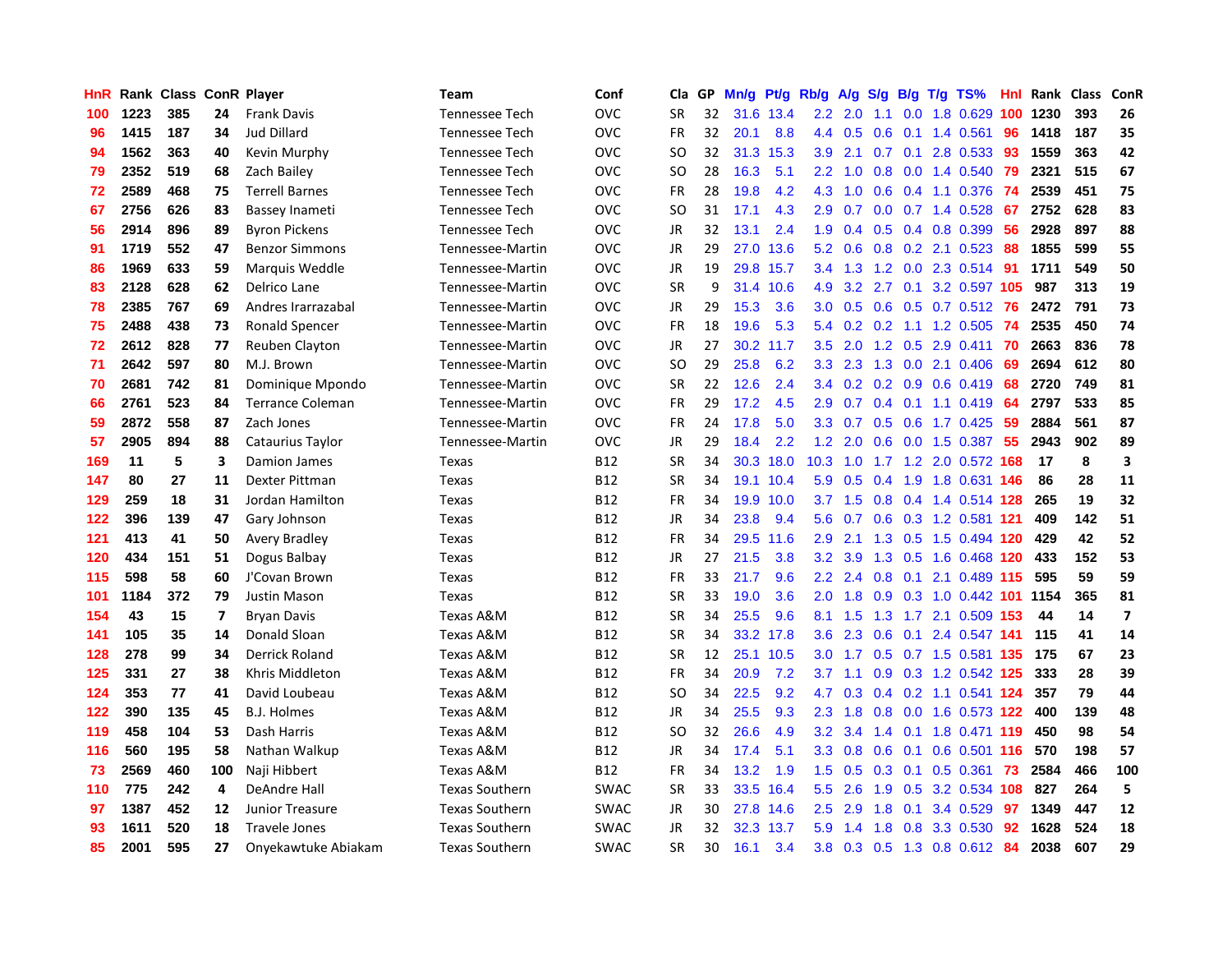| HnR |      | Rank Class ConR Player |     |                               | <b>Team</b>           | Conf        | Cla       | GP | Mn/g | <b>Pt/g</b> | Rb/g             | A/g             | S/g              |                 | $B/g$ T/g TS%                | Hnl | Rank | <b>Class</b> | ConR         |
|-----|------|------------------------|-----|-------------------------------|-----------------------|-------------|-----------|----|------|-------------|------------------|-----------------|------------------|-----------------|------------------------------|-----|------|--------------|--------------|
| 84  | 2068 | 609                    | 30  | <b>Ricky Boyles</b>           | <b>Texas Southern</b> | <b>SWAC</b> | <b>SR</b> | 21 | 12.7 | 4.4         | 2.9              | 0.4             | 0.1              |                 | $0.2$ 1.0 0.608              | 83  | 2117 | 624          | 33           |
| 79  | 2358 | 673                    | 41  | David Burrell                 | <b>Texas Southern</b> | <b>SWAC</b> | <b>SR</b> | 33 | 23.1 | 3.0         | 2.5              | 2.3             |                  |                 | 1.9 0.2 1.4 0.439            | -78 | 2396 | 684          | 42           |
| 75  | 2515 | 446                    | 50  | Aaron Clayborn                | <b>Texas Southern</b> | <b>SWAC</b> | <b>FR</b> | 31 | 19.3 | 4.9         | 3.6              | 0.4             |                  |                 | $0.6$ 0.4 1.2 0.539          | -74 | 2528 | 448          | 49           |
| 69  | 2698 | 611                    | 60  | Marc Ellis                    | <b>Texas Southern</b> | <b>SWAC</b> | SO        | 31 | 10.2 | 2.3         | 1.6              | 0.3             |                  |                 | $0.5$ 0.1 0.5 0.600          | 69  | 2702 | 614          | 59           |
| 54  | 2940 | 901                    | 82  | Patrick Johnson               | <b>Texas Southern</b> | <b>SWAC</b> | JR        | 31 | 15.5 | 2.3         | 0.9 <sub>0</sub> | 1.5             | 0.6              |                 | 0.2 1.6 0.417                | 55  | 2948 | 903          | 82           |
| 106 | 917  | 312                    | 14  | Cameron Johnson               | Texas St.             | Southland   | JR        | 30 | 25.4 | 14.6        | 7.9              | 1.1             | 1.6              |                 | 0.5 3.0 0.495 107            |     | 891  | 305          | 14           |
| 94  | 1545 | 476                    | 31  | John Rybak                    | Texas St.             | Southland   | <b>SR</b> | 31 | 27.3 | 9.6         | 4.3              | 1.9             |                  |                 | 1.1 0.3 1.4 0.561            | 93  | 1546 | 475          | 32           |
| 94  | 1554 | 479                    | 33  | <b>Emanuel Bidias a Moute</b> | Texas St.             | Southland   | <b>SR</b> | 31 | 19.3 | 5.6         | 6.0              | 1.3             | 0.9 <sub>0</sub> |                 | 0.9 1.6 0.475                | 93  | 1560 | 481          | 33           |
| 93  | 1610 | 519                    | 38  | <b>Tony Bishop</b>            | Texas St.             | Southland   | JR        | 30 | 18.1 | 7.4         | 4.8              | 0.7             | 0.8              |                 | 0.8 1.6 0.506                | 93  | 1595 | 514          | 36           |
| 90  | 1762 | 570                    | 44  | J.B. Conley                   | Texas St.             | Southland   | JR        | 30 | 19.1 | 9.1         | $3.5^{\circ}$    | 0.6             |                  |                 | $0.6$ $0.2$ 1.6 $0.546$      | -89 | 1766 | 571          | 45           |
| 90  | 1768 | 573                    | 46  | Ryan White                    | Texas St.             | Southland   | JR        | 28 | 28.0 | 10.6        | 3.2              | 3.8             |                  |                 | 1.4 0.0 3.5 0.534            | -90 | 1764 | 570          | 44           |
| 87  | 1895 | 283                    | 50  | Dylan Hale                    | Texas St.             | Southland   | <b>FR</b> | 31 | 15.4 | 5.3         | 1.6              | 1.2             |                  |                 | 1.0 0.0 0.9 0.528            | -87 | 1904 | 281          | 51           |
| 79  | 2340 | 753                    | 74  | Uriel Segura                  | Texas St.             | Southland   | <b>JR</b> | 31 | 20.3 | 5.8         | 1.8              | 2.1             | 0.6              |                 | 0.0 1.5 0.513 79             |     | 2362 | 758          | 75           |
| 75  | 2519 | 562                    | 84  | John Bowman                   | Texas St.             | Southland   | -SO       | 31 | 23.3 | 7.0         | 1.6              | 1.6             | 0.9              |                 | $0.1$ 2.1 $0.469$            | 74  | 2531 | 567          | 85           |
| 130 | 235  | 87                     | 28  | John Roberson                 | <b>Texas Tech</b>     | <b>B12</b>  | <b>JR</b> | 35 | 35.9 | 14.6        | 2.3              | 5.4             |                  |                 | 1.1 0.0 2.9 0.583 129        |     | 238  | 89           | 28           |
| 124 | 348  | 122                    | 40  | Mike Singletary               | <b>Texas Tech</b>     | <b>B12</b>  | JR        | 35 | 34.5 | 15.0        | 6.8              | 2.3             |                  |                 | 1.2 0.7 2.8 0.535 124        |     | 346  | 121          | 42           |
| 124 | 354  | 124                    | 42  | D'walyn Roberts               | <b>Texas Tech</b>     | <b>B12</b>  | JR        | 34 | 23.3 | 7.0         | 6.2              | 0.6             | 0.8              |                 | 1.3 0.9 0.595 124            |     | 340  | 119          | 41           |
| 114 | 622  | 214                    | 61  | David Tairu                   | <b>Texas Tech</b>     | <b>B12</b>  | <b>JR</b> | 35 | 19.6 | 9.2         | 2.9              | 0.5             | 0.3              |                 | $0.2$ 1.1 $0.560$            | 114 | 626  | 214          | 60           |
| 111 | 717  | 224                    | 66  | Nick Okorie                   | <b>Texas Tech</b>     | <b>B12</b>  | <b>SR</b> | 34 | 25.9 | 10.7        | 2.7              | 2.0             |                  |                 | 1.4 0.1 2.0 0.520 111        |     | 715  | 227          | 67           |
| 106 | 931  | 316                    | 74  | <b>Brad Reese</b>             | <b>Texas Tech</b>     | <b>B12</b>  | JR        | 35 | 20.0 | 7.5         | 2.9              | 1.0             |                  |                 | 0.8 0.8 1.1 0.467 106        |     | 926  | 314          | 74           |
| 102 | 1110 | 350                    | 78  | Darko Cohadarevic             | <b>Texas Tech</b>     | <b>B12</b>  | <b>SR</b> | 34 | 21.9 | 6.9         | 5.0              | 1.1             |                  |                 | 0.3 0.4 1.6 0.479 102 1086   |     |      | 344          | 80           |
| 87  | 1934 | 439                    | 92  | Robert Lewandowski            | <b>Texas Tech</b>     | <b>B12</b>  | <b>SO</b> | 32 | 10.4 | 2.3         | 2.0              | 0.4             | 0.3              |                 | $0.7$ 0.5 0.417              | 87  | 1889 | 436          | 92           |
| 141 | 109  | 38                     | 1   | Marquez Haynes                | Texas-Arlington       | Southland   | <b>SR</b> | 30 | 33.3 | 22.6        | 4.3              | 3.7             | 1.5              |                 | 0.3 3.6 0.596                | 140 | 122  | 43           | $\mathbf{1}$ |
| 85  | 2017 | 600                    | 54  | <b>Tommy Moffitt</b>          | Texas-Arlington       | Southland   | <b>SR</b> | 19 | 23.5 | 8.0         | 7.0              | 0.9             | 0.6              |                 | 0.3 1.5 0.458                | 85  | 2016 | 603          | 55           |
| 84  | 2075 | 611                    | 56  | Brandon Long                  | Texas-Arlington       | Southland   | <b>SR</b> | 30 | 31.1 | 13.0        | 3.6              | 1.5             | 1.3              |                 | $0.1$ 1.8 0.480              | 83  | 2098 | 620          | 58           |
| 83  | 2103 | 624                    | 58  | Dwight Gentry                 | Texas-Arlington       | Southland   | <b>SR</b> | 30 | 21.6 | 6.6         | 2.7              | 1.8             | 0.8              |                 | $0.1$ 1.4 0.545              | 83  | 2127 | 628          | 61           |
| 83  | 2105 | 673                    | 60  | <b>Trey Parker</b>            | Texas-Arlington       | Southland   | JR        | 25 | 15.9 | 2.4         | 3.1              | 0.7             |                  |                 | $0.4$ 1.3 0.5 0.635          | 83  | 2120 | 675          | 60           |
| 80  | 2291 | 507                    | 69  | Armani Williams               | Texas-Arlington       | Southland   | -SO       | 28 | 12.8 | 5.8         | 0.9 <sub>0</sub> | 0.9             |                  |                 | $0.4$ 0.0 0.7 0.488          | -80 | 2296 | 508          | 71           |
| 76  | 2453 | 432                    | 79  | <b>Cameron Catlett</b>        | Texas-Arlington       | Southland   | <b>FR</b> | 30 | 16.0 | 3.9         | $2.2^{\circ}$    | 1.3             |                  |                 | $0.7$ 0.0 1.1 0.498          | -76 | 2465 | 432          | 80           |
| 75  | 2487 | 554                    | 82  | LaMarcus Reed                 | Texas-Arlington       | Southland   | -SO       | 25 | 22.5 | 8.1         | 3.5              | 1.3             | 0.6              |                 | $0.2$ 2.0 0.486              | 77  | 2425 | 538          | 78           |
| 74  | 2559 | 457                    | 87  | Jordan Reves                  | Texas-Arlington       | Southland   | <b>FR</b> | 29 | 12.1 | 3.1         | 3.3 <sub>2</sub> | 0.1             | 0.4              |                 | 0.5 0.9 0.520                | 73  | 2573 | 463          | 88           |
| 63  | 2818 | 763                    |     | <b>102</b> J.D. Davis         | Texas-Arlington       | Southland   | <b>SR</b> | 27 | 19.6 | 3.9         | 3.0 <sub>2</sub> | 0.6             |                  |                 | $0.4$ 0.4 1.1 0.475          | 64  | 2796 | 763          | 99           |
| 51  | 2963 | 677                    | 106 | Ishmael Awange                | Texas-Arlington       | Southland   | -SO       | 30 | 11.1 | 1.6         | $2.4^{\circ}$    | 0.1             | 0.1              |                 | 0.8 1.1 0.511                | -51 | 2973 | 678          | 106          |
| 91  | 1687 | 392                    | 8   | Jared Maree                   | Texas-Pan American    | GWC         | SO        | 32 | 25.8 | 9.9         |                  | $3.7 \quad 1.3$ | 0.8              |                 | 0.3 1.4 0.532                | -91 | 1677 | 389          | 9            |
| 88  | 1876 | 559                    | 11  | Luis Valera                   | Texas-Pan American    | <b>GWC</b>  | <b>SR</b> | 33 | 23.5 | 9.2         | 4.7              | 0.4             | 0.4              |                 | 0.5 1.5 0.540                | 87  | 1900 | 565          | 12           |
| 80  | 2293 | 388                    | 23  | Aaron Urbanus                 | Texas-Pan American    | GWC         | <b>FR</b> | 33 | 23.6 | 8.0         |                  | $1.7$ $1.5$     |                  |                 | $0.7$ 0.1 1.5 0.541          | 80  | 2310 | 390          | 22           |
| 80  | 2298 | 665                    | 24  | <b>Ben Smith</b>              | Texas-Pan American    | GWC         | <b>SR</b> | 33 | 15.1 | 4.7         | 1.5              | 1.0             |                  |                 | $1.0$ 0.2 0.8 0.474          | -79 | 2318 | 670          | 23           |
| 78  | 2389 | 770                    | 25  | Matt Mierzycki                | Texas-Pan American    | GWC         | JR        | 25 | 21.1 | 7.4         | 5.8              | 0.8             |                  | $0.7 \quad 0.1$ | 2.3 0.466                    | -78 | 2371 | 761          | 25           |
| 75  | 2521 | 808                    | 30  | Nick Weiermiller              | Texas-Pan American    | GWC         | <b>JR</b> | 33 | 31.2 | 8.4         |                  |                 |                  |                 | 2.2 3.5 1.2 0.0 2.8 0.462 74 |     | 2547 | 810          | 29           |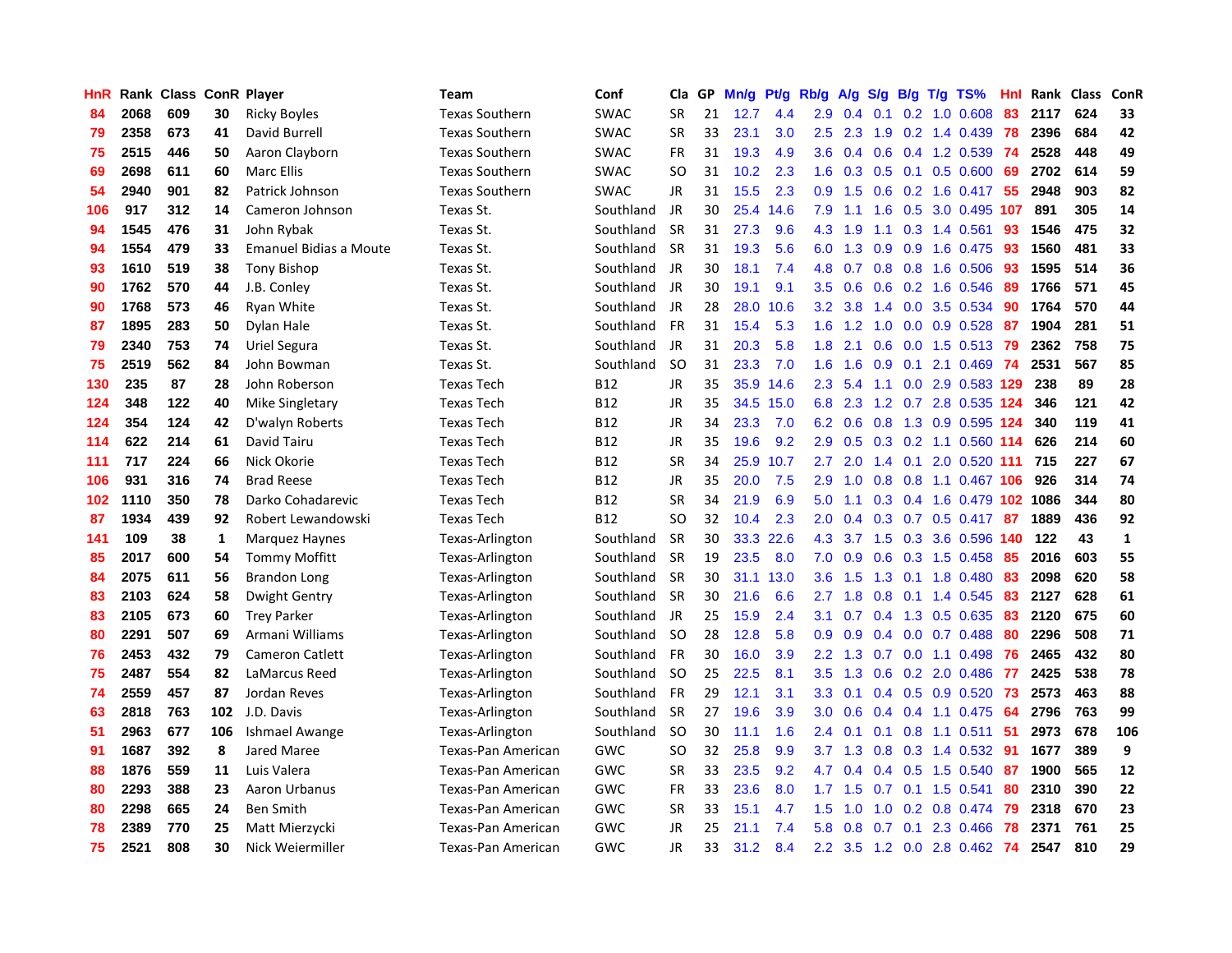| HnR |      | Rank Class ConR Player |     |                        | <b>Team</b>        | Conf        | Cla       | GP | Mn/g | <b>Pt/g</b> | Rb/g             | A/g |                  |                 | S/g B/g T/g TS%               | Hnl | Rank | <b>Class</b> | ConR       |
|-----|------|------------------------|-----|------------------------|--------------------|-------------|-----------|----|------|-------------|------------------|-----|------------------|-----------------|-------------------------------|-----|------|--------------|------------|
| 72  | 2620 | 829                    | 33  | Manny Hendrix          | Texas-Pan American | GWC         | JR        | 29 | 15.1 | 4.2         | 1.8              | 0.8 | 0.6              |                 | $0.2$ 0.9 0.439               | 71  | 2633 | 827          | 32         |
| 67  | 2745 | 849                    | 41  | Julius Hearn           | Texas-Pan American | GWC         | JR        | 32 | 23.2 | 4.9         | 2.9              | 1.5 |                  |                 | 1.1 0.0 1.7 0.398 67          |     | 2750 | 853          | 39         |
| 58  | 2880 | 655                    | 51  | ChaRunn Jones          | Texas-Pan American | GWC         | <b>SO</b> | 27 | 13.7 | 3.0         | 0.8              | 0.9 |                  |                 | $0.3$ 0.0 0.8 0.466           | -59 | 2873 | 655          | 51         |
| 114 | 631  | 216                    | 9   | Devin Gibson           | Texas-San Antonio  | Southland   | JR        | 30 | 35.1 | 12.5        | 4.5              | 4.5 | 1.9              |                 | 0.1 2.3 0.539 113 652         |     |      | 222          | 9          |
| 102 | 1111 | 351                    | 21  | <b>Terry Fields</b>    | Texas-San Antonio  | Southland   | <b>SR</b> | 30 | 28.2 | 9.6         | 6.2              | 1.4 | 1.0              |                 | 0.4 1.5 0.572 102 1128        |     |      | 355          | 22         |
| 101 | 1148 | 139                    | 22  | Melvin Johnson         | Texas-San Antonio  | Southland   | <b>FR</b> | 28 | 12.6 | 7.7         | 1.7              | 0.2 |                  |                 | 0.4 0.0 0.6 0.574 102 1124    |     |      | 136          | 21         |
| 98  | 1333 | 422                    | 26  | <b>Demarco Stepter</b> | Texas-San Antonio  | Southland   | <b>SR</b> | 30 | 19.3 | 8.3         | 4.7              | 0.3 | 0.5              |                 | 0.5 1.2 0.531                 | 97  | 1345 | 428          | 27         |
| 93  | 1576 | 484                    | 35  | Omar Johnson           | Texas-San Antonio  | Southland   | <b>SR</b> | 30 | 34.4 | 11.3        | $2.2\phantom{0}$ | 3.4 | 0.9              |                 | $0.0$ 2.5 $0.532$             | 93  | 1579 | 486          | 35         |
| 93  | 1607 | 489                    | 37  | Morris Smith           | Texas-San Antonio  | Southland   | <b>SR</b> | 30 | 30.3 | 12.6        | 4.6              | 0.7 | 0.9              |                 | 0.2 1.2 0.523                 | 92  | 1607 | 493          | 38         |
| 80  | 2300 | 666                    | 70  | Leslie Jackson         | Texas-San Antonio  | Southland   | <b>SR</b> | 27 | 12.3 | 2.1         | 2.8              | 0.5 |                  |                 | $0.3$ 0.1 0.3 0.500           | 80  | 2277 | 662          | 70         |
| 70  | 2665 | 736                    | 93  | Josh Bonney            | Texas-San Antonio  | Southland   | <b>SR</b> | 27 | 19.0 | 3.7         | 3.1              | 0.4 |                  |                 | 0.3 0.1 0.8 0.518 72          |     | 2616 | 727          | 91         |
| 95  | 1473 | 473                    | 52  | <b>Justin Anyijong</b> | Toledo             | MAC         | JR        | 32 | 27.4 | 9.4         | 5.2              | 0.6 |                  |                 | $0.3$ 0.6 1.2 0.523           | -94 | 1536 | 497          | 54         |
| 86  | 1967 | 305                    | 71  | Jake Barnett           | Toledo             | MAC         | <b>FR</b> | 32 | 34.1 | 12.9        | 4.3              | 1.5 | 0.6              | 0.1             | 2.8 0.507                     | 85  | 2029 | 319          | 74         |
| 84  | 2048 | 325                    | 73  | <b>Malcolm Griffin</b> | Toledo             | MAC         | FR        | 25 | 24.6 | 7.2         | 3.2              | 2.9 | $1.4^{\circ}$    |                 | 0.0 3.2 0.485                 | 86  | 1950 | 293          | 72         |
| 82  | 2198 | 365                    | 78  | Stephen Albrecht       | Toledo             | MAC         | <b>FR</b> | 12 | 29.5 | 11.2        | 2.6              | 2.6 | 0.6              |                 | $0.1$ 2.5 0.504               | 92  | 1648 | 232          | 59         |
| 78  | 2381 | 766                    | 83  | Mouhamed Lo            | Toledo             | MAC         | JR        | 19 | 18.9 | 6.5         | 4.9              | 0.2 |                  |                 | $0.4$ 0.7 1.7 0.462           | 78  | 2375 | 762          | 83         |
| 77  | 2434 | 427                    | 84  | Jordan Dressler        | Toledo             | <b>MAC</b>  | FR        | 32 | 24.3 | 6.1         | 4.4              | 0.7 |                  |                 | 0.4 0.2 1.6 0.536             | 76  | 2468 | 433          | 84         |
| 74  | 2534 | 566                    | 87  | Larry Bastfield        | Toledo             | <b>MAC</b>  | <b>SO</b> | 32 | 31.8 | 3.8         | 2.7              | 3.3 | 0.6              |                 | $0.1$ 2.5 0.369               | 73  | 2571 | 577          | 90         |
| 64  | 2796 | 638                    | 99  | Jay Shunnar            | Toledo             | <b>MAC</b>  | <b>SO</b> | 30 | 11.8 | 1.9         | 0.9 <sub>0</sub> | 0.7 |                  |                 | $0.3$ 0.1 0.4 0.456           | -64 | 2812 | 639          | 100        |
| 64  | 2798 | 639                    | 100 | Ian Salter             | Toledo             | <b>MAC</b>  | <b>SO</b> | 32 | 15.5 | 2.6         | $2.4^{\circ}$    | 0.2 |                  |                 | $0.3$ 0.3 0.7 0.500           | -63 | 2817 | 641          | 101        |
| 61  | 2849 | 550                    | 104 | Josh Freelove          | Toledo             | <b>MAC</b>  | FR        | 28 | 15.9 | 4.3         | 1.6              | 0.6 |                  |                 | $0.1$ 0.1 0.8 0.412           | -61 | 2856 | 553          | 104        |
| 112 | 710  | 244                    | 28  | Robert Nwankwo         | Towson             | CAA         | JR        | 27 | 30.1 | 9.9         | 8.9              | 0.6 | 1.0              |                 | 3.1 1.3 0.528 114             |     | 608  | 207          | 24         |
| 97  | 1393 | 326                    | 53  | <b>Troy Franklin</b>   | Towson             | CAA         | SO        | 27 | 22.0 | 8.3         | 2.2              | 3.7 |                  | $1.2 \quad 0.1$ | 2.4 0.522                     | -97 | 1368 | 315          | 50         |
| 94  | 1518 | 353                    | 56  | RaShawn Polk           | Towson             | CAA         | <b>SO</b> | 29 | 21.8 | 9.2         | 3.2              | 1.0 | 0.9 <sub>0</sub> |                 | $0.2$ 1.1 0.518               | 93  | 1558 | 362          | 56         |
| 87  | 1911 | 570                    | 71  | Calvin Lee             | Towson             | CAA         | <b>SR</b> | 31 | 30.0 | 10.6        | 5.3              | 1.5 | 0.5              | 1.1             | 2.0 0.486                     | -86 | 1969 | 587          | ${\bf 71}$ |
| 86  | 1939 | 626                    | 72  | Jarrel Smith           | Towson             | CAA         | JR        | 26 | 23.3 | 9.2         | 3.3 <sub>2</sub> | 0.8 |                  |                 | $0.5$ $0.3$ 1.2 $0.523$       | -85 | 1981 | 641          | 73         |
| 85  | 2002 | 596                    | 77  | Josh Thornton          | Towson             | CAA         | <b>SR</b> | 30 |      | 25.8 11.4   | 2.0 <sub>1</sub> |     |                  |                 | 1.2 0.6 0.1 1.4 0.489 84      |     | 2062 | 612          | 79         |
| 84  | 2047 | 324                    | 80  | Isaiah Philmore        | Towson             | CAA         | <b>FR</b> | 30 | 20.7 | 6.4         | 3.9              | 0.4 |                  |                 | $0.6$ 0.1 1.1 0.569           | -83 | 2118 | 346          | 83         |
| 75  | 2497 | 800                    | 94  | <b>Brian Morris</b>    | Towson             | CAA         | JR        | 27 | 17.1 | 2.4         | 1.7              | 3.3 |                  |                 | 0.4 0.1 1.6 0.374 75          |     | 2488 | 797          | 94         |
| 75  | 2520 | 807                    | 95  | Josh Brown             | Towson             | CAA         | <b>JR</b> | 29 | 18.3 | 4.5         | 1.6              | 1.2 | 0.9              |                 | $0.1$ 1.1 0.481               | 74  | 2541 | 809          | 95         |
| 113 | 673  | 216                    | 8   | Michael Vogler         | Troy               | Sun Belt    | <b>SR</b> | 33 | 34.9 | 12.0        | 3.5              | 5.5 | 1.8              |                 | 0.2 2.3 0.582 113             |     | 668  | 218          | 10         |
| 105 | 1002 | 318                    | 19  | Yamene Coleman         | Troy               | Sun Belt    | <b>SR</b> | 33 | 24.8 | 9.9         | 7.6              | 0.2 | 0.7              |                 | 0.8 1.3 0.581 104             |     | 1001 | 318          | 20         |
| 97  | 1354 | 426                    | 32  | Antywan Jones          | Troy               | Sun Belt    | <b>SR</b> | 33 | 26.2 | 8.9         | 5.2              | 1.6 | 0.8              |                 | 0.8 1.6 0.568                 | 97  | 1341 | 427          | 33         |
| 96  | 1422 | 462                    | 35  | <b>Bernard Toombs</b>  | Troy               | Sun Belt    | <b>JR</b> | 32 | 13.2 | 3.4         | 4.2              | 0.4 | 0.2              |                 | 0.9 0.7 0.556                 | 96  | 1411 | 460          | 36         |
| 95  | 1463 | 453                    | 40  | <b>Brandon Hazzard</b> | Troy               | Sun Belt    | <b>SR</b> | 33 | 33.1 | 16.7        | 2.0              | 1.6 |                  |                 | 1.1 0.0 2.3 0.536             | 95  | 1451 | 449          | 37         |
| 95  | 1466 | 454                    | 41  | <b>Richard Delk</b>    | Troy               | Sun Belt    | <b>SR</b> | 33 | 33.0 | 11.9        | 4.7              | 1.6 |                  |                 | 1.1 0.5 1.7 0.537             | 95  | 1454 | 451          | 39         |
| 89  | 1795 | 579                    | 57  | Vernon Taylor          | Troy               | Sun Belt    | JR        | 33 | 18.3 | 7.0         | 3.2              | 0.7 | 0.6              |                 | $0.1$ 1.0 0.505               | 89  | 1789 | 579          | 57         |
| 76  | 2457 | 783                    | 88  | Levan Patsatsia        | Troy               | Sun Belt    | <b>JR</b> | 32 | 11.4 | 2.9         | 1.8              | 0.8 | 0.4              | 0.1             | $0.7$ 0.477                   | 76  | 2448 | 784          | 91         |
| 109 | 800  | 281                    | 29  | Kris Richard           | Tulane             | <b>CUSA</b> | <b>JR</b> | 28 |      | 28.3 11.8   |                  |     |                  |                 | 3.7 1.9 1.7 0.4 2.4 0.510 109 |     | 787  | 271          | 28         |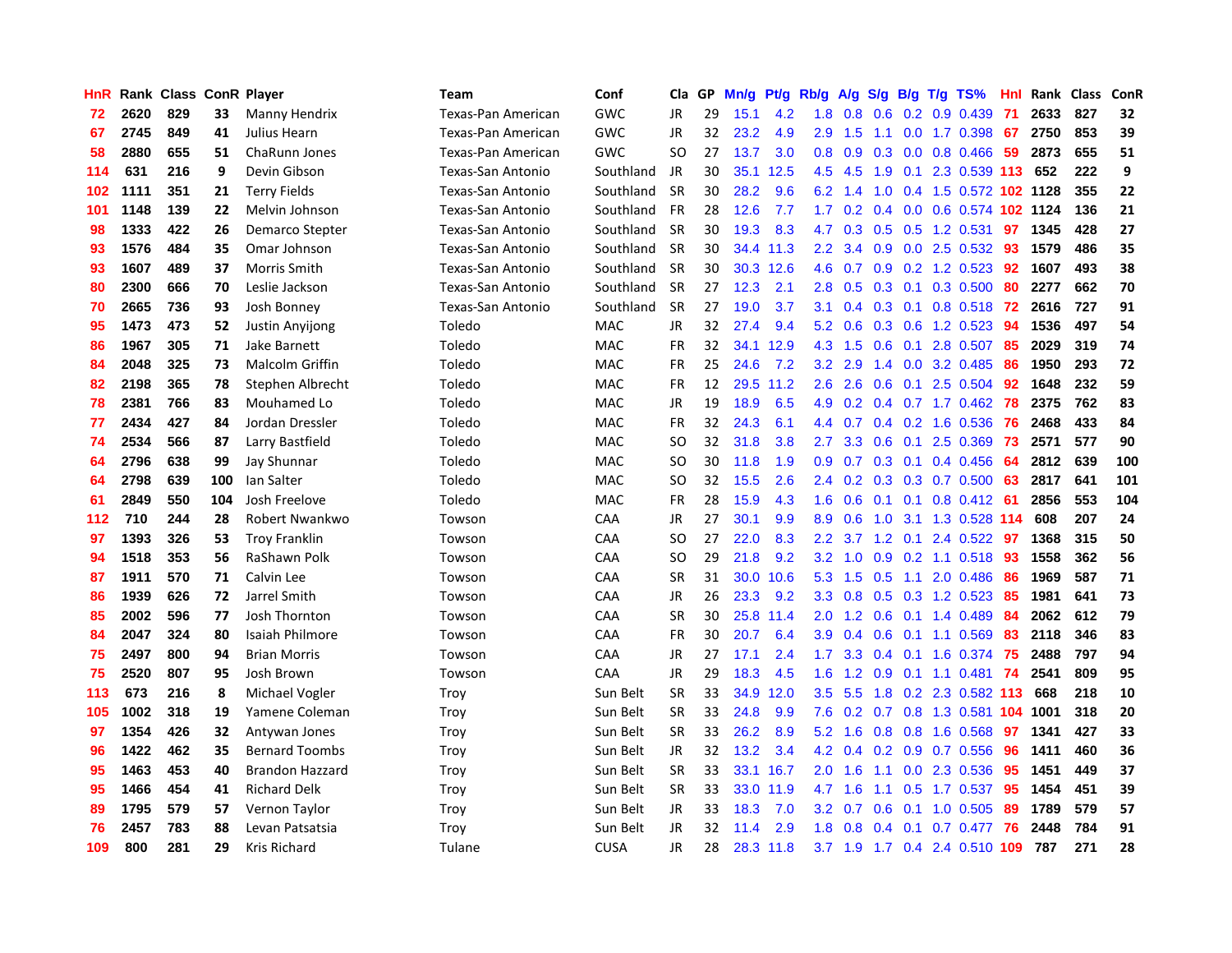| HnR |      | Rank Class ConR Player |              |                        | Team                 | Conf        | Cla       | <b>GP</b> | Mn/g | <b>Pt/g</b> | Rb/g             | A/g         |                  |  | S/g B/g T/g TS%               |     | <b>Hnl</b> Rank | <b>Class</b> | ConR                    |
|-----|------|------------------------|--------------|------------------------|----------------------|-------------|-----------|-----------|------|-------------|------------------|-------------|------------------|--|-------------------------------|-----|-----------------|--------------|-------------------------|
| 105 | 994  | 123                    | 43           | <b>Kendall Timmons</b> | Tulane               | <b>CUSA</b> | <b>FR</b> | 30        | 22.8 | 8.3         | 4.1              | 1.1         | 0.9              |  | 0.9 1.7 0.504 103 1042        |     |                 | 127          | 44                      |
| 99  | 1272 | 402                    | 57           | <b>Kevin Sims</b>      | Tulane               | <b>CUSA</b> | <b>SR</b> | 22        |      | 31.7 11.2   | 2.9              | 3.0         |                  |  | 0.9 0.1 2.0 0.507 101 1143    |     |                 | 361          | 46                      |
| 96  | 1435 | 193                    | 65           | Jordan Callahan        | Tulane               | <b>CUSA</b> | <b>FR</b> | 24        | 16.0 | 5.0         | 1.3              | 1.8         |                  |  | $0.3$ 0.0 1.0 0.574           | -96 | 1404            | 184          | 63                      |
| 91  | 1708 | 517                    | 72           | Eric Vianney           | Tulane               | <b>CUSA</b> | <b>SR</b> | 25        | 13.7 | 3.2         | 1.6              | 1.1         |                  |  | $0.9$ 0.0 0.9 0.519           | -90 | 1746            | 530          | 73                      |
| 89  | 1798 | 540                    | 75           | Asim McQueen           | Tulane               | <b>CUSA</b> | <b>SR</b> | 30        | 27.4 | 7.7         | 4.6              | 0.7         | 0.9 <sub>0</sub> |  | 0.5 1.6 0.497                 | 88  | 1852            | 554          | 78                      |
| 88  | 1833 | 594                    | 77           | Aaron Holmes           | Tulane               | <b>CUSA</b> | <b>JR</b> | 21        | 20.2 | 6.3         | 3.1              | 1.2         |                  |  | 1.0 0.3 1.6 0.426             | -88 | 1862            | 603          | 79                      |
| 87  | 1890 | 612                    | 80           | David Booker           | Tulane               | <b>CUSA</b> | <b>JR</b> | 30        | 24.5 | 7.3         | 4.1              | 0.3         | 1.0              |  | $0.4$ 1.5 0.489               | -86 | 1943            | 631          | 82                      |
| 85  | 2015 | 649                    | 82           | Johnny Mayhane         | Tulane               | <b>CUSA</b> | <b>JR</b> | 28        | 13.5 | 4.5         | 1.6              | 0.6         |                  |  | $0.4$ 0.0 0.9 0.488           | -84 | 2057            | 661          | 84                      |
| 48  | 2974 | 916                    | 102          | Geoff Hogan            | Tulane               | <b>CUSA</b> | <b>JR</b> | 27        | 10.0 | 1.2         | 1.1              | 0.1         | 0.1              |  | $0.2$ 0.3 0.405               | 49  | 2976            | 916          | 102                     |
| 148 | 76   | 24                     | $\mathbf{2}$ | Jerome Jordan          | Tulsa                | <b>CUSA</b> | <b>SR</b> | 35        | 29.8 | 15.4        | 9.1              | 1.3         |                  |  | 0.5 2.3 2.3 0.587 147         |     | -81             | 25           | $\overline{2}$          |
| 140 | 120  | 43                     | 5            | Ben Uzoh               | Tulsa                | <b>CUSA</b> | <b>SR</b> | 35        |      | 34.3 15.3   |                  |             |                  |  | 4.7 4.7 1.0 0.7 2.3 0.557 139 |     | 134             | 47           | 6                       |
| 108 | 859  | 194                    | 34           | Steven Idlet           | Tulsa                | <b>CUSA</b> | SO        | 35        | 21.0 | 6.4         | 5.5 <sub>1</sub> | 0.8         |                  |  | $0.4$ 1.0 1.2 0.577 107       |     | 879             | 201          | 35                      |
| 105 | 979  | 328                    | 41           | <b>Justin Hurtt</b>    | Tulsa                | <b>CUSA</b> | JR        | 35        | 33.6 | 14.5        | 3.4              | 1.7         | 0.6              |  | 0.2 1.9 0.552 104             |     | 1002            | 338          | 42                      |
| 99  | 1292 | 295                    | 59           | Joe Richard            | Tulsa                | <b>CUSA</b> | SO        | 35        | 24.8 | 5.7         | 5.4              | 0.8         |                  |  | $0.4$ 0.9 1.4 0.563           | 98  | 1314            | 298          | 61                      |
| 92  | 1655 | 234                    | 71           | Donte Medder           | Tulsa                | <b>CUSA</b> | <b>FR</b> | 34        | 12.9 | 5.0         | 0.8              | 1.1         |                  |  | 0.6 0.0 1.3 0.565             | -92 | 1661            | 235          | 71                      |
| 87  | 1931 | 578                    | 81           | <b>Bishop Wheatley</b> | Tulsa                | CUSA        | <b>SR</b> | 31        | 27.6 | 5.3         | 3.5              | 1.2         |                  |  | 0.4 0.3 1.5 0.428             | -91 | 1670            | 510          | 72                      |
| 79  | 2336 | 399                    | 93           | <b>Bryson Pope</b>     | Tulsa                | <b>CUSA</b> | <b>FR</b> | 35        | 15.5 | 3.9         | 2.3              | 0.9         | 0.6              |  | 0.1 1.1 0.418 79              |     | 2360            | 404          | 93                      |
| 134 | 177  | 70                     | $\mathbf{2}$ | <b>Kevin Palmer</b>    | Tx.A&M-Corp. Christi | Southland   | <b>SR</b> | 32        | 32.9 | 19.7        | 5.4              | 2.8         |                  |  | 2.4 0.3 4.3 0.571 134         |     | 191             | 73           | $\overline{2}$          |
| 129 | 246  | 92                     | 4            | <b>Demond Watt</b>     | Tx.A&M-Corp. Christi | Southland   | JR        | 32        | 30.5 | 12.6        | 7.8              | 1.6         |                  |  | 0.8 1.2 1.8 0.661 128         |     | 256             | 96           | $\overline{\mathbf{4}}$ |
| 105 | 981  | 330                    | 17           | Justin Reynolds        | Tx.A&M-Corp. Christi | Southland   | JR        | 31        | 25.1 | 9.8         | 6.2              | 0.9         |                  |  | 1.3 1.0 1.6 0.513 105         |     | 984             | 333          | 17                      |
| 82  | 2183 | 640                    | 61           | <b>Filip Toncinic</b>  | Tx.A&M-Corp. Christi | Southland   | <b>SR</b> | 26        | 13.9 | 3.5         | 2.5              | 0.8         |                  |  | $0.4$ 1.0 1.1 0.455           | -82 | 2161            | 635          | 63                      |
| 79  | 2359 | 757                    | 75           | Horace Bond            | Tx.A&M-Corp. Christi | Southland   | JR        | 32        | 23.6 | 5.2         | 3.3 <sub>2</sub> | 0.5         | 0.5              |  | $0.2$ 1.2 0.531               | 78  | 2383            | 764          | 76                      |
| 78  | 2367 | 676                    | 76           | LaMarr Drake           | Tx.A&M-Corp. Christi | Southland   | <b>SR</b> | 24        | 22.0 | 4.2         | 2.0              | 2.9         |                  |  | 1.2 0.0 2.1 0.495             | 81  | 2221            | 652          | 65                      |
| 75  | 2495 | 441                    | 83           | <b>Terence Jones</b>   | Tx.A&M-Corp. Christi | Southland   | <b>FR</b> | 32        | 21.4 | 5.8         | 1.8              | 2.3         | 0.7              |  | $0.2$ 2.5 0.439               | 75  | 2510            | 444          | 83                      |
| 74  | 2525 | 706                    | 85           | <b>Shamar Coombs</b>   | Tx.A&M-Corp. Christi | Southland   | <b>SR</b> | 32        | 15.3 | 4.3         |                  | $1.7$ $1.2$ |                  |  | 0.4 0.1 1.3 0.507             | -74 | 2550            | 715          | 86                      |
| 73  | 2571 | 718                    | 88           | <b>Marcus Hammonds</b> | Tx.A&M-Corp. Christi | Southland   | <b>SR</b> | 31        | 16.4 | 3.1         | $2.5^{\circ}$    | 0.8         |                  |  | 0.5 0.2 1.0 0.495 73          |     | 2577            | 719          | 89                      |
| 145 | 86   | 37                     | 3            | Elijah Millsap         | UAB                  | <b>CUSA</b> | <b>JR</b> | 34        | 33.1 | 16.1        | 9.5              | 1.8         |                  |  | 1.6 0.3 3.5 0.510 145         |     | 91              | 38           | 3                       |
| 118 | 484  | 166                    | 17           | Jamarr Sanders         | <b>UAB</b>           | <b>CUSA</b> | JR        | 34        | 34.2 | 10.4        | 4.9              | 2.6         |                  |  | 1.3 0.2 1.9 0.528 118         |     | 487             | 169          | 16                      |
| 117 | 532  | 187                    | 21           | Aaron Johnson          | <b>UAB</b>           | <b>CUSA</b> | <b>JR</b> | 34        | 35.5 | 9.6         | 2.5              | 4.8         | 1.6              |  | 0.0 2.7 0.576 117             |     | 534             | 187          | 19                      |
| 111 | 725  | 227                    | 23           | <b>Howard Crawford</b> | <b>UAB</b>           | <b>CUSA</b> | <b>SR</b> | 34        | 26.1 | 11.8        | 4.4              | 0.6         |                  |  | 0.4 0.4 2.0 0.532 111         |     | 728             | 231          | 23                      |
| 109 | 829  | 185                    | 31           | <b>Cameron Moore</b>   | <b>UAB</b>           | <b>CUSA</b> | SO        | 30        | 12.8 | 3.1         | 3.2              | 0.3         |                  |  | 0.2 0.7 0.8 0.590 109         |     | 820             | 184          | 31                      |
| 105 | 989  | 122                    | 42           | <b>Dexter Fields</b>   | <b>UAB</b>           | <b>CUSA</b> | <b>FR</b> | 29        | 9.6  | 3.4         | 0.8              | 0.2         |                  |  | 0.4 0.0 0.2 0.505 105         |     | 978             | 117          | 40                      |
| 101 | 1157 | 364                    | 47           | George Drake           | <b>UAB</b>           | <b>CUSA</b> | SR        | 34        | 25.5 | 6.5         | 3.1              | 0.9         |                  |  | 0.7 0.5 1.0 0.424 101 1149    |     |                 | 363          | 48                      |
| 99  | 1271 | 401                    | 56           | Kenneth Cooper         | <b>UAB</b>           | <b>CUSA</b> | <b>SR</b> | 34        | 19.1 | 5.6         | 3.8              | 0.3         | 0.3              |  | 0.5 1.0 0.470                 | -99 | 1269            | 402          | 56                      |
| 72  | 2603 | 473                    | 98           | Ovie Soko              | <b>UAB</b>           | <b>CUSA</b> | <b>FR</b> | 28        | 10.1 | 1.5         | 1.9              | 0.1         |                  |  | $0.1$ 0.1 0.1 0.441           | -74 | 2533            | 449          | 98                      |
| 126 | 309  | 110                    | 4            | Dominic Calegari       | <b>UC Davis</b>      | BWst        | <b>SR</b> | 32        | 30.6 | 16.6        | 5.3              | 2.0         |                  |  | 1.1 0.9 2.4 0.608 122         |     | 384             | 131          | 6                       |
| 126 | 325  | 116                    | 6            | Mark Payne             | <b>UC Davis</b>      | BWst        | JR        | 24        |      | 33.7 15.6   | 4.0              | 4.4         | 2.1              |  | 0.4 2.6 0.632 136 155         |     |                 | 59           | $\overline{2}$          |
| 102 | 1103 | 370                    | 21           | Joe Harden             | <b>UC Davis</b>      | <b>BWst</b> | <b>JR</b> | 30        | 32.3 | 14.5        | 7.2              | 1.7         | 1.5              |  | 0.5 2.8 0.505                 |     | 100 1182        | 396          | 24                      |
| 86  | 1953 | 300                    | 51           | Julian Welch           | <b>UC Davis</b>      | <b>BWst</b> | <b>FR</b> | 30        | 18.5 | 7.8         | 2.0              | 1.3         |                  |  | 0.5 0.1 1.6 0.533 84          |     | 2076            | 331          | 54                      |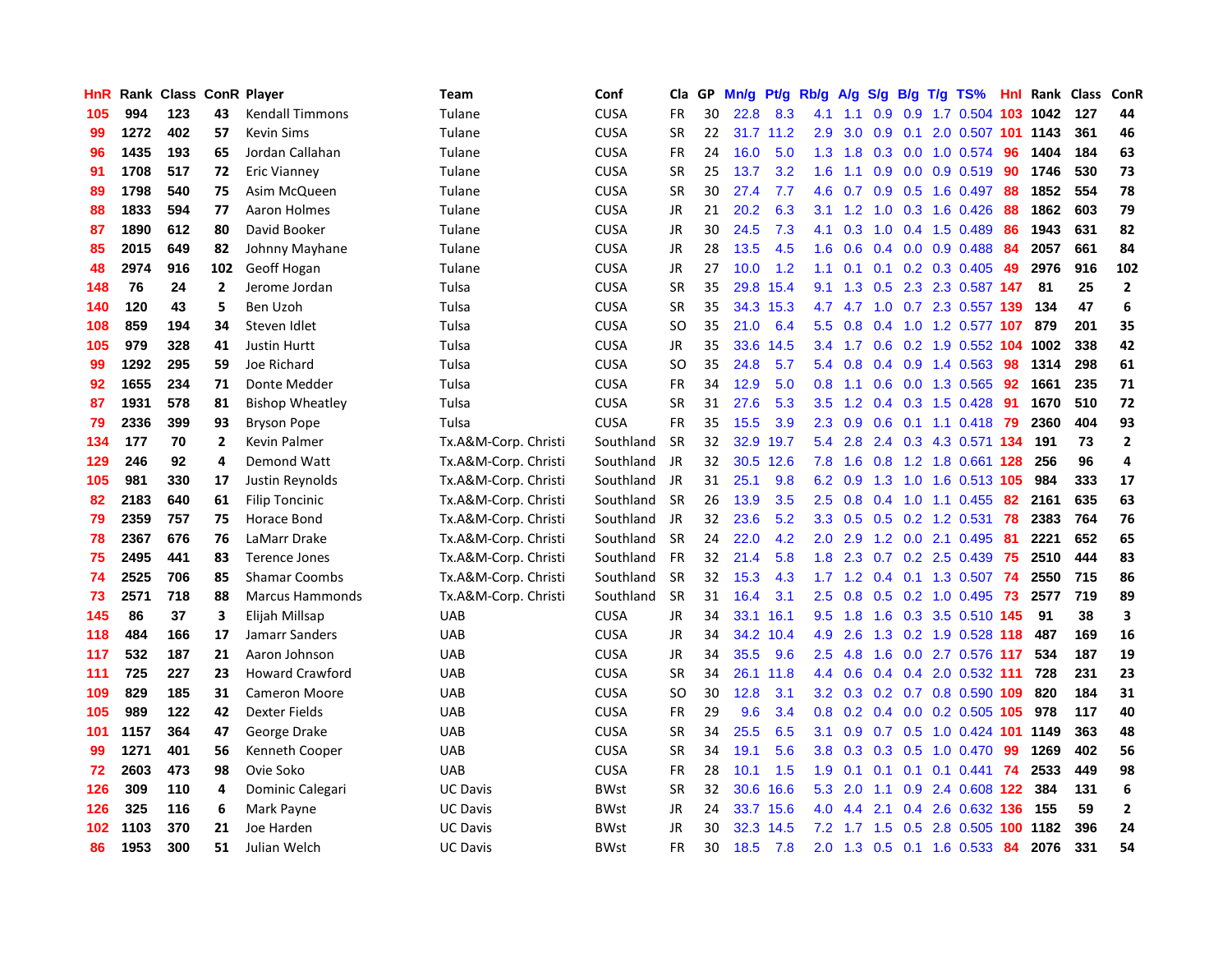| HnR |      | Rank Class ConR Player |    |                        | <b>Team</b>             | Conf        | Cla.          | <b>GP</b> | Mn/g | <b>Pt/g</b> | Rb/g             | A/g    | S/g |                 | B/g T/g TS%                   | Hnl | Rank | <b>Class</b> | ConR                    |
|-----|------|------------------------|----|------------------------|-------------------------|-------------|---------------|-----------|------|-------------|------------------|--------|-----|-----------------|-------------------------------|-----|------|--------------|-------------------------|
| 84  | 2046 | 661                    | 55 | <b>Todd Lowenthal</b>  | <b>UC Davis</b>         | <b>BWst</b> | <b>JR</b>     | 21        | 25.1 | 3.9         | 4.5              | 1.8    |     |                 | 1.3 0.0 1.1 0.604 84          |     | 2064 | 663          | 53                      |
| 78  | 2366 | 409                    | 61 | Ryan Howley            | <b>UC Davis</b>         | BWst        | <b>FR</b>     | 32        | 21.3 | 3.7         | 3.4              | $-1.1$ |     |                 | 0.8 0.3 0.9 0.465 76          |     | 2457 | 431          | 64                      |
| 78  | 2393 | 529                    | 63 | Adam Malik             | <b>UC Davis</b>         | <b>BWst</b> | SO            | 32        | 17.2 | 4.7         | 1.9              | $-1.1$ |     |                 | $0.4$ 0.2 1.0 0.540           | 75  | 2475 | 551          | 65                      |
| 70  | 2662 | 494                    | 73 | Ryan Sypkens           | <b>UC Davis</b>         | <b>BWst</b> | <b>FR</b>     | 32        | 19.3 | 5.2         | 1.4              | 1.5    |     |                 | 0.4 0.2 1.7 0.495             | 68  | 2712 | 505          | 74                      |
| 39  | 3010 | 685                    | 79 | Jelani Floyd           | <b>UC Davis</b>         | <b>BWst</b> | <b>SO</b>     | 30        | 14.3 | 2.1         | 1.4              | 0.5    | 0.5 |                 | 0.2 1.0 0.316                 | -39 | 3012 | 685          | 79                      |
| 119 | 468  | 107                    | 10 | Eric Wise              | UC Irvine               | BWst        | SO            | 32        |      | 32.6 16.3   | 6.5              | 3.0    |     |                 | 0.9 0.5 2.1 0.504 118         |     | 502  | 115          | 11                      |
| 103 | 1075 | 340                    | 19 | <b>Michael Hunter</b>  | UC Irvine               | <b>BWst</b> | <b>SR</b>     | 32        |      | 29.3 13.8   | $2.4^{\circ}$    | 2.3    | 1.3 | 0.1             | 2.1 0.562 102 1102            |     |      | 348          | 20                      |
| 98  | 1300 | 432                    | 29 | Darren Moore           | UC Irvine               | <b>BWst</b> | <b>JR</b>     | 32        |      | 31.4 11.2   | 4.6              | 1.9    | 1.0 |                 | 0.4 1.4 0.572 98              |     | 1329 | 441          | 30                      |
| 90  | 1773 | 532                    | 47 | Zack Atkinson          | UC Irvine               | <b>BWst</b> | <b>SR</b>     | 30        | 17.9 | 5.6         | 3.6              | 0.2    | 0.3 |                 | 1.3 0.7 0.533 89              |     | 1791 | 541          | 48                      |
| 82  | 2196 | 700                    | 56 | <b>Patrick Rembert</b> | UC Irvine               | <b>BWst</b> | JR            | 32        | 24.9 | 5.4         | 2.1              | 2.5    |     |                 | 0.7 0.1 1.3 0.493 81          |     | 2230 | 706          | 57                      |
| 77  | 2410 | 534                    | 64 | Adam Folker            | UC Irvine               | <b>BWst</b> | <b>SO</b>     | 32        | 15.1 | 2.9         | 4.2              | 0.2    |     |                 | 0.4 0.2 0.6 0.487 77          |     | 2431 | 541          | 63                      |
| 72  | 2607 | 474                    | 69 | Mike Wilder            | UC Irvine               | BWst        | <b>FR</b>     | 26        | 16.8 | 3.8         | 2.0              | 1.3    |     |                 | 0.3 0.1 0.9 0.497 74          |     | 2560 | 456          | 68                      |
| 70  | 2687 | 838                    | 74 | Pavol Losonsky         | <b>UC</b> Irvine        | <b>BWst</b> | <b>JR</b>     | 27        | 13.1 | 4.2         | $2.5^{\circ}$    | 0.5    |     |                 | 0.2 0.0 1.0 0.477 70          |     | 2660 | 835          | 72                      |
| 126 | 317  | 115                    | 5  | Kyle Austin            | <b>UC Riverside</b>     | <b>BWst</b> | JR            | 29        |      | 34.3 17.6   | 7.4              | 1.7    |     |                 | 0.7 0.3 2.2 0.509 125         |     | 330  | 117          | 5                       |
| 97  | 1374 | 430                    | 32 | Rudy Meo               | <b>UC Riverside</b>     | <b>BWst</b> | <b>SR</b>     | 25        | 10.2 | 5.2         | 1.2              | 0.6    | 0.3 |                 | $0.1$ 0.7 0.623               | -98 | 1316 | 420          | 28                      |
| 95  | 1450 | 450                    | 35 | Larry Gurganious       | <b>UC Riverside</b>     | BWst        | <b>SR</b>     | 29        | 29.3 | 8.3         | 6.5              | 2.1    | 0.9 |                 | 0.5 2.6 0.486                 | -95 | 1472 | 458          | 35                      |
| 91  | 1732 | 520                    | 45 | Sean Cunningham        | <b>UC Riverside</b>     | <b>BWst</b> | SR            | 29        | 25.4 | 6.2         | 3.0 <sub>2</sub> | 3.0    | 0.9 |                 | 0.3 1.9 0.507                 | 90  | 1743 | 529          | 45                      |
| 85  | 2011 | 316                    | 54 | Lateef McMullan        | <b>UC Riverside</b>     | <b>BWst</b> | <b>FR</b>     | 27        | 21.6 | 6.3         | 2.0              | 2.1    |     |                 | 0.6 0.0 1.9 0.517 85          |     | 2011 | 313          | 52                      |
| 82  | 2203 | 647                    | 57 | <b>Bryson Hampton</b>  | <b>UC Riverside</b>     | BWst        | <b>SR</b>     | 28        | 17.1 | 3.6         | 3.5              | 0.1    |     |                 | $0.1$ 0.7 0.6 0.521           | -81 | 2219 | 651          | 56                      |
| 81  | 2275 | 660                    | 59 | <b>Brandon Dowdy</b>   | <b>UC Riverside</b>     | <b>BWst</b> | <b>SR</b>     | 29        | 18.6 | 4.8         | 1.8              | 0.7    |     |                 | $0.9$ 0.1 0.4 0.431           | -80 | 2283 | 663          | 59                      |
| 79  | 2357 | 523                    | 60 | Konner Veteto          | <b>UC Riverside</b>     | <b>BWst</b> | <b>SO</b>     | 27        | 13.5 | 3.8         | 4.0              | 0.0    |     |                 | $0.1$ 0.2 0.8 0.483 78        |     | 2367 | 524          | 60                      |
| 76  | 2459 | 784                    | 65 | Dwight Gordon          | <b>UC Riverside</b>     | BWst        | JR            | 25        | 21.2 | 5.5         | $1.2^{\circ}$    | 1.6    |     |                 | $0.5$ $0.2$ 1.0 $0.432$ 78    |     | 2393 | 769          | 61                      |
| 58  | 2879 | 654                    | 77 | David Chavarria        | <b>UC Riverside</b>     | <b>BWst</b> | SO.           | 25        | 10.5 | 2.3         | 2.5              | 0.3    |     |                 | $0.2$ 0.0 0.9 0.509           | 59  | 2872 | 654          | 78                      |
| 144 | 90   | 19                     | 1  | Orlando Johnson        | <b>UC Santa Barbara</b> | BWst        | SO.           | 30        | 31.3 | 18.0        | 5.4              | 2.3    |     |                 | 0.7 0.6 2.7 0.578 143         |     | 98   | 22           | $\mathbf{1}$            |
| 121 | 404  | 86                     | 8  | James Nunnally         | UC Santa Barbara        | BWst        | SO            | 29        | 29.9 | 14.7        | 5.6              | 1.9    |     | $0.7 \quad 0.1$ | 3.0 0.577 121                 |     | 413  | 89           | $\overline{\mathbf{z}}$ |
| 115 | 577  | 191                    | 11 | James Powell           | UC Santa Barbara        | BWst        | <b>SR</b>     | 30        | 21.2 | 9.5         | 2.1              | 1.4    |     |                 | 0.7 0.1 0.9 0.594 114         |     | 604  | 200          | 13                      |
| 102 | 1137 | 262                    | 23 | Jaime Serna            | UC Santa Barbara        | <b>BWst</b> | SO.           | 30        | 21.7 | 7.8         | 4.1              | 0.5    |     |                 | 0.9 0.6 1.8 0.557 101 1165    |     |      | 267          | 23                      |
| 94  | 1556 | 361                    | 38 | Will Brew              | <b>UC Santa Barbara</b> | <b>BWst</b> | <b>SO</b>     | 30        | 24.7 | 4.8         | 2.2              | 2.6    |     |                 | 1.3 0.0 1.9 0.459             | 93  | 1583 | 369          | 38                      |
| 89  | 1811 | 586                    | 49 | Jordan Weiner          | <b>UC Santa Barbara</b> | <b>BWst</b> | <b>JR</b>     | 28        | 14.2 | 3.0         | 0.9              | 1.0    | 0.8 |                 | 0.1 0.7 0.572 89              |     | 1812 | 585          | 49                      |
| 89  | 1825 | 422                    | 50 | Greg Somogyi           | UC Santa Barbara        | BWst        | <b>SO</b>     | 28        | 11.5 | 2.5         | $2.7^{\circ}$    | 0.4    | 0.2 |                 | 1.4 0.8 0.408                 | -88 | 1840 | 425          | 50                      |
| 81  | 2245 | 717                    | 58 | Jon Pastorek           | UC Santa Barbara        | BWst        | JR            | 27        | 10.9 | 2.3         | $2.2^{\circ}$    | 0.7    |     |                 | 0.3 0.2 1.0 0.481             | -81 | 2234 | 707          | 58                      |
| 66  | 2768 | 524                    | 75 | Lucas Devenny          | <b>UC Santa Barbara</b> | <b>BWst</b> | <b>FR</b>     | 26        | 10.7 | 1.3         | 1.7              | 0.5    |     |                 | $0.2$ 0.1 0.5 0.473           | 67  | 2744 | 513          | 75                      |
| 61  | 2838 | 767                    | 76 | Justin Joyner          | <b>UC Santa Barbara</b> | <b>BWst</b> | <b>SR</b>     | 22        | 14.9 | 0.5         | 1.2              | 2.1    |     |                 | 0.5 0.0 1.0 0.218 67          |     | 2756 | 758          | 76                      |
| 122 | 398  | 36                     | 17 | Reeves Nelson          | <b>UCLA</b>             | P12         | <b>FR</b>     | 28        |      | 23.4 11.1   | 5.7              | 0.4    |     |                 | 0.7 0.7 1.7 0.612 122 387     |     |      | 35           | 17                      |
| 119 | 444  | 152                    | 23 | <b>Michael Roll</b>    | <b>UCLA</b>             | P12         | <b>SR</b>     | 32        |      | 35.8 14.1   | 2.8              | 3.6    |     |                 | 1.0 0.1 1.9 0.591 117         |     | 531  | 173          | 25                      |
| 116 | 550  | 55                     | 26 | <b>Tyler Honeycutt</b> | <b>UCLA</b>             | P12         | <b>FR</b>     | 26        | 27.7 | 7.2         | 6.5              |        |     |                 | 2.7 1.5 1.2 2.4 0.545 117 513 |     |      | 50           | 24                      |
| 105 | 1001 | 223                    | 44 | Malcolm Lee            | <b>UCLA</b>             | P12         | <sub>SO</sub> | 32        |      | 34.8 12.1   | 4.4              | 3.1    |     |                 | 1.1 0.3 2.6 0.516 102 1081    |     |      | 247          | 46                      |
| 103 | 1085 | 342                    | 48 | Nikola Dragovic        | UCLA                    | P12         | <b>SR</b>     | 30        | 32.2 | 12.0        | 4.4              | 1.3    | 0.8 |                 | 0.6 1.9 0.497 101 1132        |     |      | 357          | 51                      |
| 101 | 1182 | 268                    | 53 | Jerime Anderson        | <b>UCLA</b>             | P12         | SO            | 29        | 24.4 | 5.8         | 1.9              |        |     |                 | 3.4 1.0 0.2 2.2 0.553 99      |     | 1243 | 283          | 55                      |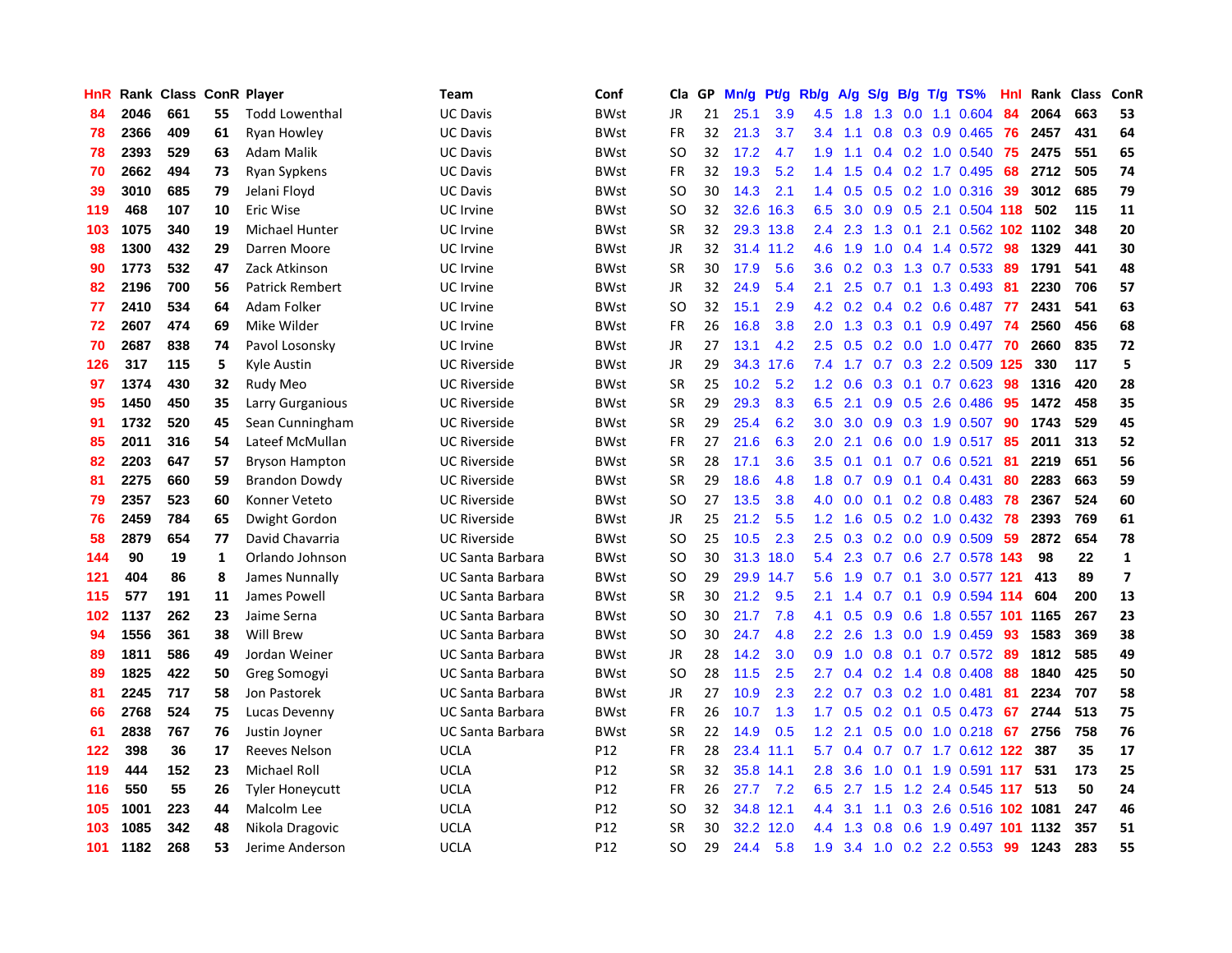| HnR |      | Rank Class ConR Player |    |                            | Team               | Conf       | Cla           | <b>GP</b> | Mn/g | <b>Pt/g</b> | Rb/g             | A/g       |                  |                 | S/g B/g T/g TS%             | Hnl | Rank | <b>Class</b> | <b>ConR</b>             |
|-----|------|------------------------|----|----------------------------|--------------------|------------|---------------|-----------|------|-------------|------------------|-----------|------------------|-----------------|-----------------------------|-----|------|--------------|-------------------------|
| 84  | 2055 | 328                    | 76 | <b>Brendan Lane</b>        | <b>UCLA</b>        | P12        | FR            | 27        | 10.0 | 2.4         | 1.5              |           |                  |                 | $0.4$ 0.2 0.4 0.7 0.602     | -84 | 2087 | 335          | 76                      |
| 74  | 2532 | 710                    | 80 | James Keefe                | <b>UCLA</b>        | P12        | <b>SR</b>     | 20        | 16.0 | 2.2         | 2.8              | 0.8       |                  |                 | 0.4 0.6 0.9 0.458 79        |     | 2338 | 674          | 79                      |
| 92  | 1654 | 387                    | 26 | Chris De La Rosa           | <b>UMBC</b>        | <b>AEC</b> | SO            | 30        |      | 33.6 11.7   | $2.6\,$          |           |                  |                 | 5.1 1.1 0.0 2.3 0.493       | 92  | 1665 | 386          | 27                      |
| 90  | 1767 | 410                    | 30 | Chauncey Gilliam           | <b>UMBC</b>        | <b>AEC</b> | <sub>SO</sub> | 29        | 29.3 | 13.3        |                  | $3.7$ 1.3 | 1.5              |                 | 0.3 2.0 0.538               | 90  | 1740 | 402          | 29                      |
| 82  | 2156 | 689                    | 44 | Robbie Jackson             | <b>UMBC</b>        | <b>AEC</b> | JR            | 28        | 21.3 | 8.7         | 5.0              | 0.6       | 0.4              |                 | 1.3 1.9 0.536               | 83  | 2129 | 678          | 41                      |
| 73  | 2575 | 463                    | 58 | <b>Adrian Satchell</b>     | <b>UMBC</b>        | <b>AEC</b> | FR            | 30        | 24.1 | 6.3         | 5.1              | 0.5       |                  |                 | 0.6 0.5 0.8 0.514           | 73  | 2593 | 470          | 58                      |
| 70  | 2661 | 493                    | 60 | Shawn Grant                | UMBC               | <b>AEC</b> | <b>FR</b>     | 29        | 22.4 | 8.1         | 2.6              | 0.6       |                  |                 | $0.7$ 0.1 1.1 0.489         | 70  | 2669 | 495          | 61                      |
| 70  | 2688 | 745                    | 61 | Matt Spadafora             | <b>UMBC</b>        | <b>AEC</b> | <b>SR</b>     | 30        | 29.3 | 7.0         | 4.3              | 0.7       | 0.9              |                 | $0.2$ 0.7 0.418             | -69 | 2687 | 744          | 62                      |
| 58  | 2893 | 565                    | 73 | <b>Brian Neller</b>        | <b>UMBC</b>        | <b>AEC</b> | FR            | 29        | 12.2 | 4.3         | 0.8              | 0.4       |                  |                 | $0.3$ 0.1 0.5 0.434         | -58 | 2911 | 573          | 74                      |
| 56  | 2919 | 666                    | 75 | Jake Wasko                 | UMBC               | <b>AEC</b> | <b>SO</b>     | 27        | 14.9 | 2.0         | $2.7^{\circ}$    |           |                  |                 | 0.7 0.2 0.7 0.8 0.433 57    |     | 2923 | 665          | 75                      |
| 55  | 2924 | 575                    | 76 | Nick Groce                 | <b>UMBC</b>        | <b>AEC</b> | FR            | 29        | 16.2 | 2.7         | 0.6              | 1.2       |                  |                 | 0.4 0.0 0.8 0.476 56        |     | 2939 | 582          | 77                      |
| 98  | 1331 | 308                    | 22 | Latreze Mushatt            | <b>UMKC</b>        | Summit     | <b>SO</b>     | 30        |      | 30.1 11.3   | 5.6              | 1.6       |                  |                 | 1.2 0.4 1.8 0.505 97        |     | 1336 | 306          | 22                      |
| 92  | 1663 | 536                    | 28 | Jay Couisnard              | <b>UMKC</b>        | Summit     | JR            | 30        | 31.4 | 14.0        | 4.5              | 1.9       | 1.0              |                 | 0.4 2.3 0.496               | 92  | 1659 | 533          | 28                      |
| 87  | 1904 | 435                    | 42 | <b>Trey McKinney-Jones</b> | <b>UMKC</b>        | Summit     | <b>SO</b>     | 30        | 28.5 | 10.9        | 3.8              | 2.0       |                  |                 | 0.6 0.1 2.3 0.562 87        |     | 1910 | 441          | 42                      |
| 84  | 2064 | 664                    | 47 | Spencer Johnson            | <b>UMKC</b>        | Summit     | JR            | 30        | 27.1 | 8.5         | 5.8              | 0.5       |                  |                 | 0.7 0.2 0.8 0.499           | -84 | 2070 | 664          | 48                      |
| 83  | 2136 | 683                    | 50 | Bakari Lewis               | UMKC               | Summit     | JR            | 29        | 24.6 | 8.3         | 2.9              |           | $2.7 \t1.0$      |                 | $0.2$ 2.1 $0.466$           | -83 | 2143 | 680          | 50                      |
| 81  | 2215 | 369                    | 51 | Kirk Korver                | <b>UMKC</b>        | Summit     | <b>FR</b>     | 30        | 13.6 | 4.6         | 1.6              | 0.4       |                  | $0.4 \quad 0.1$ | 0.8 0.565                   | -81 | 2223 | 371          | 51                      |
| 72  | 2593 | 470                    | 71 | <b>Alex Bazzell</b>        | UMKC               | Summit     | FR            | 29        | 20.1 | 3.4         | $1.4^{\circ}$    | 1.7       |                  |                 | $0.3$ 0.0 0.7 0.541         | 73  | 2594 | 471          | 69                      |
| 59  | 2874 | 651                    | 80 | <b>Michael Gholston</b>    | <b>UMKC</b>        | Summit     | <b>SO</b>     | 29        | 11.6 | 2.2         | 0.9 <sub>0</sub> | 0.6       |                  |                 | 0.5 0.0 0.7 0.485 59        |     | 2887 | 659          | 81                      |
| 152 | 52   | 24                     | 3  | Tre'Von Willis             | <b>UNLV</b>        | <b>MWC</b> | JR            | 33        |      | 29.8 17.2   | 3.9              | 3.5       |                  |                 | 1.2 0.2 2.4 0.597 153       |     | 48   | 21           | $\overline{2}$          |
| 127 | 298  | 63                     | 10 | Chace Stanback             | <b>UNLV</b>        | <b>MWC</b> | <b>SO</b>     | 34        |      | 26.4 10.7   | 5.8              | 1.4       | 1.6              |                 | 0.8 1.7 0.518 127           |     | 300  | 64           | 10                      |
| 122 | 385  | 134                    | 13 | Matt Shaw                  | <b>UNLV</b>        | <b>MWC</b> | JR            | 30        | 15.2 | 7.0         | 2.8              | 0.4       |                  |                 | 0.3 0.5 0.5 0.603 123       |     | 378  | 133          | 12                      |
| 119 | 452  | 102                    | 17 | Oscar Bellfield            | <b>UNLV</b>        | <b>MWC</b> | <b>SO</b>     | 34        | 28.4 | 9.3         | 2.5              | 4.8       | 0.9 <sub>0</sub> |                 | 0.2 1.9 0.512 119           |     | 463  | 105          | 16                      |
| 118 | 492  | 169                    | 18 | Derrick Jasper             | <b>UNLV</b>        | <b>MWC</b> | JR            | 21        | 24.5 | 6.7         | 4.9              | 2.9       |                  |                 | 1.1 0.4 1.3 0.498 118       |     | 503  | 175          | 19                      |
| 114 | 609  | 203                    | 26 | Darris Santee              | <b>UNLV</b>        | <b>MWC</b> | <b>SR</b>     | 34        | 12.9 | 4.5         | 3.2              | 0.1       |                  |                 | 0.3 0.5 0.6 0.586 114       |     | 611  | 203          | 26                      |
| 114 | 634  | 145                    | 27 | <b>Brice Massamba</b>      | <b>UNLV</b>        | <b>MWC</b> | <sub>SO</sub> | 34        | 13.9 | 4.6         | 2.4              |           |                  |                 | $0.4$ 0.3 0.4 0.6 0.709 113 |     | 646  | 151          | 28                      |
| 109 | 791  | 277                    | 32 | Kendall Wallace            | UNLV               | <b>MWC</b> | JR            | 34        | 19.1 | 6.9         | 1.6              | 1.0       |                  |                 | 0.4 0.0 0.4 0.589 109 797   |     |      | 275          | 33                      |
| 107 | 892  | 105                    | 39 | <b>Anthony Marshall</b>    | <b>UNLV</b>        | <b>MWC</b> | FR            | 34        | 19.1 | 5.3         | 3.1              | 1.7       |                  |                 | 1.3 0.4 1.7 0.464 107       |     | 888  | 102          | 39                      |
| 106 | 943  | 115                    | 42 | Justin Hawkins             | <b>UNLV</b>        | <b>MWC</b> | <b>FR</b>     | 34        | 12.4 | 3.3         | 1.4              | 0.9       |                  |                 | 0.8 0.2 0.5 0.475 106       |     | 943  | 114          | 42                      |
| 59  | 2870 | 776                    | 80 | Steve Jones                | <b>UNLV</b>        | <b>MWC</b> | <b>SR</b>     | 34        | 10.5 | 1.5         | 1.1              | 0.3       |                  |                 | $0.1$ 0.0 0.4 0.452 59      |     | 2888 | 777          | 82                      |
| 150 | 59   | 10                     | 3  | Nikola Vucevic             | <b>USC</b>         | P12        | <b>SO</b>     | 30        | 32.3 | 10.7        | 9.4              | 1.2       | 0.6              |                 | 1.3 1.9 0.549               | 148 | 75   | 14           | $\overline{\mathbf{3}}$ |
| 120 | 424  | 148                    | 20 | Alex Stepheson             | <b>USC</b>         | P12        | <b>JR</b>     | 28        | 25.8 | 8.4         | 7.2              | 0.3       |                  |                 | 0.1 1.6 1.8 0.479 120       |     | 438  | 156          | 21                      |
| 113 | 641  | 147                    | 27 | Leonard Washington         | <b>USC</b>         | P12        | <b>SO</b>     | 20        | 21.1 | 6.2         | 4.4              | 0.5       | 1.2              |                 | 0.6 1.2 0.494 116           |     | 561  | 129          | 27                      |
| 107 | 891  | 283                    | 40 | Dwight Lewis               | <b>USC</b>         | P12        | <b>SR</b>     | 30        | 35.6 | 13.8        | 2.9              | 1.5       |                  |                 | 1.2 0.2 2.5 0.494 106       |     | 947  | 301          | 41                      |
| 107 | 910  | 291                    | 42 | <b>Mike Gerrity</b>        | <b>USC</b>         | P12        | <b>SR</b>     | 22        | 36.4 | 9.3         | $2.7^{\circ}$    | 3.6       |                  |                 | 0.8 0.3 2.0 0.505 105       |     | 960  | 306          | 42                      |
| 103 | 1058 | 334                    | 46 | Marcus Johnson             | <b>USC</b>         | P12        | <b>SR</b>     | 28        | 31.7 | 9.6         | 4.6              | 1.5       |                  |                 | 1.5 0.5 2.9 0.425 103 1045  |     |      | 330          | 45                      |
| 87  | 1935 | 624                    | 73 | <b>Marcus Simmons</b>      | <b>USC</b>         | P12        | JR            | 29        | 17.4 | 3.0         | 2.0              | 0.8       |                  |                 | 0.4 0.3 1.0 0.524           | -86 | 1955 | 633          | 74                      |
| 82  | 2181 | 697                    | 77 | Donte Smith                | <b>USC</b>         | P12        | JR            | 29        | 16.2 | 3.8         | 1.1              | 1.0       | 0.5              |                 | 0.0 1.3 0.495               | 81  | 2208 | 701          | 78                      |
| 111 | 746  | 232                    | 10 | Nick Schneiders            | <b>USC Upstate</b> | ASun       | <b>SR</b>     | 29        |      | 27.0 12.4   | 6.8              | 0.8       |                  |                 | 0.5 3.0 2.6 0.489 110       |     | 781  | 245          | 11                      |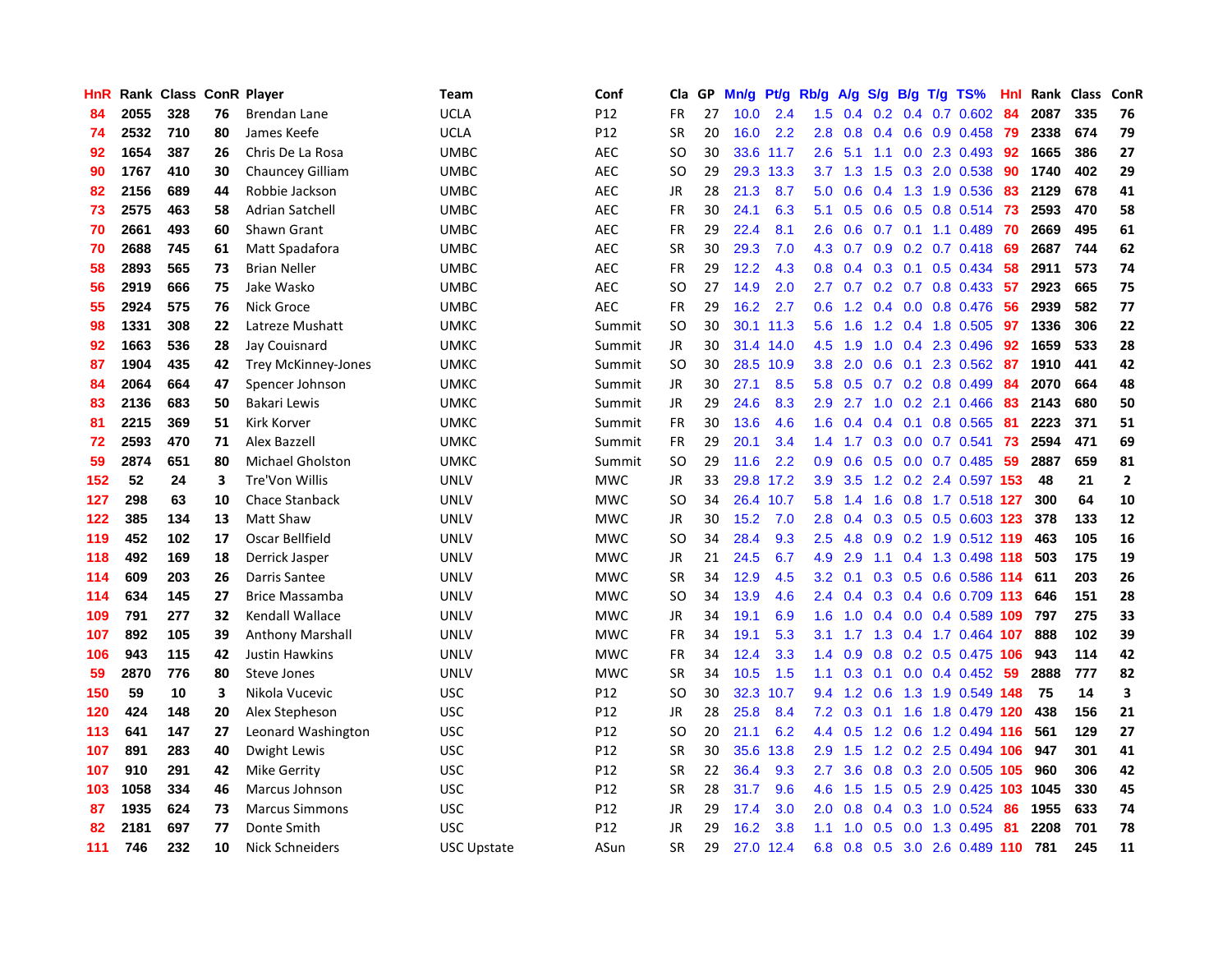| HnR |      | Rank Class ConR Player |              |                           | Team               | Conf        | Cla.          | <b>GP</b> | Mn/g | <b>Pt/g</b> | Rb/g             | A/g           | S/g |  | B/g T/g TS%               | Hnl | Rank | <b>Class</b> | ConR           |
|-----|------|------------------------|--------------|---------------------------|--------------------|-------------|---------------|-----------|------|-------------|------------------|---------------|-----|--|---------------------------|-----|------|--------------|----------------|
| 94  | 1501 | 484                    | 35           | Mezie Uzochukwu           | <b>USC Upstate</b> | ASun        | <b>JR</b>     | 29        | 29.4 | 8.4         | 6.5              | 1.6           | 1.1 |  | $0.4$ 1.7 0.508           | 93  | 1547 | 500          | 38             |
| 90  | 1779 | 413                    | 44           | Carter Cook               | USC Upstate        | ASun        | SO            | 29        | 21.1 | 6.8         | 3.4              |               |     |  | 1.7 1.1 0.0 1.7 0.538 89  |     | 1817 | 417          | 46             |
| 85  | 2036 | 656                    | 55           | Josh Chavis               | USC Upstate        | ASun        | <b>JR</b>     | 29        | 29.1 | 7.9         | $2.2^{\circ}$    | 3.1           |     |  | 1.0 0.0 1.9 0.531         | -84 | 2084 | 669          | 56             |
| 81  | 2276 | 383                    | 67           | <b>Ryan LeGates</b>       | USC Upstate        | ASun        | <b>FR</b>     | 29        | 22.8 | 7.9         | 2.2              | 1.7           | 0.8 |  | 0.0 1.9 0.496             | 80  | 2300 | 387          | 68             |
| 77  | 2407 | 417                    | 76           | Caleb Palkert             | USC Upstate        | ASun        | <b>FR</b>     | 28        | 12.3 | 2.8         | 2.5              | 0.3           |     |  | 0.3 0.8 0.9 0.445         | -77 | 2435 | 425          | 76             |
| 76  | 2450 | 695                    | 77           | Pat Posey                 | USC Upstate        | ASun        | <b>SR</b>     | 29        | 23.6 | 7.0         | 3.9              | 1.5           |     |  | 0.7 0.2 2.9 0.499         | 75  | 2478 | 699          | 77             |
| 56  | 2912 | 664                    | 91           | <b>Chalmers Rogers</b>    | USC Upstate        | ASun        | SO.           | 29        | 16.1 | 2.4         | 2.1              | 0.4           | 0.6 |  | $0.3$ 0.8 0.357           | -56 | 2931 | 671          | 93             |
| 52  | 2952 | 788                    | 95           | Cedric Koffi              | USC Upstate        | ASun        | <b>SR</b>     | 17        | 16.0 | 3.1         | 1.1              | 1.3           |     |  | $0.5$ $0.1$ $1.6$ $0.431$ | 59  | 2892 | 779          | 91             |
| 118 | 501  | 116                    | 20           | David Foster              | Utah               | <b>MWC</b>  | <b>SO</b>     | 29        | 21.7 | 4.7         | 4.8              | 0.7           |     |  | $0.2$ 4.0 0.9 0.527 118   |     | 481  | 109          | 18             |
| 116 | 557  | 182                    | 22           | Kim Tillie                | Utah               | <b>MWC</b>  | SR            | 28        | 18.4 | 7.0         | 5.5              | 0.9           |     |  | 0.5 0.6 1.4 0.566 117     |     | 533  | 174          | 21             |
| 111 | 730  | 79                     | 29           | Jason Washburn            | Utah               | <b>MWC</b>  | <b>FR</b>     | 28        | 14.9 | 5.0         | 2.8              | 0.3           |     |  | 0.4 1.1 0.5 0.629 111 717 |     |      | 77           | 31             |
| 110 | 785  | 275                    | 31           | Carlon Brown              | Utah               | <b>MWC</b>  | <b>JR</b>     | 31        | 28.7 | 12.6        | 4.1              | 2.5           |     |  | 0.9 0.0 2.8 0.519 109 811 |     |      | 280          | 35             |
| 106 | 918  | 313                    | 41           | Jay Watkins               | Utah               | <b>MWC</b>  | <b>JR</b>     | 23        | 23.1 | 9.2         | 4.1              | 0.7           |     |  | 0.3 0.0 1.2 0.556 107     |     | 882  | 301          | 38             |
| 106 | 944  | 302                    | 43           | Luka Drca                 | Utah               | <b>MWC</b>  | <b>SR</b>     | 31        | 30.7 | 10.0        | 3.9 <sup>°</sup> | 3.1           |     |  | 1.2 0.1 2.6 0.544 105     |     | 967  | 308          | 44             |
| 102 | 1113 | 134                    | 46           | <b>Marshall Henderson</b> | Utah               | <b>MWC</b>  | <b>FR</b>     | 30        | 27.4 | 11.8        | 2.5              | 0.9           | 0.7 |  | 0.1 1.2 0.518 101         |     | 1137 | 138          | 46             |
| 88  | 1851 | 273                    | 65           | Shawn Glover              | Utah               | <b>MWC</b>  | <b>FR</b>     | 29        | 13.5 | 3.4         | 2.0 <sub>1</sub> | 0.5           |     |  | $0.4$ 0.4 0.9 0.473       | 88  | 1856 | 275          | 65             |
| 73  | 2583 | 578                    | 76           | Jace Tavita               | Utah               | <b>MWC</b>  | <sub>SO</sub> | 30        | 19.1 | 1.4         | 1.9              | 2.0           | 0.5 |  | 0.1 1.2 0.341             | 73  | 2575 | 578          | 77             |
| 155 | 33   | 15                     | 1            | Tai Wesley                | Utah St.           | <b>WAC</b>  | <b>JR</b>     | 35        |      | 27.5 13.7   | 6.6              | 3.3           |     |  | 0.6 1.3 1.8 0.595 155     |     | 39   | 18           | $\mathbf{1}$   |
| 135 | 173  | 67                     | 4            | Jared Quayle              | Utah St.           | <b>WAC</b>  | <b>SR</b>     | 35        |      | 31.8 12.4   | 6.2              | 4.1           |     |  | 1.1 0.0 1.6 0.557 134     |     | 188  | 71           | 5              |
| 126 | 308  | 65                     | 8            | <b>Brady Jardine</b>      | Utah St.           | <b>WAC</b>  | SO            | 35        | 15.5 | 6.0         | 4.6              | 0.9           |     |  | 0.5 0.7 1.0 0.597 125     |     | 322  | 69           | 10             |
| 121 | 420  | 147                    | 12           | <b>Brian Green</b>        | Utah St.           | <b>WAC</b>  | JR            | 34        | 17.6 | 7.6         | 1.6              | 1.4           |     |  | $0.5$ 0.0 0.6 0.628 120   |     | 435  | 153          | 13             |
| 117 | 530  | 185                    | 14           | Nate Bendall              | Utah St.           | <b>WAC</b>  | JR            | 33        | 25.8 | 10.3        | 5.5 <sub>1</sub> | 0.7           |     |  | 0.5 0.9 1.4 0.603 116     |     | 545  | 191          | 17             |
| 116 | 559  | 194                    | 17           | <b>Tyler Newbold</b>      | Utah St.           | <b>WAC</b>  | JR            | 35        | 30.0 | 8.0         | 4.0              | 2.9           |     |  | 0.5 0.1 0.9 0.614 115     |     | 574  | 200          | 19             |
| 109 | 799  | 280                    | 24           | Pooh Williams             | Utah St.           | <b>WAC</b>  | JR            | 33        | 27.2 | 8.7         | 1.8              | $2.2^{\circ}$ | 0.6 |  | 0.2 1.1 0.526 110         |     | 764  | 263          | 23             |
| 106 | 932  | 297                    | $\mathbf{2}$ | Jordan Swarbrick          | Utah Valley        | GWC         | <b>SR</b>     | 29        | 28.6 | 12.4        | 4.9              | 2.3           |     |  | 1.4 0.4 1.8 0.557 105     |     | 956  | 304          | $\overline{2}$ |
| 88  | 1872 | 606                    | 10           | Corey Claitt              | Utah Valley        | GWC         | JR            | 16        |      | 25.8 11.9   | $3.4^{\circ}$    | 3.2           |     |  | 1.5 0.1 2.4 0.513 98      |     | 1315 | 437          | 6              |
| 82  | 2173 | 694                    | 17           | <b>Justin Baker</b>       | Utah Valley        | GWC         | <b>JR</b>     | 29        |      | 24.5 10.6   | 4.9              | 0.6           |     |  | 0.3 0.6 1.9 0.540 81      |     | 2242 | 712          | 19             |
| 77  | 2439 | 691                    | 27           | <b>Tyray Petty</b>        | Utah Valley        | GWC         | <b>SR</b>     | 28        | 28.8 | 7.1         | 5.1              | 1.6           |     |  | 1.0 0.3 1.6 0.525 75      |     | 2496 | 702          | 27             |
| 76  | 2481 | 700                    | 28           | Jourdain Scoubes          | Utah Valley        | GWC         | <b>SR</b>     | 30        | 25.1 | 8.0         | 5.5              | 0.7           |     |  | 0.6 0.1 1.1 0.477 74      |     | 2548 | 714          | 30             |
| 74  | 2545 | 812                    | 31           | Shawn Deadwiler           | Utah Valley        | GWC         | <b>JR</b>     | 23        | 26.0 | 8.3         | 2.3              | 1.9           | 0.6 |  | 0.1 1.3 0.499             | -74 | 2563 | 815          | 31             |
| 73  | 2587 | 821                    | 32           | Aaron England             | Utah Valley        | GWC         | JR            | 30        | 16.3 | 5.3         | 1.5              | 0.7           |     |  | 0.3 0.1 0.8 0.552         | -71 | 2640 | 830          | 33             |
| 66  | 2772 | 858                    | 42           | Eric Dearden              | Utah Valley        | GWC         | <b>JR</b>     | 28        | 19.2 | 5.1         | 1.3              | 1.4           | 1.0 |  | 0.0 1.6 0.475             | 65  | 2783 | 860          | 42             |
| 55  | 2923 | 667                    | 57           | Kevin Woods               | Utah Valley        | GWC         | <sub>SO</sub> | 26        | 16.3 | 3.2         |                  | $1.7$ $1.5$   |     |  | 0.2 0.2 1.8 0.512 56      |     | 2925 | 667          | 56             |
| 26  | 3021 | 687                    | 65           | Rory Fannon               | Utah Valley        | GWC         | <sub>SO</sub> | 26        | 9.8  | 0.5         | 1.3              | 0.5           | 0.1 |  | $0.1$ 0.7 0.273           | 28  | 3020 | 687          | 65             |
| 141 | 104  | 45                     | 4            | <b>Randy Culpepper</b>    | <b>UTEP</b>        | <b>CUSA</b> | JR            | 33        |      | 33.3 17.9   | 2.8              | 1.9           |     |  | 1.8 0.3 1.8 0.593 140 124 |     |      | 49           | 5              |
| 137 | 147  | 56                     | 8            | <b>Derrick Caracter</b>   | <b>UTEP</b>        | <b>CUSA</b> | <b>JR</b>     | 27        |      | 26.7 14.1   | 8.1              | 1.1           |     |  | 1.0 0.9 2.9 0.593 141     |     | 117  | 47           | $\overline{a}$ |
| 125 | 341  | 120                    | 12           | <b>Claude Britten</b>     | <b>UTEP</b>        | <b>CUSA</b> | JR            | 33        | 9.6  | 4.9         | 2.1              | 0.2           |     |  | 0.2 0.5 0.4 0.601 124     |     | 361  | 126          | 13             |
| 122 | 394  | 137                    | 15           | <b>Julyan Stone</b>       | <b>UTEP</b>        | <b>CUSA</b> | <b>JR</b>     | 33        | 30.8 | 6.1         | 5.1              | 5.5           | 1.6 |  | 0.5 2.1 0.518 121         |     | 416  | 146          | 15             |
| 119 | 459  | 157                    | 16           | Jeremy Williams           | <b>UTEP</b>        | <b>CUSA</b> | JR            | 33        | 24.1 | 10.0        | 4.7              | 0.8           |     |  | 0.7 0.5 1.3 0.581 118     |     | 501  | 174          | 17             |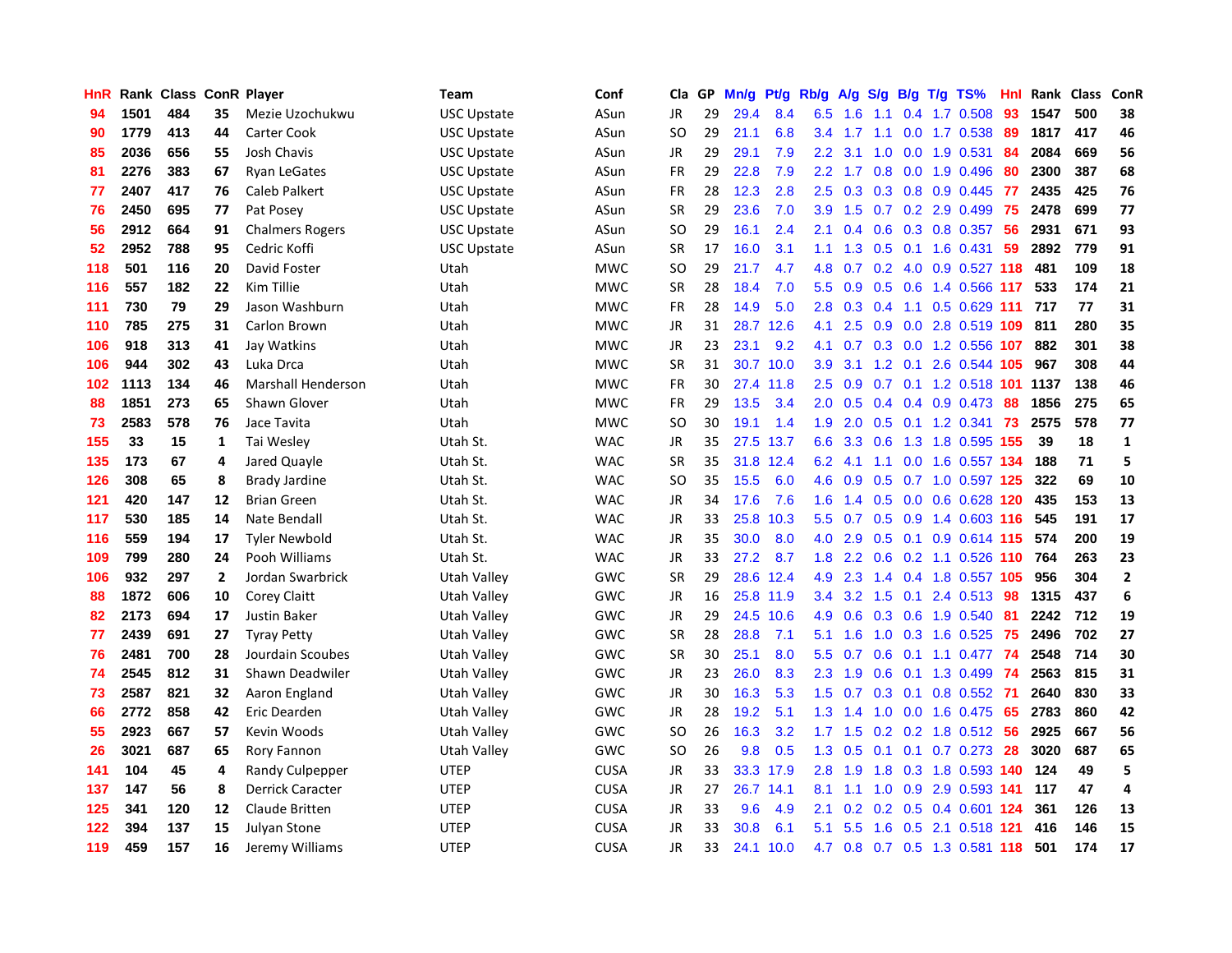| HnR |      | <b>Rank Class</b> |    | <b>ConR Player</b>       | <b>Team</b> | Conf        | Cla           | GP | Mn/g | <b>Pt/g</b> | Rb/g             | A/g       | S/g           |  | B/g T/g TS%                | Hnl | Rank | <b>Class</b> | ConR         |
|-----|------|-------------------|----|--------------------------|-------------|-------------|---------------|----|------|-------------|------------------|-----------|---------------|--|----------------------------|-----|------|--------------|--------------|
| 118 | 511  | 119               | 19 | <b>Arnett Moultrie</b>   | <b>UTEP</b> | <b>CUSA</b> | <b>SO</b>     | 33 | 28.9 | 9.8         | 6.7              | 1.2       | 1.4           |  | 0.8 2.1 0.512 116          |     | 546  | 125          | 20           |
| 110 | 776  | 269               | 26 | Christian Polk           | <b>UTEP</b> | <b>CUSA</b> | JR            | 32 | 24.6 | 9.4         | 2.3              | 1.8       |               |  | 1.0 0.1 1.4 0.486 109      |     | 791  | 273          | 29           |
| 99  | 1270 | 424               | 55 | <b>Myron Strong</b>      | <b>UTEP</b> | <b>CUSA</b> | JR            | 32 | 13.3 | 2.9         | 1.5              | 2.0       |               |  | $0.8$ 0.0 1.0 0.426        | -98 | 1295 | 429          | 58           |
| 75  | 2499 | 801               | 97 | <b>Isaac Gordon</b>      | <b>UTEP</b> | <b>CUSA</b> | JR            | 28 | 10.9 | 1.8         | 1.2              | 0.4       |               |  | $0.4$ 0.1 0.5 0.556        | -77 | 2424 | 774          | 96           |
| 120 | 426  | 149               | 12 | Cory Johnson             | Valparaiso  | Hor.        | JR            | 32 | 29.8 | 15.6        | 5.8              | 1.5       | 1.0           |  | 0.5 2.4 0.607 120          |     | 437  | 155          | 12           |
| 117 | 535  | 123               | 15 | <b>Brandon Wood</b>      | Valparaiso  | Hor.        | SO            | 32 | 31.7 | 17.7        | 4.5              | 2.3       | 1.0           |  | 0.1 2.5 0.569 117          |     | 542  | 124          | 15           |
| 107 | 878  | 104               | 27 | Ryan Broekhoff           | Valparaiso  | Hor.        | FR            | 32 | 15.4 | 6.4         | 4.0              | 0.9       | 0.5           |  | 0.4 0.8 0.555 107          |     | 883  | 101          | 27           |
| 103 | 1062 | 335               | 37 | <b>Brandon McPherson</b> | Valparaiso  | Hor.        | <b>SR</b>     | 32 | 27.8 | 11.7        | 2.1              | 3.2       | 0.8           |  | 0.1 1.9 0.592 103 1068     |     |      | 338          | 36           |
| 97  | 1364 | 173               | 45 | Matt Kenney              | Valparaiso  | Hor.        | FR            | 32 | 20.2 | 5.3         | 2.3              | 2.3       |               |  | $0.9$ $0.5$ 1.1 $0.550$    | 97  | 1363 | 173          | 45           |
| 97  | 1384 | 451               | 46 | <b>Howard Little</b>     | Valparaiso  | Hor.        | JR            | 32 | 23.7 | 6.8         | 4.0              | 1.6       |               |  | 1.3 0.2 1.0 0.533 96       |     | 1387 | 454          | 46           |
| 81  | 2271 | 727               | 74 | <b>Michael Rogers</b>    | Valparaiso  | Hor.        | JR            | 32 | 19.3 | 5.1         | $2.5^{\circ}$    | 0.9       |               |  | $0.6$ 0.1 1.3 0.526        | -80 | 2268 | 724          | 74           |
| 71  | 2633 | 480               | 82 | Tommy Kurth              | Valparaiso  | Hor.        | FR            | 31 | 18.1 | 1.9         |                  | $1.7$ 1.4 | 0.8           |  | 0.1 0.9 0.487 72           |     | 2627 | 483          | 83           |
| 154 | 45   | 20                | 6  | A.J. Ogilvy              | Vanderbilt  | <b>SEC</b>  | JR            | 33 | 23.2 | 13.4        | 6.2              | 0.9       | 1.0           |  | 1.5 1.9 0.571 153          |     | 46   | 20           | 5            |
| 136 | 155  | 11                | 15 | Jeffery Taylor           | Vanderbilt  | <b>SEC</b>  | FR            | 33 |      | 26.8 13.3   | 5.2              | 1.7       |               |  | 1.1 0.4 2.2 0.555 136      |     | 157  | 12           | 14           |
| 133 | 187  | 72                | 17 | Jermaine Beal            | Vanderbilt  | <b>SEC</b>  | <b>SR</b>     | 33 | 32.5 | 14.6        | 2.5              | 3.1       | 1.0           |  | 0.1 1.6 0.578 133          |     | 196  | 74           | 17           |
| 129 | 251  | 16                | 23 | John Jenkins             | Vanderbilt  | <b>SEC</b>  | FR            | 31 | 23.1 | 10.9        | 2.2              | 1.0       | 0.5           |  | 0.2 0.7 0.643 129          |     | 237  | 16           | 20           |
| 124 | 359  | 78                | 29 | Andre Walker             | Vanderbilt  | <b>SEC</b>  | <b>SO</b>     | 32 | 25.0 | 6.1         | 5.4              | 2.5       | 0.9           |  | 0.9 1.6 0.564 124          |     | 356  | 78           | 29           |
| 113 | 642  | 148               | 54 | <b>Brad Tinsley</b>      | Vanderbilt  | <b>SEC</b>  | <b>SO</b>     | 33 | 26.0 | 7.0         | 2.5              | 2.8       |               |  | $0.5$ 0.2 1.8 0.532 113    |     | 651  | 154          | 52           |
| 103 | 1067 | 241               | 69 | Festus Ezeli             | Vanderbilt  | <b>SEC</b>  | <b>SO</b>     | 32 | 12.7 | 3.8         | 3.2              | 0.1       |               |  | 0.2 1.3 1.1 0.502 103 1059 |     |      | 238          | 68           |
| 89  | 1821 | 420               | 89 | Lance Goulbourne         | Vanderbilt  | SEC         | <b>SO</b>     | 31 | 12.8 | 3.3         | 2.1              | 0.5       |               |  | $0.2$ 0.5 0.9 0.515        | -89 | 1769 | 406          | 88           |
| 84  | 2066 | 463               | 95 | <b>Steve Tchiengang</b>  | Vanderbilt  | <b>SEC</b>  | <b>SO</b>     | 33 | 11.6 | 3.4         | 2.5              | 0.2       |               |  | $0.2$ 0.2 1.1 0.557        | -84 | 2069 | 465          | 96           |
| 151 | 57   | 26                | 1  | Larry Sanders            | VCU         | CAA         | JR            | 35 | 26.9 | 14.4        | 9.1              | 1.0       | 0.7           |  | 2.6 1.7 0.558 151          |     | 56   | 25           | $\mathbf{1}$ |
| 132 | 207  | 77                | 8  | Joey Rodriguez           | VCU         | CAA         | JR            | 36 | 32.9 | 12.9        | 2.7              | 5.8       | 1.9           |  | 0.0 2.7 0.555 131          |     | 220  | 80           | 8            |
| 120 | 431  | 150               | 17 | Jamie Skeen              | VCU         | CAA         | JR            | 28 | 20.7 | 8.1         | 4.5              | 0.9       | 0.8           |  | 0.4 0.8 0.555 121          |     | 421  | 149          | 17           |
| 115 | 587  | 136               | 23 | <b>Bradford Burgess</b>  | VCU         | CAA         | <sub>SO</sub> | 36 | 28.6 | 10.4        | 5.1              | 1.2       | 1.0           |  | 0.4 1.3 0.588 115 601      |     |      | 139          | 23           |
| 112 | 679  | 229               | 25 | <b>Brandon Rozzell</b>   | VCU         | CAA         | JR            | 36 | 22.4 | 8.8         | $2.2^{\circ}$    | 1.2       |               |  | 1.3 0.1 1.1 0.552 112      |     | 697  | 236          | 27           |
| 112 | 707  | 243               | 27 | Ed Nixon                 | VCU         | CAA         | JR            | 36 | 22.5 | 7.9         | 2.5              | 1.8       |               |  | 1.0 0.2 1.4 0.589 111      |     | 723  | 248          | 29           |
| 100 | 1199 | 378               | 40 | T.J. Gwynn               | VCU         | CAA         | <b>SR</b>     | 34 | 15.3 | 4.9         | 3.0 <sub>2</sub> | 1.0       |               |  | 0.4 0.1 1.1 0.527 100 1173 |     |      | 370          | 40           |
| 94  | 1526 | 210               | 57 | Darius Theus             | VCU         | CAA         | FR            | 35 | 11.9 | 2.7         | 1.0              | 1.1       |               |  | 1.1 0.0 1.0 0.500          | 94  | 1515 | 208          | 55           |
| 169 | 10   | 4                 | 1  | Marqus Blakely           | Vermont     | <b>AEC</b>  | <b>SR</b>     | 35 | 33.7 | 17.3        | 9.3              | 3.7       | $2.4^{\circ}$ |  | 1.9 3.5 0.579 168          |     | 15   | 6            | $\mathbf{1}$ |
| 110 | 760  | 264               | 6  | Evan Fjeld               | Vermont     | <b>AEC</b>  | JR            | 35 |      | 28.7 10.7   | 6.1              | 0.8       | 0.8           |  | 1.2 1.0 0.581 110          |     | 768  | 266          | 6            |
| 98  | 1304 | 410               | 18 | Maurice Joseph           | Vermont     | <b>AEC</b>  | <b>SR</b>     | 35 | 29.2 | 13.9        | 2.6              | 1.1       | 0.5           |  | $0.2$ 1.5 0.561            | 98  | 1312 | 418          | 18           |
| 88  | 1859 | 554               | 35 | Nick Vier                | Vermont     | <b>AEC</b>  | <b>SR</b>     | 35 | 24.6 | 5.5         | 2.5              | 2.6       | 1.1           |  | $0.1$ 1.9 0.483            | 88  | 1876 | 558          | 36           |
| 86  | 1941 | 442               | 36 | <b>Garvey Young</b>      | Vermont     | <b>AEC</b>  | <sub>SO</sub> | 31 | 28.5 | 7.4         | 4.0              | 1.4       | 0.9           |  | $0.2$ 2.0 $0.469$          | -89 | 1779 | 408          | 32           |
| 84  | 2040 | 658               | 37 | Joey Accaoui             | Vermont     | <b>AEC</b>  | JR            | 35 | 20.6 | 6.7         | 1.4              | 1.5       |               |  | $0.5$ 0.0 1.4 0.495        | -84 | 2052 | 659          | 39           |
| 59  | 2862 | 553               | 70 | Brendan Bald             | Vermont     | <b>AEC</b>  | <b>FR</b>     | 35 | 9.9  | 2.9         | 1.4              | 0.3       |               |  | $0.3$ 0.0 0.5 0.380        | 59  | 2881 | 559          | 71           |
| 59  | 2875 | 890               | 71 | Garrett Kissel           | Vermont     | <b>AEC</b>  | JR            | 35 | 10.2 | 1.9         | 3.2              | 0.1       | 0.1           |  | $0.1$ 0.7 0.444            | 58  | 2899 | 892          | 72           |
| 37  | 3013 | 608               | 81 | Simeon Marsalis          | Vermont     | <b>AEC</b>  | FR            | 35 | 8.4  | 1.4         | 0.8              | 0.6       | 0.4           |  | $0.0$ 1.0 $0.360$          | 37  | 3016 | 610          | 81           |
| 154 | 40   | 14                | 5  | Scottie Reynolds         | Villanova   | <b>BE</b>   | SR            | 33 |      | 30.3 18.2   | 2.7              |           |               |  | 3.3 1.5 0.1 2.6 0.604 153  |     | 43   | 13           | 5            |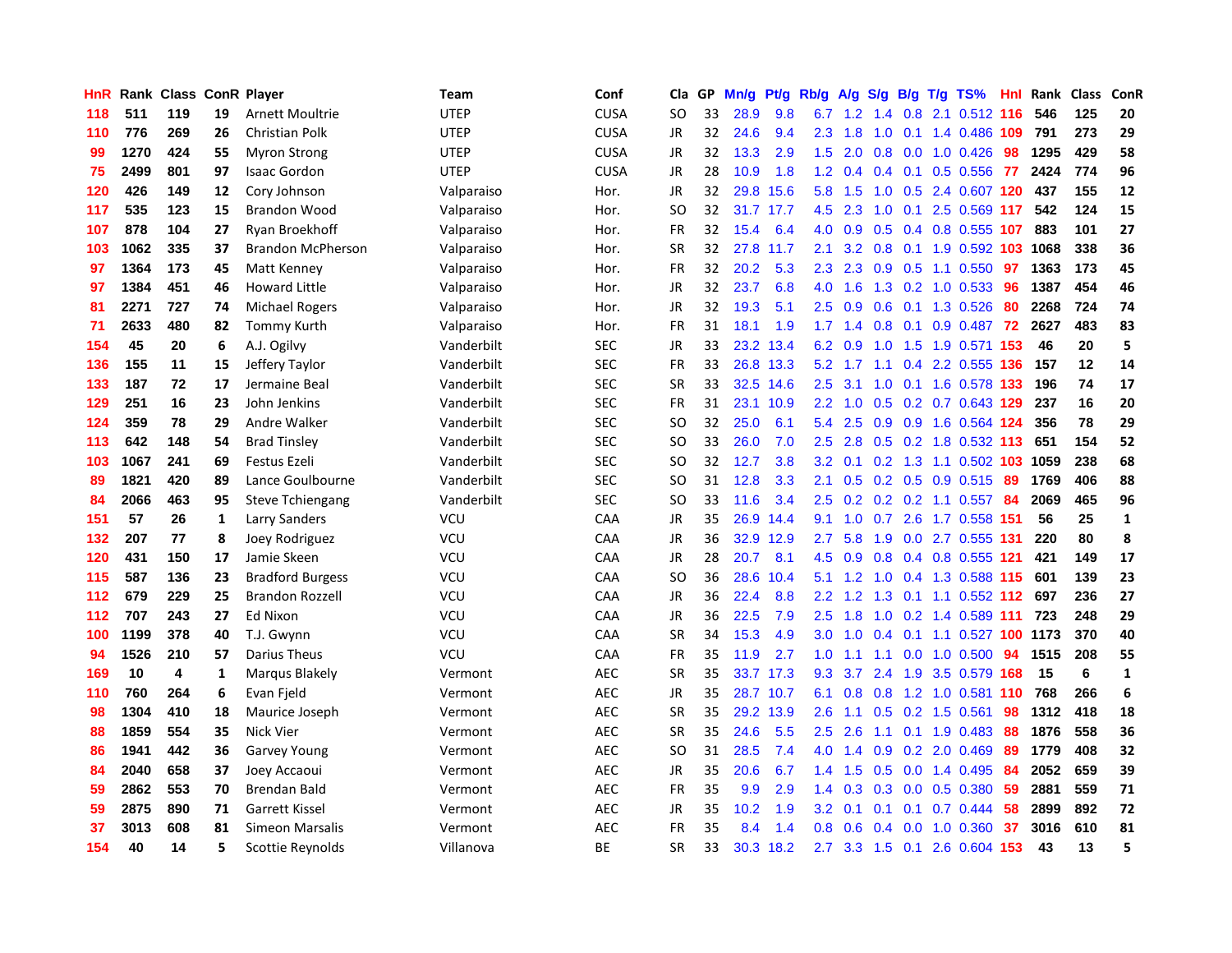| HnR | Rank | <b>Class</b> |                         | <b>ConR Player</b>     | Team          | Conf        | Cla           | GP. | Mn/g | Pt/g      | Rb/g             | A/g |                  |                 | S/g B/g T/g TS%            | <b>Hnl</b> | Rank | <b>Class</b> | ConR             |
|-----|------|--------------|-------------------------|------------------------|---------------|-------------|---------------|-----|------|-----------|------------------|-----|------------------|-----------------|----------------------------|------------|------|--------------|------------------|
| 144 | 94   | 40           | 13                      | Corey Fisher           | Villanova     | <b>BE</b>   | <b>JR</b>     | 33  |      | 27.0 13.3 | 2.8              | 3.9 |                  |                 | 1.3 0.2 2.1 0.568 143      |            | 101  | 43           | 14               |
| 133 | 190  | 68           | 22                      | Antonio Pena           | Villanova     | <b>BE</b>   | <b>JR</b>     | 33  |      | 24.9 10.5 | 7.0              | 1.0 |                  |                 | 1.0 0.5 1.9 0.605 132      |            | 203  | 73           | 23               |
| 125 | 334  | 71           | 42                      | <b>Taylor King</b>     | Villanova     | <b>BE</b>   | SO            | 32  | 19.0 | 7.4       | 5.3              | 0.6 |                  |                 | 0.7 0.5 1.0 0.544 124      |            | 345  | 76           | 42               |
| 119 | 451  | 154          | 50                      | <b>Corey Stokes</b>    | Villanova     | <b>BE</b>   | <b>JR</b>     | 32  | 26.0 | 9.5       | 4.0              | 0.9 |                  |                 | 0.7 0.4 1.1 0.574 119      |            | 466  | 161          | 53               |
| 115 | 600  | 59           | 65                      | Mouphtaou Yarou        | Villanova     | ВE          | FR            | 21  | 15.0 | 4.5       | 3.7              | 0.6 |                  |                 | 0.2 1.0 1.1 0.610 116      |            | 564  | 56           | 61               |
| 115 | 604  | 201          | 67                      | Reggie Redding         | Villanova     | <b>BE</b>   | <b>SR</b>     | 23  | 27.8 | 7.3       | 4.7              | 2.4 |                  |                 | 1.4 0.5 1.4 0.481 119      |            | 467  | 157          | 54               |
| 114 | 623  | 62           | 70                      | <b>Dominic Cheek</b>   | Villanova     | ВE          | <b>FR</b>     | 33  | 13.5 | 4.9       | 2.5              | 0.4 |                  |                 | $0.4$ 0.2 0.7 0.529 113    |            | 648  | 63           | 70               |
| 114 | 624  | 63           | 71                      | Maalik Wayns           | Villanova     | <b>BE</b>   | <b>FR</b>     | 33  | 15.0 | 6.8       | $1.5^{\circ}$    | 1.3 | 0.6              |                 | 0.0 1.4 0.538 113          |            | 649  | 64           | 71               |
| 88  | 1850 | 272          | 119                     | Isaiah Armwood         | Villanova     | ВE          | <b>FR</b>     | 29  | 11.0 | 2.3       | 2.1              | 0.2 |                  |                 | 0.4 0.4 0.4 0.504 89       |            | 1784 | 260          | 120              |
| 74  | 2544 | 452          | 130                     | <b>Maurice Sutton</b>  | Villanova     | <b>BE</b>   | <b>FR</b>     | 26  | 10.3 | 1.8       | 2.3              | 0.1 |                  |                 | 0.2 1.0 0.8 0.442 77       |            | 2409 | 419          | 131              |
| 140 | 112  | 23           | 14                      | Sylven Landesberg      | Virginia      | ACC         | SO            | 27  |      | 32.1 17.3 | 4.9              | 2.9 |                  |                 | 0.8 0.3 2.3 0.525 144      |            | 96   | 21           | 12               |
| 131 | 217  | 82           | 24                      | Mike Scott             | Virginia      | ACC         | JR            | 28  | 27.4 | 12.0      | 7.2              | 1.3 | 0.6              |                 | 0.3 1.6 0.532 131          |            | 213  | 78           | 24               |
| 113 | 659  | 223          | 61                      | Jeff Jones             | Virginia      | ACC         | JR            | 31  | 18.3 | 7.3       | 1.3              | 0.4 | 0.5              |                 | $0.1$ 0.4 0.584 111        |            | 716  | 245          | 63               |
| 113 | 663  | 214          | 62                      | Jerome Meyinsse        | Virginia      | ACC         | <b>SR</b>     | 31  | 22.3 | 6.5       | 4.1              | 0.4 |                  |                 | 0.3 0.7 0.5 0.625 111      |            | 720  | 228          | 64               |
| 112 | 708  | 168          | 65                      | Sammy Zeglinski        | Virginia      | <b>ACC</b>  | SO            | 31  | 29.0 | 8.9       | 3.8 <sub>2</sub> | 2.6 |                  |                 | 1.2 0.3 1.8 0.513 110 753  |            |      | 176          | 69               |
| 102 | 1100 | 368          | 85                      | Mustapha Farrakhan     | Virginia      | ACC         | <b>JR</b>     | 30  | 21.0 | 6.5       | 1.7 <sup>2</sup> | 2.0 | 0.5              |                 | 0.2 1.5 0.478 101 1141     |            |      | 381          | 87               |
| 95  | 1459 | 199          | 92                      | Jontel Evans           | Virginia      | <b>ACC</b>  | <b>FR</b>     | 31  | 16.5 | 2.4       | 1.5              | 1.9 | 1.1              |                 | 0.0 0.9 0.397              | 94         | 1519 | 209          | 94               |
| 91  | 1716 | 550          | 98                      | Will Sherrill          | Virginia      | <b>ACC</b>  | <b>JR</b>     | 30  | 15.4 | 3.0       | 3.0 <sub>2</sub> | 0.5 |                  |                 | $0.5$ 0.1 0.6 0.459        | 90         | 1742 | 559          | 99               |
| 83  | 2133 | 631          | 104                     | Calvin Baker           | Virginia      | <b>ACC</b>  | <b>SR</b>     | 25  | 16.2 | 3.0       | $1.2^{\circ}$    | 1.9 |                  |                 | $0.4$ 0.0 0.8 0.380        | -85        | 1989 | 593          | 103              |
| 81  | 2266 | 502          | 105                     | Assane Sene            | Virginia      | <b>ACC</b>  | SO            | 25  | 12.6 | 1.6       | 3.6              | 0.2 |                  |                 | 0.2 0.8 0.5 0.382          | -82        | 2174 | 486          | 105              |
| 154 | 42   | 19           | $\overline{\mathbf{z}}$ | <b>Malcolm Delaney</b> | Virginia Tech | ACC         | <b>JR</b>     | 33  | 35.8 | 20.2      | 3.7              | 4.5 |                  | $1.2 \quad 0.1$ | 3.0 0.538 155              |            | 37   | 16           | $\boldsymbol{6}$ |
| 143 | 98   | 42           | 12                      | Jeff Allen             | Virginia Tech | <b>ACC</b>  | JR            | 34  |      | 26.3 12.0 | 7.4              | 1.2 | 1.7 <sub>z</sub> |                 | 1.2 2.2 0.514 143          |            | 103  | 44           | 13               |
| 118 | 509  | 174          | 48                      | J.T. Thompson          | Virginia Tech | <b>ACC</b>  | JR            | 34  | 20.1 | 7.3       | 4.6              | 0.6 | 0.8              |                 | 0.3 1.0 0.515 117          |            | 519  | 179          | 46               |
| 117 | 518  | 178          | 49                      | Dorenzo Hudson         | Virginia Tech | <b>ACC</b>  | JR            | 33  | 35.0 | 15.2      | 3.5              | 1.9 | 0.8              |                 | 0.2 1.7 0.526 117          |            | 529  | 184          | 48               |
| 116 | 556  | 192          | 53                      | <b>Terrell Bell</b>    | Virginia Tech | <b>ACC</b>  | <b>JR</b>     | 34  | 28.3 | 6.1       | 6.1              | 2.0 | 0.8              |                 | 1.1 1.5 0.521 116          |            | 568  | 197          | 53               |
| 104 | 1017 | 227          | 81                      | <b>Victor Davila</b>   | Virginia Tech | <b>ACC</b>  | <sub>SO</sub> | 34  | 23.2 | 5.3       | 4.2              | 0.4 |                  |                 | 0.2 0.8 0.9 0.488 104 1026 |            |      | 230          | 82               |
| 77  | 2435 | 428          | 107                     | <b>Erick Green</b>     | Virginia Tech | <b>ACC</b>  | <b>FR</b>     | 34  | 12.4 | 2.6       | 0.9 <sub>0</sub> | 0.9 |                  |                 | $0.5$ $0.2$ $0.7$ $0.389$  | -76        | 2441 | 428          | 107              |
| 94  | 1529 | 211          | 18                      | Stan Okove             | VMI           | <b>BSou</b> | <b>FR</b>     | 29  |      | 21.9 14.2 | 6.6              | 0.5 |                  |                 | 0.8 1.5 1.7 0.557          | -94        | 1539 | 213          | 18               |
| 93  | 1627 | 382          | 23                      | Keith Gabriel          | VMI           | <b>BSou</b> | <sub>SO</sub> | 28  |      | 25.8 17.6 | 3.5              | 1.3 | 2.0              |                 | 0.8 1.8 0.534              | 93         | 1593 | 372          | 21               |
| 89  | 1806 | 583          | 28                      | Austin Kenon           | VMI           | <b>BSou</b> | JR            | 29  |      | 31.3 18.4 | 3.0 <sub>2</sub> | 3.6 | $1.4^{\circ}$    |                 | $0.1$ 2.5 0.541            | 88         | 1826 | 588          | 28               |
| 77  | 2411 | 535          | 55                      | <b>Ron Burks</b>       | VMI           | <b>BSou</b> | SO            | 29  |      | 29.2 10.7 | 5.9              | 3.5 | 2.0              |                 | 0.4 2.9 0.488              | -77        | 2428 | 540          | 55               |
| 76  | 2455 | 545          | 60                      | <b>Michael Sparks</b>  | VMI           | <b>BSou</b> | SO.           | 29  | 27.9 | 12.1      | 3.2              | 0.9 | 1.0              |                 | 0.3 1.0 0.550              | 76         | 2467 | 549          | 60               |
| 72  | 2611 | 476          | 67                      | Nick Gore              | VMI           | <b>BSou</b> | <b>FR</b>     | 25  | 11.7 | 4.6       | 1.8              | 0.7 |                  |                 | 0.7 0.2 0.6 0.487          | 72         | 2623 | 481          | 67               |
| 67  | 2740 | 755          | 74                      | Adam Lonon             | VMI           | <b>BSou</b> | <b>SR</b>     | 29  | 20.6 | 3.6       | 1.9              | 3.0 |                  |                 | 1.2 0.0 1.9 0.533          | 67         | 2748 | 755          | 74               |
| 62  | 2833 | 643          | 80                      | Stephen Sargent        | VMI           | <b>BSou</b> | SO            | 25  | 11.3 | 2.6       | 3.8              | 0.0 |                  |                 | 0.4 1.4 0.6 0.422 62       |            | 2838 | 646          | 80               |
| 52  | 2951 | 907          | 85                      | <b>Hunter Houston</b>  | VMI           | <b>BSou</b> | <b>JR</b>     | 26  | 10.5 | 3.3       | 1.6              | 0.5 |                  |                 | $0.3$ 0.1 0.5 0.441        | 53         | 2958 | 909          | 85               |
| 82  | 2180 | 487          | 44                      | <b>Tyler Murray</b>    | Wagner        | <b>NEC</b>  | <sub>SO</sub> | 31  | 30.1 | 8.8       | 3.6              | 3.0 | 1.0              |                 | 0.2 2.3 0.535              | 82         | 2193 | 490          | 46               |
| 82  | 2184 | 641          | 46                      | Michael Orock          | Wagner        | <b>NEC</b>  | <b>SR</b>     | 31  | 27.9 | 10.5      | 6.2              | 0.6 | 0.6              | 1.1             | 2.4 0.523                  | 82         | 2198 | 645          | 47               |
| 80  | 2316 | 671          | 55                      | Doug Elwell            | Wagner        | <b>NEC</b>  | SR            | 31  | 24.5 | 5.3       | 4.1              | 1.9 |                  |                 | 0.8 1.2 1.2 0.460          | 79         | 2328 | 673          | 56               |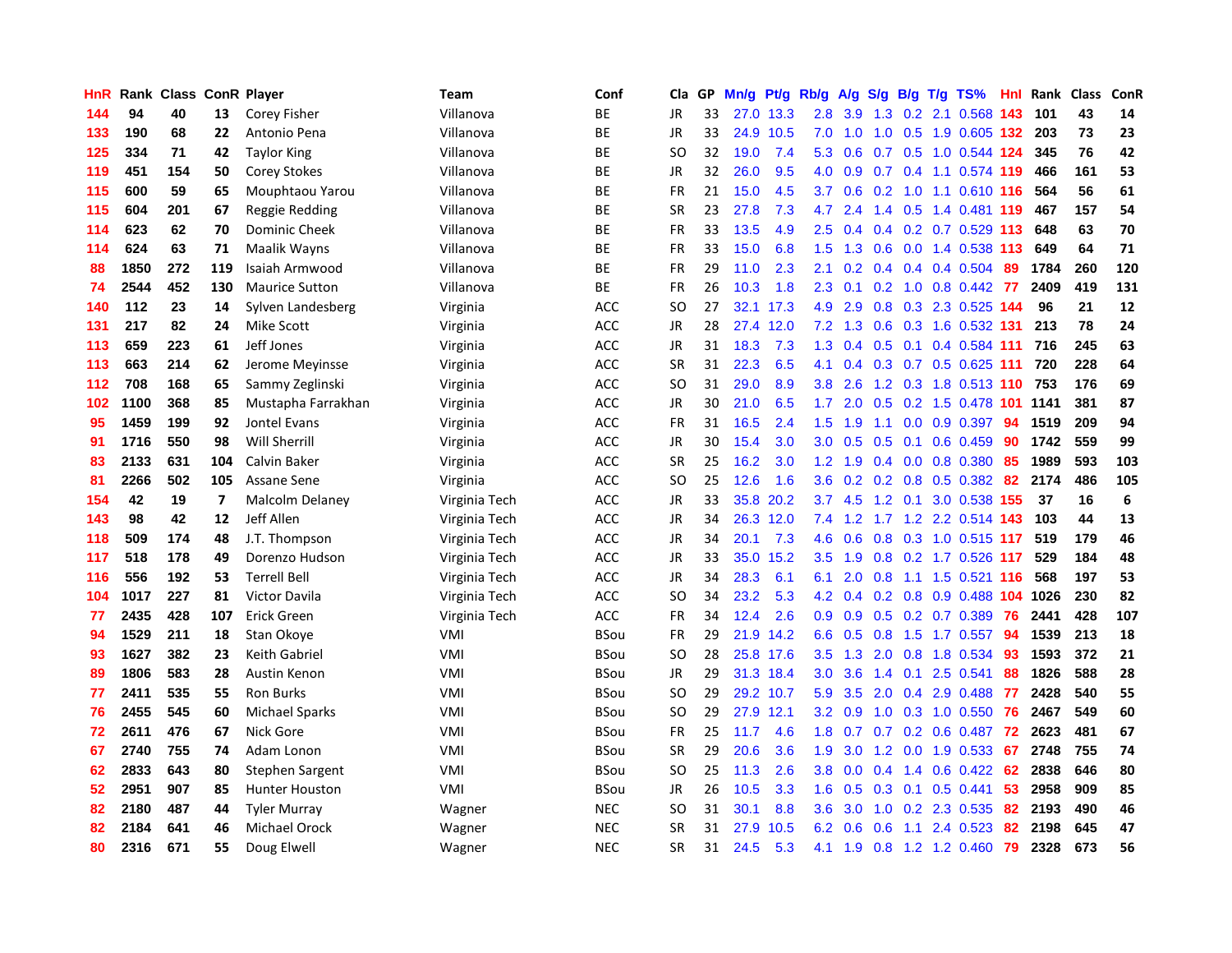| HnR | Rank | Class |              | <b>ConR Player</b>      | Team               | Conf        | Cla           | <b>GP</b> | Mn/g | Pt/g      | Rb/g          | A/g       | S/g           | B/g             | $T/g$ TS%                  | Hnl | Rank | <b>Class</b>   | ConR           |
|-----|------|-------|--------------|-------------------------|--------------------|-------------|---------------|-----------|------|-----------|---------------|-----------|---------------|-----------------|----------------------------|-----|------|----------------|----------------|
| 75  | 2503 | 559   | 66           | Chris Martin            | Wagner             | <b>NEC</b>  | SO            | 29        |      | 28.0 12.1 | 2.2           | 1.5       |               | $1.2 \quad 0.1$ | 2.3 0.504                  | 75  | 2497 | 558            | 67             |
| 71  | 2653 | 488   | 75           | Ryan Conrad             | Wagner             | <b>NEC</b>  | <b>FR</b>     | 19        | 18.2 | 6.7       | 1.5           | 1.6       |               |                 | 0.9 0.1 1.8 0.452 71       |     | 2658 | 493            | 75             |
| 68  | 2723 | 621   | 81           | Josh Thompson           | Wagner             | <b>NEC</b>  | SO            | 29        | 23.4 | 7.1       | 3.8           | 1.2       |               |                 | 1.0 0.4 1.9 0.412          | -68 | 2717 | 619            | 81             |
| 63  | 2811 | 874   | 91           | T.J. Czeski             | Wagner             | <b>NEC</b>  | JR            | 28        | 19.9 | 4.6       | 2.7           | 2.3       |               |                 | 0.9 0.3 2.5 0.456          | 64  | 2806 | 869            | 90             |
| 62  | 2832 | 545   | 93           | Danny Mundweiler        | Wagner             | <b>NEC</b>  | <b>FR</b>     | 30        | 16.8 | 5.3       | 0.7           | 0.7       |               |                 | 0.2 0.0 1.2 0.578          | 62  | 2846 | 550            | 93             |
| 61  | 2837 | 882   | 94           | <b>Clifton Spiller</b>  | Wagner             | <b>NEC</b>  | JR            | 31        | 14.7 | 2.8       | 4.2           | 0.3       |               |                 | $0.4$ 0.4 1.4 0.475        | 61  | 2854 | 883            | 95             |
| 158 | 28   | 5     | 4            | Al-Faroug Aminu         | <b>Wake Forest</b> | <b>ACC</b>  | <sub>SO</sub> | 31        | 31.3 | 15.8      | 10.7          | 1.3       | $1.4^{\circ}$ | 1.4             | 3.2 0.518                  | 158 | 32   | 6              | 5              |
| 130 | 224  | 82    | 26           | Ishmael Smith           | <b>Wake Forest</b> | <b>ACC</b>  | <b>SR</b>     | 31        | 36.8 | 13.2      | 4.9           | 6.0       | 1.7           |                 | 0.6 3.1 0.440 130          |     | 227  | 84             | 26             |
| 114 | 619  | 206   | 57           | L.D. Williams           | <b>Wake Forest</b> | <b>ACC</b>  | <b>SR</b>     | 31        | 30.4 | 8.7       | 5.6           | 1.8       |               |                 | 1.4 0.2 1.8 0.514 114      |     | 616  | 206            | 57             |
| 113 | 651  | 151   | 60           | <b>Tony Woods</b>       | <b>Wake Forest</b> | <b>ACC</b>  | <sub>SO</sub> | 31        | 13.3 | 4.6       | 3.2           | 0.1       |               |                 | $0.1$ 0.8 1.1 0.581 113    |     | 653  | 155            | 60             |
| 111 | 728  | 228   | 67           | Chas McFarland          | <b>Wake Forest</b> | <b>ACC</b>  | <b>SR</b>     | 31        | 24.6 | 7.2       | 7.0           | 0.8       |               |                 | 0.5 1.2 1.9 0.488 111      |     | 729  | 232            | 66             |
| 109 | 790  | 92    | 71           | C.J. Harris             | <b>Wake Forest</b> | <b>ACC</b>  | FR            | 31        | 27.9 | 9.9       | 1.8           | 1.2       | 0.9           |                 | 0.1 1.6 0.552 109          |     | 789  | 90             | 70             |
| 99  | 1260 | 157   | 89           | Ari Stewart             | <b>Wake Forest</b> | <b>ACC</b>  | FR            | 31        | 17.1 | 7.3       | 3.2           | 0.3       | 0.3           |                 | 0.1 1.3 0.474              | -99 | 1254 | 152            | 89             |
| 88  | 1860 | 555   | 101          | David Weaver            | <b>Wake Forest</b> | <b>ACC</b>  | SR            | 31        | 13.0 | 2.6       | 2.1           | 0.2       |               |                 | 0.3 0.6 0.6 0.558          | 88  | 1866 | 555            | 101            |
| 168 | 12   | 6     | $\mathbf{2}$ | <b>Quincy Pondexter</b> | Washington         | P12         | <b>SR</b>     | 36        | 32.3 | 19.3      | 7.4           | 1.8       | 1.3           |                 | 0.6 1.9 0.602 168          |     | 16   | $\overline{7}$ | $\overline{2}$ |
| 134 | 181  | 35    | 8            | <b>Isaiah Thomas</b>    | Washington         | P12         | <sub>SO</sub> | 35        | 31.1 | 16.9      | 3.9           | 3.2       | 1.1           | 0.1             | 2.4 0.535 134              |     | 185  | 37             | 8              |
| 128 | 281  | 102   | 11           | Matthew Bryan-Amaning   | Washington         | P12         | <b>JR</b>     | 36        | 22.8 | 8.8       | 5.9           | 0.4       | 1.0           |                 | 1.5 1.3 0.543 128          |     | 284  | 103            | 11             |
| 121 | 412  | 143   | 18           | Venoy Overton           | Washington         | P12         | JR            | 36        | 23.1 | 8.5       | 2.9           | 3.1       |               |                 | 1.4 0.2 2.3 0.549 121      |     | 415  | 145            | 19             |
| 118 | 487  | 168   | 24           | Justin Holiday          | Washington         | P12         | JR            | 34        | 22.2 | 5.9       | 4.5           | 1.8       |               |                 | 1.0 0.6 0.9 0.483 118      |     | 485  | 167            | 23             |
| 110 | 751  | 173   | 34           | <b>Elston Turner</b>    | Washington         | P12         | <sub>SO</sub> | 36        | 15.3 | 5.5       | 1.9           | 0.8       |               |                 | 0.6 0.2 0.5 0.523 110 752  |     |      | 175            | 34             |
| 97  | 1385 | 324   | 61           | <b>Scott Suggs</b>      | Washington         | P12         | <sub>SO</sub> | 35        | 13.8 | 4.7       | 1.2           | 0.7       |               |                 | 0.3 0.0 0.5 0.549          | 97  | 1358 | 313            | 60             |
| 88  | 1834 | 267   | 70           | Abdul Gaddy             | Washington         | P12         | FR            | 36        | 18.2 | 3.9       | 1.4           | 2.3       | 0.5           |                 | $0.1$ 1.7 0.445            | 88  | 1832 | 270            | 71             |
| 88  | 1841 | 427   | 71           | <b>Darnell Gant</b>     | Washington         | P12         | SO            | 35        | 11.7 | 2.5       | 2.4           | 0.4       |               |                 | $0.2$ 0.3 0.2 0.449        | 88  | 1825 | 421            | 70             |
| 88  | 1863 | 277   | 72           | <b>Tyreese Breshers</b> | Washington         | P12         | FR            | 34        | 9.9  | 3.0       | 2.6           | 0.0       |               |                 | 0.1 0.8 0.6 0.458          | 88  | 1836 | 271            | 72             |
| 126 | 319  | 67    | 13           | Klay Thompson           | Washington St.     | P12         | <sub>SO</sub> | 31        | 35.4 | 19.6      | 5.1           | 2.3       |               |                 | 1.4 0.7 3.4 0.536          | 125 | 325  | 71             | 14             |
| 113 | 655  | 71    | 29           | Reggie Moore            | Washington St.     | P12         | FR            | 31        | 32.5 | 12.7      | $2.4^{\circ}$ | 4.2       |               |                 | 1.4 0.0 2.8 0.561 113      |     | 664  | 67             | 30             |
| 112 | 700  | 222   | 31           | Nikola Koprivica        | Washington St.     | P12         | <b>SR</b>     | 31        | 25.2 | 8.9       | 5.1           | 1.8       |               |                 | 0.4 0.1 1.3 0.629 112 704  |     |      | 225            | 31             |
| 110 | 754  | 174   | 35           | DeAngelo Casto          | Washington St.     | P12         | <sub>SO</sub> | 31        | 28.5 | 10.7      | 7.0           | 0.5       |               |                 | 0.7 2.2 2.2 0.519 110 759  |     |      | 177            | 35             |
| 100 | 1212 | 274   | 55           | <b>Marcus Capers</b>    | Washington St.     | P12         | <b>SO</b>     | 31        | 26.6 | 6.9       | 4.1           | 1.4       |               |                 | 0.8 0.7 1.3 0.571 100 1205 |     |      | 273            | 54             |
| 86  | 1973 | 447   | 74           | Abe Lodwick             | Washington St.     | P12         | <b>SO</b>     | 28        | 11.7 | 2.5       | 2.5           | 0.4       |               |                 | 0.2 0.3 0.5 0.526          | 86  | 1945 | 445            | 73             |
| 85  | 2023 | 317   | 75           | <b>Xavier Thames</b>    | Washington St.     | P12         | FR            | 31        | 17.6 | 4.6       | 1.5           | 1.2       |               |                 | $0.8$ 0.0 0.9 0.472        | 85  | 2031 | 320            | 75             |
| 137 | 145  | 28    | $\mathbf{1}$ | Damian Lillard          | Weber St.          | BSky        | <b>SO</b>     | 31        | 34.3 | 19.9      | 4.0           | 3.6       |               |                 | 1.1 0.1 2.4 0.588 137      |     | 149  | 30             | $\mathbf 1$    |
| 109 | 804  | 252   | 10           | <b>Steve Panos</b>      | Weber St.          | BSky        | <b>SR</b>     | 31        | 21.2 | 10.6      | 5.2           | 0.6       | 0.2           |                 | $0.2$ 1.5 $0.600$          | 109 | 802  | 252            | ${\bf 11}$     |
| 104 | 1043 | 353   | 18           | <b>Franklin Session</b> | Weber St.          | <b>BSky</b> | JR            | 31        | 30.6 | 10.2      | 5.8           | 2.7       | 1.8           |                 | 0.9 2.6 0.481 103 1038     |     |      | 351            | 19             |
| 100 | 1198 | 377   | 24           | Nick Hansen             | Weber St.          | BSky        | <b>SR</b>     | 31        | 29.6 | 9.2       |               | $3.3$ 1.9 |               |                 | 1.0 0.1 0.8 0.568 100 1188 |     |      | 376            | 25             |
| 99  | 1269 | 423   | 25           | Lindsey Hughey          | Weber St.          | BSky        | JR            | 31        | 20.8 | 7.8       | $2.7^{\circ}$ | 2.0       | 1.0           |                 | 0.0 1.8 0.524              | 99  | 1268 | 424            | 26             |
| 94  | 1517 | 352   | 33           | Kyle Bullinger          | Weber St.          | BSky        | SO            | 31        | 25.9 | 8.7       | 4.2           | 1.0       | 0.4           |                 | 0.1 1.2 0.525              | 94  | 1508 | 350            | 32             |
| 91  | 1729 | 558   | 39           | <b>Trevor Morris</b>    | Weber St.          | BSky        | JR            | 31        | 17.6 | 4.9       | 3.2           | 0.4       | 0.2           |                 | 0.8 0.9 0.610              | 91  | 1718 | 550            | 40             |
| 84  | 2077 | 465   | 54           | Darin Mahoney           | Weber St.          | <b>BSky</b> | SO            | 29        | 16.5 | 2.9       | 3.6           |           |               |                 | 0.2 0.5 0.6 0.6 0.546      | 85  | 2024 | 454            | 53             |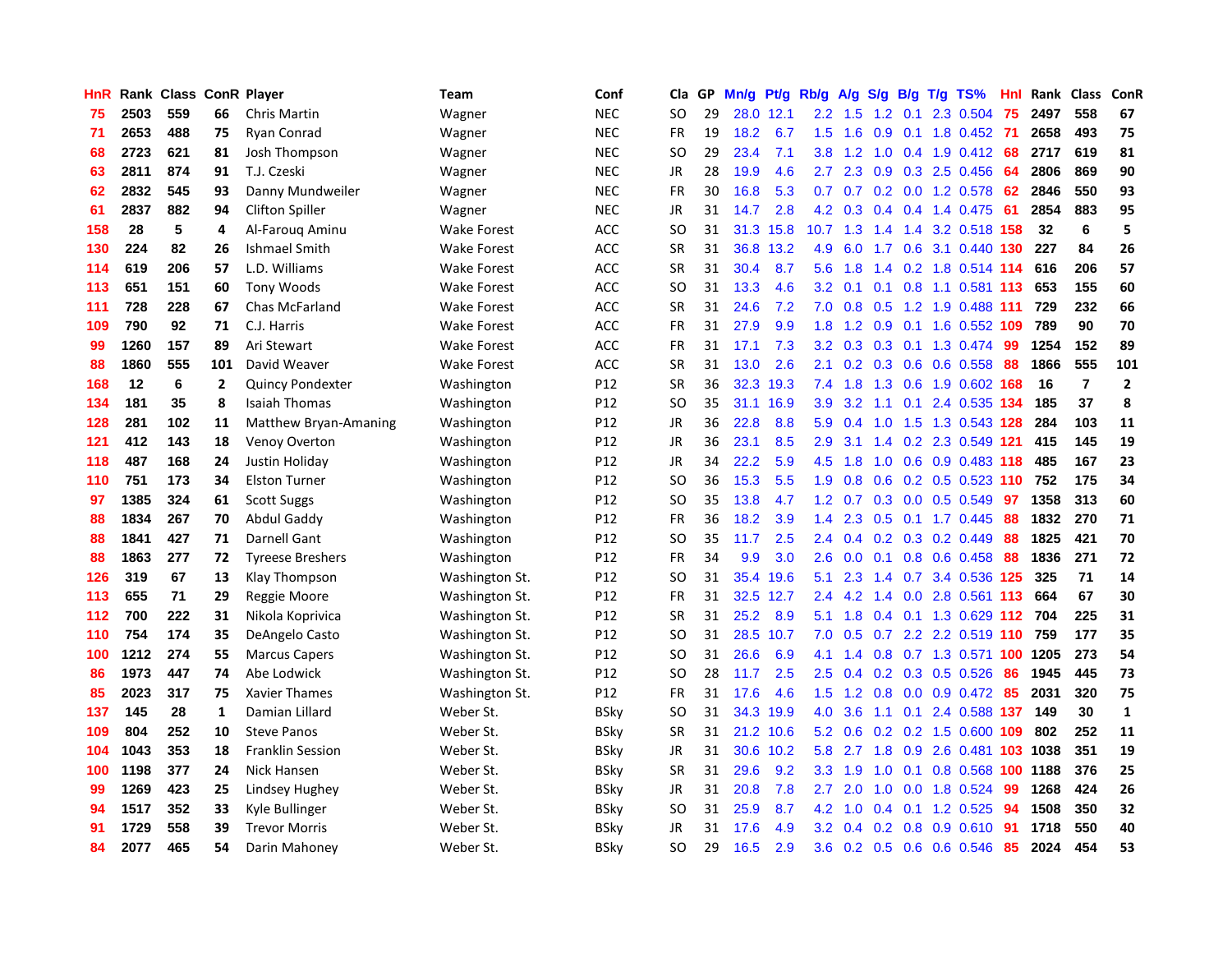| HnR | Rank | <b>Class ConR Player</b> |     |                          | Team             | Conf       | Cla           | GP | Mn/g | <b>Pt/g</b> | Rb/g             | A/g             | S/g           |  | $B/g$ T/g TS%                 | Hnl | Rank | Class | <b>ConR</b>    |
|-----|------|--------------------------|-----|--------------------------|------------------|------------|---------------|----|------|-------------|------------------|-----------------|---------------|--|-------------------------------|-----|------|-------|----------------|
| 159 | 26   | 11                       | 3   | Da'Sean Butler           | West Virginia    | ВE         | <b>SR</b>     | 38 |      | 35.8 17.2   | 6.2              | 3.1             | 1.0           |  | 0.4 1.8 0.537                 | 158 | 30   | 12    | 3              |
| 152 | 51   | 8                        | 6   | Kevin Jones              | West Virginia    | ВE         | SO            | 38 |      | 33.0 13.5   |                  | $7.2$ 1.1       |               |  | 0.6 0.9 1.1 0.586 152         |     | 55   | 9     | $\overline{7}$ |
| 140 | 117  | 24                       | 14  | Devin Ebanks             | West Virginia    | ВE         | SO            | 34 | 34.1 | 12.0        | 8.1              | 2.4             |               |  | 1.1 0.7 2.2 0.522 140 118     |     |      | 24    | 15             |
| 128 | 273  | 94                       | 33  | Wellington Smith         | West Virginia    | ВE         | <b>SR</b>     | 38 | 23.3 | 6.6         |                  | 4.1 1.3         |               |  | 0.7 1.0 1.2 0.553 128         |     | 280  | 99    | 33             |
| 126 | 323  | 69                       | 40  | Darryl Bryant            | West Virginia    | ВE         | SO            | 35 | 24.3 | 9.3         | 2.2              | 3.1             |               |  | 0.7 0.0 2.0 0.497 126         |     | 315  | 67    | 39             |
| 121 | 415  | 144                      | 47  | John Flowers             | West Virginia    | ВE         | JR            | 38 | 14.4 | 3.1         | $2.4^{\circ}$    | 1.2             | 0.6           |  | 0.8 0.7 0.486 120             |     | 428  | 150   | 48             |
| 105 | 999  | 337                      | 97  | Joe Mazzulla             | West Virginia    | <b>BE</b>  | <b>JR</b>     | 37 | 16.1 | 2.7         | 1.8              | 2.4             | 0.6           |  | 0.0 1.1 0.427 105             |     | 990  | 334   | 97             |
| 111 | 736  | 256                      | 14  | <b>Richie Gordon</b>     | Western Carolina | Southern   | JR            | 34 | 20.0 | 8.5         | 4.6              | 0.8             |               |  | 1.1 1.1 1.5 0.571 111         |     | 741  | 254   | 15             |
| 109 | 813  | 255                      | 16  | Jake Robinson            | Western Carolina | Southern   | <b>SR</b>     | 34 | 22.1 | 11.7        | 2.9              | 0.9             | $0.4^{\circ}$ |  | 0.1 1.4 0.612 109             |     | 814  | 258   | 17             |
| 106 | 923  | 294                      | 19  | Brigham Waginger         | Western Carolina | Southern   | <b>SR</b>     | 34 | 34.1 | 8.4         | 3.9 <sup>°</sup> | 4.4             | 2.6           |  | 0.1 1.9 0.528 106             |     | 919  | 289   | 19             |
| 106 | 954  | 320                      | 21  | Mike Williams            | Western Carolina | Southern   | JR            | 32 | 21.8 | 10.0        | 2.8              | 2.2             |               |  | 1.4 0.0 2.0 0.514 106 937     |     |      | 317   | 21             |
| 101 | 1169 | 366                      | 30  | <b>Kendall Russell</b>   | Western Carolina | Southern   | <b>SR</b>     | 33 | 16.9 | 4.8         | $4.4^{\circ}$    | 0.6             |               |  | 0.6 0.3 1.1 0.621 101 1161    |     |      | 367   | 31             |
| 100 | 1241 | 390                      | 36  | <b>Brandon Giles</b>     | Western Carolina | Southern   | <b>SR</b>     | 34 | 25.5 | 11.9        | 3.9              | 1.1             | 1.0           |  | 0.6 1.7 0.502 99              |     | 1240 | 396   | 36             |
| 98  | 1302 | 299                      | 39  | Harouna Mutombo          | Western Carolina | Southern   | <sub>SO</sub> | 34 | 28.4 | 9.4         | 4.6              | 2.3             | 1.3           |  | 0.3 2.0 0.454 98              |     | 1298 | 295   | 38             |
| 81  | 2236 | 498                      | 83  | <b>Keaton Cole</b>       | Western Carolina | Southern   | <b>SO</b>     | 34 | 10.0 | 2.7         | 0.9              | 0.5             |               |  | $0.4$ 0.0 0.3 0.503           | -81 | 2237 | 498   | 83             |
| 77  | 2438 | 690                      | 89  | Adrian Gailliard         | Western Carolina | Southern   | <b>SR</b>     | 34 | 13.7 | 4.0         | $2.2^{\circ}$    | 0.3             | 0.4           |  | 0.3 1.1 0.566                 | 76  | 2439 | 694   | 89             |
| 131 | 209  | 40                       | 3   | Ceola Clark              | Western Illinois | Summit     | <b>SO</b>     | 27 | 35.5 | 14.2        | 5.0              | 3.2             | 2.7           |  | 0.2 1.6 0.602 135             |     | 167  | 33    | $\overline{2}$ |
| 89  | 1808 | 585                      | 36  | James Granstra           | Western Illinois | Summit     | <b>JR</b>     | 30 | 26.7 | 6.3         | 5.1              | 0.6             | 0.4           |  | 2.5 1.1 0.540                 | 87  | 1907 | 620   | 41             |
| 81  | 2260 | 656                      | 54  | David Nurse              | Western Illinois | Summit     | <b>SR</b>     | 30 | 34.6 | 9.2         | 2.8              | 1.5             |               |  | 0.8 0.1 1.6 0.520             | 79  | 2345 | 675   | 58             |
| 79  | 2328 | 398                      | 59  | David Gebru              | Western Illinois | Summit     | FR            | 29 | 12.8 | 4.0         | 2.8              | 0.4             |               |  | $0.3$ $0.5$ $0.7$ $0.451$     | 77  | 2401 | 417   | 60             |
| 78  | 2368 | 759                      | 60  | Matt Lander              | Western Illinois | Summit     | JR            | 30 | 22.0 | 7.7         | 1.9              | 2.0             |               |  | $0.8$ 0.1 2.2 0.483           | -76 | 2438 | 778   | 61             |
| 74  | 2558 | 716                      | 69  | <b>Quenton Kirby</b>     | Western Illinois | Summit     | <b>SR</b>     | 30 | 25.8 | 7.5         | 4.2              | 1.8             | 0.6           |  | $0.1$ 2.4 0.415               | 72  | 2625 | 729   | 71             |
| 69  | 2696 | 609                      | 74  | Emeka Okafor             | Western Illinois | Summit     | <b>SO</b>     | 19 | 12.9 | 3.4         | 3.4              | 0.0             |               |  | $0.4$ 0.4 1.0 0.492           | 69  | 2688 | 608   | 75             |
| 68  | 2724 | 508                      | 75  | Jelani Johnson           | Western Illinois | Summit     | FR            | 23 | 11.0 | 2.7         | 1.6              | 0.3             |               |  | 0.4 0.2 0.6 0.496             | 67  | 2740 | 511   | 76             |
| 65  | 2780 | 631                      | 77  | Tommie Tyler             | Western Illinois | Summit     | <b>SO</b>     | 24 | 20.5 | 5.2         | 1.9              | 1.1             | 0.4           |  | 0.2 1.4 0.496                 | 67  | 2760 | 631   | 77             |
| 129 | 247  | 89                       | 3   | Jeremy Evans             | Western Kentucky | Sun Belt   | <b>SR</b>     | 34 | 26.5 | 10.0        | 6.9              | 0.7             | 0.8           |  | 1.8 1.1 0.662 127             |     | 288  | 102   | 4              |
| 128 | 279  | 100                      | 5   | A.J. Slaughter           | Western Kentucky | Sun Belt   | <b>SR</b>     | 34 |      | 36.5 17.5   | 3.2              | 4.3             | 1.6           |  | 0.1 2.7 0.560 126             |     | 310  | 110   | $\bf 6$        |
| 112 | 689  | 234                      | 9   | Sergio Kerusch           | Western Kentucky | Sun Belt   | <b>JR</b>     | 20 |      | 28.9 14.3   |                  | $7.2 \quad 0.8$ |               |  | 0.6 0.1 0.8 0.544 121         |     | 404  | 141   | $\overline{7}$ |
| 111 | 718  | 249                      | 11  | Steffphon Pettigrew      | Western Kentucky | Sun Belt   | <b>JR</b>     | 34 | 32.9 | 14.9        | 5.9              | 1.2             |               |  | 0.8 0.4 1.7 0.547 110 766     |     |      | 265   | 15             |
| 91  | 1681 | 540                      | 52  | Cliff Dixon              | Western Kentucky | Sun Belt   | JR            | 33 | 14.8 | 4.8         | 4.3              | 0.5             |               |  | $0.5$ 0.2 1.2 0.455           | 90  | 1735 | 555   | 54             |
| 88  | 1866 | 279                      | 60  | Caden Dickerson          | Western Kentucky | Sun Belt   | <b>FR</b>     | 34 | 22.4 | 5.9         | 1.4              | 1.0             | 0.5           |  | 0.0 0.8 0.607                 | 86  | 1932 | 287   | 66             |
| 85  | 1991 | 592                      | 72  | <b>Anthony Sally</b>     | Western Kentucky | Sun Belt   | <b>SR</b>     | 31 | 25.2 | 3.6         | 3.7              | 2.8             | 1.0           |  | $0.1$ 2.7 0.491               | 87  | 1927 | 575   | 65             |
| 64  | 2792 | 532                      | 108 | Jamal Crook              | Western Kentucky | Sun Belt   | <b>FR</b>     | 32 | 13.8 | 2.2         | 1.3              | 1.6             | 0.6           |  | $0.1$ 1.3 0.366               | 65  | 2792 | 531   | 109            |
| 154 | 44   | 16                       | 1   | David Kool               | Western Michigan | MAC        | <b>SR</b>     | 33 | 35.0 | 21.6        | 4.1              | 2.6             | 1.8           |  | 0.0 2.2 0.587 153             |     | 45   | 15    | $\mathbf{1}$   |
| 110 | 762  | 237                      | 24  | Martelle McLemore        | Western Michigan | <b>MAC</b> | <b>SR</b>     | 33 |      | 27.2 11.4   | 5.0              | 1.2             | 1.1           |  | 0.3 1.5 0.556 110 771         |     |      | 240   | 24             |
| 105 | 992  | 335                      | 31  | Alex Wolf                | Western Michigan | <b>MAC</b> | JR            | 30 | 10.6 | 3.4         | 0.9 <sub>0</sub> | 1.5             | 0.3           |  | 0.0 0.6 0.734 105             |     | 968  | 326   | 29             |
| 104 | 1024 | 231                      | 33  | <b>Flenard Whitfield</b> | Western Michigan | MAC        | SO            | 33 | 23.3 | 10.1        | 5.2              | 0.5             | 0.6           |  | 0.5 1.8 0.541 <b>104 1029</b> |     |      | 232   | 32             |
| 99  | 1281 | 406                      | 48  | Donald Lawson            | Western Michigan | MAC        | SR            | 33 | 27.9 | 7.2         | 7.1              | 0.7             |               |  | $0.9$ 1.4 1.8 0.516           | -98 | 1289 | 411   | 48             |
| 92  | 1662 | 388                      | 59  | Mike Douglas             | Western Michigan | MAC        | <b>SO</b>     | 33 | 27.4 | 3.9         | 2.0              |                 |               |  | 4.5 1.0 0.1 2.5 0.437         | 91  | 1668 | 387   | 60             |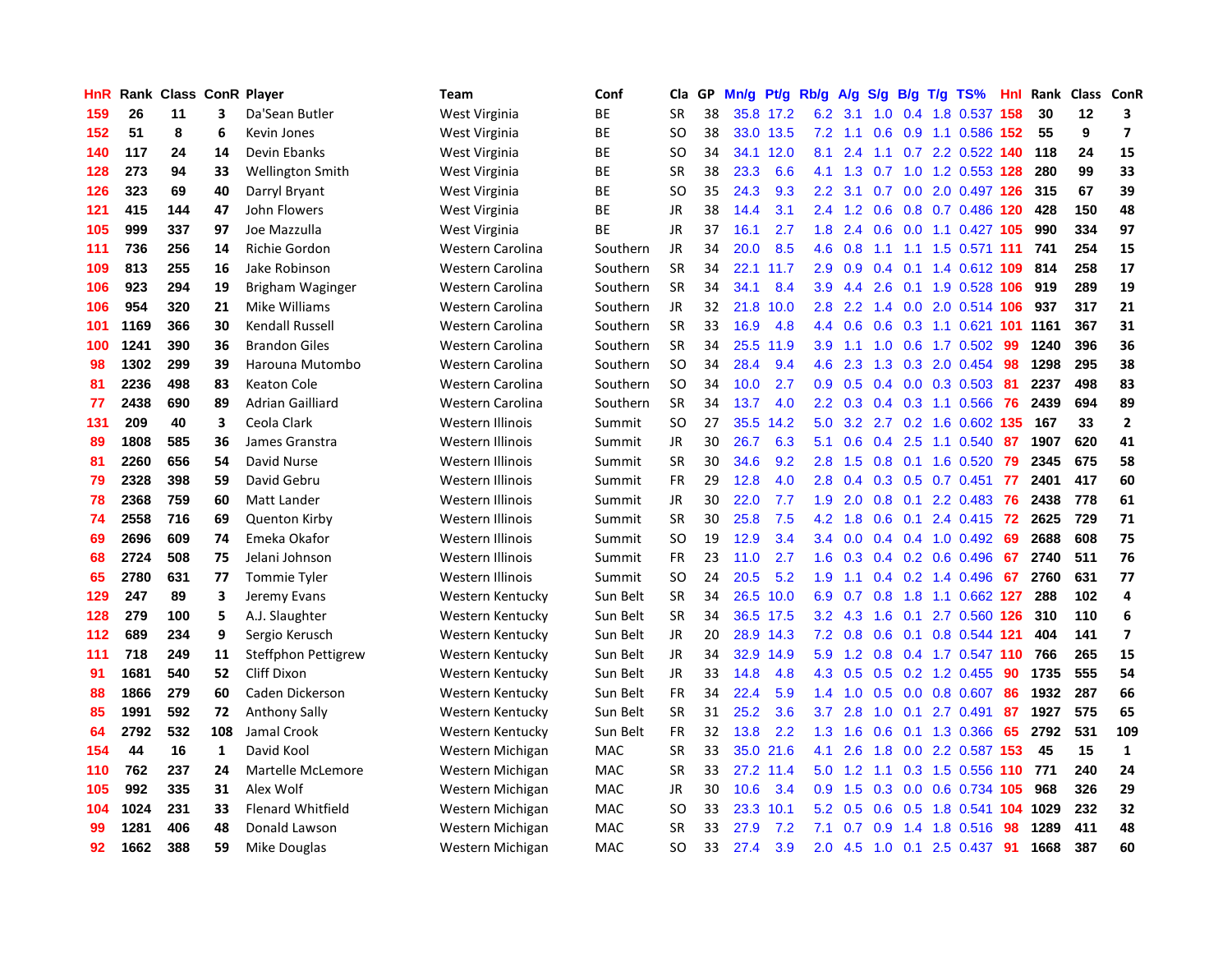| HnR | Rank | Class |    | <b>ConR Player</b>       | Team             | Conf        | Cla       | <b>GP</b> | Mn/g | <b>Pt/g</b> | Rb/g             | A/g           | S/g              |     | B/g T/g TS%                   | Hnl | Rank | <b>Class</b> | <b>ConR</b>             |
|-----|------|-------|----|--------------------------|------------------|-------------|-----------|-----------|------|-------------|------------------|---------------|------------------|-----|-------------------------------|-----|------|--------------|-------------------------|
| 82  | 2155 | 352   | 77 | Nate Hutcheson           | Western Michigan | <b>MAC</b>  | <b>FR</b> | 33        | 16.2 | 5.3         | 2.7              | 0.5           |                  |     | $0.4$ 0.3 1.2 0.506           | 82  | 2170 | 358          | 78                      |
| 69  | 2713 | 617   | 94 | Demetrius Ward           | Western Michigan | <b>MAC</b>  | SO        | 33        | 15.5 | 3.2         | 2.8              | 0.7           |                  |     | $0.6$ $0.0$ $1.0$ $0.367$     | 68  | 2713 | 617          | 94                      |
| 139 | 122  | 44    | 5  | Clevin Hannah            | Wichita St.      | <b>MVC</b>  | <b>SR</b> | 32        |      | 30.0 12.0   | 2.8              |               |                  |     | 4.7 1.3 0.1 2.1 0.619 142 110 |     |      | 37           | 5                       |
| 124 | 349  | 76    | 11 | Toure' Murry             | Wichita St.      | <b>MVC</b>  | <b>SO</b> | 35        | 31.6 | 11.9        | 5.0              | 3.1           |                  |     | 1.4 0.3 2.1 0.523 124         |     | 358  | 80           | 13                      |
| 120 | 432  | 92    | 15 | <b>Garrett Stutz</b>     | Wichita St.      | <b>MVC</b>  | <b>SO</b> | 35        | 16.5 | 7.8         | 4.4              | 0.6           |                  |     | $0.3$ $0.5$ 1.2 $0.546$ 119   |     | 453  | 100          | 16                      |
| 118 | 502  | 171   | 21 | J.T. Durley              | Wichita St.      | <b>MVC</b>  | JR        | 35        | 25.1 | 11.2        | 4.9              | 1.0           | 0.6              |     | 0.6 2.1 0.577 117             |     | 523  | 181          | 21                      |
| 111 | 715  | 248   | 29 | Gabe Blair               | Wichita St.      | <b>MVC</b>  | JR        | 32        | 20.5 | 6.3         | 4.5              | 0.7           | 0.9 <sub>0</sub> |     | 0.6 1.2 0.535 111             |     | 735  | 251          | 29                      |
| 110 | 781  | 271   | 32 | Graham Hatch             | Wichita St.      | <b>MVC</b>  | <b>JR</b> | 35        | 28.3 | 9.2         | 4.0              | 1.3           | 0.7              |     | 0.1 1.5 0.572 109             |     | 801  | 277          | 32                      |
| 105 | 964  | 214   | 44 | David Kyles              | Wichita St.      | <b>MVC</b>  | <b>SO</b> | 29        | 20.0 | 5.2         | 2.8              | 1.7           | 0.8              |     | 0.5 1.0 0.481 106             |     | 938  | 214          | 43                      |
| 89  | 1791 | 261   | 73 | <b>Demetric Williams</b> | Wichita St.      | <b>MVC</b>  | FR        | 34        | 12.4 | 3.7         | 0.7              |               |                  |     | 1.0 0.6 0.1 1.1 0.546         | -89 | 1790 | 261          | 75                      |
| 81  | 2259 | 723   | 86 | <b>Aaron Ellis</b>       | Wichita St.      | <b>MVC</b>  | JR        | 35        | 18.7 | 3.5         | 2.9 <sup>°</sup> | 0.4           |                  |     | 0.3 0.3 0.8 0.445 80          |     | 2265 | 722          | 86                      |
| 137 | 152  | 57    | 3  | David Schneider          | William & Mary   | CAA         | <b>SR</b> | 33        | 33.3 | 15.5        | 6.0              | 2.9           |                  |     | 1.5 0.1 1.5 0.514 136         |     | 156  | 56           | $\overline{\mathbf{4}}$ |
| 119 | 461  | 158   | 18 | <b>Marcus Kitts</b>      | William & Mary   | CAA         | JR        | 32        | 22.9 | 7.0         | 6.3              | 1.3           | $0.4^{\circ}$    |     | 1.0 1.5 0.593 119             |     | 462  | 160          | 19                      |
| 118 | 471  | 108   | 19 | <b>Quinn McDowell</b>    | William & Mary   | CAA         | SO        | 32        | 33.3 | 13.9        | 4.3              | 1.3           | 0.6              |     | 0.1 1.2 0.628 118             |     | 474  | 108          | 20                      |
| 109 | 788  | 246   | 32 | <b>Steven Hess</b>       | William & Mary   | CAA         | <b>SR</b> | 30        | 15.3 | 4.5         | 3.7              | 1.2           | $0.4^{\circ}$    |     | $0.3$ 1.4 0.649               | 109 | 784  | 247          | 32                      |
| 105 | 969  | 311   | 35 | Danny Sumner             | William & Mary   | CAA         | <b>SR</b> | 33        | 28.8 | 10.6        | 3.8 <sub>2</sub> | 1.1           | 0.5              |     | 0.7 1.0 0.489 105             |     | 981  | 312          | 36                      |
| 103 | 1072 | 244   | 37 | JohnMark Ludwick         | William & Mary   | CAA         | SO        | 33        | 11.2 | 4.1         | 1.3              | 0.8           | 0.2              |     | 0.2 0.7 0.608 103 1077        |     |      | 245          | 38                      |
| 98  | 1327 | 418   | 48 | Sean McCurdy             | William & Mary   | CAA         | <b>SR</b> | 33        | 24.3 | 4.6         | 2.3              | 3.4           |                  |     | $0.7$ 0.0 1.5 0.451           | 97  | 1338 | 425          | 48                      |
| 82  | 2168 | 355   | 84 | Matt Rum                 | William & Mary   | CAA         | <b>FR</b> | 33        | 12.2 | 2.7         | 0.9 <sub>0</sub> | 0.8           |                  |     | $0.5$ 0.0 0.5 0.506 82        |     | 2179 | 359          | 84                      |
| 79  | 2355 | 521   | 87 | Kendrix Brown            | William & Mary   | CAA         | SO        | 27        | 15.1 | 2.5         | 2.0 <sub>2</sub> | $1.2^{\circ}$ |                  |     | $0.7$ $0.2$ 1.1 $0.435$       | -81 | 2214 | 494          | 86                      |
| 77  | 2429 | 424   | 92 | Kyle Gaillard            | William & Mary   | CAA         | FR        | 33        | 11.4 | 2.8         | 1.4              | 0.4           |                  |     | $0.2$ 0.0 0.5 0.495           | 77  | 2437 | 426          | 91                      |
| 108 | 851  | 190   | 4  | Reggie Middleton         | Winthrop         | <b>BSou</b> | <b>SO</b> | 33        | 26.2 | 10.1        | 3.3 <sub>2</sub> | 2.8           | 1.6              |     | 0.3 2.0 0.476 107             |     | 860  | 197          | 5                       |
| 102 | 1098 | 254   | 7  | Matt Morgan              | Winthrop         | BSou        | SO        | 33        | 24.6 | 9.6         | 4.6              | 0.2           |                  |     | 0.4 0.8 0.7 0.522 102 1110    |     |      | 254          | $\overline{7}$          |
| 100 | 1228 | 387   | 8  | <b>Mantoris Robinson</b> | Winthrop         | <b>BSou</b> | <b>SR</b> | 33        | 30.2 | 8.3         | 6.2              | 1.6           | 1.7              |     | 0.8 1.9 0.492                 | 99  | 1241 | 397          | 9                       |
| 97  | 1379 | 449   | 16 | <b>Charles Corbin</b>    | Winthrop         | <b>BSou</b> | <b>JR</b> | 29        | 19.1 | 6.7         | 5.1              | 0.5           | 0.9              |     | 0.2 0.9 0.444                 | 97  | 1337 | 443          | 13                      |
| 93  | 1605 | 488   | 21 | Andy Buechert            | Winthrop         | <b>BSou</b> | <b>SR</b> | 33        | 22.5 | 5.7         | 6.5              | 0.3           |                  |     | 0.7 1.0 1.2 0.446             | 92  | 1606 | 492          | 22                      |
| 82  | 2210 | 491   | 48 | Andre Jones              | Winthrop         | <b>BSou</b> | SO        | 31        | 20.8 | 5.9         | $2.2^{\circ}$    |               |                  |     | 1.8 0.8 0.2 1.5 0.404 82      |     | 2189 | 489          | 46                      |
| 80  | 2282 | 730   | 50 | <b>Justin Burton</b>     | Winthrop         | <b>BSou</b> | JR        | 33        | 13.6 | 3.9         | 0.9 <sub>0</sub> | 1.3           |                  |     | $0.6$ $0.0$ $0.8$ $0.404$     | 80  | 2285 | 732          | 50                      |
| 77  | 2436 | 429   | 57 | Robbie Dreher            | Winthrop         | BSou        | <b>FR</b> | 33        | 20.8 | 5.9         | 2.5              | 1.1           |                  |     | 1.1 0.1 1.4 0.371             | 76  | 2445 | 429          | 57                      |
| 67  | 2748 | 517   | 75 | Gideon Gamble            | Winthrop         | <b>BSou</b> | <b>FR</b> | 33        | 13.5 | 3.5         | 1.5              | 0.5           | 0.4              |     | $0.3$ 0.9 0.423               | 67  | 2761 | 517          | 75                      |
| 157 | 29   | 11    | 5  | Jon Leuer                | Wisconsin        | <b>B10</b>  | JR        | 24        | 28.8 | 15.4        | 5.8              | 1.6           | 0.5              |     | 1.3 1.0 0.579 170             |     | -13  | 6            | $\overline{a}$          |
| 149 | 70   | 23    | 8  | <b>Trevon Hughes</b>     | Wisconsin        | <b>B10</b>  | <b>SR</b> | 33        | 32.6 | 15.3        | 4.5              | 2.6           | 1.7              |     | 0.5 2.1 0.533 147             |     | 83   | 26           | 10                      |
| 131 | 214  | 79    | 16 | <b>Keaton Nankivil</b>   | Wisconsin        | <b>B10</b>  | <b>JR</b> | 33        | 25.0 | 8.1         |                  | 4.7 1.0       | 0.6              |     | 0.9 0.9 0.573 129             |     | 247  | 92           | 20                      |
| 129 | 240  | 48    | 20 | Jordan Taylor            | Wisconsin        | <b>B10</b>  | <b>SO</b> | 33        | 29.5 | 10.0        | 3.2              | 3.6           | 0.9              |     | 0.1 1.2 0.498 128             |     | 277  | 60           | 21                      |
| 125 | 329  | 116   | 23 | Jason Bohannon           | Wisconsin        | <b>B10</b>  | <b>SR</b> | 33        | 36.8 | 11.6        | 3.6              | $2.2^{\circ}$ | 0.9              |     | 0.4 1.2 0.614 124             |     | 360  | 123          | 25                      |
| 108 | 840  | 99    | 50 | <b>Ryan Evans</b>        | Wisconsin        | <b>B10</b>  | FR        | 33        | 13.2 | 3.5         | 3.0 <sub>2</sub> | 0.6           |                  |     | 0.4 0.3 0.8 0.462 107         |     | 892  | 103          | 50                      |
| 105 | 968  | 216   | 52 | Robert Wilson            | Wisconsin        | <b>B10</b>  | SO        | 30        | 12.2 | 3.1         | 1.6              | 0.4           | 0.3              |     | $0.1$ 0.5 0.627 105           |     | 992  | 222          | 53                      |
| 97  | 1380 | 450   | 69 | Tim Jarmusz              | Wisconsin        | <b>B10</b>  | <b>JR</b> | 33        | 21.8 | 2.5         | 2.9              | 0.6           | 0.3              | 0.1 | $0.5$ 0.454                   | 96  | 1429 | 465          | 68                      |
| 155 | 34   | 16    | 1  | Noah Dahlman             | Wofford          | Southern    | JR        | 35        | 28.9 | 16.6        | 6.3              | 0.7           |                  |     | 0.9 0.4 1.1 0.603 155         |     | 35   | 14           | $\mathbf{1}$            |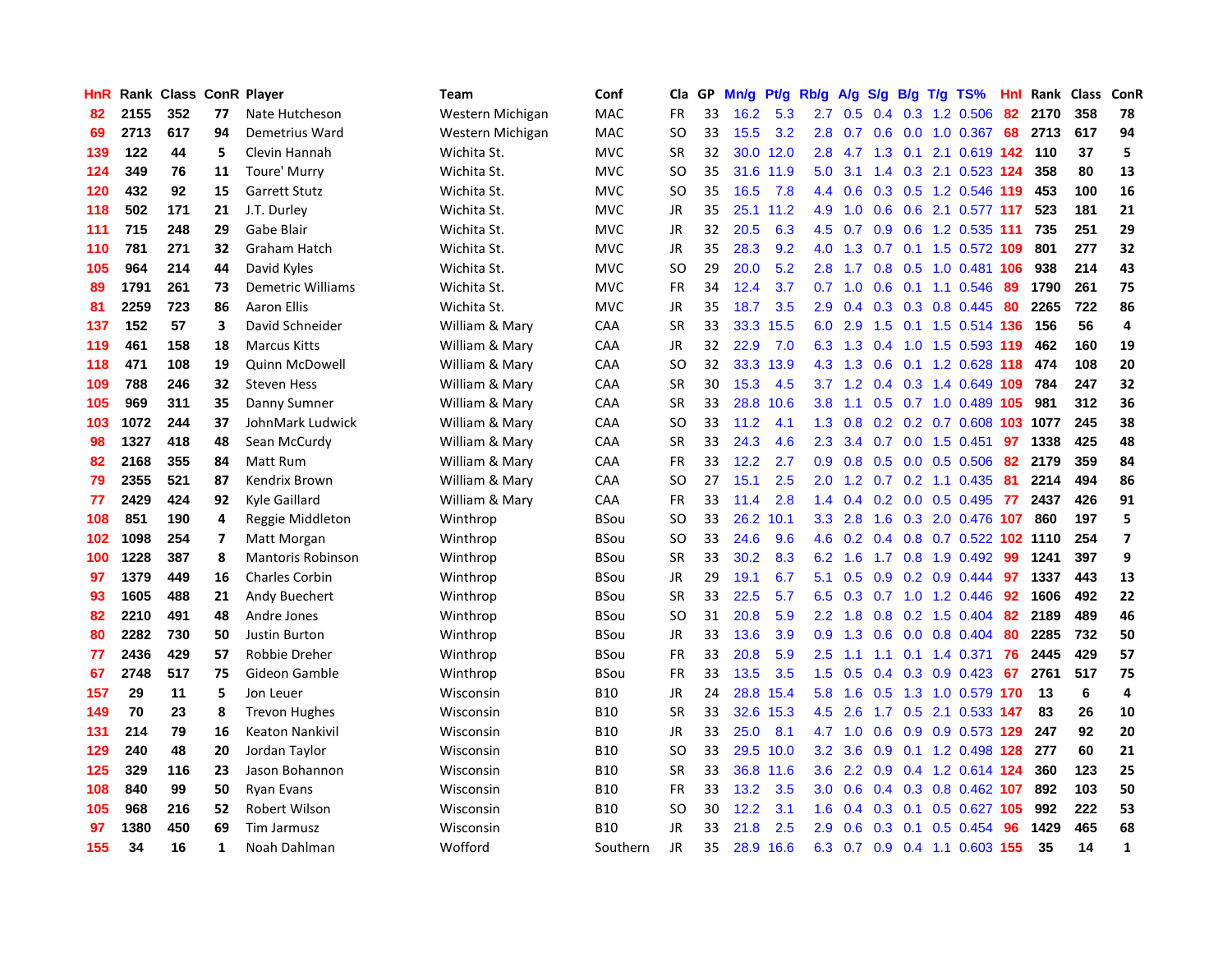| HnR |      | Rank Class ConR Player |                |                         | <b>Team</b> | Conf       | Cla       | GP | Mn/g | <b>Pt/g</b> | Rb/g             | A/g | S/g |                 | $B/g$ T/g TS%              | Hnl | Rank | <b>Class</b> | ConR           |
|-----|------|------------------------|----------------|-------------------------|-------------|------------|-----------|----|------|-------------|------------------|-----|-----|-----------------|----------------------------|-----|------|--------------|----------------|
| 114 | 616  | 210                    | 9              | Jamar Diggs             | Wofford     | Southern   | <b>JR</b> | 35 | 24.7 | 9.5         | 2.9              | 2.6 | 1.1 | 0.5             | 2.1 0.535                  | 114 | 615  | 208          | 10             |
| 113 | 657  | 221                    | 10             | Tim Johnson             | Wofford     | Southern   | JR        | 35 | 22.9 | 6.1         | 7.9              | 1.8 |     |                 | 1.0 0.5 1.6 0.423 113      |     | 660  | 223          | 11             |
| 112 | 692  | 235                    | 11             | <b>Terry Martin</b>     | Wofford     | Southern   | JR        | 35 | 12.1 | 4.5         | 3.0 <sub>2</sub> | 0.3 |     |                 | 0.5 0.2 0.7 0.579 112 683  |     |      | 232          | 12             |
| 103 | 1060 | 357                    | 26             | <b>Cameron Rundles</b>  | Wofford     | Southern   | <b>JR</b> | 35 | 20.5 | 6.6         | 2.6              | 1.4 |     |                 | 0.6 0.1 1.1 0.516 103 1057 |     |      | 359          | 26             |
| 102 | 1118 | 256                    | 28             | <b>Brad Loesing</b>     | Wofford     | Southern   | <b>SO</b> | 35 | 26.3 | 5.9         | 1.6              | 3.0 | 0.8 |                 | 0.0 1.4 0.504 102 1114     |     |      | 256          | 28             |
| 101 | 1150 | 361                    | 29             | <b>Junior Salters</b>   | Wofford     | Southern   | <b>SR</b> | 35 | 23.7 | 7.7         | 2.5              | 1.3 | 0.7 |                 | 0.1 0.8 0.491 101 1140     |     |      | 360          | 30             |
| 92  | 1676 | 509                    | 52             | Corey Godzinski         | Wofford     | Southern   | <b>SR</b> | 32 | 12.7 | 3.6         | 1.9              | 0.6 | 0.3 |                 | $0.1$ 0.3 0.470            | 92  | 1623 | 498          | 49             |
| 85  | 1995 | 448                    | 70             | Kevin Giltner           | Wofford     | Southern   | SO.       | 34 | 11.4 | 3.5         | 0.9 <sub>0</sub> | 0.5 |     | $0.2 \quad 0.1$ | 0.8 0.597                  | -86 | 1973 | 448          | 69             |
| 81  | 2223 | 494                    | 82             | Jason Dawson            | Wofford     | Southern   | <b>SO</b> | 35 | 13.0 | 2.8         | 1.2              | 1.1 | 0.5 |                 | $0.0$ 1.1 $0.500$          | 81  | 2220 | 495          | 82             |
| 133 | 191  | 73                     | 4              | Vaughn Duggins          | Wright St.  | Hor.       | <b>SR</b> | 29 | 33.6 | 14.2        | 3.1              | 2.9 |     |                 | 1.3 0.1 1.8 0.583 135      |     | 169  | 63           | 4              |
| 122 | 392  | 137                    | 11             | Cory Cooperwood         | Wright St.  | Hor.       | <b>SR</b> | 32 | 23.9 | 9.3         | 6.1              | 0.9 |     |                 | 0.7 0.7 1.4 0.528 121      |     | 406  | 140          | 11             |
| 118 | 479  | 158                    | 13             | <b>Todd Brown</b>       | Wright St.  | Hor.       | <b>SR</b> | 32 | 33.3 | 12.6        | 4.4              | 2.2 |     |                 | 1.1 0.2 1.5 0.523 118      |     | 508  | 167          | 14             |
| 114 | 621  | 213                    | 18             | N'Gai Evans             | Wright St.  | Hor.       | JR        | 29 | 29.8 | 9.5         | 3.1              | 3.2 | 1.2 | 0.1             | 2.1 0.562 114              |     | 623  | 213          | 18             |
| 109 | 789  | 276                    | 24             | <b>Troy Tabler</b>      | Wright St.  | Hor.       | JR        | 32 | 23.8 | 8.9         | 1.8              | 1.3 | 0.5 |                 | 0.2 1.2 0.607 109          |     | 810  | 279          | 24             |
| 104 | 1028 | 348                    | 33             | Cooper Land             | Wright St.  | Hor.       | JR        | 24 | 16.6 | 5.5         | 2.9              | 0.8 | 0.5 |                 | 0.0 1.0 0.550 104          |     | 1004 | 339          | 34             |
| 95  | 1447 | 448                    | 50             | Ronnie Thomas           | Wright St.  | Hor.       | <b>SR</b> | 32 | 19.8 | 5.3         | 2.6              | 0.8 |     |                 | 0.3 0.2 0.8 0.535          | 95  | 1462 | 454          | 50             |
| 90  | 1742 | 563                    | 60             | <b>Scott Grote</b>      | Wright St.  | Hor.       | JR        | 32 | 17.1 | 3.2         | 3.0              | 1.5 | 0.4 |                 | $0.1$ 1.3 0.455            | 90  | 1752 | 562          | 60             |
| 108 | 857  | 101                    | 36             | Desmar Jackson          | Wyoming     | <b>MWC</b> | <b>FR</b> | 31 | 20.7 | 11.8        | 2.3              | 1.9 | 1.4 |                 | 0.3 2.8 0.557 105          |     | 993  | 121          | 45             |
| 103 | 1084 | 250                    | 45             | Afam Muojeke            | Wyoming     | <b>MWC</b> | <b>SO</b> | 16 | 28.4 | 16.8        | 3.9              | 1.4 |     |                 | 1.6 0.3 3.4 0.586 114      |     | 613  | 141          | 27             |
| 99  | 1284 | 293                    | 49             | Adam Waddell            | Wyoming     | <b>MWC</b> | <b>SO</b> | 29 | 24.0 | 9.4         | 5.4              | 0.3 |     |                 | 0.6 0.8 1.0 0.547          | -96 | 1393 | 322          | 52             |
| 96  | 1426 | 463                    | 53             | Djibril Thiam           | Wyoming     | <b>MWC</b> | <b>JR</b> | 31 | 27.5 | 9.5         | 5.3              | 0.8 | 0.8 |                 | 0.8 1.8 0.589              | 93  | 1571 | 507          | 60             |
| 93  | 1597 | 375                    | 62             | A.J. Davis              | Wyoming     | <b>MWC</b> | <b>SO</b> | 22 | 20.6 | 10.0        | 2.5              | 0.7 | 1.7 | 0.1             | 2.3 0.526                  | 92  | 1646 | 381          | 62             |
| 86  | 1960 | 444                    | 69             | JayDee Luster           | Wyoming     | <b>MWC</b> | <b>SO</b> | 29 | 27.9 | 5.7         | 3.0              | 4.3 | 1.2 |                 | $0.0$ 2.6 $0.430$          | 84  | 2059 | 460          | 70             |
| 84  | 2061 | 330                    | 71             | Daylen Harrison         | Wyoming     | <b>MWC</b> | <b>FR</b> | 28 | 11.7 | 2.9         | 1.9              | 0.8 | 0.3 |                 | $0.1$ 0.5 0.482            | 82  | 2185 | 360          | 72             |
| 82  | 2157 | 636                    | 73             | Ryan Dermody            | Wyoming     | <b>MWC</b> | <b>SR</b> | 31 | 23.4 | 5.5         | 3.3 <sub>2</sub> | 0.8 |     |                 | 0.7 0.5 0.5 0.457          | 80  | 2284 | 664          | 73             |
| 79  | 2331 | 514                    | 74             | <b>Boubacar Sylla</b>   | Wyoming     | <b>MWC</b> | SO.       | 29 | 10.3 | 2.6         | 2.9              | 0.1 |     |                 | $0.2$ 0.9 0.8 0.450        | 77  | 2413 | 534          | 74             |
| 70  | 2657 | 491                    | 78             | Amath M'Baye            | Wyoming     | <b>MWC</b> | <b>FR</b> | 21 | 19.9 | 5.6         | 3.2              | 0.5 |     |                 | 0.5 0.9 1.8 0.498 73       |     | 2570 | 461          | 76             |
| 53  | 2947 | 672                    | 82             | Arthur Bouedo           | Wyoming     | <b>MWC</b> | SO        | 17 | 22.9 | 5.5         | 1.6              | 1.2 |     |                 | $0.5$ 0.1 1.8 0.433        | -66 | 2771 | 633          | 79             |
| 160 | 22   | $\mathbf{2}$           | $\overline{2}$ | Jordan Crawford         | Xavier      | A10        | SO        | 35 | 32.8 | 20.5        | 4.7              | 2.9 |     |                 | 1.3 0.2 2.4 0.561 160      |     | 23   | $\mathbf{2}$ | $\mathbf{1}$   |
| 143 | 101  | 33                     | $\overline{7}$ | Jason Love              | Xavier      | A10        | <b>SR</b> | 35 | 27.8 | 11.8        | 8.7              | 0.8 | 0.4 |                 | 1.4 1.7 0.584 142          |     | 105  | 33           | $\overline{7}$ |
| 131 | 215  | 80                     | 15             | Jamel McLean            | Xavier      | A10        | JR        | 35 | 24.5 | 8.5         | 7.5              | 0.7 | 0.6 |                 | 0.9 1.2 0.547 130          |     | 226  | 84           | 16             |
| 126 | 324  | 70                     | 25             | <b>Terrell Holloway</b> | Xavier      | A10        | SO        | 35 | 31.9 | 12.1        | 2.4              | 3.9 | 1.2 | 0.1             | 2.0 0.561 125              |     | 326  | 72           | 25             |
| 115 | 595  | 203                    | 38             | Dante Jackson           | Xavier      | A10        | JR        | 35 | 25.7 | 6.5         | 3.2              | 2.2 | 1.1 |                 | 0.2 1.8 0.563 115          |     | 594  | 205          | 38             |
| 113 | 647  | 150                    | 40             | Kenny Frease            | Xavier      | A10        | <b>SO</b> | 35 | 16.3 | 5.1         | 4.3              | 0.7 |     |                 | $0.4$ 0.6 1.1 0.509 113    |     | 655  | 157          | 41             |
| 113 | 648  | 67                     | 41             | Mark Lyons              | Xavier      | A10        | FR        | 32 | 22.0 | 7.8         | 2.5              | 2.1 |     |                 | 1.0 0.2 1.7 0.497 114      |     | 607  | 60           | 39             |
| 106 | 914  | 203                    | 55             | <b>Brad Redford</b>     | Xavier      | A10        | <b>SO</b> | 31 | 13.4 | 5.3         | 0.6              | 0.4 |     |                 | $0.2$ 0.0 0.5 0.641 107    |     | 866  | 198          | 55             |
| 95  | 1487 | 479                    | 91             | Andrew Taylor           | Xavier      | A10        | JR        | 35 | 10.0 | 2.1         | 2.0              | 0.3 | 0.3 |                 | $0.1$ 0.2 0.545            | -95 | 1479 | 477          | 92             |
| 107 | 912  | 292                    | 20             | Alex Zampier            | Yale        | Ivy        | <b>SR</b> | 29 | 30.9 | 17.4        | 2.9              | 2.4 | 2.0 |                 | 0.2 3.1 0.519              | 107 | 884  | 279          | 19             |
| 96  | 1410 | 333                    | 27             | Greg Mangano            | Yale        | Ivy        | SO        | 25 | 18.4 | 7.5         | 5.5              | 0.4 |     |                 | 0.2 2.0 0.8 0.465          | 98  | 1301 | 296          | 27             |